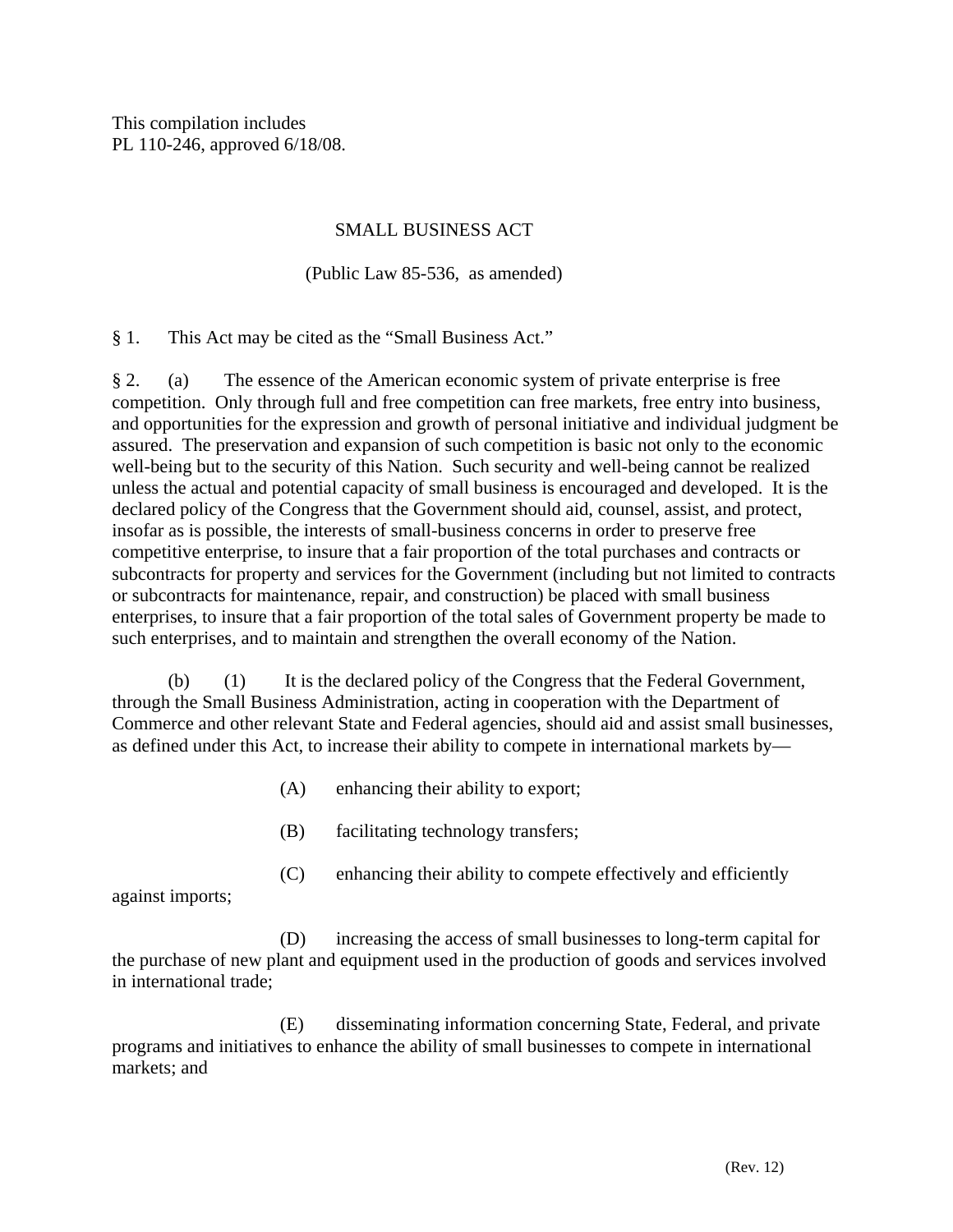(F) ensuring that the interests of small businesses are adequately represented in bilateral and multilateral trade negotiations.

 (2) The Congress recognizes that the Department of Commerce is the principal Federal agency for trade development and export promotion and that the Department of Commerce and the Small Business Administration work together to advance joint interests. It is the purpose of this Act to enhance, not alter, their respective roles.

 (c) It is the declared policy of the Congress that the Government, through the Small Business Administration, should aid and assist small business concerns which are engaged in the production of food and fiber, ranching, and raising of livestock, aquaculture, and all other farming and agricultural related industries; and the financial assistance programs authorized by this Act are also to be used to assist such concerns.

(d) (1) The assistance programs authorized by sections  $7(i)$  and  $7(i)$  of this Act are to be utilized to assist in the establishment, preservation, and strengthening of small business concerns and improve the managerial skills employed in such enterprises, with special attention to small business concerns (1) located in urban or rural areas with high proportions of unemployed or low-income individuals; or (2) owned by low-income individuals; and to mobilize for these objectives private as well as public managerial skills and resources.

(2) (A) With respect to the programs authorized by section  $7(i)$  of this Act, the Congress finds—

 (i) that ownership and control of productive capital is concentrated in the economy of the United States and certain groups, therefore, own and control little productive capital;

 (ii) that certain groups in the United States own and control little productive capital because they have limited opportunities for small business ownership;

 (iii) that the broadening of small business ownership among groups that presently own and control little productive capital is essential to provide for the well-being of this Nation by promoting their increased participation in the free enterprise system of the United States;

 (iv) that such development of business ownership among groups that presently own and control little productive capital will be greatly facilitated through the creation of a small business ownership development program, which shall provide services, including, but not limited to, financial, management, and technical assistance.

 (v) that the power to let Federal contracts pursuant to section 8(a) of the Small Business Act can be an effective procurement assistance tool for development of business ownership among groups that own and control little productive capital; and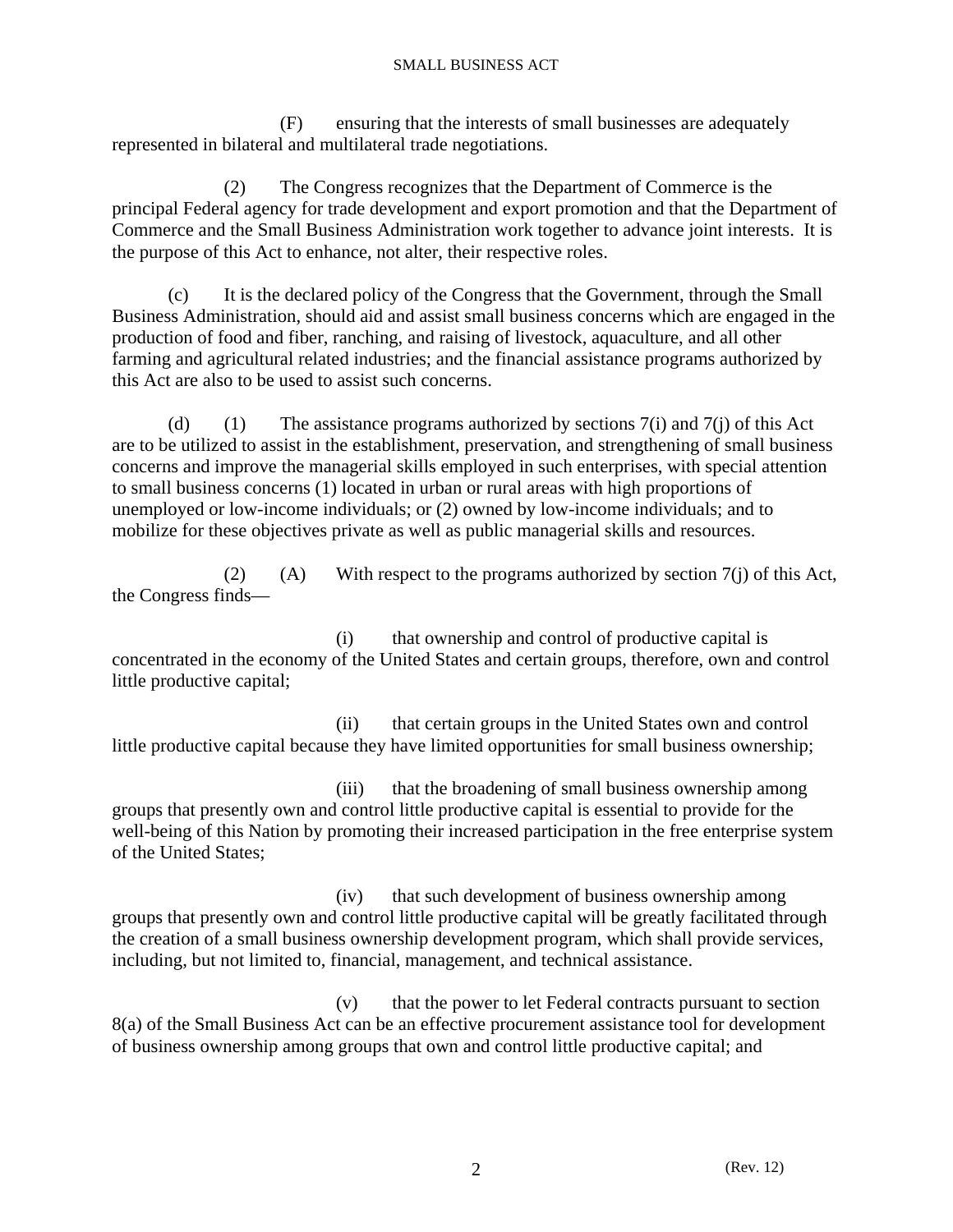(vi) that the procurement authority under section  $8(a)$  of the Small Business Act shall be used only as a tool for developing business ownership among groups that own and control little productive capital.

 (B) It is therefore the purpose of the programs authorized by section 7(j) of this Act to—

 (i) foster business ownership and development by individuals in groups that own and control little productive capital; and

 (ii) promote the competitive viability of such firms in the marketplace by creating a small business and capital ownership development program to provide such available financial, technical, and management assistance as may be necessary.

 (e) Further, it is the declared policy of the Congress that the Government should aid and assist victims of floods and other catastrophes, and small-business concerns which are displaced as a result of federally aided construction programs.

 (f) (1) With respect to the Administration's business development programs the Congress finds—

 (A) that the opportunity for full participation in our free enterprise system by socially and economically disadvantaged persons is essential if we are to obtain social and economic equality for such persons and improve the functioning of our national economy;

 (B) that many such persons are socially disadvantaged because of their identification as members of certain groups that have suffered the effects of discriminatory practices or similar invidious circumstances over which they have no control;

 (C) that such groups include, but are not limited to, Black Americans, Hispanic Americans, Native Americans, Indian tribes, Asian Pacific Americans, Native Hawaiian Organizations, and other minorities;

 (D) that it is in the national interest to expeditiously ameliorate the conditions of socially and economically disadvantaged groups;

 (E) that such conditions can be improved by providing the maximum practicable opportunity for the development of small business concerns owned by members of socially and economically disadvantaged groups;

 (F) that such development can be materially advanced through the procurement by the United States of articles, equipment, supplies, services, materials, and construction work from such concerns; and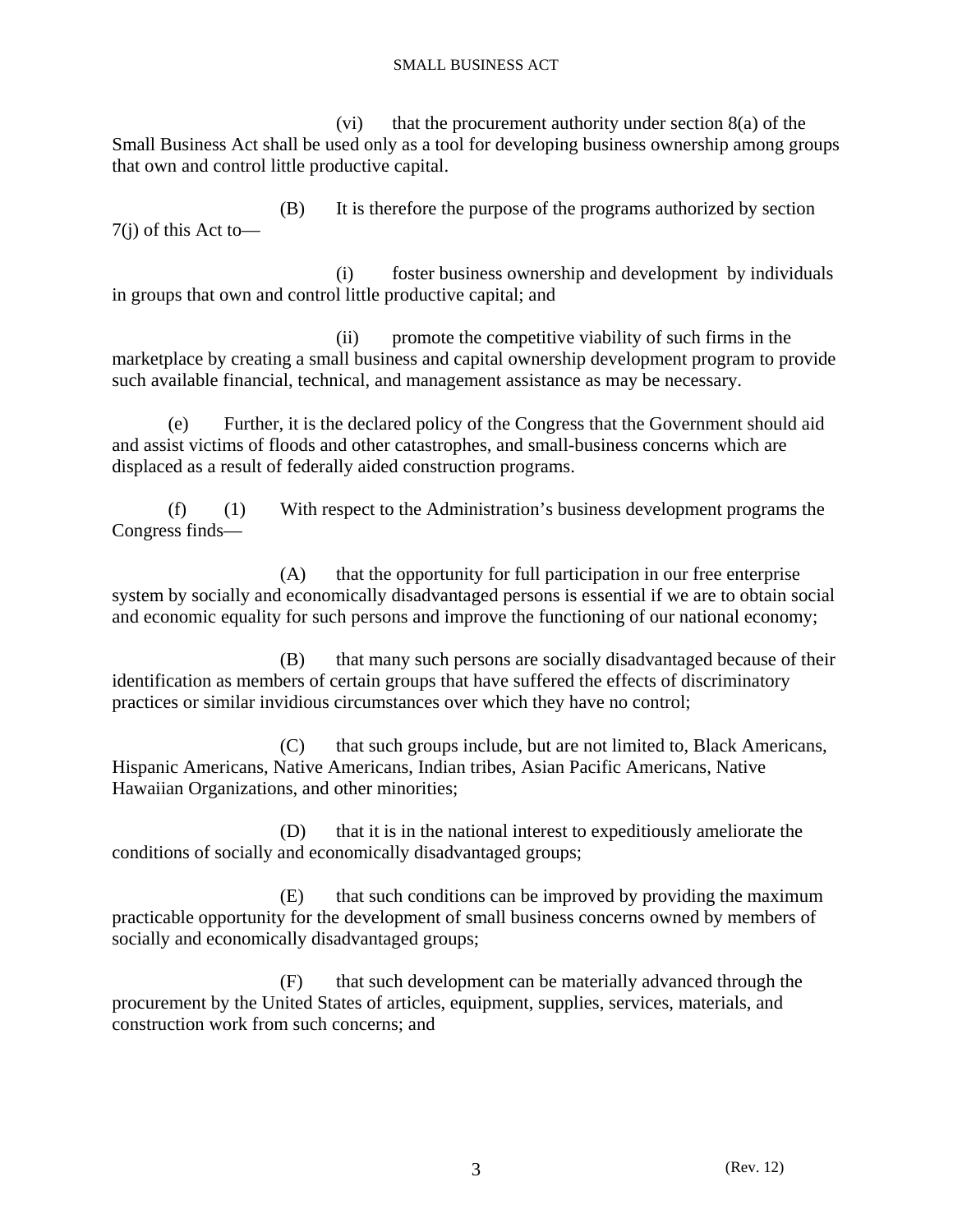(G) that such procurements also benefit the United States by encouraging the expansion of suppliers for such procurements, thereby encouraging competition among such suppliers and promoting economy in such procurements.

(2) It is, therefore, the purpose of section  $8(a)$  to—

 (A) promote the business development of small business concerns owned and controlled by socially and economically disadvantaged individuals so that such concerns can compete on an equal basis in the American economy;

 (B) promote the competitive viability of such concerns in the marketplace by providing such available contract, financial, technical, and management assistance as may be necessary; and

 (C) clarify and expand the program for the procurement by the United States of articles, equipment, supplies, services, materials, and construction work from small business concerns owned by socially and economically disadvantaged individuals.

 (g) In administering the disaster loan program authorized by section 7 of this Act, to the maximum extent possible, the Administration shall provide assistance and counseling to disaster victims in filing applications, providing information relevant to loan processing, and in loan closing and prompt disbursement of loan proceeds and shall give the disaster program a high priority in allocating funds for administrative expenses.

 (h) (1) With respect to the programs and activities authorized by this Act, the Congress finds that—

 (A) women owned business has become a major contributor to the American economy by providing goods and services, revenues, and jobs;

 (B) over the past two decades there have been substantial gains in the social and economic status of women as they have sought economic equality and independence;

 (C) despite such progress, women, as a group, are subjected to discrimination in entrepreneurial endeavors due to their gender;

 (D) such discrimination takes many overt and subtle forms adversely impacting the ability to raise or secure capital, to acquire managerial talents, and to capture market opportunities;

 (E) it is in the national interest to expeditiously remove discriminatory barriers to the creation and development of small business concerns owned and controlled by women;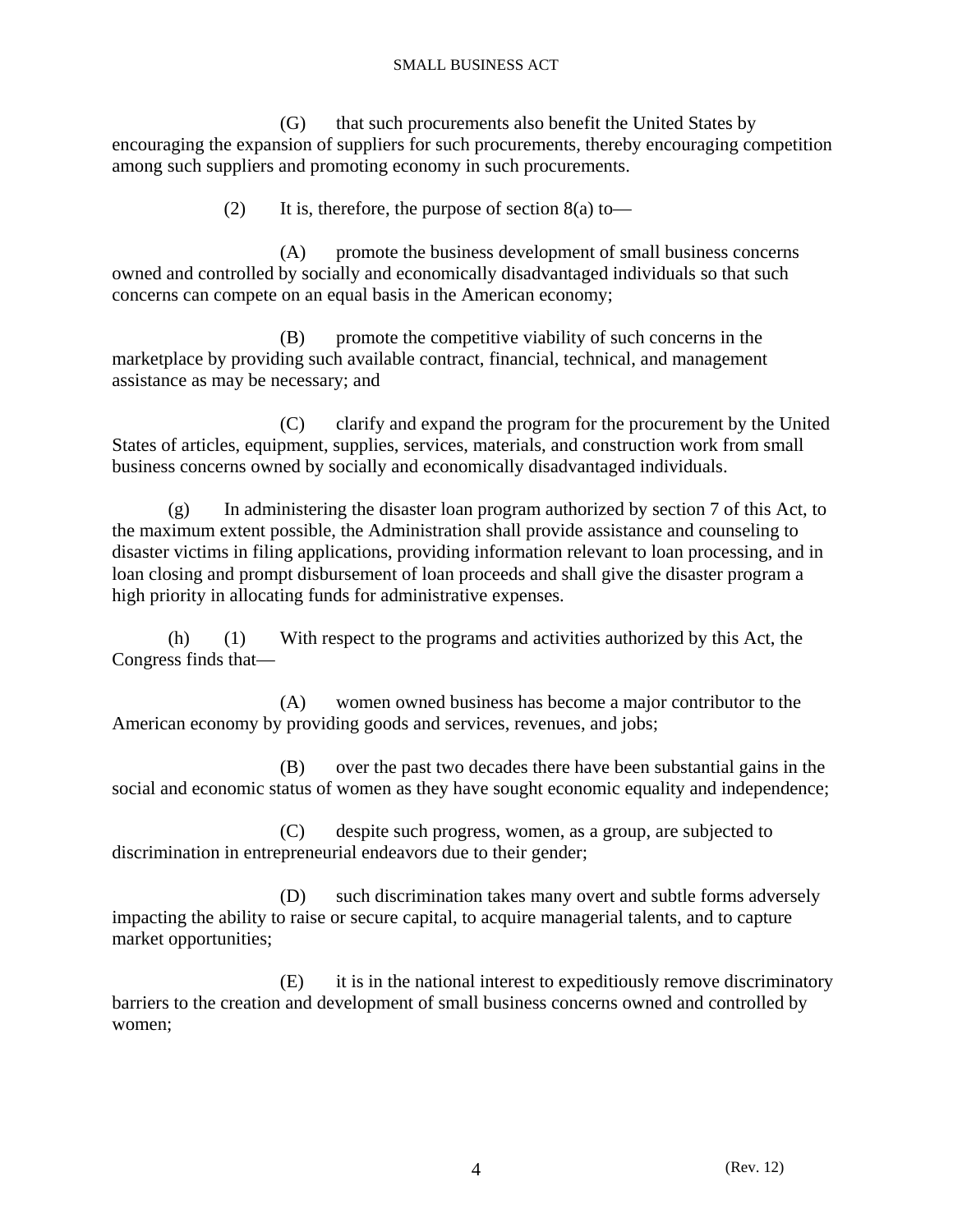(F) the removal of such barriers is essential to provide a fair opportunity for full participation in the free enterprise system by women and to further increase the economic vitality of the Nation;

 (G) increased numbers of small business concerns owned and controlled by women will directly benefit the United States Government by expanding the potential number of suppliers of goods and services to the Government; and

 (H) programs and activities designed to assist small business concerns owned and controlled by women must be implemented in such a way as to remove such discriminatory barriers while not adversely affecting the rights of socially and economically disadvantaged individuals.

 (2) It is, therefore, the purpose of those programs and activities conducted under the authority of this Act that assist women entrepreneurs to—

 (A) vigorously promote the legitimate interests of small business concerns owned and controlled by women;

 (B) remove, insofar as possible, the discriminatory barriers that are encountered by women in accessing capital and other factors of production; and

 (C) require that the Government engage in a systematic and sustained effort to identify, define and analyze those discriminatory barriers facing women and that such effort directly involve the participation of women business owners in the public/private sector partnership.

 (i) PROHIBITION ON THE USE OF FUNDS FOR INDIVIDUALS NOT LAWFULLY WITHIN THE UNITED STATES.—None of the funds made available pursuant to this Act may be used to provide any direct benefit or assistance to any individual in the United States if the Administrator or the official to which the funds are made available receives notification that the individual is not lawfully within the United States.

 (j) CONTRACT BUNDLING.—In complying with the statement of congressional policy expressed in subsection (a), relating to fostering the participation of small business concerns in the contracting opportunities of the Government, each Federal agency, to the maximum extent practicable, shall—

 (1) comply with congressional intent to foster the participation of small business concerns as prime contractors, subcontractors, and suppliers;

 (2) structure its contracting requirements to facilitate competition by and among small business concerns, taking all reasonable steps to eliminate obstacles to their participation; and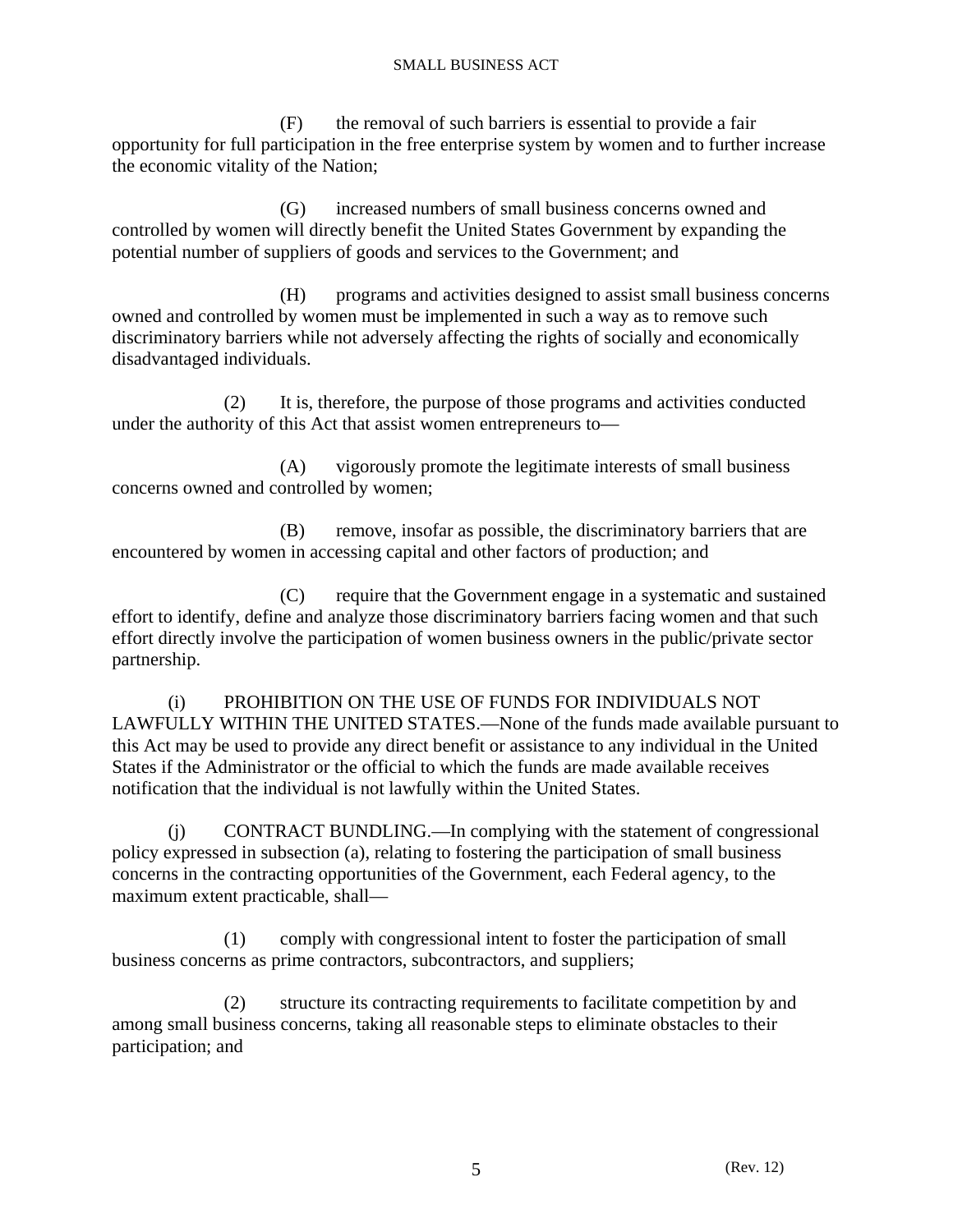(3) avoid unnecessary and unjustified bundling of contract requirements that precludes small business participation in procurements as prime contractors.

§ 3 (a) (1) For the purposes of this Act, a small-business concern, including but not limited to enterprises that are engaged in the business of production of food and fiber, ranching and raising of livestock, aquaculture, and all other farming and agricultural related industries, shall be deemed to be one which is independently owned and operated and which is not dominant in its field of operation: Provided, That notwithstanding any other provision of law, an agricultural enterprise shall be deemed to be a small business concern if it (including its affiliates) has annual receipts not in excess of \$750,000.

# (2) ESTABLISHMENT OF SIZE STANDARDS.—

 (A) IN GENERAL.—In addition to the criteria specified in paragraph (1), the Administrator may specify detailed definitions or standards by which a business concern may be determined to be a small business concern for the purposes of this Act or any other Act.

 (B) ADDITIONAL CRITERIA.—The standards described in paragraph (1) may utilize number of employees, dollar volume of business, net worth, net income, a combination thereof, or other appropriate factors.

 (C) REQUIREMENTS.—Unless specifically authorized by statute, no Federal department or agency may prescribe a size standard for categorizing a business concern as a small business concern, unless such proposed size standard—

(i) is proposed after an opportunity for public notice and

comment;

(ii) provides for determining—

 (I) the size of a manufacturing concern as measured by the manufacturing concern's average employment based upon employment during each of the manufacturing concern's pay periods for the preceding 12 months;

 (II) the size of a business concern providing services on the basis of the annual average gross receipts of the business concern over a period of not less than 3 years;

 (III) the size of other business concerns on the basis of data over a period of not less than 3 years; or

(IV) other appropriate factors; and

(iii) is approved by the Administrator.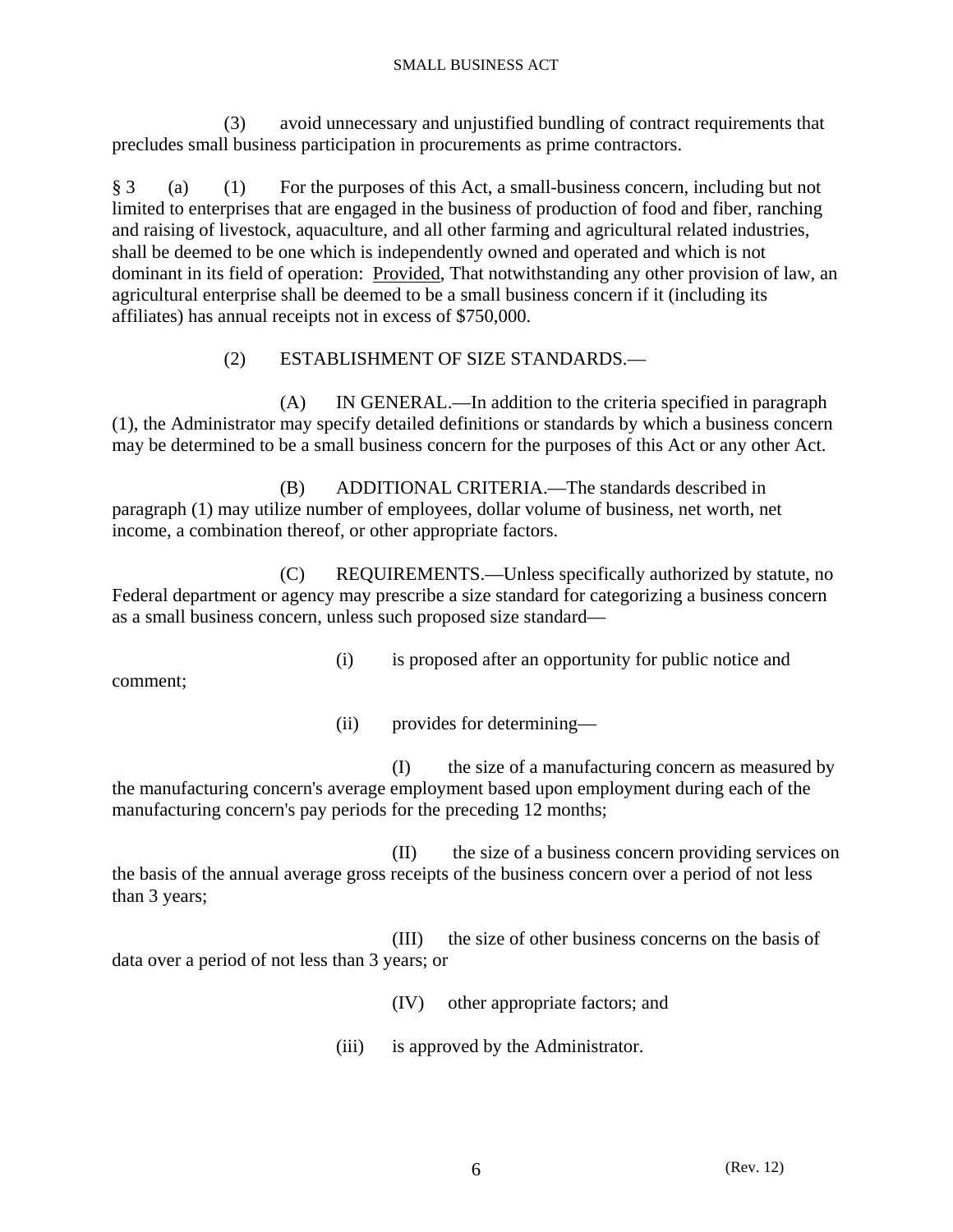(3) When establishing or approving any size standard pursuant to paragraph (2), the Administrator shall ensure that the size standard varies from industry to industry to the extent necessary to reflect the differing characteristics of the various industries and consider other factors deemed to be relevant by the Administrator.

 (4) EXCLUSION OF CERTAIN SECURITY EXPENSES FROM CONSIDERATION FOR PURPOSE OF SMALL BUSINESS SIZE STANDARDS.—

 (A) DETERMINATION REQUIRED.—Not later than 30 days after the date of enactment of this paragraph, the Administrator shall review the application of size standards established pursuant to paragraph (2) to small business concerns that are performing contracts in qualified areas and determine whether it would be fair and appropriate to exclude from consideration in the average annual gross receipts of such small business concerns any payments made to such small business concerns by Federal agencies to reimburse such small business concerns for the cost of subcontracts entered for the sole purpose of providing security services in a qualified area.

 (B) ACTION REQUIRED.—not later than 60 days after the date of enactment of this paragraph, the Administrator shall either—

 (i) initiate an adjustment to the size standards, as described in subparagraph (A), if the Administrator determines that such an adjustment would be fair and appropriate; or

 (ii) provide a report to the Committee on Small Business Entrepreneurship of the Senate and the Committee on Small Business of the House of Representatives explaining in detail the basis for the determination by the Administrator that such an adjustment would not be fair and appropriate.

(C) QUALIFIED AREAS.—In this paragraph, the term "qualified

area" means—

(i) Iraq,

(ii) Afghanistan, and

 (iii) any foreign country which included a combat zone, as that term is defined in section  $112(c)(2)$  of the Internal Revenue Code of 1986, at the time of performance of the relevant Federal contract or subcontract.

 (b) for purposes of this Act, any reference to an agency or department of the United States, and the term "Federal agency," shall have the meaning given the term "agency" by section 551(1) of title 5, United States Code, but does not include the United States Postal Service or the Government Accountability Office.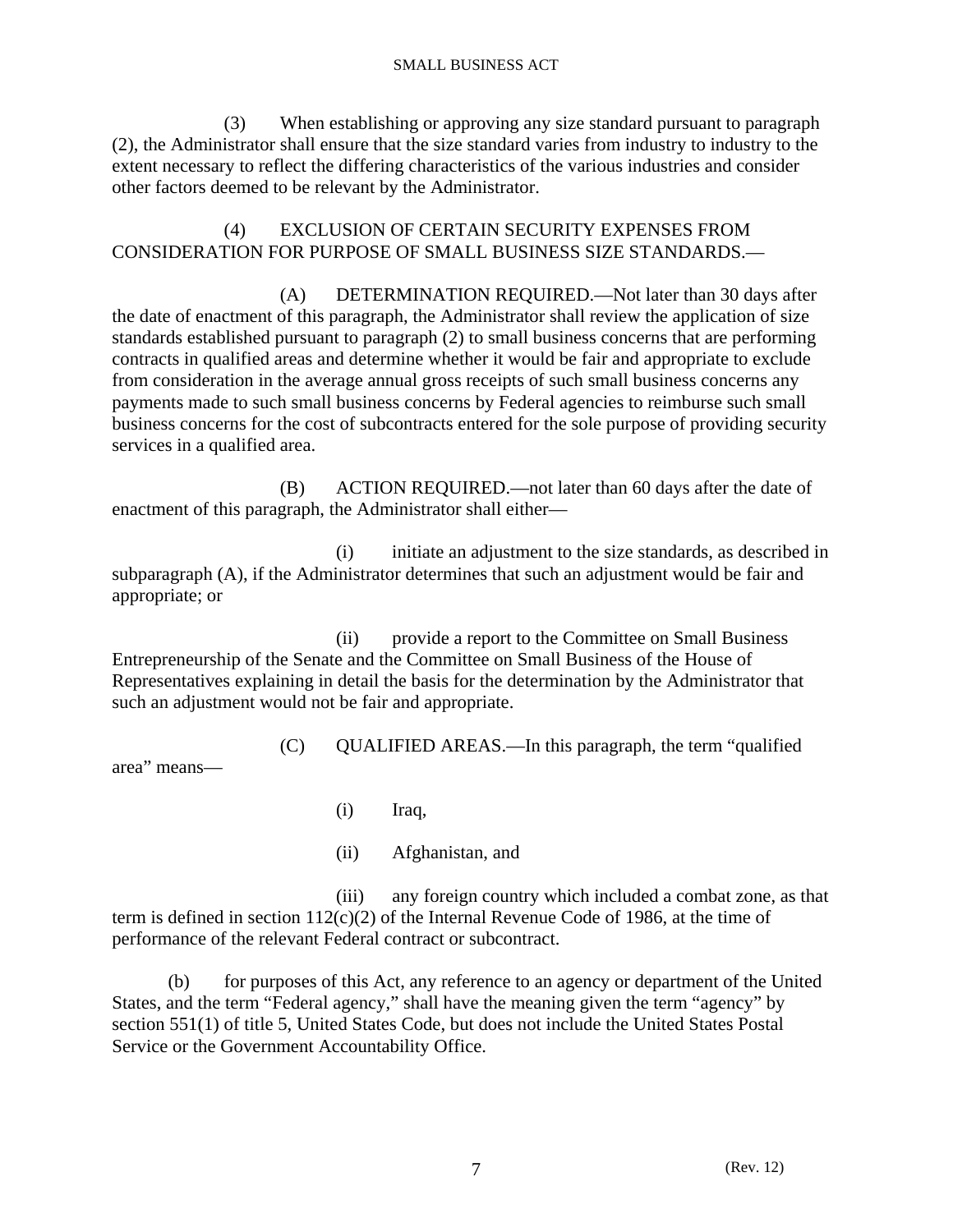(c) (1) For purposes of this Act, a qualified employee trust shall be eligible for any loan guarantee under section  $7(a)$  with respect to a small business concern on the same basis as if such trust were the same legal entity as such concern.

 (2) For purposes of this Act, the term "qualified employee trust" means, with respect to a small business concern, a trust—

 (A) which forms part of an employee stock ownership plan (as defined in section 4975(e)(7) of the Internal Revenue Code of 1954)—

(i) which is maintained by such concern, and

 (ii) which provides that each participant in the plan is entitled to direct the plan as to the manner in which voting rights under qualifying employer securities (as defined in section 4975(e)(8) of such Code) which are allocated to the account of such participant are to be exercised with respect to a corporate matter which (by law or charter) must be decided by a majority vote of outstanding common shares voted; and

 $(B)$  in the case of any loan guarantee under section  $7(a)$ , the trustee of which enters into an agreement with the Administrator which is binding on the trust and on such small business concern and which provides that—

 $(i)$  the loan guaranteed under section  $7(a)$  shall be used solely for the purchase of qualifying employer securities of such concern,

 (ii) all funds acquired by the concern in such purchase shall be used by such concern solely for the purposes for which such loan was guaranteed,

 (iii) such concern will provide such funds as may be necessary for the timely repayment of such loan, and the property of such concern shall be available as security for repayment of such loan, and

 (iv) all qualifying employer securities acquired by such trust in such purchase shall be allocated to the accounts of participants in such plan who are entitled to share in such allocation, and each participant has a nonforfeitable right, not later than the date such loan is repaid, to all such qualifying employer securities which are so allocated to the participant's account.

 (3) Under regulations which may be prescribed by the Administrator, a trust may be treated as a qualified employee trust with respect to a small business concern if—

 (A) the trust is maintained by an employee organization which represents at least 51 percent of the employees of such concern, and

(B) such concern maintains a plan—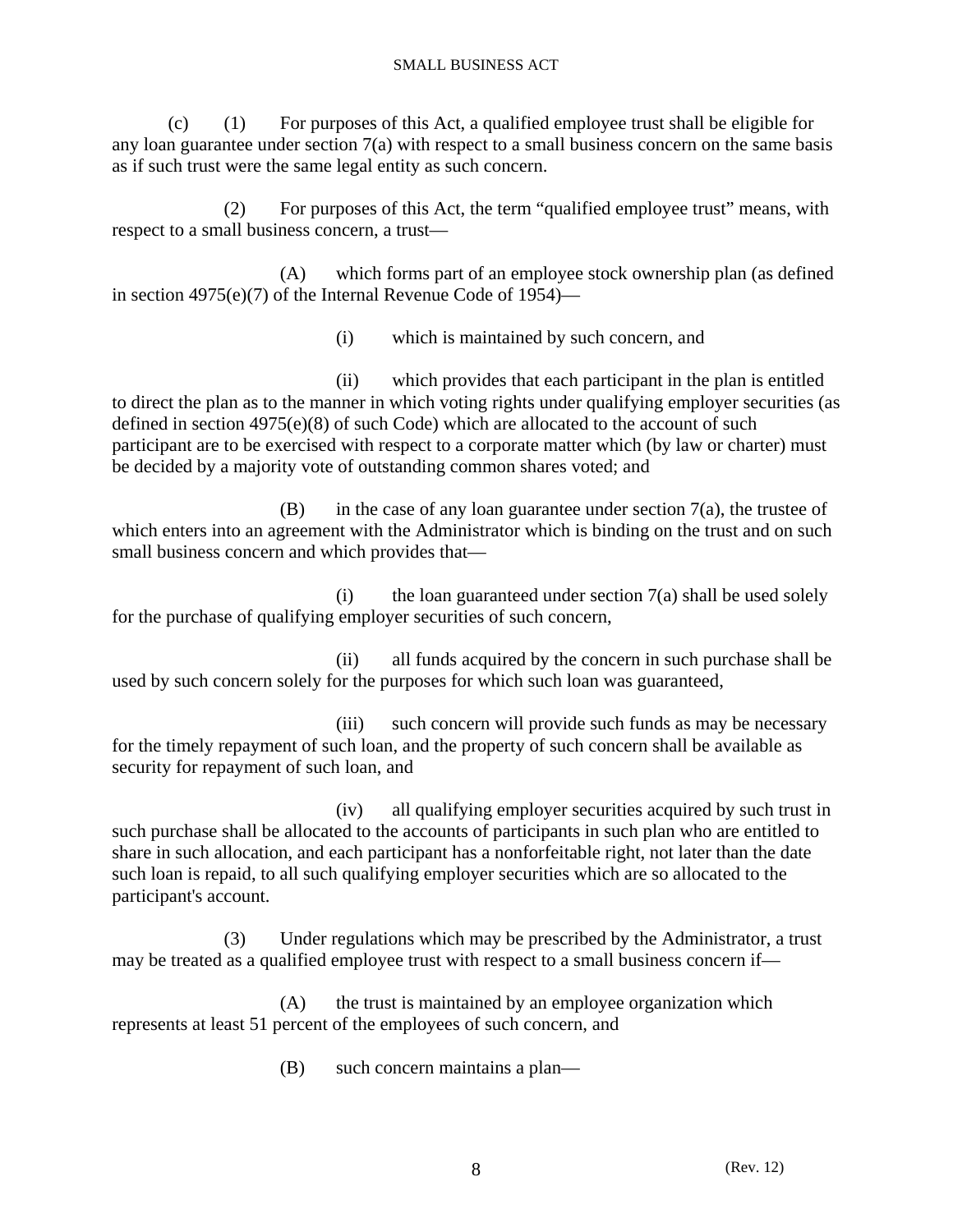(i) which is an employee benefit plan which is designed to invest primarily in qualifying employer securities (as defined in section 4975(e)(8) of the Internal Revenue Code of 1954),

 (ii) which provides that each participant in the plan is entitled to direct the plan as to the manner in which voting rights under qualifying employer securities which are allocated to the account of such participant are to be exercised with respect to a corporate matter which (by law or charter) must be decided by a majority vote of the outstanding common shares voted,

 (iii) which provides that each participant who is entitled to distribution from the plan has a right, in the case of qualifying employer securities which are not readily tradable on an established market, to require that the concern repurchase such securities under a fair valuation formula, and

 (iv) which meets such other requirements (similar to requirements applicable to employee stock ownership plans as defined in section 4975(e)(7) of the Internal Revenue Code of 1954) as the Administrator may prescribe, and

 $(C)$  in the case of a loan guarantee under section 7(a), such organization enters into an agreement with the Administration which is described in paragraph  $(2)(B)$ .

 (d) For purposes of section 7 of this Act, the term "qualified Indian tribe" means an Indian tribe as defined in section 4(a) of the Indian Self-Determination and Education Assistance Act, which owns and controls 100 per centum of a small business concern.

 (e) For purposes of section 7 of this Act, the term "public or private organization for the handicapped" means one—

 (1) which is organized under the laws of the United States or of any State, operated in the interest of handicapped individuals, the net income of which does not inure in whole or in part to the benefit of any shareholder or other individual;

 (2) which complies with any applicable occupational health and safety standard prescribed by the Secretary of Labor; and

 (3) which, in the production of commodities and in the provision of services during any fiscal year in which it received financial assistance under this subsection, employs handicapped individuals for not less than 75 per centum of the man-hours required for the production or provision of the commodities or services.

 (f) For purposes of section 7 of this Act, the term "handicapped individual" means an individual—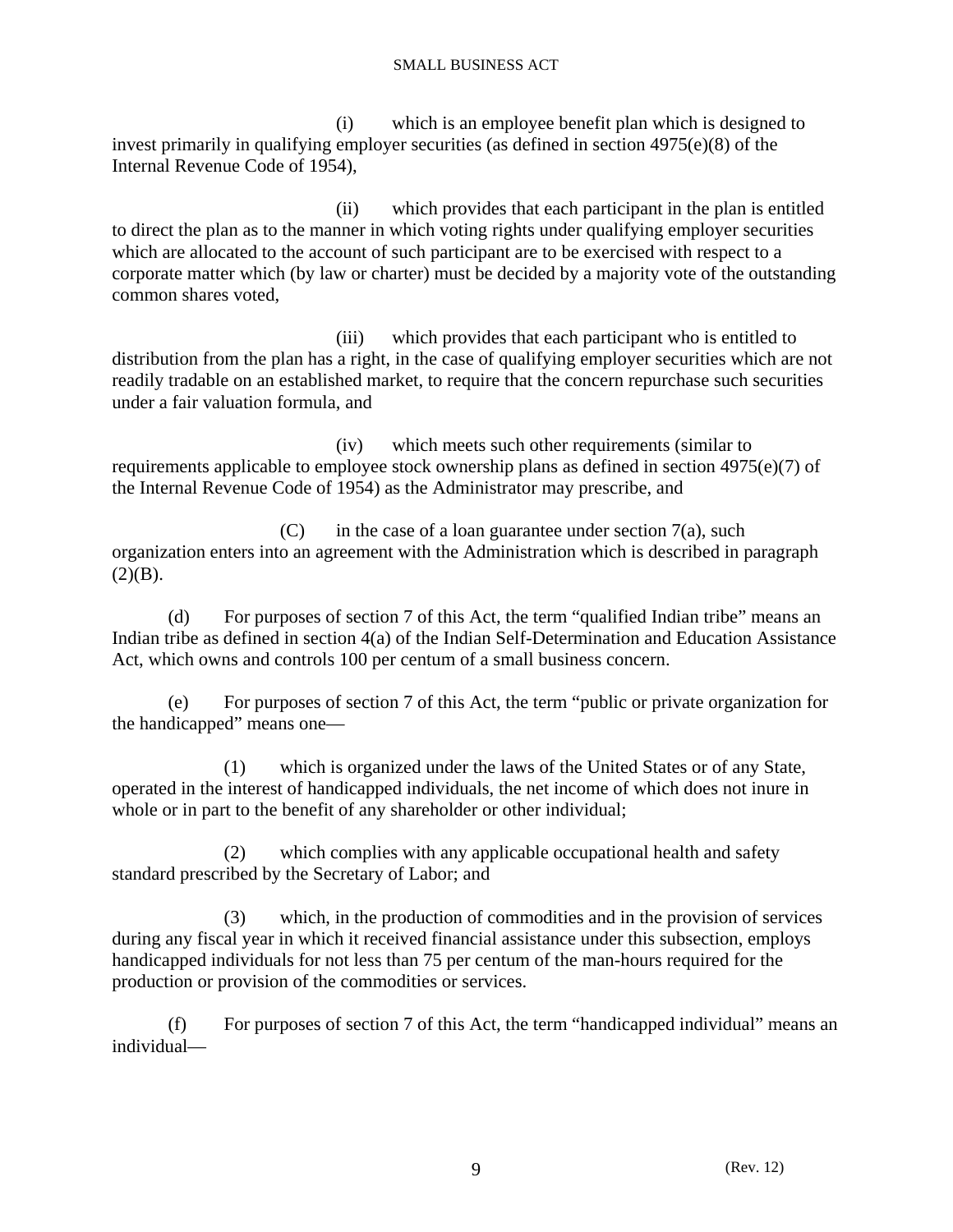(1) who has a physical, mental, or emotional impairment, defect, ailment, disease, or disability of a permanent nature which in any way limits the selection of any type of employment for which the person would otherwise be qualified or qualifiable; or

- (2) who is a service-disabled veteran.
- (g) For purposes of section 7 of this Act, the term "energy measures" includes—

 (1) solar thermal energy equipment which is either of the active type based upon mechanically forced energy transfer or of the passive type based on convective, conductive, or radiant energy transfer or some combination of these types;

(2) photovoltaic cells and related equipment;

 (3) a product or service the primary purpose of which is conservation of energy through devices or techniques which increase the energy efficiency of existing equipment, methods of operation, or systems which use fossil fuels, and which is on the Energy Conservation Measures list of the Secretary of Energy or which the Administrator determines to be consistent with the intent of this subsection;

 (4) equipment the primary purpose of which is production of energy from wood, biological waste, grain or other biomass source of energy;

 (5) equipment the primary purpose of which is industrial cogeneration of energy, district heating, or production of energy from industrial waste;

- (6) hydroelectric power equipment;
- (7) wind energy conversion equipment; and

 (8) engineering, architectural, consulting, or other professional services which are necessary or appropriate to aid citizens in using any of the measures described in paragraph (1) through (7).

 (h) For purposes of this Act, the term "credit elsewhere" means the availability of credit from non-Federal sources on reasonable terms and conditions taking into consideration the prevailing rates and terms in the community in or near where the concern transacts business, or the homeowner resides, for similar purposes and periods of time.

 (i) For purposes of section 7 of this Act, the term "homeowners" includes owners and lessees of residential property and also includes personal property.

 (j) For the purposes of this Act, the term "small agricultural cooperative" means an association (corporate or otherwise) acting pursuant to the provisions of the Agricultural Marketing Act (12 U.S.C. 1141(j), whose size does not exceed the size standard established by the Administration for other similar agricultural small business concerns. In determining such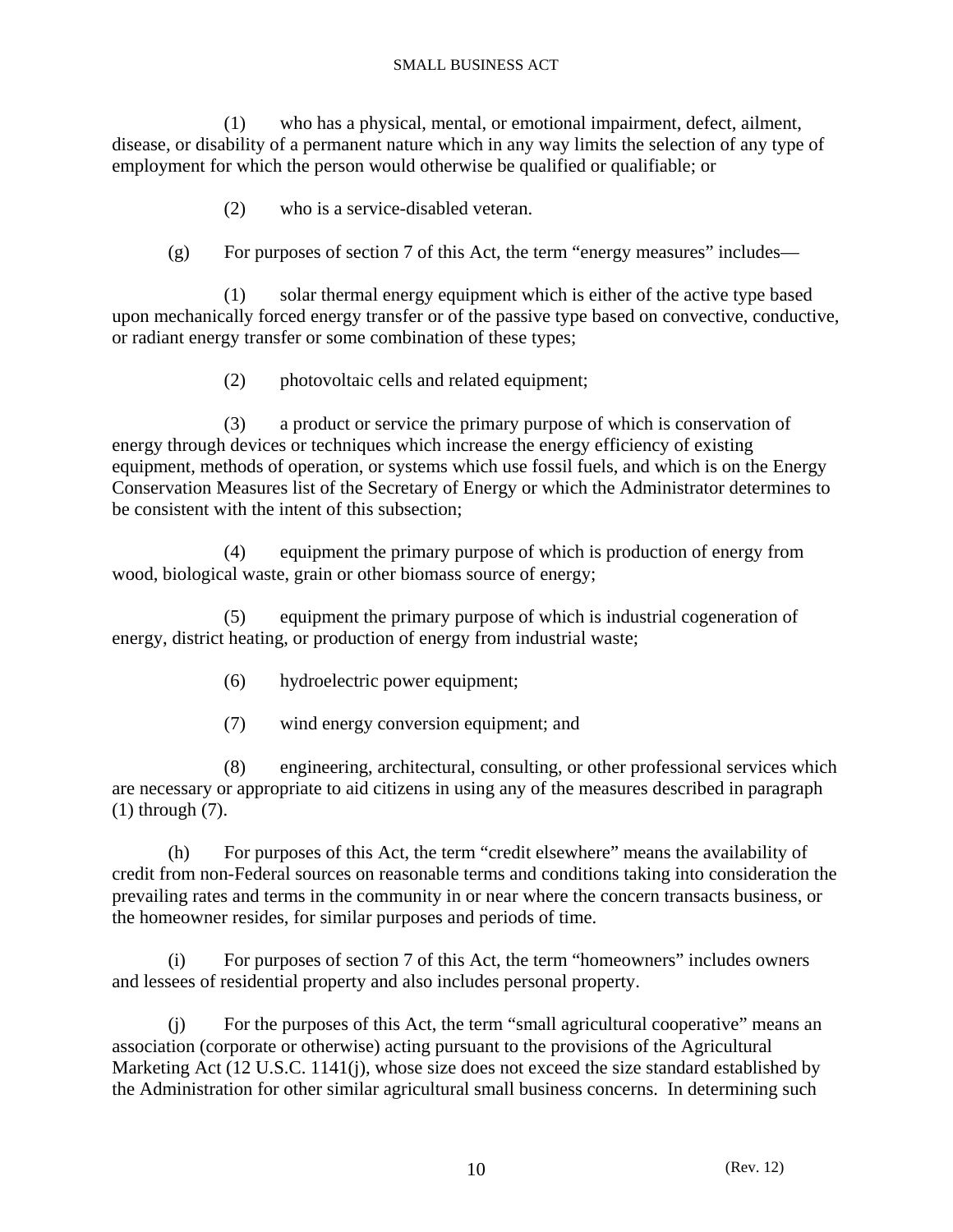size, the Administration shall regard the association as a business concern and shall not include the income or employees of any member shareholder of such cooperative.

 (k) (1) For the purposes of this Act, the term "disaster" means a sudden event which causes severe damage including, but not limited to, floods, hurricanes, tornadoes, earthquakes, fires, explosions, volcanoes, windstorms, landslides or mudslides, tidal waves, commercial fishery failures or fishery resource disasters (as determined by the Secretary of Commerce under section 308(b) of the Interjurisdictional Fisheries Act of 1986), ocean conditions resulting in the closure of customary fishing waters, riots, civil disorders or other catastrophes, except it does not include economic dislocations.

(2) For purposes of section  $7(b)(2)$ , the term "disaster" includes—

(A) drought;

 (B) below average water levels in the Great Lakes, or on any body of water in the United States that supports commerce by small business concerns; and

(C) ice storms and blizzards.

(l) For purposes of this Act—

(1) The term "computer crime" means—

 (A) any crime committed against a small business concern by means of the use of a computer; and

 (B) any crime involving the illegal use of, or tampering with, a computer owned or utilized by a small business concern.

 (m) For purposes of this Act, the term "simplified acquisition threshold" has the meaning given such term in section 4(11) of the Office of Federal Procurement Policy Act (41 USC 403(11)).

 (n) For the purposes of this Act, a small business concern is a small business concern owned and controlled by women if—

 (1) at least 51 percent of small business concern is owned by one or more women or, in the case of any publicly owned business at least 51 percent of the stock of which is owned by one or more women; and

 (2) the management and daily business operations of the business are controlled by one or more women.

 (o) DEFINITIONS OF BUNDLING OF CONTRACT REQUIREMENTS AND RELATED TERMS.—In this Act: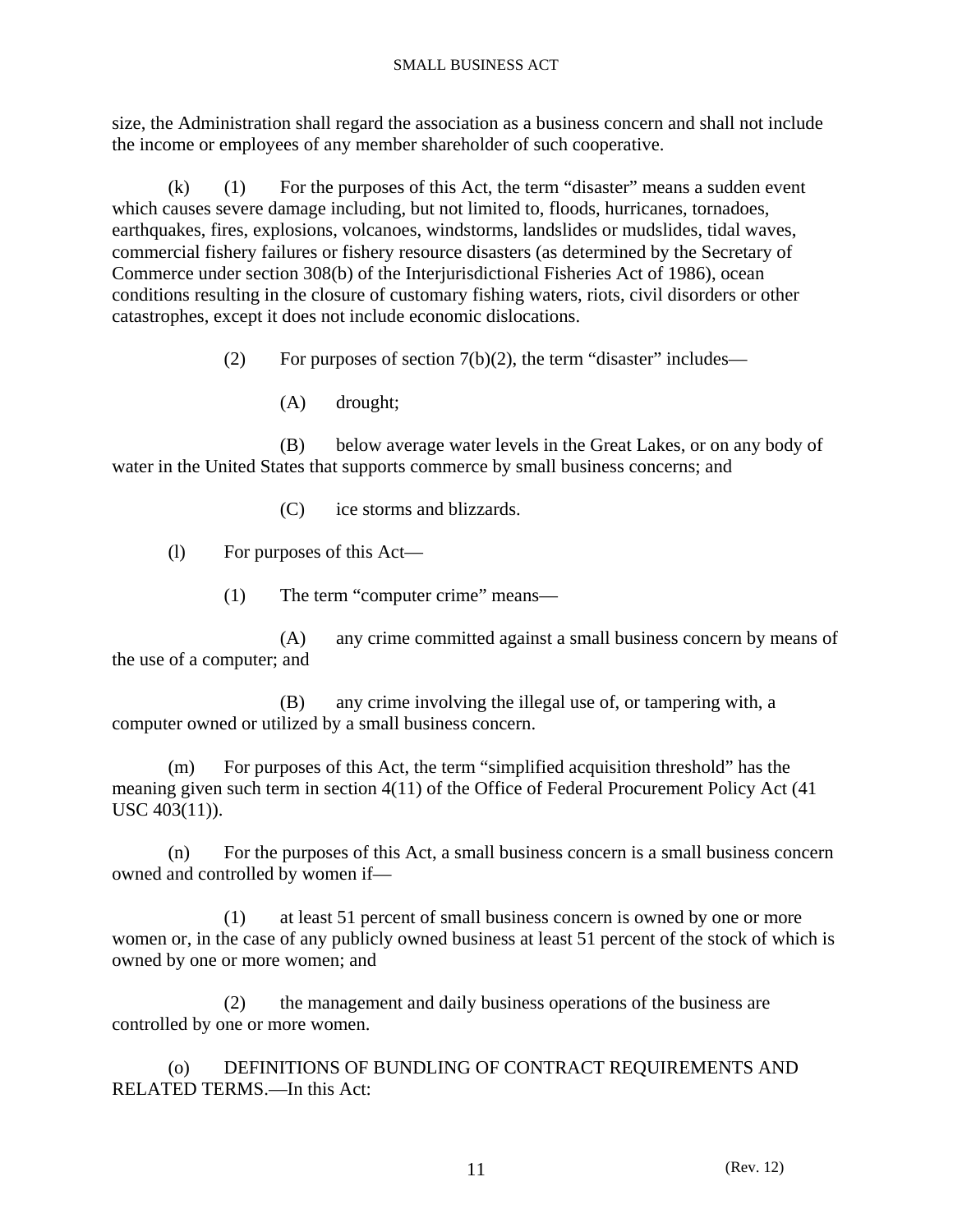(1) BUNDLED CONTRACT.—The term "bundled contract" means a contract that is entered into to meet requirements that are consolidated in a bundling of contract requirements.

 (2) BUNDLING OF CONTRACT REQUIREMENTS.—The term "bundling of contract requirements" means consolidating 2 or more procurement requirements for goods or services previously provided or performed under separate smaller contracts into a solicitation of offers for a single contract that is likely to be unsuitable for award to a small-business concern due to—

 (A) the diversity, size, or specialized nature of the elements of the performance specified;

(B) the aggregate dollar value of the anticipated award;

- (C) the geographical dispersion of the contract performance sites; or
- (D) any combination of the factors described in subparagraphs (A),

(B), and (C).

 (3) SEPARATE SMALL CONTRACT.—The term "separate smaller contract," with respect to a bundling of contract requirements, means a contract that has been performed by 1 or more small business concerns or was suitable for award to 1 or more small business concerns.

(p) DEFINITIONS RELATING TO HUBZONES.—In this Act:

 (1) HISTORICALLY UNDERUTILIZED BUSINESS ZONE.—The term "historically underutilized business zone" means any area located within 1 or more—

- (A) qualified census tracts;
- (B) qualified nonmetropolitan counties;
- (C) lands within the external boundaries of an Indian reservation;
- (D) redesignated areas; or
- (E) base closure areas.

 (2) HUBZONE.—The term "HUBZone" means a historically underutilized business zone.

 (3) HUBZONE SMALL BUSINESS CONCERN.—The term "HUBZone small business concern" means—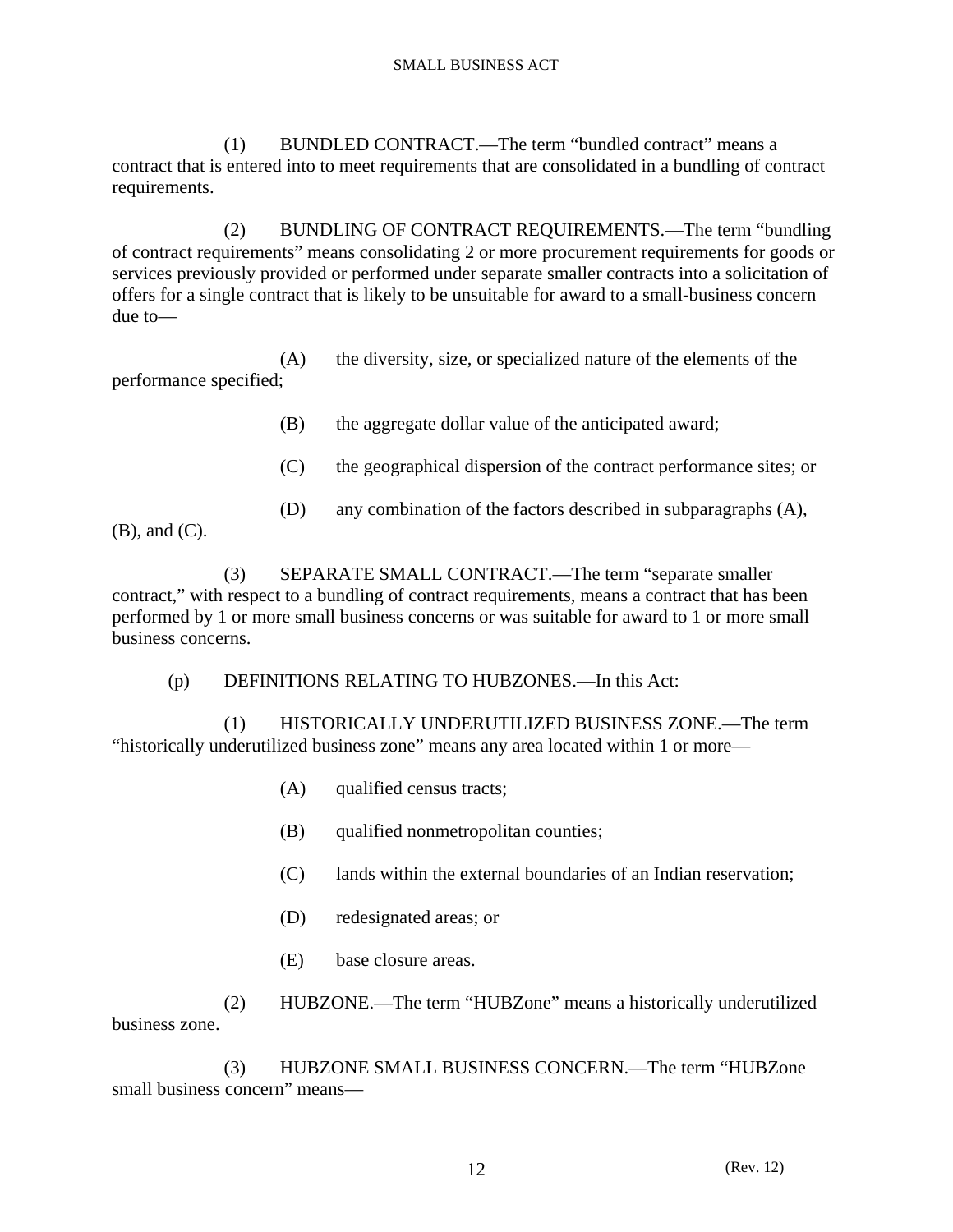(A) a small business concern that is at least 51 percent owned and controlled by United States citizens;

(B) a small business concern that is—

 (i) an Alaska Native Corporation owned and controlled by Natives (as determined pursuant to section 29(e)(1) of the Alaska Native Claims Settlement Act  $(43 \text{ U.S.C. } 1626(e)(1))$ ; or

 (ii) a direct or indirect subsidiary corporation, joint venture, or partnership of an Alaska Native Corporation qualifying pursuant to section 29(e)(1) of the Alaska Native Claims Settlement Act (43 U.S.C. 1626(e)(1)), if that subsidiary, joint venture, or partnership is owned and controlled by Natives (as determined pursuant to section 29(e)(2) of the Alaska Native Claims Settlement Act (43 U.S.C. 1626(e)(2)));

(C) a small business concern—

 (i) that is wholly owned by 1 or more Indian tribal governments, or by a corporation that is wholly owned by 1 or more Indian tribal governments; or

 (ii) that is owned in part by 1 or more Indian tribal governments, or by a corporation that is wholly owned by 1 or more Indian tribal governments, if all other owners are either United States citizens or small business concerns;

(D) a small business concern that is—

 (i) wholly owned by a community development corporation that has received financial assistance under Part 1 of Subchapter A of the Community Economic Development Act of 1981 (41 U.S.C. 9805 et seq.); or

 (ii) owned in part by 1 or more community development corporations, if all other owners are either United States citizens or small business concerns; or

(E) a small business concern that is—

(i) a small agricultural cooperative organized or incorporated

in the United States;

 (ii) wholly owned by 1 or more small agricultural cooperatives organized or incorporated in the United States; or

 (iii) owned in part by 1 or more small agricultural cooperatives organized or incorporated in the United States, if all owners are small business concerns or United States citizens.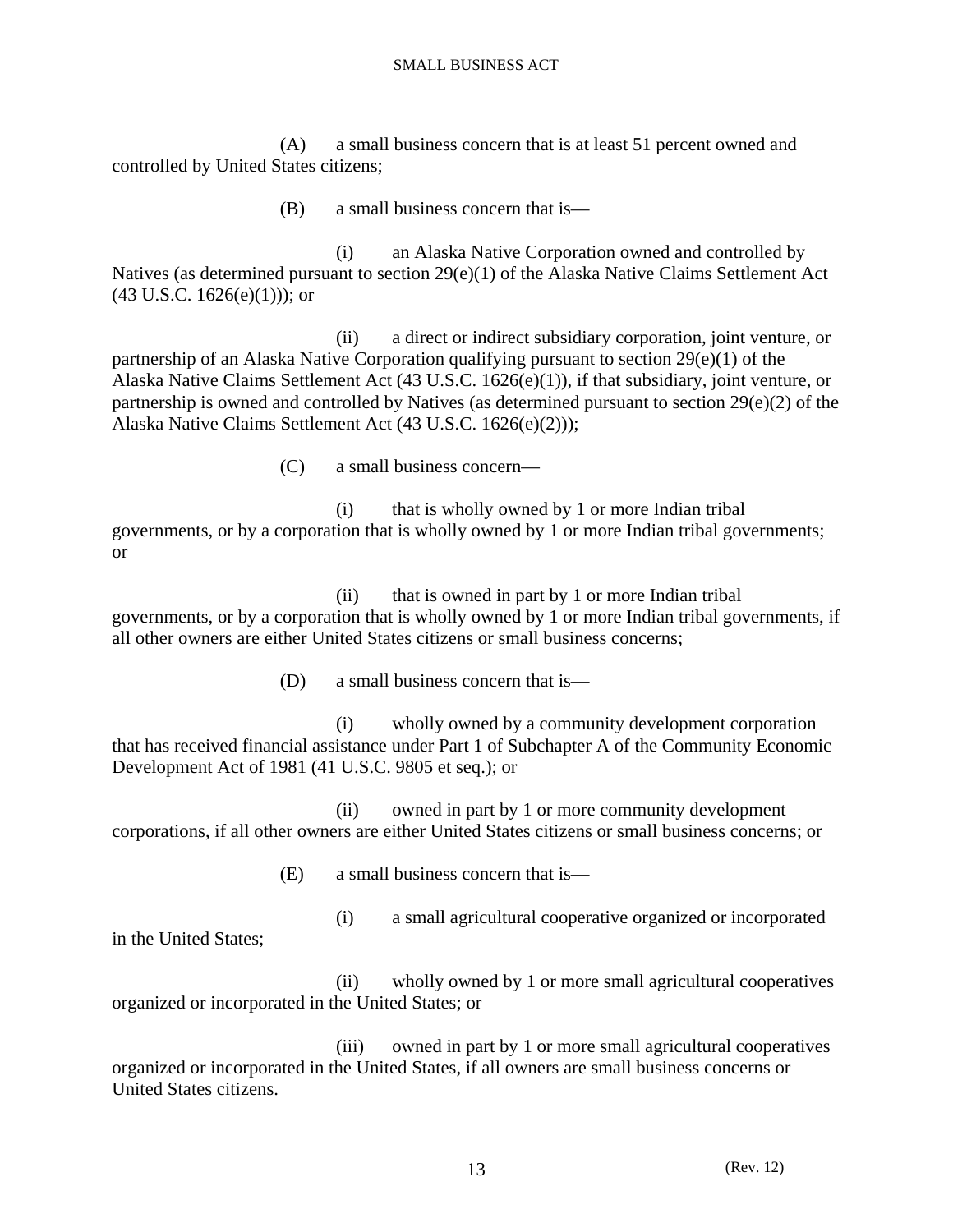# (4) QUALIFIED AREAS—

 (A) QUALIFIED CENSUS TRACT.—The term "qualified census tract" has the meaning given that term in section  $42(d)(5)(C)(ii)$  of the Internal Revenue Code of 1986.

 (B) QUALIFIED NONMETROPOLITAN COUNTY.—The term "qualified nonmetropolitan county" means any county—

 (i) that was not located in a metropolitan statistical area (as defined in section  $143(k)(2)(B)$  of the Internal Revenue Code of 1986) at the time of the most recent census taken for purposes of selecting qualified census tracts under section  $42(d)(5)(C)(ii)$ of the Internal Revenue Code of 1986; and

(ii) in which—

 (I) the median household income is less than 80 percent of the nonmetropolitan State median household income, based on the most recent data available from the Bureau of the Census of the Department of Commerce;

 (II) the unemployment rate is not less than 140 percent of the average unemployment rate for the United States or for the State in which such county is located, whichever is less, based on the most recent data available from the Secretary of Labor; or

 (III) there is located a difficult development area, as designated by the Secretary of Housing and Urban Development in accordance with section 42(d)(5)(C)(iii) of the Internal Revenue Code of 1986, within Alaska, Hawaii, or any territory or possession of the United States outside the 48 contiguous States.

 (C) REDESIGNATED AREA.—The term "redesignated area" means any census tract that ceases to be qualified under subparagraph (A) and any nonmetropolitan county that ceases to be qualified under subparagraph (B), except that a census tract or a nonmetropolitan county may be a "redesignated area" only until the later of—

 (i) the date on which the Census Bureau publicly releases the first results from the 2010 decennial census; or

 (ii) 3 years after the date on which the census tract or nonmetropolitan county ceased to be so qualified.

 (D) BASE CLOSURE AREA.—The term "base closure area" means lands within the external boundaries of a military installation that were closed through a privatization process under the authority of—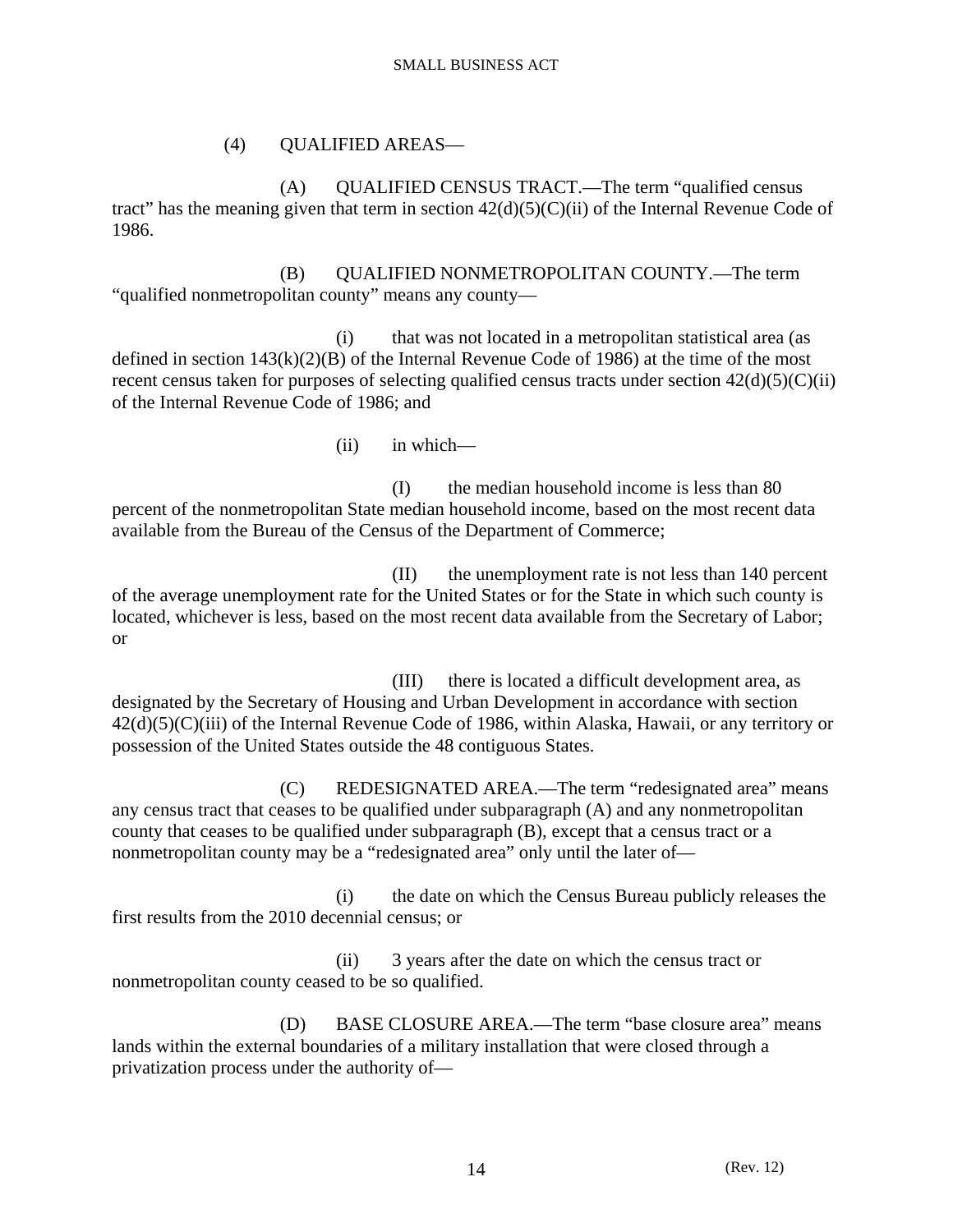(i) the Defense Base Closure and Realignment Act of 1990 (part A of title XXIX of division B of Public Law 101-510; 10 U.S.C. 2687 note);

 (ii) title II of the Defense Authorization Amendments and Base Closure and Realignment Act (Public Law 100-526; 10 U.S.C. 2687 note);

(iii) section 2687 of title 10, United States Code; or

 (iv) any other provision of law authorizing or directing the Secretary of Defense or the Secretary of a military department to dispose of real property at the military installation for purposes relating to base closures of [sic] redevelopment, while retaining the authority to enter into a leaseback of all or a portion of the property for military use.

(5) QUALIFIED HUBZONE SMALL BUSINESS CONCERN—

(A) IN GENERAL.—A HUBZone small business concern is

 (i) the small business concern has certified in writing to the Administrator (or the Administrator otherwise determines, based on information submitted to the Administrator by the small business concern, or based on certification procedures, which shall be established by the Administration by regulation) that—

"qualified," if—

(I) it is a HUBZone small business concern—

(aa) pursuant to subparagraph  $(A)$ ,  $(B)$ ,  $(C)$ ,  $(D)$ or (E) of paragraph (3), and that its principal office is located in a HUBZone and not fewer than 35 percent of its employees reside in a HUBZone; or

(bb) pursuant to paragraph  $(3)(C)$ , and not fewer than 35 percent of its employees engaged in performing a contract awarded to the small business concern on the basis of a preference provided under section 31(b) reside within any Indian reservation governed by 1 or more of the tribal government owners, or reside within any HUBZone adjoining any such Indian reservation;

 (II) the small business concern will attempt to maintain the applicable employment percentage under subclause (I) during the performance of any contract awarded to the small business concern on the basis of a preference provided under section 31(b); and

 (III) with respect to any subcontract entered into by the small business concern pursuant to a contract awarded to the small business concern under section 31, the small business concern will ensure that—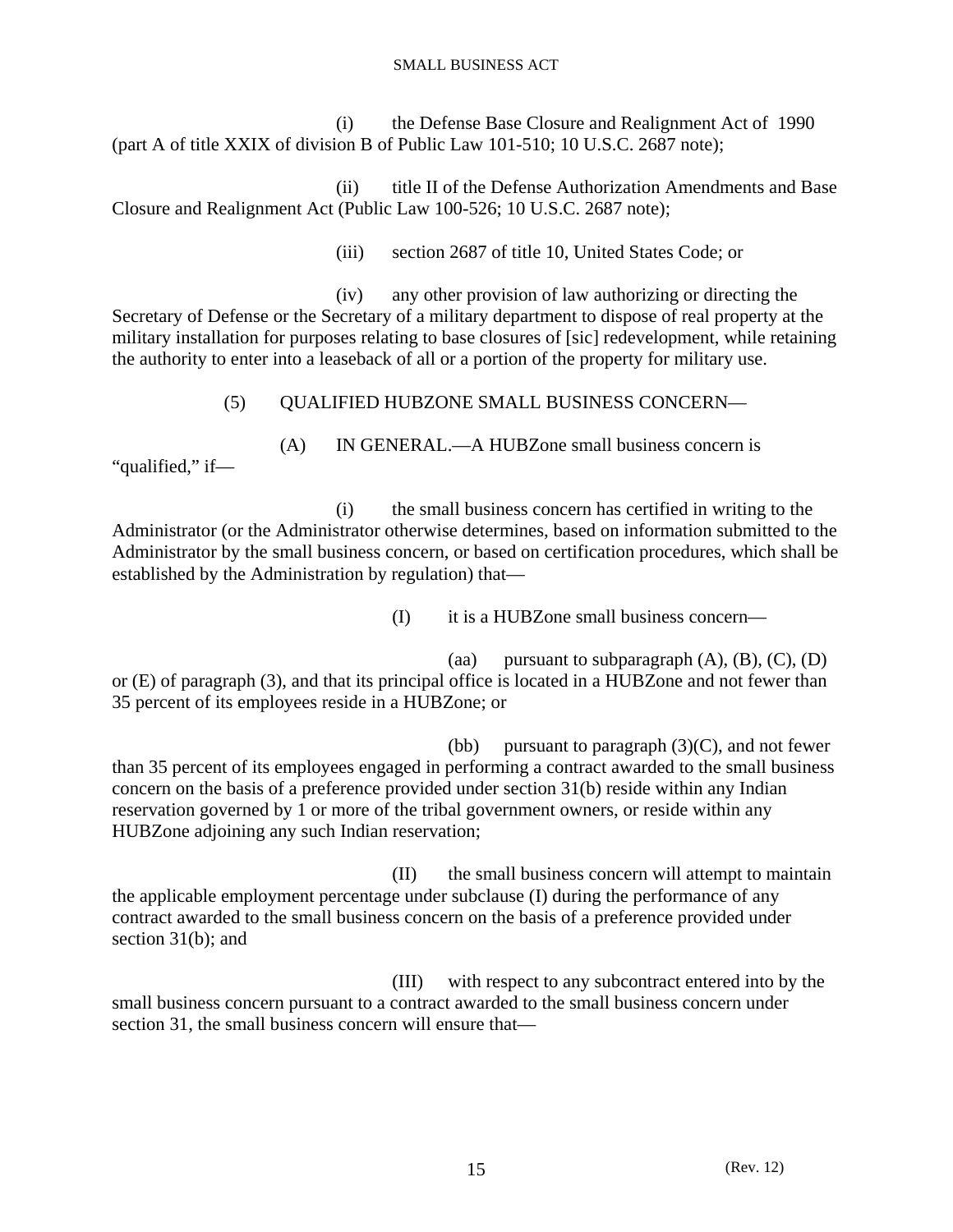(aa) in the case of a contract for services (except construction), not less than 50 percent of the cost of contract performance incurred for personnel will be expended for its employees or for employees of other HUBZone small business concerns;

 (bb) in the case of a contract for procurement of supplies (other than procurement from a regular dealer in such supplies), not less than 50 percent of the cost of manufacturing the supplies (not including the cost of materials) will be incurred in connection with the performance of the contract in a HUBZone by 1 or more HUBZone small business concerns;

 (cc) in the case of a contract for the procurement by the Secretary of Agriculture of agricultural commodities, none of the commodity being procured will be obtained by the prime contractor through a subcontractor for the purchase of the commodity in substantially the final form in which it is to be supplied to the Government; and

 (ii) no certification made or information provided by the small business concern under clause (i) has been, in accordance with the procedures established under section  $31(c)(1)$ —

- (I) successfully challenged by an interested party; or
- (II) otherwise determined by the Administrator to be

materially false.

 (B) CHANGE IN PERCENTAGES.—The Administrator may utilize a percentage other than the percentage specified in under [sic] item (aa) or (bb) of subparagraph (A)(i)(III), if the Administrator determines that such action is necessary to reflect conventional industry practices among small business concerns that are below the numerical size standard for businesses in that industry category.

 (C) CONSTRUCTION AND OTHER CONTRACTS.—The Administrator shall promulgate final regulations imposing requirements that are similar to those specified in items (aa) and (bb) of subparagraph  $(A)(i)(III)$  on contracts for general and specialty construction, and on contracts for any other industry category that would not otherwise be subject to those requirements. The percentage applicable to any such requirement shall be determined in accordance with subparagraph (B).

 (D) LIST OF QUALIFIED SMALL BUSINESS CONCERNS.—The Administrator shall establish and maintain a list of qualified HUBZone small business concerns, which list shall, to the extent practicable—

 (i) once the Administrator has made the certification required by subparagraph (A)(i) regarding a qualified HUBZone small business concern and has determined that subparagraph (A)(ii) does not apply to that concern, include the name, address, and type of business with respect to each such small business concern;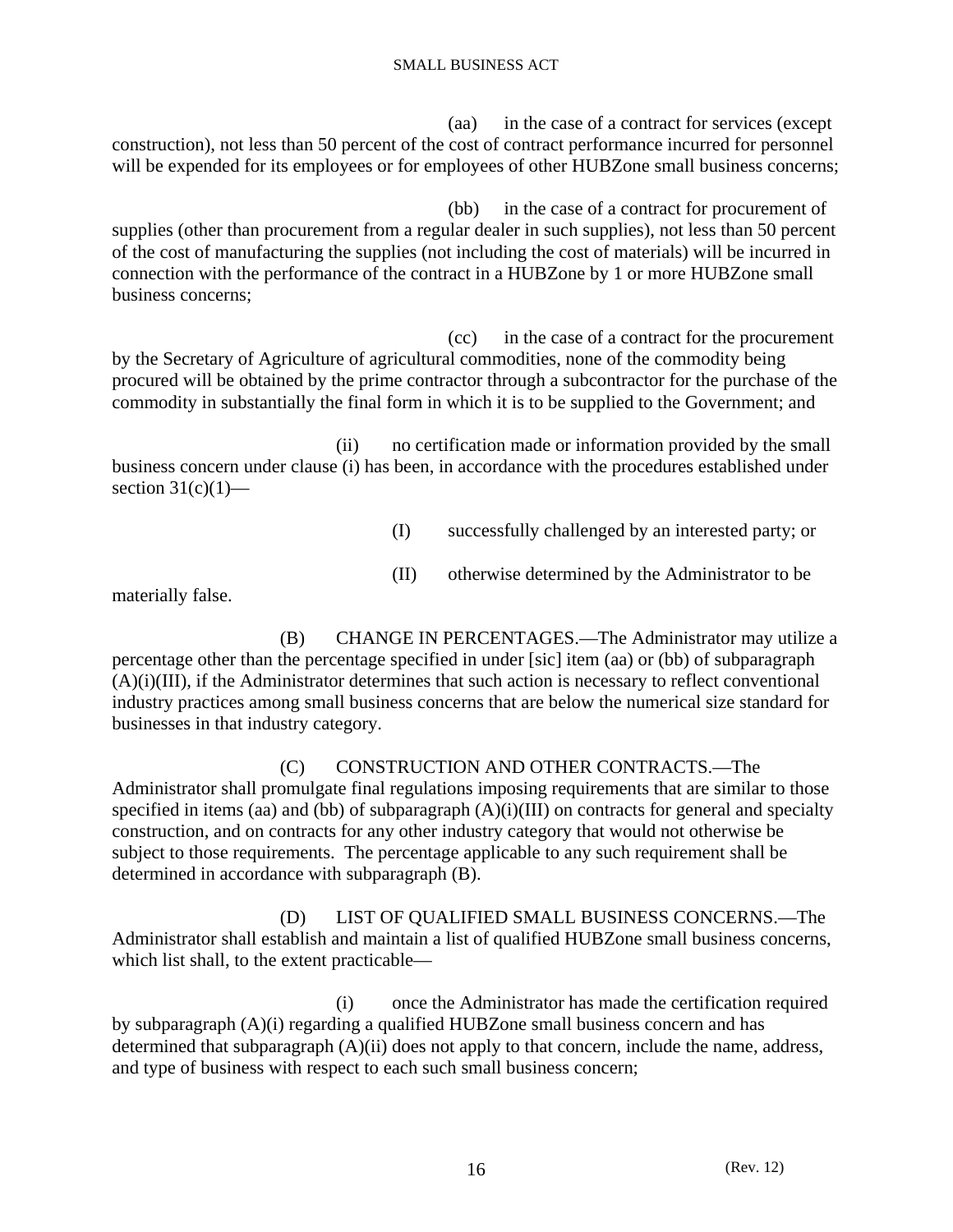- (ii) be updated by the Administrator not less than annually; and
- (iii) be provided upon request to any Federal agency or other

entity.

# (6) NATIVE AMERICAN SMALL BUSINESS CONCERNS.—

 (A) ALASKA NATIVE CORPORATION.—The term "Alaska Native Corporation" has the same meaning as the term "Native Corporation" in section 3 of the Alaska Native Claims Settlement Act (43 U.S.C. 1602).

 (B) ALASKA NATIVE VILLAGE.—The term "Alaska Native Village" has the same meaning as the term "Native village" in section 3 of the Alaska Native Claims Settlement Act (43 U.S.C. 1602).

(C) INDIAN RESERVATION.—The term "Indian reservation"—

 (i) has the same meaning as the term "Indian country" in section 1151 of title 18, United States Code, except that such term does not include—

 (I) any lands that are located within a State in which a tribe did not exercise governmental jurisdiction on the date of enactment of this paragraph, unless that tribe is recognized after that date of enactment by either an Act of Congress or pursuant to regulations of the Secretary of the Interior for the administrative recognition that an Indian group exists as an Indian tribe (part 83 of title 25, Code of Federal Regulations); and

 (II) lands taken into trust or acquired by an Indian tribe after the date of enactment of this paragraph if such lands are not located within the external boundaries of an Indian reservation or former reservation or are not contiguous to the lands held in trust or restricted status on that date of enactment; and

(ii) in the State of Oklahoma, means lands that—

 (I) are within the jurisdictional areas of an Oklahoma Indian tribe (as determined by the Secretary of the Interior); and

 (II) are recognized by the Secretary of the Interior as eligible for trust land status under part 151 of title 25, Code of Federal Regulations (as in effect on the date of enactment of this paragraph).

 (7) AGRICULTURAL COMMODITY.—The term "agricultural commodity" has the same meaning as in section 102 of the Agricultural Trade Act of 1978 (7 U.S.C. 5602).

 (q) DEFINITIONS RELATING TO VETERANS.—In this Act, the following definitions apply: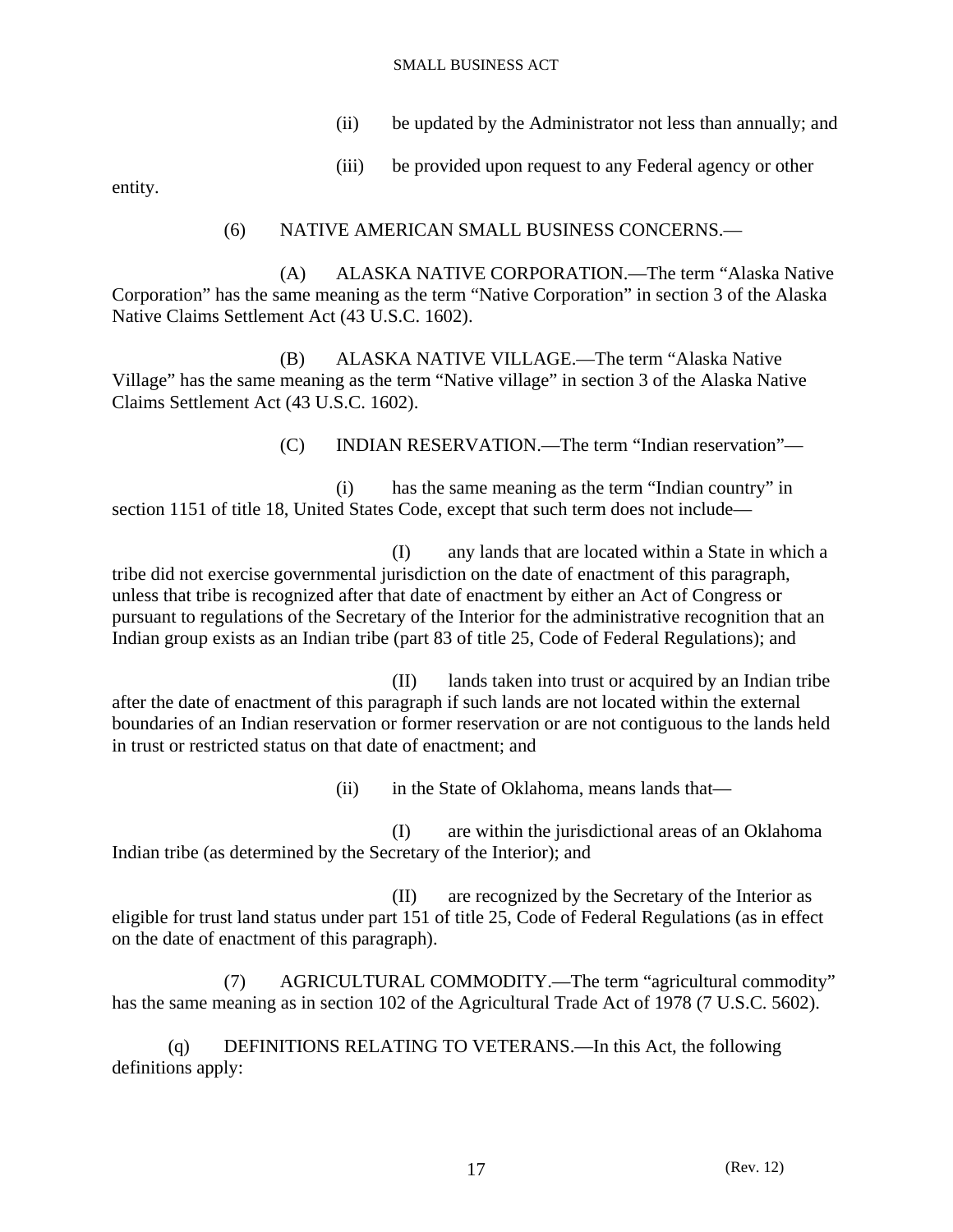(1) SERVICE-DISABLED VETERAN.—The term "service-disabled veteran" means a veteran with a disability that is service-connected (as defined in section 101(16) of title 38, United States Code).

 (2) SMALL BUSINESS CONCERN OWNED AND CONTROLLED BY SERVICE-DISABLED VETERANS.—The term "small business concern owned and controlled by service-disabled veterans" means a small business concern—

 (A) not less than 51 percent of which is owned by one or more servicedisabled veterans or, in the case of any publicly owned business, not less than 51 percent of the stock of which is owned by one or more service-disabled veterans; and

 (B) the management and daily business operations of which are controlled by one or more service-disabled veterans or, in the case of a veteran with permanent and severe disability, the spouse or permanent caregiver of such veteran.

 (3) SMALL BUSINESS CONCERN OWNED AND CONTROLLED BY VETERANS.—The term "small business concern owned and controlled by veterans" means a small business concern—

 (A) not less than 51 percent of which is owned by one or more veterans or, in the case of any publicly owned business, not less than 51 percent of the stock of which is owned by one or more veterans; and

 (B) the management and daily business operations of which are controlled by one or more veterans.

 (4) VETERAN.—The term "veteran" has the meaning given the term in section 101(2) of title 38, United States Code.

(5) RELIEF FROM TIME LIMITATIONS.—

 (A) IN GENERAL.—Any time limitation on any qualification, certification, or period of participation imposed under this Act on any program that is available to small business concerns shall be extended for a small business concern that—

(i) is owned and controlled by—

 (I) a veteran who was called or ordered to active duty under a provision of law specified in section 101(a)(13)(B) of title 10, United States Code, on or after September 11, 2001; or

 (II) a service-disabled veteran who became such a veteran due to an injury or illness incurred or aggravated in the active military, naval, or air service during a period of active duty pursuant to a call or order to active duty under a provision of law referred to in subclause (I) on or after September 11, 2001; and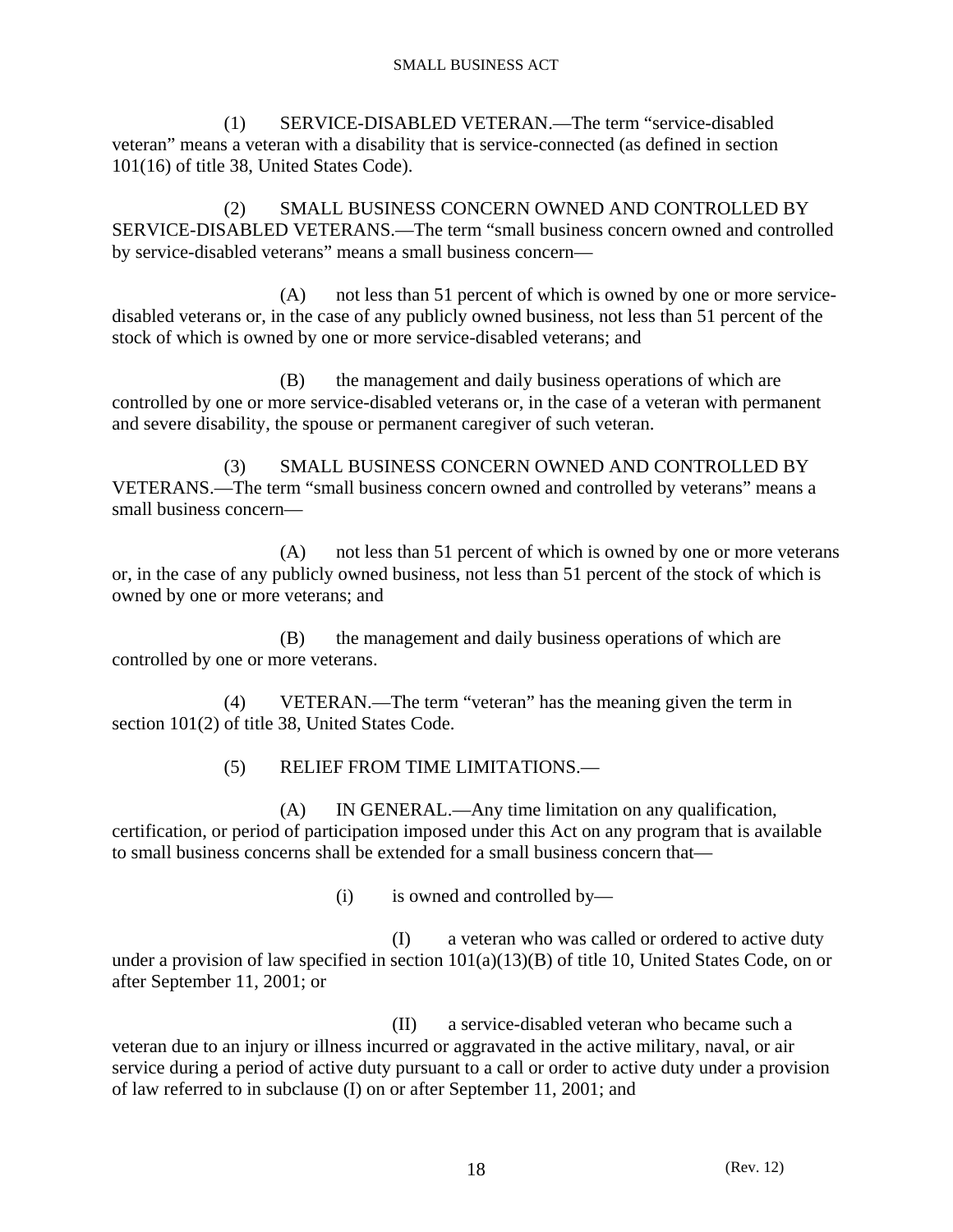(ii) was subject to the time limitation during such period of

active duty.

 (B) DURATION.—Upon submission of proper documentation to the Administrator, the extension of a time limitation under subparagraph (A) shall be equal to the period of time that such veteran who owned or controlled such a concern was on active duty as described in that subparagraph.

 (C) EXCEPTION FOR PROGRAMS SUBJECT TO FEDERAL CREDIT REFORM ACT OF 1990—The provisions of subparagraphs (A) and (B) shall not apply to any programs subject to the Federal Credit Reform Act of 1990 (2 U.S.C. 661 et seq.).

 (r) DEFINITIONS RELATING TO SMALL BUSINESS LENDING COMPANIES.—As used in section 23 of this Act:

 (1) SMALL BUSINESS LENDING COMPANY.—The term "small business lending company" means a business concern that is authorized by the Administrator to make loans pursuant to section 7(a) and whose lending activities are not subject to regulation by any Federal or State regulatory agency.

 (2) NON-FEDERALLY REGULATED SBA LENDER.—The term "non-Federally regulated SBA lender" means a business concern if—

 (A) such concern is authorized by the Administrator to make loans under section 7;

(B) such concern is subject to regulation by a State; and

 (C) the lending activities of such concern are not regulated by any Federal banking authority.

 (s) MAJOR DISASTER.—In this Act, the term "major disaster" has the meaning given that term in section 102 of the Robert T. Stafford Disaster Relief and Emergency Assistance Act (42 U.S.C. 5122).

§ 4. (a) In order to carry out the policies of this Act there is hereby created an agency under the name "Small Business Administration" (herein referred to as the Administration), which Administration shall be under the general direction and supervision of the President and shall not be affiliated with or be within any other agency or department of the Federal Government. The principal office of the Administration shall be located in the District of Columbia. The Administration may establish such branch and regional offices in other places in the United States as may be determined by the Administrator of the Administration. As used in this Act, the term "United States" includes the several States, the Territories and possessions of the United States, the Commonwealth of Puerto Rico, the Trust Territory of the Pacific Islands, and the District of Columbia.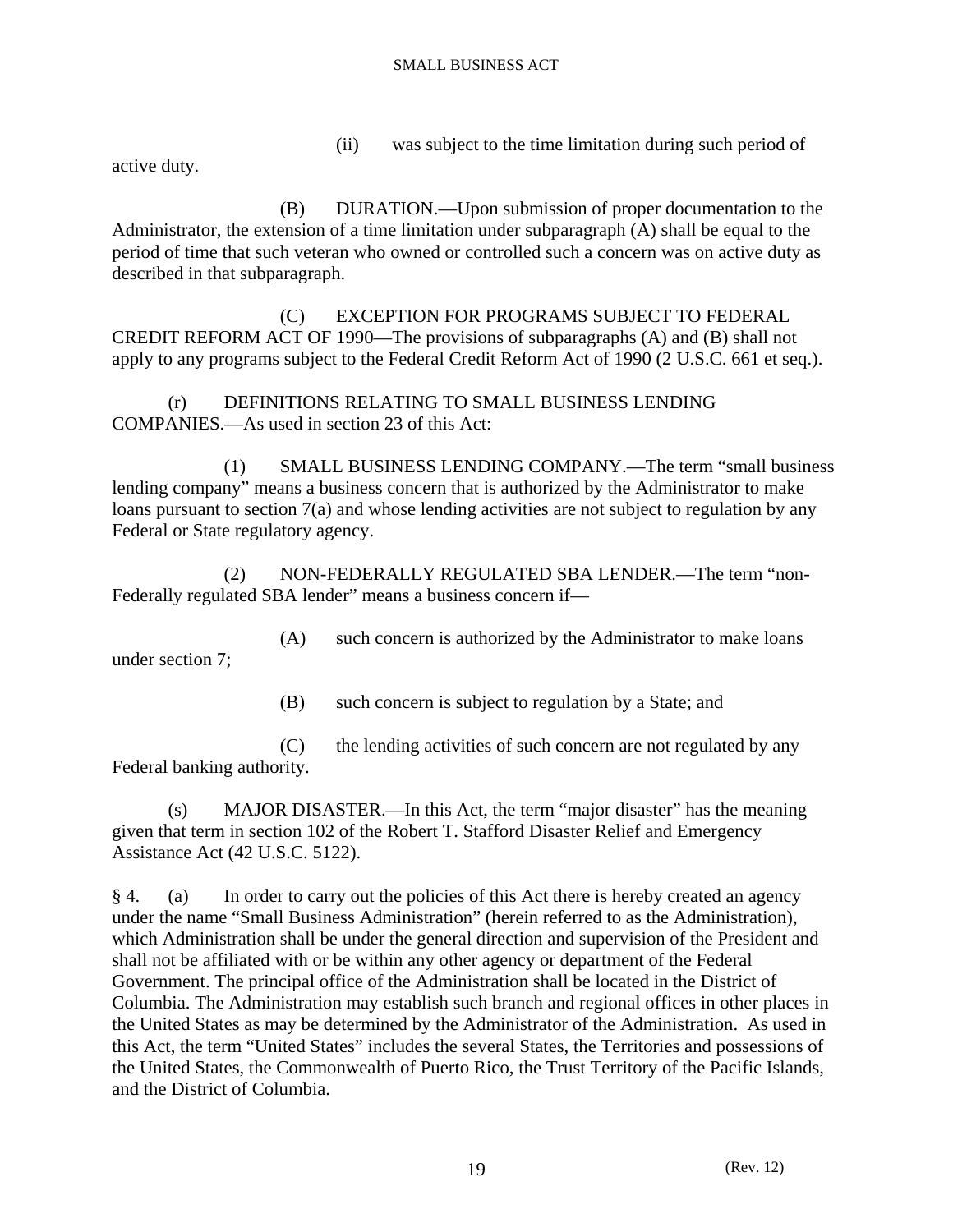(b) (1) The management of the Administration shall be vested in an Administrator who shall be appointed from civilian life by the President, by and with the advice and consent of the Senate, and who shall be a person of outstanding qualifications known to be familiar and sympathetic with small-business needs and problems. The Administrator shall not engage in any other business, vocation, or employment than that of serving as Administrator. In carrying out the programs administered by the Small Business Administration including its lending and guaranteeing functions, the Administrator shall not discriminate on the basis of sex or marital status against any person or small business concern applying for or receiving assistance from the Small Business Administration, and the Small Business Administration shall give special consideration to veterans of the Armed Forces of the United States and their survivors or dependents. The President also may appoint a Deputy Administrator, by and with the advice and consent of the Senate. The Administrator is authorized to appoint five Associate Administrators (including the Associate Administrator specified in section 201 of the Small Business Investment Act of 1958) to assist in the execution of the functions vested in the Administration. One of the Associate Administrators shall be designated at the time of his appointment as the Associate Administrator for Minority Small Business and Capital Ownership Development who shall be an employee in the competitive service or in the Senior Executive Service and a career appointee and shall be responsible to the Administrator for the formulation and execution of the policies and programs under sections 7(j) and 8(a) of this Act which provide assistance to minority small business concerns. The Deputy Administrator shall be Acting Administrator of the Administration during the absence or disability of the Administrator or in the event of a vacancy in the office of the Administrator.

(2) The Administrator also shall be responsible for—

 (A) establishing and maintaining an external small business economic data base for the purpose of providing the Congress and the Administration information on the economic condition and the expansion or contraction of the small business sector. To that end, the Administrator shall publish on a regular basis national small business economic indices and, to the extent feasible, regional small business economic indices, which shall include, but need not be limited to, data on—

(i) employment, layoffs, and new hires;

 (ii) number of business establishments and the types of such establishments such as sole proprietorships, corporations, and partnerships;

- (iii) number of business formations and failures;
- (iv) sales and new orders;
- (v) back orders;
- (vi) investment in plant and equipment;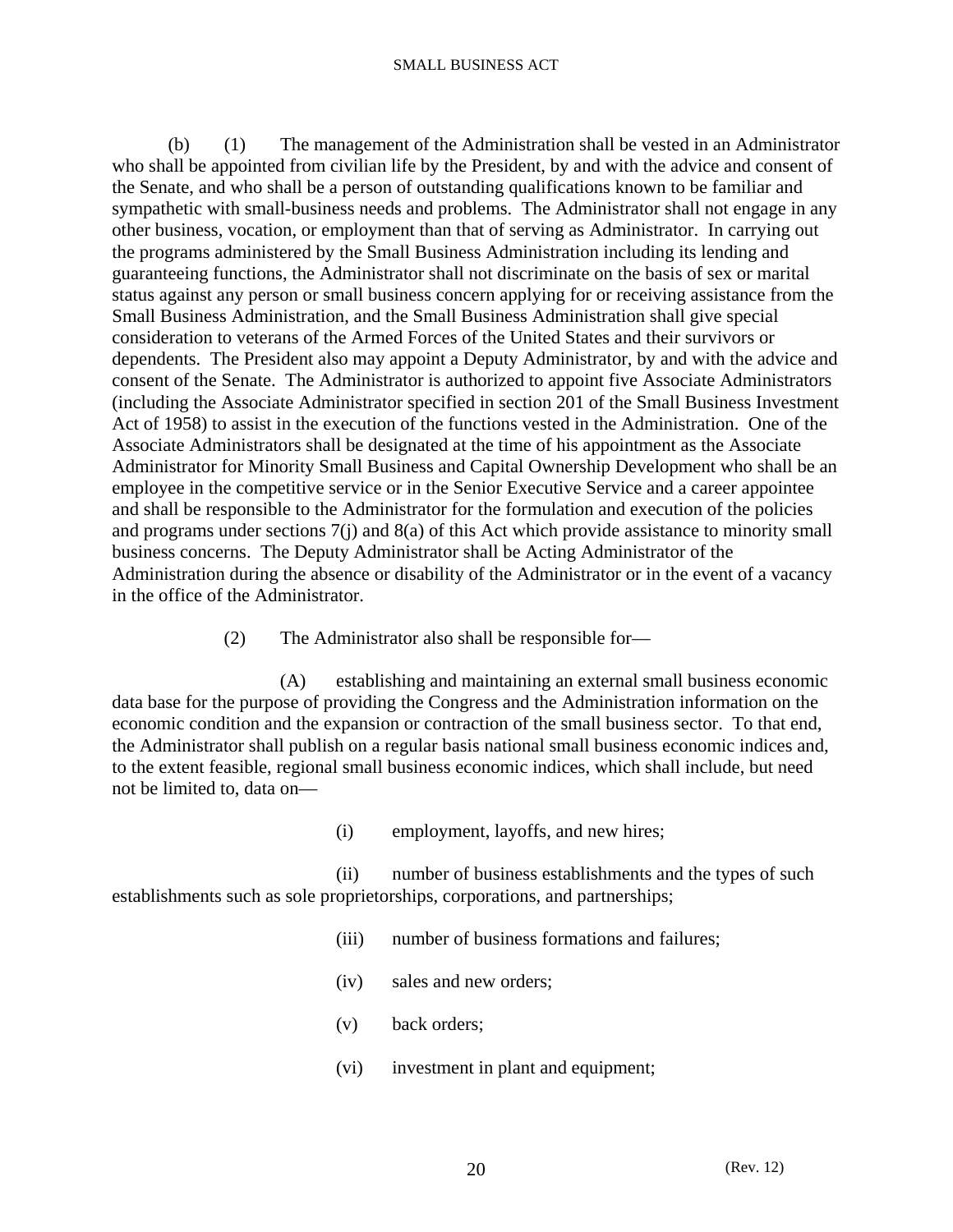(vii) changes in inventory and rate of inventory turnover;

 (viii) sources and amounts of capital investment, including debt, equity, and internally generated funds;

(ix) debt to equity ratios;

(x) exports;

 (xi) number and dollar amount of mergers and acquisitions by size of acquiring and acquired firm; and

(xii) concentration ratios; and

 (B) publishing annually a report giving a comparative analysis and interpretation of the historical trends of the small business sector as reflected by the data acquired pursuant to subparagraph (A) of this subsection.

# (3) RISK MANAGEMENT DATABASE.—

 (A) ESTABLISHMENT.—The Administration shall establish, within the management system for the loan programs authorized by subsections (a) and (b) of section 7 of this Act and title V of the Small Business Investment Act of 1958, a management information system that will generate a database capable of providing timely and accurate information in order to identify loan underwriting, collections, recovery, and liquidation problems.

 (B) INFORMATION TO BE MAINTAINED.—In addition to such other information as the Administration considers appropriate, the database established under subparagraph (A) shall, with respect to each loan program described in subparagraph (A), include information relating to—

 (i) the identity of the institution making the guaranteed loan or issuing the debenture;

- (ii) the identity of the borrower;
- (iii) the total dollar amount of the loan or debenture;
- (iv) the total dollar amount of government exposure in each

loan;

 (v) the district of the Administration in which the borrower has its principal office;

 (vi) the principal line of business of the borrower, as identified by Standard Industrial Classification Code (or any successor to that system);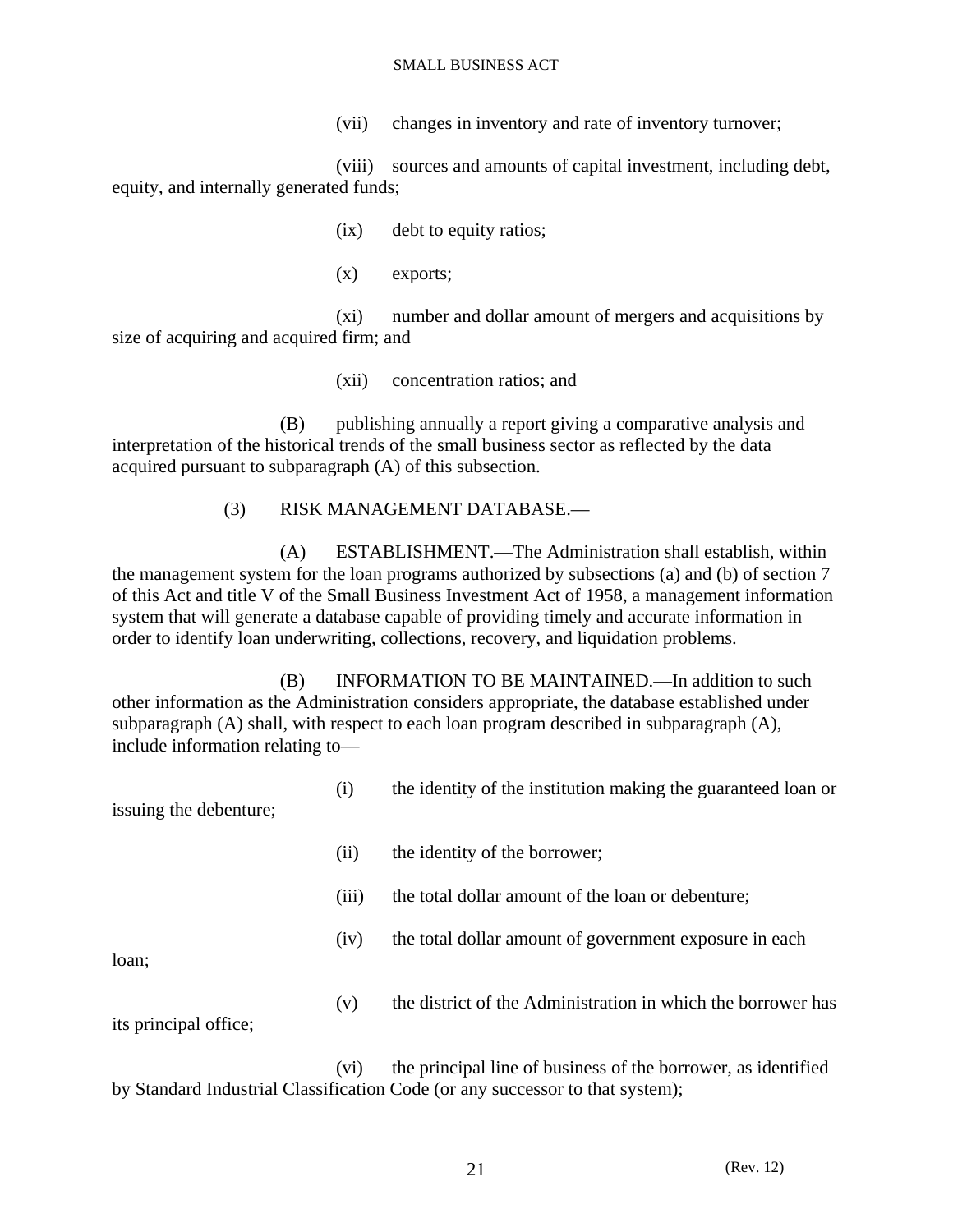(vii) the delinquency rate for each program (including number of instances and days overdue);

 (viii) the number and amount of repurchases, losses, and recoveries in each program;

 (ix) the number of deferrals or forbearances in each program (including days and number of instances);

 (x) comparisons on the basis of loan program, lender, Administration district and region, for all the data elements maintained; and

 (xi) underwriting characteristics of each loan that has entered into default, including term, amount and type of collateral, loan-to-value and other actual and projected ratios, line of business, credit history, and type of loan.

 (C) DEADLINE FOR OPERATIONAL CAPABILITY.—The database established under subparagraph (A) shall—

(i) be operational not later than June 30, 1997; and

 (ii) capture data beginning on the first day of the second quarter of fiscal year 1997 beginning after such date and thereafter.

 (4) (A) The Administrator shall establish a small business computer security and education program to—

(i) provide small business concerns information regarding—

(I) utilization and management of computer

technology;

(II) computer crimes committed against small business

concerns; and

(III) security for computers owned or utilized by small

business concerns;

 (ii) provide for periodic forums for small business concerns to improve their knowledge of the matters described in clause (i); and

 (iii) provide training opportunities to educate small business users on computer security techniques.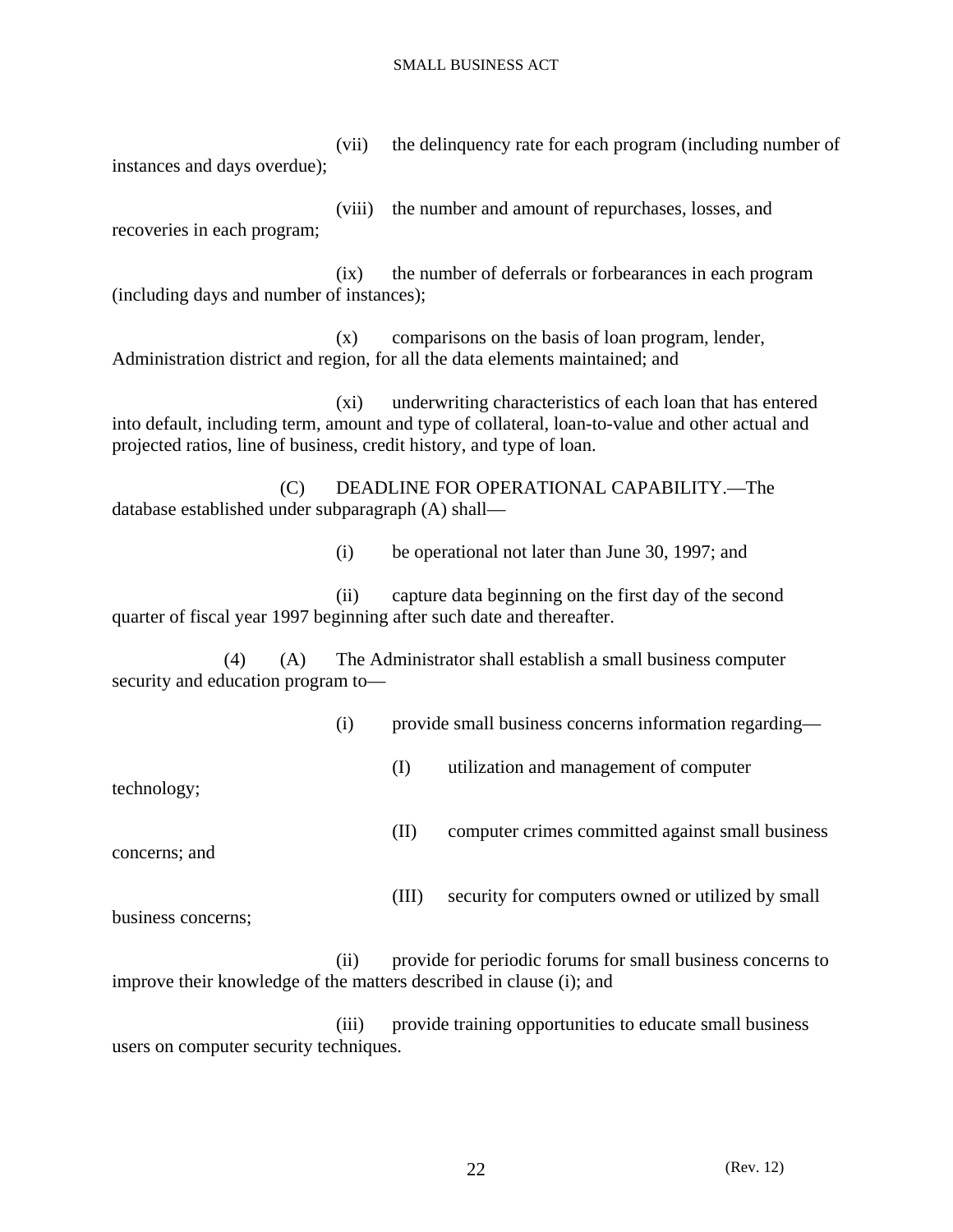(B) The Administrator, after consultation with the Director of the Institute of Computer Sciences and Technology within the Department of Commerce, shall develop information and materials to carry out the activities described in subparagraph (A) of this paragraph.

 (c) (1) There are hereby established in the Treasury the following revolving funds: (A) a disaster loan fund which shall be available for financing functions performed under sections  $5(e)$ ,  $7(b)(1)$ ,  $7(b)(2)$ ,  $7(b)(3)$ ,  $7(b)(4)$ , and  $7(d)(2)$  of this Act; and (B) a business loan and investment fund which shall be available for financing functions performed under sections 5(g), 7(a), and 8(a) of this Act, and titles III, IV and V of the Small Business Investment Act of 1958.

 (2) All repayments of loans and debentures, payments of interest and other receipts arising out of transactions heretofore or hereafter entered into by the Administration (A) pursuant to sections 5(e), 7(b)(1), 7(b)(2), 7(b)(3), 7(b)(4), 7(b)(5), 7(b)(6), 7(b)(7), 7(b)(8),  $7(d)(2)$ , and  $7(g)$  of this Act shall be paid into a disaster loan fund; and (B) pursuant to sections 5(g), 7(a), 7(h), 7(i), 7(l), 7(m), and 8(a) of this Act, and titles III, IV and V of the Small Business Investment Act of 1958, shall be paid into the business loan and investment fund.

 (3) Unexpended balances of appropriations made to the fund pursuant to this subsection, as in effect immediately prior to the effective date of this paragraph, shall be allocated, together with related assets and liabilities, to the funds established by paragraph (1) in such amounts as the Administrator shall determine.

 (4) The Administration shall submit to the Committees on Appropriations, Senate Select Committee on Small Business, and the Committee on Small Business of the House of Representatives, as soon as possible after the beginning of each calendar quarter, a full and complete report on the status of each of the funds established by paragraph (1). Business-type budgets for each of the funds established by paragraph (1) shall be prepared, transmitted to the Committees on Appropriations, the Senate Select Committee on Small Business and the Committee on Small Business of the House of Representatives and considered, and enacted in the manner prescribed by law (Sections 102, 103 and 104 of the Government Corporation Control Act (31 USC 847-849)) for wholly owned Government corporations.

 (5) (A) The Administration is authorized to make and issue notes to the Secretary of the Treasury for the purpose of obtaining funds necessary for discharging obligations under the revolving funds created by section 4(c)(1) of this Act and for authorized expenditures out of the funds. Such notes shall be in such form and denominations and have such maturities and be subject to such terms and conditions as may be prescribed by the Administration with the approval of the Secretary of the Treasury. Such notes shall bear interest at a rate fixed by the Secretary of the Treasury, taking into consideration the current average market yield of outstanding marketable obligations of the United States having maturities comparable to the notes issued by the Administration under this paragraph. The Secretary of the Treasury is authorized and directed to purchase any notes of the Administration issued hereunder, and, for that purpose, the Secretary of the Treasury is authorized to use as a public debt transaction the proceeds from the sale of any securities issued under the Second Liberty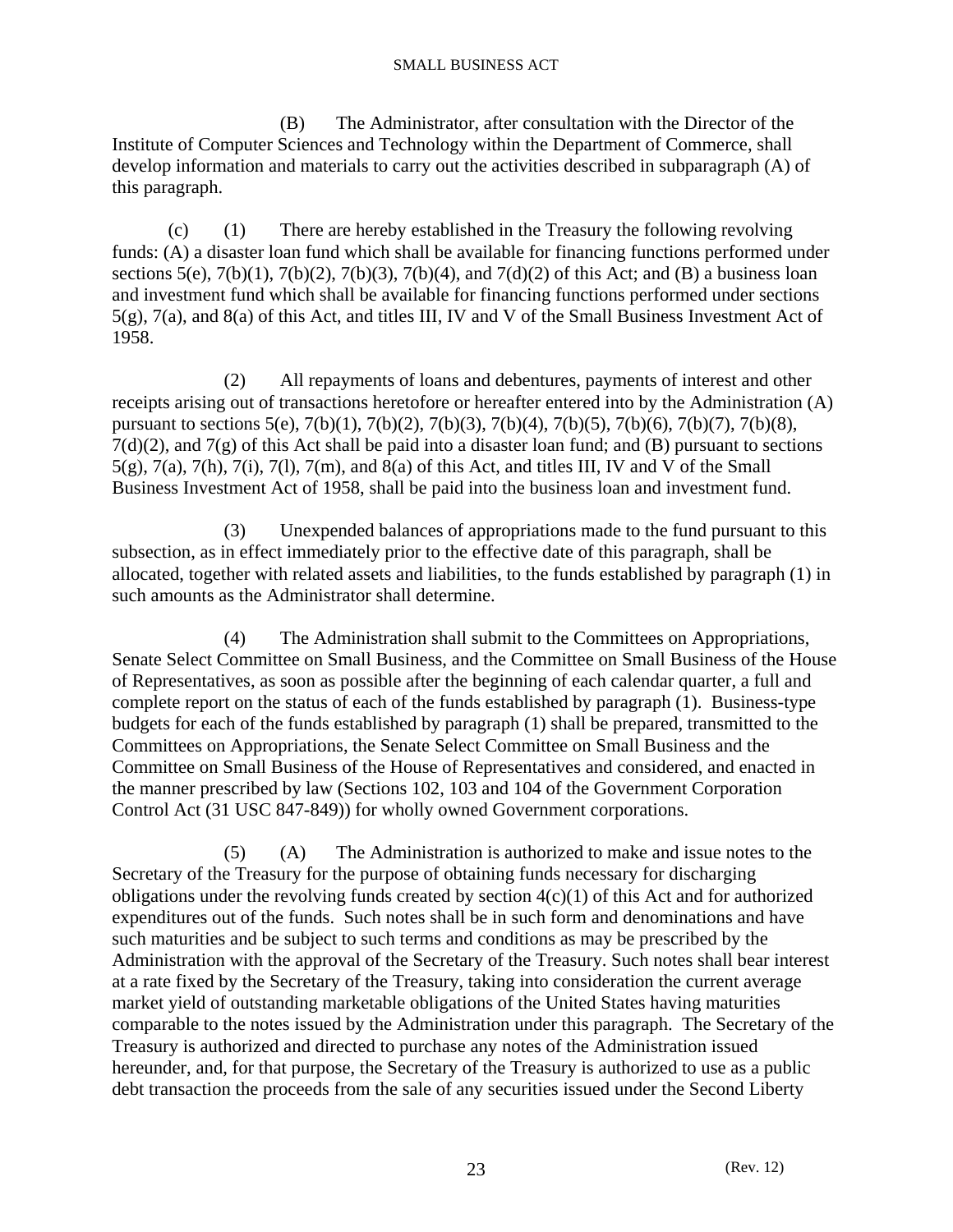Bond Act, as amended, and the purposes for which such securities may be issued under such Act, as amended, are extended to include the purchase of notes issued by the Administration. All redemptions, purchases, and sales by the Secretary of the Treasury of such notes shall be treated as public debt transactions of the United States. All borrowing authority contained herein shall be effective only to such extent or in such amounts as are provided in advance in appropriation Acts.

(B) (i) Moneys in the funds established in subsection  $(c)(1)$  not needed for current operations may be paid into miscellaneous receipts of the Treasury.

 (ii) Following the close of each fiscal year, the Administration shall pay into the miscellaneous receipts of the United States Treasury the actual interest that the Administration collects during that fiscal year on all financings made under this Act.

 (C) Except on those loan disbursements on which interest is paid under subsection (B)(ii), the Administration shall pay into miscellaneous receipts of the Treasury, following the close of each fiscal year, interest received by the Administration on financing functions performed under this Act and titles III and V of the Small Business Investment Act of l958 providing the capital used to perform such functions originated from appropriated funds. Such payments shall be treated by the Department of the Treasury as interest income, not as retirement of indebtedness.

 (D) There are authorized to be appropriated, in any fiscal year, such sums as may be necessary for losses and interest subsidies incurred by the funds established by subsection (c)(l), but not previously reimbursed.

 (d) There is hereby created the Loan Policy Board of the Small Business Administration, which shall consist of the following members, all ex officio. The Administrator, as Chairman, the Secretary of the Treasury, and the Secretary of Commerce. Either of the said Secretaries may designate an officer of his Department, who has been appointed by the President by and with the advice and consent of the Senate, to act in his stead as a member of the Loan Policy Board with respect to any matter or matters. The Loan Policy Board shall establish general policies (particularly with reference to the public interest involved in the granting and denial of applications for financial assistance by the Administration and with reference to the coordination of the functions of the Administration with other activities and policies of the Government), which shall govern the granting and denial of applications for financial assistance by the Administration.

 (e) PROHIBITION ON THE PROVISION OF ASSISTANCE.—Notwithstanding any other provision of law, the Administration is prohibited from providing any financial or other assistance to any business concern or other person engaged in the production or distribution of any product or service that has been determined to be obscene by a court of competent jurisdiction.

 (f) CERTIFICATION OF COMPLIANCE WITH CHILD SUPPORT OBLIGATIONS.—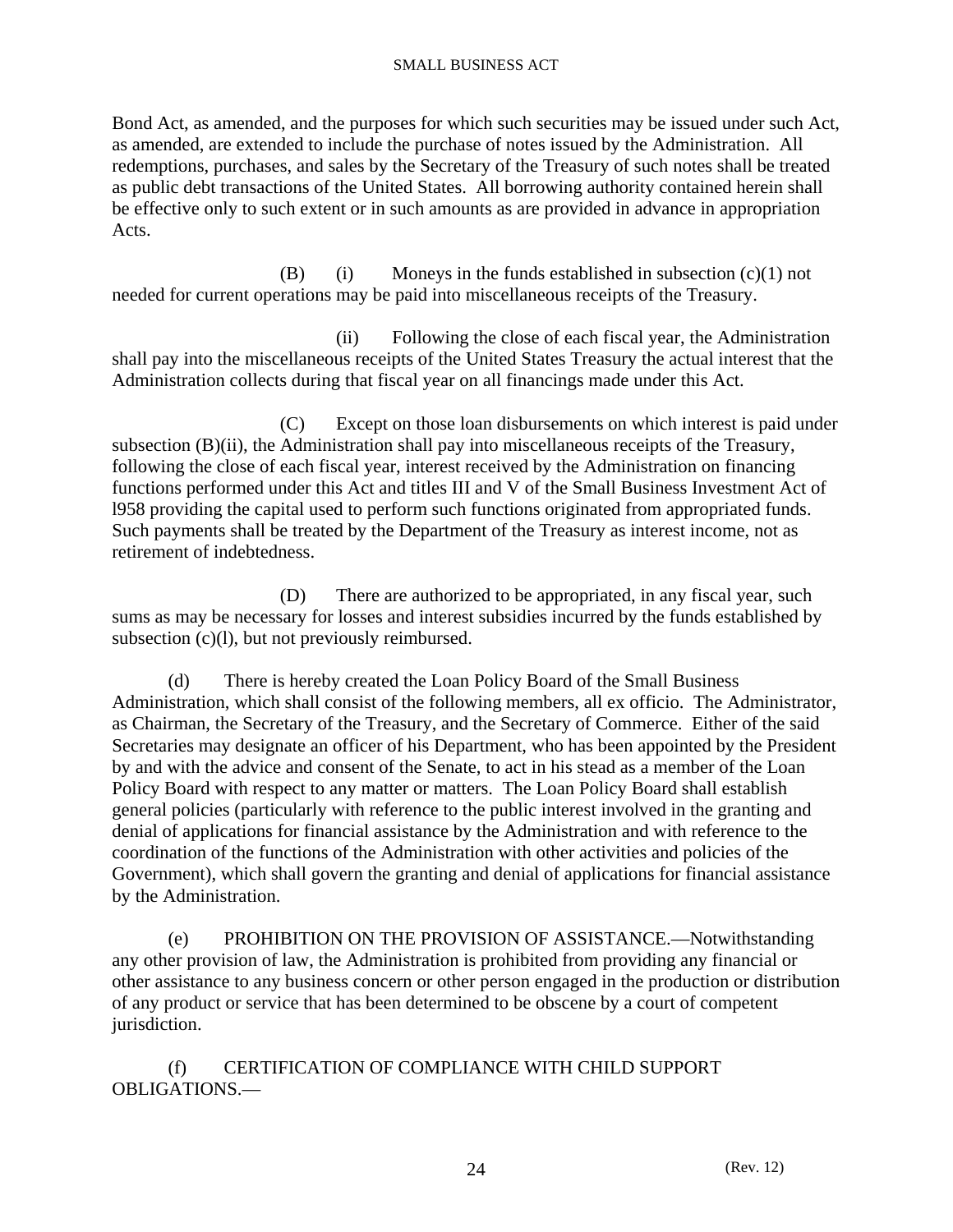(1) IN GENERAL.—For financial assistance approved after the promulgation of final regulations to implement this section, each recipient of financial assistance under this Act, including a recipient of a direct loan or a loan guarantee, shall certify that the recipient is not more than 60 days delinquent under the terms of any—

- (A) administrative order;
- (B) court order; or

 (C) repayment agreement entered into between the recipient and the custodial parent or State agency providing child support enforcement services,

that requires the recipient to pay child support, as such term is defined in section 462(b) of the Social Security Act.

 (2) ENFORCEMENT.—Not later than 6 months after the date of enactment of this subsection, the Administration shall promulgate such regulations as may be necessary to enforce compliance with the requirements of this subsection.

 $(g)$  GIFTS.—

 (1) IN GENERAL.—The Administrator may, for purposes of this Act, the Small Business Investment Act of 1954 [sic; should be 1958], and title IV of the Women's Business Ownership Act of 1988, solicit, accept, hold, administer, utilize, and dispose of gifts, devises, and bequests of cash, property (including tangible, intangible, real, and personal), subsistence, and services. Notwithstanding any other provision of law, the Administrator may utilize gifts, devises, or bequests for marketing and outreach activities, including the cost of promotional materials and wearing apparel.

 (2) AUDITS.—Any gift, devise, or bequest of cash accepted by the Administrator shall be held in a separate account and shall be subject to semi-annual audits by the Inspector General of the Administration who shall report his findings to the Congress.

 (3) CONFLICTS OF INTEREST.—No gift, devise, or bequest shall be solicited or accepted under the authority of this subsection if such solicitation or acceptance would, in the determination of the General Counsel, create a conflict of interest.

 (4) ACCEPTANCE OF SERVICES AND FACILITIES FOR DISASTER LOAN PROGRAM.—The Administrator may accept the services and facilities of Federal, State, and local agencies and groups, both public and private, and utilize such gratuitous services and facilities as may, from time to time, be necessary, to further the objectives of section 7(b).

(h) CO-SPONSORSHIP OF EVENTS.—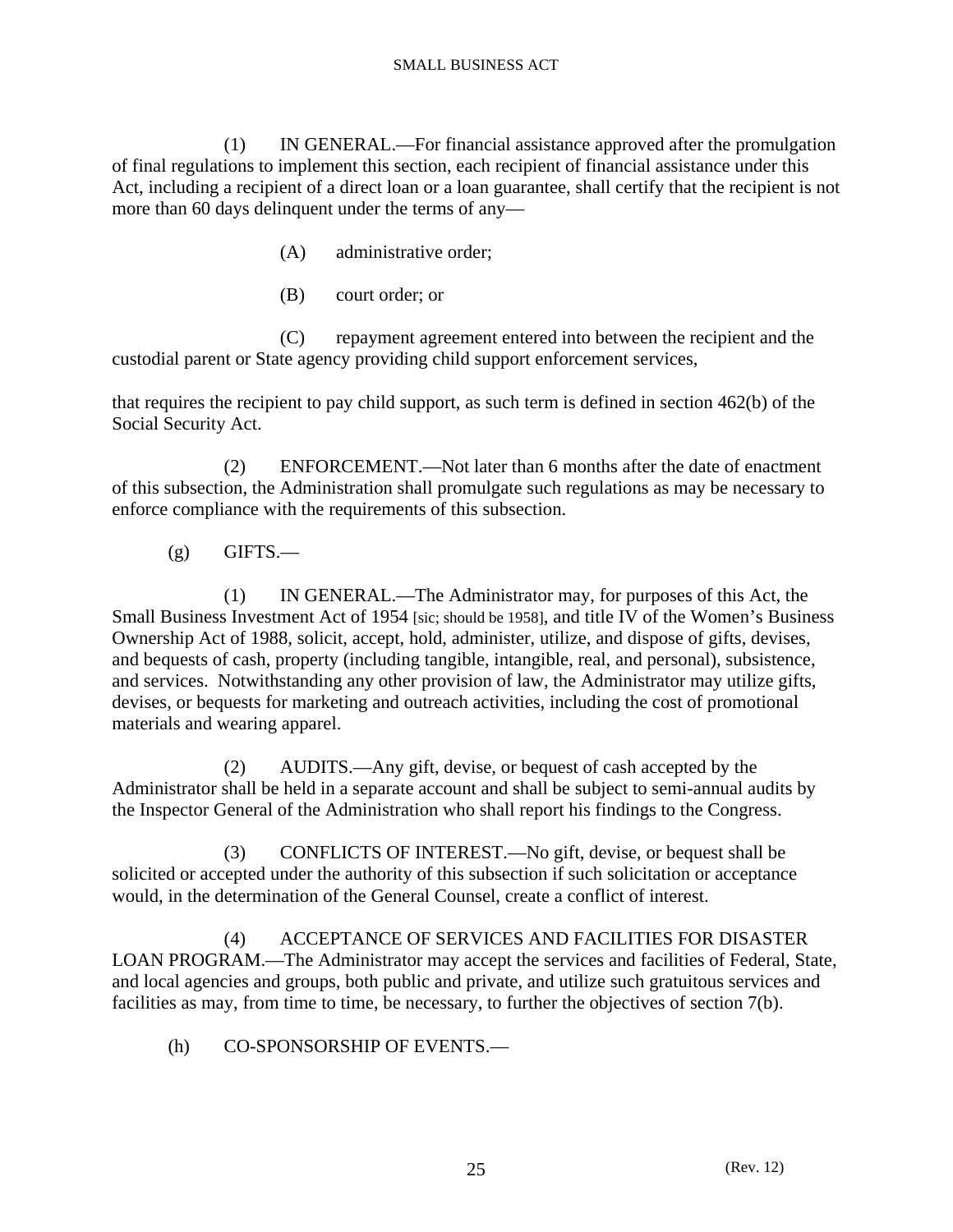(1) AUTHORIZATION.—The Administrator, after consultation with the General Counsel, may provide assistance for the benefit of small business through Administration-sponsored activities, through cosponsored activities with any eligible entity, or through such other activities that the Administrator determines to be appropriate, including recognition events.

 (2) ELIGIBLE ENTITY.—For purposes of this subsection, the term "eligible entity" means any for-profit or not-for-profit entity, any Federal, State, or local government official, or any Federal, State, or local government entity.

 (3) PROHIBITION ON ENDORSEMENTS.—The Administrator shall ensure that the Administration and any eligible entities that cosponsor activities receive appropriate recognition for such cosponsorship, and that such recognition does not constitute or imply an endorsement by the Administration of any product or service of such entity.

 (4) AUTHORITY TO CHARGE FEES.—Notwithstanding any other provision of law, the Administrator may charge a participant in any activity sponsored or cosponsored by the Administration a minimal fee, and retain and use such fee to cover the costs of such activity.

 (5) LIMITED DELEGATION.—The Administrator may not delegate the authority described in this subsection except to the Deputy Administrator, an Associate Administrator, or an Assistant Administrator.

 (6) REPORT TO CONGRESS.—The Inspector General of the Administration shall report semi-annually to Congress on the Administrator's use of authority under this subsection.

 (7) RULEMAKING.—Not later than 180 days after the date of enactment of this subsection, the Administrator shall promulgate regulations to carry out the provisions of this subsection.

§ 5 (a) The Administration shall have power to adopt, alter, and use a seal, which shall be judicially noticed. The Administrator is authorized, subject to the civil service and classification laws, to select, employ, appoint, and fix the compensation of such officers, employees, attorneys, and agents as shall be necessary to carry out the provisions of this Act; to define their authority and duties; and to pay the costs of qualification of certain of them as notaries public. The Administration, with the consent of any board, commission, independent establishment or executive department of the Government, may avail itself on a reimbursable or non-reimbursable basis of the use of information, services, facilities (including any field service thereof), officers, and employees thereof, in carrying out the provisions of this Act.

 (b) In the performance of, and with respect to, the functions, powers, and duties vested in him by this Act the Administrator may—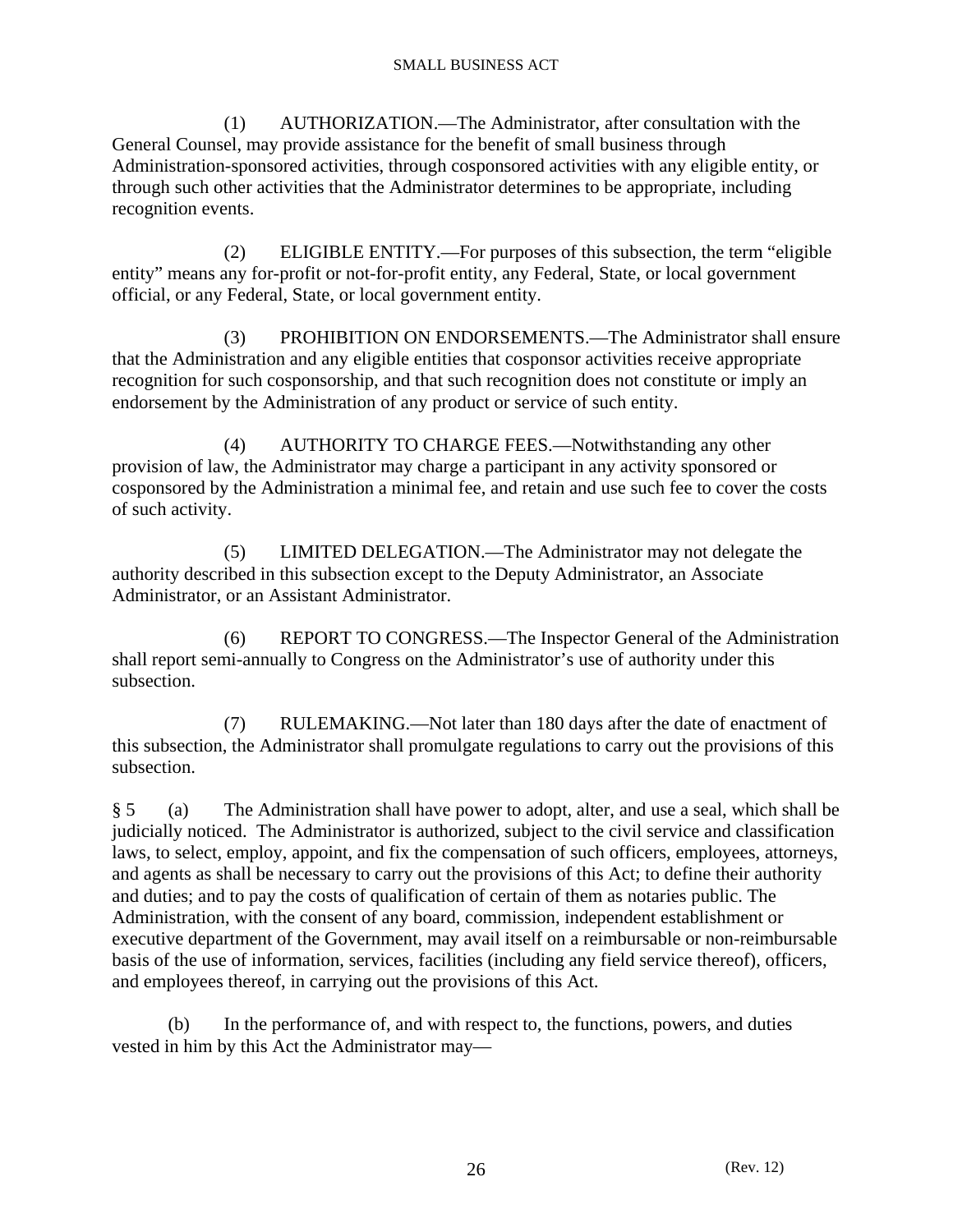(1) sue and be sued in any court of record of a State having general jurisdiction, or in any United States district court, and jurisdiction is conferred upon such district court to determine such controversies without regard to the amount in controversy; but no attachment, injunction, garnishment, or other similar process, mesne or final, shall be issued against the Administrator or his property;

 (2) under regulations prescribed by him, assign or sell at public or private sale, or otherwise dispose of for cash or credit, in his discretion and upon such terms and conditions and for such consideration as the Administrator shall determine to be reasonable, any evidence of debt, contract, claim, personal property, or security assigned to or held by him in connection with the payment of loans granted under this Act, and to collect or compromise all obligations assigned to or held by him and all legal or equitable rights accruing to him in connection with the payment of such loans until such time as such obligations may be referred to the Attorney General for suit or collection;

 (3) deal with, complete, renovate, improve, modernize, insure, or rent, or sell for cash or credit upon such terms and conditions and for such consideration as the Administrator shall determine to be reasonable, any real property conveyed to or otherwise acquired by him in connection with the payment of loans granted under this Act;

 (4) pursue to final collection, by way of compromise or otherwise, all claims against third parties assigned to the Administrator in connection with loans made by him. This shall include authority to obtain deficiency judgments or otherwise in the case of mortgages assigned to the Administrator. Section 3709 of the Revised Statutes, as amended (41 U.S.C., sec. 5), shall not be construed to apply to any contract of hazard insurance or to any purchase or contract for services or supplies on account of property obtained by the Administrator as a result of loans made under this Act if the premium therefor or the amount thereof does not exceed \$1,000. The power to convey and to execute in the name of the Administrator deeds of conveyance, deeds of release, assignments and satisfactions of mortgages, and any other written instrument relating to real property or any interest therein acquired by the Administrator pursuant to the provisions of this Act may be exercised by the Administrator or by any officer or agent appointed by him without the execution of any express delegation of power or power of attorney. Nothing in this section shall be construed to prevent the Administrator from delegating such power by order or by power of attorney, in his discretion, to any officer or agent he may appoint;

 (5) acquire, in any lawful manner, any property (real, personal, or mixed, tangible or intangible), whenever deemed necessary or appropriate to the conduct of the activities authorized in sections 7(a) and 7(b);

 (6) make such rules and regulations as he deems necessary to carry out the authority vested in him by or pursuant to this Act;

 (7) in addition to any powers, functions, privileges and immunities otherwise vested in him, take any and all actions (including the procurement of the services of attorneys by contract in any office where an attorney or attorneys are not or cannot be economically employed full time to render such services) when he determines such actions are necessary or desirable in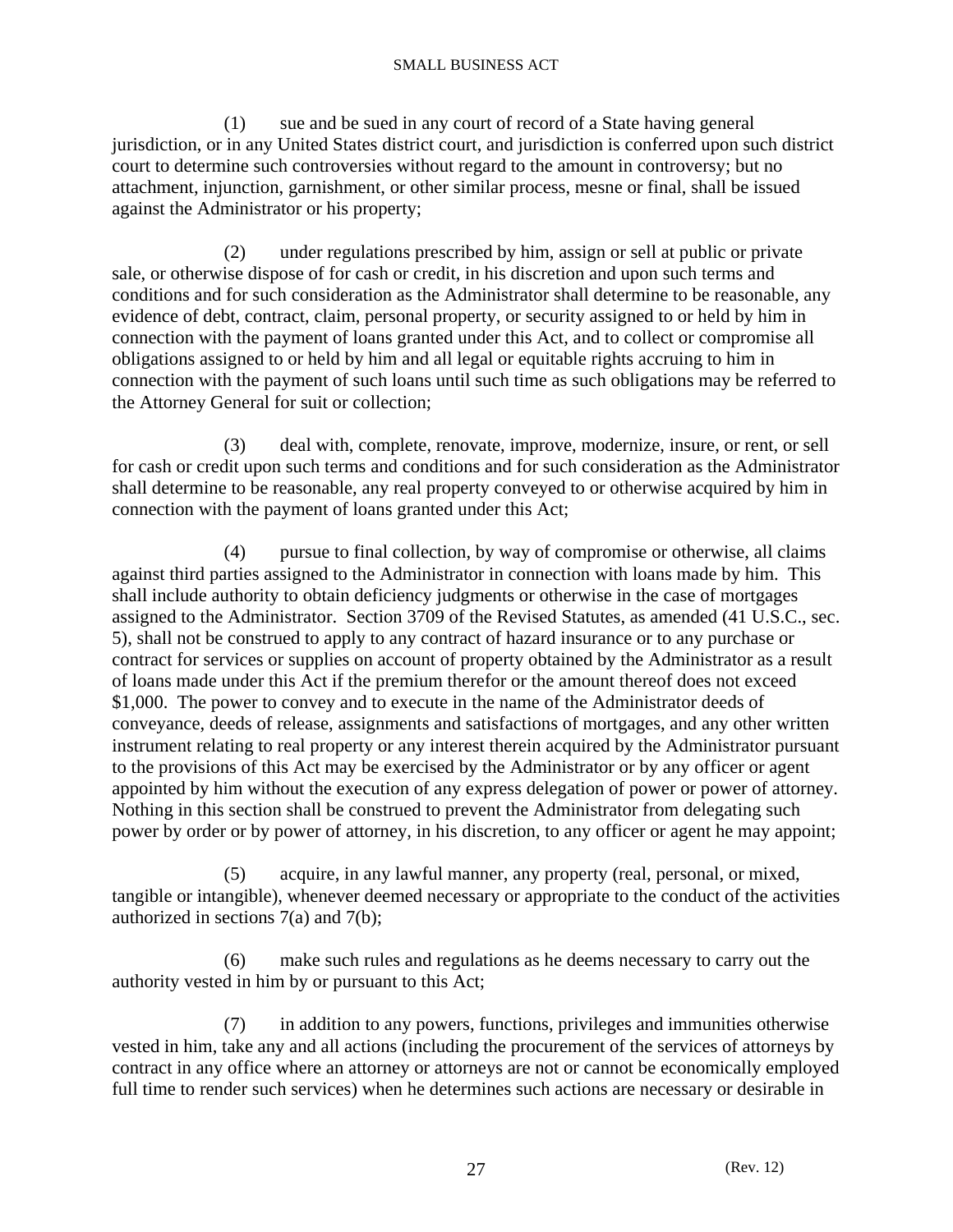making, servicing, compromising, modifying, liquidating, or otherwise dealing with or realizing on loans made under the provisions of this Act: Provided, That with respect to deferred participation loans, the Administrator may, in the discretion of and pursuant to regulations promulgated by the Administrator, authorize participating lending institutions to take actions relating to loan servicing on behalf of the Administrator, including determining eligibility and creditworthiness and loan monitoring, collection, and liquidation;

 (8) pay the transportation expenses and per diem in lieu of subsistence expenses, in accordance with the Travel Expense Act of 1949, for travel of any person employed by the Administration to render temporary services not in excess of six months in connection with any disaster referred to in section 7(b) from place of appointment to, and while at, the disaster area and any other temporary posts of duty and return upon completion of the assignment: Provided That the Administrator may extend the six-month limitation for an additional six months if the Administrator determines the extension is necessary to continue efficient disaster loan making activities;

 (9) accept the services and facilities of Federal, State, and local agencies and groups, both public and private, and utilize such gratuitous services and facilities as may, from time to time, be necessary, to further the objectives of section 7(b);

 (10) upon purchase by the Administration of any deferred participation entered into under section 7 of this Act, continue to charge a rate of interest not to exceed that initially charged by the participating institution on the amount so purchased for the remaining term of the indebtedness;

 (11) make such investigations as he deems necessary to determine whether a recipient of or participant in any assistance under this Act or any other person has engaged or is about to engage in any acts or practices which constitute or will constitute a violation of any provision of this Act, or of any rule or regulation under this Act, or of any order issued under this Act. The Administration shall permit any person to file with it a statement in writing, under oath or otherwise as the Administration shall determine, as to all the facts and circumstances concerning the matter to be investigated. For the purpose of any investigation, the Administration is empowered to administer oaths and affirmations, subpena [sic] witnesses, compel their attendance, take evidence, and require the production of any books, papers, and documents which are relevant to the inquiry. Such attendance of witnesses and the production of any such records may be required from any place in the United States. In case of contumacy by, or refusal to obey a subpena [sic] issued to, any person, including a recipient or participant, the Administration may invoke the aid of any court of the United States within the jurisdiction of which such investigation or proceeding is carried on, or where such person resides or carries on business, in requiring the attendance and testimony of witnesses and the production of books, papers, and documents; and such court may issue an order requiring such person to appear before the Administration, there to produce records, if so ordered, or to give testimony touching the matter under investigation. Any failure to obey such order of the court may be punished by such court as a contempt thereof. All process in any such case may be served in the judicial district whereof such person is an inhabitant or wherever he may be found; and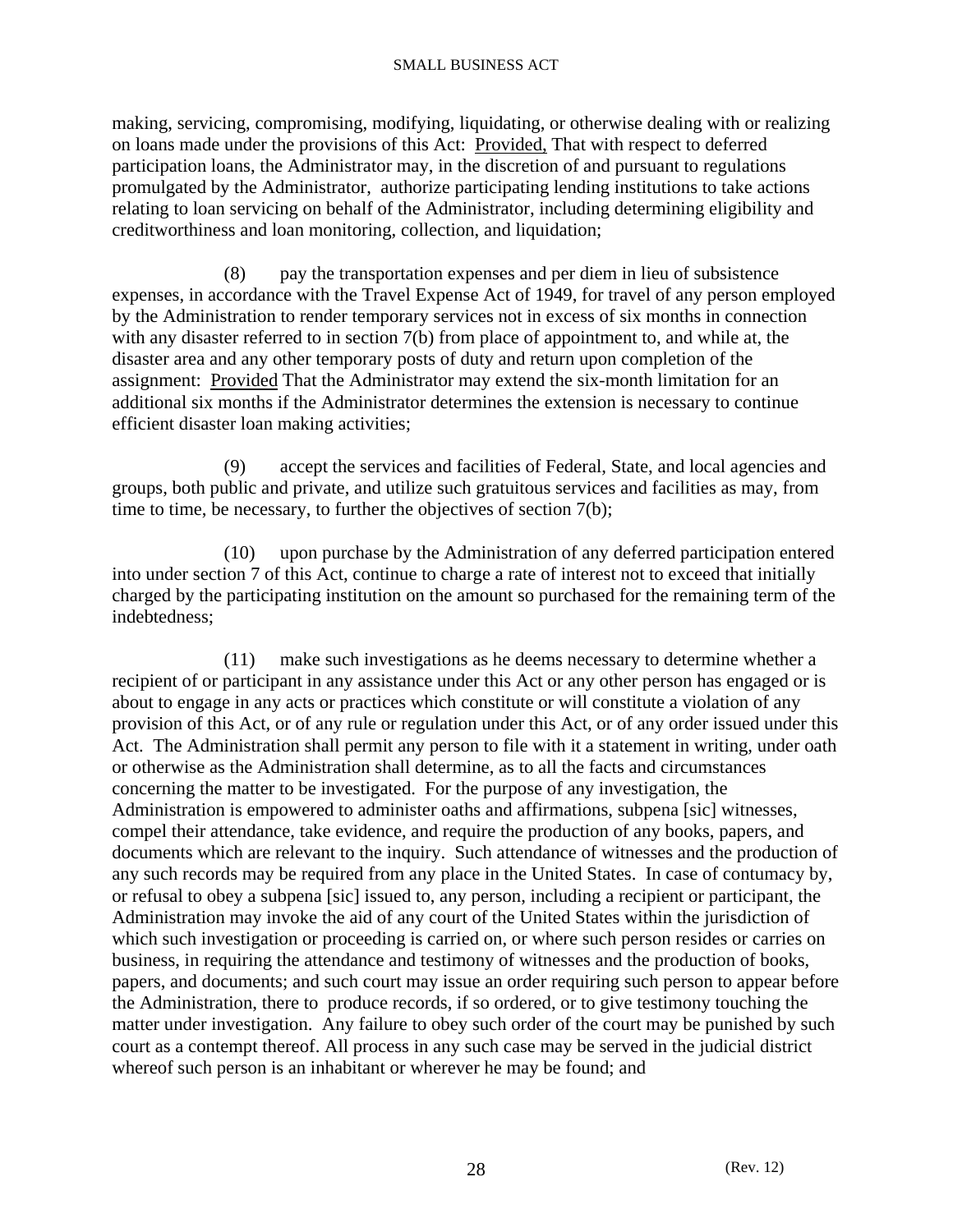(12) impose, retain, and use only those fees which are specifically authorized by law or which are in effect on September 30, 1994, and in the amounts and at the rates in effect on such date, except that the Administrator may, subject to approval in appropriations Acts, impose, retain, and utilize, additional fees—

 (A) not to exceed \$100 for each loan servicing action (other than a loan assumption) requested after disbursement of the loan, including any substitution of collateral, release or substitution of a guarantor, reamortization, or similar action;

(B) not to exceed \$300 for loan assumptions;

 (C) not to exceed 1 percent of the amount of requested financings under title III of the Small Business Investment Act of 1958 for which the applicant requests a commitment from the Administration for funding during the following year; and

 (D) to recover the direct, incremental cost involved in the production and dissemination of compilations of information produced by the Administration under the authority of this Act and the Small Business Investment Act of 1958;

 (13) collect, retain and utilize, subject to approval in appropriations Acts, any amounts collected by fiscal transfer agents and not used by such agent as payment of the cost of loan pooling or debenture servicing operations, except that amounts collected under this paragraph and paragraph (12) shall be utilized solely to facilitate the administration of the program that generated the excess amounts; and

 (14) require any lender authorized to make loans under section 7 of this Act to pay examination and review fees, which shall be deposited in the account for salaries and expenses of the Administration, and shall be available for the costs of examinations, reviews, and other lender oversight activities.

 (c) To such extent as he finds necessary to carry out the provisions of this Act, the Administrator is authorized to procure the temporary (not in excess of one year) or intermittent services of experts or consultants or organizations thereof, including stenographic reporting services, by contract or appointment, and in such cases such services shall be without regard to the civil-service and classification laws and, except in the case of stenographic reporting services by organizations, without regard to section 3709 of the Revised Statutes, as amended (41 U.S.C., § 5). Any individual so employed may be compensated at a rate not in excess of the daily equivalent of the highest rate payable under section 5332 of title 5, United States Code, including traveltime, and, while such individual is away from his or her home or regular place of business, he or she may be allowed travel expenses (including per diem in lieu of subsistence) as authorized by section 5703 of title 5, United States Code.

 (d) Section 3648 of the Revised Statutes (31 U.S.C. 529) shall not apply to prepayments of rentals made by the Administration on safety deposit boxes used by the Administration for the safeguarding of instruments held as security for loans or for the safeguarding of other documents.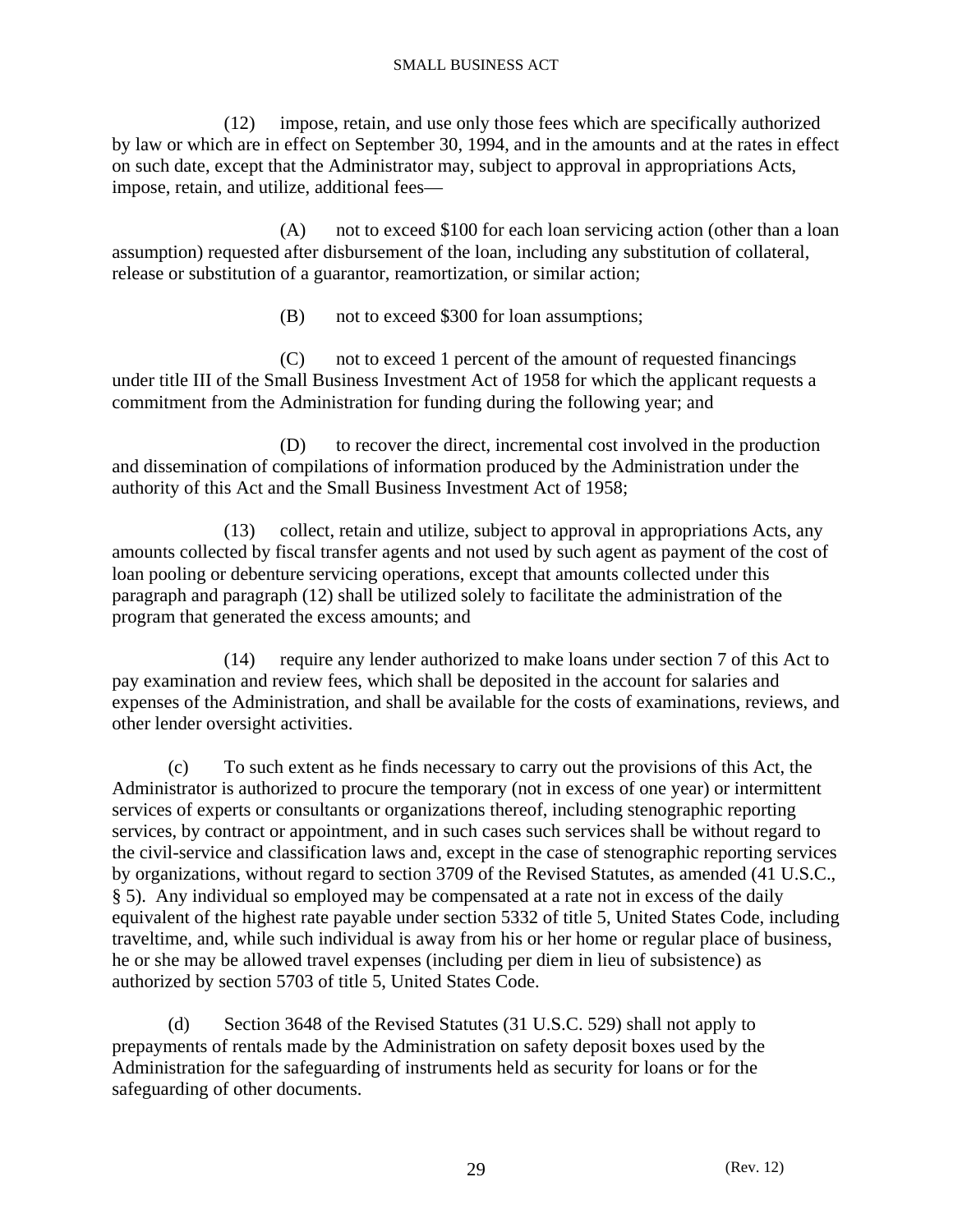(e) (1) Subject to the requirements and conditions contained in this subsection, upon application by a small business concern which is the recipient of a loan made under this Act, the Administration may undertake the small business concern's obligation to make the required payments under such loan or may suspend such obligation if the loan was a direct loan made by the Administration. While such payments are being made by the Administration pursuant to the undertaking of such obligation or while such obligation is suspended, no such payment with respect to the loan may be required from the small business concern.

 (2) The Administration may undertake or suspend for a period of not to exceed 5 years any small business concern's obligation under this subsection only if—

 (A) without such undertaking or suspension of the obligation, the small business concern would, in the sole discretion of the Administration, become insolvent or remain insolvent;

 (B) with the undertaking or suspension of the obligation, the small business concern would, in the sole discretion of the Administration, become or remain a viable small business entity; and

 (C) the small business concern executes an agreement in writing satisfactory to the Administration as provided by paragraph (4).

(3) Notwithstanding the provisions of sections  $7(a)(4)(C)$  and  $7(i)(1)$  of this Act, the Administration may extend the maturity of any loan on which the Administration undertakes or suspends the obligation pursuant to this subsection for a corresponding period of time.

 (4) (A) Prior to the undertaking or suspension by the Administration of any small business concern's obligation under this subsection, the Administration, consistent with the purposes sought to be achieved herein, shall require the small business concern to agree in writing to repay to it the aggregate amount of the payments which were required under the loan during the period for which such obligation was undertaken or suspended, either—

 (i) by periodic payments not less in amount or less frequently falling due than those which were due under the loan during such period, or

 (ii) pursuant to a repayment schedule agreed upon by the Administration and the small business concern, or

and clause (ii).

(iii) by a combination of the payments described in clause (i)

 (B) In addition to requiring the small business concern to execute the agreement described in subparagraph (A), the Administration shall, prior to the undertaking or suspension of the obligation, take such action, and require the small business concern to take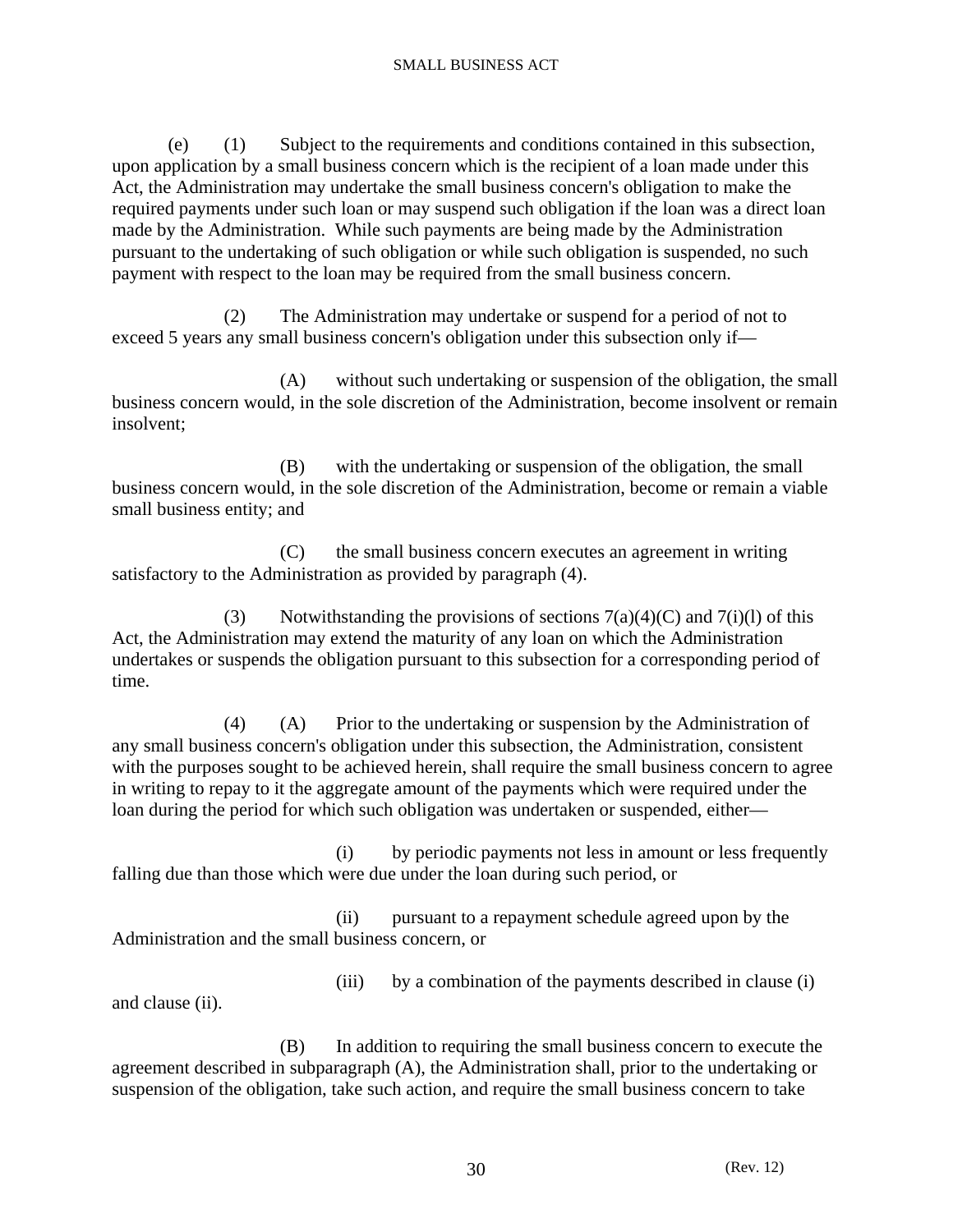such action as the Administration deems appropriate in the circumstances, including the provision of such security as the Administration deems necessary or appropriate to insure that the rights and interests of the lender (Small Business Administration or participant) will be safeguarded adequately during or after the period in which such obligation is so undertaken or suspended.

 (5) The term "required payments" with respect to any loan means payments of principal and interest under the loan.

 (f) (1) The guaranteed portion of any loan made pursuant this Act may be sold by the lender, and by any subsequent holder, consistent with regulations on such sales as the Administration shall establish, subject to the following limitations:

 (A) prior to the Administration's approval of the sale, or upon any subsequent resale, of any loan guaranteed by the Administration, if the lender certifies that such loan has been properly closed and that the lender has substantially complied with the provisions of the guarantee agreement and the regulations of the Administration, the Administration shall review and approve only materials not previously approved;

 (B) all fees due the Administration on a guaranteed loan shall have been paid in full prior to any sale; and

(C) each loan, except each loan made under section  $7(a)(14)$ , shall have been fully disbursed to the borrower prior to any sale.

 (2) After a loan is sold in the secondary market, the lender shall remain obligated under its guarantee agreement with the Administration, and shall continue to service the loan in a manner consistent with the terms and conditions of such agreement.

 (3) The Administration shall develop such procedures as are necessary for the facilitation, administration, and promotion of secondary market operations, and for assessing the increase of small business access to capital at reasonable rates and terms as a result of secondary market operations. Beginning on March 31, 1997, the sale of the unguaranteed portion of any loan made under section 7(a) shall not be permitted until a final regulation that applies uniformly to both depository institutions and other lenders is promulgated by the Administration setting forth the terms and conditions under which such sales can be permitted, including maintenance of appropriate reserve requirements and other safeguards to protect the safety and soundness of the program.

 (4) Nothing in this subsection or subsection (g) of this section shall be interpreted to impede or extinguish the right of the borrower or the successor in interest to such borrower to prepay (in whole or in part) any loan made pursuant to section 7(a) of this Act, the guaranteed portion of which may be included in such trust or pool, or to impede or extinguish the rights of any party pursuant to section  $7(a)(6)(C)$  or subsection (e) of this section.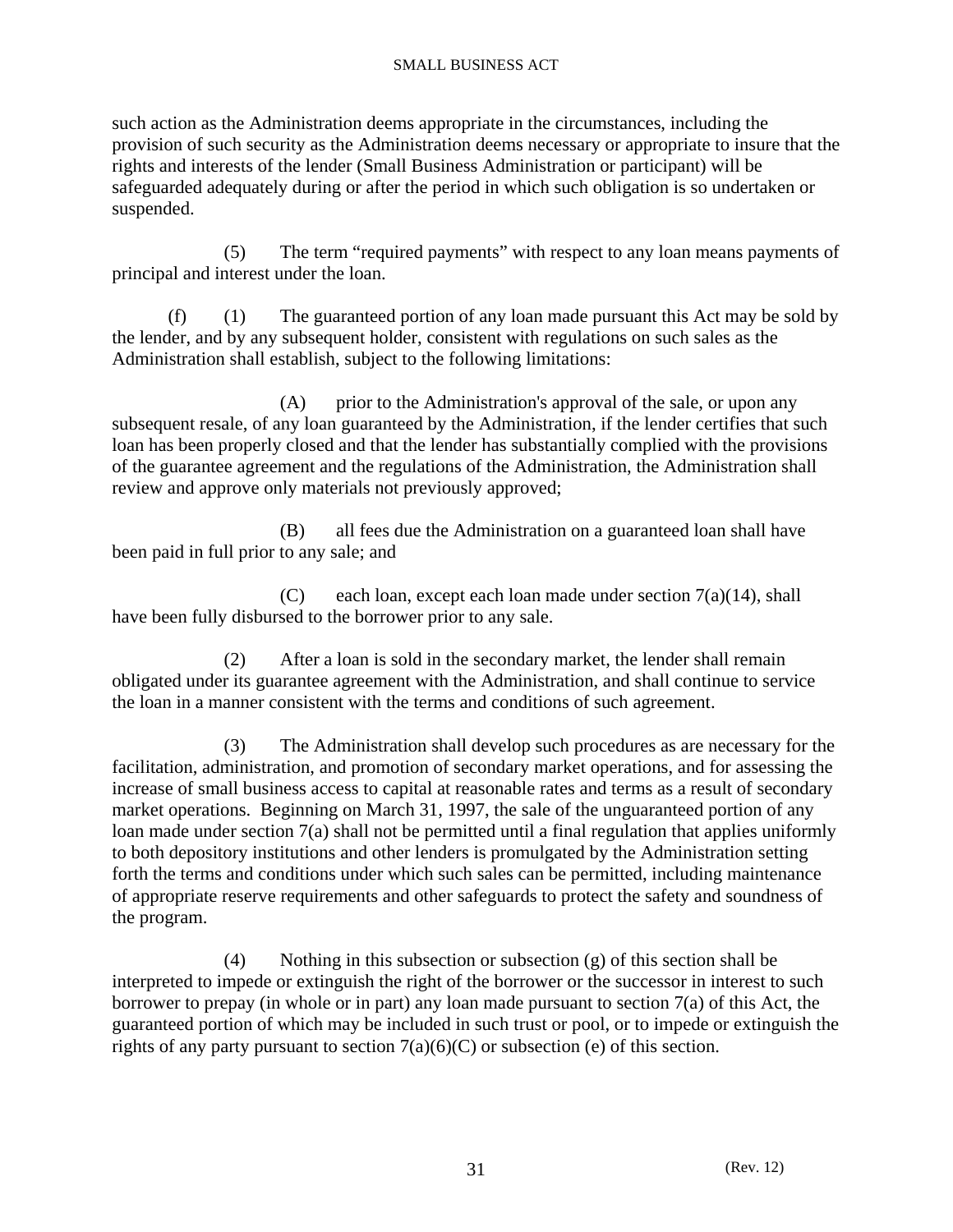$(g)$  (1) The Administration is authorized to issue trust certificates representing ownership of all or a fractional part of the guaranteed portion of one or more loans which have been guaranteed by the Administration under this Act, or under section 502 of the Small Business Investment Act of 1958 (15 U.S.C. 660): Provided, That such trust certificates shall be based on and backed by a trust or pool approved by the Administration and composed solely of the entire guaranteed portion of such loans.

 (2) The Administration is authorized, upon such terms and conditions as are deemed appropriate, to guarantee the timely payment of the principal of and interest on trust certificates issued by the Administration or its agent for purposes of this subsection. Such guarantee shall be limited to the extent of principal and interest on the guaranteed portions of loans which compose the trust or pool. In the event that a loan in such trust or pool is prepaid, either voluntarily or in the event of default, the guarantee of timely payment of principal and interest on the trust certificates shall be reduced in proportion to the amount of principal and interest such prepaid loan represents in the trust or pool. Interest on prepaid or defaulted loans shall accrue and be guaranteed by the Administration only through the date of payment on the guarantee. During the term of the trust certificate, it may be called for redemption due to prepayment or default of all loans constituting the pool.

 (3) The full faith and credit of the United States is pledged to the payment of all amounts which may be required to be paid under any guarantee of such trust certificates issued by the Administration or its agent pursuant to this subsection.

 (4) (A) The Administration may collect a fee for any loan guarantee sold into the secondary market under subsection (f) in an amount equal to not more than 50 percent of the portion of the sale price that exceeds 110 percent of the outstanding principal amount of the portion of the loan guaranteed by the Administration. Any such fee imposed by the Administration shall be collected by the Administration or by the agent which carries out on behalf of the Administration the central registration functions required by subsection (h) of this section and shall be paid to the Administration and used solely to reduce the subsidy on loans guaranteed under section 7(a) of this Act: Provided, That such fee shall not be charged to the borrower whose loan is guaranteed: and Provided further, That nothing herein shall preclude any agent of the Administration from collecting a fee approved by the Administration for the functions described in subsection (h)(2).

 (B) The Administration is authorized to impose and collect, either directly or through a fiscal and transfer agent, a reasonable penalty on late payments of the fee authorized under subparagraph (A) in an amount not to exceed 5 percent of such fee per month plus interest.

 (C) The Administration may contract with an agent to carry out, on behalf of the Administration, the assessment and collection of the annual fee established under section 7(a)(23). The agent may receive, as compensation for services, any interest earned on the fee while in the control of the agent before the time at which the agent is contractually required to remit the fee to the Administration.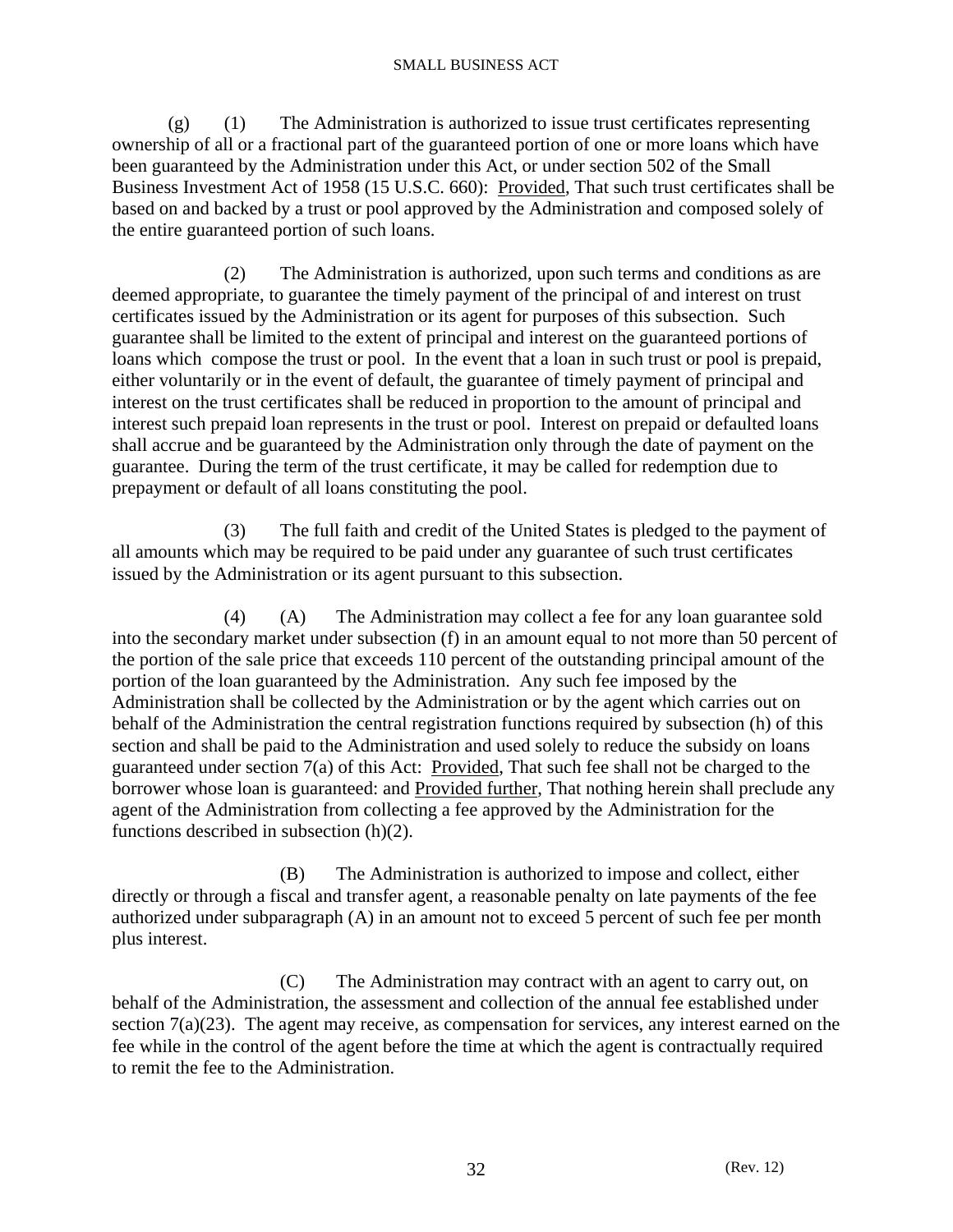(5) (A) In the event the Administration pays a claim under a guarantee issued under this subsection, it shall be subrogated fully to the rights satisfied by such payment.

 (B) No State or local law, and no Federal law, shall preclude or limit the exercise by the Administration of its ownership rights in the portions of loans constituting the trust or pool against which the trust certificates are issued.

 (h) (1) Upon the adoption of final rules and regulations, the Administration shall—

 (A) provide for a central registration of all loans and trust certificates sold pursuant to subsections (f) and (g) of this section;

 (B) contract with an agent to carry out on behalf of the Administration the central registration functions of this section and the issuance of trust certificates to facilitate pooling. Such agent shall provide a fidelity bond or insurance in such amounts as the Administration determines to be necessary to fully protect the interest of the Government;

 (C) prior to any sale, require the seller to disclose to a purchaser of the guaranteed portion of a loan guaranteed under this Act and to the purchaser of a trust certificate issued pursuant to subsection (g), information on terms, conditions, and yield of such instrument. As used in this paragraph, if the instrument being sold is a loan, the term "seller" does not include (A) an entity which made the loan or (B) any individual or entity which sells three or fewer guaranteed loans per year; and

 (D) have the authority to regulate brokers and dealers in guaranteed loans and trust certificates sold pursuant to subsections (f) and (g) of this section.

 (2) The agent described in paragraph (1)(B) may be compensated through any of the fees assessed under this section and any interest earned on any funds collected by the agent while such funds are in the control of the agent and before the time at which the agent is contractually required to transfer such funds to the Administration or to the holders of the trust certificates, as appropriate.

 (3) Nothing in this subsection shall prohibit the utilization of a book-entry or other electronic form of registration for trust certificates. The Administration may, with the consent of the Secretary of the Treasury, use the book-entry system of the Federal Reserve System.

§ 6. (a) All moneys of the Administration not otherwise employed may be deposited with the Treasury of the United States subject to check by authority of the Administration. The Federal Reserve banks are authorized and directed to act as depositaries, custodians, and fiscal agents for the Administration in the general performance of its powers conferred by this Act. Any banks insured by the Federal Deposit Insurance Corporation, when designated by the Secretary of the Treasury, shall act as custodians and financial agents for the Administration.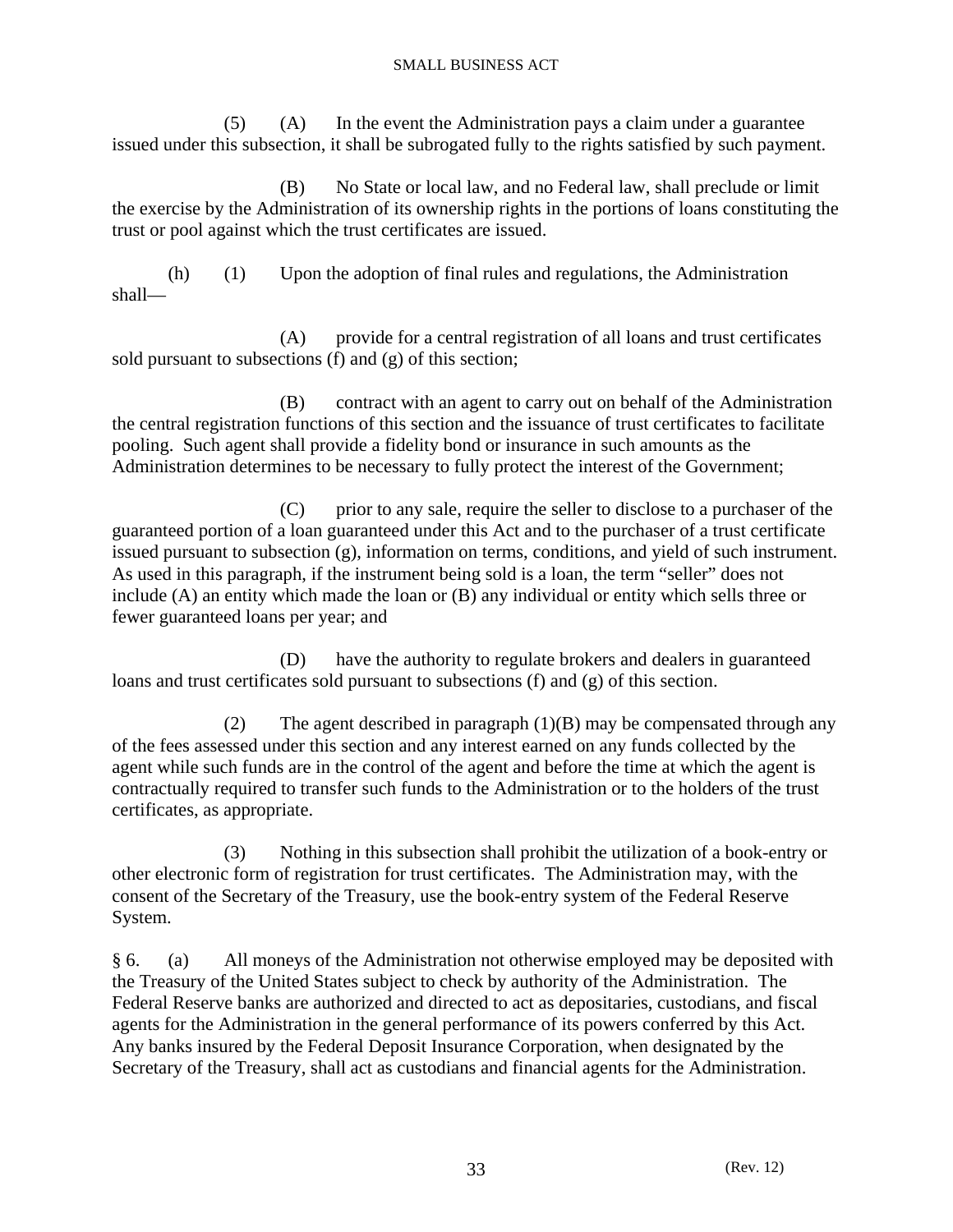Each Federal Reserve bank, when designated by the Administrator as fiscal agent for the Administration, shall be entitled to be reimbursed for all expenses incurred as such fiscal agent.

 (b) The Administrator shall contribute to the employees' compensation fund, on the basis of annual billings as determined by the Secretary of Labor, for the benefit payments made from such fund on account of employees engaged in carrying out functions financed by the revolving fund established by section 4(c) of this Act. The annual billings shall also include a statement of the fair portion of the cost of the administration of such fund, which shall be paid by the Administrator into the Treasury as miscellaneous receipts.

§ 7. (a) LOANS TO SMALL BUSINESS CONCERNS; ALLOWABLE PURPOSES; QUALIFIED BUSINESS; RESTRICTIONS AND LIMITATIONS.—The Administration is empowered to the extent and in such amounts as provided in advance in appropriation Acts to make loans for plant acquisition, construction, conversion, or expansion, including the acquisition of land, material, supplies, equipment, and working capital, and to make loans to any qualified small business concern, including those owned by qualified Indian tribes, for purposes of this Act. Such financings may be made either directly or in cooperation with banks or other financial institutions through agreements to participate on an immediate or deferred (guaranteed) basis. These powers shall be subject, however, to the following restrictions, limitations, and provisions:

(1) IN GENERAL.—

 (A) CREDIT ELSEWHERE.—No financial assistance shall be extended pursuant to this subsection if the applicant can obtain credit elsewhere. No immediate participation may be purchased unless it is shown that a deferred participation is not available; and no direct financing may be made unless it is shown that a participation is not available.

 (B) BACKGROUND CHECKS.—Prior to the approval of any loan made pursuant to this subsection, or section 503 of the Small Business Investment Act of 1958, the Administrator may verify the applicant's criminal background, or lack thereof, through the best available means, including, if possible, use of the National Crime Information Center computer system at the Federal Bureau of Investigation.

# (2) LEVEL OF PARTICIPATION IN GUARANTEED LOANS.—

 (A) IN GENERAL.—Except as provided in subparagraph (B), in an agreement to participate in a loan on a deferred basis under this subsection (including a loan made under the Preferred Lenders Program), such participation by the Administration shall be equal to—

 (i) 75 percent of the balance of the financing outstanding at the time of disbursement of the loan, if such balance exceeds \$150,000; or

 (ii) 85 percent of the balance of the financing outstanding at the time of disbursement of the loan, if such balance is less than or equal to \$150,000.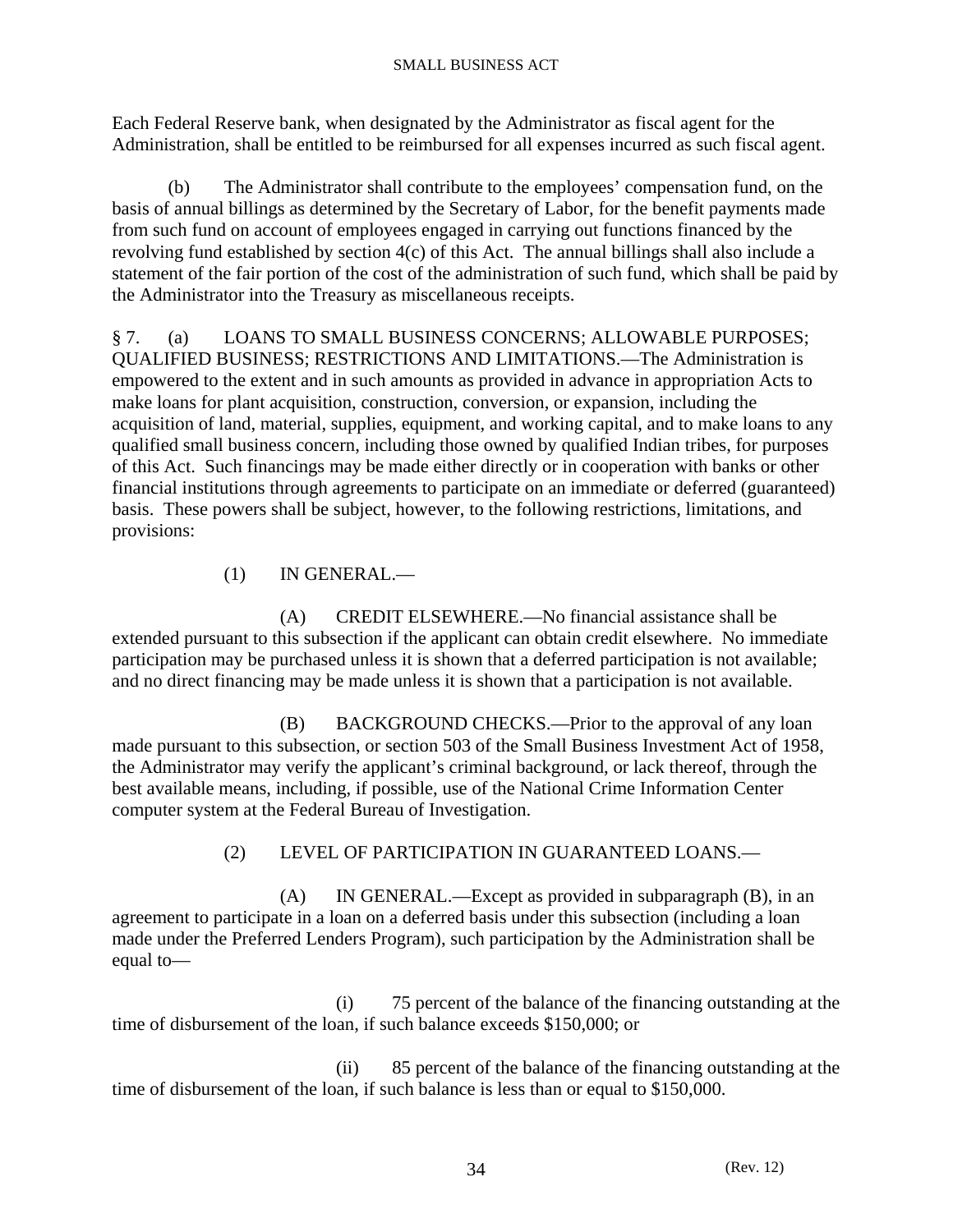# (B) REDUCED PARTICIPATION UPON REQUEST.—

 (i) IN GENERAL.—The guarantee percentage specified by subparagraph (A) for any loan under this subsection may be reduced upon the request of the participating lender.

 (ii) PROHIBITION.—The Administration shall not use the guarantee percentage requested by a participating lender under clause (i) as a criterion for establishing priorities in approving loan guarantee requests under this subsection.

# (C) INTEREST RATE UNDER PREFERRED LENDERS PROGRAM.—

 (i) IN GENERAL.—The maximum interest rate for a loan guaranteed under the Preferred Lenders Program shall not exceed the maximum interest rate, as determined by the Administration, applicable to other loans guaranteed under this subsection.

 (ii) PREFERRED LENDERS PROGRAM DEFINED.—For purposes of this subparagraph, the term "Preferred Lenders Program" means any program established by the Administrator, as authorized under the proviso in section 5(b)(7), under which a written agreement between the lender and the Administration delegates to the lender—

 (I) complete authority to make and close loans with a guarantee from the Administration without obtaining the prior specific approval of the Administration; and

 (II) complete authority to service and liquidate such loans without obtaining the prior specific approval of the Administration for routine servicing and liquidation activities, but shall not take any actions creating an actual or apparent conflict of interest.

 (D) PARTICIPATION UNDER EXPORT WORKING CAPITAL PROGRAM.—Notwithstanding subparagraph (A), in an agreement to participate in a loan on a deferred basis under the Export Working Capital Program established pursuant to paragraph (14)(A), such participation by the Administration shall not exceed 90 percent.

(3) No loan shall be made under this subsection—

 (A) if the total amount outstanding and committed (by participation or otherwise) to the borrower from the business loan and investment fund established by this Act would exceed \$1,500,000 (or if the gross loan amount would exceed \$2,000,000), except as provided in subparagraph (B);

 (B) if the total amount outstanding and committed (on a deferred basis) solely for the purposes provided in paragraph (16) to the borrower from the business loan and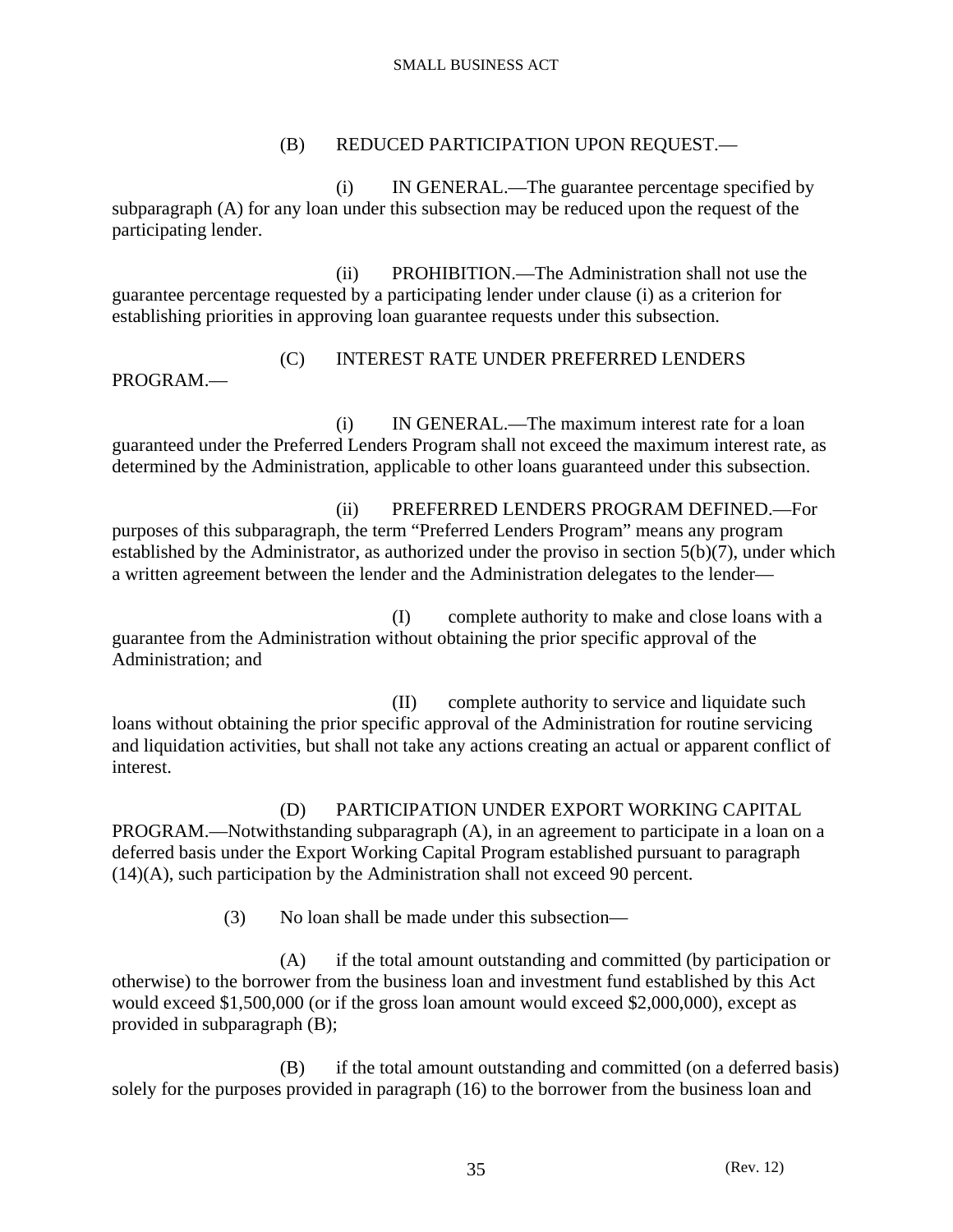investment fund established by this Act would exceed \$1,750,000, of which not more than  $$1,250,000$  may be used for working capital, supplies or financings under section 7(a)(14) for export purposes; and

 (C) if effected either directly or in cooperation with banks or other lending institutions through agreements to participate on an immediate basis if the amount would exceed \$350,000.

# (4) INTEREST RATES AND PREPAYMENT CHARGES.—

 (A) INTEREST RATES.—Notwithstanding the provisions of the constitution of any State or the laws of any State limiting the rate or amount of interest which may be charged, taken, received, or reserved, the maximum legal rate of interest on any financing made on a deferred basis pursuant to this subsection shall not exceed a rate prescribed by the Administration, and the rate of interest for the Administration's share of any direct or immediate participation loan shall not exceed the current average market yield on outstanding marketable obligations of the United States with remaining periods to maturity comparable to the average maturities of such loans and adjusted to the nearest one-eighth of 1 per centum, and an additional amount as determined by the Administration, but not to exceed 1 per centum per annum: Provided, That for those loans to assist any public or private organization for the handicapped or to assist any handicapped individual as provided in paragraph (10) of this subsection, the interest rate shall be 3 per centum per annum.

(B) PAYMENT OF ACCRUED INTEREST.—

 (i) IN GENERAL.—Any bank or other lending institution making a claim for payment on the guaranteed portion of a loan made under this subsection shall be paid the accrued interest due on the loan from the earliest date of default to the date of payment of the claim at a rate not to exceed the rate of interest on the loan on the date of default, minus one percent.

 (ii) LOANS SOLD ON SECONDARY MARKET.—If a loan described in clause (i) is sold on the secondary market, the amount of interest paid to a bank or other lending institution described in that clause from the earliest date of default to the date of payment of the claim shall be no more than the agreed upon rate, minus one percent.

 (iii) APPLICABILITY.—Clauses (i) and (ii) shall not apply to loans made on or after October 1, 2000.

(C) PREPAYMENT CHARGES.—

 (i) IN GENERAL.—A borrower who prepays any loan guaranteed under this subsection shall remit to the Administration a subsidy recoupment fee calculated in accordance with clause (ii) if—

(I) the loan is for a term of not less than 15 years;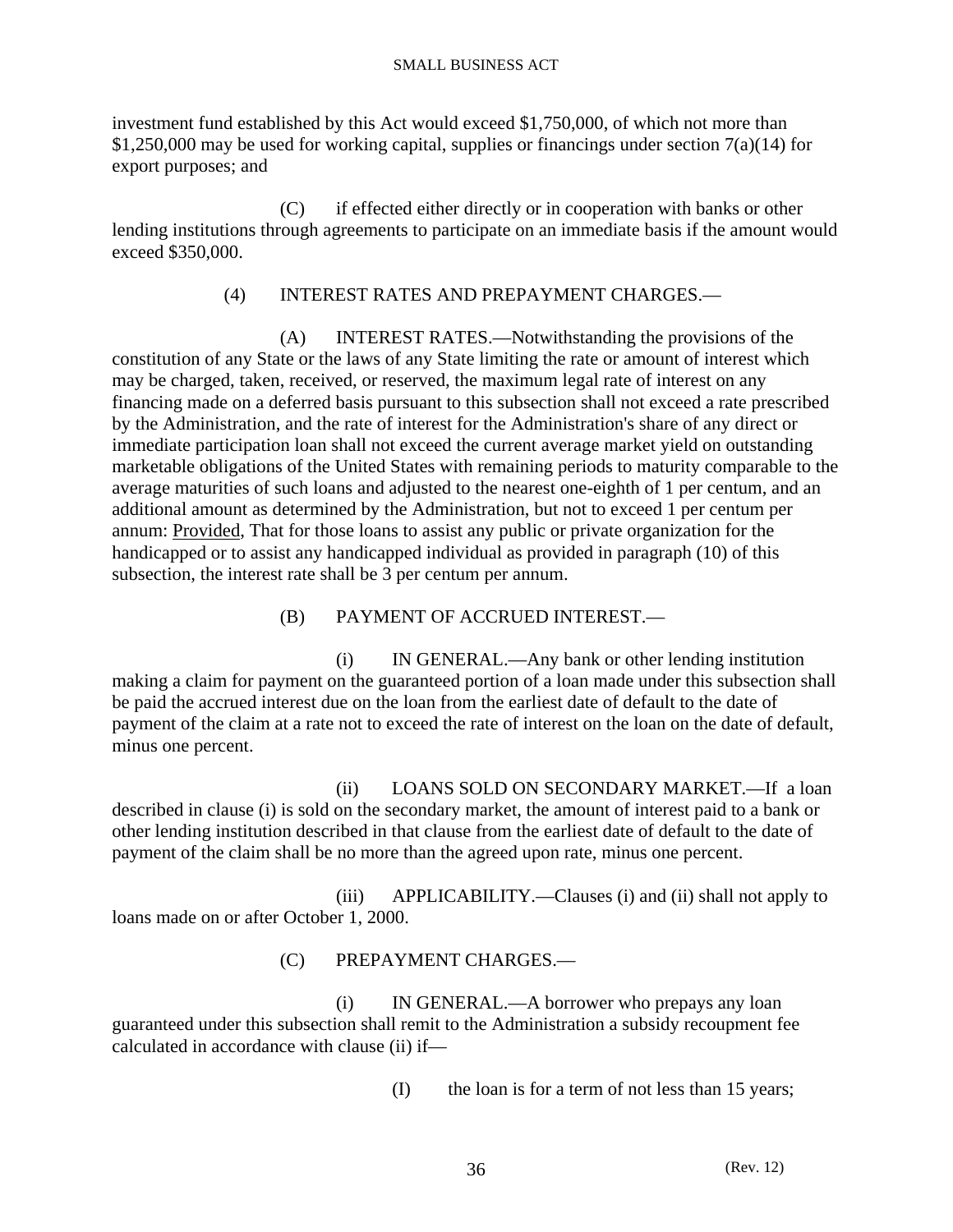(II) the prepayment is voluntary;

 (III) the amount of prepayment in any calendar year is more than 25 percent of the outstanding balance of the loan; and

 (IV) the prepayment is made within the first 3 years after disbursement of the loan proceeds.

 (ii) SUBSIDY RECOUPMENT FEE.—The subsidy recoupment fee charged under clause (i) shall be—

 (I) 5 percent of the amount of prepayment, if the borrower repays during the first year after disbursement;

 (II) 3 percent of the amount of prepayment, if the borrower prepays during the second year after disbursement; and

 (III) 1 percent of the amount of prepayment, if the borrower prepays during the third year after disbursement.

 (5) No such loans including renewals and extensions thereof may be made for a period or periods exceeding twenty-five years, except that such portion of a loan made for the purpose of acquiring real property or constructing, converting, or expanding facilities may have a maturity of twenty-five years plus such additional period as is estimated may be required to complete such construction, conversion, or expansion.

 (6) All loans made under this subsection shall be of such sound value or so secured as reasonably to assure repayment: Provided, however, That—

(A) for loans to assist any public or private organization or to assist any handicapped individual as provided in paragraph (10) of this subsection any reasonable doubt shall be resolved in favor of the applicant;

 (B) recognizing that greater risk may be associated with loans for energy measures as provided in paragraph (12) of this subsection, factors in determining "sound value" shall include, but not be limited to, quality of the product or service; technical qualifications of the applicant or his employees; sales projections; and the financial status of the business concern: Provided further, That such status need not be as sound as that required for general loans under this subsection; and [sic]

(C) [Repealed]

On that portion of the loan used to refinance existing indebtedness held by a bank or other lending institution, the Administration shall limit the amount of deferred participation to 80 per centum of the amount of the loan at the time of disbursement: Provided further, That any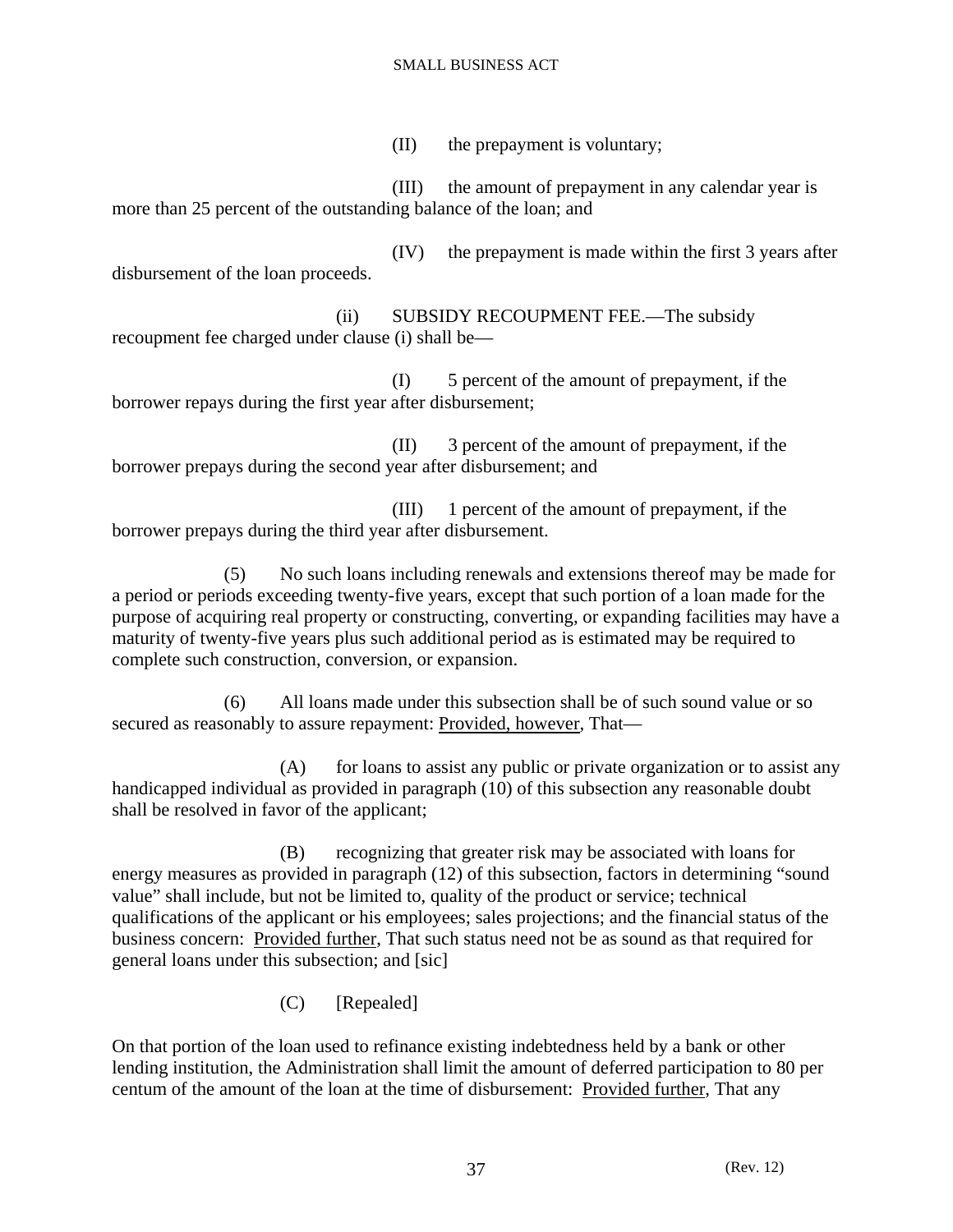authority conferred by this subparagraph on the Administration shall be exercised solely by the Administration and shall not be delegated to other than Administration personnel.

 (7) The Administration may defer payments on the principal of such loans for a grace period and use such other methods as it deems necessary and appropriate to assure the successful establishment and operation of such concern.

 (8) The Administration may make loans under this subsection to small business concerns owned and controlled by disabled veterans (as defined in section 4211(3) of title 38, United States Code).

 (9) The Administration may provide loans under this subsection to finance residential or commercial construction or rehabilitation for sale: Provided, however, That such loans shall not be used primarily for the acquisition of land.

 (10) The Administration may provide guaranteed loans under this subsection to assist any public or private organization for the handicapped or to assist any handicapped individual, including service-disabled veterans, in establishing, acquiring, or operating a small business concern.

 (11) The Administration may provide loans under this subsection to any small business concern, or to any qualified person seeking to establish such a concern when it determines that such loan will further the policies established in section 2(c) of this Act, with particular emphasis on the preservation or establishment of small business concerns located in urban or rural areas with high proportions of unemployed or low-income individuals or owned by low-income individuals.

 (12) (A) The Administration may provide loans under this subsection to assist any small business concern, including start up, to enable such concern to design architecturally or engineer, manufacture, distribute, market, install, or service energy measures: Provided, however, That such loan proceeds shall not be used primarily for research and development.

 (B) The Administration may provide deferred participation loans under this subsection to finance the planning, design, or installation of pollution control facilities for the purposes set forth in section 404 of the Small Business Investment Act of 1958. Notwithstanding the limitation expressed in paragraph (3) of this subsection, a loan made under this paragraph may not result in a total amount outstanding and committed to a borrower from the business loan and investment fund of more than \$1,000,000.

 (13) The Administration may provide financings under this subsection to State and local development companies for the purposes of, and subject to the restrictions in, title V of the Small Business Investment Act of 1958.

 (14) (A) The Administration may provide extensions of credit, standby letters of credit, revolving lines of credit for export purposes and other financing to enable small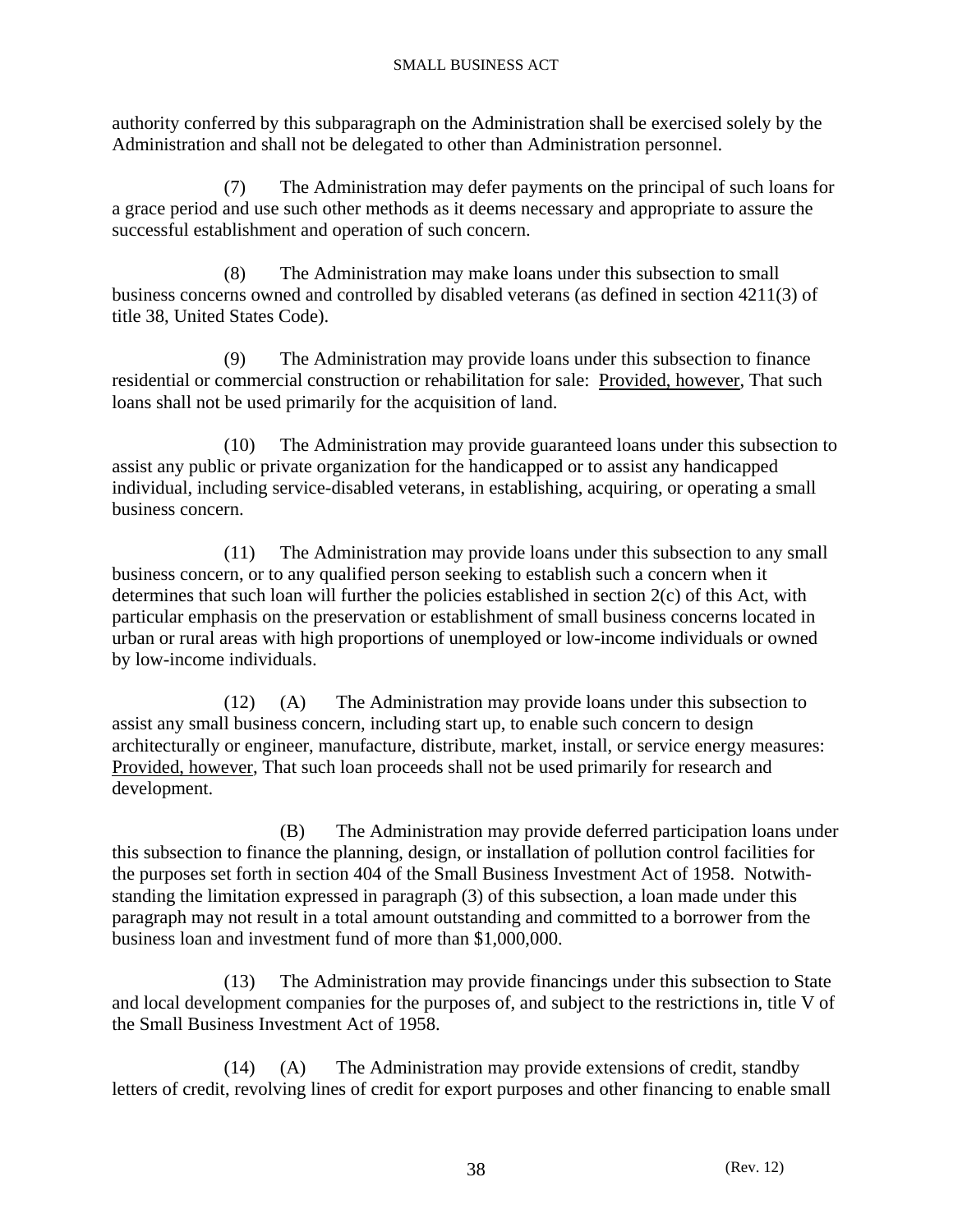business concerns, including small business export trading companies and small business export management companies, to develop foreign markets. A bank or participating lending institution may establish the rate of interest on extensions and revolving lines of credit as may be legal and reasonable.

 (B) When considering loan or guarantee applications, the Administration shall give weight to export-related benefits, including opening new markets for United States goods and services abroad and encouraging the involvement of small businesses, including agricultural concerns, in the export market.

 (C) The Administration shall aggressively market its export financing program to small businesses.

 (15) (A) The Administration may guarantee loans under this subsection to qualified employee trusts with respect to a small business concern for the purpose of purchasing stock of the concern under a plan approved by the Administrator which, when carried out, results in the qualified employee trust owning at least 51 per centum of the stock of the concern.

 (B) The plan requiring the Administrator's approval under subparagraph (A) shall be submitted to the Administration by the trustee of such trust with its application for the guarantee. Such plan shall include an agreement with the Administrator which is binding on such trust and on the small business concern and which provides that—

 (i) not later than the date the loan guaranteed under subparagraph (A) is repaid (or as soon thereafter as is consistent with the requirements of section 401(a) of the Internal Revenue Code of 1954), at least 51 per centum of the total stock of such concern shall be allocated to the accounts of at least 51 per centum of the employees of such concern who are entitled to share in such allocation,

 (ii) there will be periodic reviews of the role in the management of such concern of employees to whose accounts stock is allocated, and

 (iii) there will be adequate management to assure management expertise and continuity.

 (C) In determining whether to guarantee any loan under this paragraph, the individual business experience or personal assets of employee-owners shall not be used as criteria, except inasmuch as certain employee-owners may assume managerial responsibilities, in which case business experience may be considered.

 (D) For purposes of this paragraph, a corporation which is controlled by any other person shall be treated as a small business concern if such corporation would, after the plan described in subparagraph (B) is carried out, be treated as a small business concern.

 (E) The Administration shall compile a separate list of applications for assistance under this paragraph, indicating which applications were accepted and which were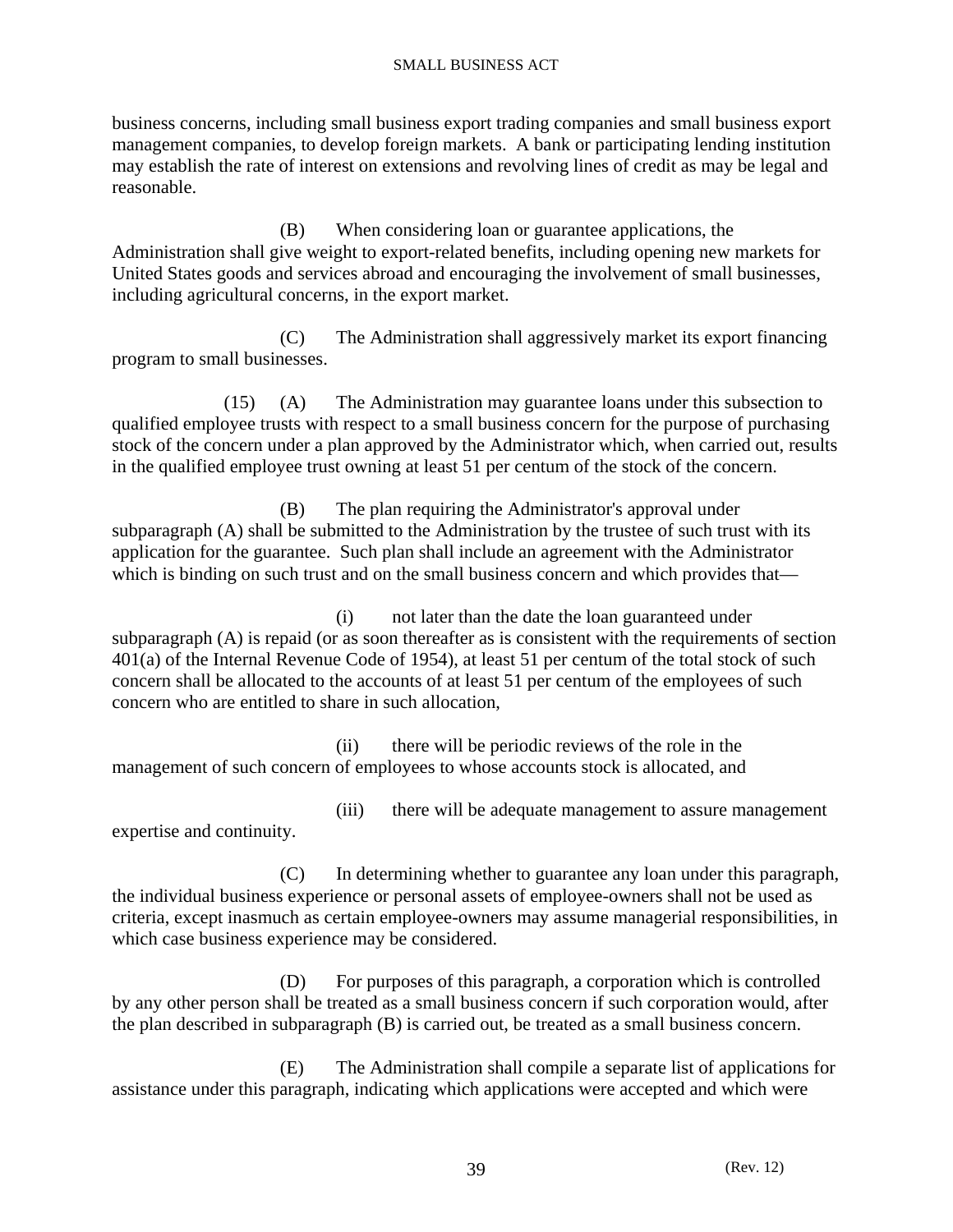denied, and shall report periodically to the Congress on the status of employee-owned firms assisted by the Administration.

(16) INTERNATIONAL TRADE.—

 (A) IN GENERAL.—If the Administrator determines that a loan guaranteed under this subsection will allow an eligible small business concern that is engaged in or adversely affected by international trade to improve its competitive position, the Administrator may make such loan to assist such concern in—

 (i) the financing of the acquisition, construction, renovation, modernization, improvement, or expansion of productive facilities or equipment to be used in the United States in the production of goods and services involved in international trade; or

 (ii) the refinancing of existing indebtedness that is not structured with reasonable terms and conditions.

 (B) SECURITY.—Each loan made under this paragraph shall be secured by a first lien position or first mortgage on the property or equipment financed by the loan or on other assets of the small business concern.

 (C) ENGAGED IN INTERNATIONAL TRADE.—For purposes of this paragraph, a small business concern is engaged in international trade if, as determined by the Administrator, the small business concern is in a position to expand existing export markets or develop new export markets.

 (D) ADVERSELY AFFECTED BY INTERNATIONAL TRADE.— For purposes of this paragraph, a small business concern is adversely affected by international trade if, as determined by the Administrator, the small business concern—

(i) is confronting increased competition with foreign firms in

the relevant market; and

(ii) is injured by such competition.

 (E) FINDINGS BY CERTAIN FEDERAL AGENCIES.—For purposes of subparagraph (D)(ii) the Administrator shall accept any finding of injury by the International Trade Commission or any finding of injury by the Secretary of Commerce pursuant to chapter 3 of title II of the Trade Act of 1974.

 (17) The Administration shall authorize lending institutions and other entities in addition to banks to make loans authorized under this subsection.

(18) GUARANTEE FEES.—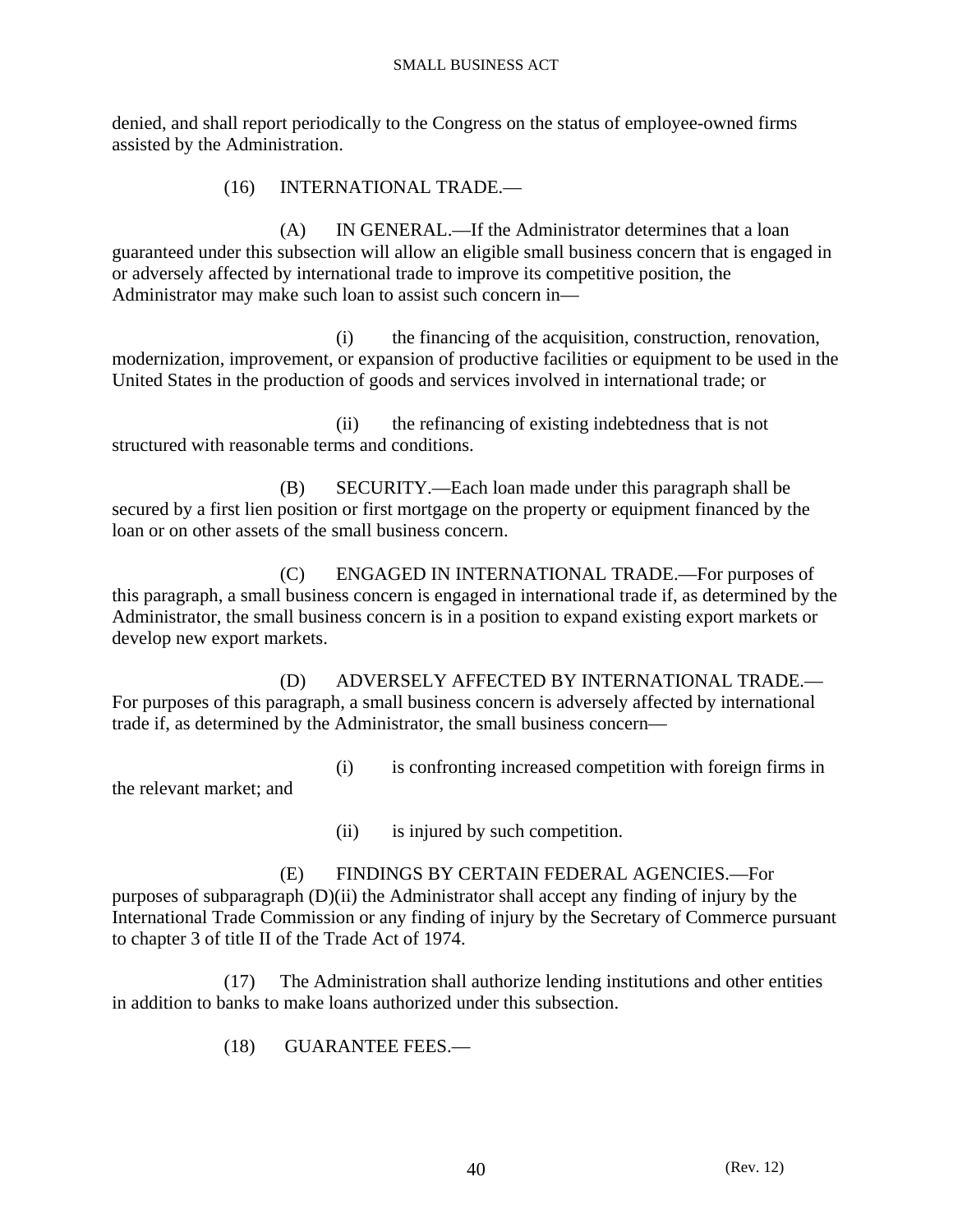(A) IN GENERAL.—With respect to each loan guaranteed under this subsection (other than a loan that is repayable in 1 year or less), the Administration shall collect a guarantee fee, which shall be payable by the participating lender, and may be charged to the borrower, as follows:

 (i) A guarantee fee not to exceed 2 percent of the deferred participation share of a total loan amount that is not more than \$150,000.

 (ii) A guarantee fee not to exceed 3 percent of the deferred participation share of a total loan amount that is more than \$150,000, but not more than \$700,000.

 (iii) A guarantee fee not to exceed 3.5 percent of the deferred participation share of a total loan amount that is more than \$700,000.

 (iv) In addition to the fee under clause (iii), a guarantee fee equal to 0.25 percent of any portion of the deferred participation share that is more than \$1,000,000.

 (B) RETENTION OF CERTAIN FEES.—Lenders participating in the programs established under this subsection may retain not more than 25 percent of a fee collected under subparagraph (A)(i).

(C) [Deleted.]

 (19) (A) In addition to the Preferred Lenders Program authorized by the proviso in section 5(b)(7), the Administration is authorized to establish a Certified Lenders Program for lenders who establish their knowledge of Administration laws and regulations concerning the guaranteed loan program and their proficiency in program requirements. The designation of a lender as a certified lender shall be suspended or revoked at any time that the Administration determines that the lender is not adhering to its rules and regulations or that the loss experience of the lender is excessive as compared to other lenders, but such suspension or revocation shall not affect any outstanding guarantee.

 (B) In order to encourage all lending institutions and other entities making loans authorized under this subsection to provide loans of \$50,000 or less in guarantees to eligible small business loan applicants, the Administration shall develop and allow participating lenders to solely utilize a uniform and simplified loan form for such loans.

(C) Authority to liquidate loans.—

 (i) IN GENERAL.—The Administrator may permit lenders participating in the Certified Lenders Program to liquidate loans made with a guarantee from the Administration pursuant to a liquidation plan approved by the Administrator.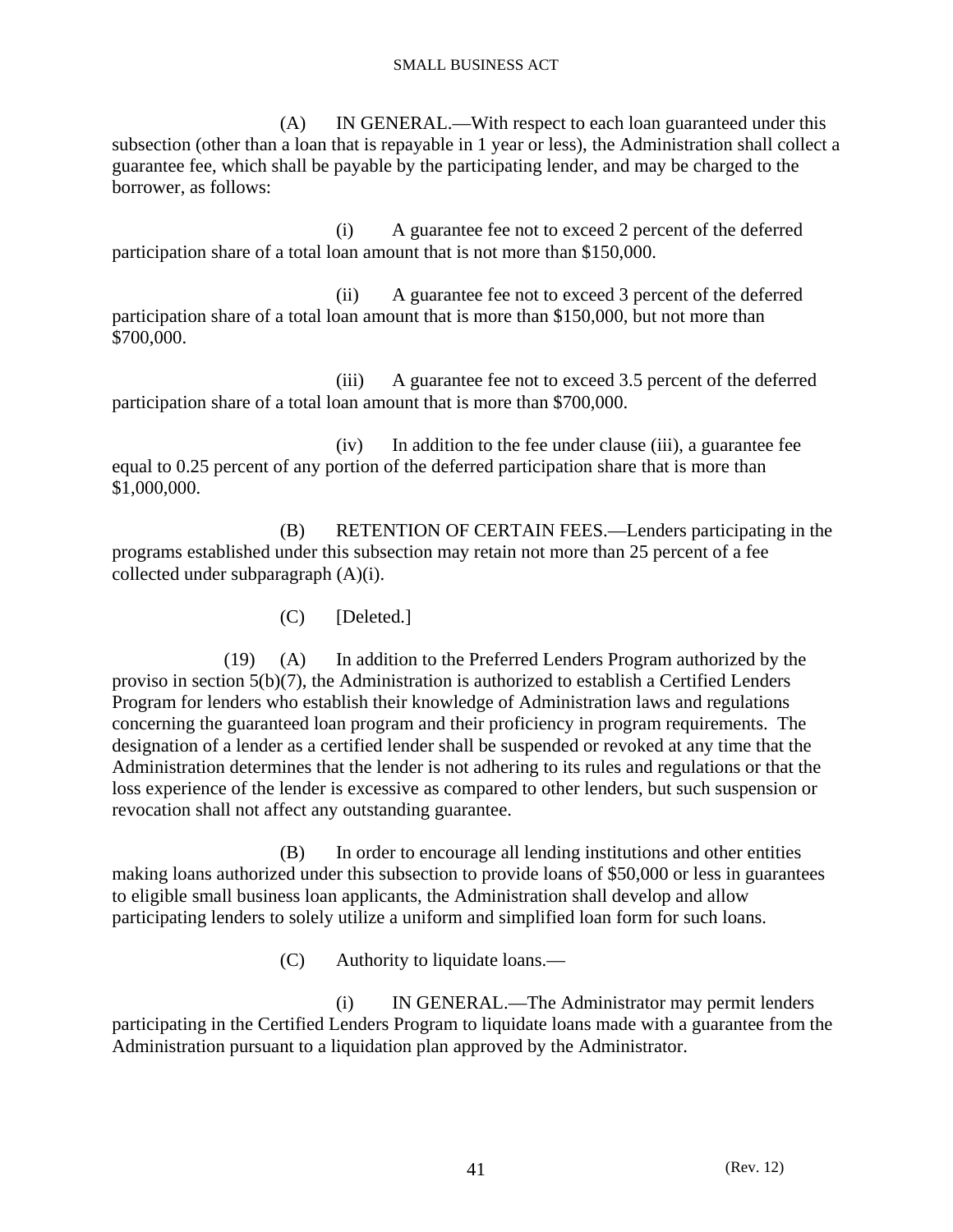(ii) Automatic approval.—If the Administrator does not approve or deny a request for approval of a liquidation plan within 10 business days of the date on which the request is made (or with respect to any routine liquidation activity under such a plan, within 5 business days) such request shall be deemed to be approved.

 (20) (A) The Administration is empowered to make loans either directly or in cooperation with banks or other financial institutions through agreements to participate on an immediate or deferred (guaranteed) basis to small business concerns eligible for assistance under subsection (j)(10) and section 8(a). Such assistance may be provided only if the Administration determines that—

 (i) the type and amount of such assistance requested by such concern is not otherwise available on reasonable terms from other sources;

 (ii) with such assistance such concern has a reasonable prospect for operating soundly and profitably within a reasonable period of time;

(iii) the proceeds of such assistance will be used within a reasonable time for plant construction, conversion, or expansion, including the acquisition of equipment, facilities, machinery, supplies, or material or to supply such concern with working capital to be used in the manufacture of articles, equipment, supplies, or material for defense or civilian production or as may be necessary to insure a well-balanced national economy; and

 (iv) such assistance is of such sound value as reasonably to assure that the terms under which it is provided will not be breached by the small business concern.

 (B) (i) No loan shall be made under this paragraph if the total amount outstanding and committed (by participation or otherwise) to the borrower would exceed \$750,000.

 (ii) Subject to the provisions of clause (i), in agreements to participate in loans on a deferred (guaranteed) basis, participation by the Administration shall be not less than 85 per centum of the balance of the financing outstanding at the time of disbursement.

 (iii) The rate of interest on financings made on a deferred (guaranteed) basis shall be legal and reasonable.

 (iv) Financings made pursuant to this paragraph shall be subject to the following limitations:

 (I) No immediate participation may be purchased unless it is shown that a deferred participation is not available.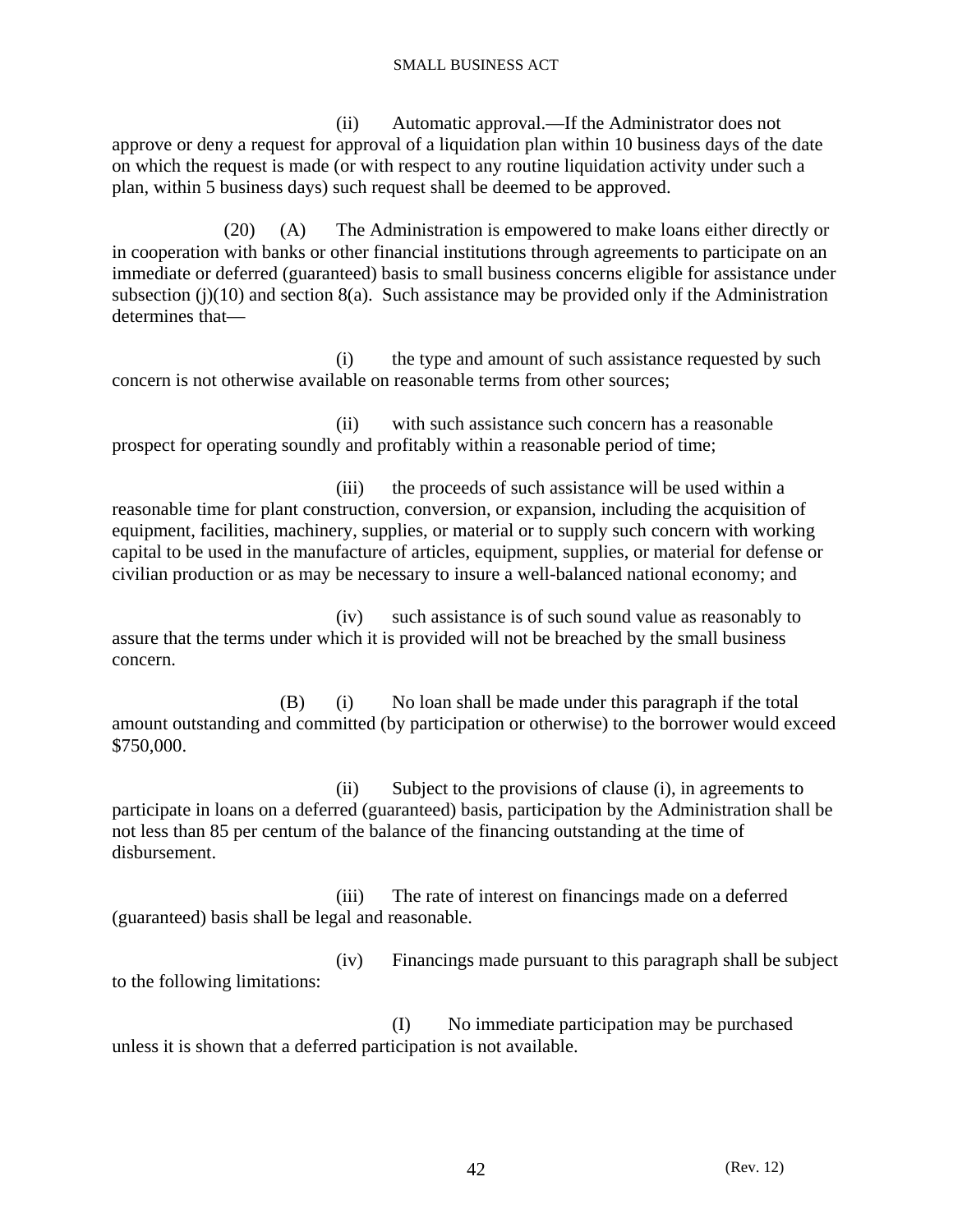(II) No direct financing may be made unless it is shown that a participation is unavailable.

 (C) A direct loan or the Administration's share of an immediate participation loan made pursuant to this paragraph shall be any secured debt instrument—

the issuer;

(i) that is subordinated by its terms to all other borrowings of

 (ii) the rate of interest on which shall not exceed the current average market yield on outstanding marketable obligations of the United States with remaining periods to maturity comparable to the average maturities of such loan and adjusted to the nearest one-eighth of 1 per centum;

(iii) the term of which is not more than twenty-five years; and

 (iv) the principal on which amortized at such rate as may be deemed appropriate by the Administration, and the interest on which is payable not less often than annually.

 (21) (A) The Administration may make loans on a guaranteed basis under the authority of this subsection—

 (i) to a small business concern that has been (or can reasonably be expected to be) detrimentally affected by—

 (I) the closure (or substantial reduction) of a Department of Defense installation; or

 (II) the termination (or substantial reduction) of a Department of Defense program on which such small business was a prime contractor or subcontractor (or supplier) at any tier; or

 (ii) to a qualified individual or a veteran seeking to establish (or acquire) and operate a small business concern.

 (B) Recognizing that greater risk may be associated with a loan to a small business concern described in subparagraph  $(A)(i)$ , any reasonable doubts concerning the firm's proposed business plan for transition to nondefense-related markets shall be resolved in favor of the loan applicant when making any determination regarding the sound value of the proposed loan in accordance with paragraph (6).

 (C) Loans pursuant to this paragraph shall be authorized in such amounts as provided in advance in appropriation Acts for the purposes of loans under this paragraph.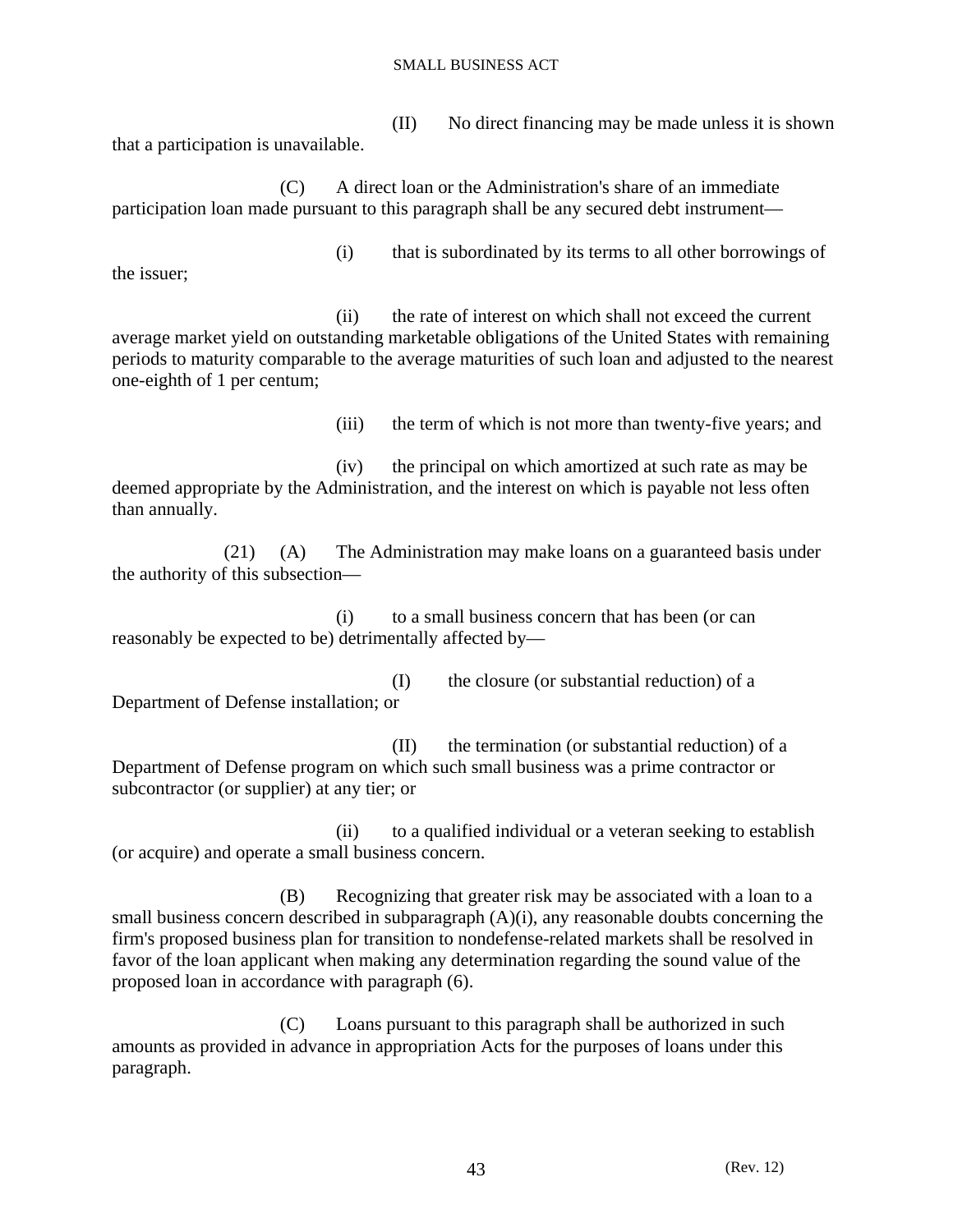(D) For purposes of this paragraph a qualified individual is—

 (i) a member of the Armed Forces of the United States, honorably discharged from active duty involuntarily or pursuant to a program providing bonuses or other inducements to encourage voluntary separation or early retirement;

 (ii) an employee of a prime contractor, subcontractor, or supplier at any tier of a Department of Defense program whose employment is involuntarily terminated (or voluntarily terminated pursuant to a program offering inducements to encourage voluntary separation or early retirement) due to the termination (or substantial reduction) of a Department of Defense program.

 (E) JOB CREATION AND COMMUNITY BENEFIT.—In providing assistance under this paragraph, the Administration shall develop procedures to ensure, to the maximum extent practicable, that such assistance is used for projects that—

(i) have the greatest potential for—

 (I) creating new jobs for individuals whose employment is involuntarily terminated due to reductions in Federal defense expenditures; or

 (II) preventing the loss of jobs by employees of small business concerns described in subparagraph (A)(i); and

 (ii) have substantial potential for stimulating new economic activity in communities most affected by reductions in Federal defense expenditures.

 (22) The Administration is authorized to permit participating lenders to impose and collect a reasonable penalty fee on late payments of loans guaranteed under this subsection in an amount not to exceed 5 percent of the monthly loan payment per month plus interest.

(23) YEARLY FEE.—

 (A) IN GENERAL.—With respect to each loan approved under this subsection, the Administration shall assess, collect, and retain a fee, not to exceed 0.55 percent per year of the outstanding balance of the deferred participation share of the loan, in an amount established once annually by the Administration in the Administration's annual budget request to Congress, as necessary to reduce to zero the cost to the Administration of making guarantees under this subsection. As used in this paragraph, the term "cost" has the meaning given that term in section 502 of the Federal Credit Reform Act of 1990 (2 U.S.C. 661a).

 (B) PAYER.—The yearly fee assessed under subparagraph (A) shall be payable by the participating lender and shall not be charged to the borrower.

 (C) LOWERING OF BORROWER FEES.—If the Administration determines that fees paid by lenders and by small business borrowers for guarantees under this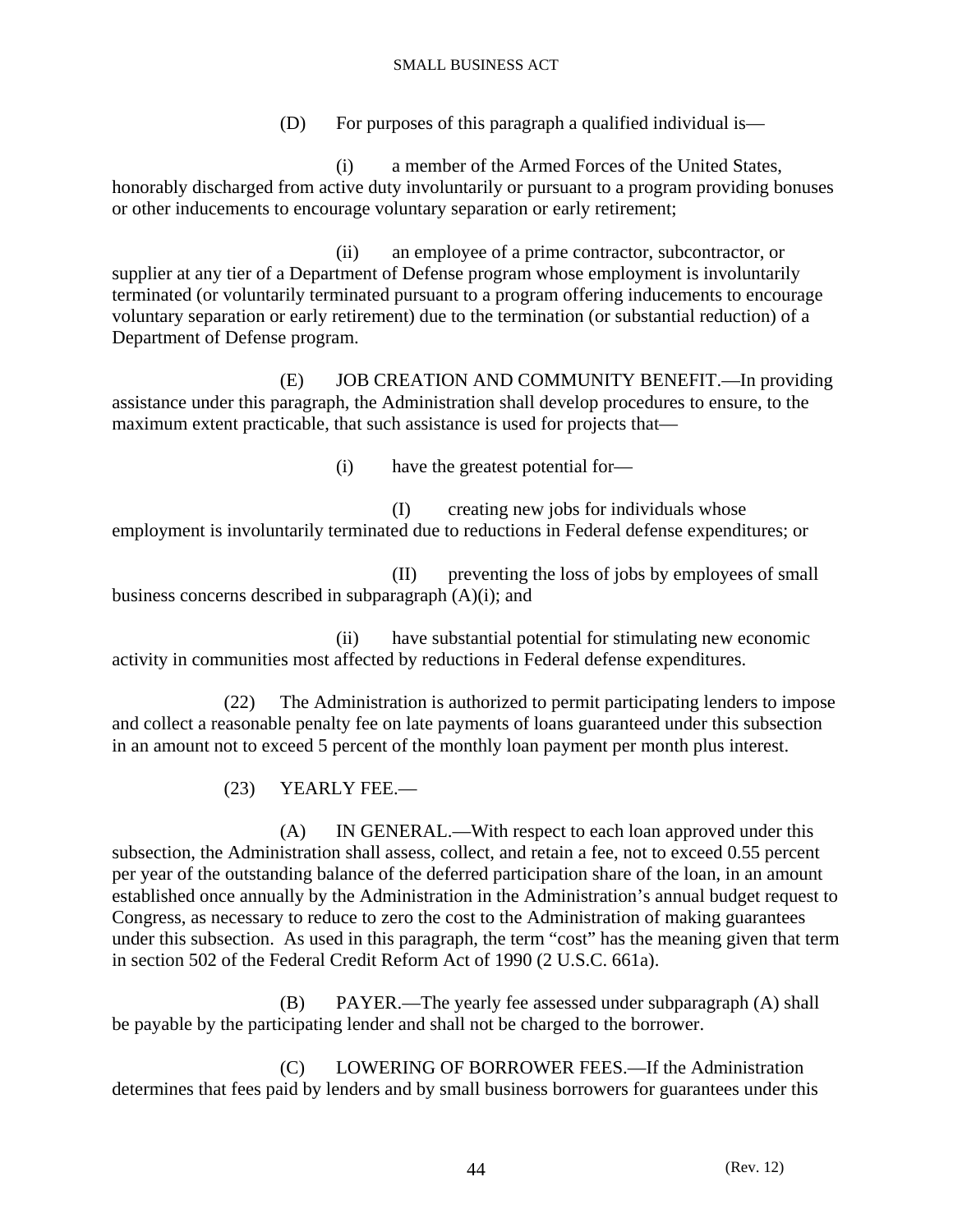subsection may be reduced, consistent with reducing to zero the cost to the Administration of making such guarantees—

 (i) the Administration shall first consider reducing fees paid by small business borrowers under clauses (i) through (iii) of paragraph (18)(A), to the maximum extent possible; and

 (ii) fees paid by small business borrowers shall not be increased above the levels in effect on the date of enactment of this subparagraph.

 (24) NOTIFICATION REQUIREMENT.—The Administration shall notify the Committees on Small Business of the Senate and the House of Representatives not later than 15 days before making any significant policy or administrative change affecting the operation of the loan program under this subsection.

(25) LIMITATION ON CONDUCTING PILOT PROJECTS.—

 (A) IN GENERAL.—Not more than 10 percent of the total number of loans guaranteed in any fiscal year under this subsection may be awarded as part of a pilot program which is commenced by the Administrator on or after October 1, 1996.

 (B) PILOT PROGRAM DEFINED.—In this paragraph, the term "pilot program" means any lending program initiative, project, innovation, or other activity not specifically authorized by law.

 (C) LOW DOCUMENTATION LOAN PROGRAM.—The Administrator may carry out the low documentation loan program for loans of \$100,000 or less only through lenders with significant experience in making small business loans. Not later than 90 days after the date of enactment of this subsection, the Administrator shall promulgate regulations defining the experience necessary for participation as a lender in the low documentation loan program.

 (26) CALCULATION OF SUBSIDY RATE.—All fees, interest, and profits received and retained by the Administration under this subsection shall be included in the calculations made by the Director of the Office of Management and Budget to offset the cost (as that term is defined in section 502 of the Federal Credit Reform Act of 1990) to the Administration of purchasing and guaranteeing loans under this Act.

(27) [Repealed].

 (28) LEASING.—In addition to such other lease arrangements as may be authorized by the Administration, a borrower may permanently lease to one or more tenants not more than 20 percent of any property constructed with the proceeds of a loan guaranteed under this subsection, if the borrower permanently occupies and uses not less than 60 percent of the total business space in the property.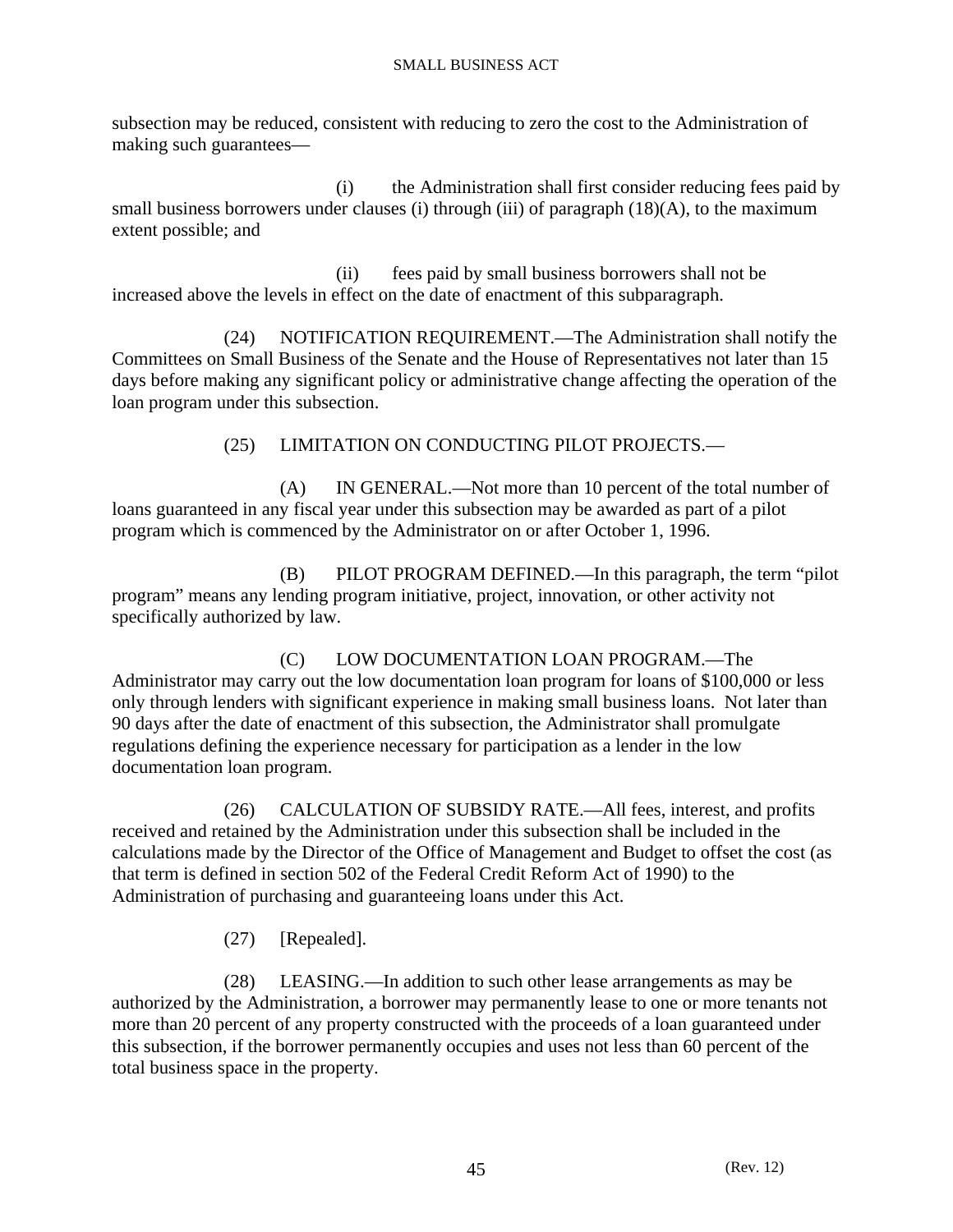(29) REAL ESTATE APPRAISALS.—With respect to a loan under this subsection that is secured by commercial real property, an appraisal of such property by a State licensed or certified appraiser—

 (A) shall be required by the Administration in connection with any such loan for more than \$250,000; or

 (B) may be required by the Administration or the lender in connection with any such loan for \$250,000 or less, if such appraisal is necessary for appropriate evaluation of creditworthiness.

 (30) OWNERSHIP REQUIREMENTS.—Ownership requirements to determine the eligibility of a small business concern that applies for assistance under any credit program under this Act shall be determined without regard to any ownership interest of a spouse arising solely from the application of the community property laws of a State for purposes of determining marital interests.

(31) EXPRESS LOANS.

(A) DEFINITIONS.—As used in this paragraph:

 (i) The term "express lender" means any lender authorized by the Administration to participate in the Express Loan Program.

 (ii) The term "express loan" means any loan made pursuant to this paragraph in which a lender utilizes to the maximum extent practicable its own loan analyses, procedures, and documentation.

 (iii) The term "Express Loan Program" means the program for express loans established by the Administration under paragraph (25)(B), as in existence on April 5, 2004, with a guaranty rate of not more than 50 percent.

 (B) RESTRICTION TO EXPRESS LENDER.—The authority to make an express loan shall be limited to those lenders deemed qualified to make such loans by the Administration. Designation as an express lender for purposes of making an express loan shall not prohibit such lender from taking any other action authorized by the Administration for that lender pursuant to this subsection.

 (C) GRANDFATHERING OF EXISTING LENDERS.—Any express lender shall retain such designation unless the Administration determines that the express lender has violated the law or regulations promulgated by the Administration or modifies the requirements to be an express lender and the lender no longer satisfies those requirements.

 (D) MAXIMUM LOAN AMOUNT.—The maximum loan amount under the Express Loan Program is \$350,000.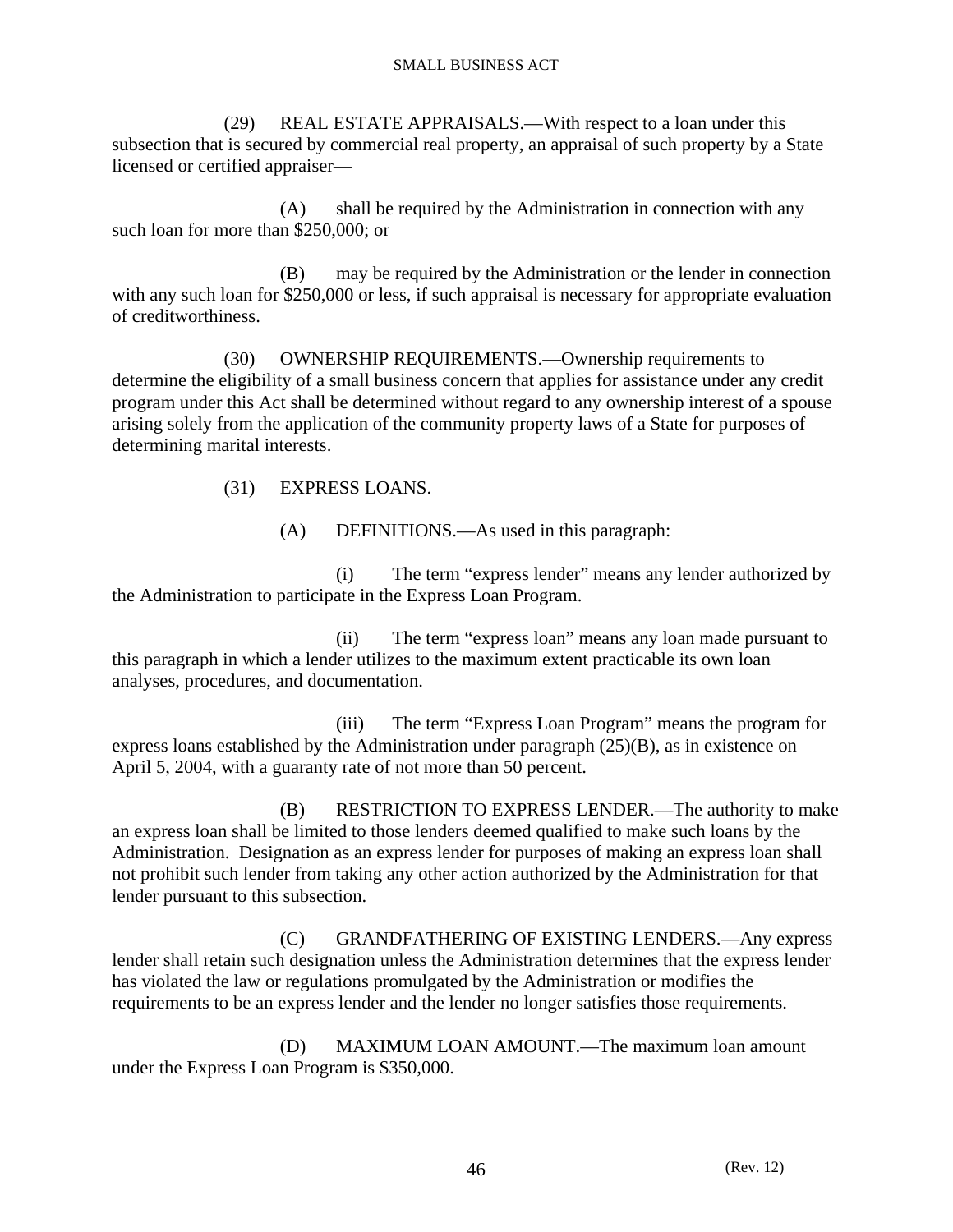(E) OPTION TO PARTICIPATE.—Except as otherwise provided in this paragraph, the Administration shall take no regulatory, policy, or administrative action, without regard to whether such action requires notification pursuant to paragraph (24), that has the effect of requiring a lender to make an express loan pursuant to subparagraph (D).

 (F) EXPRESS LOANS FOR RENEWABLE ENERGY AND ENERGY EFFICIENCY.—

 (i) DEFINITIONS.—In this subparagraph— (I) the term "biomass"— (aa) means any organic material that is available on a renewable or recurring basis, including— (AA) agricultural crops; (BB) trees grown for energy production; (CC) wood waste and wood residues; (DD) plants (including aquatic plants and grasses); (EE) residues; (FF) fibers; (GG) animal wastes and other waste materials; and (HH) fats, oils, and greases (including recycled fats, oils, and greases); and

 (II) the term "energy efficiency project" means the installation or upgrading of equipment that results in a significant reduction in energy usage; and (III) the term "renewable energy system" means a system of energy derived from—

(bb) does not include—

(AA) paper that is commonly recycled; or

(BB) unsegregated solid waste;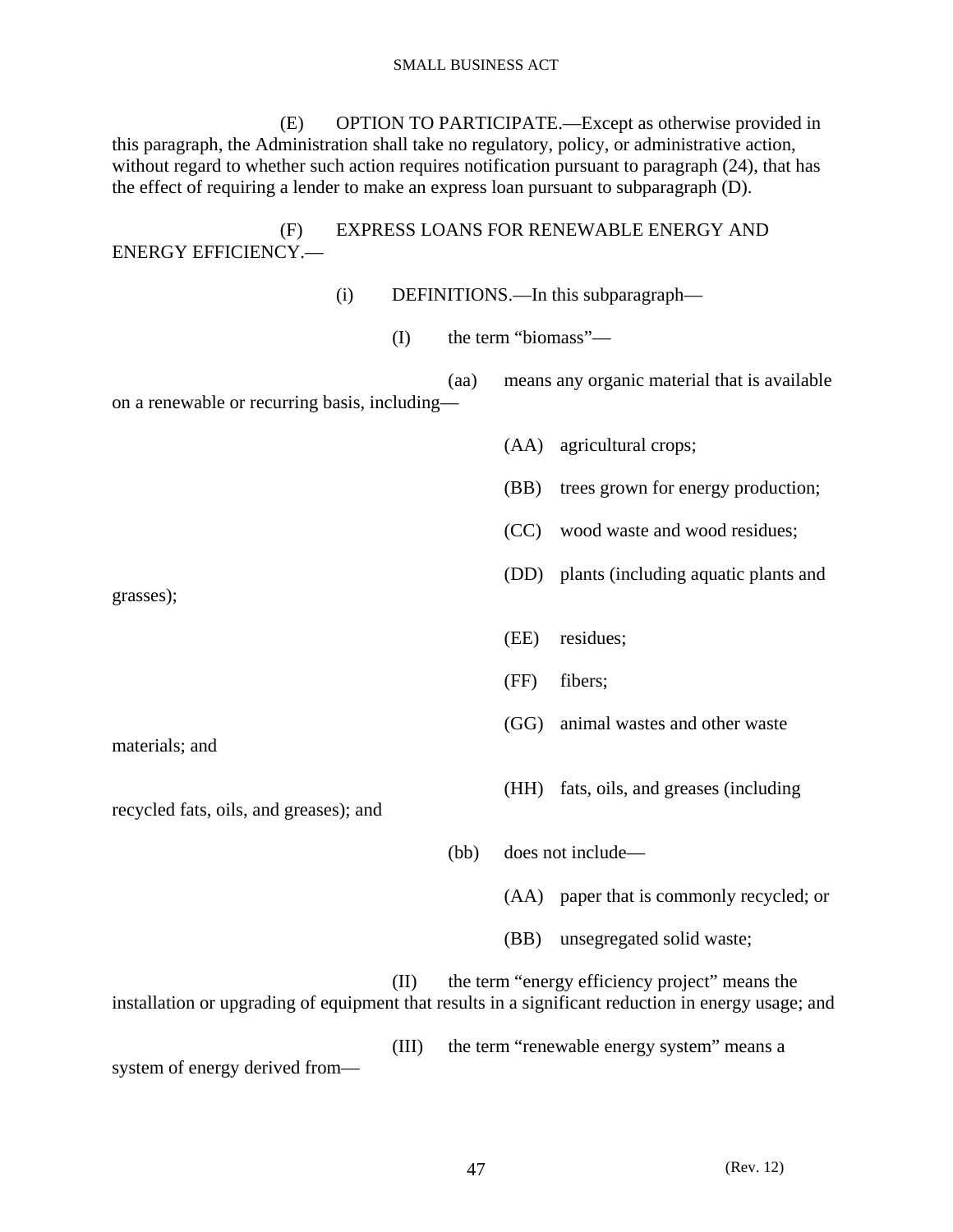(aa) a wind, solar, biomass (including biodiesel), or geothermal source; or

 (bb) hydrogen derived from biomass or water using an energy source described in item (aa).

 (ii) LOANS.—The Administrator may make a loan under the Express Loan Program for the purpose of—

(I) purchasing a renewable energy system; or

(II) carrying out an energy efficiency project for a small

business concern.

(32) LOANS FOR ENERGY EFFICIENT TECHNOLOGIES.—

(A) DEFINITIONS.—In this paragraph—

 (i) the term "cost" has the meaning given that term in section 502 of the Federal Credit Reform Act of 1990 (2 U.S.C. 661a);

(ii) the term "covered energy efficiency loan" means a loan—

(I) made under this subsection; and

 (II) the proceeds of which are used to purchase energy efficient designs, equipment, or fixtures, or to reduce the energy consumption of the borrower by 10 percent or more; and

 (iii) the term "pilot program" means the pilot program established under subparagraph (B).

 (B) ESTABLISHMENT.—The Administrator shall establish and carry out a pilot program under which the Administrator shall reduce the fees for covered energy efficiency loans.

 (C) DURATION.—The pilot program shall terminate at the end of the second full fiscal year after the date that the Administrator establishes the pilot program.

 (D) MAXIMUM PARTICIPATION.—A covered energy efficiency loan shall include the maximum participation levels by the Administrator permitted for loans made under this subsection.

(E) FEES.—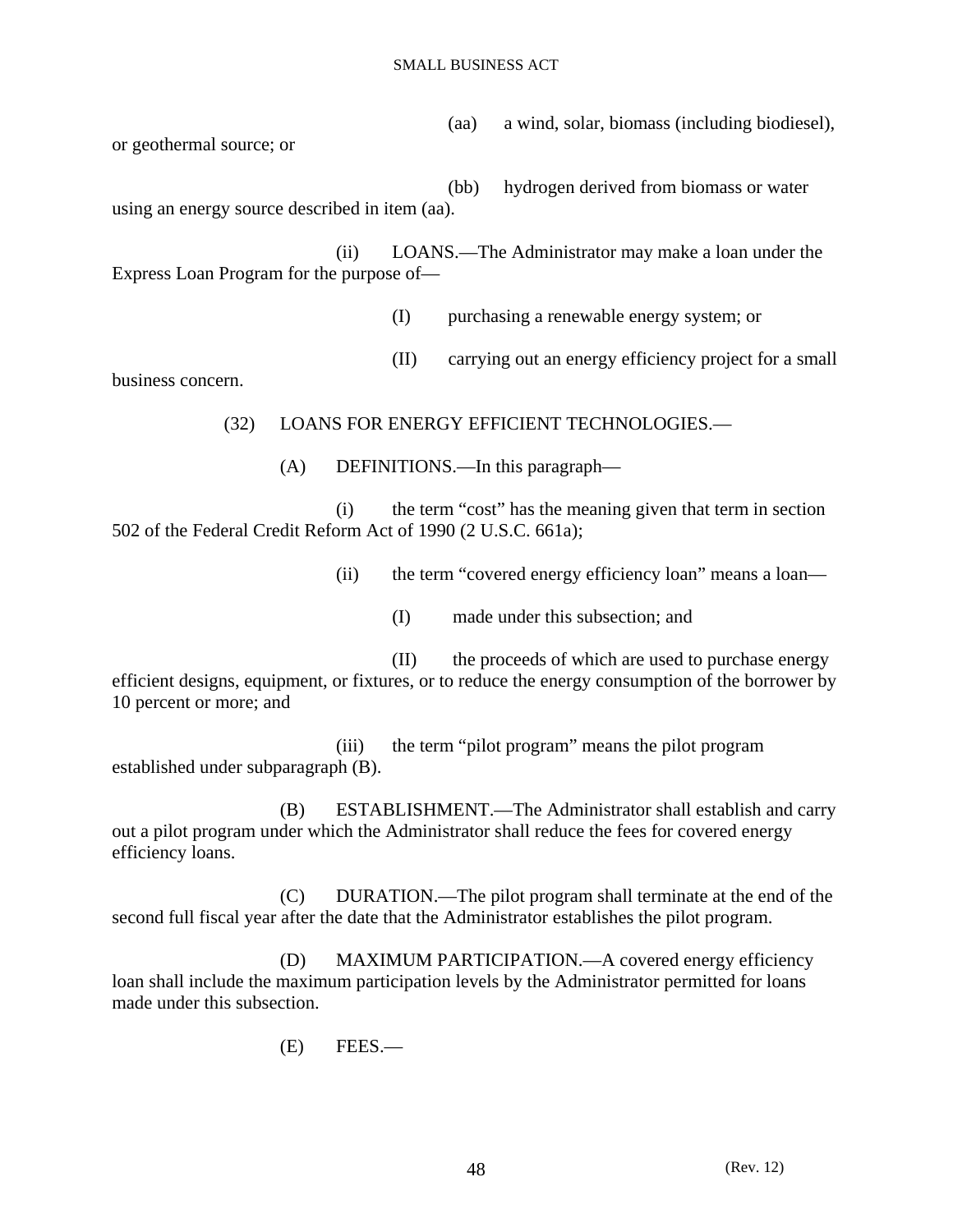(i) IN GENERAL.—The fee on a covered energy efficiency loan shall be equal to 50 percent of the fee otherwise applicable to that loan under paragraph (18).

fiscal year if—

(ii) WAIVER.—The Administrator may waive clause (i) for a

 (I) for the fiscal year before that fiscal year, the annual rate of default of covered energy efficiency loans exceeds that of loans made under this subsection that are not covered energy efficiency loans;

 (II) the cost to the Administration of making loans under this subsection is greater than zero and such cost is directly attributable to the cost of making covered energy efficiency loans; and

 (III) no additional sources of revenue authority are available to reduce the cost of making loans under this subsection to zero.

 (iii) EFFECT OF WAIVER.—If the Administrator waives the reduction of fees under clause (ii), the Administrator—

 (I) shall not assess or collect fees in an amount greater than necessary to ensure that the cost of the program under this subsection is not greater than zero; and

 (II) shall reinstate the fee reductions under clause (i) when the conditions in clause (ii) no longer apply.

 (iv) NO INCREASE OF FEES.—The Administrator shall not increase the fees under paragraph (18) on loans made under this subsection that are not covered energy efficiency loans as a direct result of the pilot program.

(F) GAO REPORT.—

 (i) IN GENERAL.—Not later than 1 year after the date that the pilot program terminates, the Comptroller General of the United States shall submit to the Committee on Small Business of the House of Representatives and the Committee on Small Business and Entrepreneurship of the Senate a report on the pilot program.

(ii) CONTENTS.—The report submitted under clause (i) shall

include—

 (I) the number of covered energy efficiency loans for which fees were reduced under the pilot program;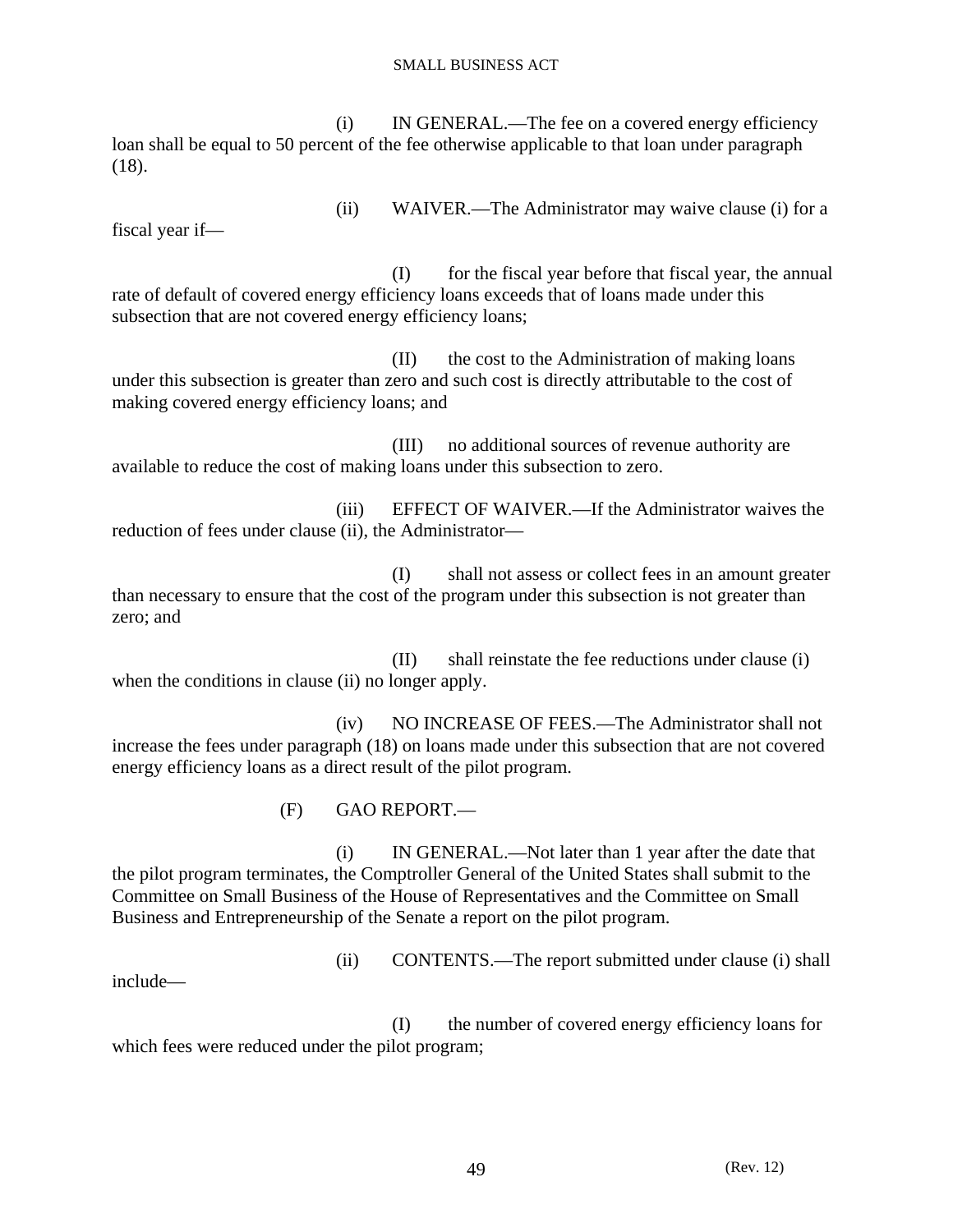| (II) a description of the energy efficiency savings with |
|----------------------------------------------------------|
|                                                          |

the pilot program;

(III) a description of the impact of the pilot program on

the program under this subsection;

abuse of the pilot program; and

(V) recommendations for improving the pilot program.

(IV) an evaluation of the efficacy and potential fraud and

# (32) INCREASED VETERAN PARTICIPATION PROGRAM.—

(A) DEFINITIONS.—In this paragraph—

 (i) the term "cost" has the meaning given that term in section 502 of the Federal Credit Reform Act of 1990 (2 U.S.C. 661a);

 (ii) the term "pilot program" means the pilot program established under subparagraph (B): and

 (iii) the term "veteran participation loan" means a loan made under this subsection to a small business concern owned and controlled by veterans of the Armed Forces or members of the reserve components of the Armed Forces.

 (B) ESTABLISHMENT.—The Administrator shall establish and carry out a pilot program under which the Administrator shall reduce the fees for veteran participation loans.

 (C) DURATION.—The pilot program shall terminate at the end of the second full fiscal year after the date that the Administrator establishes the pilot program.

 (D) MAXIMUM PARTICIPATION.—A veteran participation loan shall include the maximum participation levels by the Administrator permitted for loans made under this subsection.

(E) FEES.—

 (i) IN GENERAL.—The fee on a veteran participation loan shall be equal to 50 percent of the fee otherwise applicable to that loan under paragraph (18).

fiscal year if—

(ii) WAIVER.—The Administrator may waive clause (i) for a

50 (Rev. 12)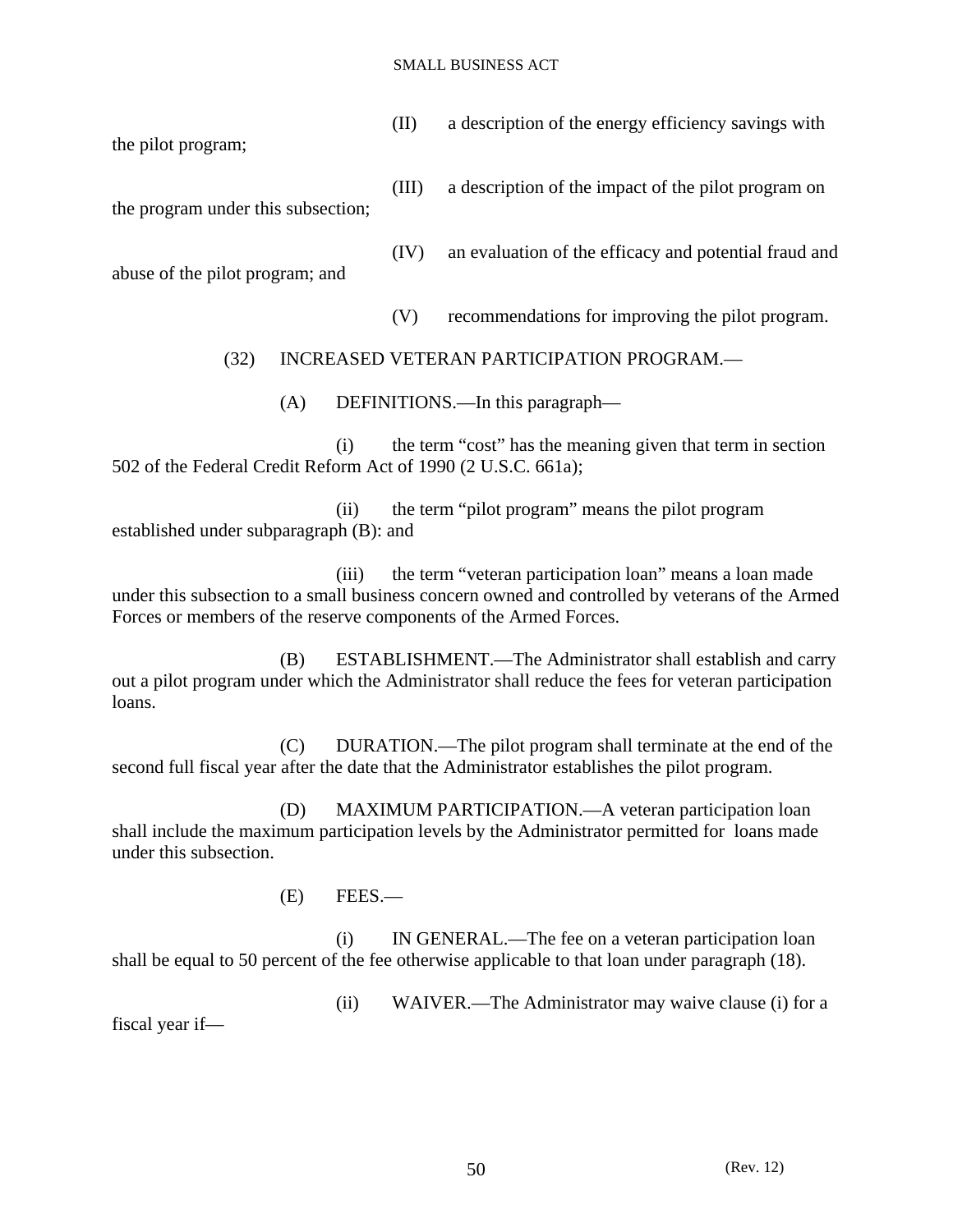(I) for the fiscal year before that fiscal year, the annual estimated rate of default of veteran participation loans exceeds that of loans made under this subsection that are not veteran participation loans;

 (II) the cost to the Administration of making loans under this subsection is greater than zero and such cost is directly attributable to the cost of making veteran participation loans; and

 (III) no additional sources of revenue authority are available to reduce the cost of making loans under this subsection to zero.

 (iii) EFFECT OF WAIVER.—If the Administrator waives the reduction of fees under clause (ii), the Administrator—

 (I) shall not assess or collect fees in an amount greater than necessary to ensure that the cost of the program under this subsection is not greater than zero; and

 (II) shall reinstate the fee reductions under clause (i) when the conditions in clause (ii) no longer apply.

 (iv) NO INCREASE OF FEES.—the Administrator shall not increase the fees under paragraph (18) on loans made under this subsection that are not veteran participation loans as a direct result of the pilot program.

(F) GAO REPORT.—

 (i) IN GENERAL.—Not later than 1 year after the date that the pilot program terminates, the Comptroller General of the United States shall submit to the Committee on Small Business of the House of Representatives and the Committee on Small business and Entrepreneurship of the Senate a report on the pilot program.

(ii) CONTENTS.—The report submitted under clause (i) shall

include—

 (I) the number of veteran participation loans for which fees were reduced under the pilot program;

the program under this subsection;

abuse of the pilot program; and

(II) a description of the impact of the pilot program on

(III) an evaluation of the efficacy and potential fraud and

(IV) recommendations for improving the pilot program.

51 (Rev. 12)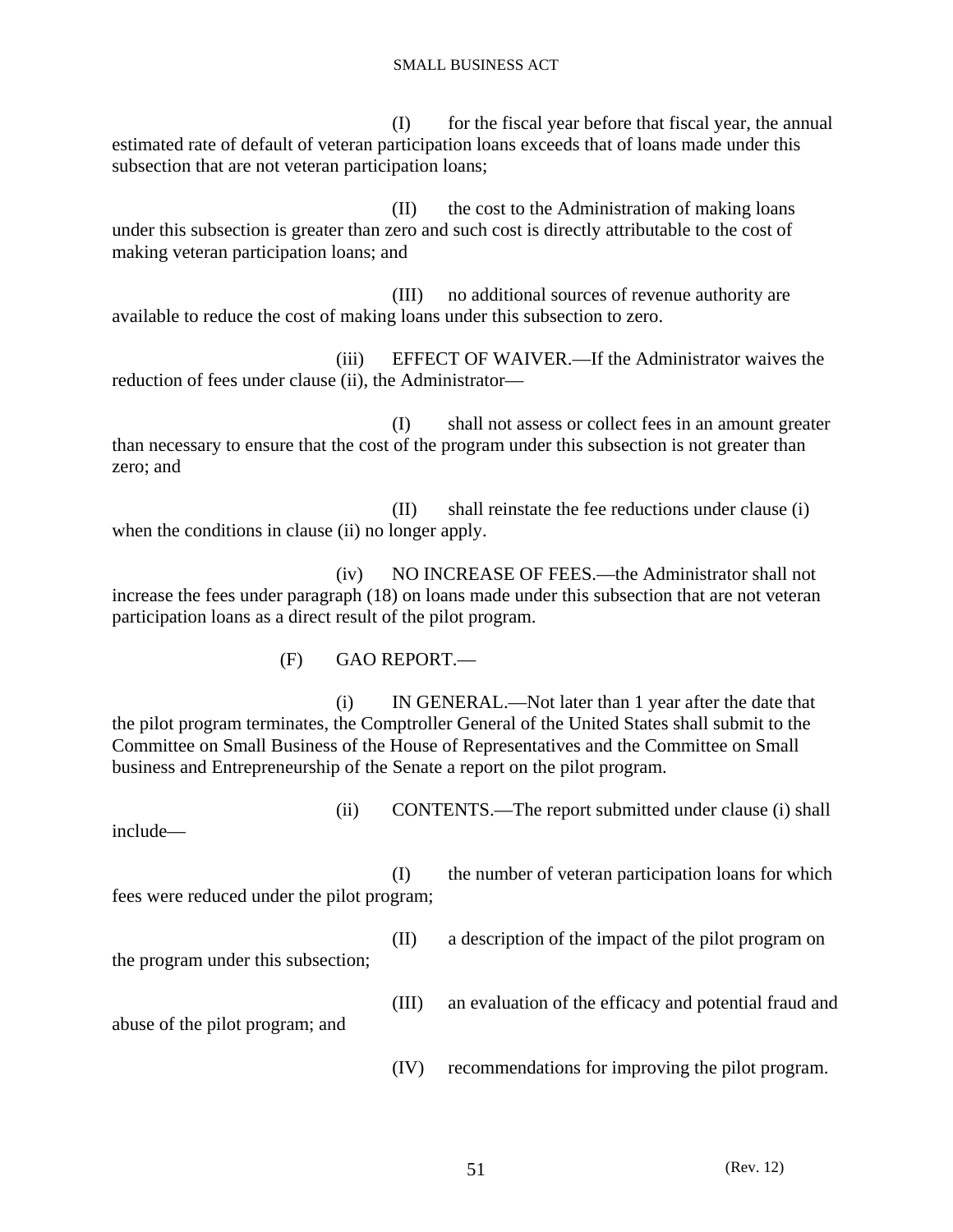(b) Except as to agricultural enterprises as defined in section  $18(b)(1)$  of this Act, the Administration also is empowered to the extent and in such amounts as provided in advance in appropriation Acts—

 (1) (A) to make such loans (either directly or in cooperation with banks or other lending institutions through agreements to participate on an immediate or deferred (guaranteed) basis as the Administration may determine to be necessary or appropriate to repair, rehabilitate or replace property, real or personal, damaged or destroyed by or as a result of natural or other disasters,: Provided, That such damage or destruction is not compensated for by insurance or otherwise: And provided further, That the Administration may increase the amount of the loan by up to an additional 20 per centum of the aggregate costs of such damage or destruction (whether or not compensated for by insurance or otherwise) if it determines such increase to be necessary or appropriate in order to protect the damaged or destroyed property from possible future disasters by taking mitigating measures, including, but not limited to, construction of retaining walls and sea walls, grading and contouring land, relocating utilities and modifying structures;

 (B) to refinance any mortgage or other lien against a totally destroyed or substantially damaged home or business concern: Provided, That no loan or guarantee shall be extended unless the Administration finds that (i) the applicant is not able to obtain credit elsewhere; (ii) such property is to be repaired, rehabilitated, or replaced; (iii) the amount refinanced shall not exceed the amount of physical loss sustained; and (iv) such amount shall be reduced to the extent such mortgage or lien is satisfied by insurance or otherwise; and

 (C) during fiscal years 2000 through 2004, to establish a predisaster mitigation program to make such loans (either directly or in cooperation with banks or other lending institutions through agreements to participate on an immediate or deferred (guaranteed) basis), as the Administrator may determine to be necessary or appropriate, to enable small businesses to use mitigation techniques in support of a formal mitigation program established by the Federal Emergency Management Agency, except that no loan or guarantee may be extended to a small business under this subparagraph unless the Administration finds that the small business is otherwise unable to obtain credit for the purposes described in this subparagraph;

 (2) to make such loans (either directly or in cooperation with banks or other lending institutions through agreements to participate on an immediate or deferred (guaranteed) basis as the Administration may determine to be necessary or appropriate) to any small business concern, private nonprofit organization or small agricultural cooperative located in an area affected by a disaster, (including drought), with respect to both farm-related and nonfarm-related small business concerns, if the Administration determines that the concern, the organization or the cooperative has suffered a substantial economic injury as a result of such disaster and if such disaster constitutes—

 (A) a major disaster, as determined by the President under the Robert T. Stafford Disaster Relief and Emergency Assistance Act; or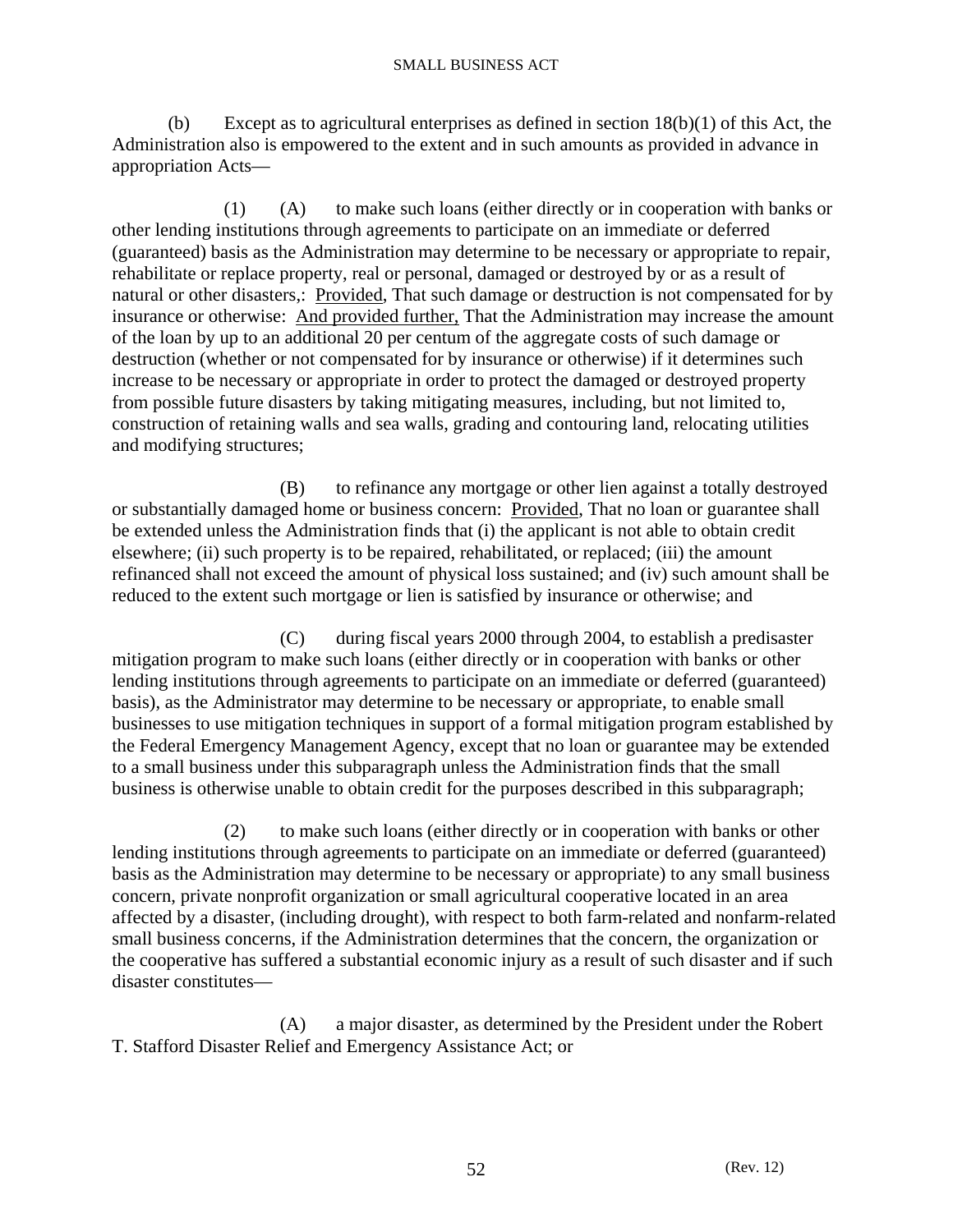(B) a natural disaster, as determined by the Secretary of Agriculture pursuant to the Consolidated Farmers Home Administration Act of 1961 (7 U.S.C. 1961); or

 (C) a disaster, as determined by the Administrator of the Small Business Administration; or

 (D) if no disaster declaration has been issued pursuant to subparagraph (A), (B), or (C), the Governor of a State in which a disaster has occurred may certify to the Small Business Administration that small business concerns, private nonprofit organizations or small agricultural cooperatives (1) have suffered economic injury as a result of such disaster, and (2) are in need of financial assistance which is not available on reasonable terms in the disaster stricken area. Not later than 30 days after the date of receipt of such certification by a Governor of a State, the Administration shall respond in writing to that Governor on its determination and the reasons therefore, and may then make such loans as would have been available under this paragraph if a disaster declaration had been issued.

Provided, That no loan or guarantee shall be extended pursuant to this paragraph (2) unless the Administration finds that the applicant is not able to obtain credit elsewhere.

(3) (A) In this paragraph—

 (i) the term "essential employee" means an individual who is employed by a small business concern and whose managerial or technical expertise is critical to the successful day-to-day operations of that small business concern;

 (ii) the term "period of military conflict" has the meaning given the term in subsection (n)(1); and

 (iii) the term "substantial economic injury" means an economic harm to a business concern that results in the inability of the business concern—

(I) to meet its obligations as they mature;

(II) to pay its ordinary and necessary operating

expenses; or

 (III) to market, produce, or provide a product or service ordinarily marketed, produced, or provided by the business concern.

 (B) The Administration may make such disaster loans (either directly or in cooperation with banks or other lending institutions through agreements to participate on an immediate or deferred basis) to assist a small business concern that has suffered or that is likely to suffer substantial economic injury as the result of an essential employee of such small business concern being ordered to active military duty during a period of military conflict.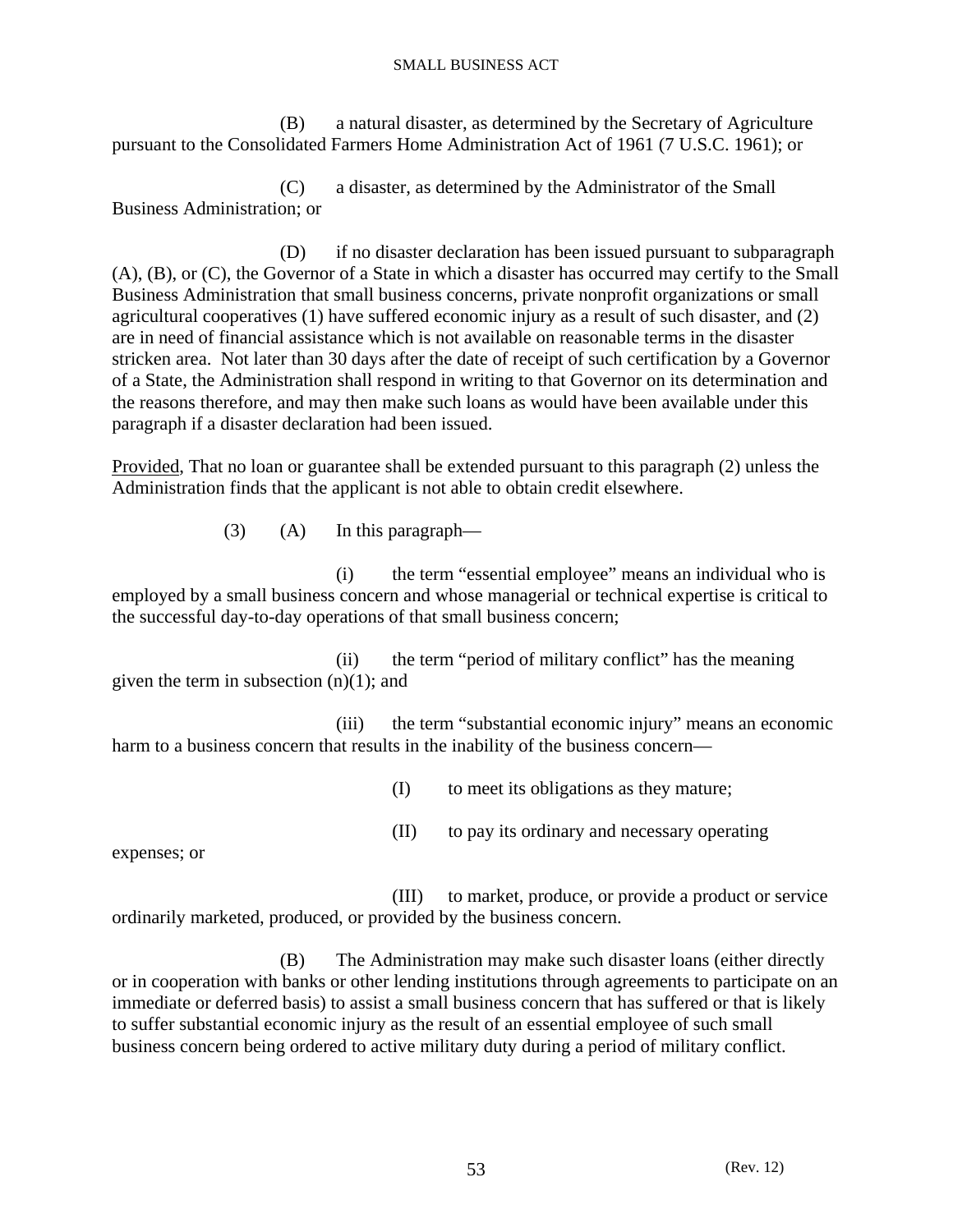(C) A small business concern described in subparagraph (B) shall be eligible to apply for assistance under this paragraph during the period beginning on the date on which the essential employee is ordered to active duty and ending on the date that is 1 year after the date on which such essential employee is discharged or released from active duty. The Administrator may, when appropriate (as determined by the Administrator), extend the ending date specified in the preceding sentence by not more than 1 year.

 (D) Any loan or guarantee extended pursuant to this paragraph shall be made at the same interest rate as economic injury loans under paragraph (2).

 (E) No loan may be made under this paragraph, either directly or in cooperation with banks or other lending institutions through agreements to participate on an immediate or deferred basis, if the total amount outstanding and committed to the borrower under this subsection would exceed \$1,500,000, unless such applicant constitutes, or have become due to changed circumstances, a major source of employment in its surrounding area, as determined by the Administration, in which case the Administration, in its discretion, may waive the \$1,500,000 limitation.

 (F) For purposes of assistance under this paragraph, no declaration of a disaster area shall be required.

 (G) (i) Notwithstanding any other provision of law, the Administrator make a loan under this paragraph of not more than \$50,000 without collateral.

 (ii) The Administrator may defer payment of principal and interest on a loan described in clause (i) during the longer of—

 (I) the 1-year period beginning on the date of the initial disbursement of the loan; and

- 
- (II) the period during which the relevant essential

employee is on active duty.

 (H) The Administrator shall give priority to any application for a loan under this paragraph and shall process and make a determination regarding such applications prior to processing or making a determination on other loan applications under this subsection, on a rolling basis.

# (4) COORDINATION WITH FEMA.—

 (A) IN GENERAL.—Notwithstanding any other provision of law, for any disaster declared under this subsection or major disaster (including any major disaster relating to which the Administrator declares eligibility for additional disaster assistance under paragraph (9)), the Administrator, in consultation with the Administrator of the Federal Emergency Management Agency, shall ensure, to the maximum extent practicable, that all application periods for disaster relief under this Act correspond with application deadlines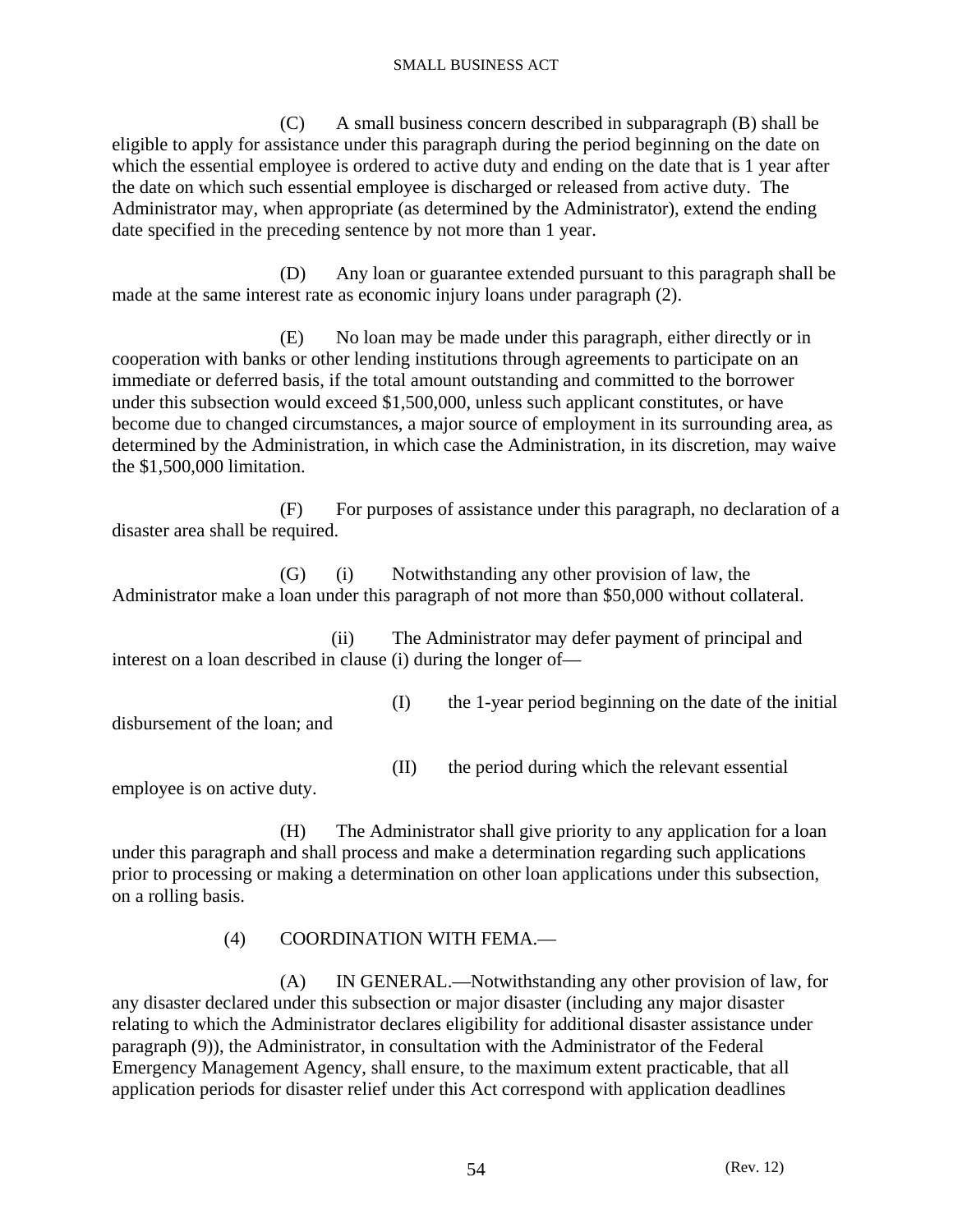established under the Robert T. Stafford Disaster Relief and Emergency Assistance Act (42 U.S.C. 5121 et seq.), or as extended by the President.

 (B) DEADLINES.—Notwithstanding any other provision of law, not later than 10 days before the closing date of an application period for a major disaster (including any major disaster relating to which the Administrator declares eligibility for additional disaster assistance under paragraph (9)), the Administrator, in consultation with the Administrator of the Federal Emergency Management Agency, shall submit to the Committee on Small Business and Entrepreneurship of the Senate and the Committee on Small Business of the House of Representatives a report that includes—

 (i) the deadline for submitting applications for assistance under this Act relating to that major disaster;

 (ii) information regarding the number of loan applications and disbursements processed by the Administrator relating to that major disaster for each day during the period beginning on the date on which that major disaster was declared and ending on the date of that report; and

 (iii) an estimate of the number of potential applicants that have not submitted an application relating to that major disaster.

 (5) PUBLIC AWARENESS OF DISASTERS.—If a disaster is declared under this subsection or the Administrator declares eligibility for additional disaster assistance under paragraph (9), the Administrator shall make every effort to communicate through radio, television, print, and web-based outlets, all relevant information needed by disaster loan applicants, including—

- (A) the date of such declaration;
- (B) cities and towns within the area of such declaration;
- (C) loan application deadlines related to such disaster;

 (D) all relevant contact information for victim services available through the Administration (including links to small business development center websites);

 (E) links to relevant Federal and State disaster assistance websites, including links to websites providing information regarding assistance available from the Federal Emergency Management Agency;

 (F) information on eligibility criteria for Administration loan programs, including where such applications can be found; and

 (G) application materials that clearly state the function of the Administration as the Federal source of disaster loans for homeowners and renters.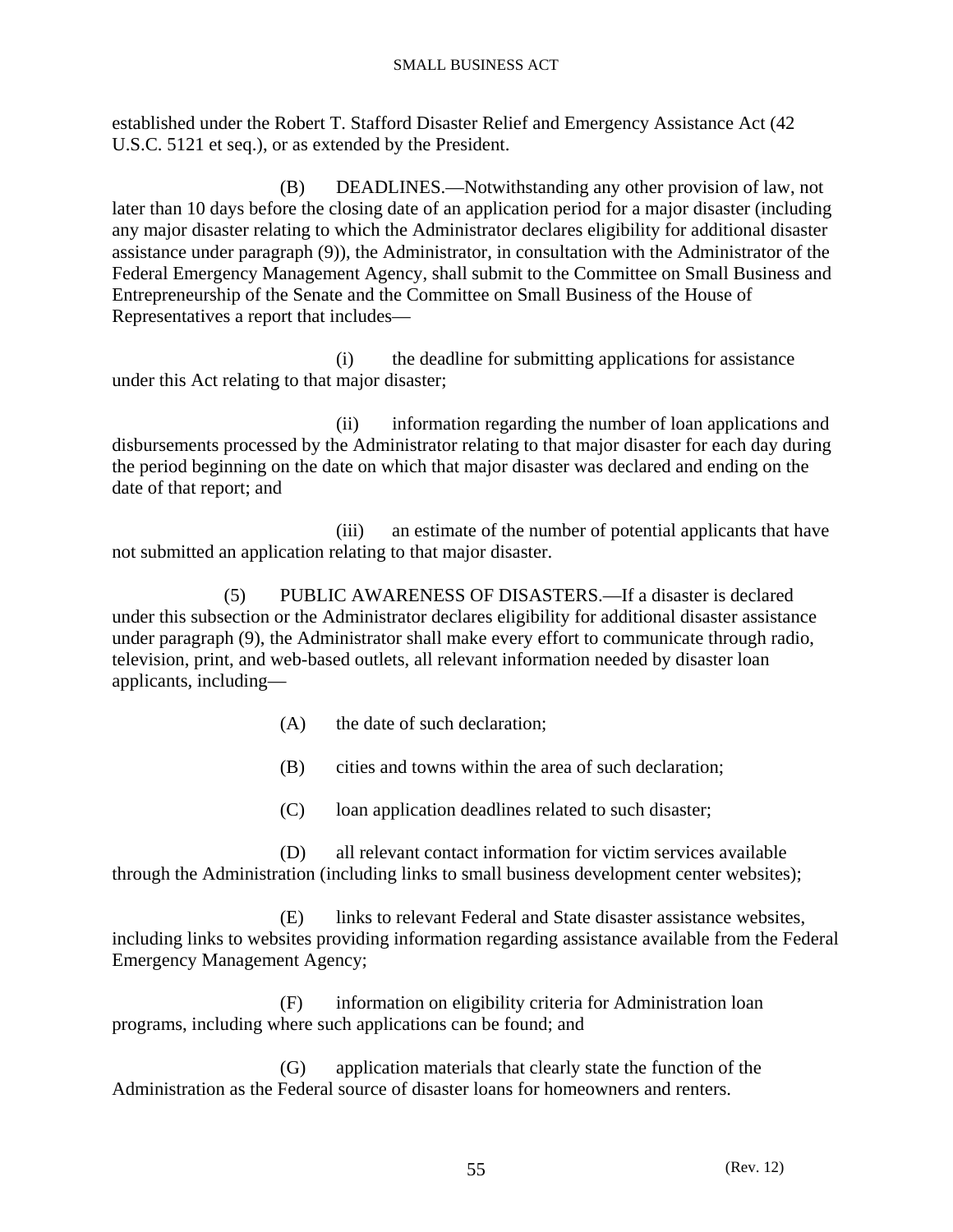# (6) AUTHORITY FOR QUALIFIED PRIVATE CONTRACTORS.—

 (A) DISASTER LOAN PROCESSING.—The Administrator may enter into an agreement with a qualified private contractor, as determined by the Administrator, to process loans under this subsection in the event of a major disaster (including any major disaster relating to which the Administrator declares eligibility for additional disaster assistance under paragraph (9)), under which the Administrator shall pay the contractor a fee for each loan processed.

 (B) LOAN LOSS VERIFICATION SERVICES.—The Administrator may enter into an agreement with a qualified lender or loss verification professional, as determined by the Administrator, to verify losses for loans under this subsection in the event of a major disaster (including any major disaster relating to which the Administrator declares eligibility for additional disaster assistance under paragraph (9)), under which the Administrator shall pay the lender or verification professional a fee for each loan for which such lender or verification professional verifies losses.

# (7) DISASTER ASSISTANCE EMPLOYEES.—

 (A) IN GENERAL.—In carrying out this section, the Administrator may, where practicable, ensure that the number of full-time equivalent employees—

800; and

(i) in the Office of the Disaster Assistance is not fewer than

(ii) in the Disaster Cadre of the Administration is not fewer

than 1,000.

- (B) REPORT.—In carrying out this subsection, if the number of fulltime employees for either the Office of Disaster Assistance or the Disaster Cadre of the Administration is below the level described in subparagraph (A) for that office, not later than 21 days after the date on which that staffing level decreased below the level described in subparagraph (A), the Administrator shall submit to the Committee on Appropriations and the Committee on Small Business and Entrepreneurship of the Senate and the Committee on Appropriations and Committee on Small Business of the House of Representatives, a report—
	- (i) detailing staffing levels on that date;
- (ii) requesting, if practicable and determined appropriate by the Administrator, additional funds for additional employees; and

 (iii) containing such additional information, as determined appropriate by the Administrator.

(8) INCREASED LOAN CAPS.—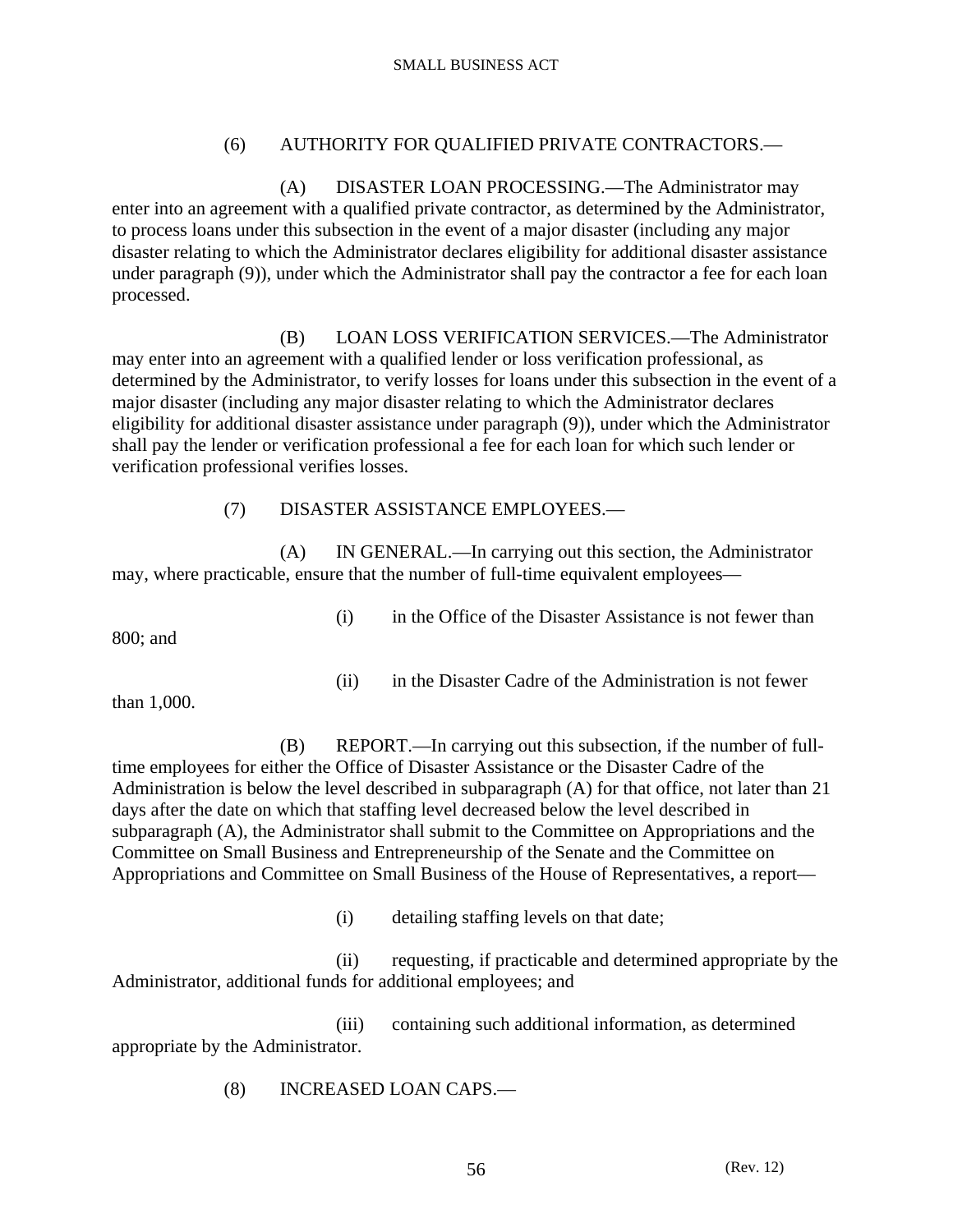(A) AGGREGATE LOAN AMOUNTS.—Except as provided in subparagraph (B), and notwithstanding any other provision of law, the aggregate loan amount outstanding and committed to a borrower under this subsection may not exceed \$2,000,000.

 (B) WAIVER AUTHORITY.—The Administrator may, at the discretion of the Administrator, increase the aggregate loan amount under subparagraph (A) for loans relating to a disaster to a level established by the Administrator, based on appropriate economic indicators for the region in which that disaster occurred.

 (9) DECLARATION OF ELIGIBILITY FOR ADDITIONAL DISASTER ASSISTANCE.—

 (A) IN GENERAL.—If the President declares a major disaster, the Administrator may declare eligibility for additional disaster assistance in accordance with this paragraph.

 (B) THRESHOLD.—A major disaster for which the Administrator declares eligibility for additional disaster assistance under this paragraph shall—

 (i) have resulted in extraordinary levels of casualties or damage or disruption severely affecting the population (including mass evacuations), infrastructure, environment, economy, national morale, or government functions in an area;

 (ii) be comparable to the description of a catastrophic incident in the National Response Plan of the Administration, or any successor thereto, unless there is no successor to such plan, in which case this clause shall have no force or effect; and

(iii) be of such size and scope that—

 (I) the disaster assistance programs under the other paragraphs under this subsection are incapable of providing adequate and timely assistance to individuals or business concerns located within the disaster area; or

 (II) a significant number of business concerns outside the disaster area have suffered disaster-related substantial economic injury as a result of the incident.

 (C) ADDITIONAL ECONOMIC INJURY DISASTER LOAN ASSISTANCE.—

 (i) IN GENERAL.—If the Administrator declares eligibility for additional disaster assistance under this paragraph, the Administrator may make such loans under this subparagraph (either directly or in cooperation with banks or other lending institutions through agreements to participate on an immediate or deferred basis) as the Administrator determines appropriate to eligible small business concerns located anywhere in the United States.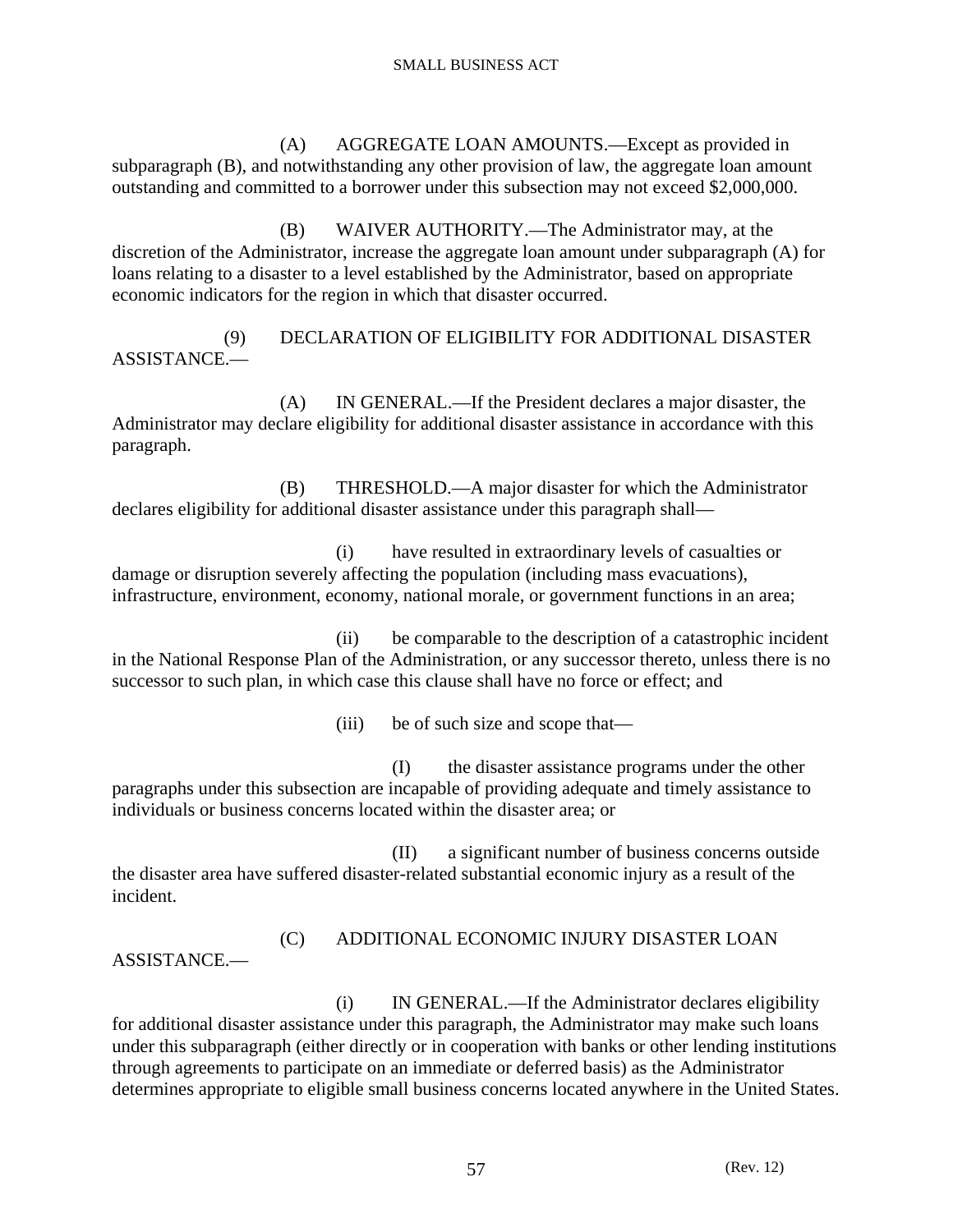# (ii) PROCESSING TIME.—

 (I) IN GENERAL.—If the Administrator determines that the average processing time for applications for disaster loans under this subparagraph relating to a specific major disaster is more than 15 days, the Administrator shall give priority to the processing of such applications submitted by eligible small business concerns located inside the disaster area, until the Administrator determines that the average processing time for such applications is not more than 15 days.

# (II) SUSPENSION OF APPLICATIONS FROM

OUTSIDE DISASTER AREA.—If the Administrator determines that the average processing time for applications for disaster loans under this subparagraph relating to a specific major disaster is more than 30 days, the Administrator shall suspend the processing of such applications submitted by eligible small business concerns located outside the disaster area, until the Administrator determines that the average processing time for such applications is not more than 15 days.

 (iii) LOAN TERMS.—A loan under this subparagraph shall be made on the same terms as a loan under paragraph (2).

(D) DEFINITIONS.—In this paragraph—

 (i) the term "disaster area" means the area for which the applicable major disaster was declared;

 (ii) the term "disaster-related substantial economic injury" means economic harm to a business concern that results in the inability of the business concern to—

(I) meet its obligations as it matures;

(II) meet its ordinary and necessary operating expenses; or

(III) market, produce, or provide a product or service

ordinarily marketed, produced, or provided by the business concern because the business concern relies on materials from the disaster area or sells or markets in the disaster area; and

(iii) the term "eligible small business concern" means a small

business concern—

 (I) that has suffered disaster-related substantial economic injury as a result of the applicable major disaster; and

 (II) (aa) for which not less than 25 percent of the market share of that small business concern is from business transacted in the disaster area;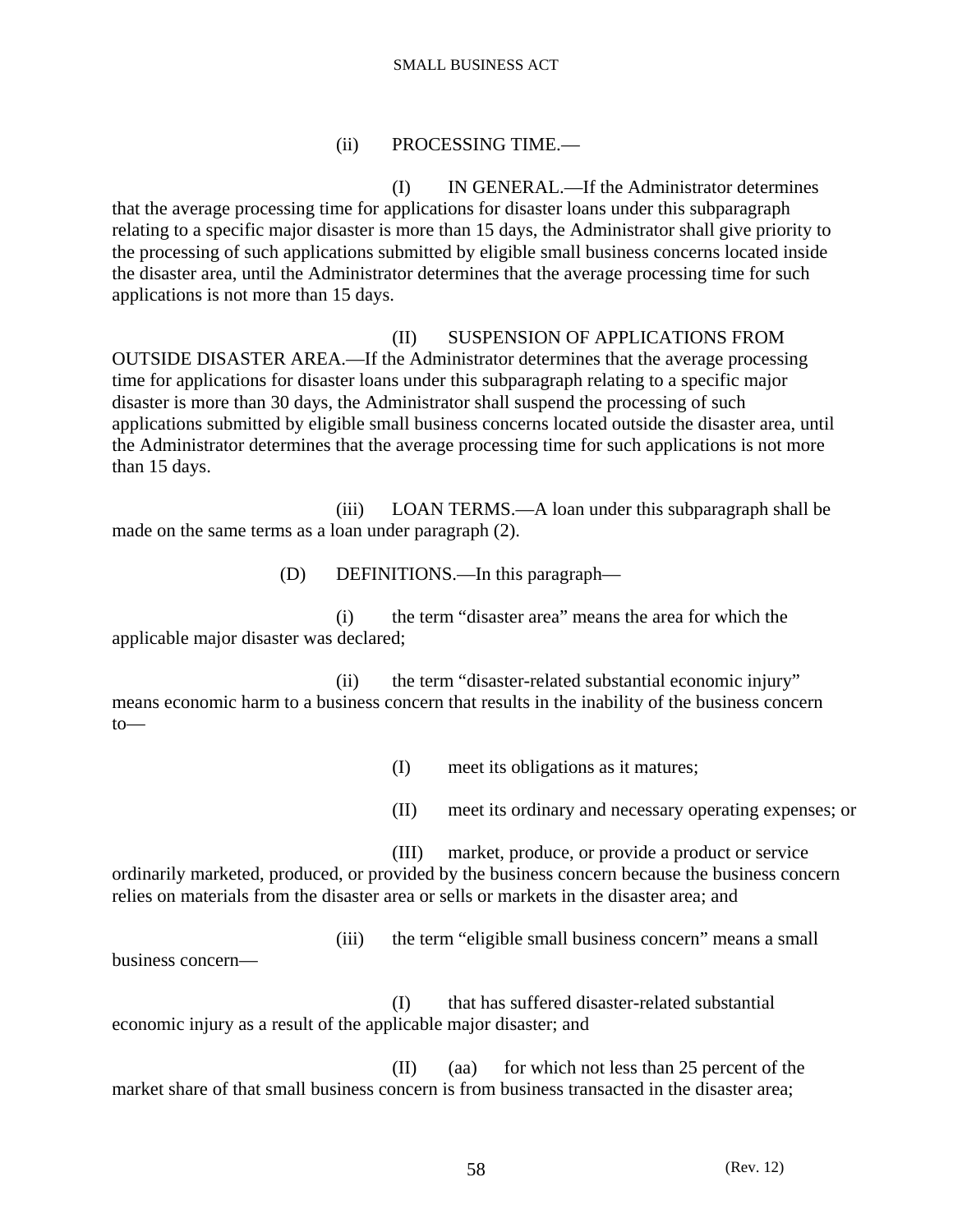(bb) for which not less than 25 percent of an input into a production process of that small business concern is from the disaster area; or

 (cc) that relies on a provider located in the disaster area for a service that is not readily available elsewhere.

# [THE FOLLOWING PARAGRAPHS PRECEDING SUBSECTION 7(c) APPLY TO THE ENTIRE SUBSECTION 7(b).]

 No loan under this subsection, including renewals and extensions thereof, may be made for a period or periods exceeding thirty years: Provided, That the Administrator may consent to a suspension in the payment of principal and interest charges on, and to an extension in the maturity of, the Federal share of any loan under this subsection for a period not to exceed five years, if (A) the borrower under such loan is a homeowner or a small business concern, (B) the loan was made to enable (i) such homeowner to repair or replace his home, or (ii) such concern to repair or replace plant or equipment which was damaged or destroyed as the result of a disaster meeting the requirements of clause (A) or (B) of paragraph (2) of this subsection, and (C) the Administrator determines such action is necessary to avoid severe financial hardship: Provided further, That the provisions of paragraph (1) of subsection (d) of this section shall not be applicable to any such loan having a maturity in excess of twenty years. Notwithstanding the provisions of any other law, the interest rate on the Administration's share of any loan made under subsection (d), except as provided in subsection (d), shall not exceed the average annual interest rate on all interest-bearing obligations of the United States then forming a part of the public debt as computed at the end of the fiscal year next preceding the date of the loan and adjusted to the nearest one-eighth of 1 per centum plus one-quarter of 1 per centum: Provided, however, That the interest rate for loans made under paragraphs (1) and (2) hereof shall not exceed the rate of interest which is in effect at the time of the occurrence of the disaster. In agreements to participate in loans on a deferred basis under this subsection, such participation by the Administration shall not be in excess of 90 per centum of the balance of the loan outstanding at the time of disbursement. Notwithstanding any other provision of law, the interest rate on the Administration's share of any loan made pursuant to paragraph (1) of this subsection to repair or replace a primary residence and/or replace or repair damaged or destroyed personal property, less the amount of compensation by insurance or otherwise, with respect to a disaster occurring on or after July 1, 1976, and prior to October 1, 1978, shall be: 1 per centum on the amount of such loan not exceeding \$10,000, and 3 per centum on the amount of such loan over \$10,000 but not exceeding \$40,000. The interest rate on the Administration's share of the first \$250,000 of all other loans made pursuant to paragraph (1) of this subsection, with respect to a disaster occurring on or after July 1, 1976, and prior to October 1, 1978, shall be 3 per centum. All repayments of principal on the Administration's share of any loan made under the above provisions shall first be applied to reduce the principal sum of such loan which bears interest at the lower rates provided in this paragraph. The principal amount of any loan made pursuant to paragraph (1) in connection with a disaster which occurs on or after April 1, l977, but prior to January 1, 1978, may be increased by such amount, but not more than \$2,000, as the Administration determines to be reasonable in light of the amount and nature of loss, damage, or injury sustained in order to finance the installation of insulation in the property which was lost, damaged, or injured, if the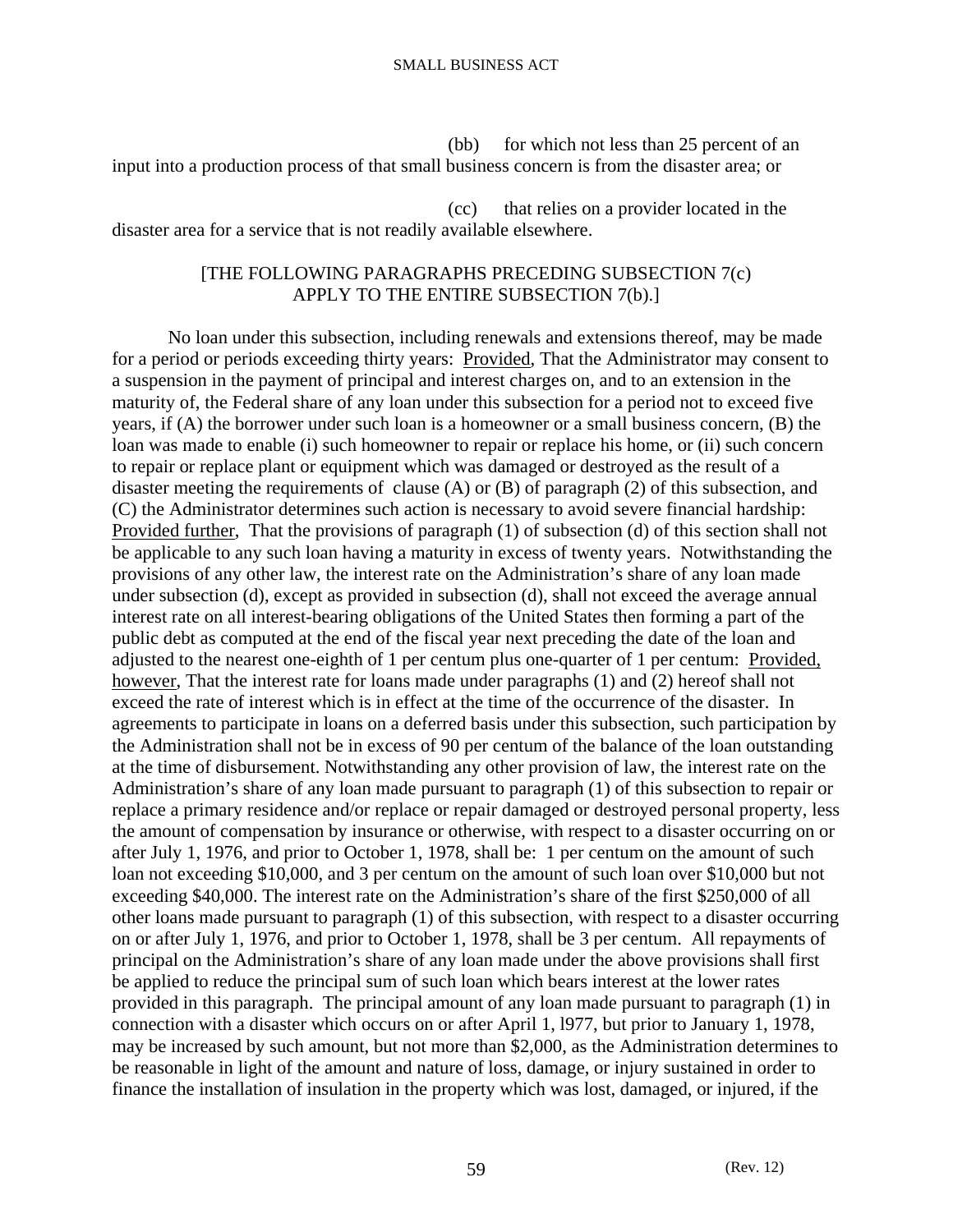uninsured, damaged portion of the property is 10 per centum or more of the market value of the property at the time of the disaster. Not later than June 1, 1978, the Administration shall prepare and transmit to the Select Committee on Small Business of the Senate, the Committee on Small Business of the House of Representatives, and the Committees of the Senate and House of Representatives having jurisdiction over measures relating to energy conservation, a report on its activities under this paragraph, including therein an evaluation of the effect of such activities on encouraging the installation of insulation in property which is repaired or replaced after a disaster which is subject to this paragraph, and its recommendations with respect to the continuation, modification, or termination of such activities.

 In the administration of the disaster loan program under paragraphs (1) and (2) of this subsection, in the case of property loss or damage or injury resulting from a major disaster as determined by the President or a disaster as determined by the Administrator which occurs on or after January 1, 1971, and prior to July 1, 1973, the Small Business Administration, to the extent such loss or damage or injury is not compensated for by insurance or otherwise—

 (A) may make any loan for repair, rehabilitation, or replacement of property damaged or destroyed without regard to whether the required financial assistance is otherwise available from private sources;

 (B) may, in the case of the total destruction or substantial property damage of a home or business concern, refinance any mortgage or other liens outstanding against the destroyed or damaged property if such property is to be repaired, rehabilitated, or replaced, except that (1) in the case of a business concern, the amount refinanced shall not exceed the amount of the physical loss sustained, and (2) in the case of a home, the amount of each monthly payment of principal and interest on the loan after refinancing under this clause shall be not less than the amount of each such payment made prior to such refinancing;

 (C) may, in the case of a loan made under clause (A) or a mortgage or other lien refinanced under clause (B) in connection with the destruction of, or substantial damage to, property owned and used as a residence by an individual who by reason of retirement, disability, or other similar circumstances relies for support on survivor, disability, or retirement benefits under a pension, insurance, or other program, consent to the suspension of the payments of the principal of that loan, mortgage, or lien during the lifetime of that individual and his spouse for so long as the Administration determines that making such payments would constitute a substantial hardship;

 (D) shall, notwithstanding the provisions of any other law and upon presentation by the applicant of proof of loss or damage or injury and a bona fide estimate of cost of repair, rehabilitation, or replacement, cancel the principal of any loan made to cover a loss or damage or injury resulting from such disaster, except that—

 (i) with respect to a loan made in connection with a disaster occurring on or after January 1, 1971, but prior to January 1, 1972, the total amount so canceled shall not exceed \$2,500, and the interest on the balance of the loan shall be at a rate of 3 per centum per annum; and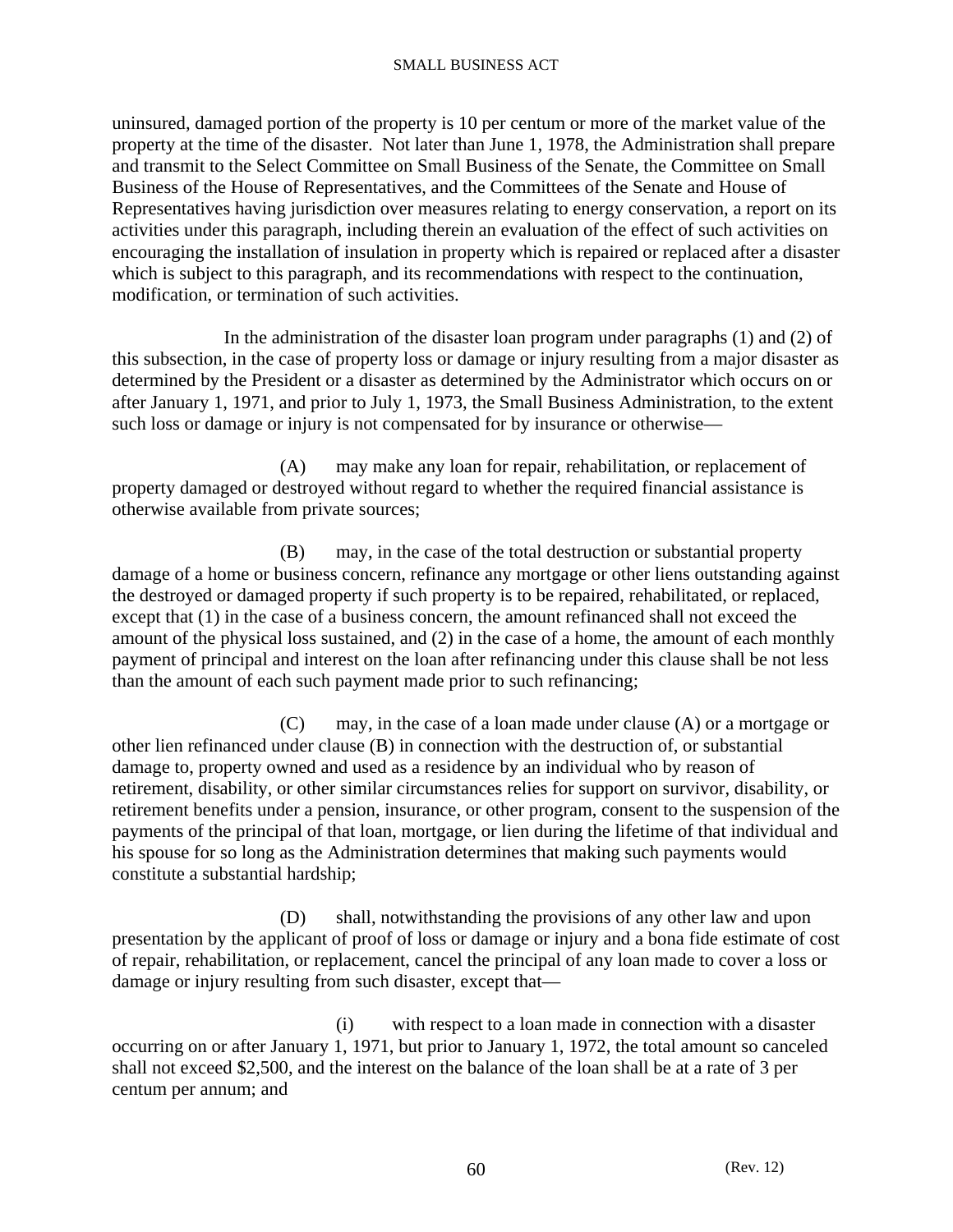(ii) with respect to a loan made in connection with a disaster occurring on or after January 1, 1972, but prior to July 1, 1973, the total amount so canceled shall not exceed \$5,000, and the interest on the balance of the loan shall be at a rate of 1 per centum per annum.

With respect to any loan referred to in clause (D) which is outstanding on the date of enactment of this paragraph, the Administrator shall—

 (i) make such change in the interest rate on the balance of such loan as is required under that clause effective as of such date of enactment; and

 (ii) in applying the limitation set forth in that clause with respect to the total amount of such loan which may be canceled, consider as part of the amount so canceled any part of such loan which was previously canceled pursuant to section 231 of the Disaster Relief Act of 1970.

 Whoever wrongfully misapplies the proceeds of a loan obtained under this subsection shall be civilly liable to the Administrator in an amount equal to one-and-one-half times the original principal amount of the loan.

 (E) A State grant made on or prior to July 1, 1979, shall not be considered compensation for the purpose of applying the provisions of section 312(a) of the Disaster Relief and Emergency Assistance Act to a disaster loan under paragraph (1) or (2) of this subsection.

(c) PRIVATE DISASTER LOANS.—

(1) DEFINITIONS.—In this subsection—

 (A) the term "disaster area" means any area for which the President declared a major disaster relating to which the Administrator declares eligibility for additional disaster assistance under subsection (b)(9), during the period of that major disaster declaration;

 (B) the term "eligible individual" means an individual who is eligible for disaster assistance under subsection (b)(1) relating to a major disaster relating to which the Administrator declares eligibility for additional disaster assistance under subsection (b)(9);

 (C) the term "eligible small business concern" means a business concern that is—

(i) a small business concern, as defined under this Act; or

 (ii) a small business concern, as defined in section 103 of the Small Business Investment Act of 1958;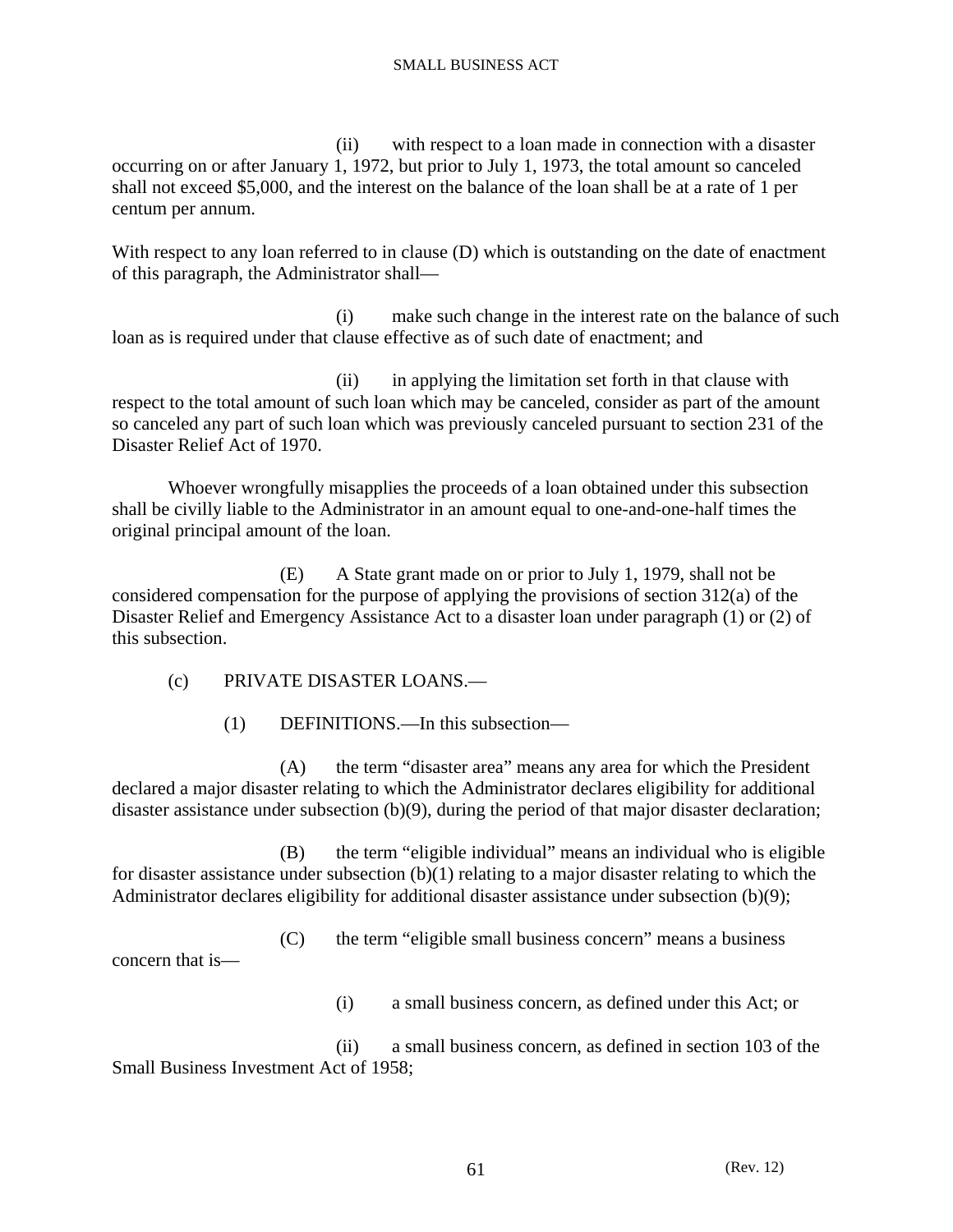(D) the term "preferred lender" means a lender participating in the Preferred Lender Program;

 (E) the term "Preferred Lender Program"' has the meaning given that term in subsection  $(a)(2)(C)(ii)$ ; and

 (F) the term "qualified private lender" means any privately-owned bank or other lending institution that—

(i) is not a preferred lender; and

 (ii) the Administrator determines meets the criteria established under paragraph (10).

 (2) PROGRAM REQUIRED.—The Administrator shall carry out a program, to be known as the Private Disaster Assistance program, under which the Administration may guarantee timely payment of principal and interest, as scheduled, on any loan made to an eligible small business concern located in a disaster area and to an eligible individual.

 (3) USE OF LOANS.—A loan guaranteed by the Administrator under this subsection may be used for any purpose authorized under subsection (b).

(4) ONLINE APPLICATIONS.—

 (A) ESTABLISHMENT.—The Administrator may establish, directly or through an agreement with another entity, an online application process for loans guaranteed under this subsection.

 (B) OTHER FEDERAL ASSISTANCE.—The Administrator may coordinate with the head of any other appropriate Federal agency so that any application submitted through an online application process established under this paragraph may be considered for any other Federal assistance program for disaster relief.

 (C) CONSULTATION.—In establishing an online application process under this paragraph, the Administrator shall consult with appropriate persons from the public and private sectors, including private lenders.

(5) MAXIMUM AMOUNTS.—

 (A) GUARANTEE PERCENTAGE.—The Administrator may guarantee not more than 85 percent of a loan under this subsection.

 (B) LOAN AMOUNT.—The maximum amount of a loan guaranteed under this subsection shall be \$2,000,000.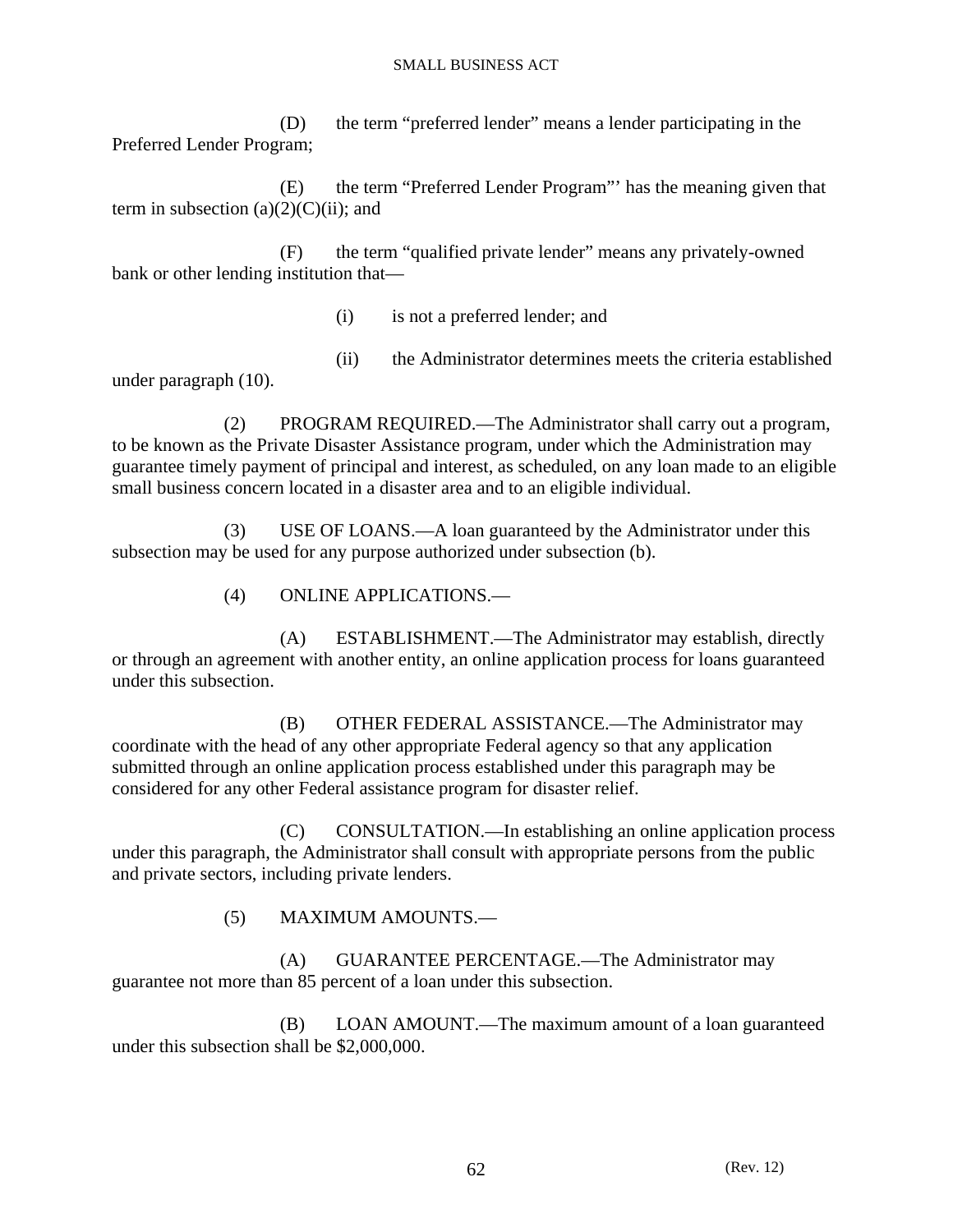(6) TERMS AND CONDITIONS.—A loan guaranteed under this subsection shall be made under the same terms and conditions as a loan under subsection (b).

(7) LENDERS.—

 (A) IN GENERAL.—A loan guaranteed under this subsection made to— (i) a qualified individual may be made by a preferred lender;

and

 (ii) a qualified small business concern may be made by a qualified private lender or by a preferred lender that also makes loans to qualified individuals.

 (B) COMPLIANCE.—If the Administrator determines that a preferred lender knowingly failed to comply with the underwriting standards for loans guaranteed under this subsection or violated the terms of the standard operating procedure agreement between that preferred lender and the Administration, the Administrator shall do 1 or more of the following:

 (i) Exclude the preferred lender from participating in the program under this subsection.

 (ii) Exclude the preferred lender from participating in the Preferred Lender Program for a period of not more than 5 years.

(8) FEES.—

 (A) IN GENERAL.—The Administrator may not collect a guarantee fee under this subsection.

 (B) ORIGINATION FEE.—The Administrator may pay a qualified private lender or preferred lender an origination fee for a loan guaranteed under this subsection in an amount agreed upon in advance between the qualified private lender or preferred lender and the Administrator.

 (9) DOCUMENTATION.—A qualified private lender or preferred lender may use its own loan documentation for a loan guaranteed by the Administrator under this subsection, to the extent authorized by the Administrator. The ability of a lender to use its own loan documentation for a loan guaranteed under this subsection shall not be considered part of the criteria for becoming a qualified private lender under the regulations promulgated under paragraph (10).

(10) IMPLEMENTATION REGULATIONS.—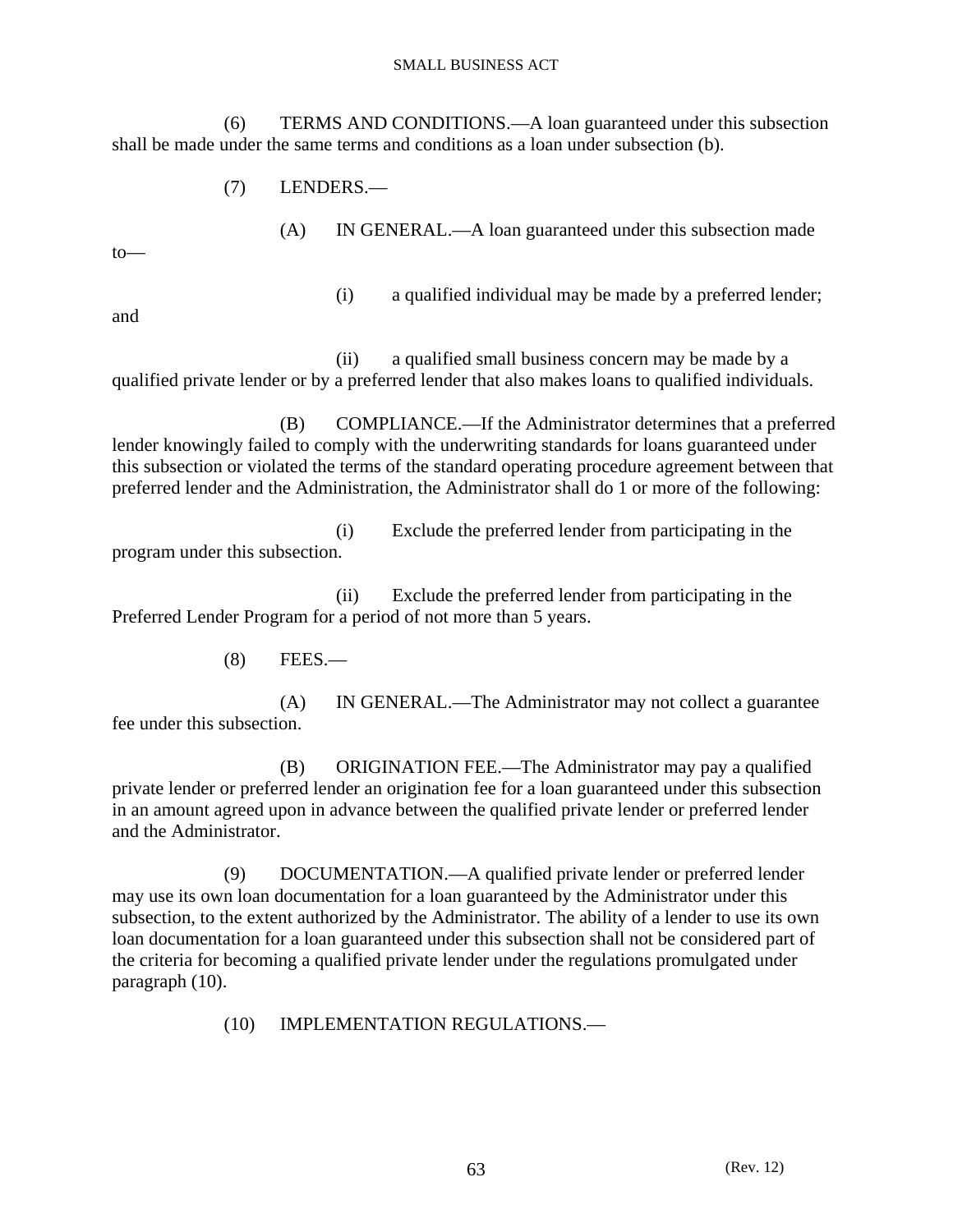(A) IN GENERAL.—Not later than 1 year after the date of enactment of the Small Business Disaster Response and Loan Improvements Act of 2008, the Administrator shall issue final regulations establishing permanent criteria for qualified private lenders.

 (B) REPORT TO CONGRESS.—Not later than 6 months after the date of enactment of the Small Business Disaster Response and Loan Improvements Act of 2008, the Administrator shall submit a report on the progress of the regulations required by subparagraph (A) to the Committee on Small Business and Entrepreneurship of the Senate and the Committee on Small Business of the House of Representatives.

# (11) AUTHORIZATION OF APPROPRIATIONS.—

 (A) IN GENERAL.—Amounts necessary to carry out this subsection shall be made available from amounts appropriated to the Administration to carry out subsection (b).

 (B) AUTHORITY TO REDUCE INTEREST RATES AND OTHER TERMS AND CONDITIONS.—Funds appropriated to the Administration to carry out this subsection, may be used by the Administrator to meet the loan terms and conditions specified in paragraph (6).

 (12) PURCHASE OF LOANS.—The Administrator may enter into an agreement with a qualified private lender or preferred lender to purchase any loan guaranteed under this subsection.

 (d) (1) The Administration may further extend the maturity of or renew any loan made pursuant to this section, or any loan transferred to the Administration pursuant to Reorganization Plan Numbered 2 of 1954, or Reorganization Plan Numbered 1 of 1957, for additional periods not to exceed ten years beyond the period stated therein, if such extension or renewal will aid in the orderly liquidation of such loan.

 (2) During any period in which principal and interest charges are suspended on the Federal share of any loan, as provided in subsection (b), the Administrator shall, upon the request of any person, firm, or corporation having a participation in such loan, purchase such participation, or assume the obligation of the borrower, for the balance of such period, to make principal and interest payments on the non-Federal share of such loan: Provided, That no such payments shall be made by the Administrator in behalf of any borrower unless (i) the Administrator determines that such action is necessary in order to avoid a default, and (ii) the borrower agrees to make payments to the Administration in an aggregate amount equal to the amount paid in its behalf by the Administrator, in such manner and at such times (during or after the term of the loan) as the Administrator shall determine having due regard to the purposes sought to be achieved by this paragraph.

 (3) With respect to a disaster occurring on or after October 1, 1978, and prior to the effective date of this Act, on the Administration's share of loans made pursuant to paragraph (1) of subsection (b)—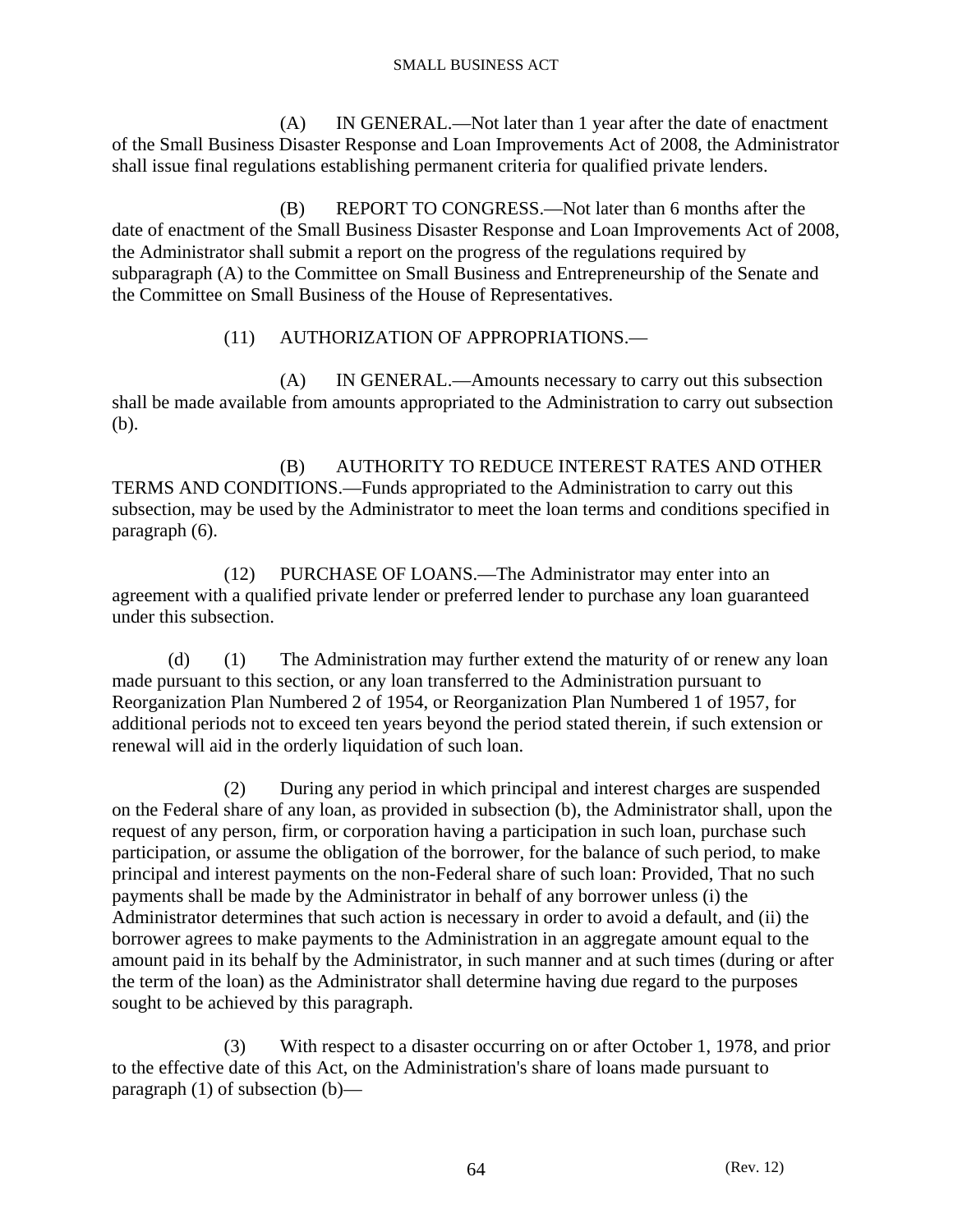(C) if the loan proceeds are to repair or replace property damaged or destroyed and if the applicant is a business concern which is able to obtain sufficient credit elsewhere, the interest rate shall not exceed the current average market yield on outstanding marketable obligations of the United States with remaining periods to maturity comparable to the average maturities of such loans and adjusted to the nearest one-eighth of 1 percent, and an additional amount as determined by the Administration, but not to exceed 1 percent: Provided, That three years after such loan is fully disbursed and every two years thereafter for the term of the loan, if the Administration determines that the borrower is able to obtain a loan from non-Federal sources at reasonable rates and terms for loans of similar purposes and periods of time, the borrower shall, upon request by the Administration, apply for and accept such a loan in sufficient amount to repay the Administration: Provided further, That no loan under subsection (b)(1) shall be made, either directly or in cooperation with banks or other lending institutions through agreements to participate on an immediate or deferred basis, if the total amount outstanding and committed to the borrower under such subsection would exceed \$500,000 for each disaster, unless an applicant constitutes a major source of employment in an area suffering a disaster, in which case the Administration, in its discretion, may waive the \$500,000 limitation.

 (4) Notwithstanding the provisions of any other law, the interest rate on the Federal share of any loan made under subsection (b) shall be—

 (A) in the case of a homeowner unable to secure credit elsewhere, the rate prescribed by the Administration but not more than one-half the rate determined by the Secretary of the Treasury taking into consideration the current average market yield on outstanding marketable obligations of the United States with remaining periods to maturity comparable to the average maturities of such loans plus an additional charge of not to exceed 1 per centum per annum as determined by the Administrator, and adjusted to the nearest one-eighth of 1 per centum but not to exceed 8 per centum per annum;

 (B) in the case of a homeowner able to secure credit elsewhere, the rate prescribed by the Administration but not more than the rate determined by the Secretary of the Treasury taking into consideration the current average market yield on outstanding marketable obligations of the United States with remaining periods to maturity comparable to the average maturities of such loans plus an additional charge of not to exceed 1 per centum per annum as determined by the Administrator, and adjusted to the nearest one-eighth of 1 per centum;

 (C) in the case of a business concern unable to obtain credit elsewhere, not to exceed 8 per centum per annum;

 (D) in the case of a business concern able to obtain credit elsewhere, the rate prescribed by the Administration but not in excess of the rate prevailing in private market for similar loans and not more than the rate prescribed by the Administration as the maximum interest rate for deferred participation (guaranteed) loans under section 7(a) of this Act. Loans under this subparagraph shall be limited to a maximum term of three years.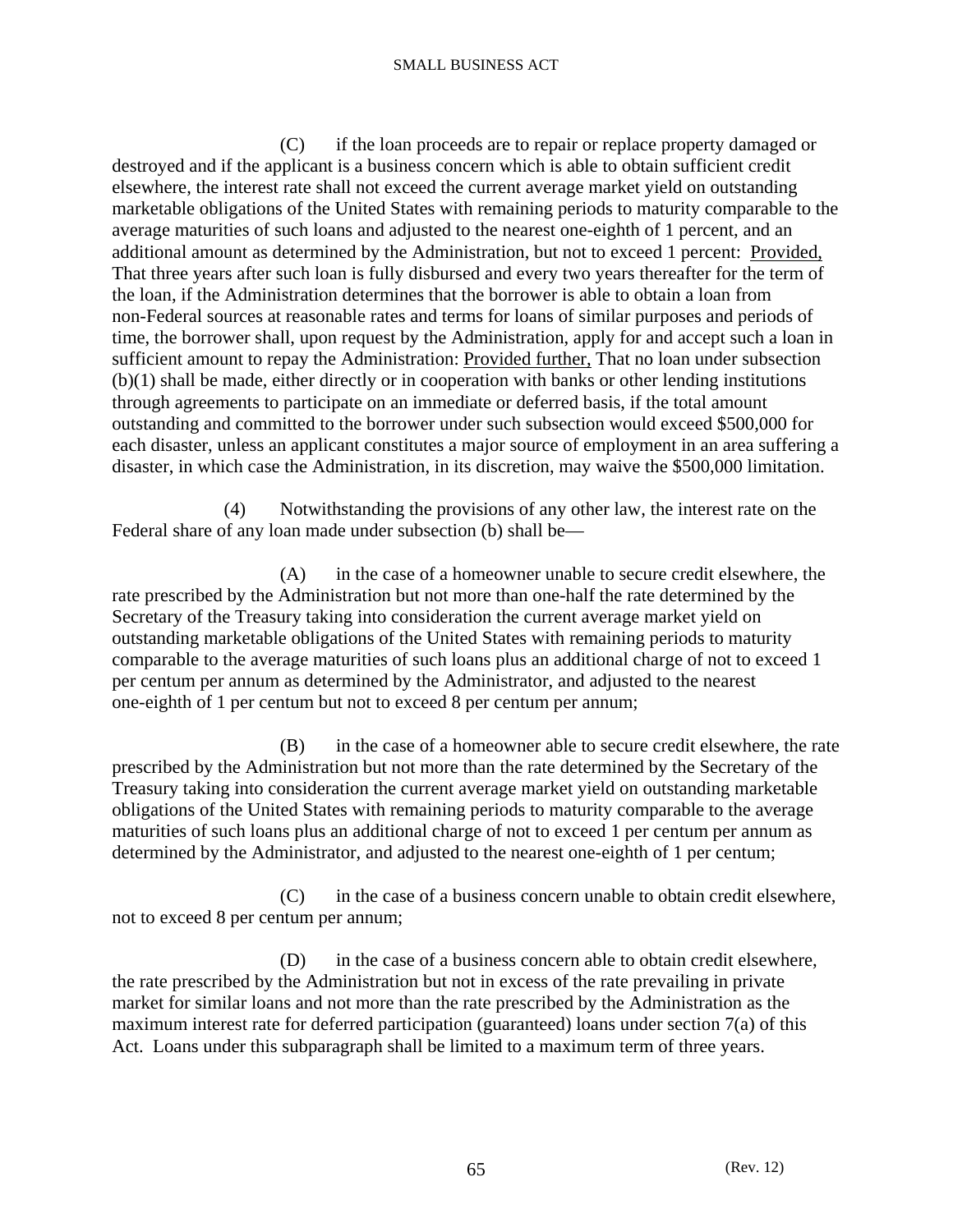(5) Notwithstanding the provisions of any other law, the interest rate on the Federal share of any loan made under subsection  $(b)(1)$  and  $(b)(2)$  on account of a disaster commencing on or after October 1, 1982, shall be—

 (A) in the case of a homeowner unable to secure credit elsewhere, the rate prescribed by the Administration but not more than one-half the rate determined by the Secretary of the Treasury taking into consideration the current average market yield on outstanding marketable obligations of the United States with remaining periods to maturity comparable to the average maturities of such loan plus an additional charge of not to exceed 1 per centum per annum as determined by the Administrator, and adjusted to the nearest one-eighth of 1 per centum, but not to exceed 4 per centum per annum;

 (B) in the case of a homeowner able to secure credit elsewhere, the rate prescribed by the Administration but not more than the rate determined by the Secretary of the Treasury taking into consideration the current average market yield on outstanding marketable obligations of the United States with remaining periods to maturity comparable to the average maturities of such loans plus an additional charge of not to exceed 1 per centum per annum as determined by the Administrator; and adjusted to the nearest one-eighth of 1 per centum, but not to exceed 8 per centum per annum;

 (C) in the case of a business, private nonprofit organization, or other concern, including agricultural cooperatives, unable to obtain credit elsewhere, not to exceed 4 per centum per annum;

 (D) in the case of a business concern able to obtain credit elsewhere, the rate prescribed by the Administration but not in excess of the lowest of (i) the rate prevailing in the private market for similar loans, (ii) the rate prescribed by the Administration as the maximum interest rate for deferred participation (guaranteed) loans under section 7(a) of this Act, or (iii) 8 per centum per annum. Loans under this subparagraph shall be limited to a maximum term of three years.

 (6) Notwithstanding the provisions of any other law, such loans, subject to the reductions required by subparagraphs (A) and (B) of paragraph  $7(b)(1)$ , shall be in amounts equal to 100 per centum of loss. The interest rates for loans made under paragraphs 7(b)(1) and (2), as determined pursuant to paragraph (5), shall be the rate of interest which is in effect on the date of the disaster commenced: Provided, That no loan under paragraphs 7(b)(1) and (2) shall be made, either directly or in cooperation with banks or other lending institutions through agreements to participate on an immediate or deferred (guaranteed) basis, if the total amount outstanding and committed to the borrower under subsection 7(b) would exceed \$500,000 for each disaster unless an applicant constitutes a major source of employment in an area suffering a disaster, in which case the Administration, in its discretion, may waive the \$500,000 limitation. Employees of concerns sharing a common business premises shall be aggregated in determining "major source of employment" status for nonprofit applicants owning such premises. Provided further, That the Administration, subject to the reductions required by subparagraphs (A) and (B) of paragraph 7(b)(1), shall not reduce the amount of eligibility for any homeowner on account of loss of real estate to less than \$100,000 for each disaster nor for any homeowner or lessee on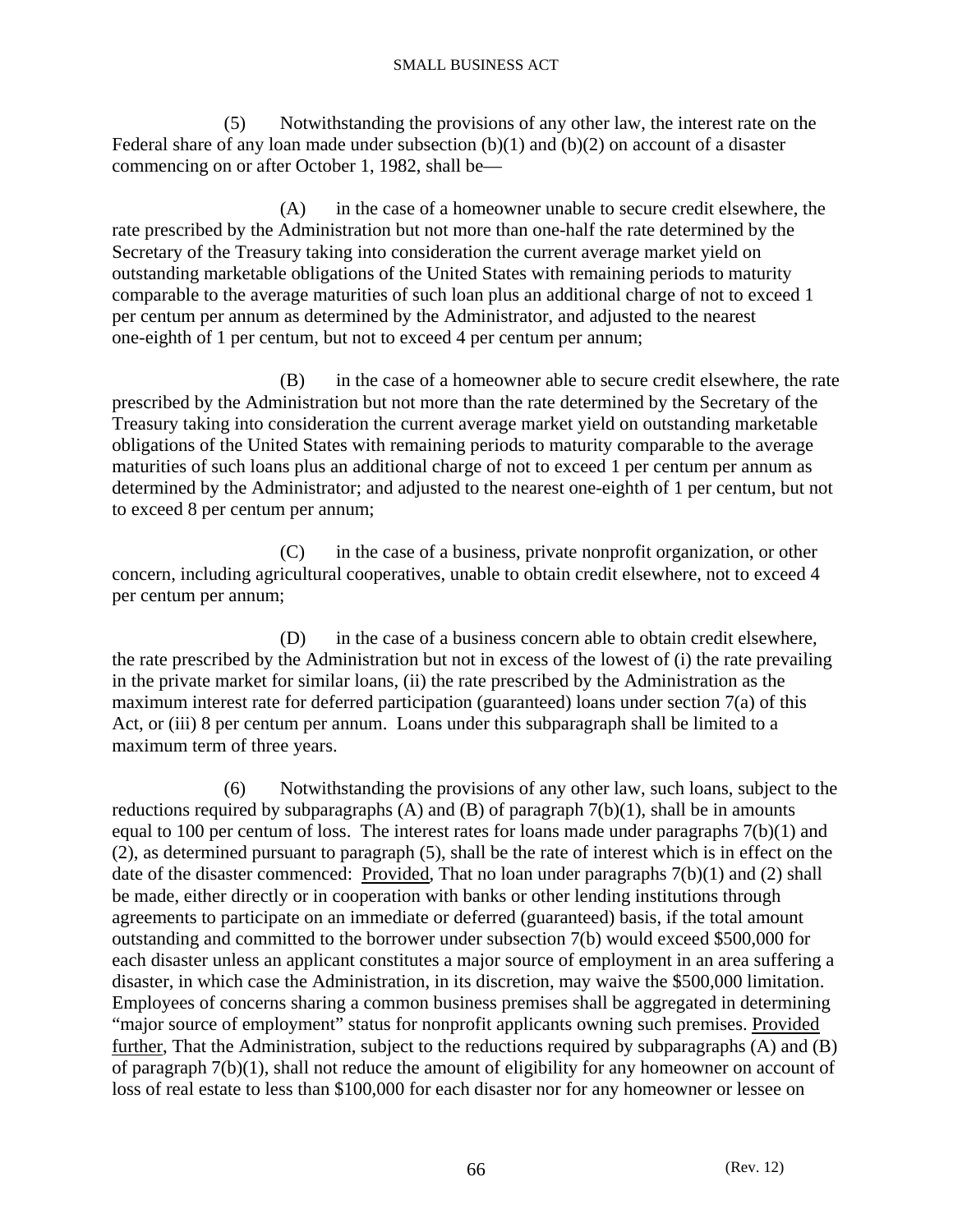account of loss of personal property to less than \$20,000 for each disaster, such sums being in addition to any eligible refinancing: Provided further, That the Administration shall not require collateral for loans of \$14,000 or less (or such higher amount as the Administrator determines appropriate in the event of a major disaster) which are made under paragraph (1) of subsection (b).

 With respect to any loan which is outstanding on the date of enactment of this paragraph and which was made on account of a disaster commencing on or after October 1, 1982, the Administrator shall make such change in the interest rate on the balance of such loan as is required herein effective as of the date of enactment.

 (7) The Administration shall not withhold disaster assistance pursuant to this paragraph to nurseries who are victims of drought disasters. As used in section 7(b)(2) the term "an area affected by a disaster" includes any county, or county contiguous thereto, determined to be a disaster by the President, the Secretary of Agriculture or the Administrator of the Small Business Administration.

 (e) The Administration shall not fund any Small Business Development Center or any variation thereof, except as authorized in section 21 of this Act.

(f) ADDITIONAL REQUIREMENTS FOR 7(b) LOANS.—

(1) INCREASED DEFERMENT AUTHORIZED.—

 (A) IN GENERAL.—In making loans under subsection (b), the Administrator may provide, to the person receiving the loan, an option to defer repayment on the loan.

 (B) PERIOD.—The period of a deferment under subparagraph (A) may not exceed 4 years.

 (g) NET EARNINGS CLAUSES PROHIBITED FOR 7(b) LOANS.—In making loans under subsection (b), the Administrator shall not require the borrower to pay any nonamortized amount for the first five years after repayment begins.

 (h) (1) The Administration also is empowered, where other financial assistance is not available on reasonable terms, to make such loans (either directly or in cooperation with banks or other lending institutions through agreements to participate on an immediate or deferred basis) as the Administration may determine to be necessary or appropriate—

(A) to assist any public or private organization—

 (i) which is organized under the laws of the United States or of any State, operated in the interest of handicapped individuals, the net income of which does not inure in whole or in part to the benefit of any shareholder or other individual;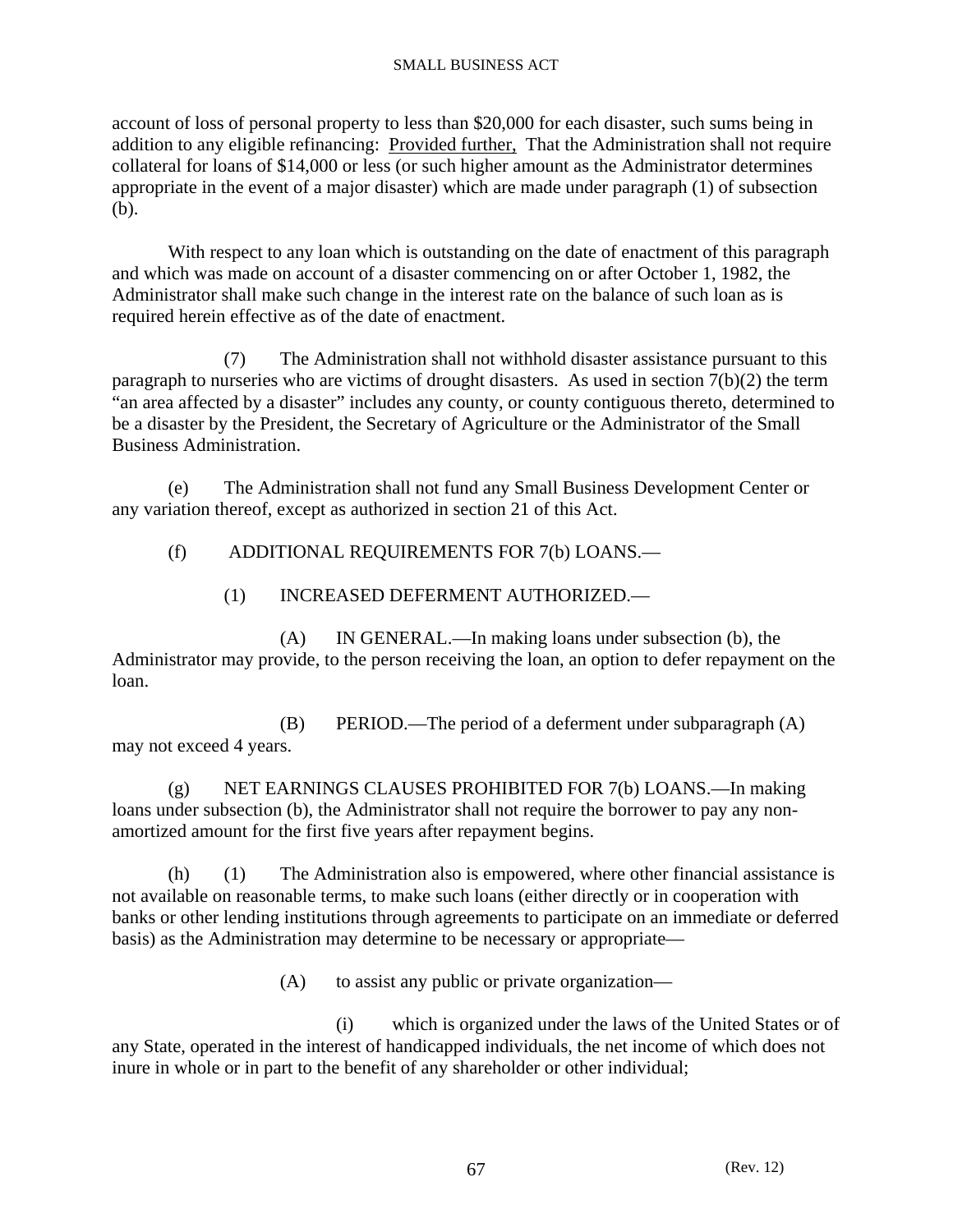(ii) which complies with any applicable occupational health and safety standard prescribed by the Secretary of Labor; and

 (iii) which, in the production of commodities and in the provision of services during any fiscal year in which it receives financial assistance under this subsection, employs handicapped individuals for not less than 75 per centum of the man-hours required for the production or provision of the commodities or services; or

 (B) to assist any handicapped individual in establishing, acquiring, or operating a small business concern.

 (2) The Administration's share of any loan made under this subsection shall not exceed \$350,000, nor may any such loan be made if the total amount outstanding and committed (by participation or otherwise) to the borrower from the business loan and investment fund established by section  $4(c)(1)(B)$  of this Act would exceed \$350,000. In agreements to participate in loans on a deferred basis under this subsection, the Administration's participation may total 100 per centum of the balance of the loan at the time of disbursement. The Administration's share of any loan made under this subsection shall bear interest at the rate of 3 per centum per annum. The maximum term of any such loan, including extensions and renewals thereof, may not exceed fifteen years. All loans made under this subsection shall be of such sound value or so secured as reasonably to assure repayment: Provided, however, That any reasonable doubt shall be resolved in favor of the applicant.

 (3) For purposes of this subsection, the term "handicapped individual" means a person who has a physical, mental, or emotional impairment, defect, ailment, disease, or disability of a permanent nature which in any way limits the selection of any type of employment for which the person would otherwise be qualified or qualifiable.

 (i) (1) The Administration also is empowered to make, participate (on an immediate basis) in, or guarantee loans, repayable in not more than fifteen years, to any small business concern, or to any qualified person seeking to establish such a concern, when it determines that such loans will further the policies established in section 2(b) of this Act, with particular emphasis on the preservation or establishment of small business concerns located in urban or rural areas with high proportions of unemployed or low-income individuals, or owned by low-income individuals: Provided, however, That no such loans shall be made, participated in, or guaranteed if the total of such Federal assistance to a single borrower outstanding at any one time would exceed \$100,000. The Administration may defer payments on the principal of such loans for a grace period and use such other methods as it deems necessary and appropriate to assure the successful establishment and operation of such concern. The Administration may, in its discretion, as a condition of such financial assistance, require that the borrower take steps to improve his management skills by participating in a management training program approved by the Administration: Provided, however, That any management training program so approved must be of sufficient scope and duration to provide reasonable opportunity for the individuals served to develop entrepreneurial and managerial self-sufficiency.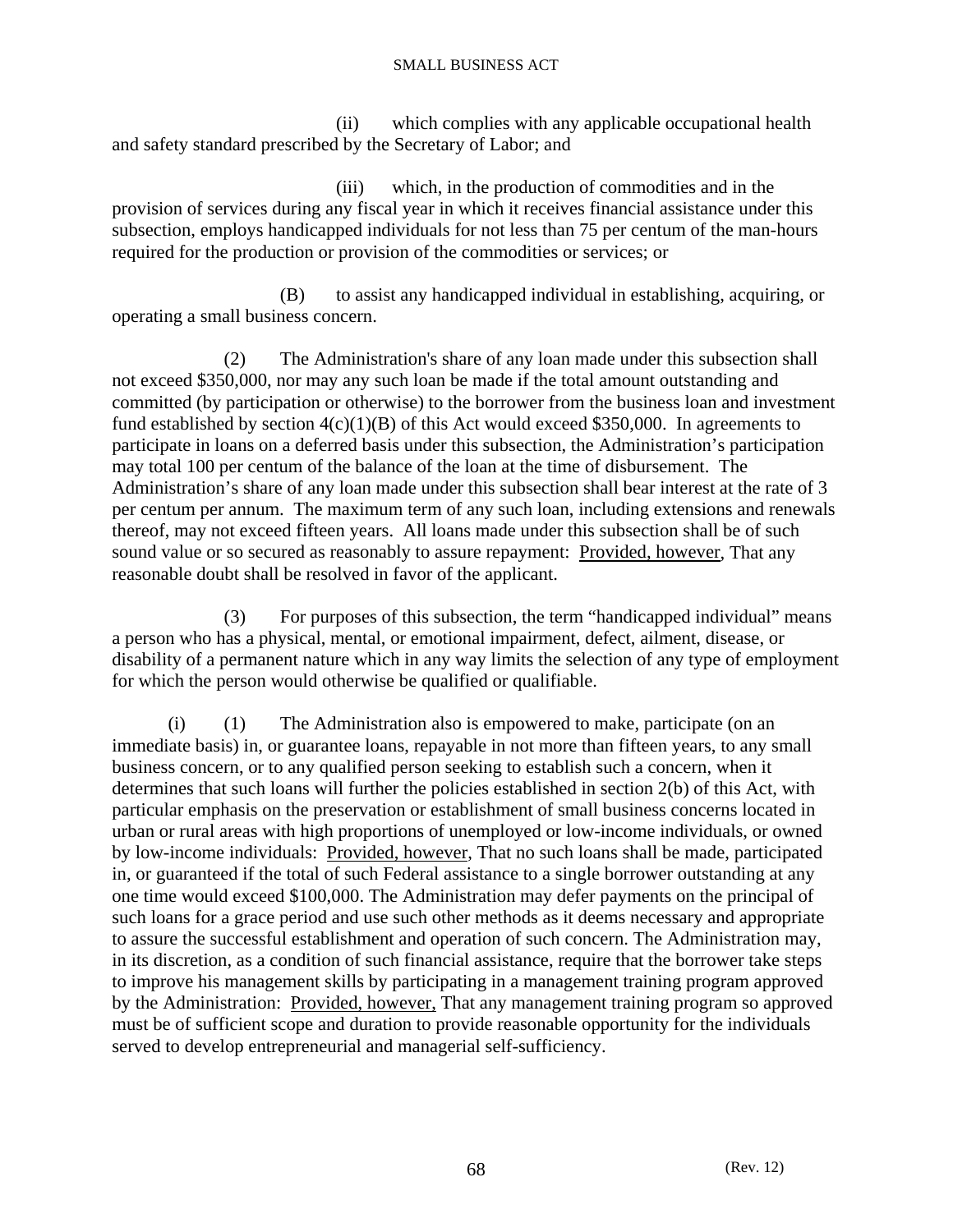(2) The Administration shall encourage, as far as possible, the participation of the private business community in the program of assistance to such concerns, and shall seek to stimulate new private lending activities to such concerns through the use of the loan guarantees, participations in loans, and pooling arrangements authorized by this subsection.

 (3) To insure an equitable distribution between urban and rural areas for loans between \$3,500 and \$100,000 made under this subsection the Administration is authorized to use the agencies and agreements and delegations developed under title III of the Economic Opportunity Act of 1964, as amended, as it shall determine necessary.

 (4) The Administration shall provide for the continuing evaluation of programs under this subsection, including full information on the location, income characteristics, and types of businesses and individuals assisted, and on new private lending activity stimulated, and the results of such evaluation together with recommendations shall be included in the report required by section 10(a) of this Act.

 (5) Loans made pursuant to this subsection (including immediate participation in and guarantees of such loans) shall have such terms and conditions as the Administration shall determine, subject to the following limitations—

(A) there is reasonable assurance of repayment of the loan;

 (B) the financial assistance is not otherwise available on reasonable terms from private sources or other Federal, State, or local programs;

 (C) the amount of the loan, together with other funds available, is adequate to assure completion of the project or achievement of the purposes for which the loan is made;

 (D) the loan bears interest at a rate not less than (i) a rate determined by the Secretary of the Treasury, taking into consideration the average market yield on outstanding Treasury obligations of comparable maturity, plus (ii) such additional charge, if any, toward covering other costs of the program as the Administration may determine to be consistent with its purposes: Provided, however, That the rate of interest charged on loans made in redevelopment areas designated under the Public Works and Economic Development Act of 1965 (42 U.S.C. 3108 et seq.) shall not exceed the rate currently applicable to new loans made under section 201 of that Act (42 U.S.C. 3141); and

 (E) fees not in excess of amounts necessary to cover administrative expenses and probable losses may be required on loan guarantees.

 (6) The Administration shall take such steps as may be necessary to insure that, in any fiscal year, at least 50 per centum of the amounts loaned or guaranteed pursuant to this subsection are allotted to small business concerns located in urban areas identified by the Administration as having high concentrations of unemployed or low-income individuals or to small business concerns owned by low-income individuals. The Administration shall define the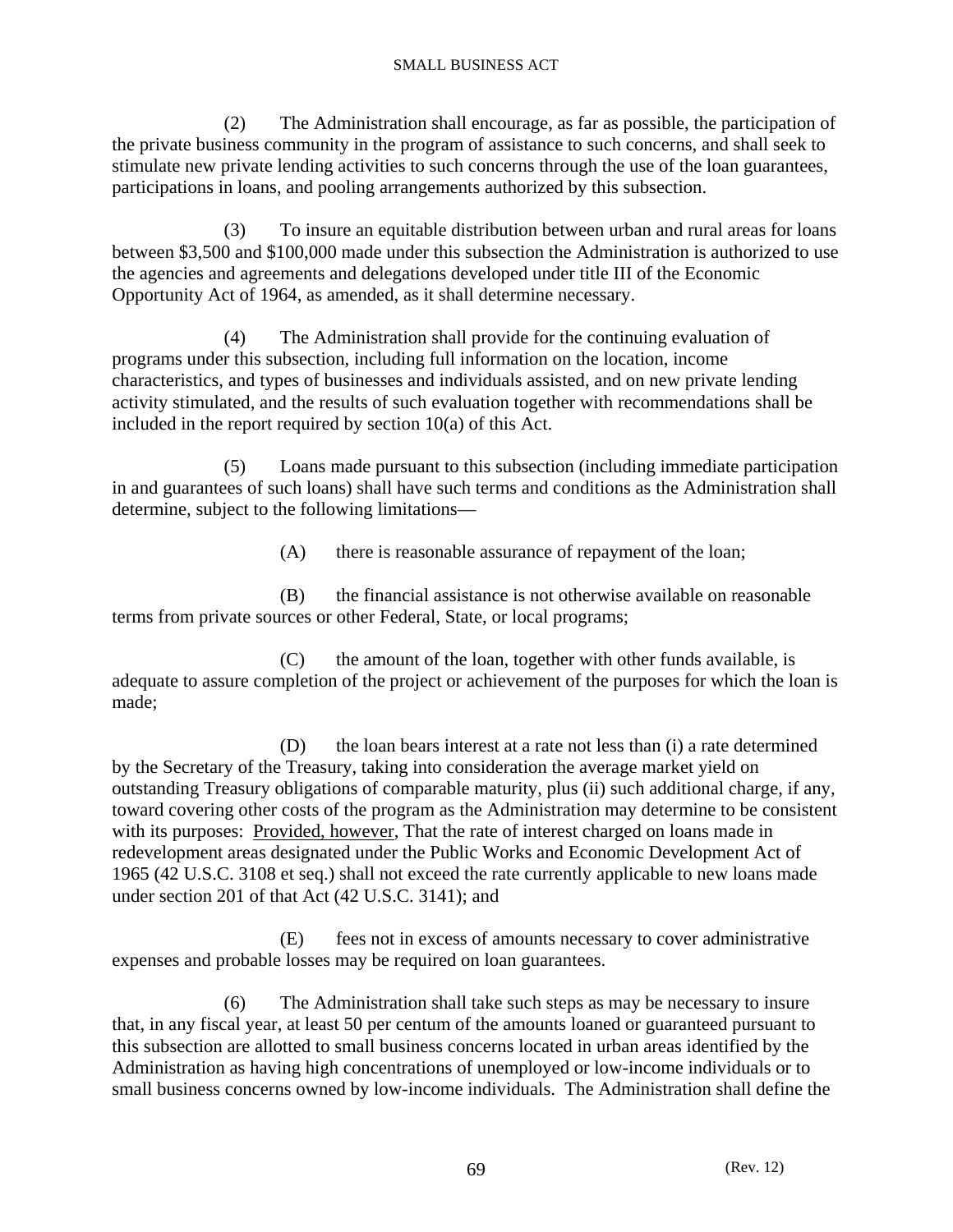meaning of low-income as it applies to owners of small business concerns eligible to be assisted under this subsection.

 (7) No financial assistance shall be extended pursuant to this subsection where the Administration determines that the assistance will be used in relocating establishments from one area to another if such relocation would result in an increase in unemployment in the area of original location.

 (j) (1) The Administration shall provide financial assistance to public or private organizations to pay all or part of the cost of projects designed to provide technical or management assistance to individuals or enterprises eligible for assistance under sections 7(i),  $7(j)(10)$ , and  $8(a)$  of this Act, with special attention to small businesses located in areas of high concentration of unemployed or low-income individuals, to small businesses eligible to receive contracts pursuant to section 8(a) of this Act.

 (2) Financial assistance under this subsection may be provided for projects, including, but not limited to—

(A) planning and research, including feasibility studies and market

research;

(B) the identification and development of new business opportunities;

 (C) The furnishing of centralized services with regard to public services and Federal Government programs including programs authorized under sections 7(i),  $7(j)(10)$ , and  $8(a)$  of this Act;

 (D) the establishment and strengthening of business service agencies, including trade associations and cooperatives; and

 (E) the furnishing of business counseling, management training, and legal and other related services, with special emphasis on the development of management training programs using the resources of the business community, including the development of management training opportunities in existing business, and with emphasis in all cases upon providing management training of sufficient scope and duration to develop entrepreneurial and managerial self-sufficiency on the part of the individuals served.

 (3) The Administration shall encourage the placement of subcontracts by businesses with small business concerns located in areas of high concentration of unemployed or low-income individuals, and with small businesses eligible to receive contracts pursuant to section 8(a) of this Act. The Administration may provide incentives and assistance to such businesses that will aid in the training and upgrading of potential subcontractors or other small business concerns eligible for assistance under sections 7(i), 7(j), and 8(a) of this Act.

(A) [Repealed].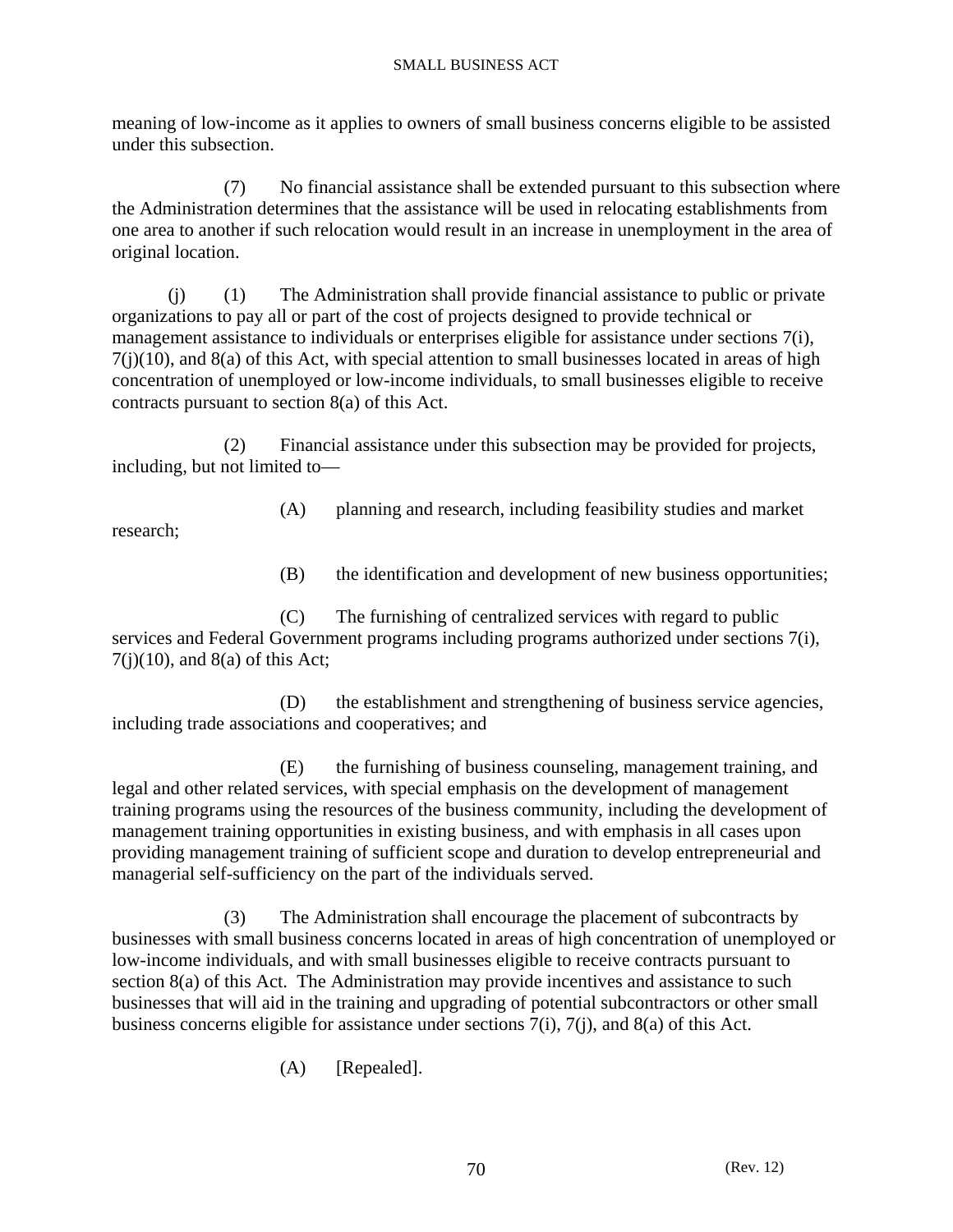(B) [Repealed].

 (4) The Administration shall give preference to projects which promote the ownership, participation in ownership, or management of small businesses owned by lowincome individuals and small businesses eligible to receive contracts pursuant to section 8(a) of this Act.

 (5) The financial assistance authorized for projects under this subsection includes assistance advanced by grant, agreement, or contract.

 (6) The Administration is authorized to make payments under grants and contracts entered into under this subsection in lump sum or installments, and in advance or by way of reimbursement, and in the case of grants, with necessary adjustments on account of overpayments or underpayments.

 (7) To the extent feasible, services under this subsection shall be provided in a location which is easily accessible to the individuals and small business concerns served.

(8) [Repealed].

 (9) The Administration shall take such steps as may be necessary and appropriate, in coordination and cooperation with the heads of other Federal departments and agencies, to insure that contracts, subcontracts, and deposits made by the Federal Government or with programs aided with Federal funds are placed in such way as to further the purposes of sections  $7(i)$ ,  $7(i)$ , and  $8(a)$  of this Act.

 (10) There is established within the Administration a small business and capital ownership development program (hereinafter referred to as the "Program") which shall provide assistance exclusively for small business concerns eligible to receive contracts pursuant to section 8(a) of this Act. The program, and all other services and activities authorized under section 7(j) and 8(a) of this Act, shall be managed by the Associate Administrator for Minority Small Business and Capital Ownership Development under the supervision of, and responsible to, the Administrator.

(A) The program shall—

 (i) assist small business concerns participating in the Program (either through public or private organizations) to develop and maintain comprehensive business plans which set forth the Program Participant's specific business targets, objectives, and goals developed and maintained in conformity with subparagraph (D).

 (ii) provide for such other nonfinancial services as deemed necessary for the establishment, preservation, and growth of small business concerns participating in the Program, including but not limited to (I) loan packaging, (II) financial counseling, (III) accounting and bookkeeping assistance, (IV) marketing assistance, and (V) management assistance;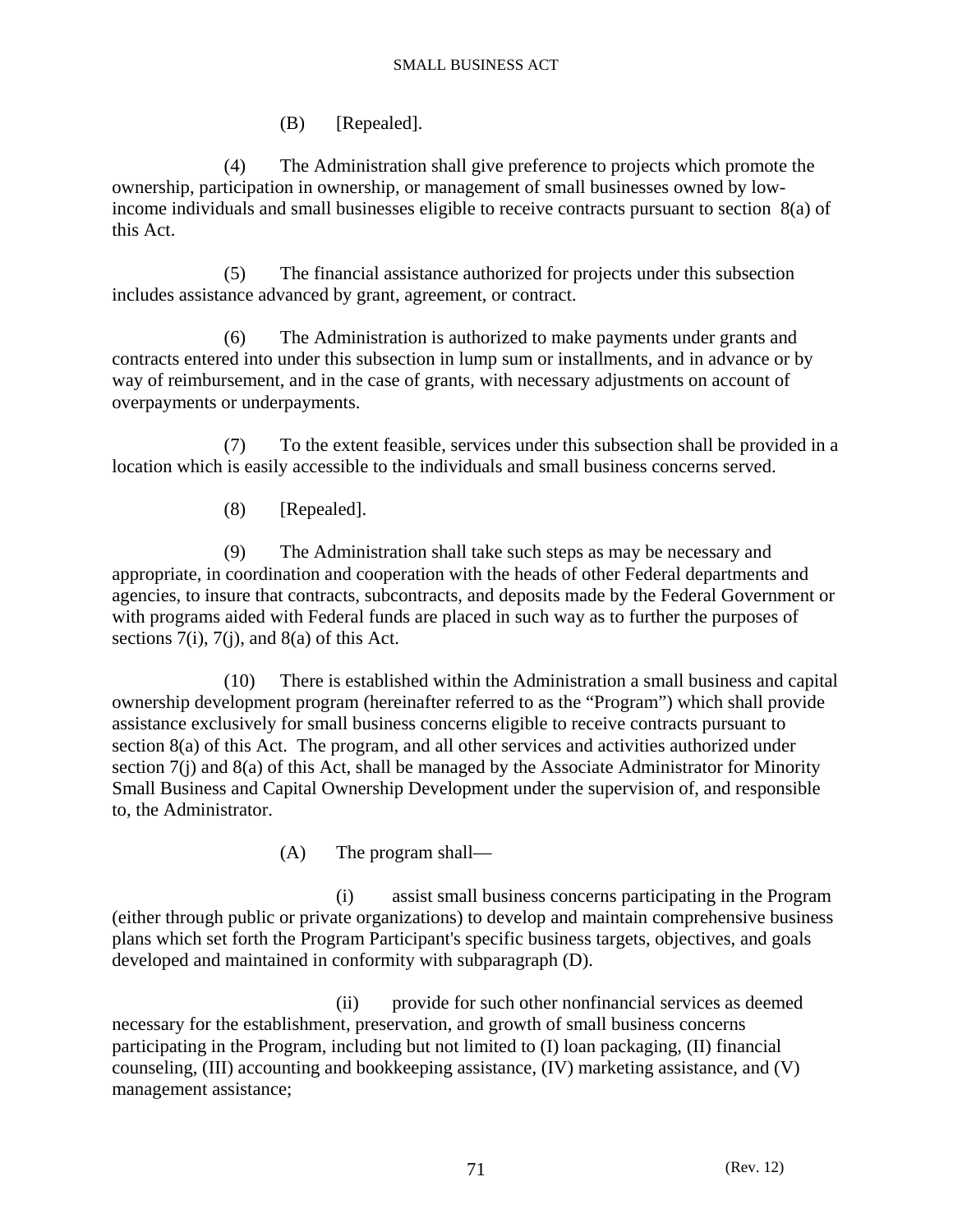(iii) assist small business concerns participating in the Program to obtain equity and debt financing;

 (iv) establish regular performance monitoring and reporting systems for small business concerns participating in the Program to assure compliance with their business plans;

 (v) analyze and report the causes of success and failure of small business concerns participating in Program; and

 (vi) provide assistance necessary to help small business concerns participating in the Program to procure surety bonds, with such assistance including, but not limited to (I) the preparation of application forms required to receive a surety bond, (II) special management and technical assistance designed to meet the specific needs of small business concerns participating in the Program and which have received or are applying to receive a surety bond, and (III) preparation of all forms necessary to receive a surety bond guarantee from the Administration pursuant to title IV, part B of the Small Business Investment Act of l958.

 (B) Small business concerns eligible to receive contracts pursuant to section 8(a) of this Act shall participate in the Program.

 (C) (i) A small business concern participating in any program or activity conducted under the authority of this paragraph or eligible for the award of contracts pursuant to section 8(a) on September 1, 1988, shall be permitted continued participation and eligibility in such program or activity for a period of time which is the greater of—

 (I) 9 years less the number of years since the award of its first contract pursuant to section 8(a); or

 (II) its original fixed program participation term (plus any extension thereof) assigned prior to the effective date of this paragraph plus eighteen months.

 (ii) Nothing contained in this subparagraph shall be deemed to prevent the Administration from instituting a termination or graduation pursuant to subparagraph (F) or (H) for issues unrelated to the expiration of any time period limitation.

 (D) (i) Promptly after certification under paragraph (11) a Program Participant shall submit a business plan (hereinafter referred to as the "plan") as described in clause (ii) of this subparagraph for review by the Business Opportunity Specialist assigned to assist such Program Participant. The plan may be a revision of a preliminary business plan submitted by the Program Participant or required by the Administration as a part of the application for certification under this section and shall be designed to result in the Program Participant eliminating the conditions or circumstances upon which the Administration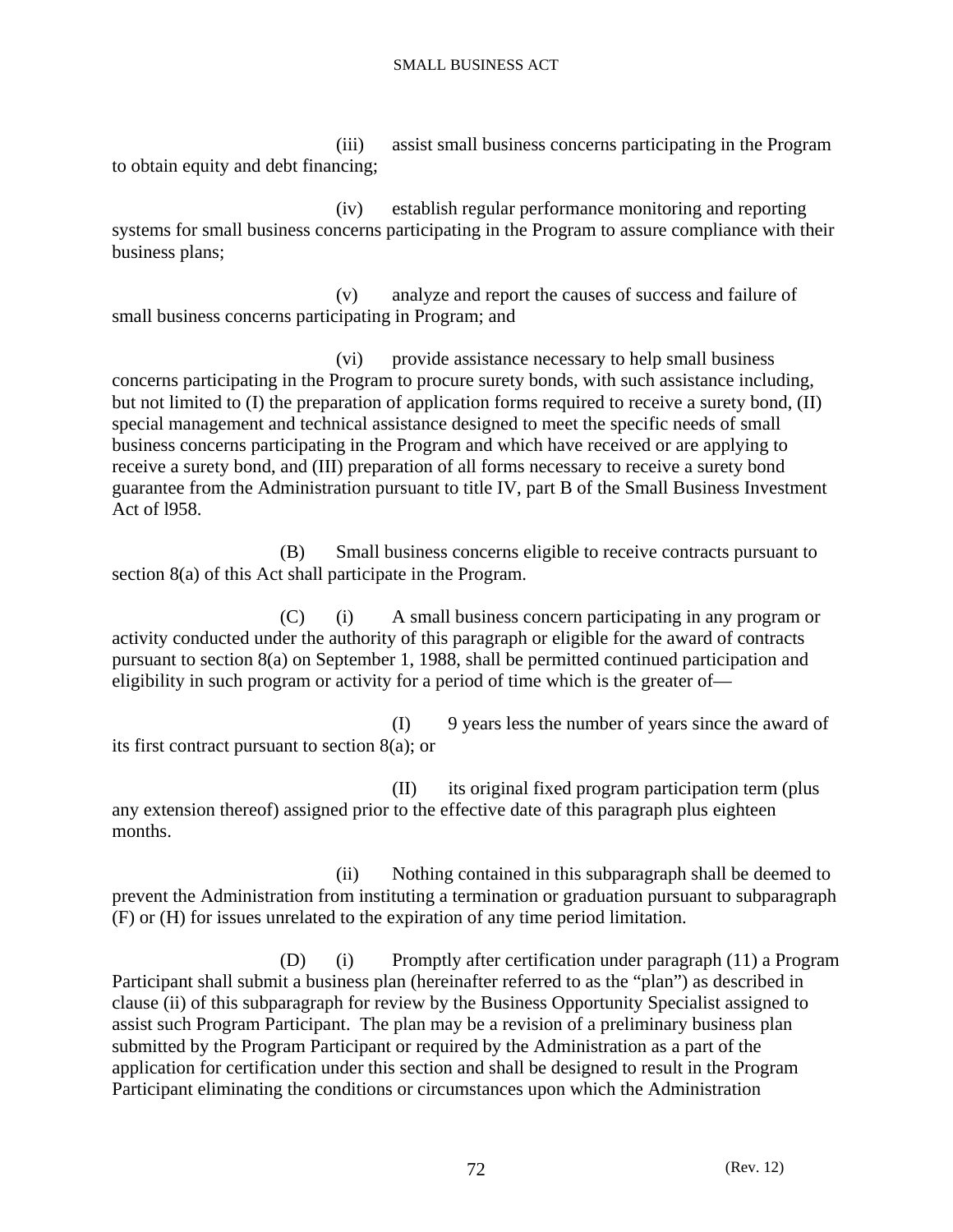determined eligibility pursuant to section  $8(a)(6)$ . Such plan, and subsequent modifications submitted under clause (iii) of this subparagraph, shall be approved by the business opportunity specialist prior to the Program Participant being eligible for award of a contract pursuant to section 8(a).

the following:

(ii) The plans submitted under this subparagraph shall include

 (I) An analysis of market potential, competitive environment, and other business analyses estimating the Program Participant's prospects for profitable operations during the term of program participation and after graduation.

 (II) An analysis of the Program Participant's strengths and weaknesses with particular attention to correcting any financial, managerial, technical, or personnel conditions which are likely to impede the small business concern from receiving contracts other than those awarded under section 8(a).

 (III) Specific targets, objectives, and goals, for the business development of the Program Participant during the next and succeeding years utilizing the results of the analyses conducted pursuant to subclauses (I) and (II).

 (IV) A transition management plan outlining specific steps to assure profitable business operations after graduation (to be incorporated into the Program Participant's plan during the first year of the transitional stage of Program participation.

 (V) Estimates of contract awards pursuant to section 8(a) and from other sources, which the Program Participant will require to meet the specific targets, objectives, and goals for the years covered by its plan. The estimates established shall be consistent with the provisions of subparagraph (I) and section 8(a).

 (iii) Each Program Participant shall annually review its currently approved plan with its Business Opportunity Specialist and modify such plan as may be appropriate. Any modified plan shall be submitted to the Administration for approval. The currently approved plan shall be considered valid until such time as a modified plan is approved by the Business Opportunity Specialist. Annual reviews pertaining to years in the transitional stage of program participation shall require, as appropriate, a written verification that such Program Participant has complied with the requirements of subparagraph (I) relating to attaining business activity from sources other that contracts awarded pursuant to section 8(a).

 (iv) Each Program Participant shall annually forecast its needs for contract awards under section 8(a) for the next program year and the succeeding program year during the review of its business plan, conducted pursuant to clause (iii). Such forecast shall be known as the section 8(a) contract support level and shall be included in the Program Participant's business plan. Such forecast shall include—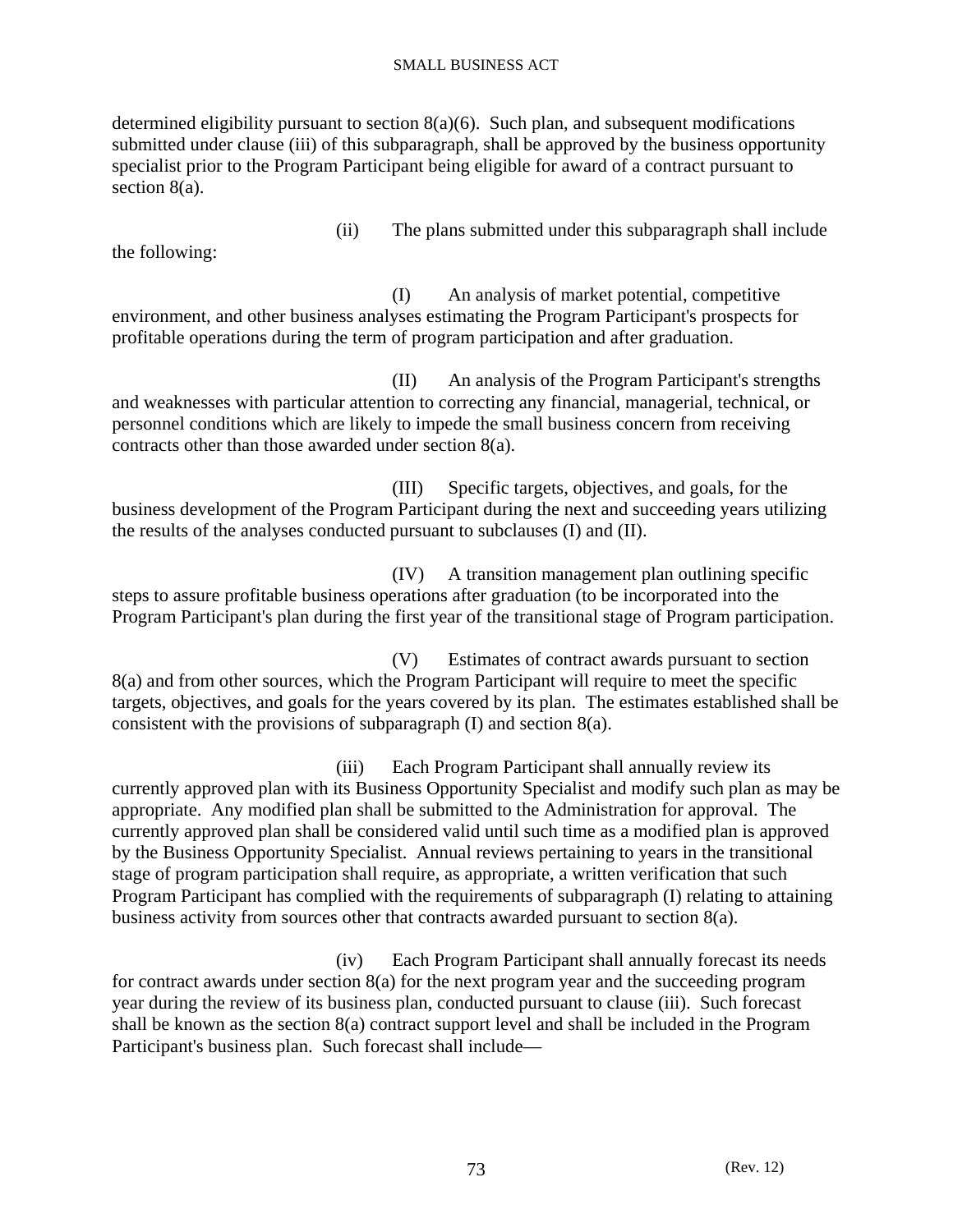(I) the aggregate dollar value of contract support to be sought on a noncompetitive basis under section 8(a), reflecting compliance with the requirements of subparagraph (I) relating to attaining business activity from sources other than contracts awarded pursuant to section 8(a),

 (II) the types of contract opportunities being sought, identified by Standard Industrial Classification (SIC) Code or otherwise,

 (III) an estimate of the dollar value of contract support to be sought on a competitive basis, and

 (IV) such other information as may be requested by the Business Opportunity Specialist to provide effective business development assistance to the Program Participant.

 (E) A small business concern participating in the program conducted under the authority of this paragraph and eligible for the award of contracts pursuant to section 8(a) shall be denied all such assistance if such concern—

(i) voluntarily elects not to continue participation;

(ii) completes the period of Program participation as prescribed

by paragraph (15);

 (iii) is terminated pursuant to a termination proceeding conducted in accordance with section 8(a)(9); or

 (iv) is graduated pursuant to a graduation proceeding conducted in accordance with section  $8(a)(9)$ .

 $(F)$  For purposes of this section and section 8(a), the term "terminated" and the term "termination" means the total denial or suspension of assistance under this paragraph or under section 8(a) prior to the graduation of the participating small business concern or prior to the expiration of the maximum program participation term. An action for termination shall be based upon good cause, including—

Program participation;

(i) the failure by such concern to maintain its eligibility for

 (ii) the failure of the concern to engage in business practices that will promote its competitiveness within a reasonable period of time as evidenced by, among other indicators, a pattern of unjustified delinquent performance or terminations for default with respect to contracts awarded under the authority of section 8(a);

 (iii) a demonstrated pattern of failing to make required submissions or responses to the Administration in a timely manner;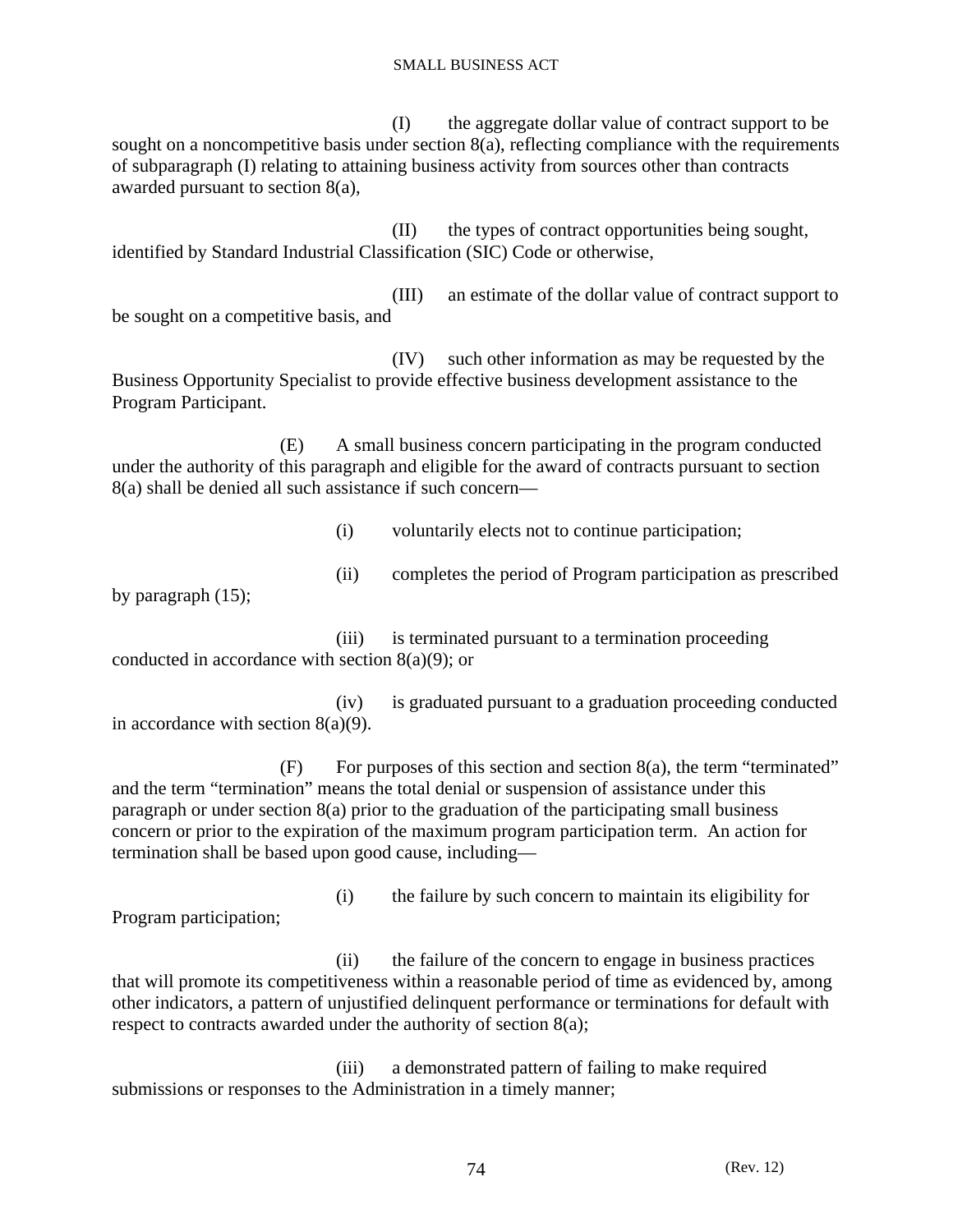(iv) the willful violation of any rule or regulation of the Administration pertaining to material issues;

 (v) the debarment of the concern or its disadvantaged owners by any agency pursuant to subpart 9.4 of title 48, Code of Federal Regulations (or any successor regulation); or

 (vi) the conviction of the disadvantaged owner or an officer of the concern for any offense indicating a lack of business integrity including any conviction for embezzlement, theft, forgery, bribery, falsification or violation of section 16. For purposes of this clause, no termination action shall be taken with respect to a disadvantaged owner solely because of the conviction of an officer of the concern (who is other than a disadvantaged owner) unless such owner conspired with, abetted, or otherwise knowingly acquiesced in the activity or omission that was the basis of such officer's conviction.

 (G) The Director of the Division may initiate a termination proceeding by recommending such action to the Associate Administrator for Minority Small Business and Capital Ownership Development. Whenever the Associate Administrator, or a designee of such officer, determines such termination is appropriate, within 15 days after making such a determination the Program Participant shall be provided a written notice of intent to terminate, specifying the reasons for such action. No Program Participant shall be terminated from the Program pursuant to subparagraph (F) without first being afforded an opportunity for a hearing in accordance with section 8(a)(9).

 (H) For the purposes of sections 7(j) and 8(a) the term "graduated" or "graduation" means that the Program Participant is recognized as successfully completing the program by substantially achieving the targets, objectives, and goals contained in the concern's business plan thereby demonstrating its ability to compete in the marketplace without assistance under this section or section 8(a).

 (I) (i) During the developmental stage of its participation in the Program, a Program Participant shall take all reasonable efforts within its control to attain the targets contained in its business plan for contracts awarded other than pursuant to section 8(a) (hereinafter referred to as "business activity targets"). Such efforts shall be made a part of the business plan and shall be sufficient in scope and duration to satisfy the Administration that the Program Participant will engage [sic] a reasonable marketing strategy that will maximize its potential to achieve its business activity targets.

 (ii) During the transitional stage of the Program a Program Participant shall be subject to regulations regarding business activity targets that are promulgated by the Administration pursuant to clause (iii).

(iii) The regulations referred to in clause (ii) shall: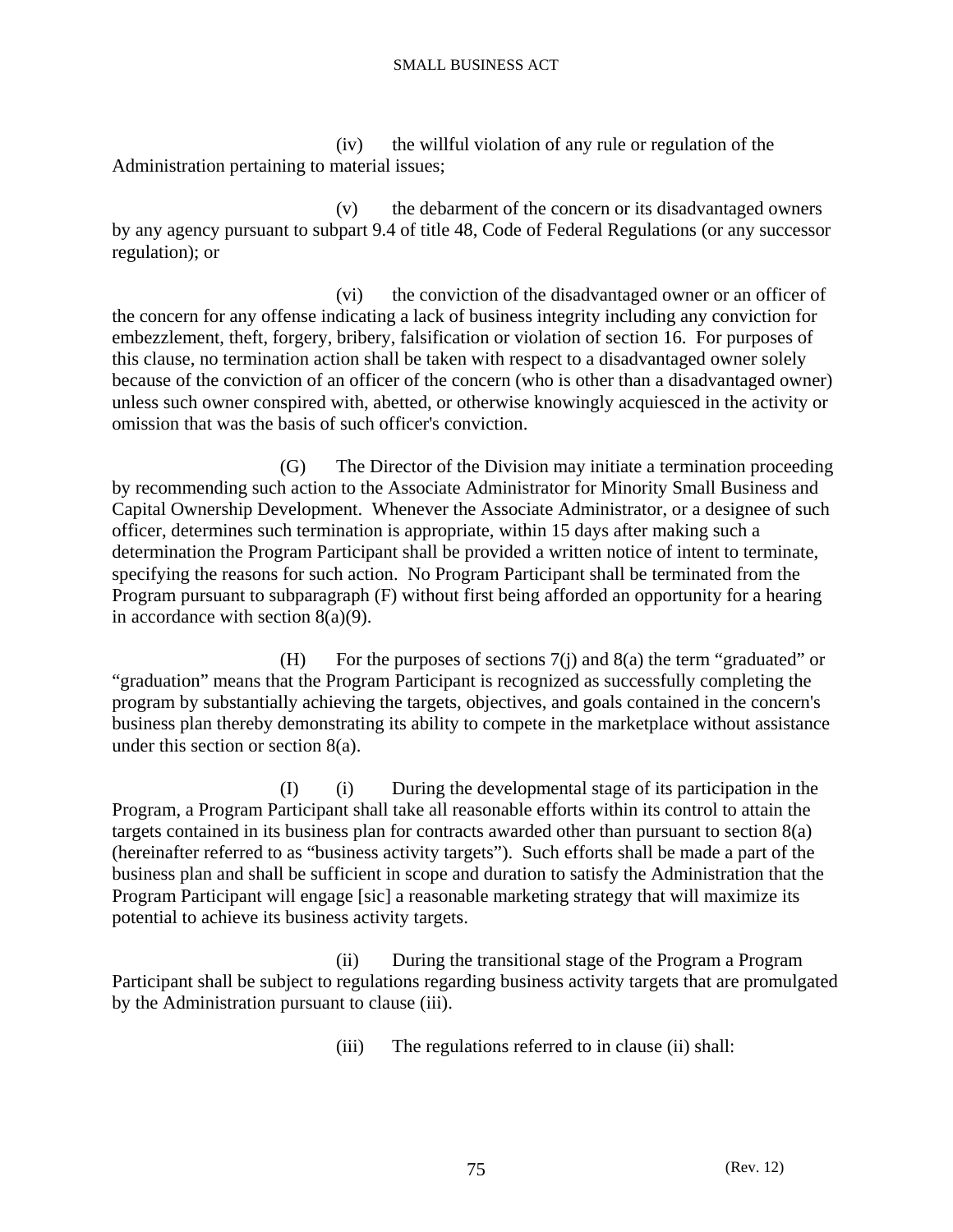(I) establish business activity targets applicable to Program Participants during the fifth year and each succeeding year of Program Participation; such targets, for such period of time, shall reflect a reasonably consistent increase in contracts awarded other than pursuant to section 8(a), expressed as a percentage of total sales; when promulgating business activity targets the Administration may establish modified targets for Program Participants that have participated in the Program for a period of longer than four years on the effective date of this subparagraph;

(II) require a Program Participant to attain its business

activity targets;

 (III) provide that, before the receipt of any contract to be awarded pursuant to section 8(a), the Program Participant (if it is in the transitional stage) must certify that it has complied with the regulations promulgated pursuant to subclause (II), or that it is in compliance with such remedial measures as may have been ordered pursuant to regulations issued under subclause (V);

 (IV) require the Administration to review each Program Participant's performance regarding attainment of business activity targets during periodic reviews of such Participant's business plan; and

 (V) authorize the Administration to take appropriate remedial measures with respect to a Program Participant that has failed to attain a required business activity target for the purpose of reducing such Participant's dependence on contracts awarded pursuant to section 8(a); such remedial actions may include, but are not limited to assisting the Program Participant to expand the dollar volume of its competitive business activity or limiting the dollar volume of contracts awarded to the Program Participant pursuant to section 8(a); except for actions that would constitute a termination, remedial measures taken pursuant to this subclause shall not be reviewable pursuant to section  $8(a)(9)$ .

 (J) (i) The Administration shall conduct an evaluation of a Program Participant's eligibility for continued participation in the Program whenever it receives specific and credible information alleging that such Program Participant no longer meets the requirements for Program eligibility. Upon making a finding that a Program Participant is no longer eligible, the Administration shall initiate a termination proceeding in accordance with subparagraph (F). A Program Participant's eligibility for award of any contract under the authority of section 8(a) may be suspended pursuant to subpart 9.4 of title 48, Code of Federal Regulations (or any successor regulation).

(ii)  $(I)$  Except as authorized by subclause  $(II)$  or  $(III)$ , no award shall be made pursuant to section 8(a) to other than a small business concern.

 (II) In determining the size of a small business concern owned by a socially and economically disadvantaged Indian tribe (or a wholly owned business entity of such tribe), each firm's size shall be independently determined without regard to its affiliation with the tribe, any entity of the tribal government, or any other business enterprise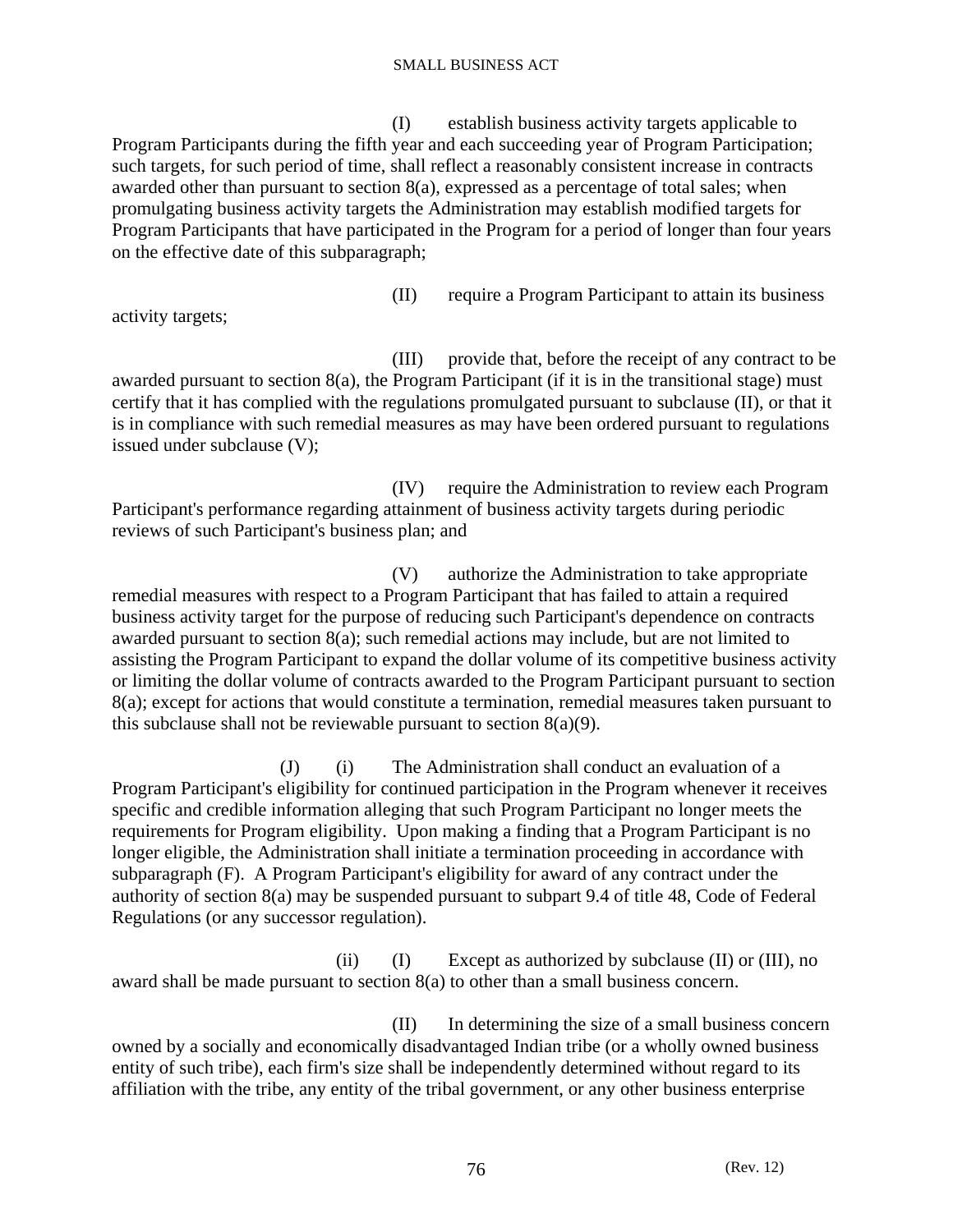owned by the tribe, unless the Administrator determines that one or more such tribally owned business concerns have obtained, or are likely to obtain, a substantial unfair competitive advantage within an industry category.

 (III) Any joint venture established under the authority of section 602(b) of Public Law 100-656, the "Business Opportunity Development Reform Act of 1988," shall be eligible for award of a contract pursuant to section 8(a).

 (11) (A) The Associate Administrator for Minority Small Business and Capital Ownership Development shall be responsible for coordinating and formulating policies relating to Federal Assistance to small business concerns eligible for assistance under section 7(i) of this Act and small business concerns eligible to receive contracts pursuant to section 8(a) of this Act.

(B) (i) Except as provided in clause (iii), no individual who was determined pursuant to section 8(a) to be socially and economically disadvantaged before the effective date of this subparagraph shall be permitted to assert such disadvantage with respect to any other concern making application for certification after such effective date.

 (ii) Except as provided in clause (iii), any individual upon whom eligibility is based pursuant to section  $8(a)(4)$  shall be permitted to assert such eligibility for only one small business concern.

 (iii) A socially and economically disadvantaged Indian tribe may own more than one small business concern eligible for assistance pursuant to section  $7(j)(10)$  and section 8(a) if—

 (I) the Indian tribe does not own another firm in the same industry which has been determined to be eligible to receive contracts under this program, and

 (II) the individuals responsible for the management and daily operations of the concern do not manage more than two Program Participants.

 (C) No concern, previously eligible for the award of contracts pursuant to section 8(a), shall be subsequently recertified for program participation if its prior participation in the program was concluded for any of the reasons described in paragraph  $(10)(E)$ .

 (D) A concern eligible for the award of contracts pursuant to this subsection shall remain eligible for such contracts if there is a transfer of ownership and control (as defined pursuant to section  $8(a)(4)$ ) to individuals who are determined to be socially and economically disadvantaged pursuant to section 8(a). In the event of such a transfer, the concern, if not terminated or graduated, shall be eligible for a period of continued participation in the program not to exceed the time limitations prescribed in paragraph (15).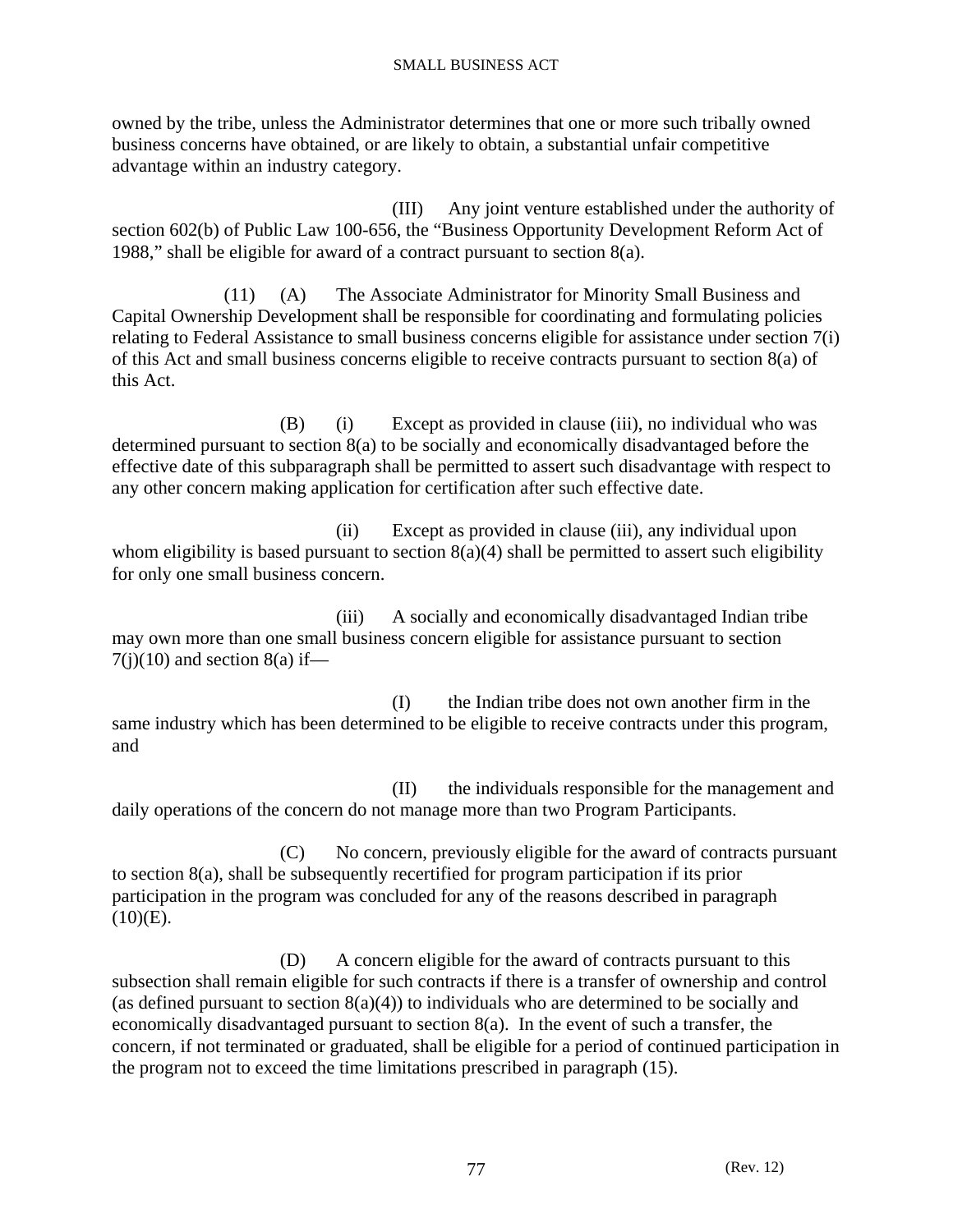(E) There is established a Division of Program Certification and Eligibility (hereinafter referred to in this paragraph as the "Division") that shall be made part of the Office of Minority Small Business and Capital Ownership Development. The Division shall be headed by a Director who shall report directly to the Associate Administrator for Minority Small Business and Capital Ownership Development. The Division shall establish field offices within such regional offices of the Administration as may be necessary to perform efficiently its functions and responsibilities.

 $(F)$  Subject to the provisions of section 8(a)(9), the functions and responsibility of the Division are to—

 (i) receive, review and evaluate applications for certification pursuant to paragraphs  $(4)$ ,  $(5)$ ,  $(6)$  and  $(7)$  of section  $8(a)$ ;

 (ii) advise each program applicant within 15 days after the receipt of an application as to whether such application is complete and suitable for evaluation and, if not, what matters must be rectified;

 (iii) render recommendations on such applications to the Associate Administrator for Minority Small Business and Capital Ownership Development;

 (iv) review and evaluate financial statements and other submissions from concerns participating in the program established by paragraph (10) to ascertain continued eligibility to receive subcontracts pursuant to section 8(a);

 (v) make a request for the initiation of termination or graduation proceedings, as appropriate, to the Associate Administrator for Minority Small Business and Capital Ownership Development;

 (vi) make recommendations to the Associate Administrator for Minority Small Business and Capital Ownership Development concerning protests from applicants that have been denied program admission;

 (vii) decide protests regarding the status of a concern as a disadvantaged concern for purposes of any program or activity conducted under the authority of subsection (d) of section 8, or any other provision of Federal law that references such subsection for a definition of program eligibility; and

 (viii) implement such policy directives as may be issued by the Associate Administrator for Minority Small Business and Capital Ownership Development pursuant to subparagraph (I) regarding, among other things, the geographic distribution of concerns to be admitted to the program and the industrial make-up of such concerns.

 (G) An applicant shall not be denied admission into the program established by paragraph (10) due solely to a determination by the Division that specific contract opportunities are unavailable to assist in the development of such concern unless—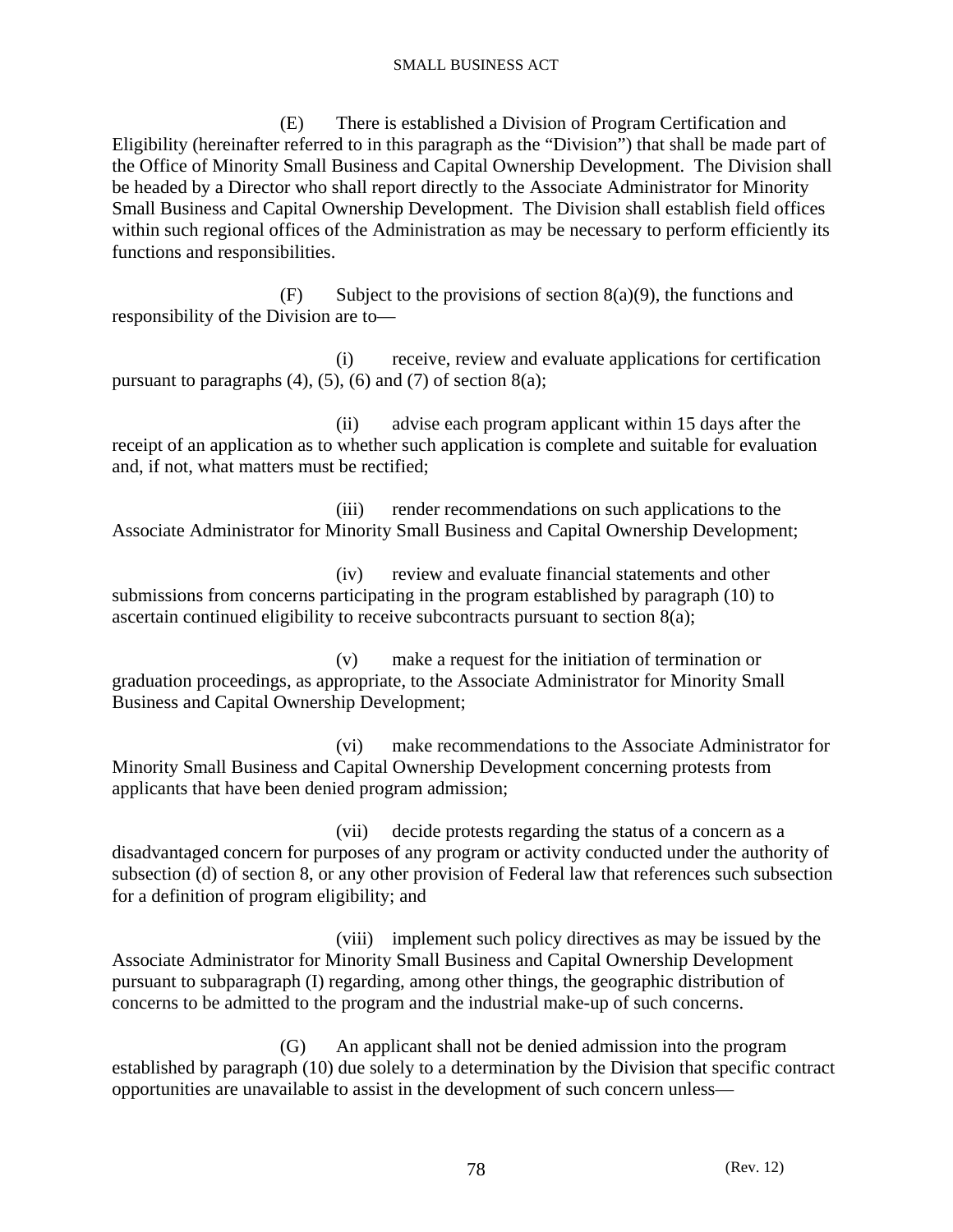(i) the Government has not previously procured and is unlikely to procure the types of products or services offered by the concern; or

 (ii) the purchases of such products or services by the Federal Government will not be in quantities sufficient to support the developmental needs of the applicant and other Program Participants providing the same or similar items or services.

 (H) Not later than 90 days after receipt of a completed application for Program certification, the Associate Administrator for Minority Small Business and Capital Ownership Development shall certify a small business concern as a Program Participant or shall deny such application.

 (I) Thirty days before the conclusion of each fiscal year, the Director of the Division shall review all concerns that have been admitted into the Program during the preceding 12-month period. The review shall ascertain the number of entrants, their geographic distribution and industrial classification. The Director shall also estimate the expected growth of the Program during the next fiscal year and the number of additional Business Opportunity Specialists, if any, that will be needed to meet the anticipated demand for the Program. The findings and conclusions of the Director shall be reported to the Associate Administrator for Minority Small Business and Capital Ownership Development by September 30 of each year. Based on such report and such additional data as may be relevant, the Associate Administrator shall, by October 31 of each year, issue policy and program directives applicable to such fiscal year that—

 (i) establish priorities for the solicitation of program applications from underrepresented regions and industry categories;

 (ii) assign staffing levels and allocate other program resources as necessary to meet program needs; and

 (iii) establish priorities in the processing and admission of new Program Participants as may be necessary to achieve an equitable geographic distribution of concerns and a distribution of concerns across all industry categories in proportions needed to increase significantly contract awards to small business concerns owned and controlled by socially and economically disadvantaged individuals. When considering such increase the Administration shall give due consideration to those industrial categories where Federal purchases have been substantial but where the participation rate of such concerns has been limited.

 (12) (A) The Administration shall segment the Capital Ownership Development Program into two stages: a developmental stage; and a transitional stage.

 (B) The developmental stage of program participation shall be designed to assist the concern in its effort to overcome its economic disadvantage by providing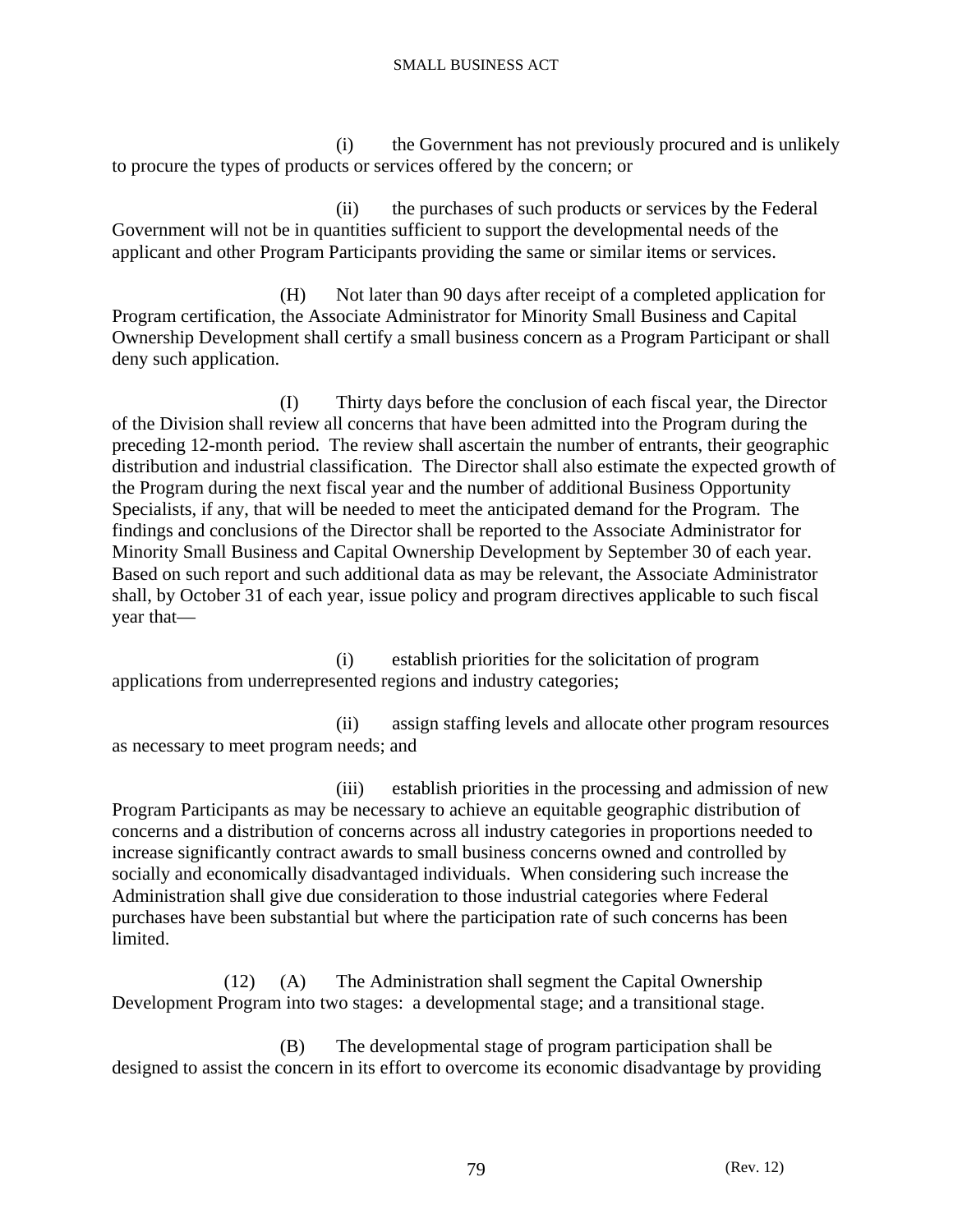such assistance as may be necessary and appropriate to access its markets and to strengthen its financial and managerial skills.

 (C) The transitional stage of program participation shall be designed to overcome, insofar as practicable, the remaining elements of economic disadvantage and to prepare such concern for graduation from the program.

 (13) A Program Participant, if otherwise eligible, shall be qualified to receive the following assistance during the stages of program participation specified in paragraph 12:

- (A) Contract support pursuant to section 8(a).
- (B) Financial assistance pursuant to section  $7(a)(20)$ .

 (C) A maximum of two exemptions from the requirements of section 1(a) of the Act entitled "An Act providing conditions for the purchase of supplies and the making of contracts by the United States, and for other purposes," approved June 30, 1936 (49 Stat. 2036), which exemptions shall apply only to contracts awarded pursuant to section 8(a) and shall only be used to allow for contingent agreements by a small business concern to acquire the machinery, equipment, facilities, or labor needed to perform such contracts. No exemption shall be made pursuant to this subparagraph if the contract to which it pertains has an anticipated value in excess of \$10,000,000. This subparagraph shall cease to be effective on October 1, 1992.

 (D) A maximum of five exemptions from the requirements of the Act entitled "An Act requiring contracts for the construction, alteration and repair of any public building or public work of the United States to be accompanied by a performance bond protecting the United States and by an additional bond for the protection of persons furnishing material and labor for the construction, alteration, or repair of said public buildings or public works," approved August 24, 1935 (49 Stat. 793), which exemptions shall apply only to contracts awarded pursuant to section 8(a), except that, such exemptions may be granted under this subparagraph only if—

 (i) the Administration finds that such concern is unable to obtain the requisite bond or bonds from a surety and that no surety is willing to issue a bond subject to the guarantee provision of title IV of the Small Business Investment Act of 1958 (15 U.S.C. 692 et seq.);

 (ii) the Administration and the agency providing the contracting opportunity have provided for the protection of persons furnishing materials or labor to the Program Participant by arranging for the direct disbursement of funds due to such persons by the procuring agency or through any bank the deposits of which are insured by the Federal Deposit Insurance Corporation; and

 (iii) the contract to which it pertains does not exceed \$3,000,000 in amount. This subparagraph shall cease to be effective on October 1, 1994.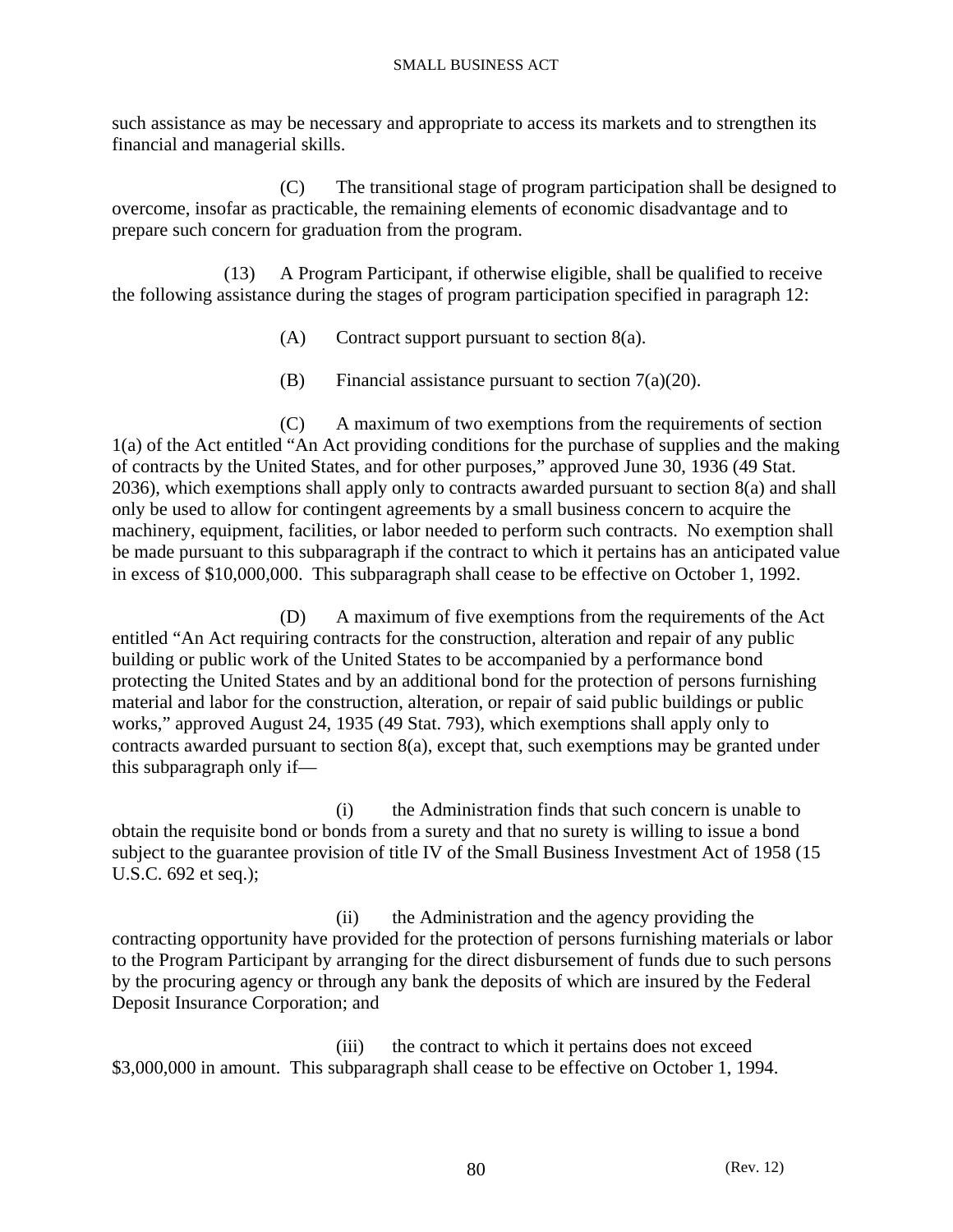(E) Financial assistance whereby the Administration may purchase in whole or in part, and on behalf of such concerns, skills training or upgrading for employees or potential employees of such concerns. Such assistance may be made without regard to section 18(a). Assistance may be made by direct payment to the training provider or by reimbursing the Program Participant or the Participant's employee, if such reimbursement is found to be reasonable and appropriate. For purposes of this subparagraph the term "training provider" shall mean an institution of higher education, a community or vocational college, or an institution eligible to provide skills training or upgrading under the Job Training Partnership Act or title I of the Workforce Investment Act of 1998. The Administration shall, in consultation with the Secretary of Labor, promulgate rules and regulations to implement this subparagraph that establish acceptable training and upgrading performance standards and provide for such monitoring or audit requirements as may be necessary to ensure the integrity of the training effort. No financial assistance shall be granted under the subparagraph unless the Administrator determines that—

 (i) such concern has documented that it has first explored the use of existing cost-free or cost-subsidized training programs offered by public and private sector agencies working with programs of employment and training and economic development;

 (ii) no more than five employees or potential employees of such concern are recipients of any benefits under this subparagraph at any one time;

 (iii) no more than \$2,500 shall be made available for any one employee or potential employee;

 (iv) the length of training or upgrading financed by this subparagraph shall be no less than one month nor more than six months;

 (v) such concern has given adequate assurance it will employ the trainee or upgraded employee for at least six months after the training or upgrading financed by this subparagraph has been completed and each trainee or upgraded employee has provided a similar assurance to remain within the employ of such concern for such period; if such concern, trainee, or upgraded employee breaches this agreement, the Administration shall be entitled to and shall make diligent efforts to obtain from the violating party the repayment of all funds expended on behalf of the violating party, such repayment shall be made to the Administration together with such interest and costs of collection as may be reasonable; the violating party shall be barred from receiving any further assistance under this subparagraph;

 (vi) the training to be financed may take place either at such concern's facilities or at those of the training provider; and

 (vii) such concern will maintain such records as the Administration deems appropriate to ensure that the provisions of this paragraph and any other applicable law have not been violated.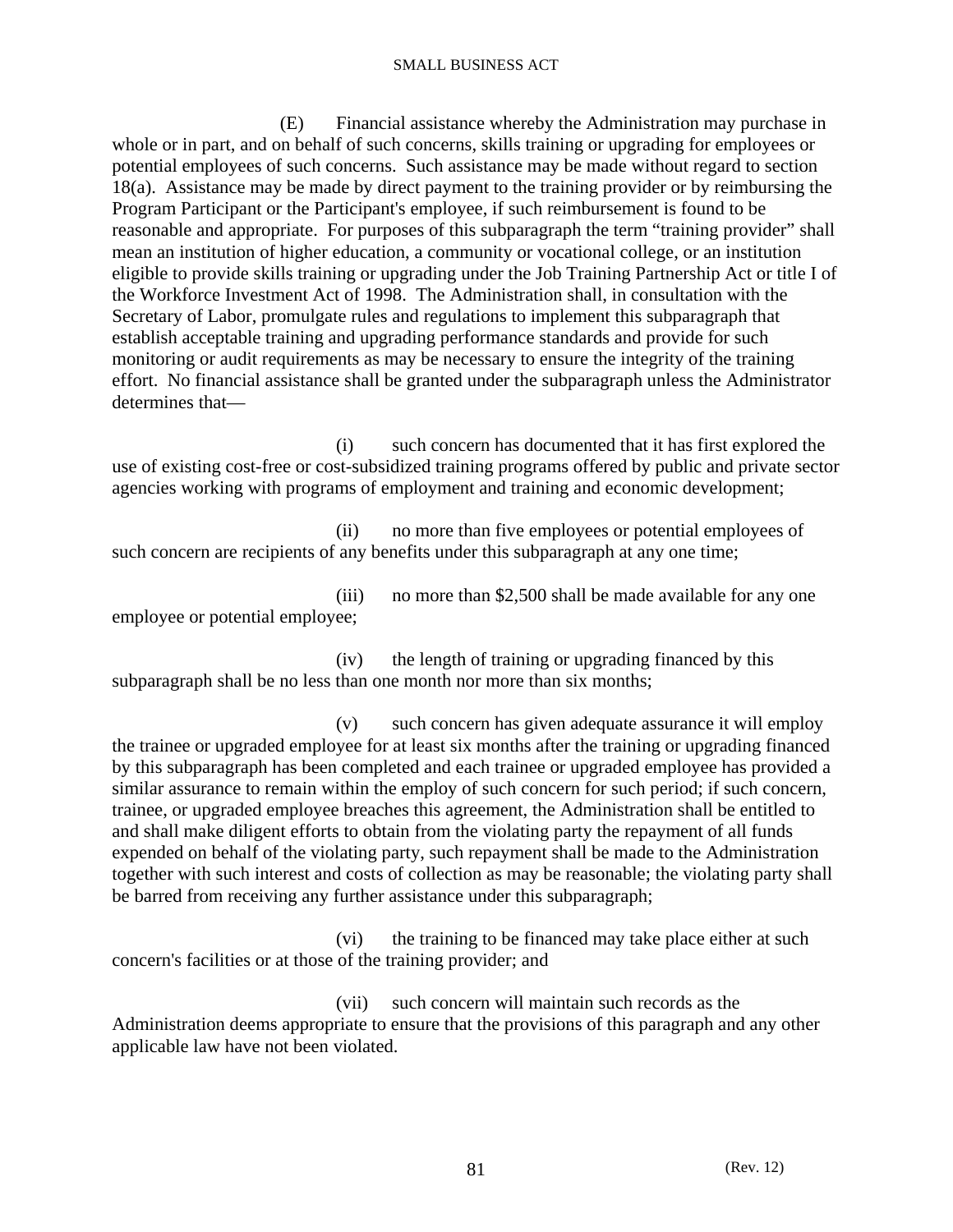(F) The transfer of technology or surplus property owned by the United States to such a concern. Activities designed to effect such transfer shall be developed in cooperation with the heads of Federal agencies and shall include the transfer by grant, license, or sale of such technology or property to such a concern. Such property may be transferred to Program Participants on a priority basis. Technology or property transferred under this subparagraph shall be used by the concern during the normal conduct of its business operation and shall not be sold or transferred to any other party (other than the Government) during such concern's term of participation in the Program and for one year thereafter.

 (G) Training assistance whereby the Administration shall conduct training sessions to assist individuals and enterprises eligible to receive contracts under section 8(a) in the development of business principles and strategies to enhance their ability to successfully compete for contracts in the marketplace.

 (H) Joint ventures, leader-follow arrangements, and teaming agreements between the Program Participant and other Program Participants and other business concerns with respect to contracting opportunities for the research, development, full-scale engineering or production of major systems. Such activities shall be undertaken on the basis of programs developed by the agency responsible for the procurement of the major system, with the assistance of the Administration.

assistance.

(I) Transitional management business planning training and technical

 (J) Program Participants in the developmental stage of Program participation shall be eligible for the assistance provided by subparagraphs  $(A)$ ,  $(B)$ ,  $(C)$ ,  $(D)$ , (E), (F), and (G).

 (14) Program Participants in the transitional stage of Program participation shall be eligible for the assistance provided by subparagraphs  $(A)$ ,  $(B)$ ,  $(F)$ ,  $(G)$ ,  $(H)$ , and  $(I)$  of paragraph (13).

(15) Subject to the provisions of paragraph  $(10)(C)$ , a small business concern may receive developmental assistance under the Program and contracts under section 8(a) for a total period of not longer than nine years, measured from the date of its certification under the authority of such section, of which—

 (A) no more than four years may be spent in the developmental stage of Program Participation; and

 (B) no more than five years may be spent in the transitional stage of Program Participation.

 (16) (A) The Administrator shall develop and implement a process for the systematic collection of data on the operations of the Program established pursuant to paragraph  $(10).$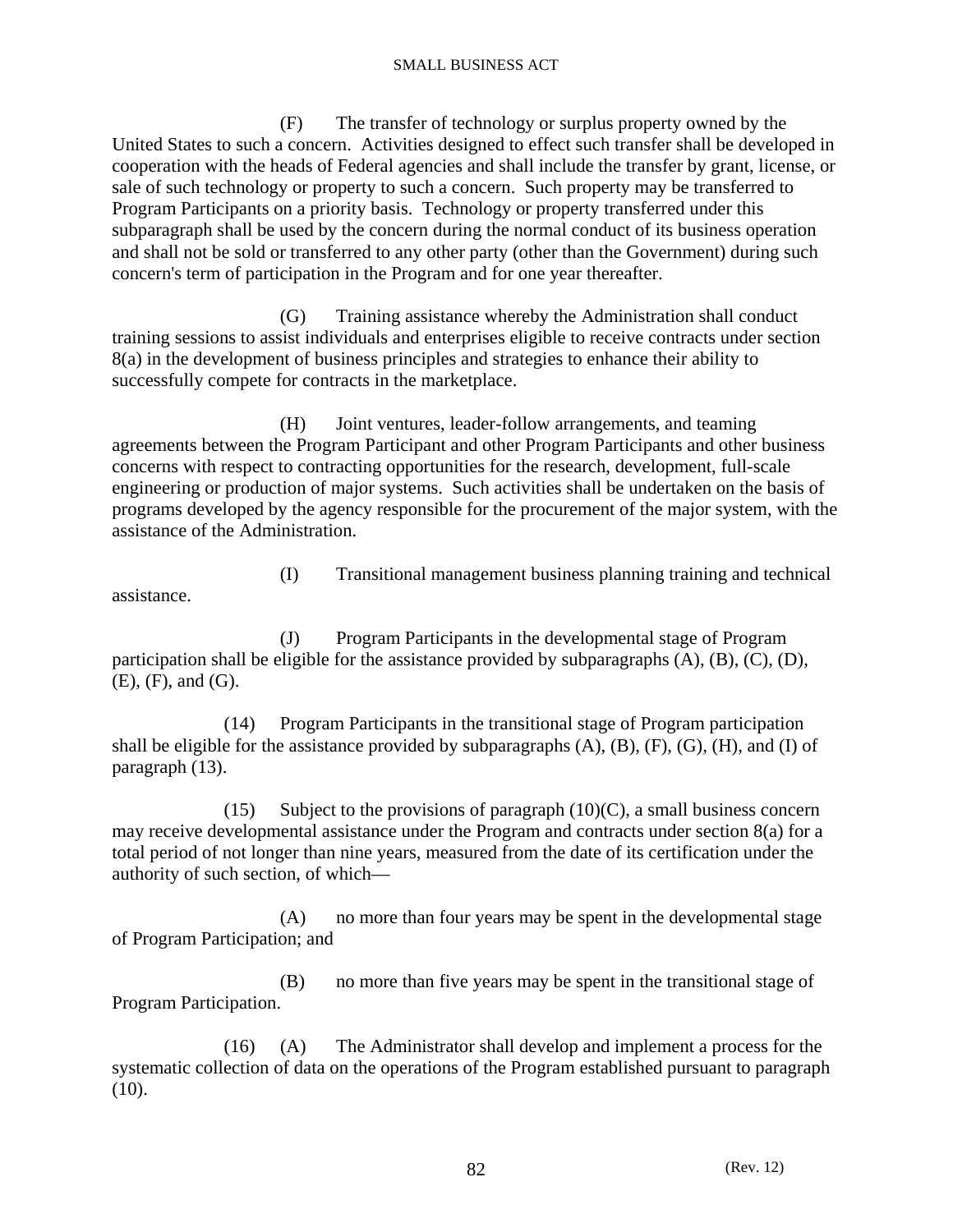(B) Not later than April 30 of each year, the Administrator shall submit a report to the Congress on the Program that shall include the following:

 (i) The average personal net worth of individuals who own and control concerns that were initially certified for participation in the Program during the immediately preceding fiscal year. The Administrator shall also indicate the dollar distribution of net worths, at \$50,000 increments, of all such individuals found to be socially and economically disadvantaged. For the first report required pursuant to this paragraph the Administrator shall also provide the data specified in the preceding sentence for all eligible individuals in the Program as of the effective date of this paragraph.

 (ii) A description and estimate of the benefits and costs that have accrued to the economy and the Government in the immediately preceding fiscal year due to the operations of those business concerns that were performing contracts awarded pursuant to section 8(a).

 (iii) A compilation and evaluation of those business concerns that have exited the Program during the immediately preceding three fiscal years. Such compilation and evaluation shall detail the number of concerns actively engaged in business operations, those that have ceased or substantially curtailed such operations, including the reasons for such actions, and those concerns that have been acquired by other firms or organizations owned and controlled by other than socially and economically disadvantaged individuals. For those businesses that have continued operations after they exited from the Program, the Administrator shall also separately detail the benefits and costs that have accrued to the economy during the immediately preceding fiscal year due to the operations of such concerns.

 (iv) A listing of all participants in the Program during the preceding fiscal year identifying, by State and by Region, for each firm: the name of the concern, the race or ethnicity, and gender of the disadvantaged owners, the dollar value of all contracts received in the preceding year, the dollar amount of advance payments received by each concern pursuant to contracts awarded under section 8(a), and a description including (if appropriate) an estimate of the dollar value of all benefits received pursuant to paragraphs (13) and  $(14)$  and section  $7(a)(20)$  during such year.

 (v) The total dollar value of contracts and options awarded during the preceding fiscal year pursuant to section 8(a) and such amount expressed as a percentage of total sales of (I) all firms participating in the Program during such year; and (II) of firms in each of the nine years of program participation.

 (vi) A description of such additional resources or program authorities as may be required to provide the types of services needed over the next two-year period to service the expected portfolio of firms certified pursuant to section 8(a).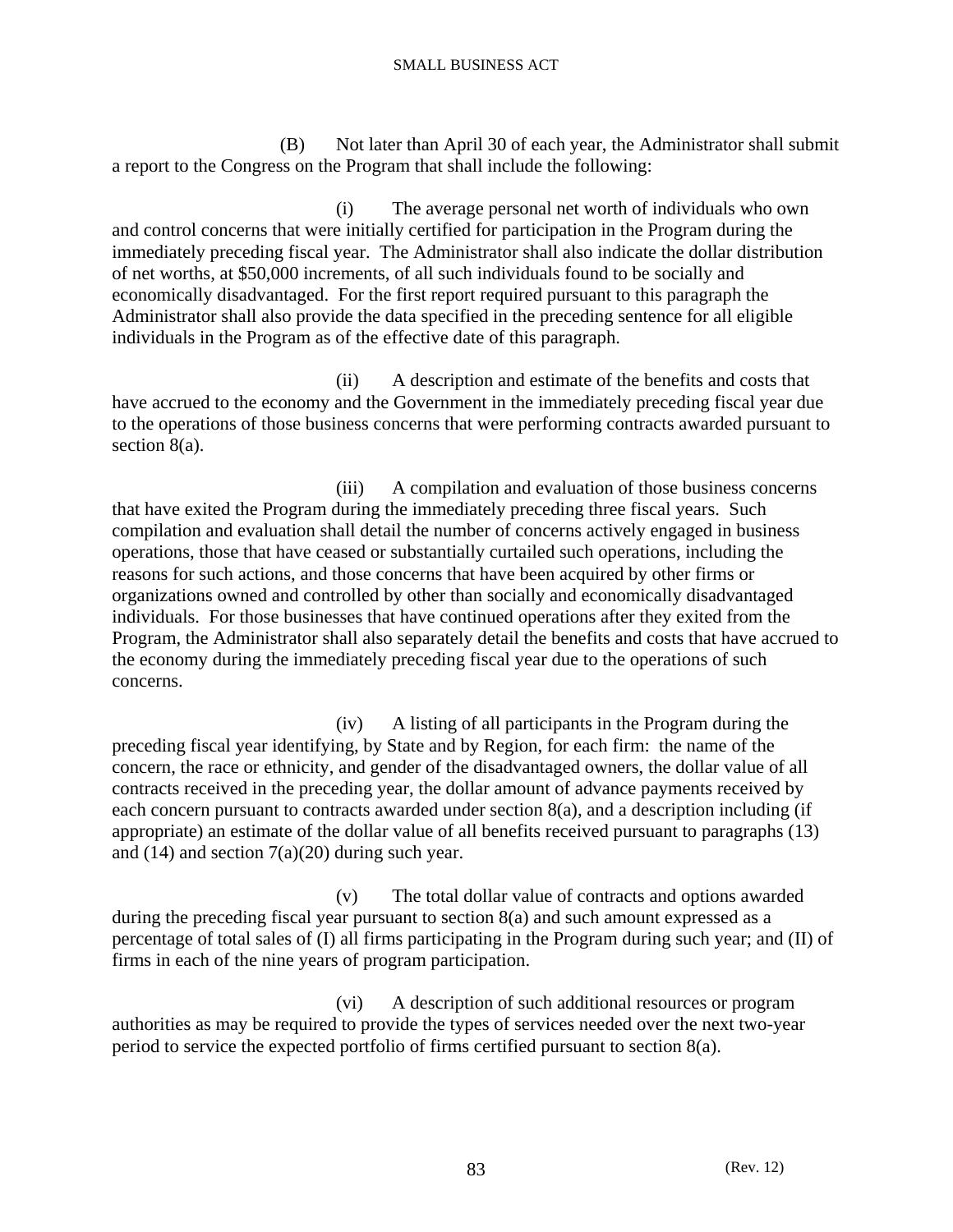(vii) The total dollar value of contracts and options awarded pursuant to section 8(a), at such dollar increments as the Administrator deems appropriate, for each four digit standard industrial classification code under which such contracts and options were classified.

year 1990.

(C) The first report required by subparagraph (B) shall pertain to fiscal

(k) In carrying out its functions under subsections  $7(i)$ ,  $7(i)$  and  $8(a)$  of this Act, the Administration is authorized—

 (1) to utilize, with their consent, the services and facilities of Federal agencies without reimbursement, and, with the consent of any State or political subdivision of a State, accept and utilize the services and facilities of such State or subdivision without reimbursement;

 (2) to accept, in the name of the Administration, and employ or dispose of in furtherance of the purposes of this Act, any money or property, real, personal, or mixed, tangible, or intangible, received by gift, devise, bequest, or otherwise;

 (3) to accept voluntary and uncompensated services, notwithstanding the provisions of section 3679(b) of the Revised Statutes (31 U.S.C. 665(b)); and

 (4) to employ experts and consultants or organizations thereof as authorized by section 15 of the Administrative Expenses Act of 1946 (5 U.S.C. 55a), except that no individual may be employed under the authority of this subsection for more than one hundred days in any fiscal year; to compensate individuals so employed at rates not in excess of the daily equivalent of the highest rate payable under section 5332 of title 5, United States Code, including traveltime; and to allow them, while away from their homes or regular places of business, travel expenses (including per diem in lieu of subsistence) as authorized by section 5 of such Act (5 U.S.C. 73b-2) for persons in the Government service employed intermittently, while so employed: Provided, however, that contracts for such employment may be renewed annually.

- (l) [RESERVED].
- (m) MICROLOAN PROGRAM
	- (1) (A) PURPOSES. The purposes of the Microloan Program are—

 (i) to assist women, low-income, veteran (within the meaning of such term under section  $3(q)$ ), and minority entrepreneurs and business owners, and other such individuals possessing the capability to operate successful business concerns; and

 (ii) to assist small business concerns in those areas suffering from a lack of credit due to economic downturns;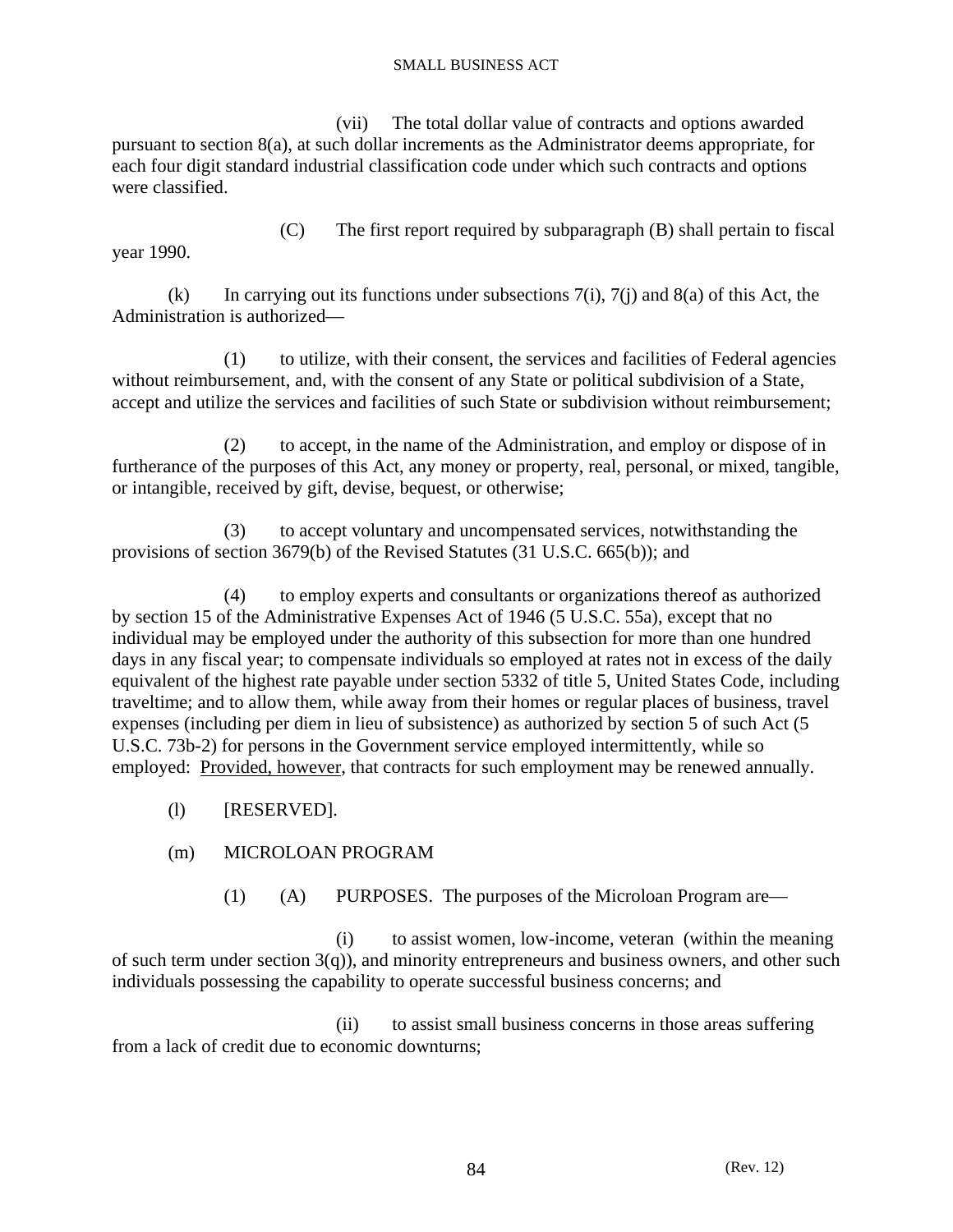(iii) to establish a microloan program to be administered by the Small Business Administration—

 (I) to make loans to eligible intermediaries to enable such intermediaries to provide small-scale loans, particularly loans in amounts averaging not more than \$10,000, to startup, newly established, or growing small business concerns for working capital or the acquisition of materials, supplies, or equipment;

 (II) to make grants to eligible intermediaries that, together with non-Federal matching funds, will enable such intermediaries to provide intensive marketing, management, and technical assistance to microloan borrowers;

 (III) to make grants to eligible nonprofit entities that, together with non-Federal matching funds, will enable such entities to provide intensive marketing, management, and technical assistance to assist low-income entrepreneurs and other low-income individuals obtain private sector financing for their businesses, with or without loan guarantees; and

 (IV) to report to the Committees on Small Business of the Senate and the House of Representatives on the effectiveness of the microloan program and the advisability and feasibility of implementing such a program; and

 (iv) to establish a welfare-to-work microloan initiative, which shall be administered by the Administration, in order to test the feasibility of supplementing the technical assistance grants provided under clauses (ii) and (iii) of subparagraph (B) to individuals who are receiving assistance under the State program funded under part A of title IV of the Social Security Act (42 U.S.C. 601 et seq.), or under any comparable State funded means tested program of assistance for low-income individuals, in order to adequately assist those individuals in—

(I) establishing small businesses; and

(II) eliminating their dependence on that assistance.

 (B) ESTABLISHMENT. There is established a microloan program, under which the Administration may—

 (i) make direct loans to eligible intermediaries, as provided under paragraph (3), for the purpose of making short-term, fixed interest rate microloans to startup, newly established, and growing small business concerns under paragraph (6);

 (ii) in conjunction with such loans and subject to the requirements of paragraph (4), make grants to such intermediaries for the purpose of providing intensive marketing, management, and technical assistance to small business concerns that are borrowers under this subsection; and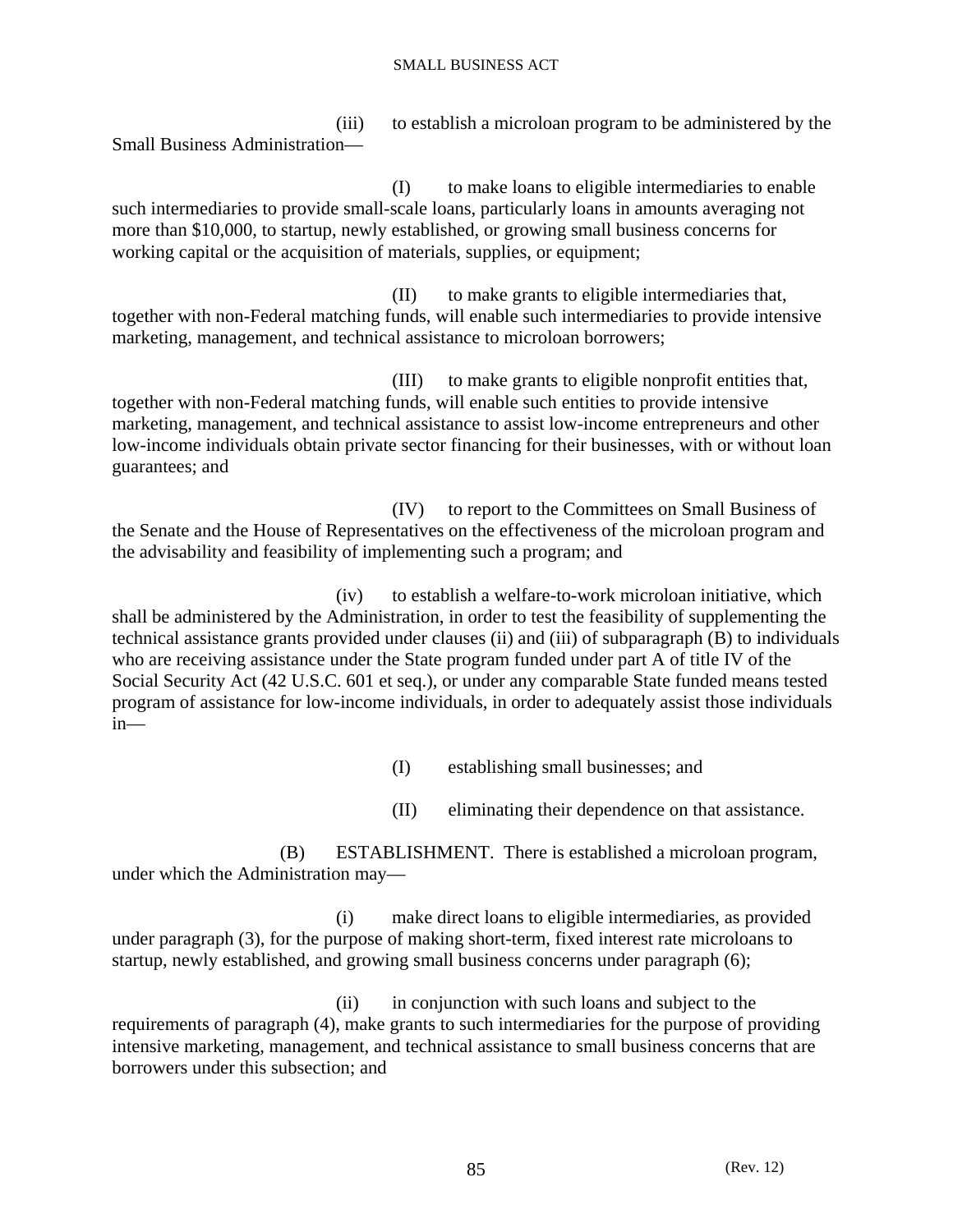(iii) subject to the requirements of paragraph (5), make grants to nonprofit entities for the purpose of providing marketing, management, and technical assistance to low-income individuals seeking to start or enlarge their own businesses, if such assistance includes working with the grant recipient to secure loans in amounts not to exceed \$35,000 from private sector lending institutions, with or without a loan guarantee from the nonprofit entity.

 (2) ELIGIBILITY FOR PARTICIPATION.—An intermediary shall be eligible to receive loans and grants under subparagraphs (B)(i) and (B)(ii) of paragraph (1) if it—

(A) meets the definition in paragraph (10); and

 (B) has at least 1 year of experience making microloans to startup, newly established, or growing small business concerns and providing, as an integral part of its microloan program, intensive marketing, management, and technical assistance to its borrowers.

- (3) LOANS TO INTERMEDIARIES.—
	- (A) INTERMEDIARY APPLICATIONS.

 (i) IN GENERAL.—As part of its application for a loan, each intermediary shall submit a description to the Administration of—

- (I) the type of businesses to be assisted;
- (II) the size and range of loans to be made;
- (III) the geographic area to be served and its economic

and unemployment characteristics;

 (IV) the status of small business concerns in the area to be served and an analysis of their credit and technical assistance needs;

 (V) any marketing, management, and technical assistance to be provided in connection with a loan made under this subsection;

 (VI) the local economic credit markets, including the costs associated with obtaining credit locally;

 (VII) the qualifications of the applicant to carry out the purpose of this subsection; and

 (VIII) any plan to involve other technical assistance providers (such as counselors from the Service Corps of Retired Executives or small business development centers) or private sector lenders in assisting selected small business concerns.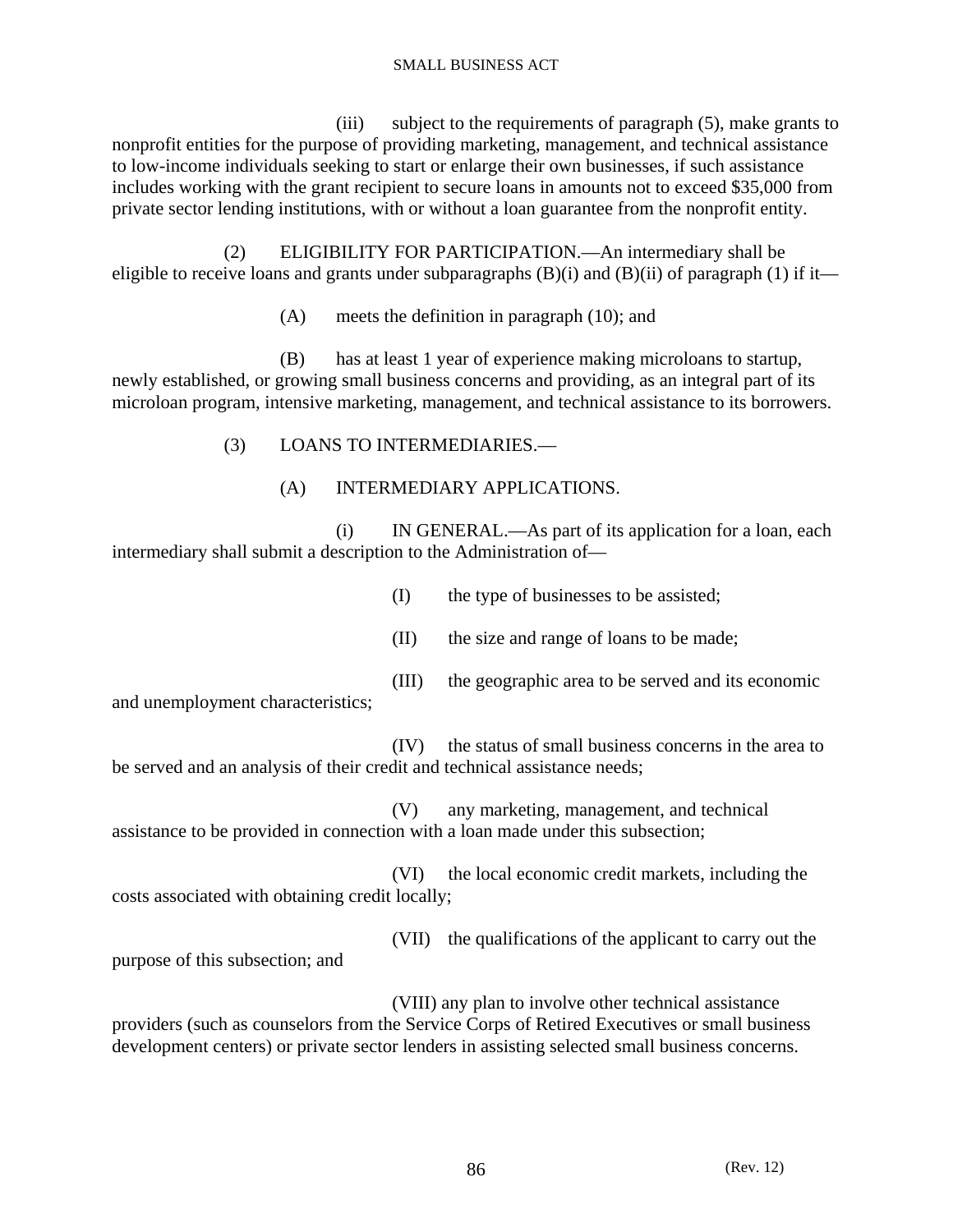(ii) SELECTION OF INTERMEDIARIES.—In selecting intermediaries to participate in the program established under this subsection, the Administration shall give priority to those applicants that provide loans in amounts averaging not more than \$10,000.

 (B) INTERMEDIARY CONTRIBUTION.—As a condition of any loan made to an intermediary under subparagraph (B)(i) of paragraph (1), the Administration shall require the intermediary to contribute not less than 15 percent of the loan amount in cash from non-Federal sources.

 (C) LOAN LIMITS.—Notwithstanding subsection (a)(3), no loan shall be made under this subsection if the total amount outstanding and committed to one intermediary (excluding outstanding grants) from the business loan and investment fund established by this Act would, as a result of such loan, exceed \$750,000 in the first year of such intermediary's participation in the program, and \$3,500,000 in the remaining years of the intermediary's participation in the program.

 (D) (i) IN GENERAL.—The Administrator shall, by regulation, require each intermediary to establish a loan loss reserve fund, and to maintain such reserve fund until all obligations owed to the Administration under this subsection are repaid.

(ii) LEVEL OF LOAN LOSS RESERVE FUND.—

 (I) IN GENERAL.—Subject to subclause (III), the Administrator shall require the loan loss reserve fund of an intermediary to be maintained at a level equal to 15 percent of the outstanding balance of the notes receivable owed to the intermediary.

 (II) REVIEW OF LOAN LOSS RESERVE.—After the initial 5 years of an intermediary's participation in the program authorized by this subsection, the Administrator shall, at the request of the intermediary, conduct a review of the annual loss rate of the intermediary. Any intermediary in operation under this subsection prior to October 1, 1994, that requests a reduction in its loan loss reserve shall be reviewed based on the most recent 5 year period preceding the request.

 (III) REDUCTION OF LOAN LOSS RESERVE.— Subject to the requirements of clause IV, the Administrator may reduce the annual loan loss reserve requirement of an intermediary to reflect the actual average loan loss rate for the intermediary during the preceding 5-year period, except that in no case shall the loan loss reserve be reduced to less than 10 percent of the outstanding balance of the notes receivable owed to the intermediary.

 (IV) REQUIREMENTS.—The Administrator may reduce the annual loan loss reserve requirement of an intermediary only if the intermediary demonstrates to the satisfaction of the Administrator that—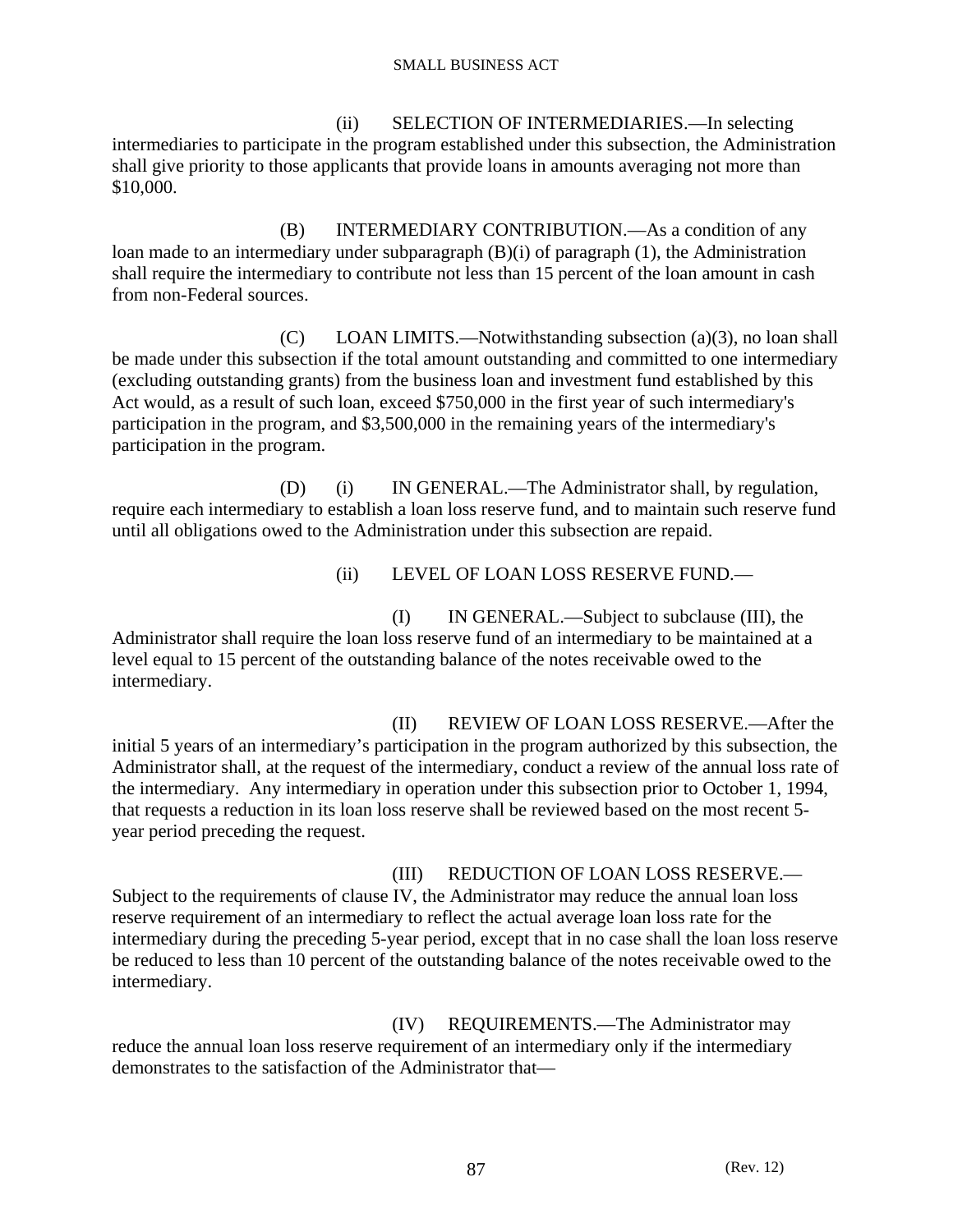(aa) the average annual loss rate for the intermediary during the preceding 5-year period is less than 15 percent; and

 (bb) that no other factors exist that may impair the ability of the intermediary to repay all obligations owed to the Administration under this subsection.

 (E) UNAVAILABILITY OF COMPARABLE CREDIT.—An intermediary may make a loan under this subsection of more than \$20,000 to a small business concern only if such small business concern demonstrates that it is unable to obtain credit elsewhere at comparable interest rates and that it has good prospects for success. In no case shall an intermediary make a loan under this subsection of more than \$35,000, or have outstanding or committed to any 1 borrower more than \$35,000.

(F) LOAN DURATION; INTEREST RATES.—

 (i) LOAN DURATION.—Loans made by the Administration under this subsection shall be for a term of 10 years.

 (ii) APPLICABLE INTEREST RATES.—Except as provided in clause (iii), loans made by the Administration under this subsection to an intermediary shall bear an interest rate equal to 1.25 percentage points below the rate determined by the Secretary of the Treasury for obligations of the United States with a period of maturity of 5 years, adjusted to the nearest one-eighth of 1 percent.

 (iii) RATES APPLICABLE TO CERTAIN SMALL LOANS.—Loans made by the Administration to an intermediary that makes loans to small business concerns and entrepreneurs averaging not more than \$7,500, shall bear an interest rate that is 2 percentage points below the rate determined by the Secretary of the Treasury for obligations of the United States with a period of maturity of 5 years, adjusted to the nearest oneeighth of 1 percent.

 (iv) RATES APPLICABLE TO MULTIPLE SITES OR OFFICES.—The interest rate prescribed in clause (ii) or (iii) shall apply to each separate loanmaking site or office of 1 intermediary only if such site or office meets the requirements of that clause.

(v) RATE BASIS.—The applicable rate of interest under this

paragraph shall—

 (I) be applied retroactively for the first year of an intermediary's participation in the program, based upon the actual lending practices of the intermediary as determined by the Administration prior to the end of such year; and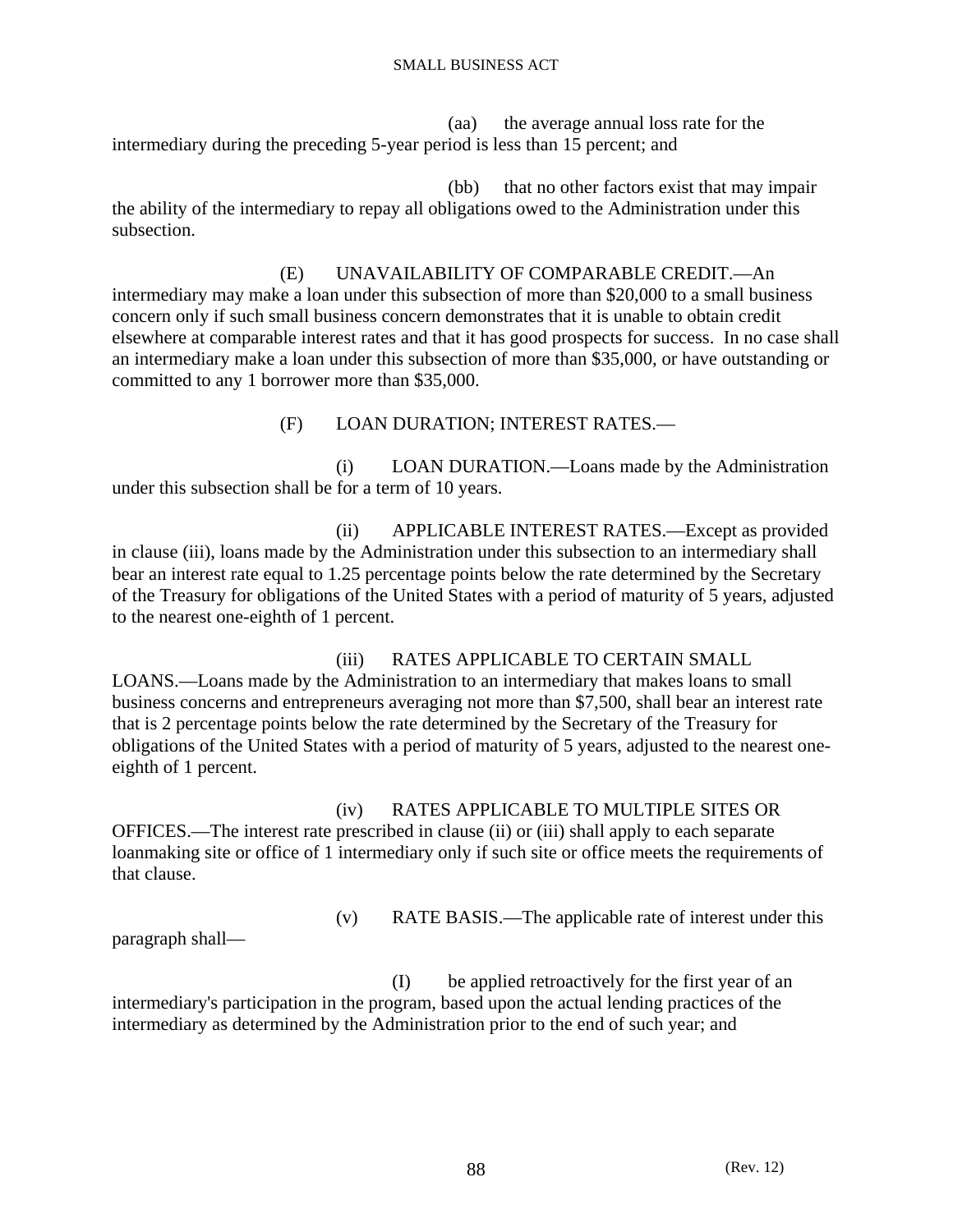(II) be based in the second and subsequent years of an intermediary's participation in the program, based upon the actual lending practices of the intermediary during the term of the intermediary's participation in the program.

 (vii)[sic] COVERED INTERMEDIARIES.—The interest rates prescribed in this subparagraph shall apply to all loans made to intermediaries under this subsection on or after October 28, 1991.

 (G) DELAYED PAYMENTS.—The Administration shall not require repayment of interest or principal of a loan made to an intermediary under this subsection during the first year of the loan.

 (H) FEES; COLLATERAL.—Except as provided in subparagraphs (B) and (D), the Administration shall not charge any fees or require collateral other than an assignment of the notes receivable of the microloans with respect to any loan made to an intermediary under this subsection.

 (4) MARKETING, MANAGEMENT AND TECHNICAL ASSISTANCE GRANTS TO INTERMEDIARIES.—Grants made in accordance with subparagraph (B)(ii) of paragraph (1) shall be subject to the following requirements:

 (A) GRANT AMOUNTS.—Except as otherwise provided in subparagraph (C) and subject to subparagraph (B), each intermediary that receives a loan under subparagraph (B)(i) of paragraph (1) shall be eligible to receive a grant to provide marketing, management, and technical assistance to small business concerns that are borrowers under this subsection. Except as provided in subparagraph (C), each intermediary meeting the requirements of subparagraph (B) may receive a grant of not more than 25 percent of the total outstanding balance of loans made to it under this subsection.

 (B) CONTRIBUTION.—As a condition of any grant made under subparagraph (A), except for a grant made to an intermediary that provides not less than 50 percent of its loans to small business concerns located in or owned by one or more residents of an economically distressed area, the Administration shall require the intermediary to contribute an amount equal to 25 percent of the amount of the grant, obtained solely from non-Federal sources. In addition to cash or other direct funding, the contribution may include indirect costs or in-kind contributions paid for under non-Federal programs.

# (C) ADDITIONAL TECHNICAL ASSISTANCE GRANTS FOR MAKING CERTAIN LOANS.—

 (i) IN GENERAL.—In addition to grants made under subparagraph (A), each intermediary shall be eligible to receive a grant equal to 5 percent of the total outstanding balance of loans made to the intermediary under this subsection if—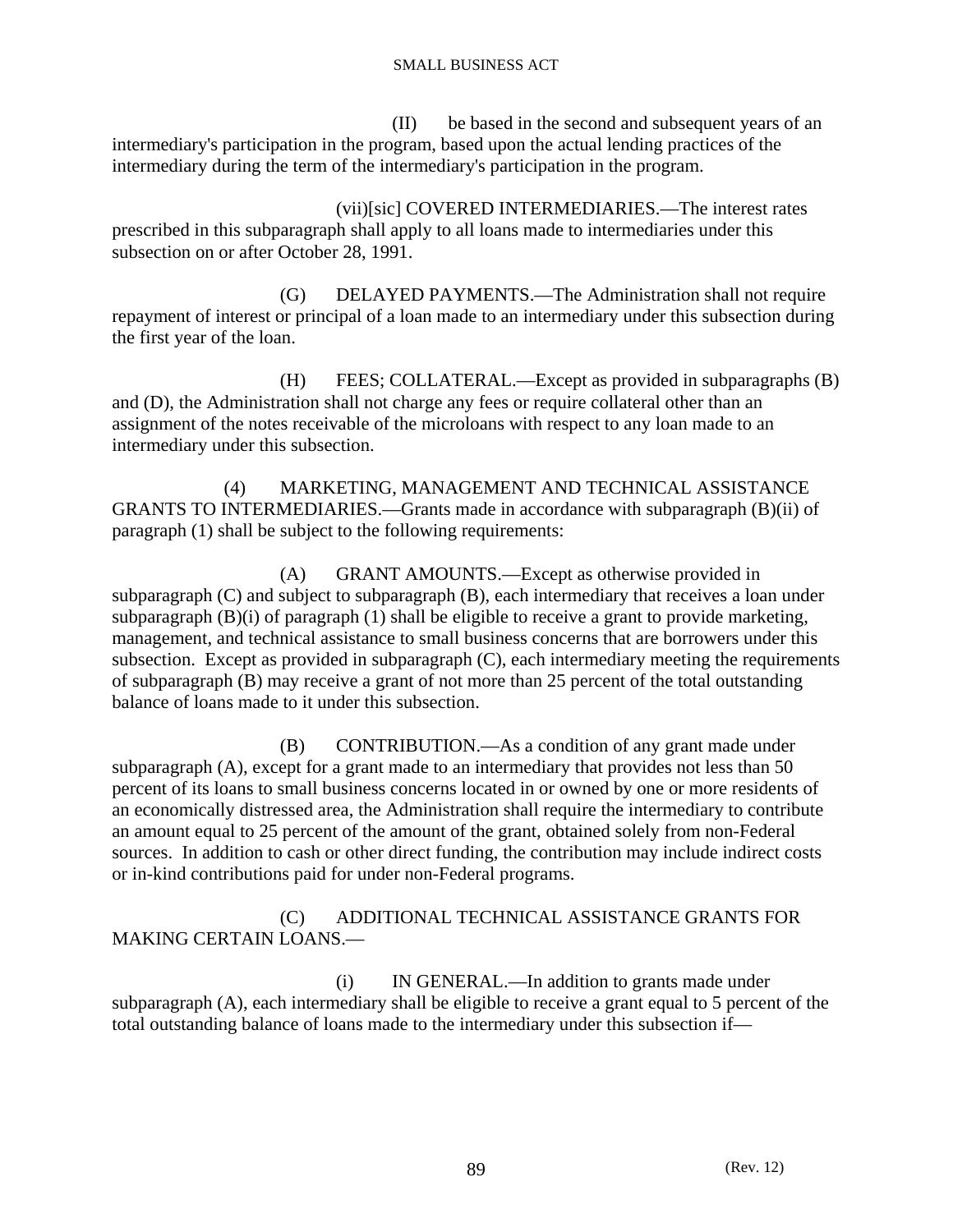(I) the intermediary provides not less than 25 percent of its loans to small business concerns located in or owned by one or more residents of an economically distressed area; or

 (II) the intermediary has a portfolio of loans made under this subsection that averages not more than \$10,000 during the period of the intermediary's participation.

 (ii) PURPOSES.—A grant awarded under clause (i) may be used to provide marketing, management, and technical assistance to small business concerns that are borrowers under this subsection.

 (iii) CONTRIBUTION EXCEPTION.—The contribution requirements in subparagraph (B) do not apply to grants made under this subparagraph.

 (D) ELIGIBILITY FOR MULTIPLE SITES OR OFFICES.—The eligibility for a grant described in subparagraph (A) or (C) shall be determined separately for each loan-making site or office of 1 intermediary.

CONCERNS.—

# (E) ASSISTANCE TO CERTAIN SMALL BUSINESS

 (i) IN GENERAL.—Each intermediary may expend an amount not to exceed 25 percent of the grant funds received under paragraph (1)(B)(ii) to provide information and technical assistance to small business concerns that are prospective borrowers under this subsection.

 (ii) TECHNICAL ASSISTANCE.—An intermediary may expend not more than 25 percent of the funds received under paragraph  $(1)(B)(ii)$  to enter into third party contracts for the provision of technical assistance.

(F) SUPPLEMENTAL GRANT—

 (i) IN GENERAL.—The Administration may accept any funds transferred to the Administration from other departments or agencies of the Federal Government to make grants in accordance with this subparagraph and section 202(b) of the Small Business Reauthorization Act of 1997 to participating intermediaries and technical assistance providers under paragraph (5), for use in accordance with clause (iii) to provide additional technical assistance and related services to recipients of assistance under a State program described in paragraph (1)(A)(iv) at the time they initially apply for assistance under this subparagraph.

# (ii) ELIGIBLE RECIPIENTS; GRANT AMOUNTS.—In

making grants under this subparagraph, the Administration may select, from among participating intermediaries and technical assistance providers described in clause (i), not more than 20 grantees in fiscal year 1998, not more than 25 grantees in fiscal year 1999, and not more than 30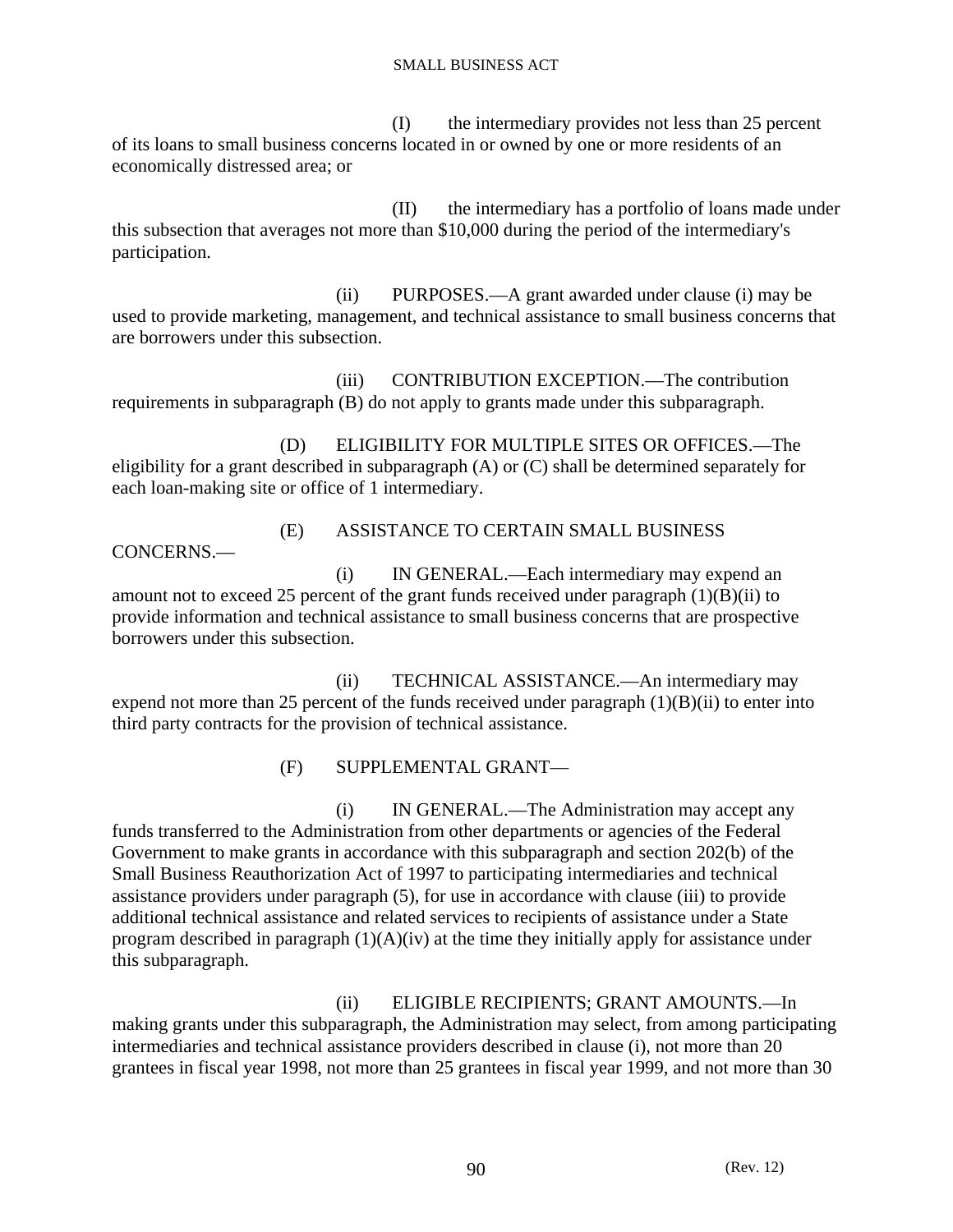grantees in fiscal year 2000, each of whom may receive a grant under this subparagraph in an amount not to exceed \$200,000 per year.

(iii) USE OF GRANT AMOUNTS.—Grants under this

subparagraph—

 (I) are in addition to other grants provided under this subsection and shall not require the contribution of matching amounts as a condition of eligibility; and

(II) may be used by a grantee—

 (aa) to pay or reimburse a portion of child care and transportation costs of recipients of assistance described in clause (i), to the extent such costs are not otherwise paid by State block grants under the Child Care Development Block Grant Act of 1990 (42 U.S.C. 9958 et seq.); and

 (bb) for marketing, management, and technical assistance to recipients of assistance described in clause (i).

 (iv) MEMORANDUM OF UNDERSTANDING.—Prior to accepting any transfer of funds under clause (i) from a department or agency of the Federal Government, the Administration shall enter into a Memorandum of Understanding with the department or agency, which shall—

(I) specify the terms and conditions of the grants under

this subparagraph; and

 (II) provide for appropriate monitoring of expenditures by each grantee under this subparagraph and each recipient of assistance described in clause (i) who receives assistance from a grantee under this subparagraph, in order to ensure compliance with this subparagraph by those grantees and recipients of assistance.

 (5) PRIVATE SECTOR BORROWING TECHNICAL ASSISTANCE GRANTS. Grants made in accordance with subparagraph (B)(iii) of paragraph (1) shall be subject to the following requirements:

 (A) GRANT AMOUNTS. Subject to the requirements of subparagraph (B), the Administration may make not more than 55 grants annually, each in amounts not to exceed \$200,000 for the purposes specified in subparagraph (B)(iii) of paragraph (1).

 (B) CONTRIBUTION. As a condition of any grant made under subparagraph (A), the Administration shall require the grant recipient to contribute an amount equal to 20 percent of the amount of the grant, obtained solely from non-Federal sources. In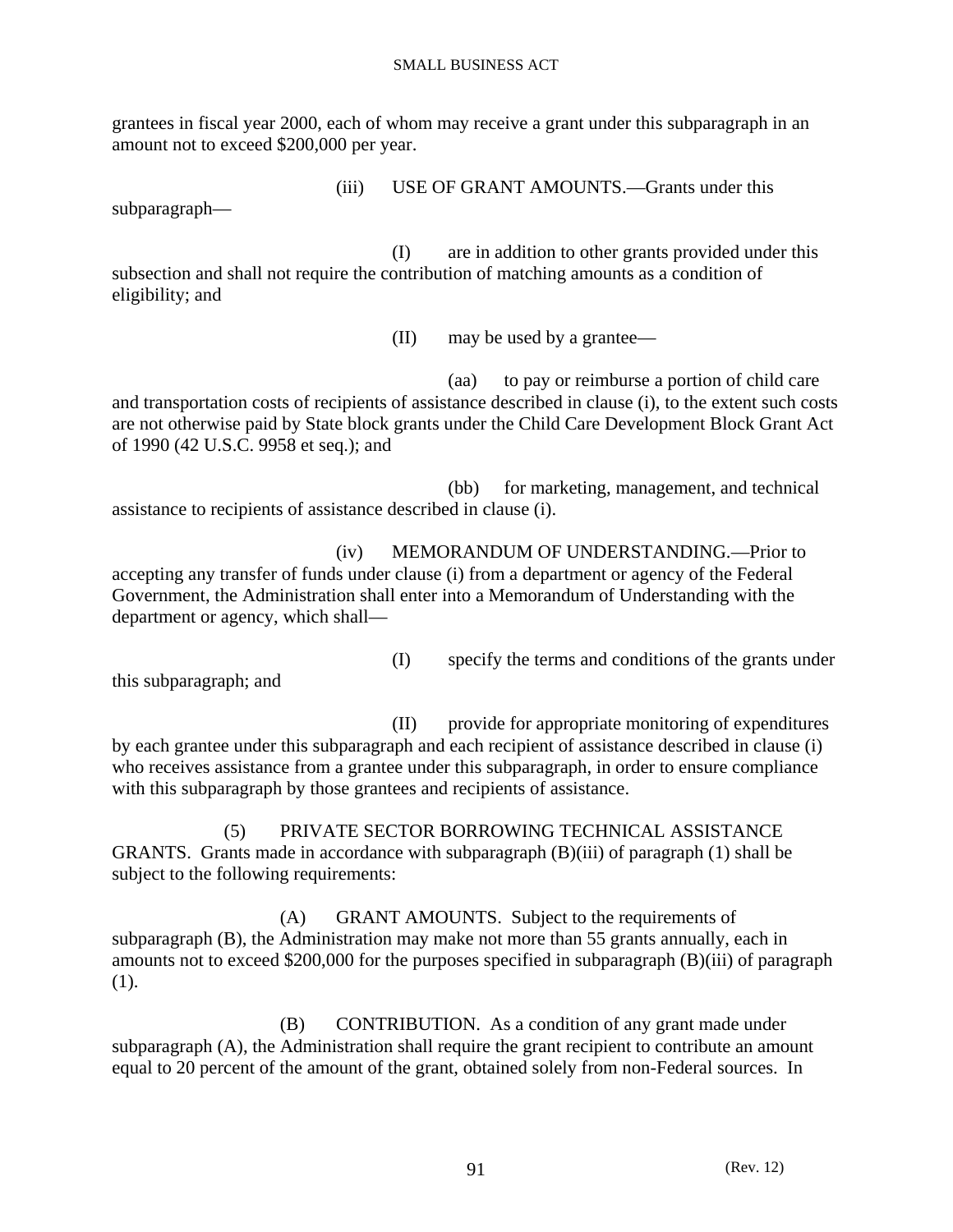addition to cash or other direct funding, the contribution may include indirect costs or in-kind contributions paid for under non-Federal programs.

 (6) LOANS TO SMALL BUSINESS CONCERNS FROM ELIGIBLE INTERMEDIARIES.—

 (A) IN GENERAL.—An eligible intermediary shall make short-term, fixed rate loans to startup, newly established, and growing small business concerns from the funds made available to it under subparagraph (B)(i) of paragraph (1) for working capital and the acquisition of materials, supplies, furniture, fixtures, and equipment.

 (B) PORTFOLIO REQUIREMENT.—To the extent practicable, each intermediary that operates a microloan program under this subsection shall maintain a microloan portfolio with an average loan size of not more than \$15,000.

 (C) INTEREST LIMIT.—Notwithstanding any provision of the laws of any State or the constitution of any State pertaining to the rate or amount of interest that may be charged, taken, received or reserved on a loan, the maximum rate of interest to be charged on a microloan funded under this subsection shall not exceed the rate of interest applicable to a loan made to an intermediary by the Administration—

 (i) in the case of a loan of more than \$7,500 made by the intermediary to a small business concern or entrepreneur by more than 7.75 percentage points; and

 (ii) in the case of a loan of not more than \$7,500 made by the intermediary to a small business concern or entrepreneur by more than 8.5 percentage points.

 (D) REVIEW RESTRICTION.—The Administration shall not review individual microloans made by intermediaries prior to approval.

 (E) ESTABLISHMENT OF CHILD CARE OR TRANSPORTATION BUSINESS.—In addition to other eligible small businesses concerns, borrowers under any program under this subsection may include individuals who will use the loan proceeds to establish for-profit or nonprofit child care establishments or business providing for-profit transportation services.

(7) PROGRAM FUNDING FOR MICROLOANS.—

 (A) NUMBER OF PARTICIPANTS.—Under the program authorized by this subsection, the Administration may fund, on a competitive basis, not more than 300 intermediaries.

(B) ALLOCATION.—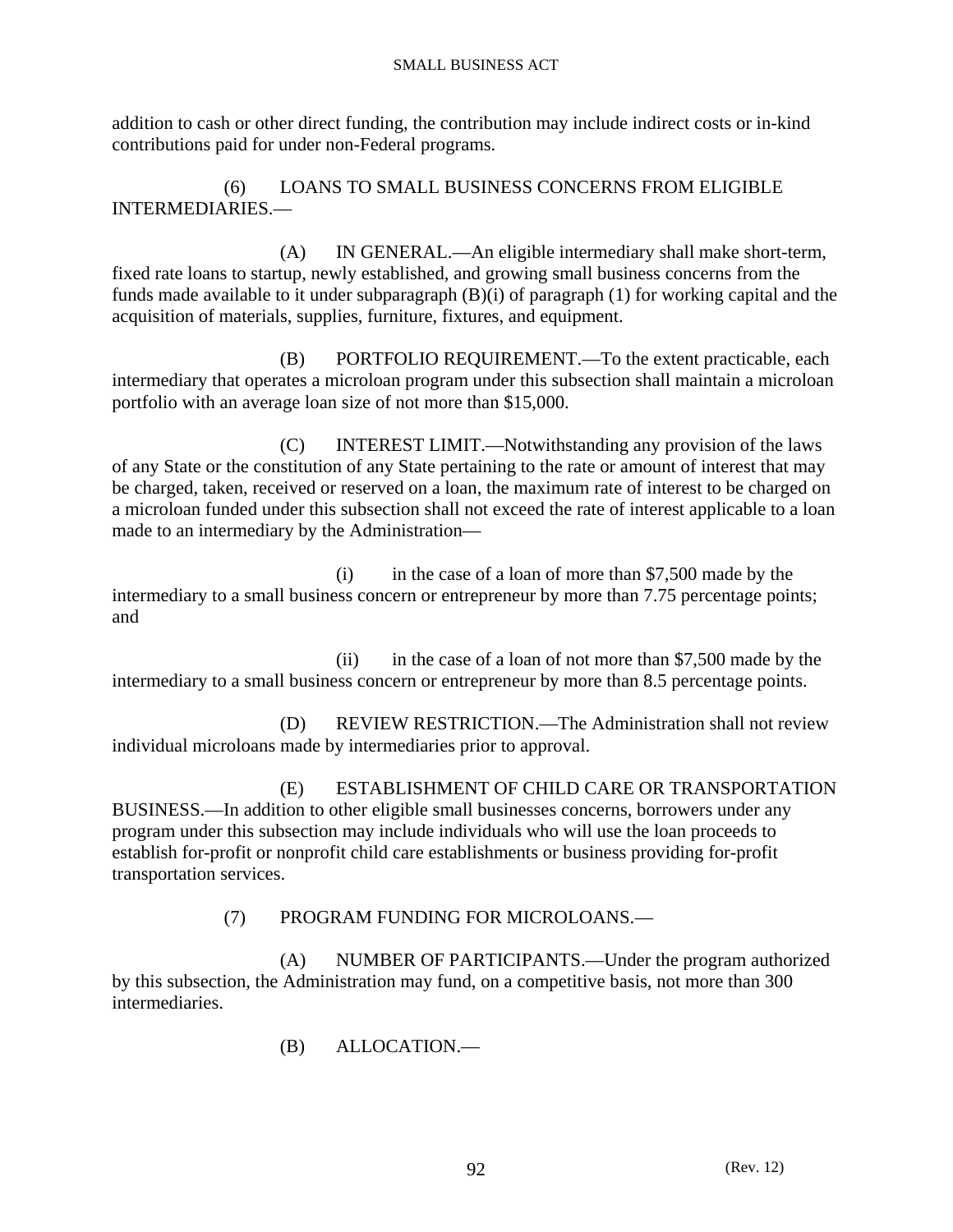(i) MINIMUM ALLOCATION.— Subject to the availability of appropriations, of the total amount of new loan funds made available for award under this subsection in each fiscal year, the Administration shall make available for award in each State (including the district of Columbia, the Commonwealth of Puerto Rico, the United States Virgin Islands, Guam, and American Samoa) an amount equal to the sum of—

(I) the lesser of—

(aa) \$800,000; or

 (bb) 1/55 of the total amount of new loan funds made available for award under this subsection for that fiscal year; and

(II) any additional amount, as determined by the

Administration.

 (ii) REDISTRIBUTION.—If, at the beginning of the third quarter of a fiscal year, the Administration determines that any portion of the amount made available to carry out this subsection is unlikely to be made available under clause (i) during that fiscal year, the Administration may make that portion available for award in any one or more States (including the District of Columbia, the Commonwealth of Puerto Rico, the United States Virgin Islands, Guam, and American Samoa) without regard to clause (i).

 (8) EQUITABLE DISTRIBUTION OF INTERMEDIARIES.—In approving microloan program applicants and providing funding to intermediaries under this subsection, the Administration shall select and provide funding to such intermediaries as will ensure appropriate availability of loans for small businesses in all industries located throughout each State, particularly those located in urban and in rural areas.

 (9) GRANTS FOR MANAGEMENT, MARKETING, TECHNICAL ASSISTANCE, AND RELATED SERVICES—

 (A) IN GENERAL.—The Administration may procure technical assistance for intermediaries participating in the Microloan Program to ensure that such intermediaries have the knowledge, skills, and understanding of microlending practice necessary to operate successful microloan programs.

 (B) ASSISTANCE AMOUNT.—The Administration shall transfer 7 percent of its annual appropriation for loans and loan guarantees under this subsection to the Administration's Salaries and Expense Account for the specific purpose of providing 1 or more technical assistance grants to experienced microlending organizations and national and regional nonprofit organizations that have demonstrated experience in providing training support for microenterprise development and financing to achieve the purpose set forth in subparagraph (A).

 (C) WELFARE-TO-WORK.—Of amounts made available to carry out the welfare-to-work microloan initiative under paragraph  $(1)(A)(iv)$  in any fiscal year, the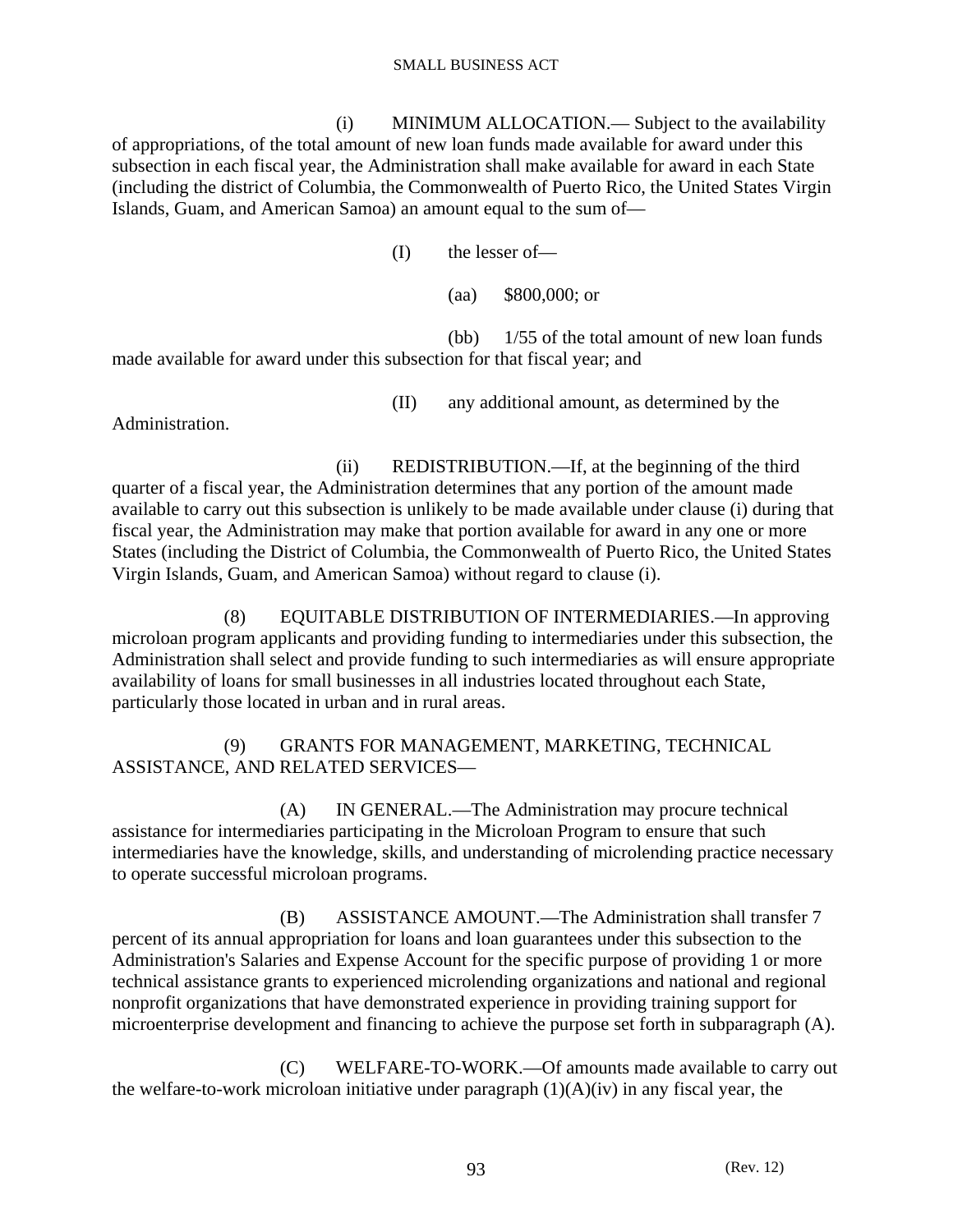Administration may use not more than 5 percent to provide technical assistance, either directly or through contractors, to welfare-to-work microloan initiative grantees, to ensure that, as grantees they have the knowledge, skills, and understanding of microlending and welfare-to-work transition, and other related issues, to operate a successful welfare-to-work microloan initiative.

 (10) REPORT TO CONGRESS. On November 1, 1995, the Administration shall submit to the Committees on Small Business of the Senate and the House of Representatives a report, including the Administration's evaluation of the effectiveness of the first 3 1/2 years of the microloan program and the following:

 (A) the numbers and locations of the intermediaries funded to conduct microloan programs;

(B) the amounts of each loan and each grant to intermediaries;

(C) a description of the matching contributions of each intermediary;

 (D) the numbers and amounts of microloans made by the intermediaries to small business concern borrowers;

(E) the repayment history of each intermediary;

 (F) a description of the loan portfolio of each intermediary including the extent to which it provides microloans to small business concerns in rural areas; and

 (G) any recommendations for legislative changes that would improve program operations.

(11) DEFINITIONS. For purposes of this subsection—

- (A) the term "intermediary" means
	- (i) a private, nonprofit entity;
	- (ii) a private nonprofit community development corporation;

 (iii) a consortium of private, nonprofit organizations or nonprofit community development corporations;

 (iv) a quasi-governmental economic development entity (such as a planning and development district), other than a State, county, municipal government, or any agency thereof, if—

(I) no application is received from an eligible nonprofit

organization; or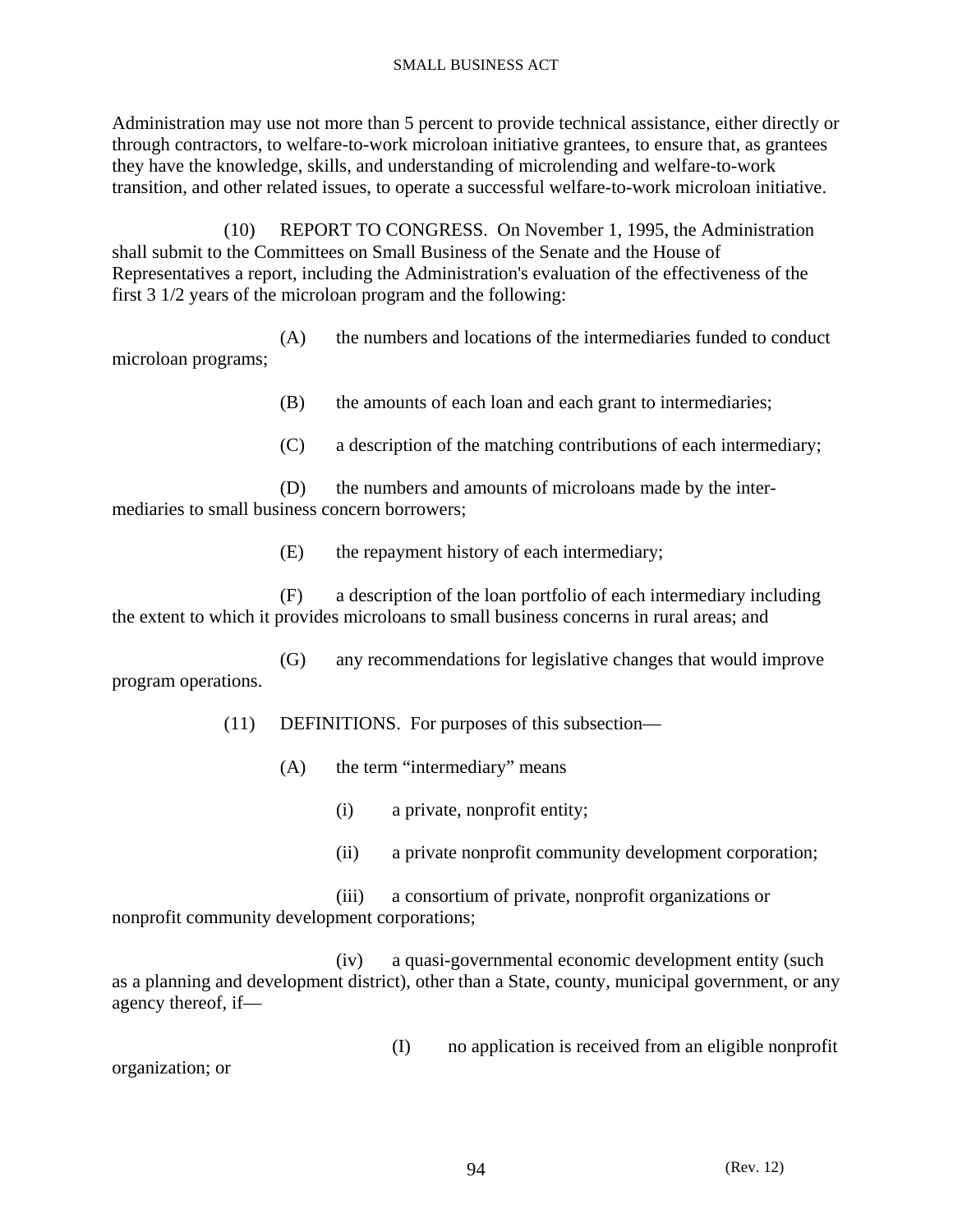(II) the Administration determines that the needs of a region or geographic area are not adequately served by an existing, eligible nonprofit organization that has submitted an application; or

 (v) an agency of or nonprofit entity established by a Native American Tribal Government,

that seeks to borrow or has borrowed funds from the Small Business Administration to make microloans to small business concerns under this subsection;

 (B) the term "microloan" means a short-term, fixed rate loan of not more than \$35,000, made by an intermediary to a startup, newly established, or growing small business concern;

 (C) the term "rural area" means any political subdivision or unincorporated area--

 (i) in a nonmetropolitan county (as defined by the Secretary of Agriculture) or its equivalent thereof; or

 (ii) in a metropolitan county or its equivalent that has a resident population of less than 20,000 if the Small Business Administration has determined such political subdivision or area to be rural; and

 (D) the term "economically distressed area," as used in paragraph (4), means a county or equivalent division of local government of a State in which the small business concern is located, in which, according to the most recent data available from the Bureau of the Census, Department of Commerce, not less than 40 percent of residents have an annual income that is at or below the poverty level.

 (12) DEFERRED PARTICIPATION LOAN PILOT.—In lieu of making direct loans to intermediaries as authorized in paragraph (1)(B), during fiscal years 1998 through 2000, the Administration may, on a pilot program basis, participate on a deferred basis of not less than 90 percent and not more than 100 percent on loans made to intermediaries by a for-profit or nonprofit entity or by alliances of such entities, subject to the following conditions:

 (A) NUMBER OF LOANS.—In carrying out this paragraph, the Administration shall not participate in providing financing on a deferred basis to more than 10 intermediaries in urban areas or more than 10 intermediaries in rural areas.

 (B) TERM OF LOANS.—The term of each loan shall be 10 years. During the first year of the loan, the intermediary shall not be required to repay any interest or principal. During the second through fifth years of the loan, the intermediary shall be required to pay interest only. During the sixth through tenth years of the loan, the intermediary shall be required to make interest payments and fully amortize the principal.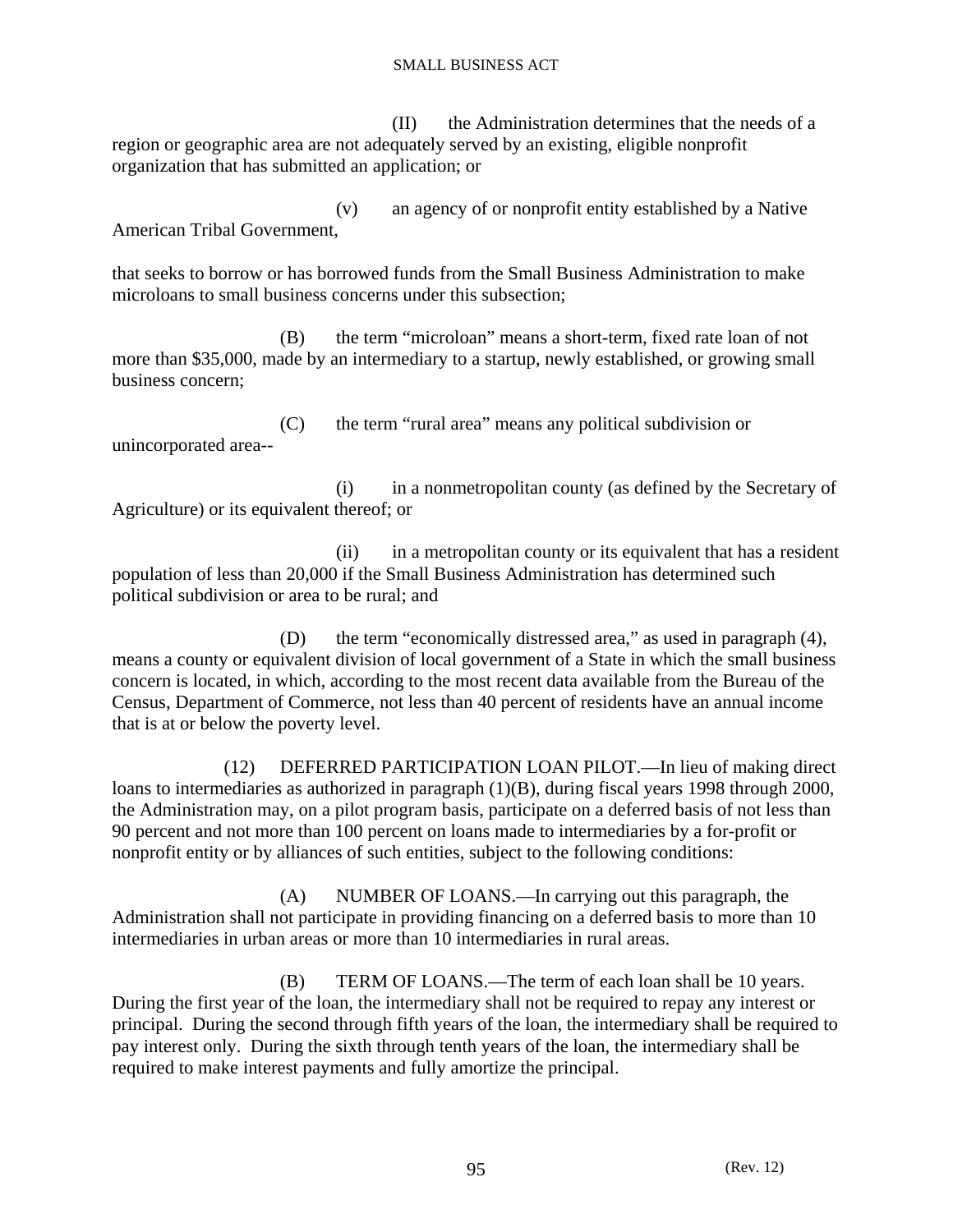(C) INTEREST RATE.—The interest rate on each loan shall be the rate specified by paragraph (3)(F) for direct loans.

 (13) EVALUATION OF WELFARE-TO-WORK MICROLOAN INITIATIVE.—On January 31, 1999, and annually thereafter, the Administration shall submit to the Committees on Small Business of the House of Representatives and the Senate a report on any monies distributed pursuant to paragraph (4)(F).

# (n) REPAYMENT DEFERRED FOR ACTIVE DUTY RESERVISTS.—

(1) DEFINITIONS.—In this subsection:

 (A) ELIGIBLE RESERVIST.—The term "eligible reservist" means a member of a reserve component of the Armed Forces ordered to active duty during a period of military conflict.

 (B) ESSENTIAL EMPLOYEE.—The term "essential employee" means an individual who is employed by a small business concern and whose managerial or technical expertise is critical to the successful day-to-day operations of that small business concern.

 (C) PERIOD OF MILITARY CONFLICT.—The term "period of military conflict" means—

(i) a period of war declared by the Congress;

(ii) a period of national emergency declared by the Congress or

by the President; or

 (iii) a period of a contingency operation, as defined in section 101(a) of title 10, United States Code.

(D) QUALIFIED BORROWER.—The term "qualified borrower"

means—

 (i) an individual who is an eligible reservist and who received a direct loan under subsection (a) or (b) before being ordered to active duty; or

 (ii) a small business concern that received a direct loan under subsection (a) or (b) before an eligible reservist, who is an essential employee, was ordered to active duty.

(2) DEFERRAL OF DIRECT LOANS.—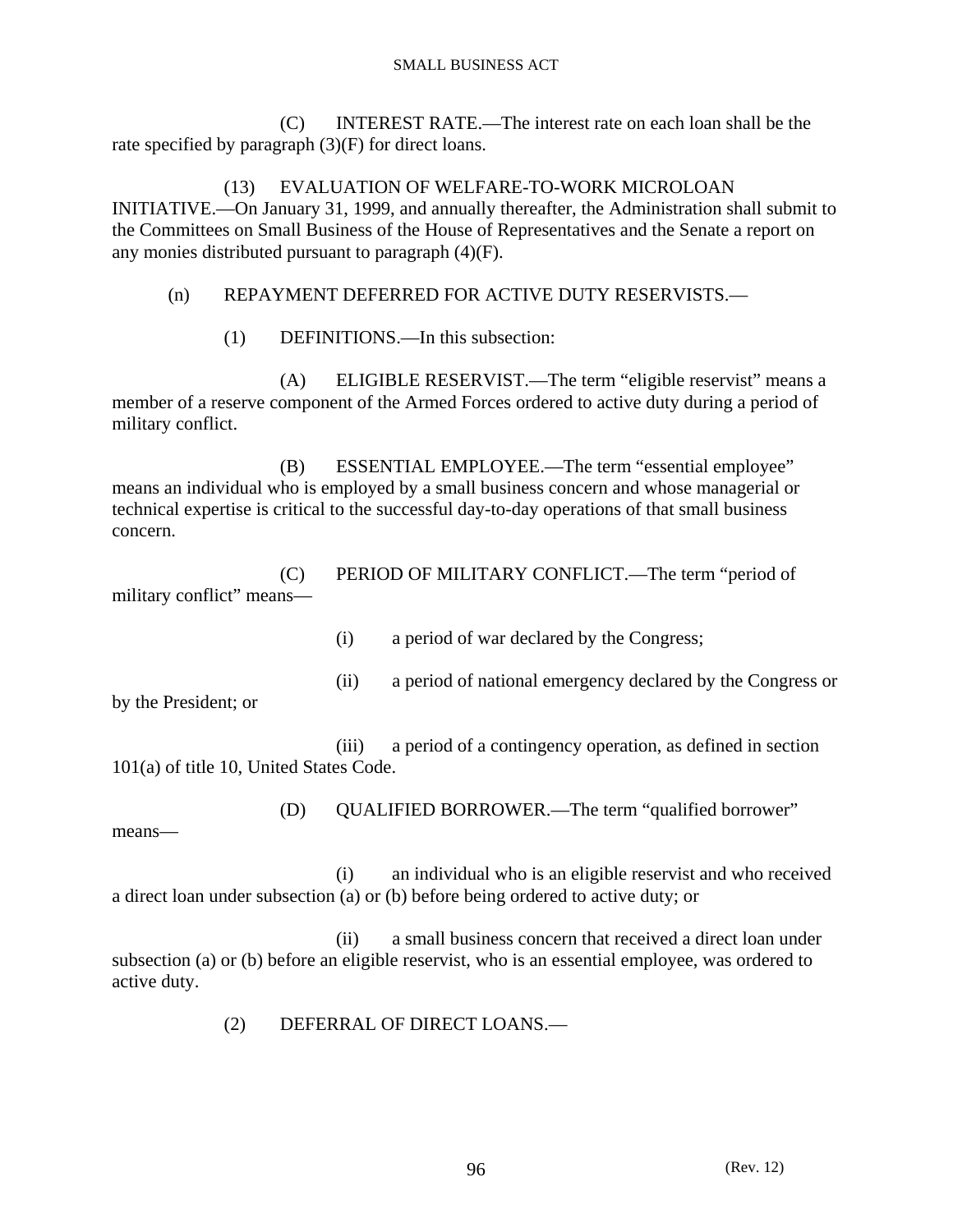(A) IN GENERAL.—The Administration shall, upon written request, defer repayment of principal and interest due on a direct loan made under subsection (a) or (b), if such loan was incurred by a qualified borrower.

 (B) PERIOD OF DEFERRAL.—The period of deferral for repayment under this paragraph shall begin on the date on which the eligible reservist is ordered to active duty and shall terminate on the date that is 180 days after the date such eligible reservist is discharged or released from active duty.

 (C) INTEREST RATE REDUCTION DURING DEFERRAL.— Notwithstanding any other provision of law, during the period of deferral described in subparagraph (B), the Administration may, in its discretion, reduce the interest rate on any loan qualifying for a deferral under this paragraph.

 (3) DEFERRAL OF LOAN GUARANTEES AND OTHER FINANCINGS.—The Administration shall—

 (A) encourage intermediaries participating in the program under subsection (m) to defer repayment of a loan made with proceeds made available under that subsection, if such loan was incurred by a small business concern that is eligible to apply for assistance under subsection  $(b)(3)$ ; and

 (B) not later than 30 days after the date of the enactment of this subsection, establish guidelines to—

 (i) encourage lenders and other intermediaries to defer repayment of, or provide other relief relating to, loan guarantees under subsection (a) and financings under section 504 of the Small Business Investment Act of 1958 that were incurred by small business concerns that are eligible to apply for assistance under subsection (b)(3), and loan guarantees provided under subsection (m) if the intermediary provides relief to a small business concern under this paragraph; and

 (ii) implement a program to provide for the deferral of repayment or other relief to any intermediary providing relief to a small business borrower under this paragraph.

§ 8. (a) (1) It shall be the duty of the Administration and it is hereby empowered, whenever it determines such action is necessary or appropriate—

 (A) to enter into contracts with the United States Government and any department, agency, or officer thereof having procurement powers obligating the Administration to furnish articles, equipment, supplies, services, or materials to the Government or to perform construction work for the Government. In any case in which the Administration certifies to any officer of the Government having procurement powers that the Administration is competent and responsible to perform any specific Government procurement contract to be let by any such officer, such officer shall be authorized in his discretion to let such procurement contract to the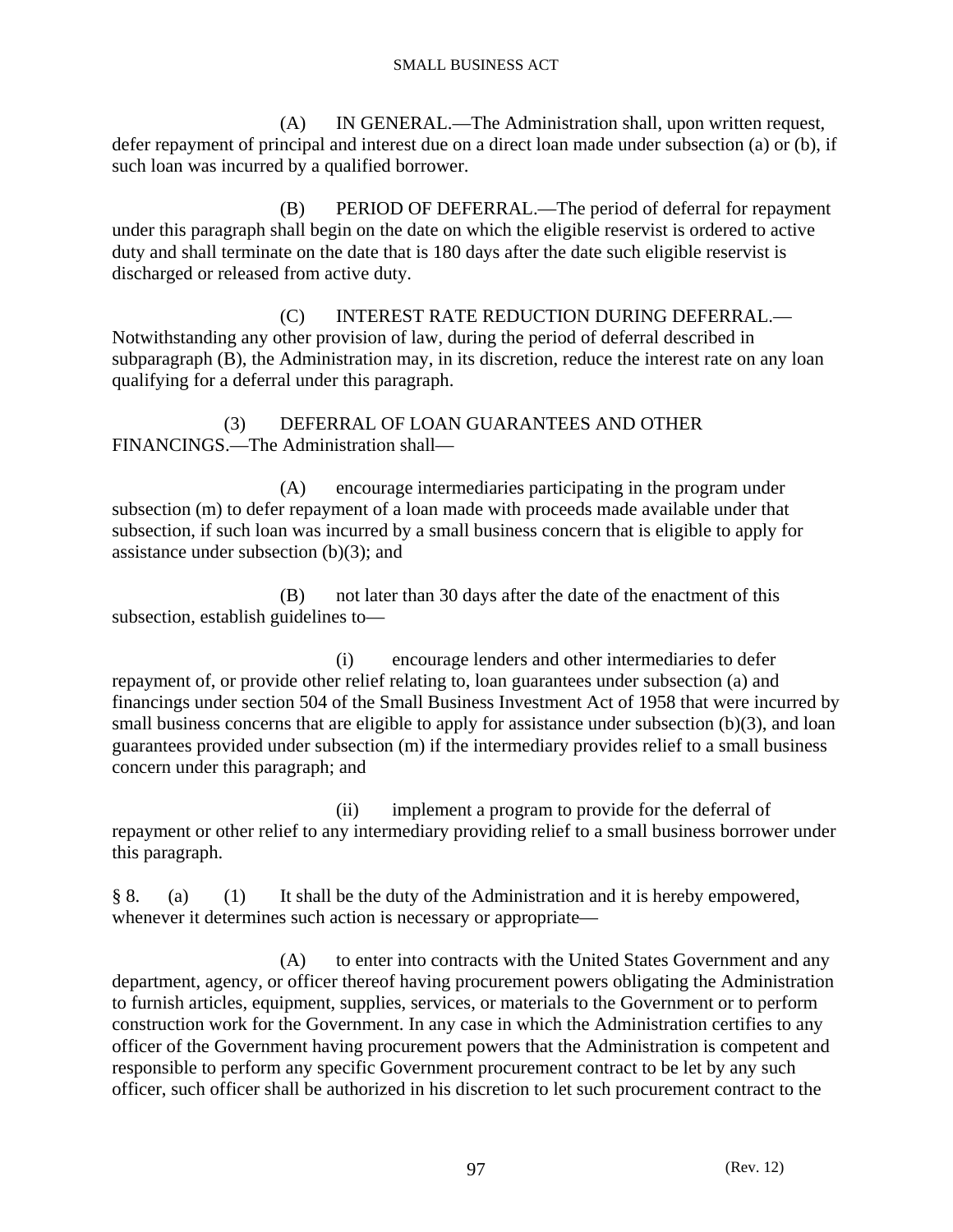Administration upon such terms and conditions as may be agreed upon between the Administration and the procurement officer. Whenever the Administration and such procurement officer fail to agree, the matter shall be submitted for determination to the Secretary or the head of the appropriate department or agency by the Administrator. Not later than 5 days from the date the Administration is notified of a procurement officer's adverse decision, the Administration may notify the contracting officer of the intent to appeal such adverse decision, and within 15 days of such date the Administrator shall file a written request for a reconsideration of the adverse decision with the Secretary of the department or agency head. For the purposes of this subparagraph, a procurement officer's adverse decision includes a decision not to make available for award pursuant to this subsection a particular procurement requirement or the failure to agree on the terms and conditions of a contract to be awarded noncompetitively under the authority of this subsection. Upon receipt of the notice of intent to appeal, the Secretary of the department or the agency head shall suspend further action regarding the procurement until a written decision on the Administrator's request for reconsideration has been issued by such Secretary or agency head, unless such officer makes a written determination that urgent and compelling circumstances which significantly affect interests of the United States will not permit waiting for a reconsideration of the adverse decision. If the Administrator's request for reconsideration is denied, the Secretary of the department or agency head shall specify the reasons why the selected firm was determined to be incapable to perform the procurement requirement, and the findings supporting such determination, which shall be made a part of the contract file for the requirement. A contract may not be awarded under this subsection if the award of the contract would result in a cost to the awarding agency which exceeds a fair market price;

 (B) to arrange for the performance of such procurement contracts by negotiating or otherwise letting subcontracts to socially and economically disadvantaged small business concerns for construction work, services, or the manufacture, supply, assembly of such articles, equipment, supplies, materials, or parts thereof, or servicing or processing in connection therewith, or such management services as may be necessary to enable the Administration to perform such contracts;

 (C) to make an award to a small business concern owned and controlled by socially and economically disadvantaged individuals which has completed its period of Program Participation as prescribed by section 7(j)(15), if—

 (i) the contract will be awarded as a result of an offer (including price) submitted in response to a published solicitation relating to a competition conducted pursuant to subparagraph (D); and

 (ii) the prospective contract awardee was a Program Participant eligible for award of the contract on the date specified for receipt of offers contained in the contract solicitation; and

 (D) (i) A contract opportunity offered for award pursuant to this subsection shall be awarded on the basis of competition restricted to eligible Program Participants if—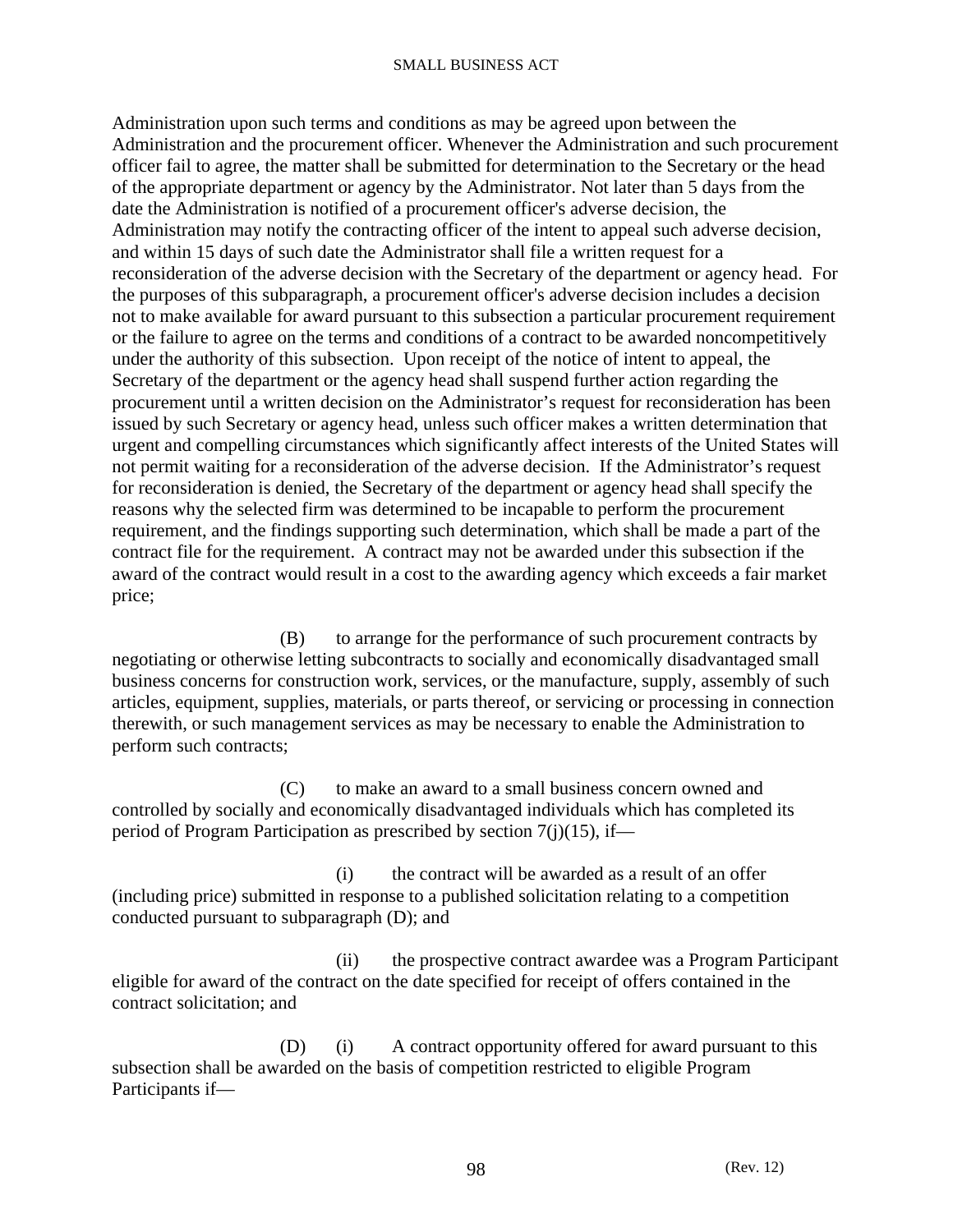(I) there is a reasonable expectation that at least two eligible Program Participants will submit offers and that award can be made at a fair market price, and

 (II) the anticipated award price of the contract (including options) will exceed \$5,000,000 in the case of a contract opportunity assigned a standard industrial classification code for manufacturing and \$3,000,000 (including options) in the case of all other contract opportunities.

 (ii) The Associate Administrator for Minority Small Business and Capital Ownership Development, on a nondelegable basis, is authorized to approve a request from an agency to award a contract opportunity under this subsection on the basis of a competition restricted to eligible Program Participants even if the anticipated award price is not expected to exceed the dollar amounts specified in clause (i)(II). Such approvals shall be granted only on a limited basis.

 (2) Notwithstanding subsections (a) and (c) of the first section of the Act entitled "An Act requiring contracts for the construction, alteration, and repair of any public building or public work of the United States to be accompanied by a performance bond protecting the United States and by additional bond for the protection of persons furnishing material and labor for the construction, alteration, or repair of said public buildings or public works," approved August 24, 1935 (49 Stat. 793), no small business concern shall be required to provide any amount of any bond as a condition of receiving any subcontract under this subsection if the Administrator determines that such amount is inappropriate for such concern in performing such contract: Provided, That the Administrator shall exercise the authority granted by the paragraph only if—

 (A) the Administration takes such measures as it deems appropriate for the protection of persons furnishing materials and labor to a small business receiving any benefit pursuant to this paragraph;

 (B) the Administration assists, insofar as practicable, a small business receiving the benefits of this paragraph to develop, within a reasonable period of time, such financial and other capability as may be needed to obtain such bonds as the Administration may subsequently require for the successful completion of any program conducted under the authority of this subsection;

 (C) the Administration finds that such small business is unable to obtain the requisite bond or bonds from a surety and that no surety is willing to issue such bond or bonds subject to the guarantee provisions of Title IV of the Small Business Investment Act of 1958; and

 (D) the small business is determined to be a startup concern and such concern has not been participating in any program conducted under the authority of this subsection for a period exceeding one year.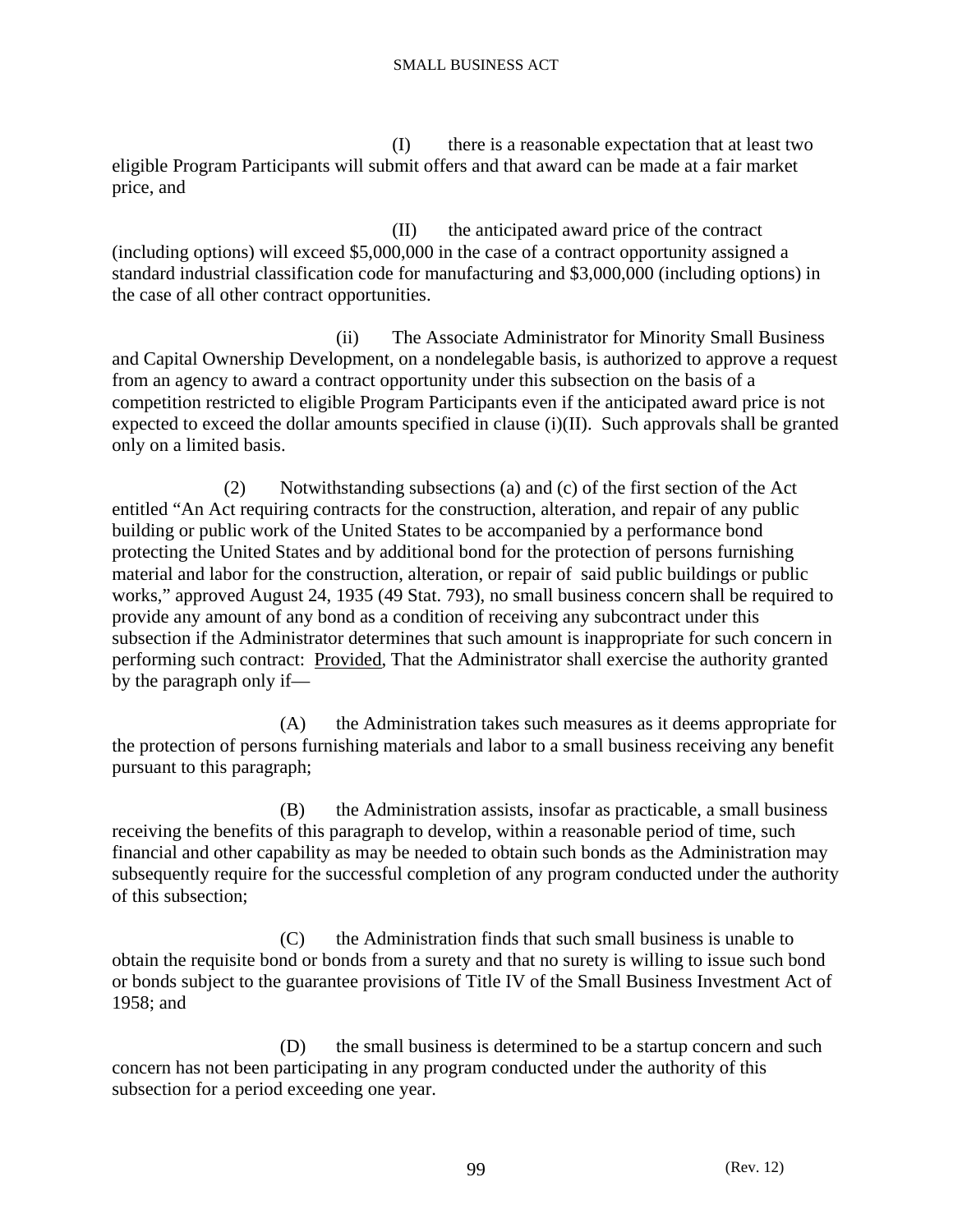The authority to waive bonds provided in this paragraph (2) may not be exercised after September 30, 1988.

 (3) (A) Any Program Participant selected by the Administration to perform a contract to be let noncompetitively pursuant to this subsection shall, when practicable, participate in any negotiation of the terms and conditions of such contract.

 (B) (i) For purposes of paragraph (1) a "fair market price" shall be determined by the agency offering the procurement requirement to the Administration, in accordance with clauses (ii) and (iii).

 (ii) The estimate of a current fair market price for a new procurement requirement, or a requirement that does not have a satisfactory procurement history, shall be derived from a price or cost analysis. Such analysis may take into account prevailing market conditions, commercial prices for similar products or services, or data obtained from any other agency. Such analysis shall consider such cost or pricing data as may be timely submitted by the Administration.

 (iii) The estimate of a current fair market price for a procurement requirement that has a satisfactory procurement history shall be based on recent award prices adjusted to insure comparability. Such adjustments shall take into account differences in quantities, performance times, plans, specifications, transportation costs, packaging and packing costs, labor and materials costs, overhead costs, and any other additional costs which may be deemed appropriate.

 (C) An agency offering a procurement requirement for potential award pursuant to this subsection shall, upon the request of the Administration, promptly submit to the Administration a written statement detailing the method used by the agency to estimate the current fair market price for such contract, identifying the information, studies, analyses, and other data used by such agency. The agency's estimate of the current fair market price (and any supporting data furnished to the Administration) shall not be disclosed to any potential offeror (other than the Administration).

 (D) A small business concern selected by the Administration to perform or negotiate a contract to be let pursuant to this subsection may request the Administration to protest the agency's estimate of the fair market price for such contract pursuant to paragraph  $(1)(A)$ .

 (4) (A) For purposes of this section, the term "socially and economically disadvantaged small business concern" means any small business concern which meets the requirements of subparagraph (B) and—

(i) which is at least 51 per centum unconditionally owned

 $by-$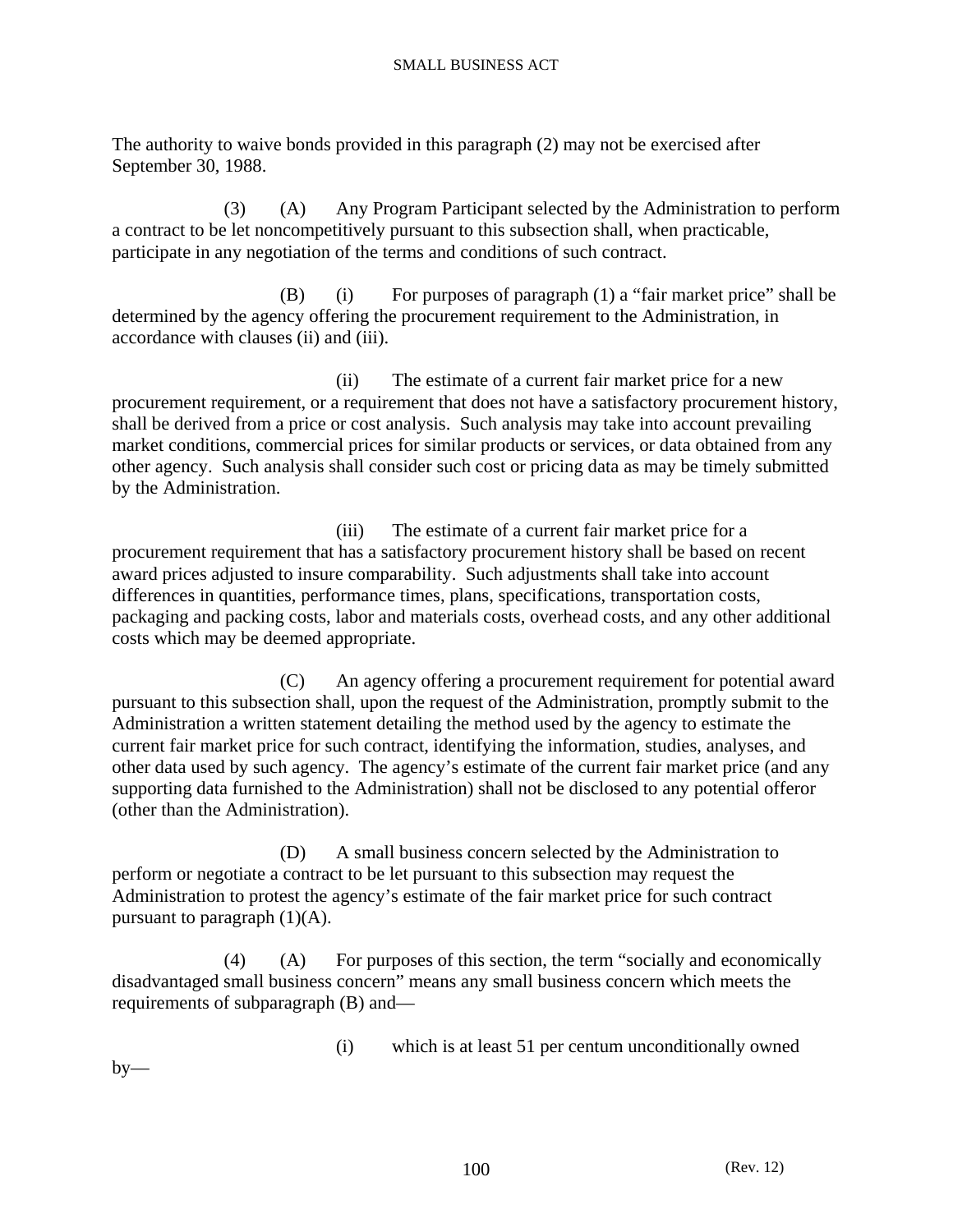(I) one or more socially and economically disadvantaged individuals,

 (II) an economically disadvantaged Indian tribe (or a wholly owned business entity of such tribe), or

(III) an economically disadvantaged Native Hawaiian

 (ii) in the case of any publicly owned business, at least 51 per centum of the stock of which is unconditionally owned by—

 (I) one or more socially and economically disadvantaged individuals,

organization, or

 (II) an economically disadvantaged Indian tribe (or a wholly owned business entity of such tribe), or

 (III) an economically disadvantaged Native Hawaiian organization.

 (B) A small business concern meets the requirements of this subparagraph if the management and daily business operations of such small concern are controlled by one or more—

 (i) socially and economically disadvantaged individuals described in subparagraph  $(A)(i)(I)$  or subparagraph  $(A)(ii)(I)$ , or

 (ii) members of an economically disadvantaged Indian tribe described in subparagraph  $(A)(i)(II)$  or subparagraph  $(A)(ii)(II)$  or

 (iii) Native Hawaiian organizations described in subparagraph  $(A)(i)(III)$  or subparagraph  $(A)(ii)(III)$ .

 (C) Each Program Participant shall certify, on an annual basis, that it meets the requirements of this paragraph regarding ownership and control.

 (5) Socially disadvantaged individuals are those who have been subjected to racial or ethnic prejudice or cultural bias because of their identity as a member of a group without regard to their individual qualities.

 (6) (A) Economically disadvantaged individuals are those socially disadvantaged individuals whose ability to compete in the free enterprise system has been impaired due to diminished capital and credit opportunities as compared to others in the same business area who are not socially disadvantaged. In determining the degree of diminished credit and capital opportunities the Administration shall consider, but not be limited to, the assets and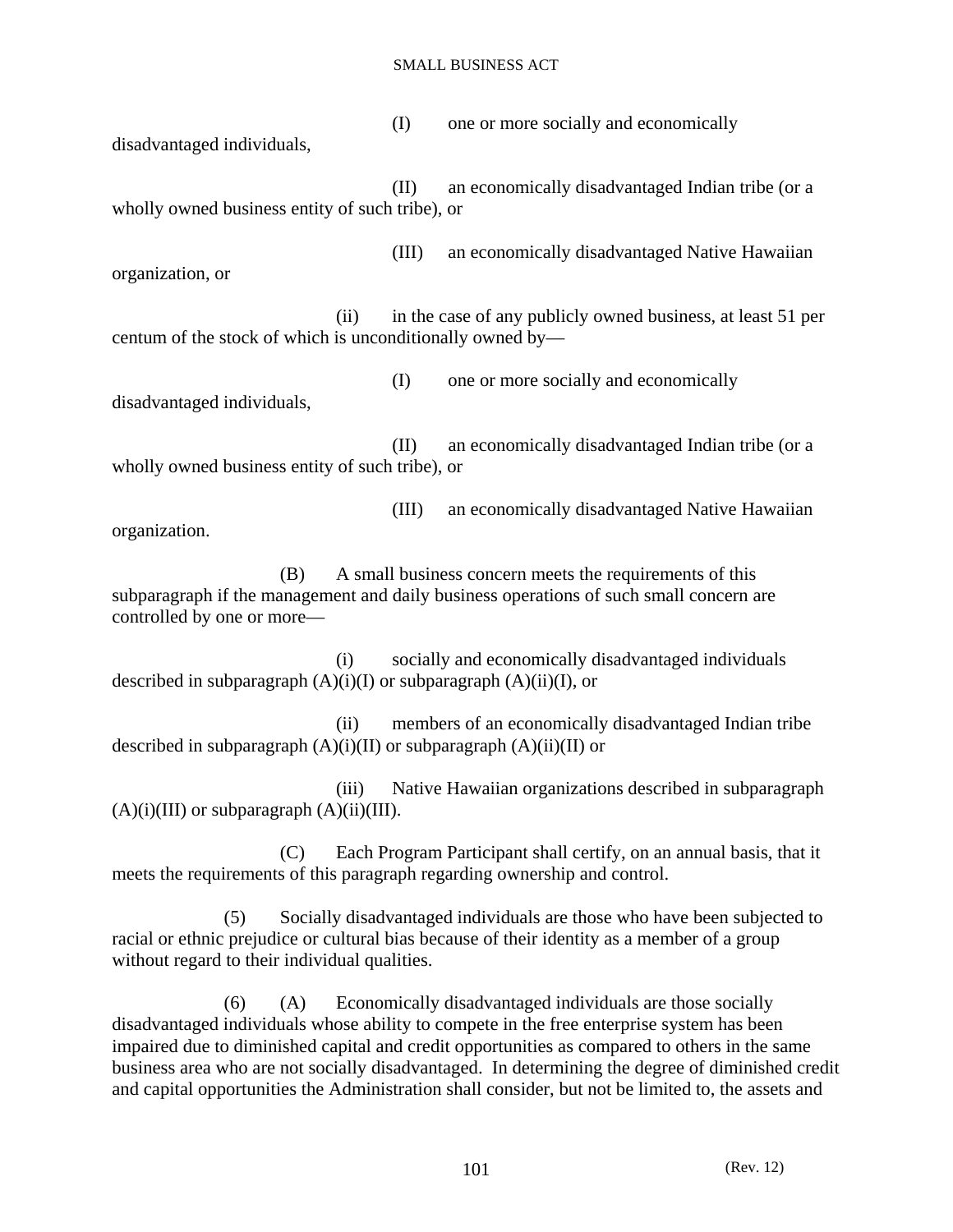net worth of such socially disadvantaged individual. In determining the economic disadvantage of an Indian tribe, the Administration shall consider, where available, information such as the following: the per capita income of members of the tribe excluding judgment awards, the percentage of the local Indian population below the poverty level, and the tribe's access to capital markets.

 (B) Each Program Participant shall annually submit to the Administration—

owner;

(i) a personal financial statement for each disadvantaged

 (ii) a record of all payments made by the Program Participant to each of its disadvantaged owners or to any person or entity affiliated with such owners; and

 (iii) such other information as the Administration may deem necessary to make the determinations required by this paragraph.

 (C) (i) Whenever, on the basis of information provided by a Program Participant pursuant to subparagraph (B) or otherwise, the Administration has reason to believe that the standards to establish economic disadvantage pursuant to subparagraph (A) have not been met, the Administration shall conduct a review to determine whether such Program Participant and its disadvantaged owners continue to be impaired in their ability to compete in the free enterprise system due to diminished capital and credit opportunities when compared to other concerns in the same business area, which are not socially disadvantaged.

 (ii) If the Administration determines, pursuant to such review, that a Program Participant and its disadvantaged owners are no longer economically disadvantaged for the purpose of receiving assistance under this subsection, the Program Participant shall be graduated pursuant to section  $7(j)(10)(G)$  subject to the right to a hearing as provided for under paragraph (9).

 (D) (i) Whenever, on the basis of information provided by a Program Participant pursuant to subparagraph (B) or otherwise, the Administration has reason to believe that the amount of funds or other assets withdrawn from a Program Participant for the personal benefit of its disadvantaged owners or any person or entity affiliated with such owners may have been unduly excessive, the Administration shall conduct a review to determine whether such withdrawal of funds or other assets was detrimental to the achievement of the targets, objectives, and goals contained in such Program Participant's business plan.

 (ii) If the Administration determines, pursuant to such review, that funds or other assets have been withdrawn to the detriment of the Program Participant's business, the Administration shall—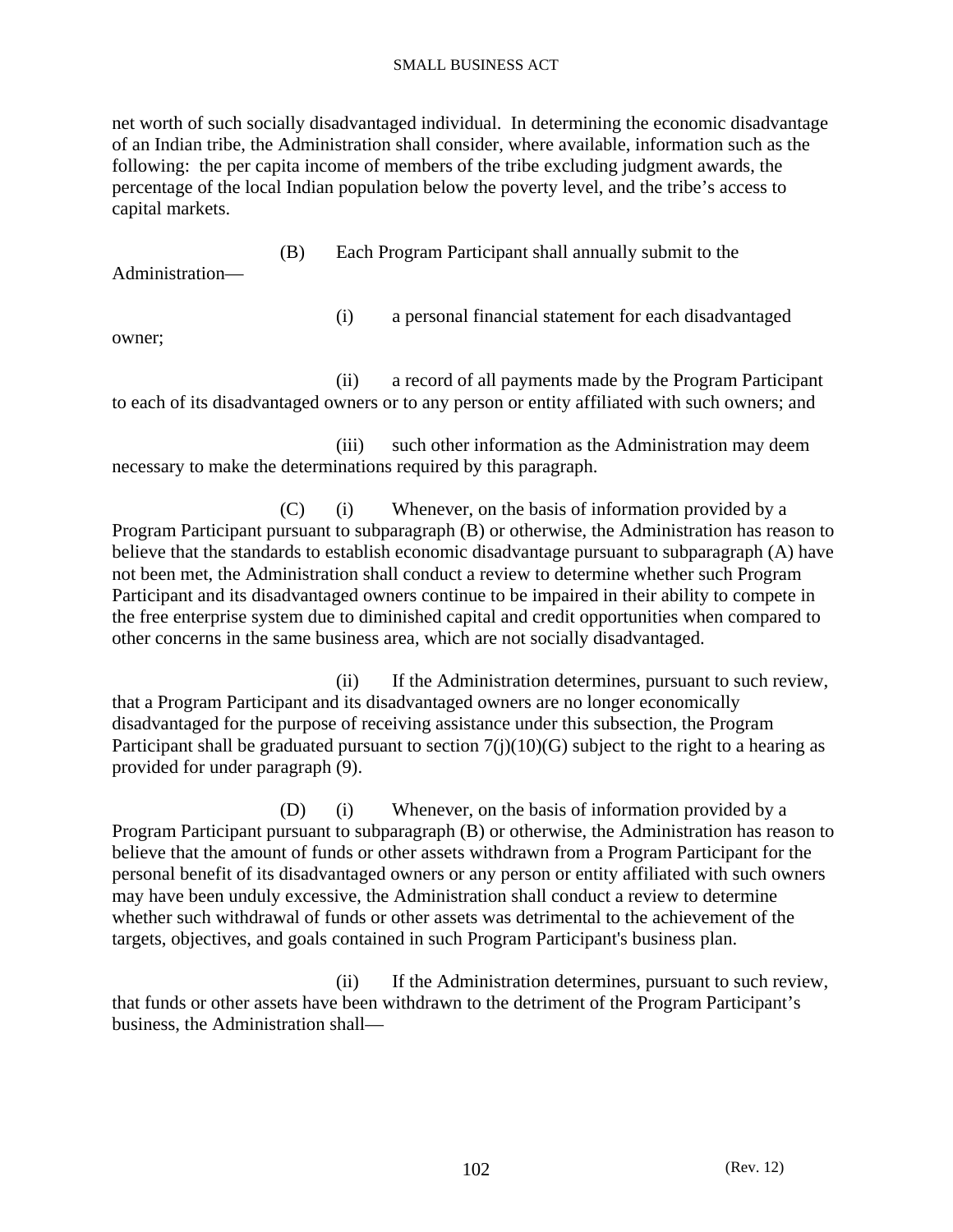(I) initiate a proceeding to terminate the Program Participant pursuant to section  $7(j)(10)(F)$ , subject to the right to a hearing under paragraph (9); or

 (II) require an appropriate reinvestment of funds or other assets and such other steps as the Administration may deem necessary to ensure the protection of the concern.

 (E) Whenever the Administration computes personal net worth for any purpose under this paragraph, it shall exclude from such computation—

 (i) the value of investments that disadvantaged owners have in their concerns, except that such value shall be taken into account under this paragraph when comparing such concerns to other concerns in the same business area that are owned by other than socially disadvantaged persons;

 (ii) the equity that disadvantaged owners have in their primary personal residences, except that any portion of such equity that is attributable to unduly excessive withdrawals from a Program Participant or a concern applying for program participation shall be taken into account.

 (7) (A) No small business concern shall be deemed eligible for any assistance pursuant to this subsection unless the Administration determines that with contract, financial, technical, and management support the small business concern will be able to perform contracts which may be awarded to such concern under paragraph  $(1)(C)$  and has reasonable prospects for success in competing in the private sector.

 (B) Limitations established by the Administration in its regulations and procedures restricting the award of contracts pursuant to this subsection to a limited number of standard industrial classification codes in an approved business plan shall not be applied in a manner that inhibits the logical business progression by a participating small business concern into areas of industrial endeavor where such concern has the potential for success.

 (8) All determinations made pursuant to paragraph (5) with respect to whether a group has been subjected to prejudice or bias shall be made by the Administrator after consultation with the Associate Administrator for Minority Small Business and Capital Ownership Development. All other determinations made pursuant to paragraphs (4), (5), (6), and (7) shall be made by the Associate Administrator for Minority Small Business and Capital Ownership Development under the supervision of, and responsible to, the Administrator.

 $(9)$  (A) Subject to the provisions of subparagraph  $(E)$ , the Administration, prior to taking any action described in subparagraph (B), shall provide the small business concern that is the subject of such action, an opportunity for a hearing on the record, in accordance with chapter 5 of title 5, United States Code.

(B) The actions referred to in subparagraph (A) are—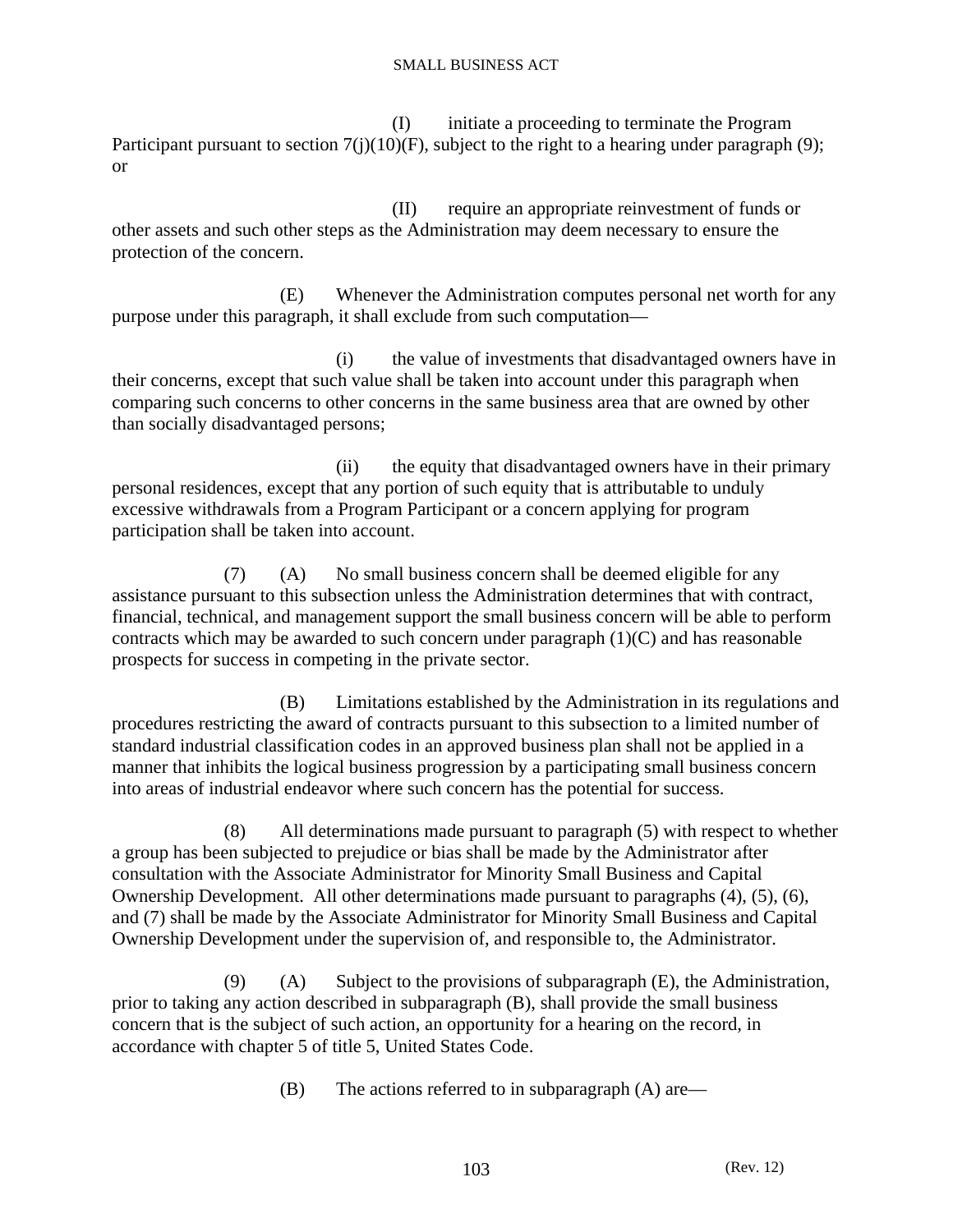(i) denial of program admission based upon a negative determination pursuant to paragraph  $(4)$ ,  $(5)$ , or  $(6)$ ;

| (i)   | a termination pursuant to section $7(i)(10)(F)$ ;     |
|-------|-------------------------------------------------------|
| (iii) | a graduation pursuant to section $7(i)(10)(G)$ ; and  |
| (iv)  | the denial of a request to issue a waiver pursuant to |

(iii) is not filed in accordance with the rules of procedure

paragraph  $(21)(B)$ .

 (C) The Administration's proposed action, in any proceeding conducted under the authority of this paragraph, shall be sustained unless it is found to be arbitrary, capricious, or contrary to law.

 (D) A decision rendered pursuant to this paragraph shall be the final decision of the Administration and shall be binding upon the Administration and those within its employ.

 (E) The adjudicator selected to preside over a proceeding conducted under the authority of this paragraph shall decline to accept jurisdiction over any matter that—

 (i) does not, on its face, allege facts that, if proven to be true, would warrant reversal or modification of the Administration's position;

(ii) is untimely filed;

governing such proceedings; or

 (iv) has been decided by or is the subject of an adjudication before a court of competent jurisdiction over such matters.

 (F) Proceedings conducted pursuant to the authority of this paragraph shall be completed and a decision rendered, insofar as practicable, within ninety days after a petition for a hearing is filed with the adjudicating office.

 (10) The Administration shall develop and implement an outreach program to inform and recruit small business concerns to apply for eligibility for assistance under this subsection. Such program shall make a sustained and substantial effort to solicit applications for certification from small business concerns located in areas of concentrated unemployment or underemployment or within labor surplus areas and within States having relatively few Program Participants and from small disadvantaged business concerns in industry categories that have not substantially participated in the award of contracts let under the authority of this subsection.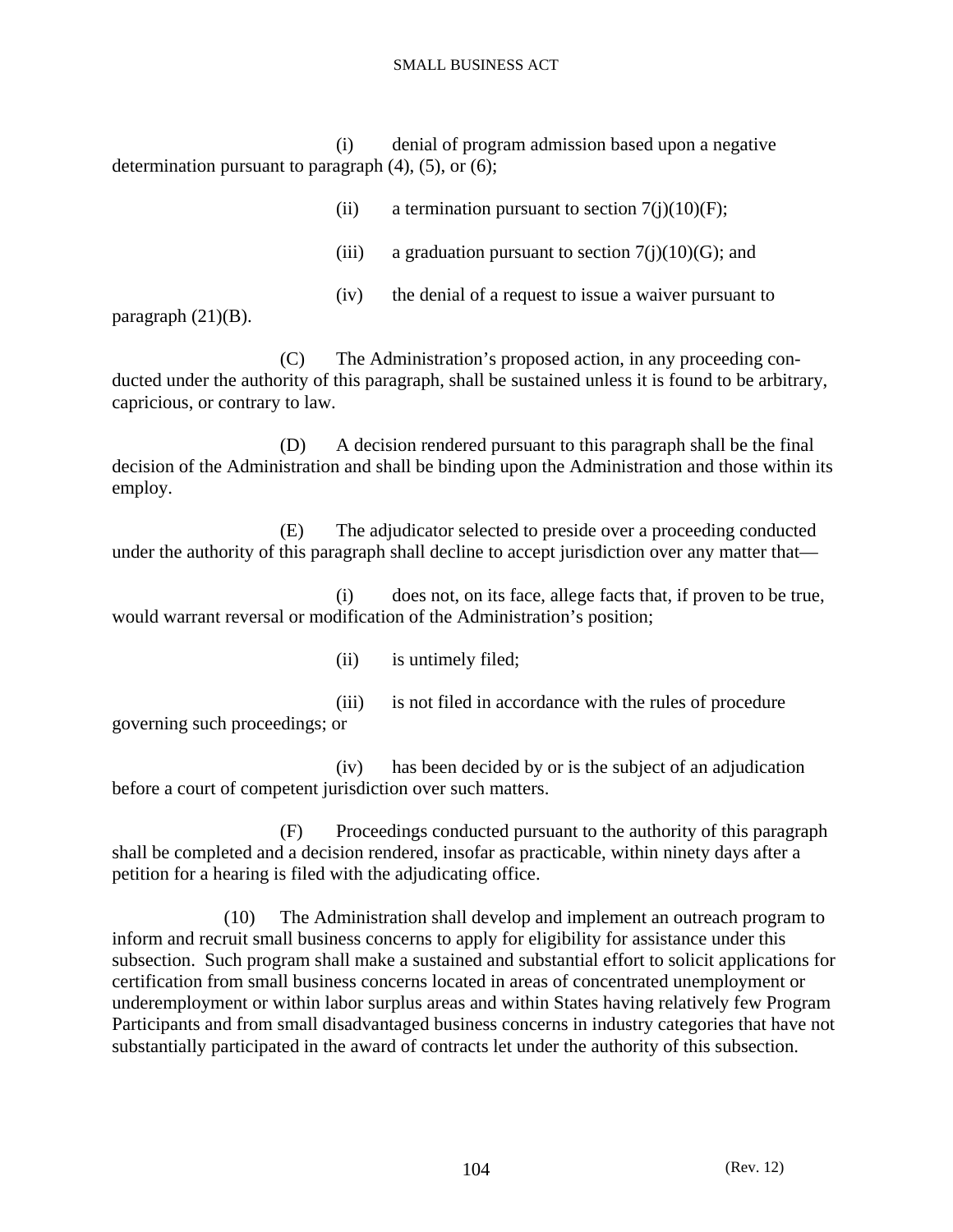(11) To the maximum extent practicable, construction subcontracts awarded by the Administration pursuant to this subsection shall be awarded within the county or State where the work is to be performed.

 (12) (A) The Administration shall require each concern eligible to receive subcontracts pursuant to this subsection to annually prepare and submit to the Administration a capability statement. Such statement shall briefly describe such concern's various contract performance capabilities and shall contain the name and telephone number of the Business Opportunity Specialist assigned such concern. The Administration shall separate such statements by those primarily dependent upon local contract support and those primarily requiring a national marketing effort. Statements primarily dependent upon local contract support shall be disseminated to appropriate buying activities in the marketing area of the concern. The remaining statements shall be disseminated to the Directors of Small and Disadvantaged Business Utilization for the appropriate agencies who shall further distribute such statements to buying activities with such agencies that may purchase the types of items or services described on the capability statements.

 (B) Contracting activities receiving capability statements shall, within 60 days after receipt, contact the relevant Business Opportunity Specialist to indicate the number, type and approximate dollar value of contract opportunities that such activities may be awarding over the succeeding 12-month period and which may be appropriate to consider for award to those concerns for which it has received capability statements.

 (C) Each executive agency reporting to the Federal Procurement Data System contract actions with an aggregate value in excess of \$50,000,000 in fiscal year 1988, or in any succeeding fiscal year, shall prepare a forecast of expected contract opportunities or classes of contract opportunities for the next and succeeding fiscal years that small business concerns, including those owned and controlled by socially and economically disadvantaged individuals, are capable of performing. Such forecast shall be periodically revised during such year. To the extent such information is available, the agency forecasts shall specify:

 (i) The approximate number of individual contract opportunities (and the number of opportunities within a class)

 (ii) The approximate dollar value, or range of dollar values, for each contract opportunity or class of contract opportunities.

 (iii) The anticipated time (by fiscal year quarter) for the issuance of a procurement request.

the contract.

(iv) The activity responsible for the award and administration of

 (D) The head of each executive agency subject to the provisions of subparagraph (C) shall within 10 days of completion furnish such forecasts to—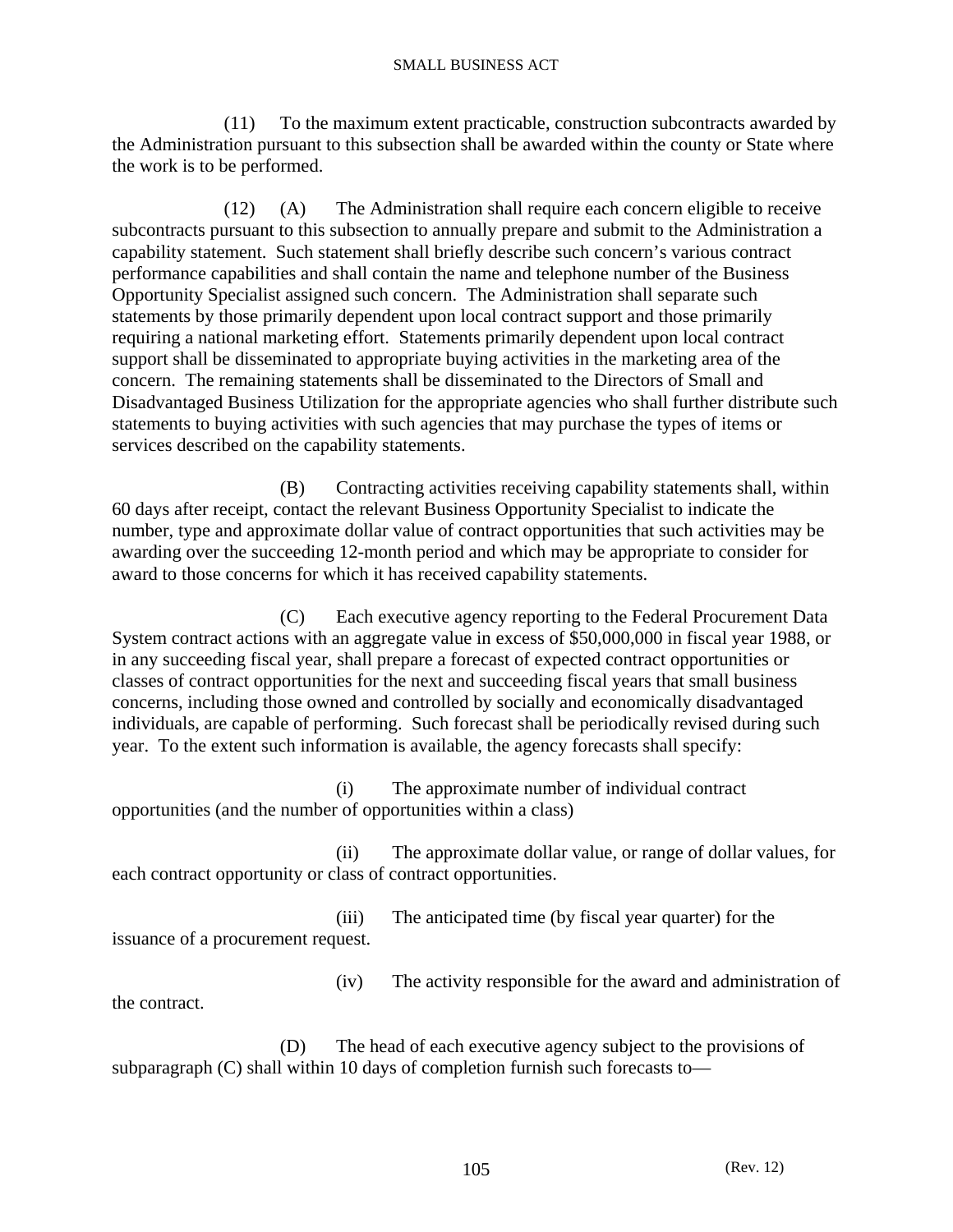(i) the Director of the Office of Small and Disadvantaged Business Utilization established pursuant to section 15(k) for such agency; and

(ii) the Administrator.

 (E) The information reported pursuant to subparagraph (D) may be limited to classes of items and services for which there are substantial annual purchases.

(F) Such forecasts shall be available to small business concerns.

 (13) For purposes of this subsection, the term "Indian tribe" means any Indian tribe, band, nation, or other organized group or community of Indians, including any Alaska Native village or regional or village corporation (within the meaning of the Alaska Native Claims Settlement Act) which—

 (A) is recognized as eligible for the special programs and services provided by the United States to Indians because of their status as Indians, or

 (B) is recognized as such by the State in which such tribe, band, nation, group, or community resides.

 (14) (A) A concern may not be awarded a contract under this subsection as a small business concern unless the concern agrees that—

 (i) in the case of a contract for services (except construction), at least 50 percent of the cost of contract performance incurred for personnel shall be expended for employees of the concern; and

 (ii) in the case of a contract for procurement of supplies (other than procurement from a regular dealer in such supplies), the concern will perform work for at least 50 percent of the cost of manufacturing the supplies (not including the cost of materials).

 (B) The Administrator may change the percentage under clause (i) or (ii) of subparagraph (A) if the Administrator determines that such change is necessary to reflect conventional industry practices among business concerns that are below the numerical size standard for businesses in that industry category. A percentage established under the preceding sentence may not differ from a percentage established under section 15(o).

 (C) The Administration shall establish, through public rulemaking, requirements similar to those specified in subparagraph (A) to be applicable to contracts for general and specialty construction and to contracts for any other industry category not otherwise subject to the requirements of such subparagraph. The percentage applicable to any such requirement shall be determined in accordance with subparagraph (B), except that such a percentage may not differ from a percentage established under section 15(o) for the same industry category.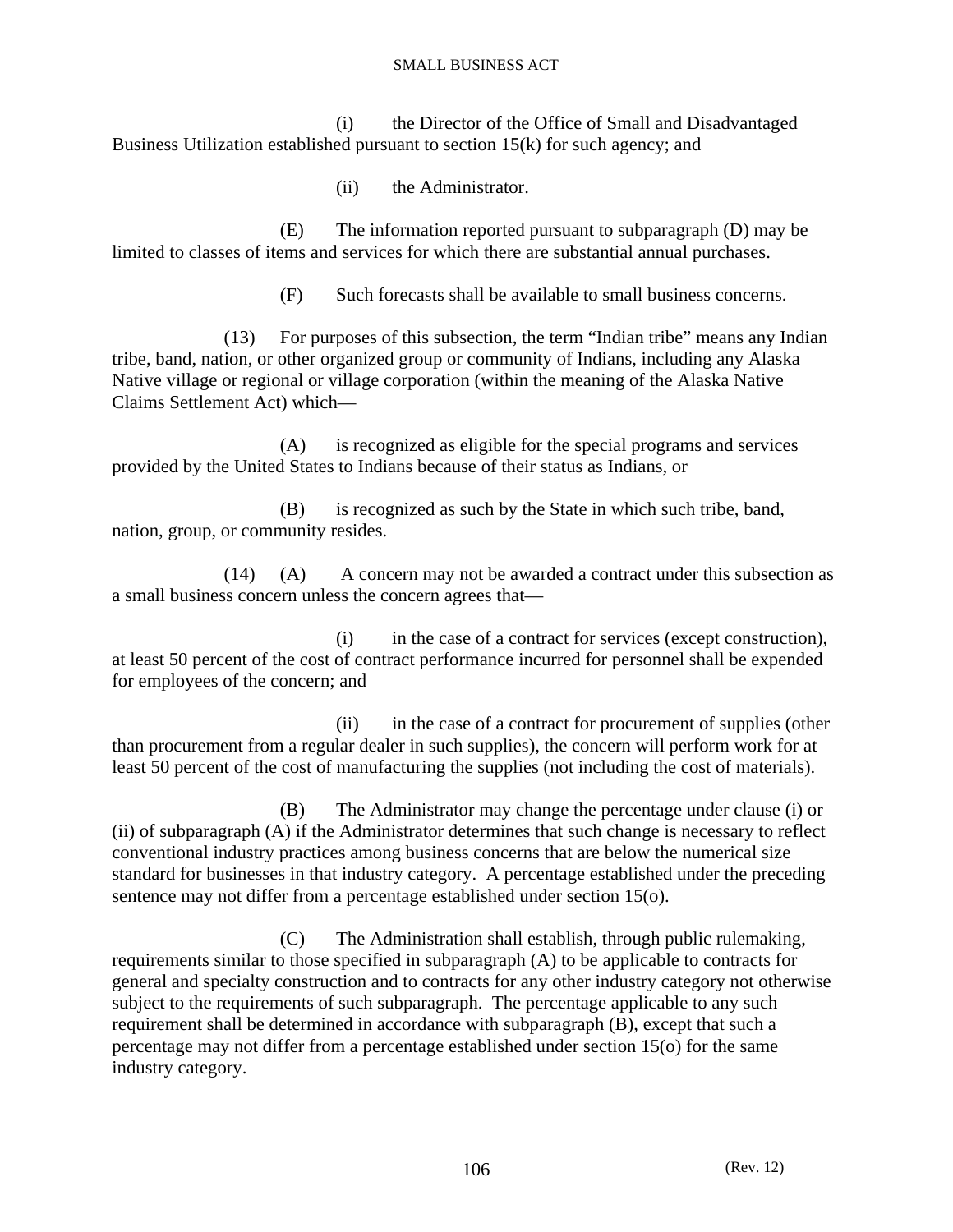(15) For purposes of this subsection, the term "Native Hawaiian Organization" means any community service organization serving Native Hawaiians in the State of Hawaii which—

 (A) is a nonprofit corporation that has filed articles of incorporation with the director (or the designee thereof) of the Hawaii Department of Commerce and Consumer Affairs, or any successor agency,

(B) is controlled by Native Hawaiians, and

(C) whose business activities will principally benefit such Native

Hawaiians.

 (16) (A) The Administration shall award sole source contracts under this section to any small business concern recommended by the procuring agency offering the contract opportunity if—

 (i) the Program Participant is determined to be a responsible contractor with respect to performance of such contract opportunity;

 (ii) the award of such contract would be consistent with the Program Participant's business plan; and

 (iii) the award of the contract would not result in the Program Participant exceeding the requirements established by section 7(j)(10)(I).

 (B) To the maximum extent practicable, the Administration shall promote the equitable geographic distribution of sole source contracts awarded pursuant to this subsection.

 (17) (A) An otherwise responsible business concern that is in compliance with the requirements of subparagraph (B) shall not be denied the opportunity to submit and have considered its offer for any procurement contract for the supply of a product to be let pursuant to this subsection or subsection (a) of section 15 solely because such concern is other than the actual manufacturer or processor of the product to be supplied under the contract.

 (B) To be in compliance with the requirements referred to in subparagraph (A), such a business concern shall—

(i) be primarily engaged in the wholesale or retail trade;

 (ii) be a small business concern under the numerical size standard for the Standard Industrial Classification Code assigned to the contract solicitation on which the offer is being made;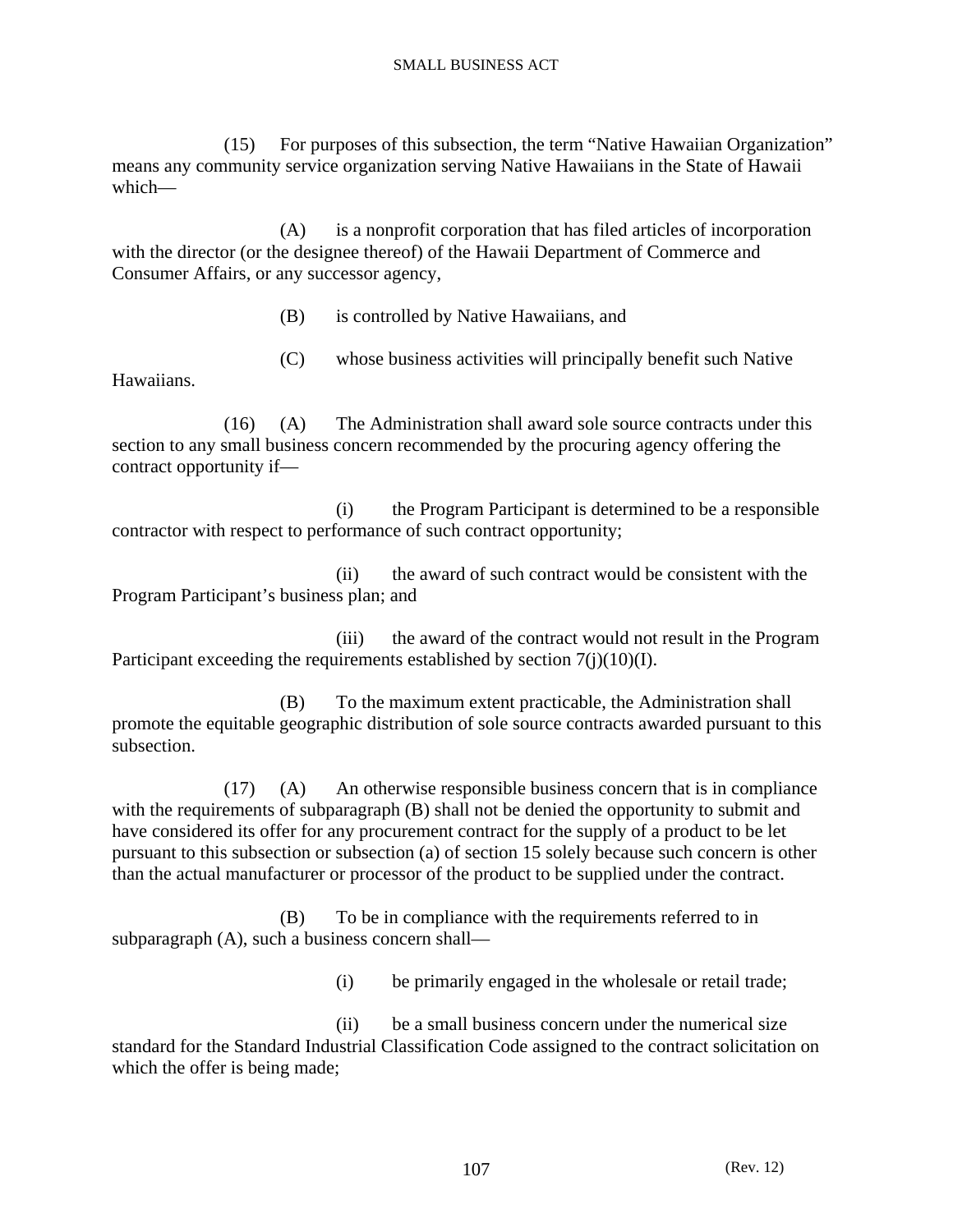(iii) be a regular dealer, as defined pursuant to section 35(a) of title 41, United States Code (popularly referred to as the Walsh-Healey Public Contracts Act), in the product to be offered the Government or be specifically exempted from such section by section  $7(j)(13)(C)$ ; and

 (iv) represent that it will supply the product of a domestic small business manufacturer or processor, unless a waiver of such requirement is granted—

 (I) by the Administrator, after reviewing a determination by the contracting officer that no small business manufacturer or processor can reasonably be expected to offer a product meeting the specifications (including period for performance) required of an offeror by the solicitation; or

 (II) by the Administrator for a product (or class of products), after determining that no small business manufacturer or processor is available to participate in the Federal procurement market.

 (18) (A) No person within the employ of the Administration shall, during the term of such employment and for a period of two years after such employment has been terminated, engage in any activity or transaction specified in subparagraph (B) with respect to any Program Participant during such person's term of employment, if such person participated personally (either directly or indirectly) in decision-making responsibilities relating to such Program Participant or with respect to the administration of any assistance provided to Program Participants generally under this subsection, section 7(j)(10), or section 7(a)(20).

(B) The activities and transactions prohibited by subparagraph (A)

include—

 (i) the buying, selling, or receiving (except by inheritance) of any legal or beneficial ownership of stock or any other ownership interest or the right to acquire any such interest;

 (ii) the entering into or execution of any written or oral agreement (whether or not legally enforceable) to purchase or otherwise obtain any right or interest described in clause (i); or

(iii) the receipt of any other benefit or right that may be an incident of ownership.

 (C) (i) The employees designated in clause (ii) shall annually submit a written certification to the Administration regarding compliance with the requirements of this paragraph.

- (ii) The employees referred to in clause (i) are—
	- (I) regional administrators;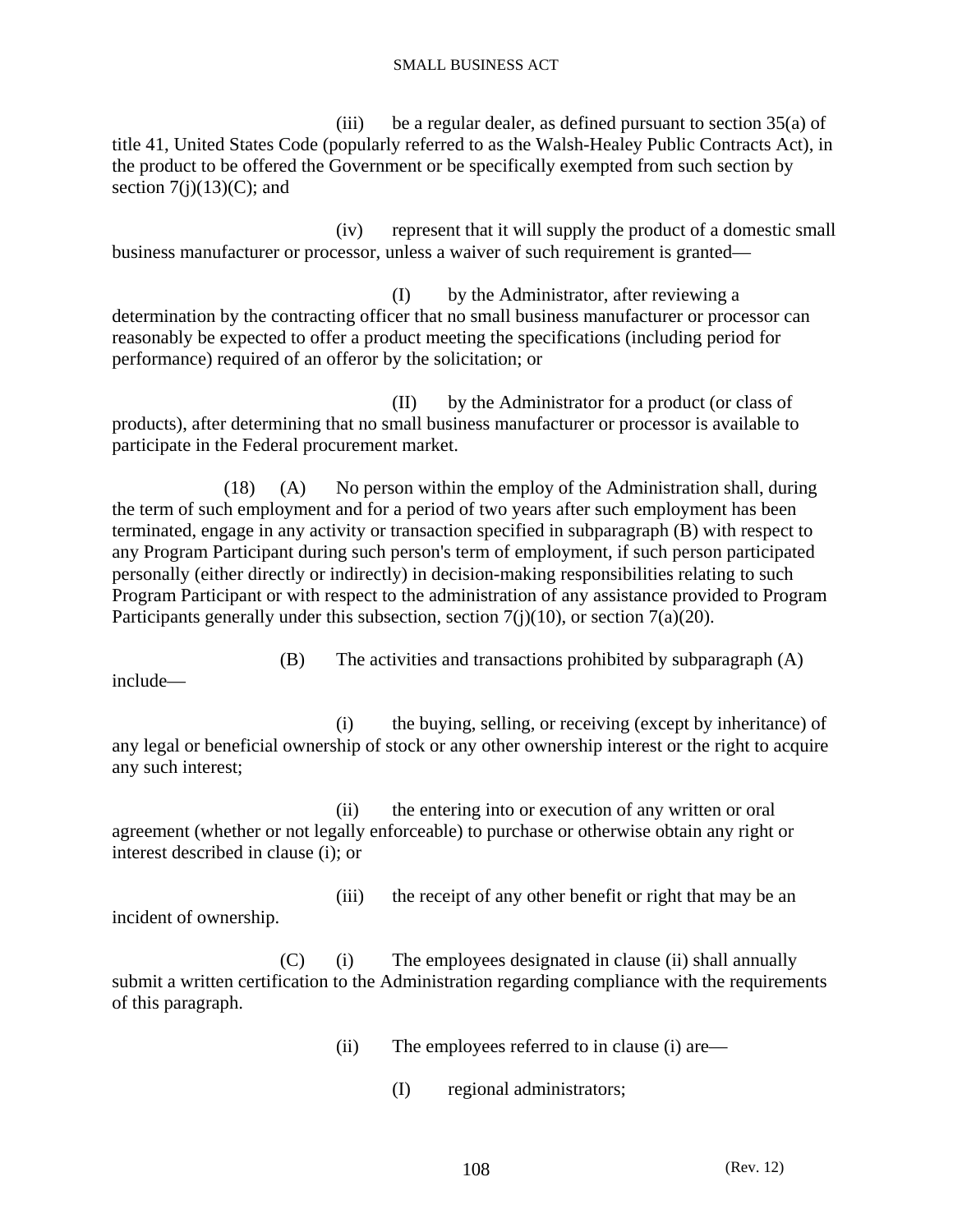(II) district directors;

 (III) the Associate Administrator for Minority Small Business and Capital Ownership Development;

 (IV) employees whose principal duties relate to the award of contracts or the provision of other assistance pursuant to this subsection or section  $7(i)(10)$ ; and

(V) such other employees as the Administrator may

deem appropriate.

 (iii) Any present or former employee of the Administration who violates this paragraph shall be subject to a civil penalty, assessed by the Attorney General, that shall not exceed 300 per centum of the maximum amount of gain such employee realized or could have realized as a result of engaging in those activities and transactions prescribed by subparagraph (B).

 (iv) In addition to any other remedy or sanction provided for under law or regulation, any person who falsely certifies pursuant to clause (i) shall be subject to a civil penalty under the Program Fraud Civil Remedies Act of 1986 (31 U.S.C. 3801-3812).

 (19) (A) Any employee of the Administration who has authority to take, direct others to take, recommend, or approve any action with respect to any program or activity conducted pursuant to this subsection or section 7(j), shall not, with respect to any such action, exercise or threaten to exercise such authority on the basis of the political activity or affiliation of any party. Employees of the Administration shall expeditiously report to the Inspector General of the Administration any such action for which such employee's participation has been solicited or directed.

 (B) Any employee who willfully and knowingly violates subparagraph (A) shall be subject to disciplinary action which may consist of separation from service, reduction in grade, suspension, or reprimand.

 (C) Subparagraph (A) shall not apply to any action taken as a penalty or other enforcement of a violation of any law, rule, or regulation prohibiting or restricting political activity.

 (D) The prohibitions of subparagraph (A), and remedial measures provided for under subparagraphs (B) and (C) with regard to such prohibitions, shall be in addition to, and not in lieu of, any other prohibitions, measures or liabilities that may arise under any other provision of law.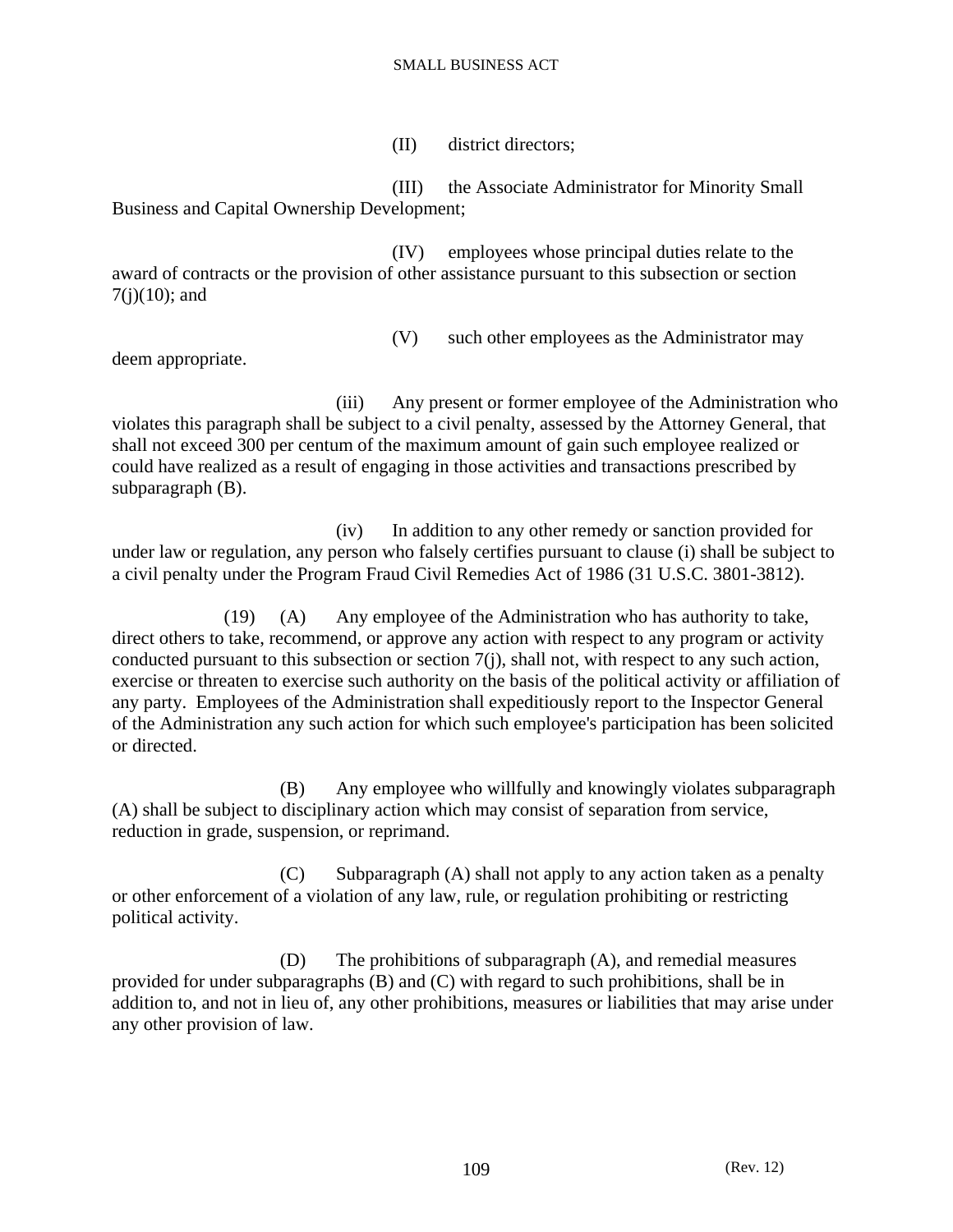(20) (A) Small business concerns participating in the Program under section 7(j)(10) and eligible to receive contracts pursuant to this section shall semiannually report to their assigned Business Opportunity Specialist the following:

 (i) A listing of any agents, representatives, attorneys, accountants, consultants, and other parties (other than employees) receiving compensation to assist in obtaining a Federal contract for such Program Participant.

 (ii) The amount of compensation received by any person listed under clause (i) during the relevant reporting period and a description of the activities performed in return for such compensation.

 (B) The Business Opportunity Specialist shall promptly review and forward such report to the Associate Administrator for Minority Small Business and Capital Ownership Development. Any report that raises a suspicion of improper activity shall be reported immediately to the Inspector General of the Administration.

 (C) The failure to submit a report pursuant to the requirements of this subsection and applicable regulations shall be considered "good cause" for the initiation of a termination proceeding pursuant to section  $7(i)(10)(F)$ .

 (21) (A) Subject to the provisions of subparagraph (B), a contract (including options) awarded pursuant to this subsection shall be performed by the concern that initially received such contract. Notwithstanding the provisions of the preceding sentence, if the owner or owners upon whom eligibility was based relinquish ownership or control of such concern, or enter into any agreement to relinquish such ownership or control, such contract or option shall be terminated for the convenience of the Government, except that no repurchase costs or other damages may be assessed against such concerns due solely to the provisions of this subparagraph.

 (B) The Administrator may, on a nondelegable basis, waive the requirements of subparagraph (A) only if one of the following conditions exist:

 (i) When it is necessary for the owners of the concern to surrender partial control of such concern on a temporary basis in order to obtain equity financing.

 (ii) The head of the contracting agency for which the contract is being performed certifies that termination of the contract would severely impair attainment of the agency's program objectives or missions;

 (iii) Ownership and control of the concern that is performing the contract will pass to another small business concern that is a program participant, but only if the acquiring firm would otherwise be eligible to receive the award directly pursuant to subsection (a);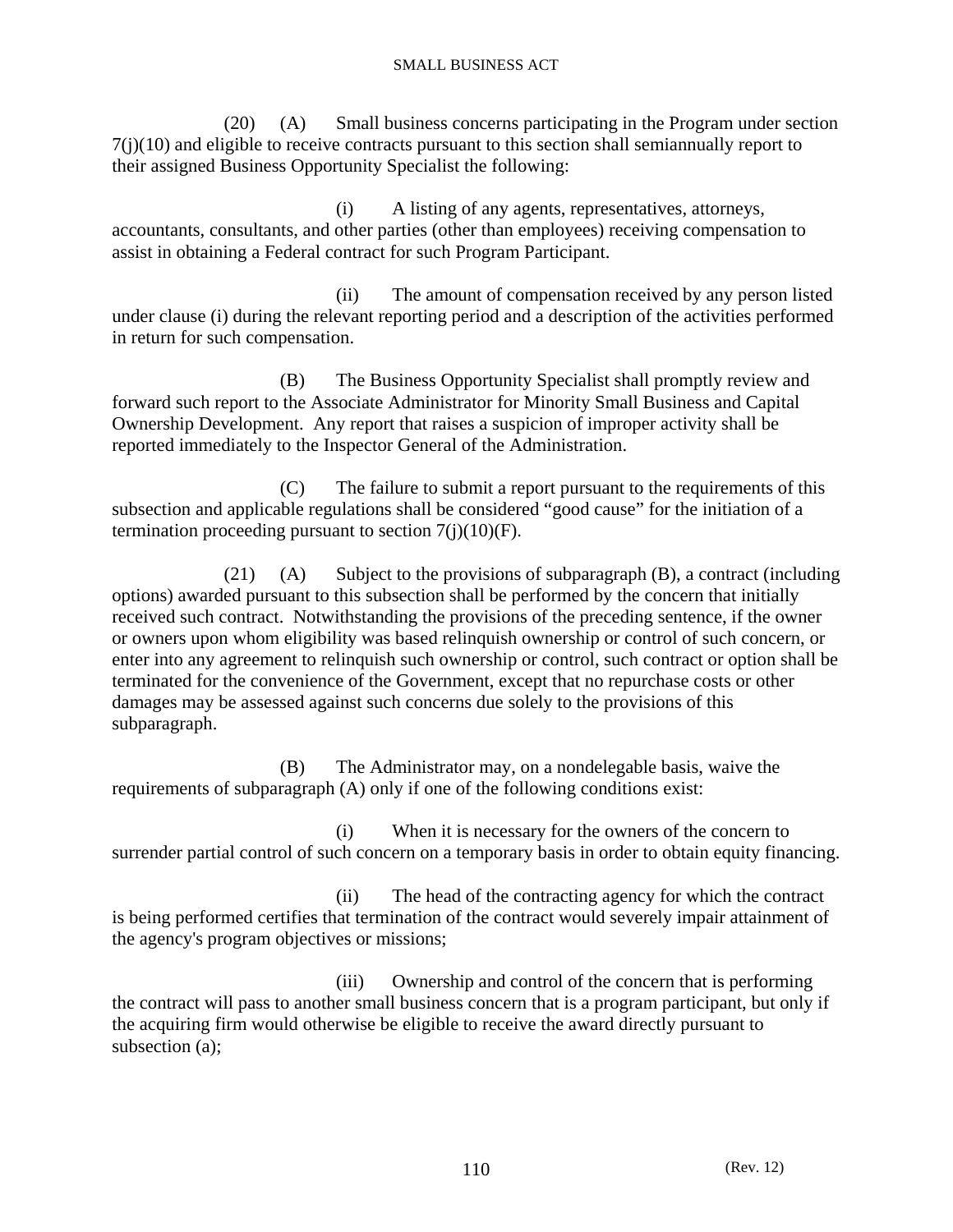(iv) The individuals upon whom eligibility was based are no longer able to exercise control of the concern due to incapacity or death; or

 (v) When, in order to raise equity capital, it is necessary for the disadvantaged owners of the concern to relinquish ownership of a majority of the voting stock of such concern, but only if—

Development Program;

(I) such concern has exited the Capital Ownership

 (II) the disadvantaged owners will maintain ownership of the largest single outstanding block of voting stock (including stock held by affiliated parties); and

daily business operations.

(III) the disadvantaged owners will maintain control of

(C) The Administrator may waive the requirements of subparagraph

 $(A)$  if—

(i) in the case of subparagraph  $(B)(i)$ , (ii) and (iv), he is requested to do so prior to the actual relinquishment of ownership or control; and

(ii) in the case of subparagraph  $(B)$ (iii), he is requested to do so as soon as possible after the incapacity or death occurs.

 (D) Concerns performing contracts awarded pursuant to this subsection shall be required to notify the Administration immediately upon entering an agreement (either oral or in writing) to transfer all or part of its stock or other ownership interest to any other party.

 (E) Notwithstanding any other provision of law, for the purposes of determining ownership and control of a concern under this section, any potential ownership interests held by investment companies licensed under the Small Business Investment Act of 1958 shall be treated in the same manner as interests held by the individuals upon whom eligibility is based.

 (b) It shall also be the duty of the Administration and it is hereby empowered, whenever it determines such action is necessary—

 (1) (A) to provide technical, managerial, and informational aids to small business concerns—

 (i) by advising and counseling on matters in connection with Government procurement and policies, principles, and practices of good management;

(ii) by cooperating and advising with—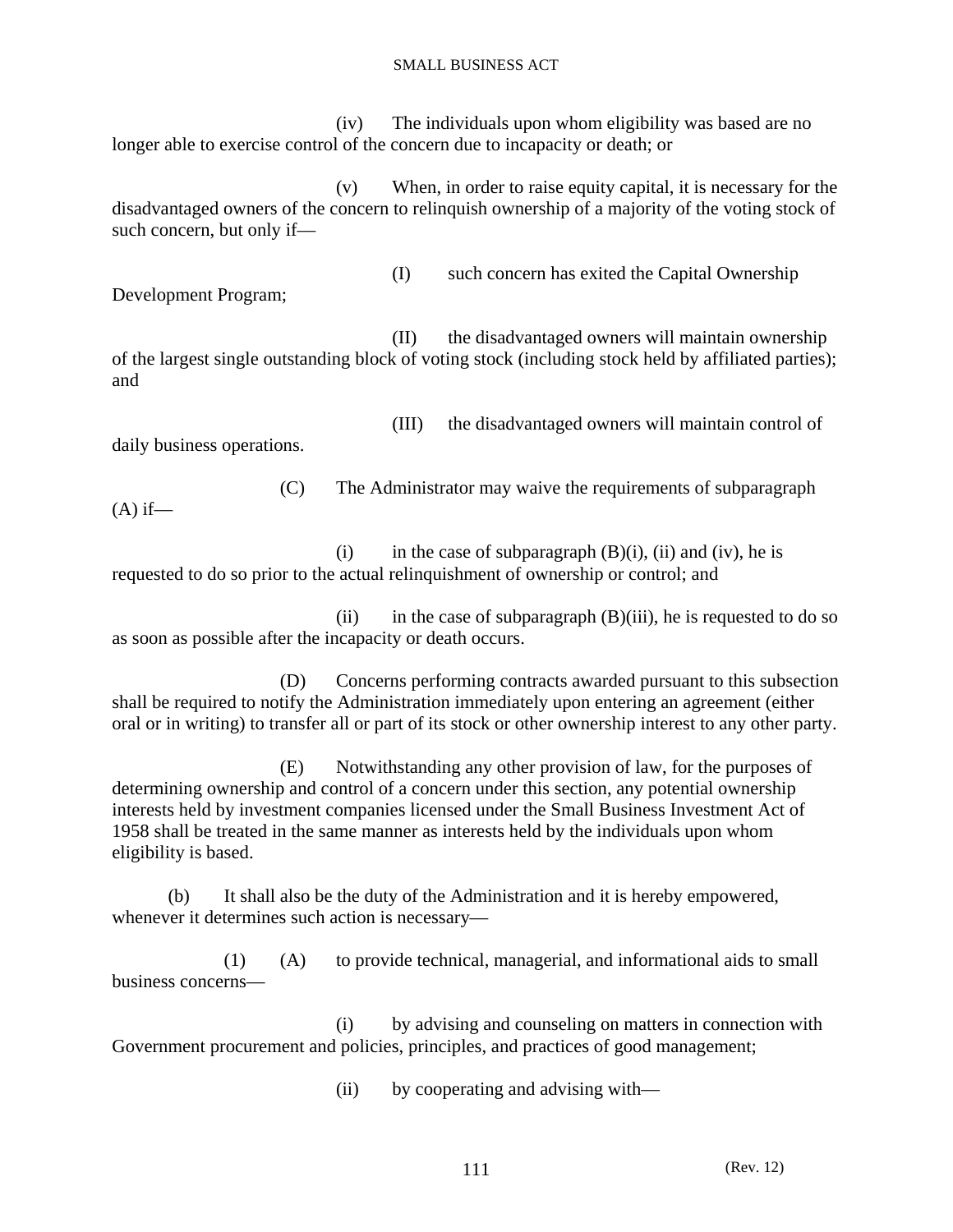(I) voluntary business, professional, educational, and other nonprofit organizations, associations, and institutions (except that the Administration shall take such actions as it determines necessary to ensure that such cooperation does not constitute or imply an endorsement by the Administration of the organization or its products or services, and shall ensure that it receives appropriate recognition in all printed materials); and

(II) other Federal and State agencies;

 (iii) by maintaining a clearinghouse for information on managing, financing, and operating small business enterprises; and

 (iv) by disseminating such information, including through recognition events, and by other activities that the Administration determines to be appropriate.

 (B) To establish, conduct, and publicize, and to recruit, select, and train volunteers for (and to enter into contracts, grants, or cooperative agreements therefor), volunteer programs, including a Service Corps of Retired Executives (SCORE) and an Active Corps of Executive (sic) (ACE) for the purposes of section  $8(b)(1)(A)$  of this Act. To facilitate the implementation of such volunteer programs the Administration shall maintain at its headquarters and pay the salaries, benefits, and expenses of a volunteer and professional staff to manage and oversee the program. Any such payments made pursuant to this subparagraph shall be effective only to such extent or in such amounts as are provided in advance in appropriation Acts. Notwithstanding any other provision of law, SCORE may solicit cash and in-kind contributions from the private sector to be used to carry out its functions under this Act, and may use payments made by the Administration pursuant to this subparagraph for such solicitation and the management of the contributions received.

 (C) To allow any individual or group of persons participating with it in furtherance of the purposes of subparagraphs (A) and (B) to use the Administration's office facilities and related material and services as the Administration deems appropriate, including clerical and stenographic services:

 (i) such volunteers, while carrying out activities under section 8(b)(1) of this Act shall be deemed Federal employees for the purposes of the Federal tort claims provisions in title 28, United States Code; and for the purposes of subchapter I of chapter 81 of title 5, United States Code (relative to compensation to Federal employees for work injuries) shall be deemed civil employees of the United States within the meaning of the term "employee" as defined in section 8101 of title 5, United States Code, and the provisions of that subchapter shall apply except that in computing compensation benefits for disability or death, the monthly pay of a volunteer shall be deemed that received under the entrance salary for a grade GS-11 employee;

 (ii) the Administrator is authorized to reimburse such volunteers for all necessary out-of-pocket expenses incident to their provision of services under this Act, or in connection with attendance at meetings sponsored by the Administration, or for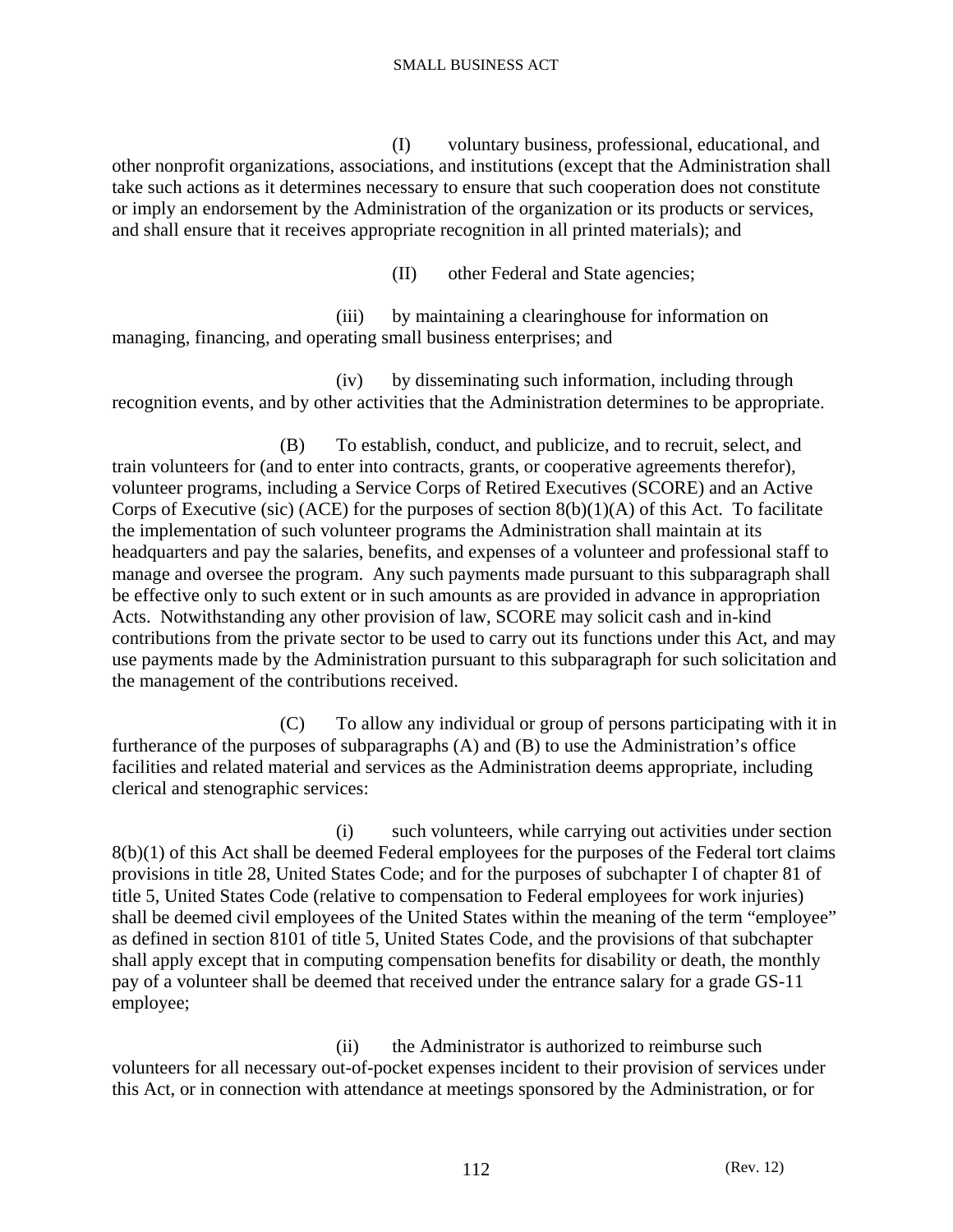the cost of malpractice insurance, as the Administrator shall determine, in accordance with regulations which he or she shall prescribe, and, while they are carrying out such activities away from their homes or regular places of business, for travel expenses (including per diem in lieu of subsistence) as authorized by section 5703 of title 5, United States Code, for individuals serving without pay; and

(iii) such volunteers shall in no way provide services to a client of such Administration with a delinquent loan outstanding, except upon a specific request signed by such client for assistance in connection with such matter.

 (D) Notwithstanding any other provision of law, no payment for supportive services or reimbursement of out-of-pocket expenses made to persons serving pursuant to section 8(b)(1) of this Act shall be subject to any tax or charge or be treated as wages or compensation for the purposes of unemployment, disability, retirement, public assistance, or similar benefit payments, or minimum wage laws.

 (E) In carrying out its functions under subparagraph (A), to make grants (including contracts and cooperative agreements) to any public or private institution of higher education for the establishment and operation of a small business institute, which shall be used to provide business counseling and assistance to small business concerns through the activities of students enrolled at the institution, which students shall be entitled to receive educational credits for their activities.

 (F) Notwithstanding any other provision of law and pursuant to regulations which the Administrator shall prescribe, counsel may be employed and counsel fees, court costs, bail, and other expenses incidental to the defense of volunteers may be paid in judicial or administrative proceedings arising directly out of the performance of activities pursuant to section  $8(b)(1)$  of this Act, as amended (15 U.S.C.  $637(b)(1)$ ) to which volunteers have been made parties.

 (G) In carrying out its functions under this Act and to carry out the activities authorized by title IV of the Women's Business Ownership Act of 1988 the Administration is authorized to accept, in the name of the Administration, and employ or dispose of in furtherance of the purposes of this Act, any money or property, real, personal, or mixed, tangible, or intangible, received by gift, devise, bequest, or otherwise; and, further, to accept gratuitous services and facilities.

 (2) to make a complete inventory of all productive facilities of small-business concerns or to arrange for such inventory to be made by any other governmental agency which has the facilities. In making any such inventory, the appropriate agencies in the several States may be requested to furnish an inventory of the productive facilities of small-business concerns in each respective State if such an inventory is available or in prospect;

 (3) to coordinate and to ascertain the means by which the productive capacity of small-business concerns can be more effectively utilized;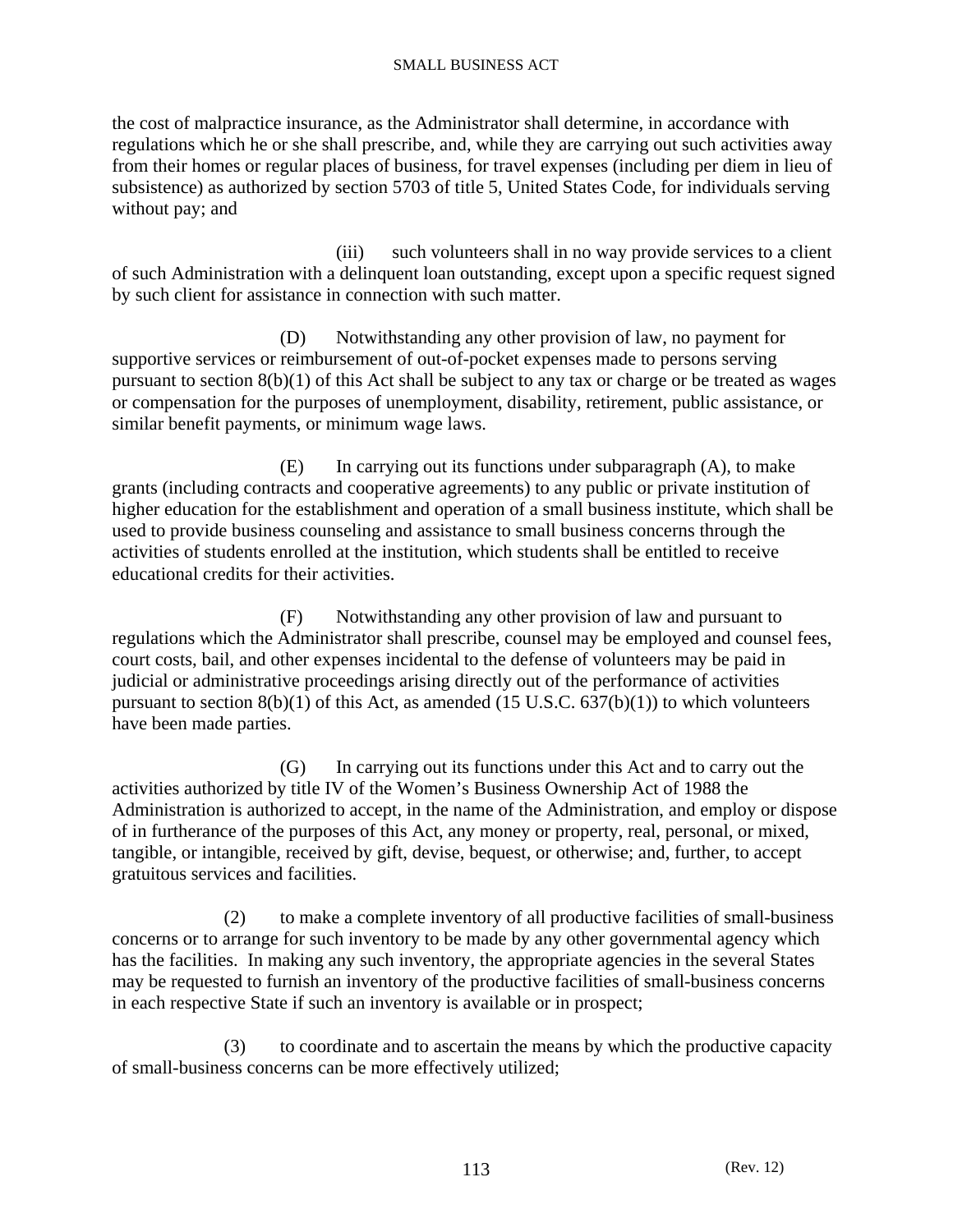(4) to consult and cooperate with officers of the Government having procurement or property disposal powers, in order to utilize the potential productive capacity of plants operated by small-business concerns;

 (5) to obtain information as to methods and practices which Government prime contractors utilize in letting subcontracts and to take action to encourage the letting of subcontracts by prime contractors to small-business concerns at prices and on conditions and terms which are fair and equitable;

 (6) to determine within any industry the concerns, firms, persons, corporations, partnerships, cooperatives, or other business enterprises which are to be designated "small business concerns" for the purpose of effectuating the provisions of this Act. To carry out this purpose the Administrator, when requested to do so, shall issue in response to each such request an appropriate certificate certifying an individual concern as a "small business concern" in accordance with criteria expressed in this Act. Any such certificate shall be subject to revocation when the concern covered thereby ceases to be a "small business concern." Offices of the Government having procurement or lending powers, or engaging in the disposal of Federal property or allocating materials or supplies, or promulgating regulations affecting the distribution of materials or supplies, shall accept as conclusive the Administration's determination as to which enterprises are to be designated "small-business concerns," as authorized and directed under this paragraph;

 (7) (A) to certify to Government procurement officers, and officers engaged in the sale and disposal of Federal property, with respect to all elements of responsibility, including, but not limited to, capability, competency, capacity, credit, integrity, perseverance, and tenacity, of any small business concern or group of such concerns to receive and perform a specific Government contract. A Government procurement officer or an officer engaged in the sale and disposal of Federal property may not, for any reason specified in the preceding sentence, preclude any small business concern or group of such concerns from being awarded such contract without referring the matter for a final disposition to the Administration.

 (B) If a Government procurement officer finds that an otherwise qualified small business concern may be ineligible due to the provisions of section 35(a) of title 41, United States Code (the Walsh-Healey Public Contracts Act), he shall notify the Administration in writing of such finding. The Administration shall review such finding and shall either dismiss it and certify the small business concern to be an eligible Government contractor for a specific Government contract or if it concurs in the finding, forward the matter to the Secretary of Labor for final disposition, in which case the Administration may certify the small business concern only if the Secretary of Labor finds the small business concern not to be in violation.

 (C) In any case in which a small business concern or group of such concerns has been certified by the Administration pursuant to (A) or (B) to be a responsible or eligible Government contractor as to a specific Government contract, the officers of the Government having procurement or property disposal powers are directed to accept such certification as conclusive, and shall let such Government contract to such concern or group of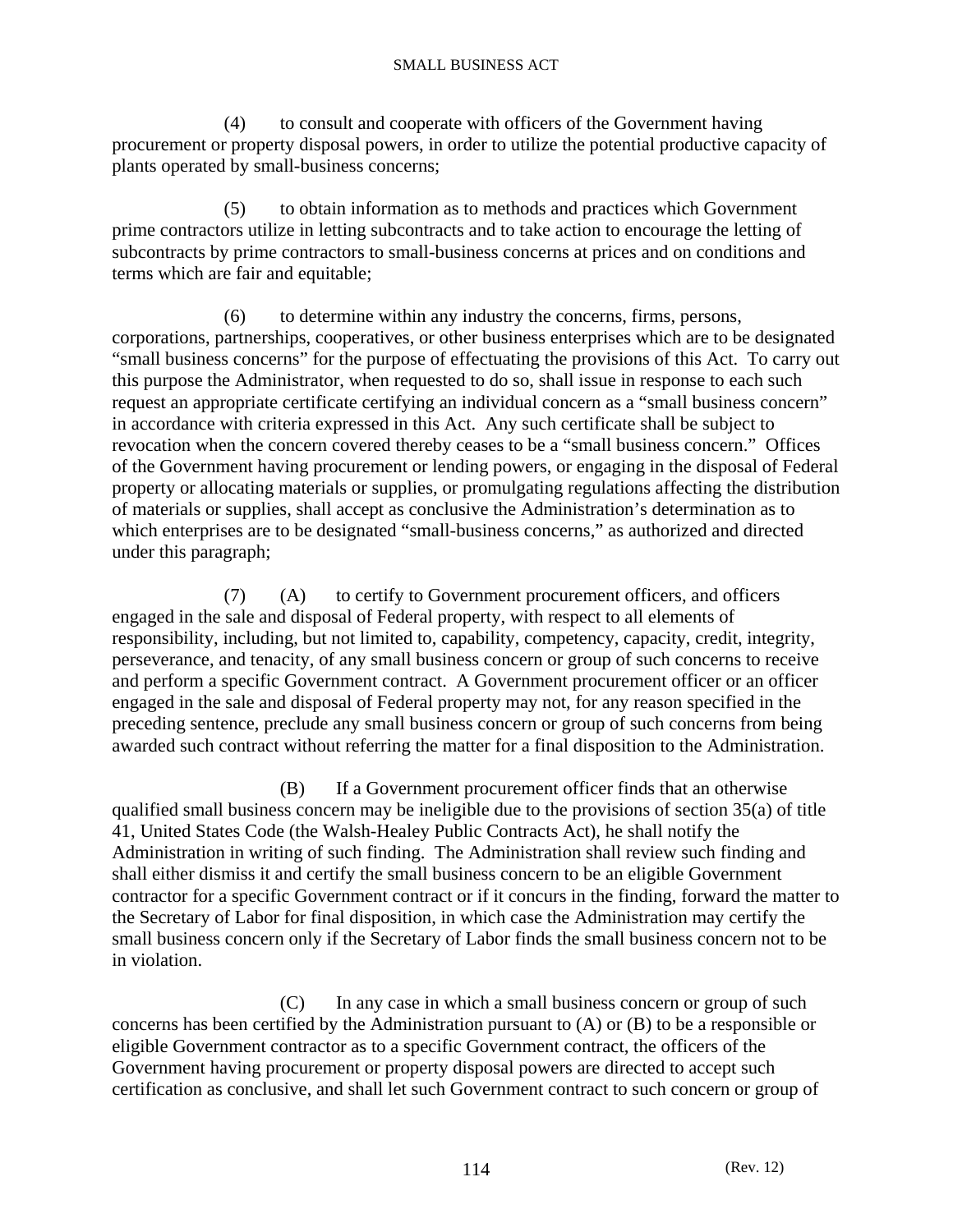concerns without requiring it to meet any other requirement of responsibility or eligibility. Notwithstanding the first sentence of this subparagraph, the Administration may not establish an exemption from referral or notification or refuse to accept a referral or notification from a Government procurement officer made pursuant to subparagraph (A) or (B) of this paragraph, but nothing in this paragraph shall require the processing of an application for certification if the small business concern to which the referral pertains declines to have the application processed.

 (8) to obtain from any Federal department, establishment, or agency engaged in procurement or in the financing of procurement or production such reports concerning the letting of contracts and subcontracts and the making of loans to business concerns as it may deem pertinent in carrying out its functions under this Act;

 (9) to obtain from any Federal department, establishment, or agency engaged in the disposal of Federal property such reports concerning the solicitation of bids, time of sale, or otherwise as it may deem pertinent in carrying out its functions under this Act;

 (10) to obtain from suppliers of materials information pertaining to the method of filling orders and the bases for allocating their supply, whenever it appears that any small business is unable to obtain materials from its normal sources;

 (11) to make studies and recommendations to the appropriate Federal agencies to insure that a fair proportion of the total purchases and contracts for property and services for the Government be placed with small-business enterprises, to insure that a fair proportion of Government contracts for research and development be placed with small-business concerns, to insure that a fair proportion of the total sales of Government property be made to small-business concerns, and to insure a fair and equitable share of materials, supplies, and equipment to small-business concerns;

 (12) to consult and cooperate with all Government agencies for the purpose of insuring that small-business concerns shall receive fair and reasonable treatment from such agencies;

 (13) to establish such advisory boards and committees as may be necessary to achieve the purposes of this Act and of the Small Business Investment Act of 1958; to call meetings of such boards and committees from time to time; to pay the transportation expenses and a per diem allowance in accordance with Section 5703 of title 5, United States Code, to the members of such boards and committees for travel and subsistence expenses incurred at the request of the Administration in connection with travel to points more than fifty miles distant from the homes of such members in attending the meetings of such boards and committees; and to rent temporarily, within the District of Columbia or elsewhere, such hotel or other accommodations as are needed to facilitate the conduct of such meetings;

 (14) to provide at the earliest practicable time such information and assistance as may be appropriate, including information concerning eligibility for loans under section 7(b)(3), to local public agencies (as defined in section 110(h) of the Housing Act of 1949) and to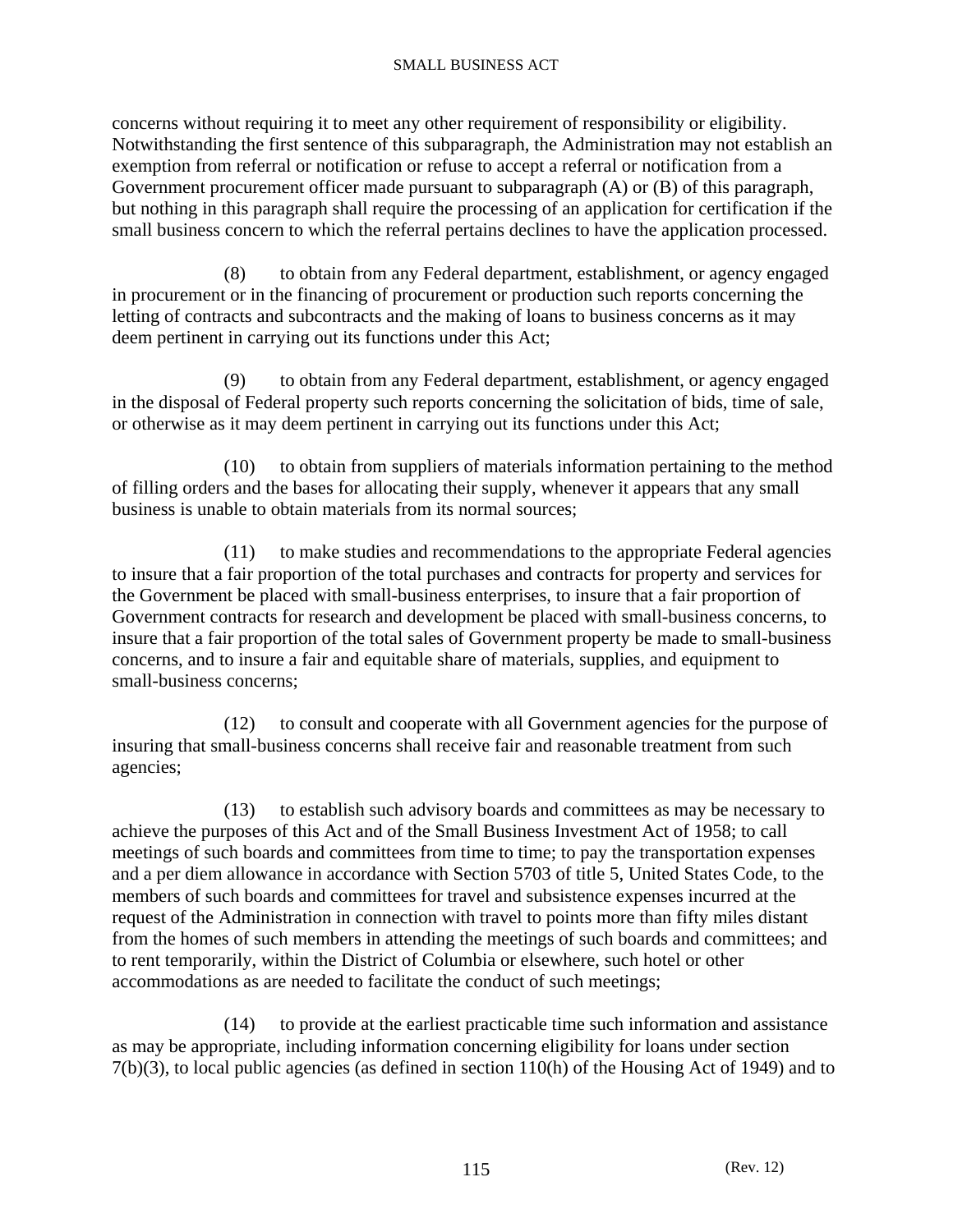small-business concerns to be displaced by federally aided urban renewal projects in order to assist such small-business concerns in reestablishing their operations;

 (15) to disseminate, without regard to the provisions of section 3204 of title 39, United States Code, data and information, in such form as it shall deem appropriate, to public agencies, private organizations, and the general public;

 (16) to make studies of matters materially affecting the competitive strength of small business, and of the effect on small business of Federal laws, programs, and regulations, and to make recommendations to the appropriate Federal agency or agencies for the adjustment of such programs and regulations to the needs of small business; and

 (17) to make grants to, and enter into contracts and cooperative agreements with, educational institutions, private businesses, veterans' nonprofit community-based organizations, and Federal, State, and local departments and agencies for the establishment and implementation of outreach programs for disabled veterans (as defined in section 4211(3) of title 38, United States Code), veterans, and members of a reserve component of the Armed Forces.

(c) [Reserved].

 (d) (1) It is the policy of the United States that small business concerns, small business concerns owned and controlled by veterans, small business concerns owned and controlled by service-disabled veterans, qualified HUBZone small business concerns, small business concerns owned and controlled by socially and economically disadvantaged individuals and small business concerns owned and controlled by women, shall have the maximum practicable opportunity to participate in the performance of contracts let by any Federal agency, including contracts and subcontracts for subsystems, assemblies, components, and related services for major systems. It is further the policy of the United States that its prime contractors establish procedures to ensure the timely payment of amounts due pursuant to the terms of their subcontracts with small business concerns, small business concerns owned and controlled by veterans, small business concerns owned and controlled by service-disabled veterans, qualified HUBZone small business concerns, small business concerns owned and controlled by socially and economically disadvantaged individuals, and small business concerns owned and controlled by women.

 (2) The clause stated in paragraph (3) shall be included in all contracts let by any Federal agency except any contract which—

(A) does not exceed the simplified acquisition threshold;

 (B) including all subcontracts under such contracts will be performed entirely outside of any State, territory, or possession of the United States, the District of Columbia, or the Commonwealth of Puerto Rico; or

(C) is for services which are personal in nature.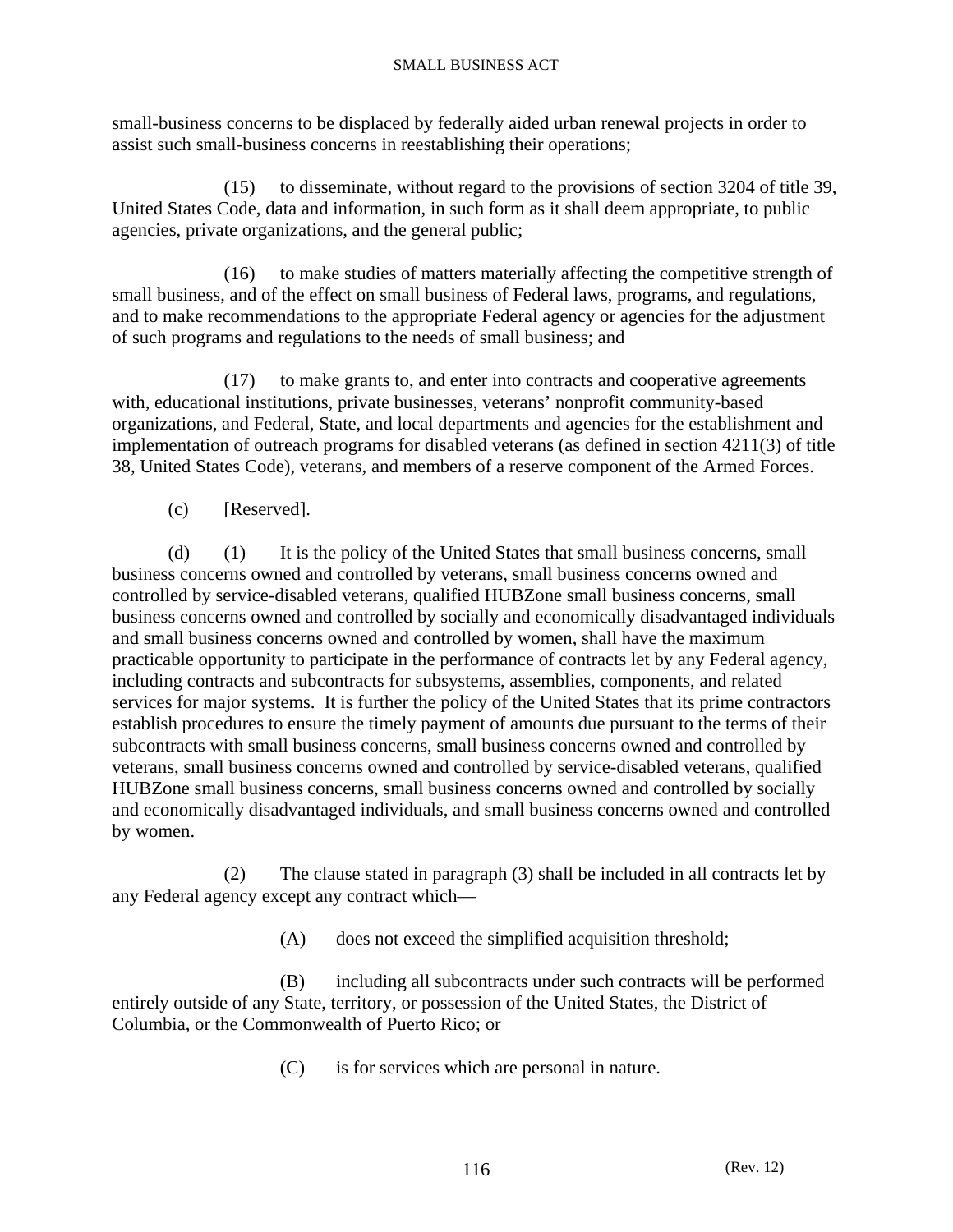(3) The clause required by paragraph (2) shall be as follows:

 "(A) It is the policy of the United States that small business concerns, small business concerns owned and controlled by veterans, small business concerns owned and controlled by service-disabled veterans, qualified HUBZone small business concerns, small business concerns owned and controlled by socially and economically disadvantaged individuals, and small business concerns owned and controlled by women shall have the maximum practicable opportunity to participate in the performance of contracts let by any Federal agency, including contracts and subcontracts for subsystems, assemblies, components, and related services for major systems. It is further the policy of the United States that its prime contractors establish procedures to ensure the timely payment of amounts due pursuant to the terms of their subcontracts with small business concerns, small business concerns owned and controlled by veterans, small business concerns owned and controlled by service-disabled veterans, qualified HUBZone small business concerns, small business concerns owned and controlled by socially and economically disadvantaged individuals, and small business concerns owned and controlled by women.

 "(B) The contractor hereby agrees to carry out this policy in the awarding of subcontracts to the fullest extent consistent with the efficient performance of this contract. The contractor further agrees to cooperate in any studies or surveys as may be conducted by the United States Small Business Administration or the awarding agency of the United States as may be necessary to determine the extent of the contractor's compliance with this clause.

 "(C) As used in this contract, the term 'small business concern' shall mean a small business as defined pursuant to section 3 of the Small Business Act and relevant regulations promulgated pursuant thereto. The term 'small business concern owned and controlled by socially and economically disadvantaged individuals' shall mean a small business concern—

 "(i) which is at least 51 per centum owned by one or more socially and economically disadvantaged individuals; or, in the case of any publicly owned business, at least 51 per centum of the stock of which is owned by one or more socially and economically disadvantaged individuals; and

 "(ii) whose management and daily business operations are controlled by one or more of such individuals.

 "The contractor shall presume that socially and economically disadvantaged individuals include Black Americans, Hispanic Americans, Native Americans, Asian Pacific Americans, and other minorities, or any other individual found to be disadvantaged by the Administration pursuant to section 8(a) of the Small Business Act.

 "(D) The term 'small business concern owned and controlled by women' shall mean a small business concern—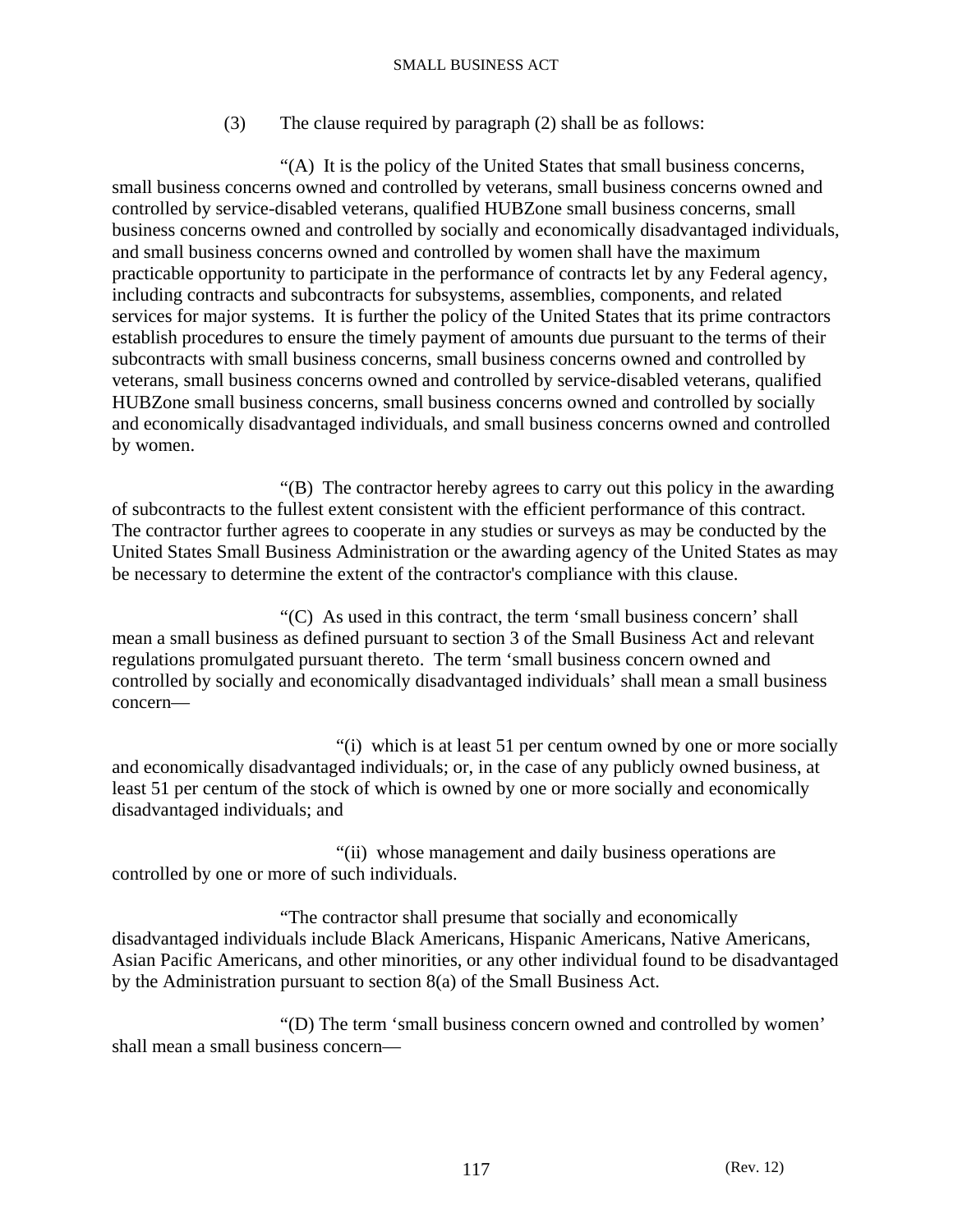"(i) which is at least 51 per centum owned by one or more women; or, in the case of any publicly owned business, at least 51 per centum of the stock of which is owned by one or more women; and

 "(ii) whose management and daily business operations are controlled by one or more women.

 "(E) The term 'small business concern owned and controlled by veterans"'" shall mean a small business concern—

 "(i) which is at least 51 per centum owned by one or more eligible veterans; or, in the case of any publicly owned business, at least 51 per centum of the stock of which is owned by one or more veterans; and

 "(ii) whose management and daily business operations are controlled by such veterans. The contractor shall treat as veterans all individuals who are veterans within the meaning of the term under section 3(q) of the Small Business Act.

 "(F) Contractors acting in good faith may rely on written representations by their subcontractors regarding their status as either a small business concern, small business concerns owned and controlled by veterans, small business concerns owned and controlled by service-disabled veterans, a small business concern owned and controlled by socially and economically disadvantaged individuals, or a small business concern owned and controlled by women.

 "(G) In this contract, the term 'qualified HUBZone small business concern' has the meaning given that term in section 3(p) of the Small Business Act."

 (4) (A) Each solicitation of an offer for a contract to be let by a Federal agency which is to be awarded pursuant to the negotiated method of procurement and which may exceed \$1,000,000, in the case of a contract for the construction of any public facility, or \$500,000, in the case of all other contracts, shall contain a clause notifying potential offering companies of the provisions of this subsection relating to contracts awarded pursuant to the negotiated method of procurement.

 (B) Before the award of any contract to be let, or any amendment or modification to any contract let, by any Federal agency which—

 (i) is to be awarded, or was let, pursuant to the negotiated method of procurement;

(ii) is required to include the clause stated in paragraph (3),

 (iii) may exceed \$1,000,000 in the case of a contract for the construction of any public facility, or \$500,000 in the case of all other contracts, and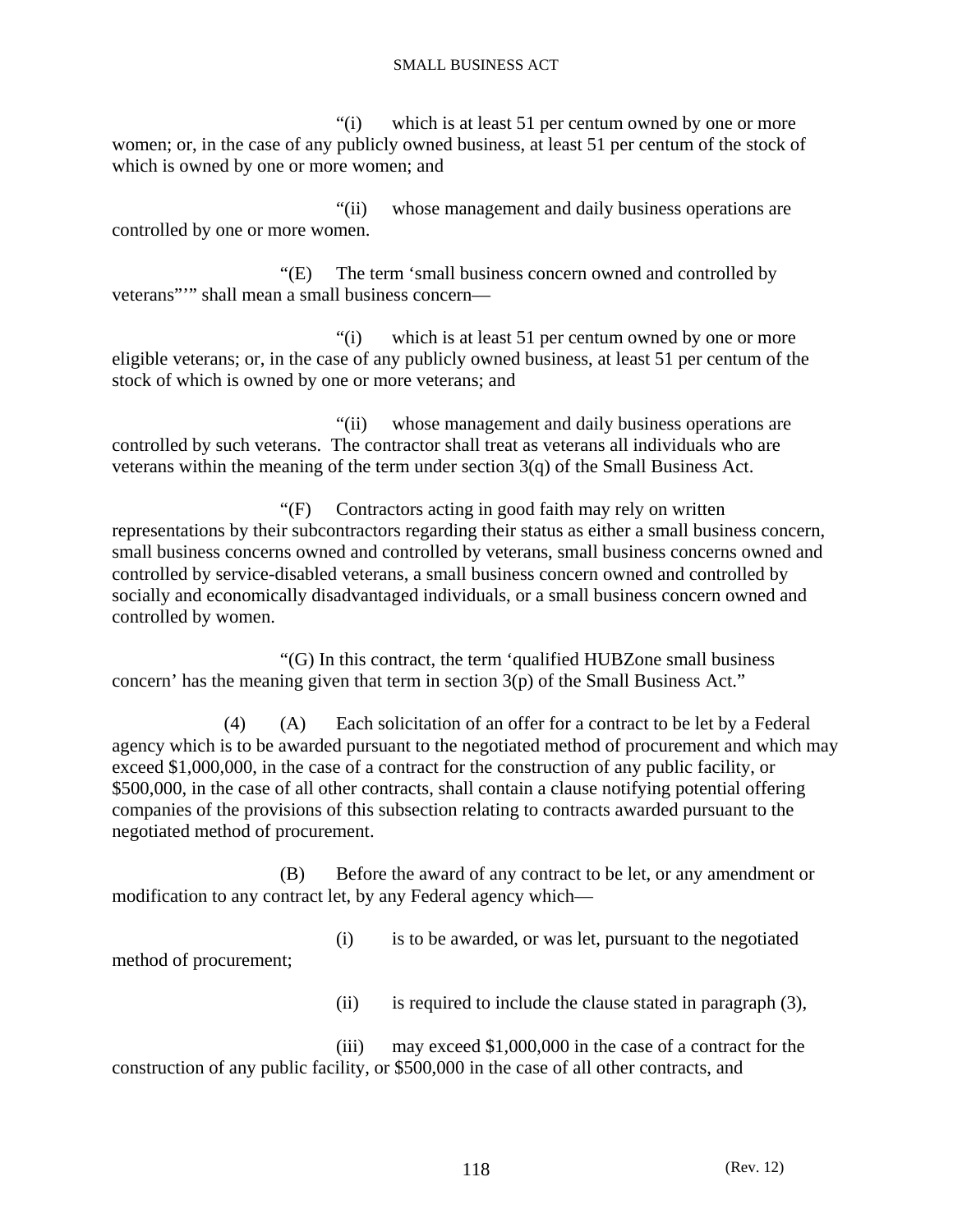(iv) which offers subcontracting possibilities,

the apparent successful offeror shall negotiate with the procurement authority a subcontracting plan which incorporates the information prescribed in paragraph (6). The subcontracting plan shall be included in and made a material part of the contract.

 (C) If, within the time limit prescribed in regulations of the Federal agency concerned, the apparent successful offeror fails to negotiate the subcontracting plan required by this paragraph, such offeror shall become ineligible to be awarded the contract. Prior compliance of the offeror with other such subcontracting plans shall be considered by the Federal agency in determining the responsibility of that offeror for the award of the contract.

 (D) No contract shall be awarded to any offeror unless the procurement authority determines that the plan to be negotiated by the offeror pursuant to this paragraph provides the maximum practicable opportunity for small business concerns, qualified HUBZone small business concerns, small business concerns owned and controlled by veterans, small business concerns owned and controlled by service-disabled veterans, small business concerns owned and controlled by socially and economically disadvantaged individuals, and small business concerns owned and controlled by women to participate in the performance of the contract.

 (E) Notwithstanding any other provision of law, every Federal agency, in order to encourage subcontracting opportunities for small business concerns, small business concerns owned and controlled by veterans, small business concerns owned and controlled by service-disabled veterans, qualified HUBZone small business concerns, and small business concerns owned and controlled by the socially and economically disadvantaged individuals as defined in paragraph (3) of this subsection and for small business concerns owned and controlled by women, is hereby authorized to provide such incentives as such Federal agency may deem appropriate in order to encourage such subcontracting opportunities as may be commensurate with the efficient and economical performance of the contract: Provided, That, this subparagraph shall apply only to contracts let pursuant to the negotiated method of procurement.

 (F) (i) Each contract subject to the requirements of this paragraph or paragraph (5) shall contain a clause for the payment of liquidated damages upon a finding that a prime contractor has failed to make a good faith effort to comply with the requirements imposed on such contractor by this subsection.

 (ii) The contractor shall be afforded an opportunity to demonstrate a good faith effort regarding compliance prior to the contracting officer's final decision regarding the imposition of damages and the amount thereof. The final decision of a contracting officer regarding the contractor's obligation to pay such damages, or the amounts thereof, shall be subject to the Contract Disputes Act of 1978 (41 U.S.C. 601-613).

 (iii) Each agency shall ensure that the goals offered by the apparent successful bidder or offeror are attainable in relation to—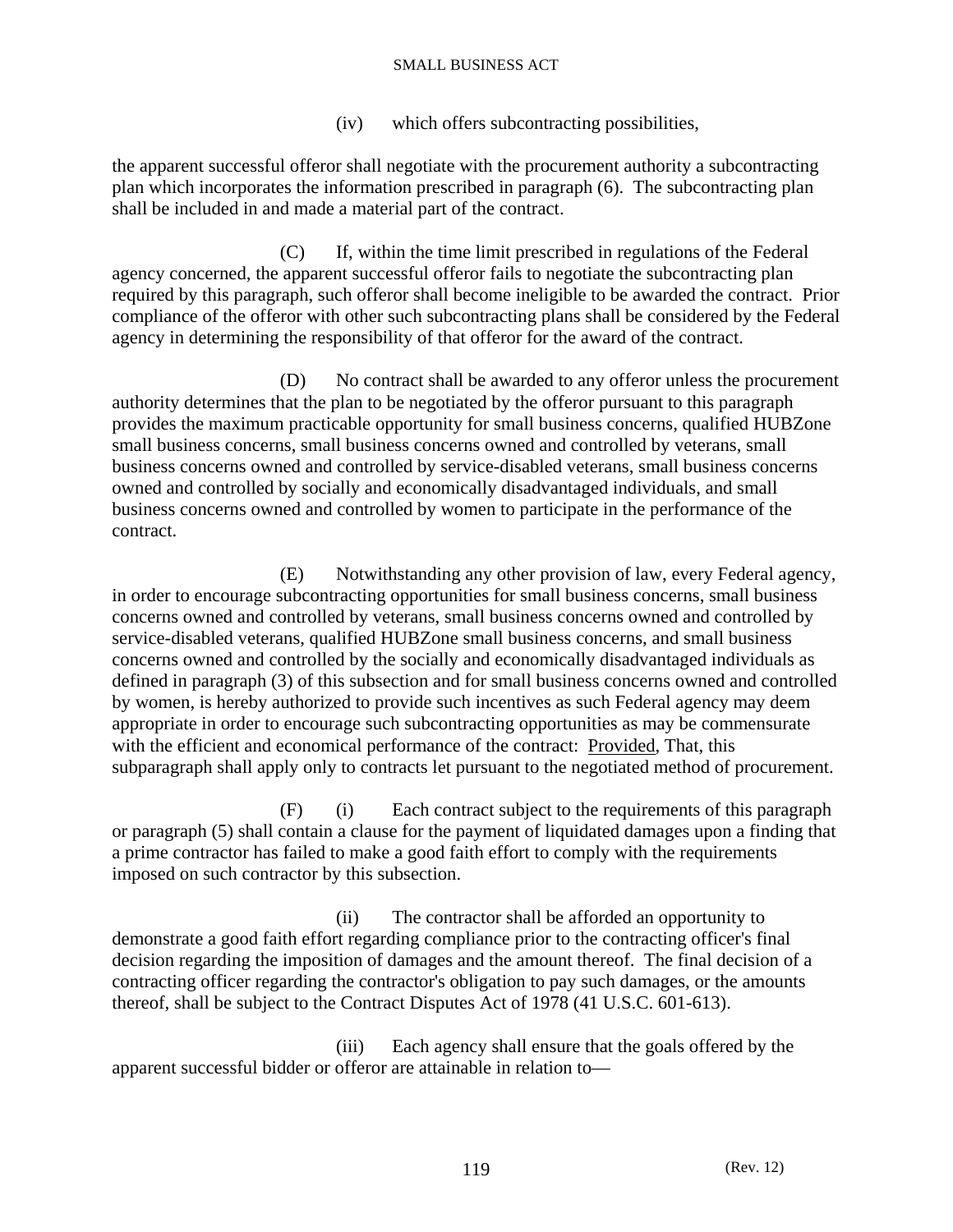(I) the subcontracting opportunities available to the contractor, commensurate with the efficient and economical performance of the contract;

 (II) the pool of eligible subcontractors available to fulfill the subcontracting opportunities; and

 (III) the actual performance of such contractor in fulfilling the subcontracting goals specified in prior plans.

 (G) The following factors shall be designated by the Federal agency as significant factors for purposes of evaluating offers for a bundled contract where the head of the agency determines that the contract offers a significant opportunity for subcontracting:

 (i) A factor that is based on the rate provided under the subcontracting plan for small business participation in the performance of the contract.

 (ii) For the evaluation of past performance of an offeror, a factor that is based on the extent to which the offeror attained applicable goals for small business participation in the performance of contracts.

 (5) (A) Each solicitation of a bid for any contract to be let, or any amendment or modification to any contract let, by any Federal agency which—

of procurement,

(i) is to be awarded pursuant to the formal advertising method

(ii) is required to contain the clause stated in paragraph (3) of

this subsection,

 (iii) may exceed \$1,000,000 in the case of a contract for the construction of any public facility, or \$500,000, in the case of all other contracts, and

(iv) offers subcontracting possibilities,

shall contain a clause requiring any bidder who is selected to be awarded a contract to submit to the Federal agency concerned a subcontracting plan which incorporates the information prescribed in paragraph (6).

 (B) If, within the time limit prescribed in regulations of the Federal agency concerned, the bidder selected to be awarded the contract fails to submit the subcontracting plan required by this paragraph, such bidder shall become ineligible to be awarded the contract. Prior compliance of the bidder with other such subcontracting plans shall be considered by the Federal agency in determining the responsibility of such bidder for the award of the contract. The subcontracting plan of the bidder awarded the contract shall be included in and made a material part of the contract.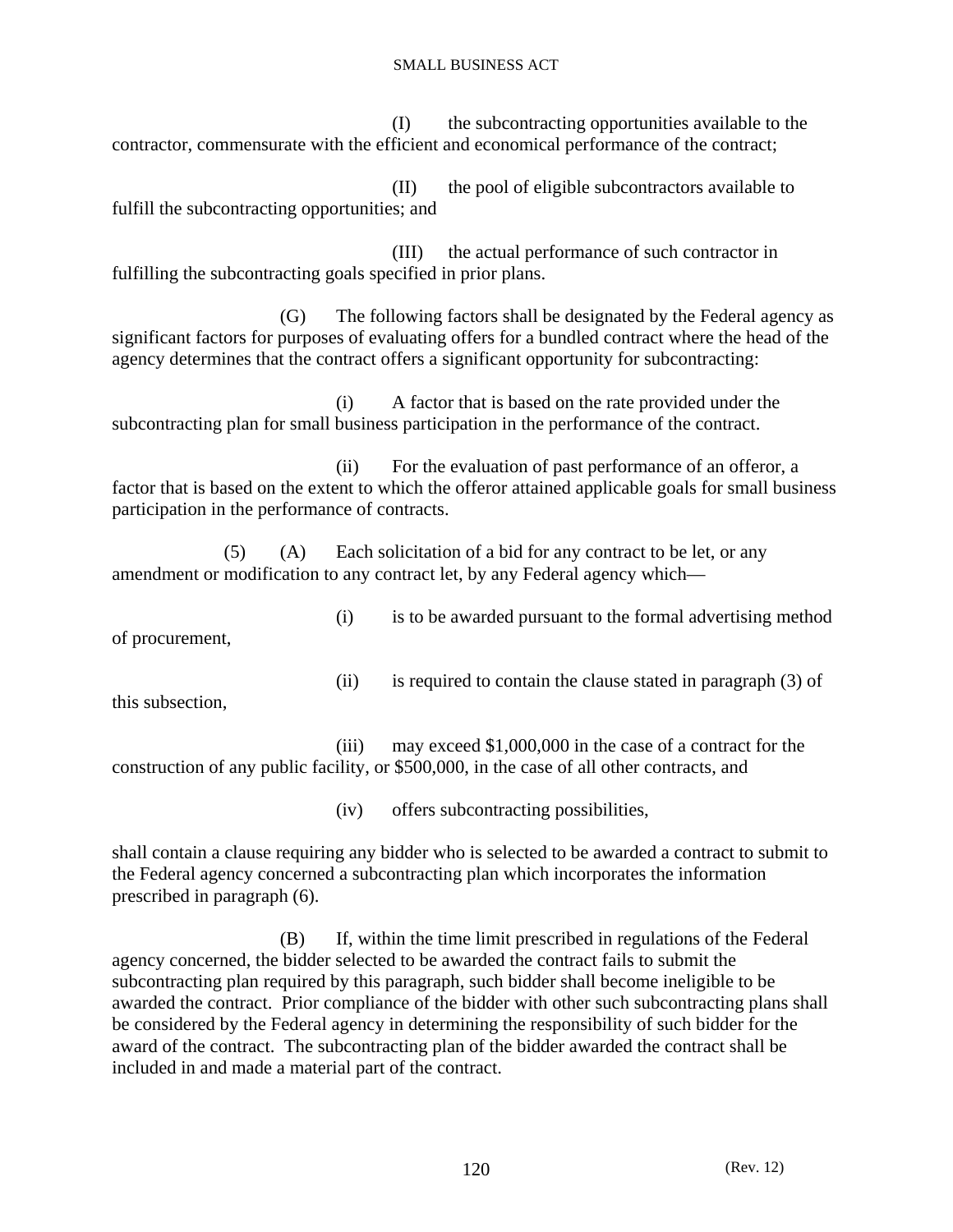(6) Each subcontracting plan required under paragraph (4) or (5) shall include—

 (A) percentage goals for the utilization as subcontractors of small business concerns, small business concerns owned and controlled by veterans, small business concerns owned and controlled by service-disabled veterans, qualified HUBZone small business concerns, small business concerns owned and controlled by socially and economically disadvantaged individuals, and small business concerns owned and controlled by women;

 (B) the name of an individual within the employ of the offeror or bidder who will administer the subcontracting program of the offeror or bidder and a description of the duties of such individual;

 (C) a description of the efforts the offeror or bidder will take to assure that small business concerns, small business concerns owned and controlled by veterans, small business concerns owned and controlled by service-disabled veterans, qualified HUBZone small business concerns, small business concerns owned and controlled by the socially and economically disadvantaged individuals, and small business concerns owned and controlled by women will have an equitable opportunity to compete for subcontracts;

 (D) assurances that the offeror or bidder will include the clause required by paragraph (2) of this subsection in all subcontracts which offer further subcontracting opportunities, and that the offeror or bidder will require all subcontractors (except small business concerns) who receive subcontracts in excess of \$1,000,000 in the case of a contract for the construction of any public facility, or in excess of \$500,000 in the case of all other contracts, to adopt a plan similar to the plan required under paragraph (4) or (5);

 (E) assurances that the offeror or bidder will submit such periodic reports and cooperate in any studies or surveys as may be required by the Federal agency or the Administration in order to determine the extent of compliance by the offeror or bidder with the subcontracting plan; and

 (F) a recitation of the types of records the successful offeror or bidder will maintain to demonstrate procedures which have been adopted to comply with the requirements and goals set forth in this plan, including the establishment of source lists of small business concerns, small business concerns owned and controlled by veterans, small business concerns owned and controlled by service-disabled veterans, qualified HUBZone small business concerns, small business concerns owned and controlled by socially and economically disadvantaged individuals, and small business concerns owned and controlled by women; and efforts to identify and award subcontracts to such small business concerns.

 (7) The provisions of paragraph (4), (5), and (6) shall not apply to offerors or bidders who are small business concerns.

 (8) The failure of any contractor or subcontractor to comply in good faith with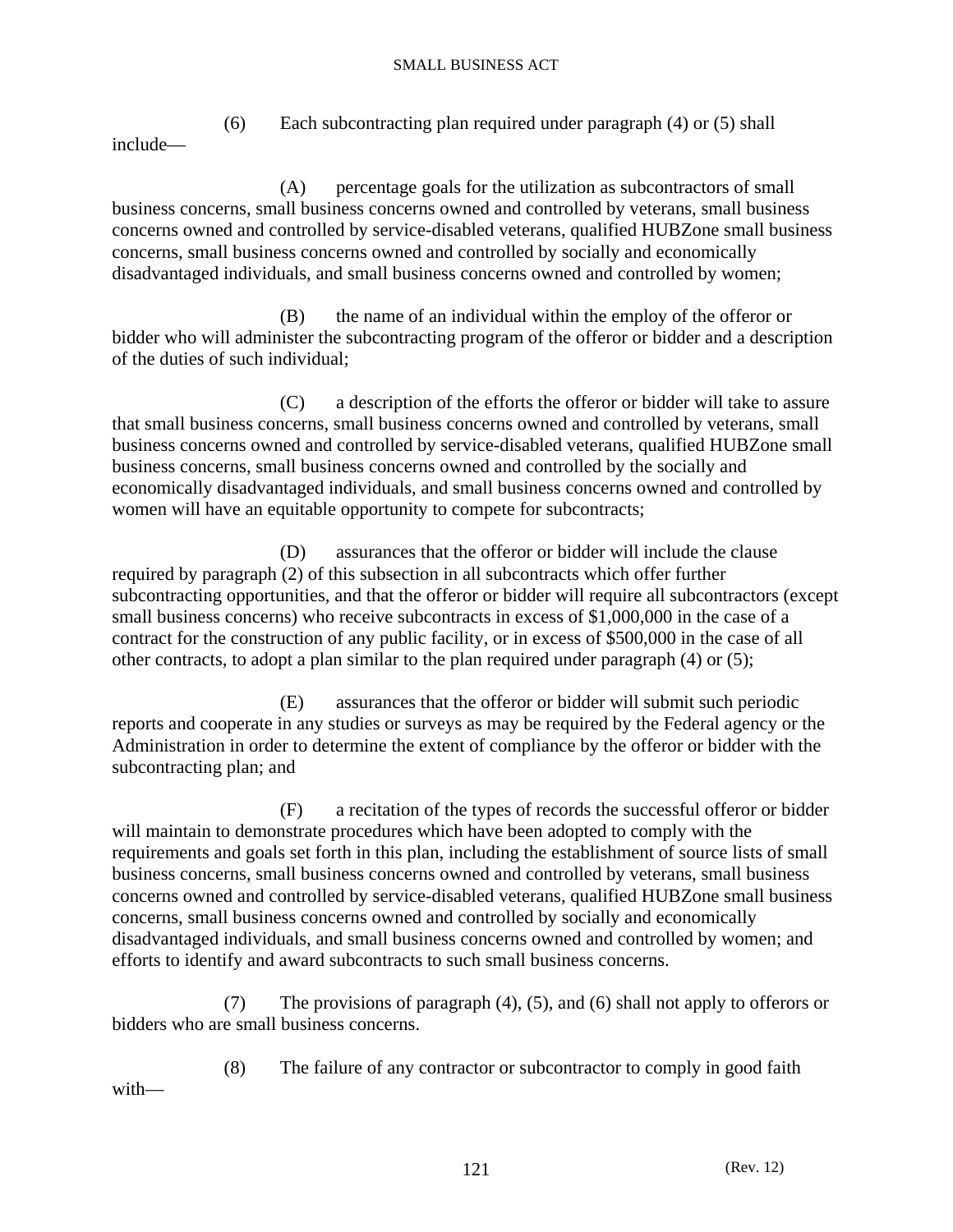(A) the clause contained in paragraph (3) of this subsection, or

 (B) any plan required of such contractor pursuant to the authority of this subsection to be included in its contract or subcontract,

shall be a material breach of such contract or subcontract.

 (9) Nothing contained in this subsection shall be construed to supersede the requirements of Defense Manpower Policy Number 4A (32A CFR Chap. 1) or any successor policy.

 (10) In the case of contracts within the provisions of paragraphs (4), (5), and (6), the Administration is authorized to—

 (A) assist Federal agencies and businesses in complying with their responsibilities under the provisions of this subsection, including the formulation of subcontracting plans pursuant to paragraph (4);

 (B) review any solicitation for any contract to be let pursuant to paragraphs (4) and (5) to determine the maximum practicable opportunity for small business concerns, small business concerns owned and controlled by veterans, small business concerns owned and controlled by service-disabled veterans, qualified HUBZone small business concerns, small business concerns owned and controlled by socially and economically disadvantaged individuals, and small business concerns owned and controlled by women to participate as subcontractors in the performance of any contract resulting from any solicitation, and to submit its findings, which shall be advisory in nature, to the appropriate Federal agency; and

 (C) evaluate compliance with subcontracting plans, either on a contract-by-contract basis, or in the case contractors [sic] having multiple contracts, on an aggregate basis.

 (11) For purposes of determining the attainment of a subcontract utilization goal under any subcontracting plan entered into with any executive agency pursuant to this subsection, a mentor firm providing development assistance to a protégé firm under the pilot Mentor-Protégé Program established pursuant to section 831 of the National Defense Authorization Act for Fiscal Year 1991 (Public Law 101-510; 10 USC 2301 note) shall be granted credit for such assistance in accordance with subsection (g) of such section.

(e) (1) Except as provided in subsection  $(g)$ —

(A) an executive agency intending to—

 (i) solicit bids or proposals for a contract for property or services for a price expected to exceed \$25,000;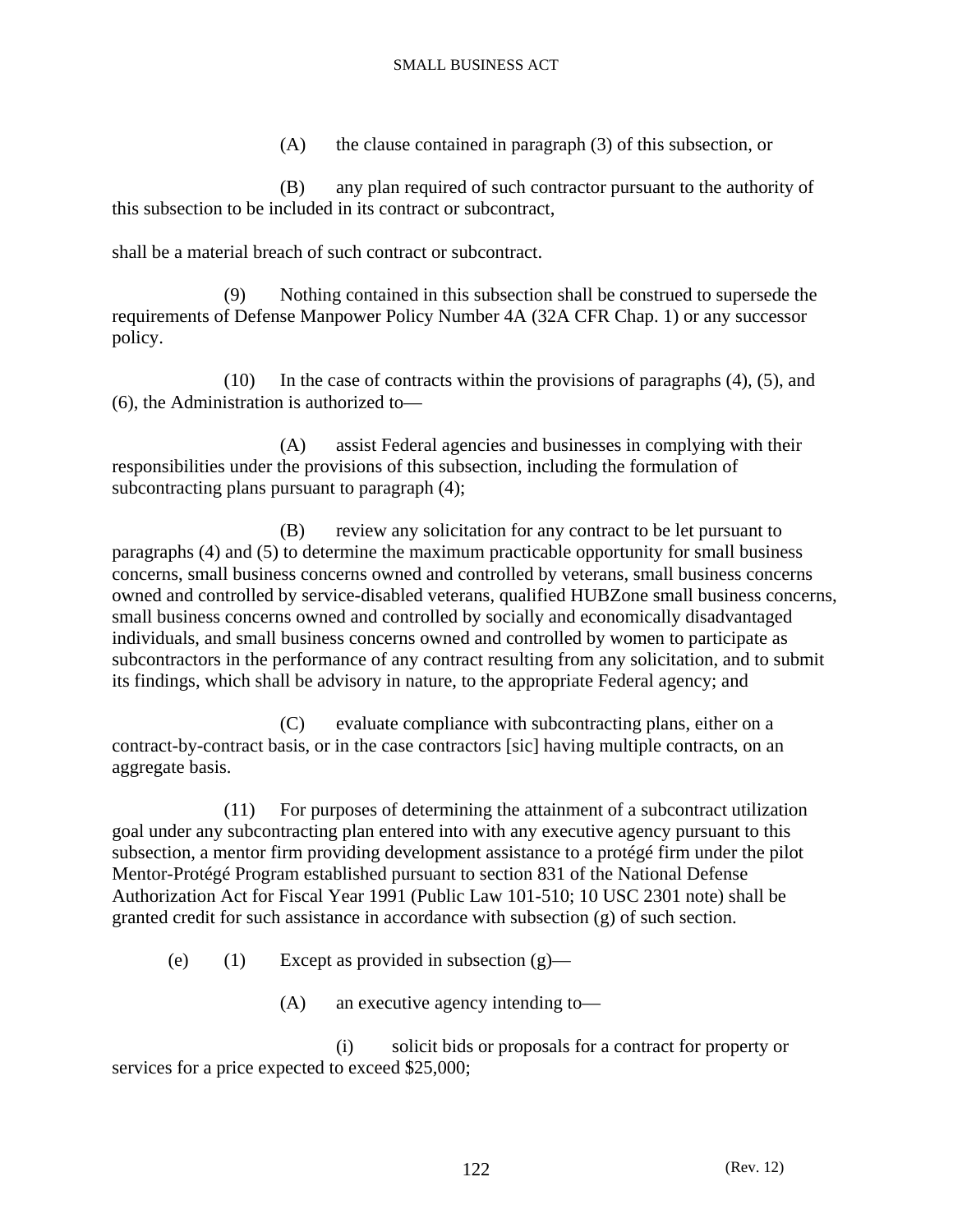(ii) place an order, expected to exceed \$25,000, under a basic agreement, basic ordering agreement, or similar arrangement,

shall furnish for publication by the Secretary of Commerce a notice described in subsection (b) of this section;

 (B) an executive agency intending to solicit bids or proposals for a contract for property or services shall post, for a period of not less than ten days, in a public place at the contracting office issuing the solicitation a notice of solicitation described in subsection (f)—

 (i) in the case of an executive agency other than the Department of Defense, if the contract is for a price expected to exceed \$10,000, but not to exceed \$25,000; and

 (ii) in the case of the Department of Defense, if the contract is for a price expected to exceed \$5,000, but not to exceed \$25,000; and

 (C) an executive agency awarding a contract for property or services for a price exceeding \$100,000, or placing an order referred to in clause (A)(ii) exceeding \$100,000, shall furnish for publication by the Secretary of Commerce a notice announcing the award or order if there is likely to be any subcontract under such contract or order.

 (2) The Secretary of Commerce shall publish promptly in the Commerce Business Daily each notice required by paragraph (1).

(3) Whenever an executive agency is required by paragraph  $(1)(A)$  to furnish a notice to the Secretary of Commerce, such executive agency may not—

 (A) issue the solicitation earlier than 15 days after the date on which the notice is published by the Secretary of Commerce; or

 (B) in the case of a contract or order estimated to be greater than the simplified acquisition threshold, establish a deadline for the submission of all bids or proposals in response to the notice required by paragraph  $(1)(A)$  that—

 (i) in the case of an order under a basic agreement, basic ordering agreement, or similar arrangement, is earlier than the date 30 days after the date the notice required by paragraph  $(1)(A)(ii)$  is published;

 (ii) in the case of a solicitation for research and development, is earlier than the date 45 days after the date the notice required by paragraph  $(1)(A)(i)$  is published; or

 (iii) in any other case, is earlier than the date 30 days after the date the solicitation is issued.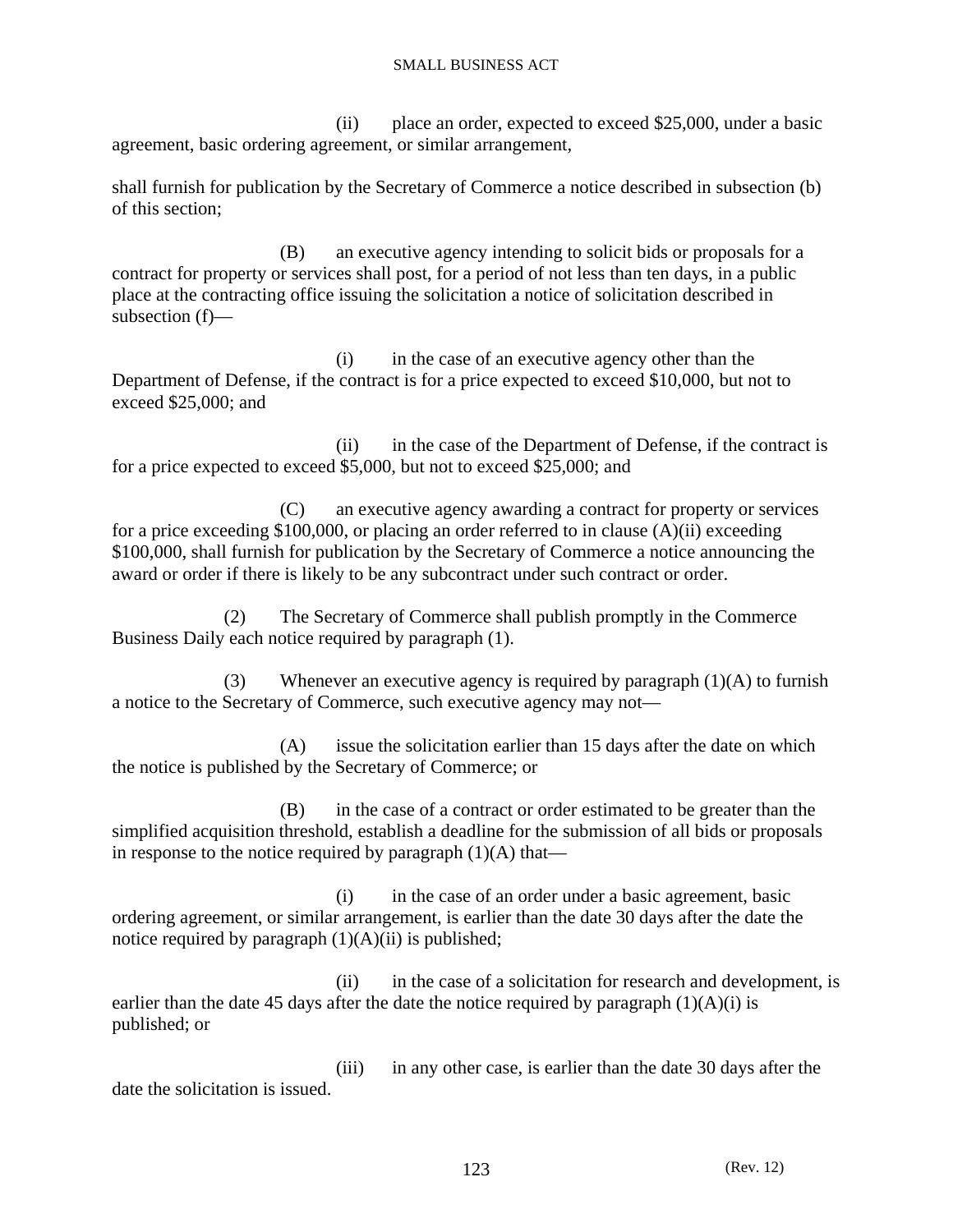(f) Each notice of solicitation required by subparagraph (A) or (B) of subsection  $(e)(1)$  shall include—

 (1) an accurate description of the property or services to be contracted for, which description (A) shall not be unnecessarily restrictive of competition, and (B) shall include, as appropriate, the agency nomenclature, National Stock Number or other part number, and a brief description of the item's form, fit, or function, physical dimensions, predominant material of manufacture, or similar information that will assist a prospective contractor to make an informed business judgment as to whether a copy of the solicitation should be requested;

(2) provisions that—

 (A) state whether the technical data required to respond to the solicitation will not be furnished as part of such solicitation, and identify the source in the Government, if any, from which the technical data may be obtained; and

 (B) state whether an offeror, its product, or service must meet a qualification requirement in order to be eligible for award, and, if so, identify the office from which a qualification requirement may be obtained;

 (3) the name, business address, and telephone number of the contracting officer;

 (4) a statement that all responsible sources may submit a bid, proposal, or quotation (as appropriate) which shall be considered by the agency;

 (5) in the case of a procurement using procedures other than competitive procedures, a statement of the reason justifying the use of such procedures and the identity of the intended source; and

 (6) in the case of a contract in an amount estimated to be greater than \$25,000 but not greater than the simplified acquisition threshold—

and

(A) a description of the procedures to be used in awarding the contract;

 (B) a statement specifying the periods for prospective offerors and the contracting officer to take the necessary preaward and award actions.

(g) (1) A notice is not required under subsection (e)(1) if—

 (A) the proposed procurement is for an amount not greater than the simplified acquisition threshold and is to be conducted by—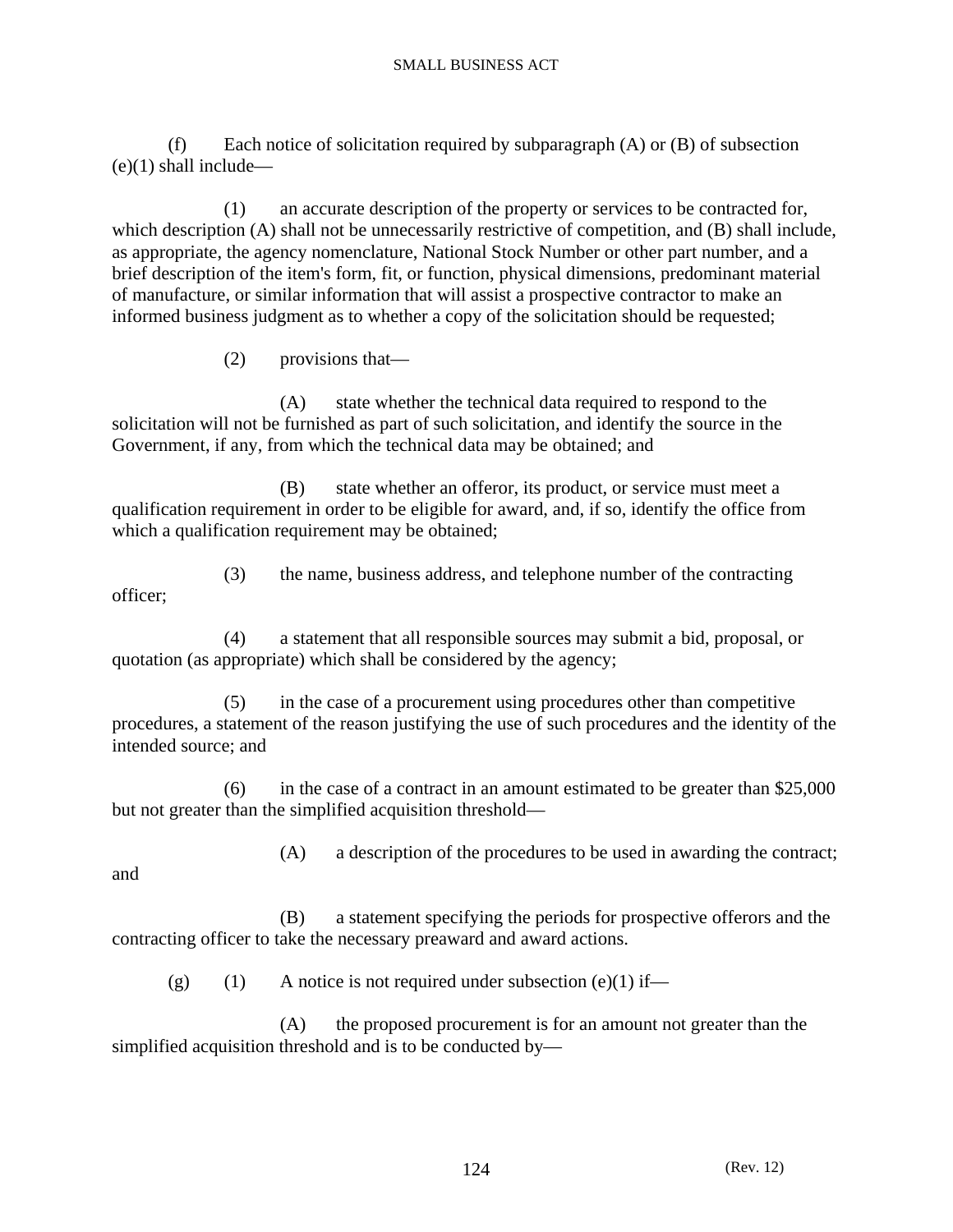(i) using widespread electronic public notice of the solicitation in a form that allows convenient and universal user access through a single, Government-wide point of entry; and

electronically.

(ii) permitting the public to respond to the solicitation

 (B) the notice would disclose the executive agency's needs and the disclosure of such needs would compromise the national security;

(C) the proposed procurement would result from acceptance of—

 (i) any unsolicited proposal that demonstrates a unique and innovative research concept and the publication of any notice of such unsolicited research proposal would disclose the originality of thought or innovativeness of the proposal or would disclose proprietary information associated with the proposal; or

(ii) a proposal submitted under section 9 of this Act;

 (D) the procurement is made against an order placed under a requirements contract;

(E) the procurement is made for perishable subsistence supplies;

 (F) the procurement is for utility services, other than telecommunication services, and only one source is available; or

 (G) the procurement is for the services of an expert for use in any litigation or dispute (including preparation for any foreseeable litigation or dispute) that involves or could involve the Federal Government in any trial, hearing, or proceeding before any court, administrative tribunal, or agency, or in any part of an alternative dispute resolution process, whether or not the expert is expected to testify.

(2) The requirements of subsection (a)(1)(A) do not apply to any procurement under conditions described in paragraph (2), (3), (4), (5), or (7) of section 303(c) of the Federal Property and Administrative Services Act of 1949 (41 U.S.C. 253(c)) or paragraph (2), (3), (4), (5), or (7) of section 2304(c) of title 10, United States Code.

(3) The requirements of subsection (a)(1)(A) shall not apply in the case of any procurement for which the head of the executive agency makes a determination in writing, after consultation with the Administrator for Federal Procurement Policy and the Administrator of the Small Business Administration, that it is not appropriate or reasonable to publish a notice before issuing a solicitation.

 (h) (1) An executive agency may not award a contract using procedures other than competitive procedures unless—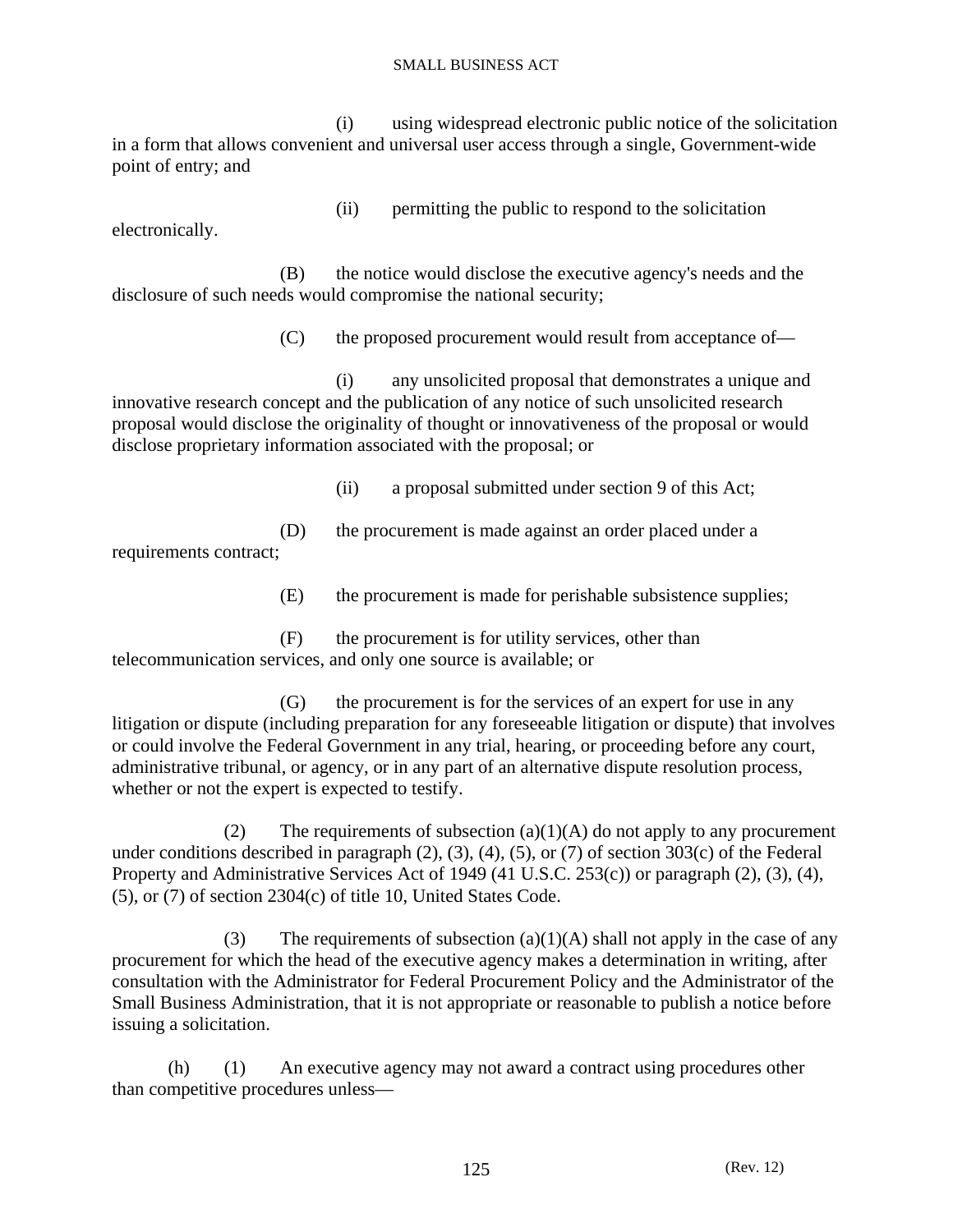(A) except as provided in paragraph (2), a written justification for the use of such procedures has been approved—

 $(i)$  in the case of a contract for an amount exceeding \$100,000 (but equal to or less than \$1,000,000), by the advocate for competition for the procuring activity (without further delegation);

 (ii) in the case of a contract for an amount exceeding \$1,000,000 (but equal to or less than \$10,000,000), by the head of the procuring activity or a delegate who, if a member of the Armed Forces, is a general or flag officer, or, if a civilian, is serving in a position in grade GS-16 or above under the General Schedule (or in a comparable or higher position under another schedule); or

 (iii) in the case of a contract for an amount exceeding \$10,000,000, by the senior procurement executive of the agency designated pursuant to section 16(3) of the Office of Federal Procurement Policy Act (41 U.S.C. 414(3)) (without further delegation); and

 (B) all other requirements applicable to the use of such procedures under title III of the Federal Property and Administrative Services Act of 1949 (41 U.S.C. 251 et seq.) or chapter 137 of title 10, United States Code, as appropriate, have been satisfied.

(2) The same exceptions as are provided in section  $303(f)(2)$  of the Federal Property and Administrative Services Act of 1949 (41 U.S.C. 253(f)(2)) or section 2304(f)(2) of title 10, United States Code, shall apply with respect to the requirements of paragraph (1)(A) of this subsection in the same manner as such exceptions apply to the requirements of section  $303(f)(1)$  of such Act or section  $2304(f)(1)$  of such title, as appropriate.

 (i) An executive agency shall make available to any business concern, or the authorized representative of such concern, the complete solicitation package for any on-going procurement announced pursuant to a notice under subsection (e). An executive agency may require the payment of a fee, not exceeding the actual cost of duplication, for a copy of such package.

 (j) For purposes of this section, the term "executive agency" has the meaning provided such term in section 4(1) of the Office of Federal Procurement Policy Act (41 U.S.C.  $403(1)$ ).

# (k) NOTICES OF SUBCONTRACTING OPPORTUNITIES—

 (1) IN GENERAL.—Notices of subcontracting opportunities may be submitted for publication in the Commerce Business Daily by—

 (A) a business concern awarded a contract by an executive agency subject to subsection  $(e)(1)(C)$ ; and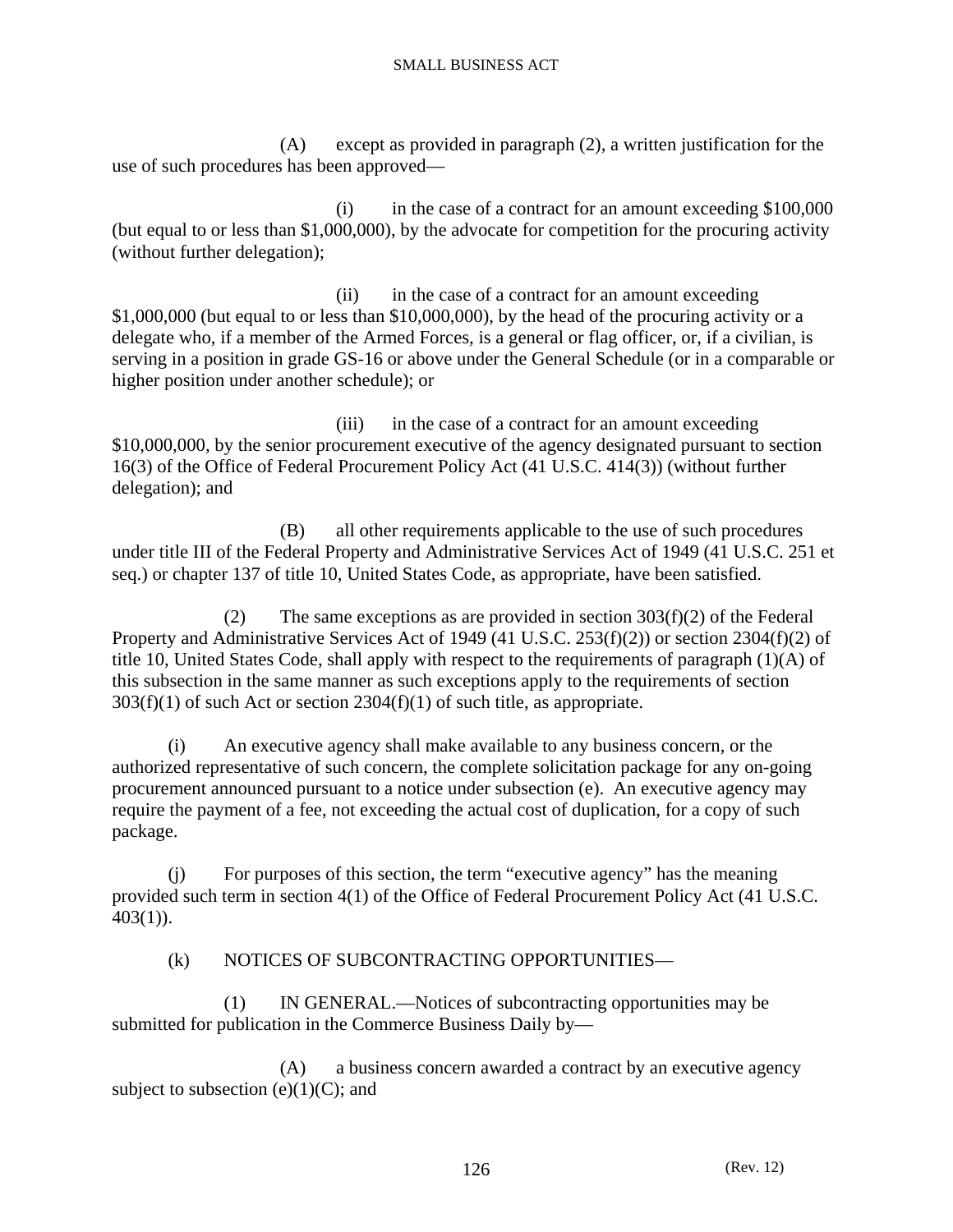(B) a business concern that is a subcontractor or supplier (at any tier) to such contractor having a subcontracting opportunity in excess of \$10,000.

 (2) CONTENT OF NOTICE.—The notice of a subcontracting opportunity shall include—

 (A) a description of the business opportunity that is comparable to the description specified in paragraphs  $(1)$ ,  $(2)$ ,  $(3)$ , and  $(4)$  of subsection  $(f)$ ; and

(B) the due date for receipt of offers.

 (l) MANAGEMENT ASSISTANCE FOR SMALL BUSINESSES AFFECTED BY MILITARY OPERATIONS.—The Administration shall utilize, as appropriate, its entrepreneurial development and management assistance programs, including programs involving State or private sector partners, to provide business counseling and training to any small business concern adversely affected by the deployment of units of the Armed Forces of the United States in support of a period of military conflict (as defined in section  $7(n)(1)$ ).

 (m) PROCUREMENT PROGRAM FOR WOMEN-OWNED SMALL BUSINESS CONCERNS.—

(1) DEFINITIONS.—In this subsection, the following definitions apply:

 (A) CONTRACTING OFFICER.—The term "contracting officer" has the meaning given such term in section 27(f)(5) of the Office of Federal Procurement Policy Act (41 U.S.C. 423(f)(5)).

 (B) SMALL BUSINESS CONCERN OWNED AND CONTROLLED BY WOMEN.—The term "small business concern owned and controlled by women" has the meaning given such term in section 3(n), except that ownership shall be determined without regard to any community property law.

 (2) AUTHORITY TO RESTRICT COMPETITION.—In accordance with this subsection, a contracting officer may restrict competition for any contract for the procurement of goods or services by the Federal Government to small business concerns owned and controlled by women, if—

 (A) each of the concerns is not less than 51 percent owned by 1 or more women who are economically disadvantaged (and such ownership is determined without regard to any community property law);

 (B) the contracting officer has a reasonable expectation that 2 or more small business concerns owned and controlled by women will submit offers for the contract;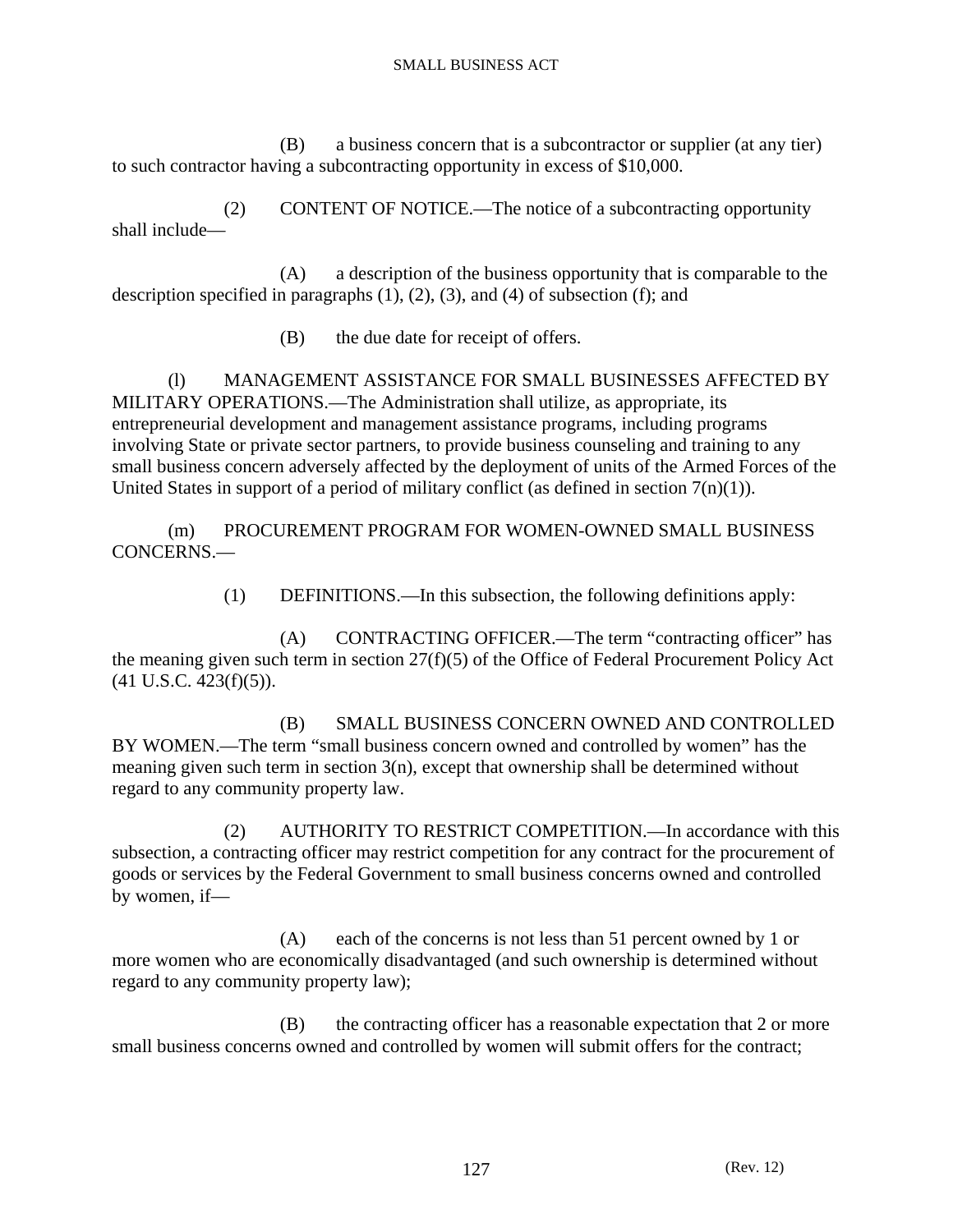(C) the contract is for the procurement of goods or services with respect to an industry identified by the Administrator pursuant to paragraph (3);

 (D) the anticipated award price of the contract (including options) does not exceed—

 $(i)$  \$5,000,000, in the case of a contract assigned an industrial classification code for manufacturing; or

(ii) \$3,000,000, in the case of all other contracts;

 (E) in the estimation of the contracting officer, the contract award can be made at a fair and reasonable price; and

(F) each of the concerns—

 (i) is certified by a Federal agency, a State government, or a national certifying entity approved by the Administrator, as a small business concern owned and controlled by women; or

 (ii) certifies to the contracting officer that it is a small business concern owned and controlled by women and provides adequate documentation, in accordance with standards established by the Administration, to support such certification.

 (3) WAIVER.—With respect to a small business concern owned and controlled by women, the Administrator may waive subparagraph (2)(A) if the Administrator determines that the concern is in an industry in which small business concerns owned and controlled by women are substantially underrepresented.

 (4) IDENTIFICATION OF INDUSTRIES.—The Administrator shall conduct a study to identify industries in which small business concerns owned and controlled by women are underrepresented with respect to Federal procurement contracting.

(5) ENFORCEMENT; PENALTIES.—

 (A) VERIFICATION OF ELIGIBILITY.—In carrying out this subsection, the Administrator shall establish procedures relating to—

 (i) the filing, investigation, and disposition by the Administration of any challenge to the eligibility of a small business concern to receive assistance under this subsection (including a challenge, filed by an interested party, relating to the veracity of a certification made or information provided to the Administration by a small business concern under paragraph  $(2)(F)$ ; and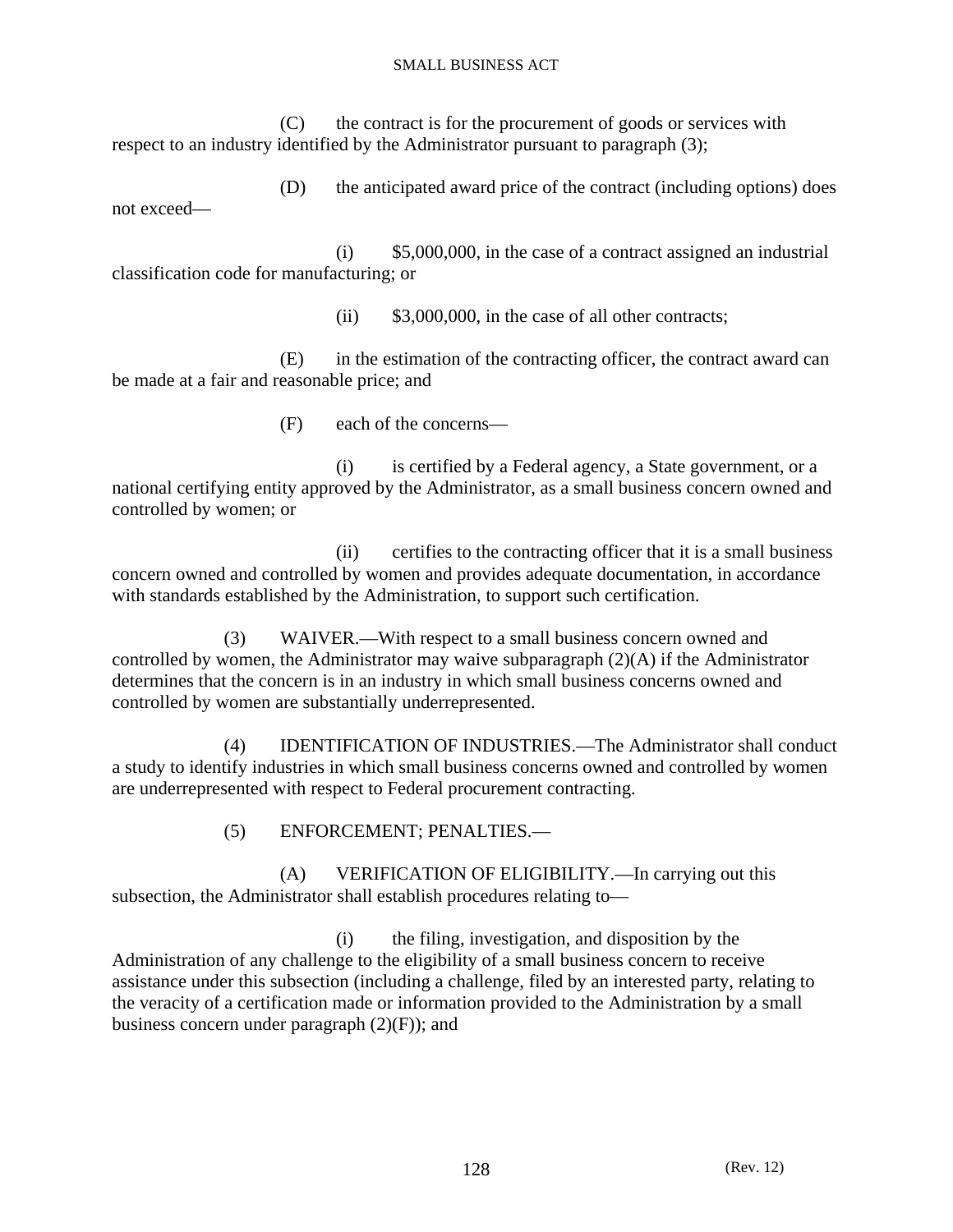(ii) verification by the Administrator of the accuracy of any certification made or information provided to the Administration by a small business concern under paragraph  $(2)(F)$ .

 (B) EXAMINATIONS.—The procedures established under subparagraph (A) may provide for program examinations (including random program examinations) by the Administrator of any small business concern making a certification or providing information to the Administrator under paragraph (2)(F).

 (C) PENALTIES.—In addition to the penalties described in section 16(d), any small business concern that is determined by the Administrator to have misrepresented the status of that concern as a small business concern owned and controlled by women for purposes of this subsection, shall be subject to—

(i) section 1001 of title 18, United States Code; and

(ii) sections 3729 through 3733 of title 31, United States Code;

 (6) PROVISION OF DATA.—Upon the request of the Administrator, the head of any Federal department or agency shall promptly provide to the Administrator such information as the Administrator determines to be necessary to carry out this subsection.

### (n) BUSINESSLINC GRANTS AND COOPERATIVE AGREEMENTS.—

 (1) IN GENERAL.—In accordance with this subsection, the Administrator may make grants to enter into cooperative agreements with any coalition of private entities, public entities, or any combination of private and public entities—

 (A) to expand business-to-business relationships between large and small businesses; and

 (B) to provide businesses, directly or indirectly, with online information and a database of companies that are interested in mentor-protégé programs or community-based, statewide, or local business development programs.

 (2) MATCHING REQUIREMENT.—Subject to subparagraph (B), the Administrator may make a grant to a coalition under paragraph (1) only if the coalition provides for activities described in paragraph  $(1)(A)$  or  $(1)(B)$  an amount, either in kind or in cash, equal to the grant amount.

 (3) AUTHORIZATION OF APPROPRIATIONS.—There is authorized to be appropriated to carry out this subsection \$6,600,000, to remain available until expended, for each of fiscal years 2001 through 2006.

§ 9. (a) Research and development are major factors in the growth and progress of industry and the national economy. The expense of carrying on research and development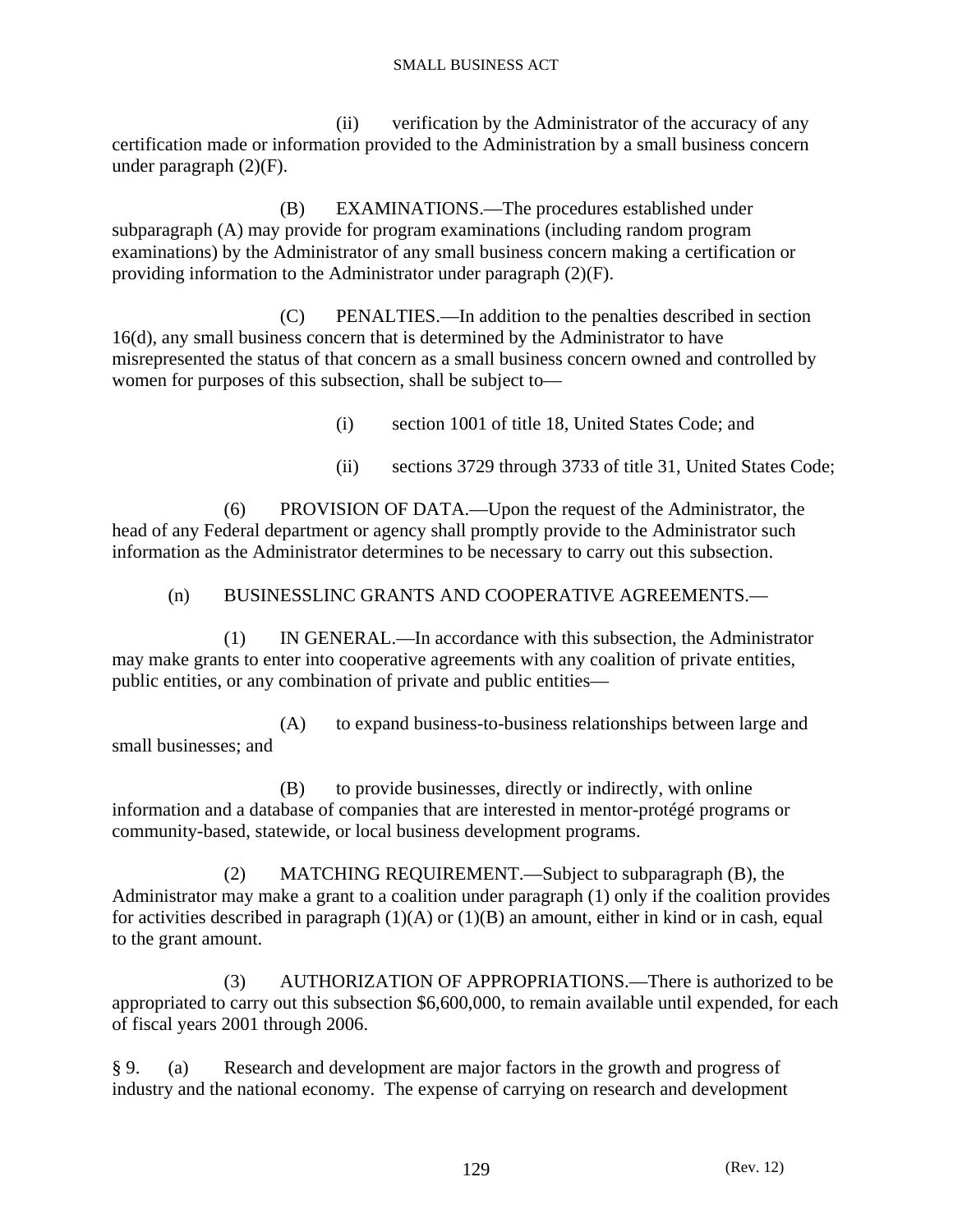programs is beyond the means of many small-business concerns, and such concerns are handicapped in obtaining the benefits of research and development programs conducted at Government expense. These small-business concerns are thereby placed at a competitive disadvantage. This weakens the competitive free enterprise system and prevents the orderly development of the national economy. It is the policy of the Congress that assistance be given to small-business concerns to enable them to undertake and to obtain the benefits of research and development in order to maintain and strengthen the competitive free enterprise system and the national economy.

(b) It shall be the duty of the Administration, and it is hereby empowered—

 (l) to assist small-business concerns to obtain Government contracts for research and development;

 (2) to assist small-business concerns to obtain the benefits of research and development performed under Government contracts or at Government expense;

 (3) to provide technical assistance to small-business concerns to accomplish the purposes of this section; and

 (4) to develop and maintain a source file and an information program to assure each qualified and interested small business concern the opportunity to participate in Federal agency small business innovation research programs and small business technology transfer programs;

 (5) to coordinate with participating agencies a schedule for release of SBIR and STTR solicitations, and to prepare a master release schedule so as to maximize small businesses' opportunities to respond to solicitations;

 (6) to independently survey and monitor the operation of SBIR and STTR programs within participating Federal agencies;

 (7) to report not less than annually to the Committee on Small Business of the Senate and the Committee on Science and the Committee on Small Business of the House of Representatives, on the SBIR and STTR programs of the Federal agencies and the Administration's information and monitoring efforts related to the SBIR programs, including the data on output and outcomes collected pursuant to subsections  $(g)(10)$  and  $(o)(9)$ , and  $(o)(15)$ , the number of proposals received from, and the number and total amount of awards to, HUBZone small business concerns under each of the SBIR and STTR programs, and a description of the extent to which Federal agencies are providing in a timely manner information needed to maintain the database described in subsection (k); and

 (8) to provide for and fully implement the tenets of Executive Order No. 13329 (Encouraging Innovation in Manufacturing).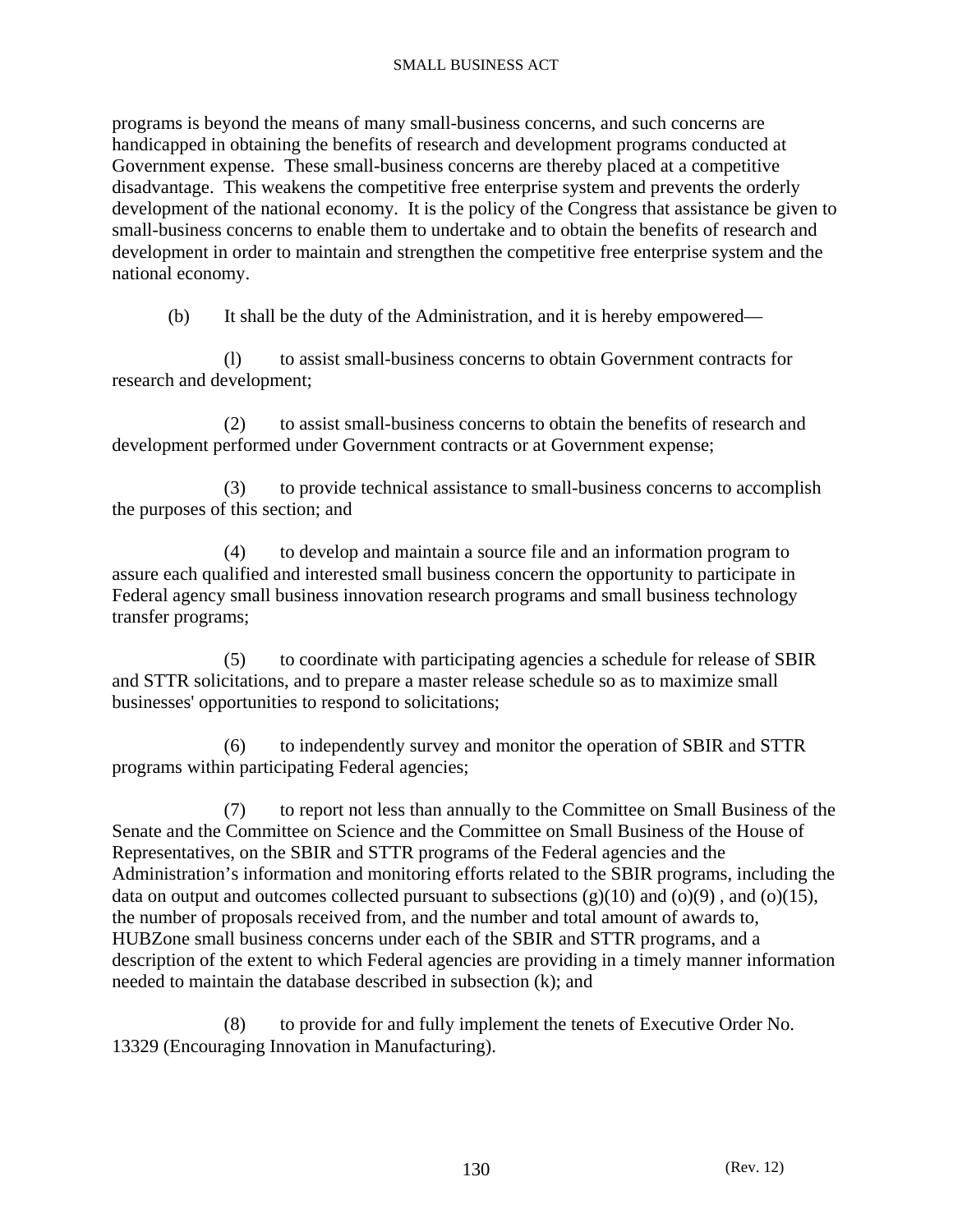(c) The Administration is authorized to consult and cooperate with all Government agencies and to make studies and recommendations to such agencies, and such agencies are authorized and directed to cooperate with the Administration in order to carry out and to accomplish the purposes of this section.

 (d) (l) The Administrator is authorized to consult with representatives of small-business concerns with a view to assisting and encouraging such firms to undertake joint programs for research and development carried out through such corporate or other mechanism as may be most appropriate for the purpose. Such joint programs may, among other things, include the following purposes:

 (A) to construct, acquire, or establish laboratories and other facilities for the conduct of research;

(B) to undertake and utilize applied research;

 (C) to collect research information related to a particular industry and disseminate it to participating members;

 (D) to conduct applied research on a protected, proprietary, and contractual basis with member or nonmember firms, Government agencies, and others;

 (E) to prosecute applications for patents and render patent services for participating members; and

 (F) to negotiate and grant licenses under patents held under the joint program, and to establish corporations designed to exploit particular patents obtained by it.

 (2) The Administrator may, after consultation with the Attorney General and the Chairman of the Federal Trade Commission, and with the prior written approval of the Attorney General, approve any agreement between small-business firms providing for a joint program of research and development, if the Administrator finds that the joint program proposed will maintain and strengthen the free enterprise system and the economy of the Nation. The Administrator or the Attorney General may at any time withdraw his approval of the agreement and the joint program of research and development covered thereby, if he finds that the agreement or the joint program carried on under it is no longer in the best interests of the competitive free enterprise system and the economy of the Nation. A copy of the statement of any such finding and approval intended to be within the coverage of this subsection, and a copy of any modification or withdrawal of approval, shall be published in the Federal Register. The authority conferred by this subsection on the Administrator shall not be delegated by him.

 (3) No act or omission to act pursuant to and within the scope of any joint program for research and development, under an agreement approved by the Administrator under this subsection, shall be construed to be within the prohibitions of the antitrust laws or the Federal Trade Commission Act. Upon publication in the Federal Register of the notice of withdrawal of his approval of the agreement granted under this subsection, either by the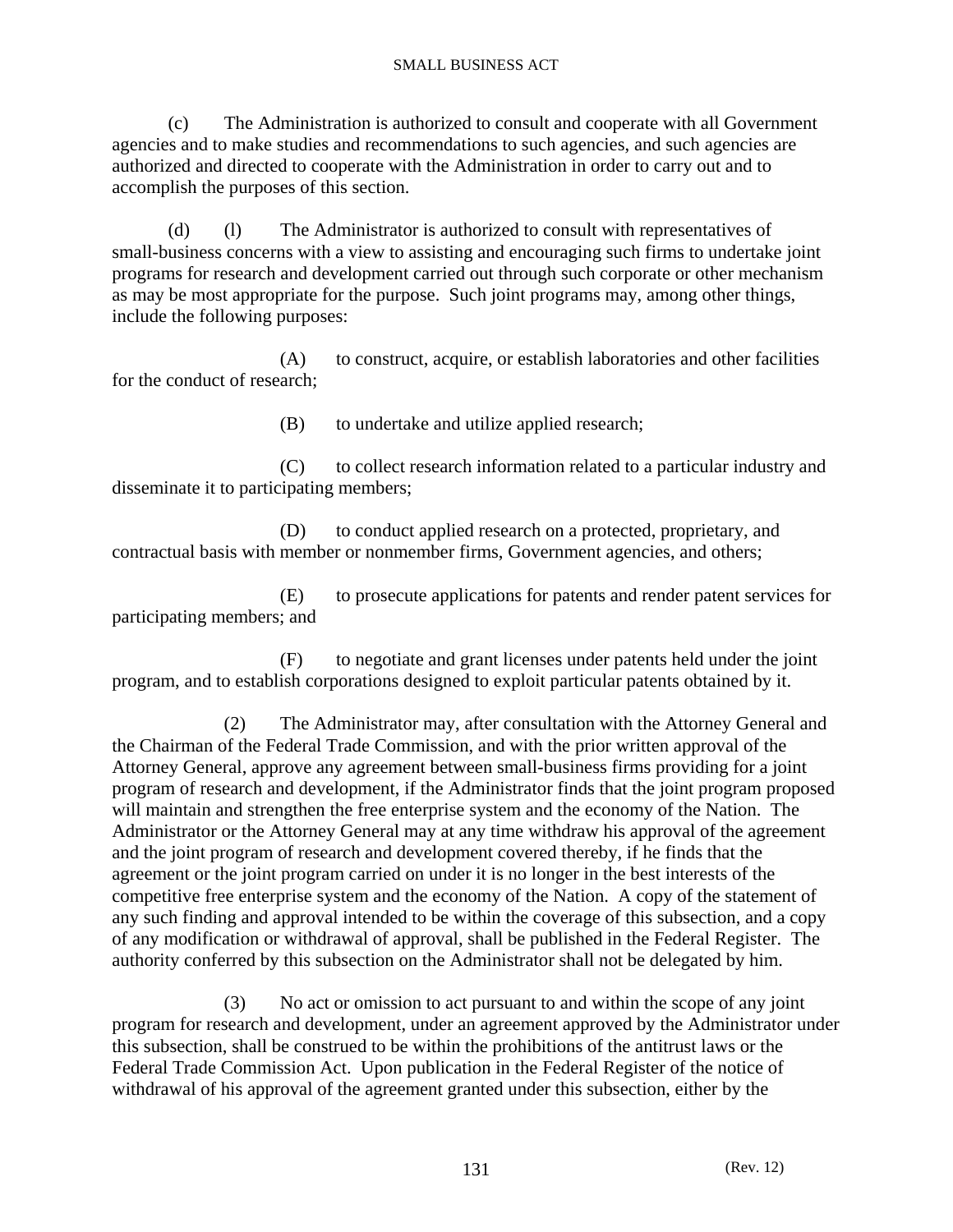Administrator or by the Attorney General, the provisions of this subsection shall not apply to any subsequent act or omission to act by reason of such agreement or approval.

(e) For the purpose of this section—

 (1) the term "extramural budget" means the sum of the total obligations minus amounts obligated for such activities by employees of the agency in or through Governmentowned, Government-operated facilities, except that for the Department of Energy it shall not include amounts obligated for atomic energy defense programs solely for weapons activities or for naval reactor programs, and except that for the Agency for International Development it shall not include amounts obligated solely for general institutional support of international research centers or for grants to foreign countries;

 (2) the term "Federal agency" means an executive agency as defined in section 105 of title 5, United States Code, or a military department as defined in section 102 of such title, except that it does not include any agency within the Intelligence Community (as the term is defined in section 3.4(f) of Executive Order 12333 or its successor orders);

 (3) the term "funding agreement" means any contract, grant, or cooperative agreement entered into between any Federal agency and any small business for the performance of experimental, developmental, or research work funded in whole or in part by the Federal Government;

 (4) the term "Small Business Innovation Research Program" or "SBIR" means a program under which a portion of a Federal agency's research or research and development effort is reserved for award to small business concerns through a uniform process having—

 (A) a first phase for determining, insofar as possible, the scientific and technical merit and feasibility of ideas that appear to have commercial potential, as described in subparagraph (B), submitted pursuant to SBIR program solicitations;

 (B) a second phase, to further develop proposals which meet particular program needs, in which awards shall be made based on the scientific and technical merit and feasibility of the proposals, as evidenced by the first phase, considering, among other things, the proposal's commercial potential, as evidenced by—

 (i) the small business concern's record of successfully commercializing SBIR or other research;

 (ii) the existence of second phase funding commitments from private sector or non-SBIR funding sources;

 (iii) the existence of third phase, follow-on commitments for the subject of the research; and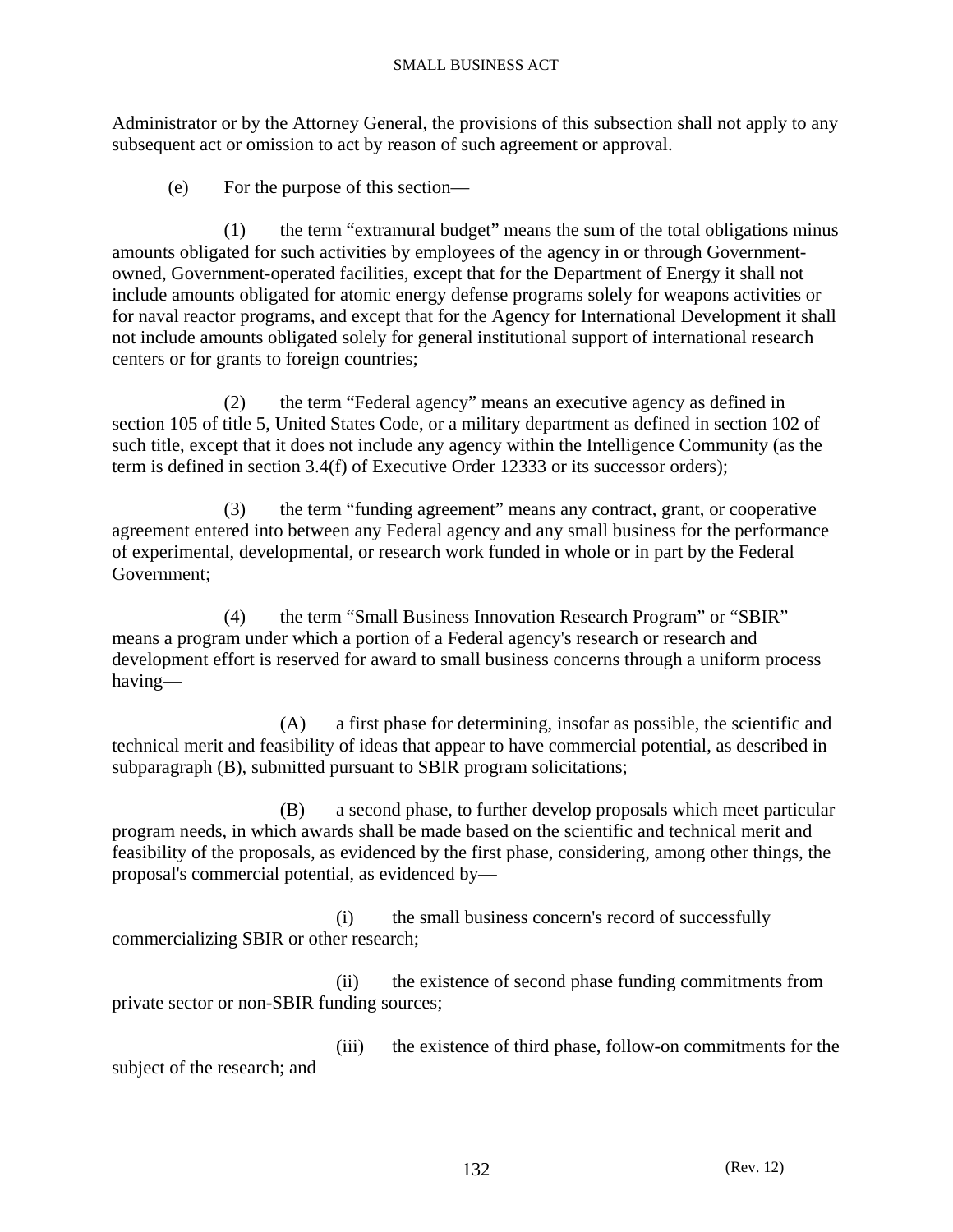(iv) the presence of other indicators of the commercial potential

of the idea; and

(C) where appropriate, a third phase—

 (i) in which commercial applications of SBIR-funded research or research and development are funded by non-Federal sources of capital or, for products or services intended for use by the Federal Government, by follow-on non-SBIR Federal funding awards; or

(ii) for which awards from non-SBIR Federal funding sources are used for the continuation of research or research and development that has been competitively selected using peer review or scientific review criteria;

 (5) the term "research" or "research and development" means any activity which is (A) a systematic, intensive study directed toward greater knowledge or understanding of the subject studied; (B) a systematic study directed specifically toward applying new knowledge to meet a recognized need; or (C) a systematic application of knowledge toward the production of useful materials, devices, and systems or methods, including design, development, and improvement of prototypes and new processes to meet specific requirements;

 (6) the term "Small Business Technology Transfer Program" or "STTR" means a program under which a portion of a Federal agency's extramural research or research and development effort is reserved for award to small business concerns for cooperative research and development through a uniform process having—

 (A) a first phase, to determine, to the extent possible, the scientific, technical, and commercial merit and feasibility of ideas submitted pursuant to STTR program solicitations;

 (B) a second phase, to further develop proposed ideas to meet particular program needs, in which awards shall be made based on the scientific, technical, and commercial merit and feasibility of the idea, as evidenced by the first phase and by other relevant information; and

(C) where appropriate, a third phase—

 (i) in which commercial applications of STTR-funded research or research and development are funded by non-Federal sources of capital or, for products or services intended for use by the Federal Government, by follow-on non-STTR Federal funding awards; and

(ii) for which awards from non-STTR Federal funding sources are used for the continuation of research or research and development that has been competitively selected using peer review or scientific review criteria;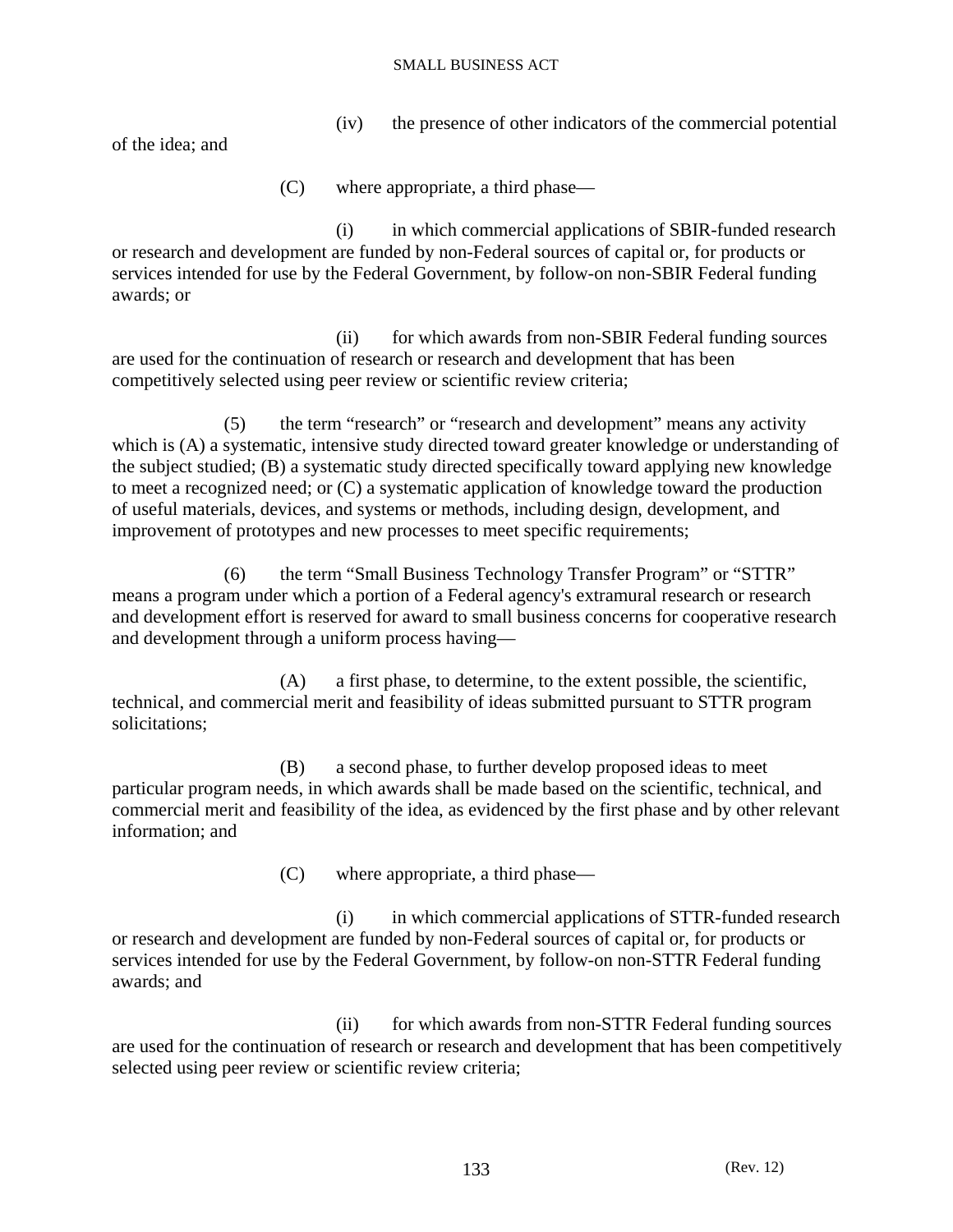(7) the term "cooperative research and development" means research or research and development conducted jointly by a small business concern and a research institution in which not less than 40 percent of the work is performed by the small business concern, and not less than 30 percent of the work is performed by the research institution;

 (8) the term "research institution" means a nonprofit institution, as defined in section 4(5) of the Stevenson-Wydler Technology Innovation Act of 1980, and includes federally funded research and development centers, as identified by the National Scientific Foundation in accordance with the governmentwide Federal Acquisition Regulation issued in accordance with section 25(c)(1) of the Office of Federal Procurement Policy Act (or any successor regulation thereto); and

 (9) the term "commercial applications" shall not be construed to exclude testing and evaluation of products, services, or technologies for use in technical or weapons systems, and further, awards for testing and evaluation of products, services, or technologies for use in technical or weapons systems may be made in either the second or the third phase of the Small Business Innovation Research Program and of the Small Business Technology Transfer Program, as defined in this subsection.

# (f) FEDERAL AGENCY EXPENDITURES FOR THE SBIR PROGRAM.—

 (1) REQUIRED EXPENDITURE AMOUNTS.—Each Federal agency which has an extramural budget for research or research and development in excess of \$100,000,000 for fiscal year 1992, or any fiscal year thereafter, shall expend with small business concerns—

 (A) not less than 1.5 percent of such budget in each of fiscal years 1993 and 1994;

1995 and 1996; and

(B) not less than 2.0 percent of such budget in each of fiscal years

(C) not less than 2.5 percent of such budget in each fiscal year

thereafter,

specifically in connection with SBIR programs which meet the requirements of this section, policy directives, and regulations issued under this section.

(2) LIMITATIONS.—A Federal agency shall not—

 (A) use any of its SBIR budget established pursuant to paragraph (1) for the purpose of funding administrative costs of the program, including costs associated with salaries and expenses; or

 (B) make available for the purpose of meeting the requirements of paragraph (1) an amount of its extramural budget for basic research which exceeds the percentages specified in paragraph (1).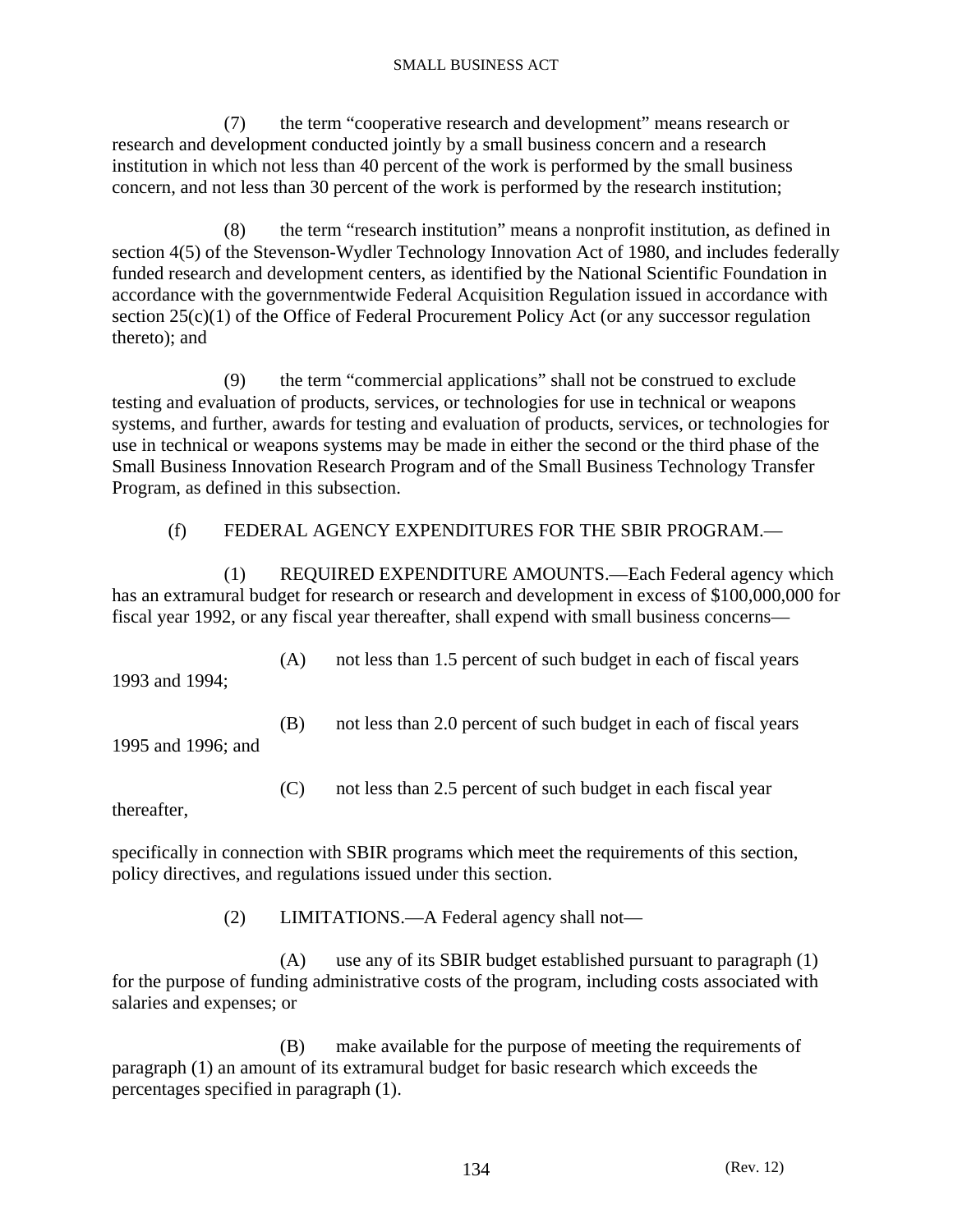(3) EXCLUSION OF CERTAIN FUNDING AGREEMENTS.—Funding agreements with small business concerns for research or research and development which result from competitive or single source selections other than an SBIR program shall not be considered to meet any portion of the percentage requirements of paragraph (1).

 (g) Each Federal agency required by subsection (f) to establish a small business innovation research program shall, in accordance with this Act and regulations issued hereunder—

(1) unilaterally determine categories of projects to be in its SBIR program;

 (2) issue small business innovation research solicitations in accordance with a schedule determined cooperatively with the Small Business Administration;

 (3) unilaterally determine research topics within the agency's SBIR solicitations, giving special consideration to broad research topics and to topics that further 1 or more critical technologies, as identified by—

 (A) the National Critical Technologies Panel (or its successor) in the 1991 report required under section 603 of the National Science and Technology Policy, Organization, and Priorities Act of 1976, and in subsequent reports issued under that authority; or

 (B) the Secretary of Defense, in the 1992 report issued in accordance with section 2522 of title 10, United States Code, and in subsequent reports issued under that authority;

(4) unilaterally receive and evaluate proposals resulting from SBIR proposals;

 (5) subject to subsection (l), unilaterally select awardees for its SBIR funding agreements and inform each awardee under such an agreement, to the extent possible, of the expenses of the awardee that will be allowable under the funding agreement;

 (6) administer its own SBIR funding agreements (or delegate such administration to another agency);

 (7) make payments to recipients of SBIR funding agreements on the basis of progress toward or completion of the funding agreement requirements and, in all cases, make payment to recipients under such agreements in full, subject to audit, on or before the last day of the 12-month period beginning on the date of completion of such requirements;

 (8) make an annual report on the SBIR program to the Small Business Administration and the Office of Science and Technology Policy;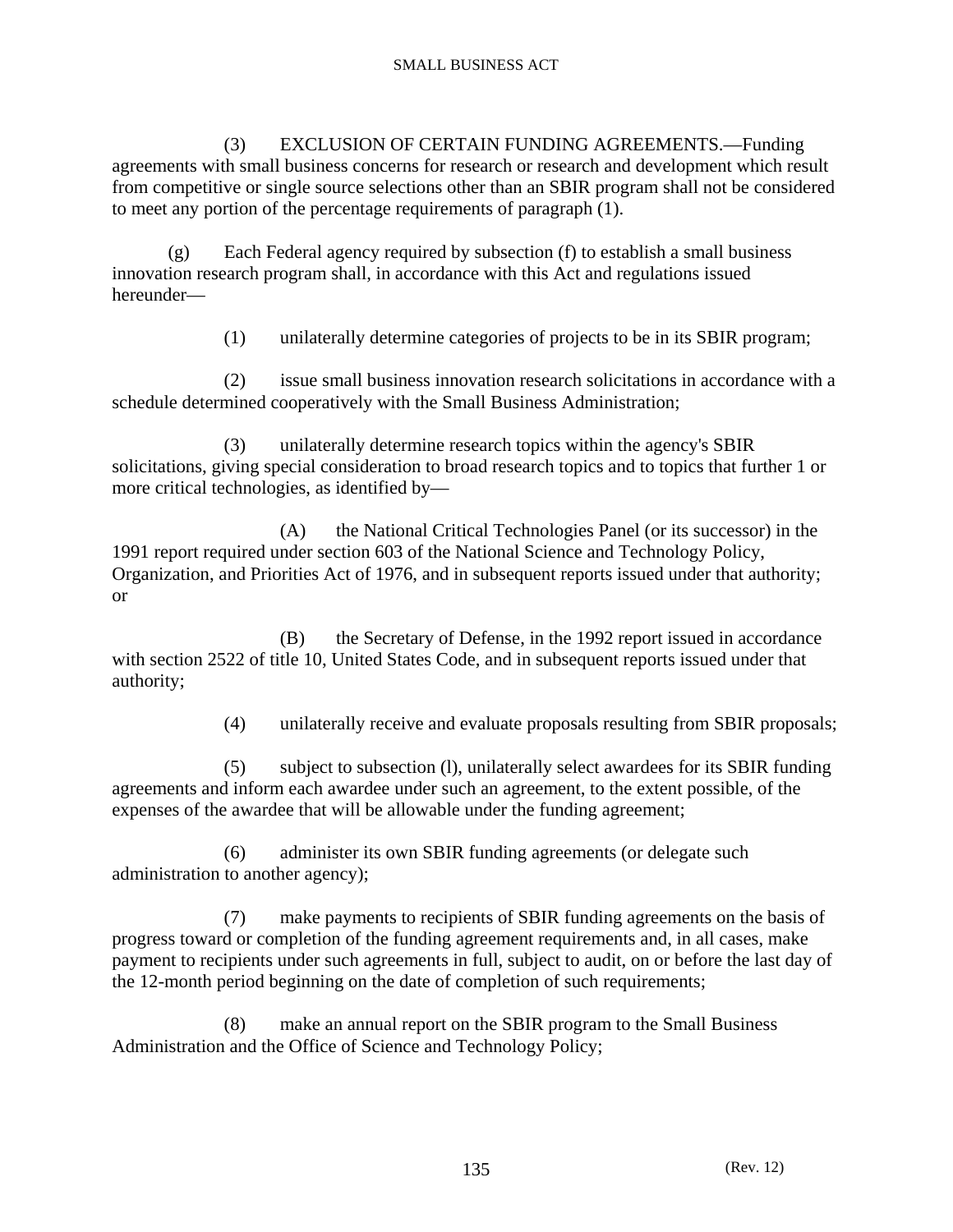(9) include, as part of its annual performance plan as required by subsections (a) and (b) of section 1115 of title 31, United States Code, a section on its SBIR program, and shall submit such section to the Committee on Small Business of the Senate, and the Committee on Science and the Committee on Small Business of the House of Representatives;

 (10) collect, and maintain in a common format in accordance with subsection (v), such information from awardees as is necessary to assess the SBIR program, including information necessary to maintain the database described in subsection (k); and

 (11) provide for and fully implement the tenets of Executive Order No. 13329 (Encouraging Innovation in Manufacturing).

 (h) In addition to the requirements of subsection (f), each Federal agency which has a budget for research or research and development in excess of \$20,000,000 for any fiscal year beginning with fiscal year 1983 or subsequent fiscal year shall establish goals specifically for funding agreements for research or research and development to small business concerns, and no goal established under this subsection shall be less than the percentage of the agency's research or research and development budget expended under funding agreements with small business concerns in the immediately preceding fiscal year.

# (i) ANNUAL REPORTING.—

 (1) IN GENERAL.—Each Federal agency required by this section to have an SBIR program or to establish goals shall report annually to the Small Business Administration the number of awards pursuant to grants, contracts, or cooperative agreements over \$10,000 in amount and the dollar value of all such awards, identifying SBIR awards and comparing the number and amount of such awards with awards to other than small business concerns.

# (2) CALCULATION OF EXTRAMURAL BUDGET.—

 (A) METHODOLOGY.—Not later than 4 months after the date of enactment of each appropriations Act for a Federal agency required by this section to have an SBIR program, the Federal agency shall submit to the Administrator a report, which shall include a description of the methodology used for calculating the amount of the extramural budget of that Federal agency.

 (B) ADMINISTRATOR'S ANALYSIS.—The Administrator shall include an analysis of the methodology received from each Federal agency referred to in subparagraph  $(A)$  in the report required by subsection  $(b)(7)$ .

 (j) (1) POLICY DIRECTIVES.—The Small Business Administration, after consultation with the Administrator of the Office of Federal Procurement Policy, the Director of the Office of Science and Technology Policy, and the Intergovernmental Affairs Division of the Office of Management and Budget, shall, within one hundred and twenty days of the enactment of the Small Business Innovation Development Act of 1982, issue policy directives for the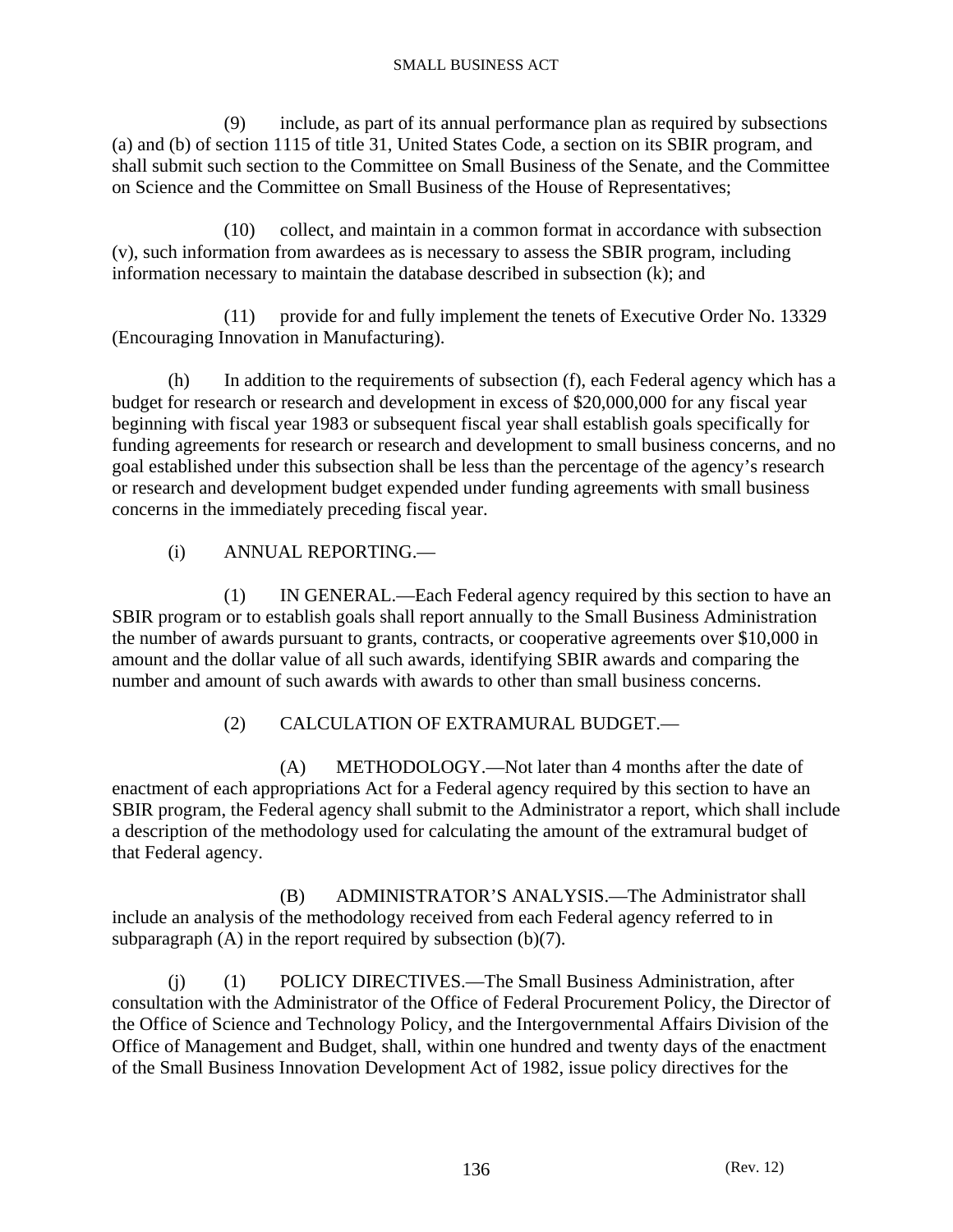general conduct of the SBIR programs within the Federal Government, including providing for—

|                                                                                                                   | (A) | simplified, standardized, and timely SBIR solicitations; |                                                                                                                                                            |  |
|-------------------------------------------------------------------------------------------------------------------|-----|----------------------------------------------------------|------------------------------------------------------------------------------------------------------------------------------------------------------------|--|
| (B)                                                                                                               |     |                                                          | a simplified, standardized funding process which provides for                                                                                              |  |
|                                                                                                                   |     | (i)                                                      | the timely receipt and review of proposals;                                                                                                                |  |
| appropriate;                                                                                                      |     | (ii)                                                     | outside peer review for at least phase two proposals, if                                                                                                   |  |
|                                                                                                                   |     | (iii)                                                    | protection of proprietary information provided in proposals;                                                                                               |  |
|                                                                                                                   |     | (iv)                                                     | selection of awardees;                                                                                                                                     |  |
| retention of rights in data generated in the performance of<br>(v)<br>the contract by the small business concern; |     |                                                          |                                                                                                                                                            |  |
|                                                                                                                   |     | (vi)                                                     | transfer of title to property provided by the agency to the<br>emall business concern if such a transfer would be more cost effective than recovery of the |  |

small business concern if such a transfer would be more cost effective than recovery of the property by the agency;

- (vii) cost sharing; and
- (viii) cost principles and payment schedules;

 (C) exemptions from the regulations under paragraph (2) if national security or intelligence functions clearly would be jeopardized;

 (D) minimizing regulatory burden associated with participation in the SBIR program for the small business concern which will stimulate the cost-effective conduct of Federal research and development and the likelihood of commercialization of the results of research and development conducted under the SBIR program;

 (E) simplified, standardized, and timely annual report on the SBIR program to the Small Business Administration and the Office of Science and Technology Policy;

 (F) standardized and orderly withdrawal from program participation by an agency having a SBIR program; at the discretion of the Administration, such directives may require a phased withdrawal over a period of time sufficient in duration to minimize any adverse impact on small business concerns; and

 (G) the voluntary participation in a SBIR program by a Federal agency not required to establish such a program pursuant to subsection (f).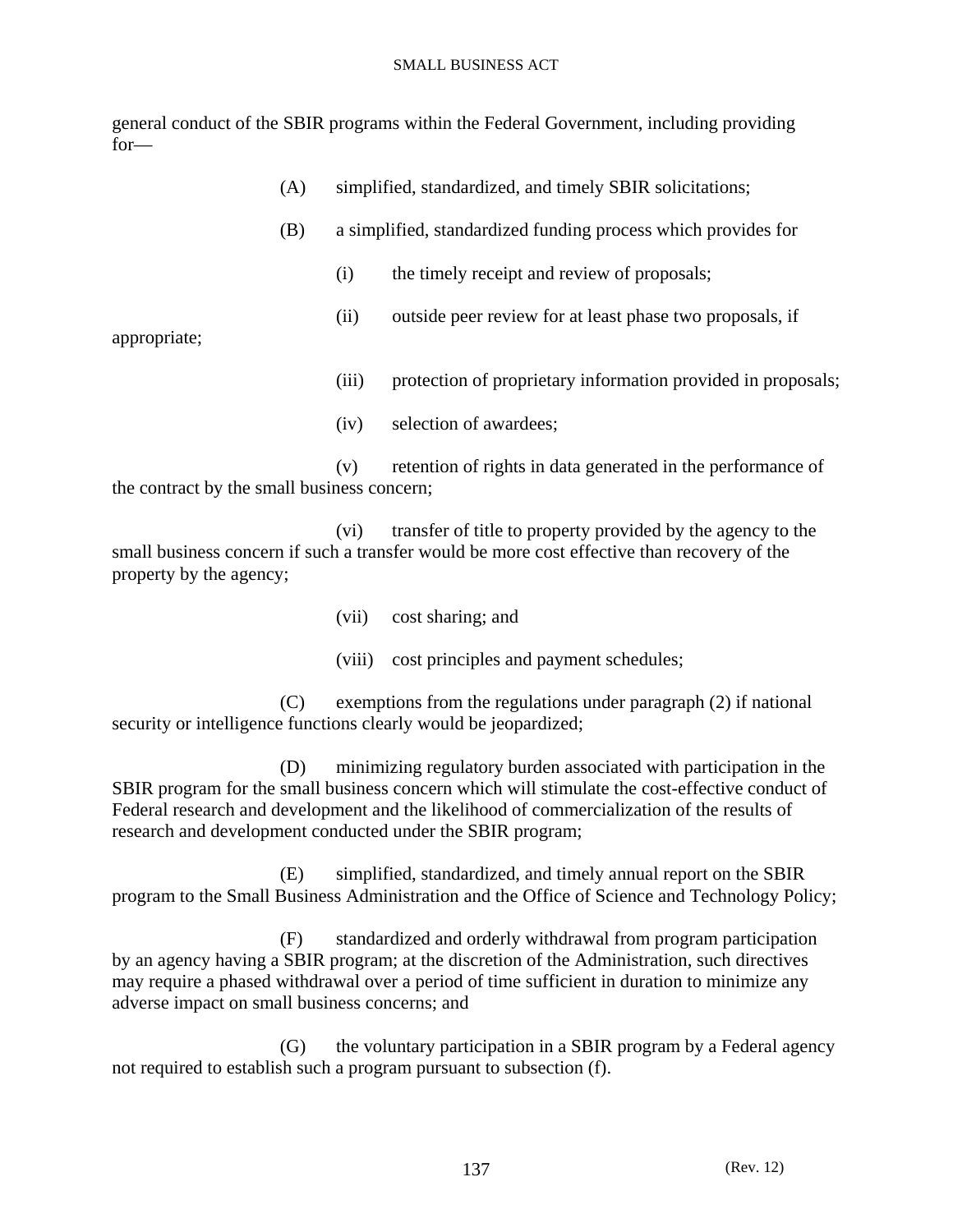(2) MODIFICATIONS.—Not later than 90 days after the enactment of the Small Business Research and Development Enhancement Act of 1992, the Administrator shall modify the policy directives issued pursuant to this subsection to provide for—

 (A) retention by a small business concern of the rights to data generated by the concern in the performance of an SBIR award for a period of not less than 4 years;

 (B) continued use by a small business concern participating in the third phase of the SBIR program, as a directed bailment, of any property transferred by a Federal agency to the small business concern in the second phase of an SBIR program for a period of not less than 2 years, beginning on the initial date of the concern's participation in the third phase of such program;

 (C) procedures to ensure, to the extent practicable, that an agency which intends to pursue research, development, or production of a technology developed by a small business concern under an SBIR program enters into follow-on non-SBIR funding agreements with the small business concern for such research, development, or production;

 (D) an increase to \$100,000 in the first phase of an SBIR program, and to \$750,000 in the second phase of an SBIR program, and an adjustment of such amounts once every 5 years to reflect economic adjustments and programmatic considerations;

 (E) a process for notifying the participating SBIR agencies and potential SBIR participants of the 1991, 1992, and the current critical technologies, as identified—

 (i) by the National Critical Technologies Panel (or its successor), in accordance with section 603 of the National Science and Technology Policy, Organization, and Priorities Act of 1976; or

 (ii) by the Secretary of Defense, in accordance with section 2522 of title 10, United States Code;

 (F) enhanced outreach efforts to increase the participation of socially and economically disadvantaged small business concerns, as defined in section 8(a)(4), and the participation of small businesses that are 51 percent owned and controlled by women in technological innovation and in SBIR programs, including the third phase of such programs, and the collection of data to document such participation;

 (G) technical and programmatic guidance to encourage agencies to develop gap-funding programs to address the delay between an award for the first phase of an SBIR program and the application for and extension of an award for the second phase of such program;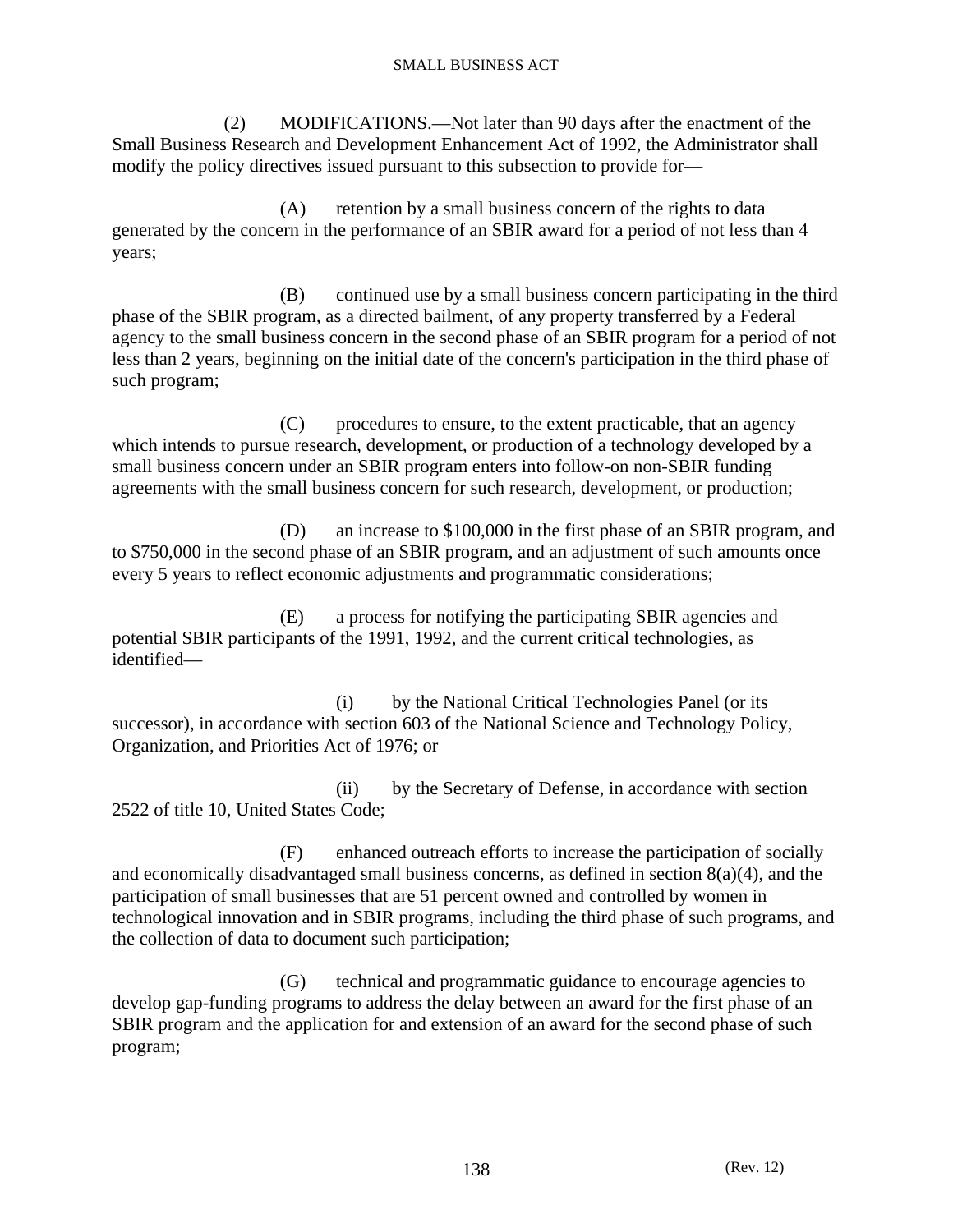(H) procedures to ensure that a small business concern that submits a proposal for a funding agreement for the first phase of an SBIR program and that has received more than 15 second phase SBIR awards during the preceding 5 fiscal years is able to demonstrate the extent to which it was able to secure third phase funding to develop concepts resulting from previous second phase SBIR awards; and

 (I) procedures to ensure that agencies participating in the SBIR program retain the information submitted under subparagraph (H) at least until the Government Accountability Office submits the report required under section 105 of the Small Business Research and Development Enhancement Act of 1992.

 (3) ADDITIONAL MODIFICATIONS.—Not later than 120 days after the date of enactment of the Small Business Innovation Research Program Reauthorization Act of 2000, the Administrator shall modify the policy directives issued pursuant to this subsection—

(A) to clarify that the rights provided for under paragraph  $(2)(A)$  apply to all Federal funding awards under this section, including the first phase (as described in subsection (e)(4)(A)), the second phase (as described in subsection (e)(4)(B)), and the third phase (as described in subsection  $(e)(4)(C)$ );

 (B) to provide for the requirement of a succinct commercialization plan with each application for a second phase award that is moving toward commercialization;

 (C) to require agencies to report to the Administration, not less frequently than annually, all instances in which an agency pursued research, development, or production of a technology developed by a small business concern using an award made under the SBIR program of that agency, and determined that it was not practicable to enter into a follow-on non-SBIR program funding agreement with the small business concern, which report shall include, at a minimum—

 (i) the reasons why the follow-on funding agreement with the small business concern was not practicable;

 (ii) the identity of the entity with which the agency contracted to perform the research, development, or production; and

 (iii) a description of the type of funding agreement under which the research, development, or production was obtained; and

 (D) to implement subsection (v), including establishing standardized procedures for the provision of information pursuant to subsection  $(k)(3)$ .

(k) DATABASE.—

 (1) PUBLIC DATABASE.—Not later than 180 days after the date of enactment of the Small Business Innovation Research Program Reauthorization Act of 2000, the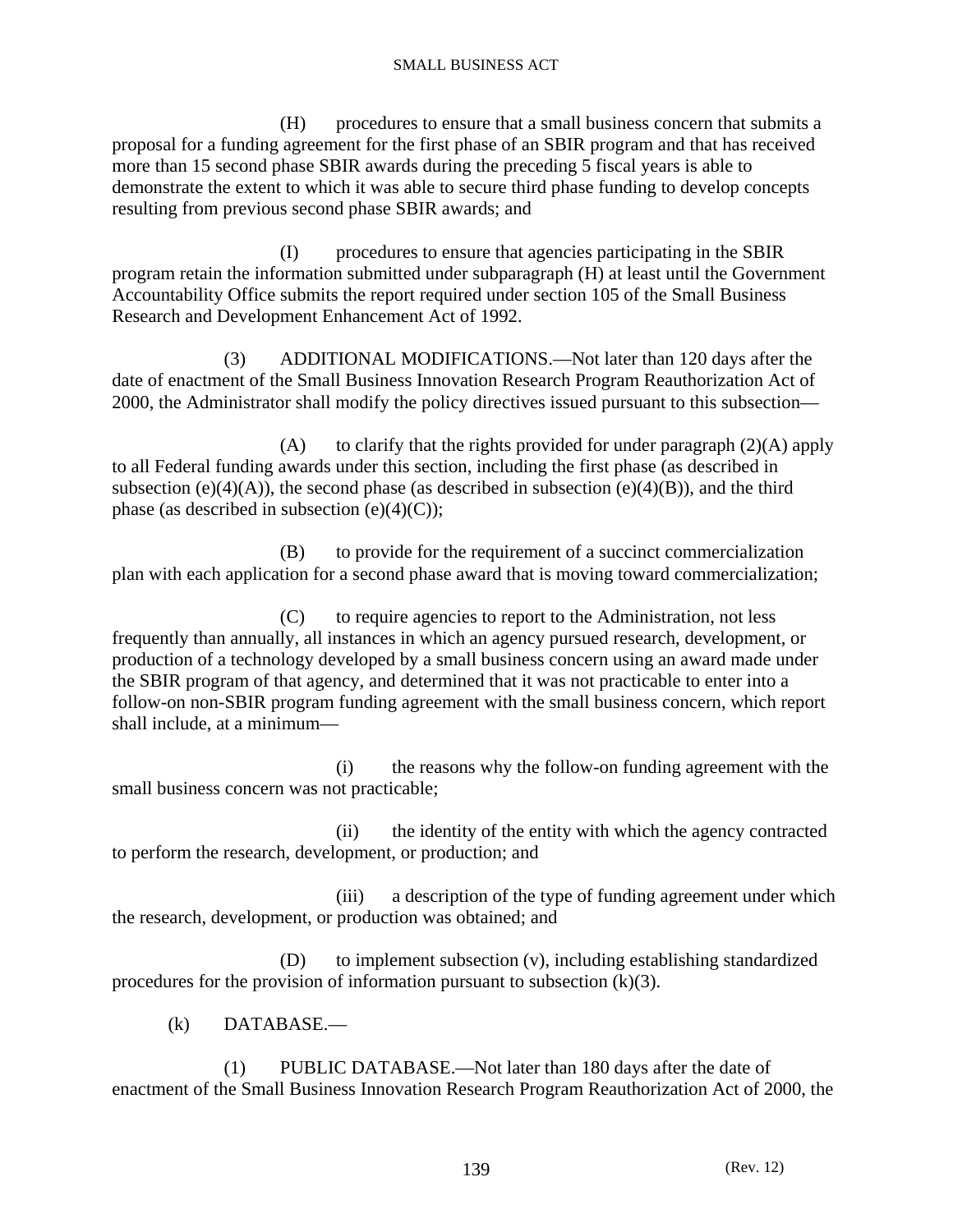Administrator shall develop, maintain, and make available to the public a searchable, up-to-date, electronic database that includes—

 (A) the name, size, location, and an identifying number assigned by the Administrator, of each small business concern that has received a first phase or second phase SBIR or STTR award from a Federal agency;

 (B) a description of each first phase or second phase SBIR or STTR award received by that small business concern, including—

 (i) an abstract of the project funded by the award, excluding any proprietary information so identified by the small business concern;

(ii) the Federal agency making the award; and

(iii) the date and amount of the award;

 (C) an identification of any business concern or subsidiary established for the commercial application of a product or service for which an SBIR or STTR award is made;

 (D) information regarding mentors and Mentoring Networks, as required by section 35(d); and

(E) with respect to assistance under the STTR program only—

 (i) whether the small business concern or the research institution initiated their collaboration on each assisted STTR project;

 (ii) whether the small business concern or the research institution originated any technology relating to the assisted STTR project;

 (iii) the length of time it took to negotiate any licensing agreement between the small business concern and the research institution under each assisted STTR project; and

 (iv) how the proceeds from commercialization, marketing, or sale of technology resulting from each assisted STTR project were allocated (by percentage) between the small business concern and the research institution.

 (2) GOVERNMENT DATABASE.—Not later than 180 days after the date of enactment of the Small Business Innovation Research Program Reauthorization Act of 2000, the Administrator, in consultation with Federal agencies required to have an SBIR program pursuant to subsection (f)(1) or an STTR program pursuant to subsection  $(n)(1)$ , shall develop and maintain a database to be used exclusively for SBIR and STTR program evaluation that—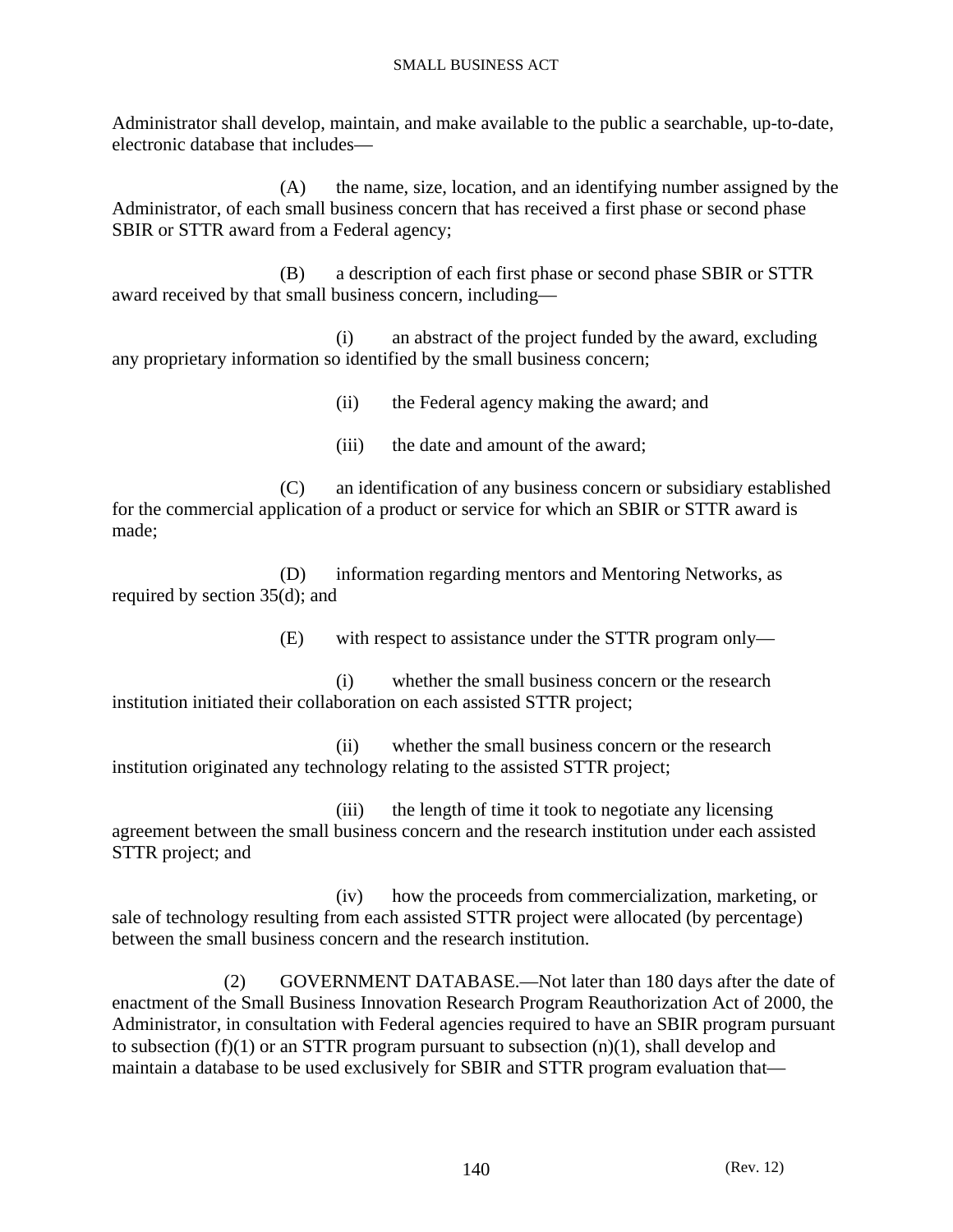(A) contains for each second phase award made by a Federal agency—

 (i) information collected in accordance with paragraph (3) on revenue from the sale of new products or services resulting from the research conducted under the award;

 (ii) information collected in accordance with paragraph (3) on additional investment from any source, other than first phase or second phase SBIR or STTR awards, to further the research and development conducted under the award; and

 (iii) any other information received in connection with the award that the Administrator, in conjunction with the SBIR and STTR program managers of Federal agencies, considers relevant and appropriate;

 (B) includes any narrative information that a small business concern receiving a second phase award voluntarily submits to further describe the outputs and outcomes of its awards;

 (C) includes for each applicant for a first phase or second phase award that does not receive such an award—

 (i) the name, size, and location, and an identifying number assigned by the Administration;

(ii) an abstract of the project; and

(iii) the Federal agency to which the application was made;

 (D) includes any other data collected by or available to any Federal agency that such agency considers may be useful for SBIR or STTR program evaluation; and

 (E) is available for use solely for program evaluation purposes by the Federal Government or, in accordance with policy directives issued by the Administration, by other authorized persons who are subject to a use and nondisclosure agreement with the Federal Government covering the use of the database.

# (3) UPDATING INFORMATION FOR DATABASE.—

 (A) IN GENERAL.—A small business concern applying for a second phase award under this section shall be required to update information in the database established under this subsection for any prior second phase award received by that small business concern. In complying with this paragraph, a small business concern may apportion sales or additional investment information relating to more than one second phase award among those awards, if it notes the apportionment for each award.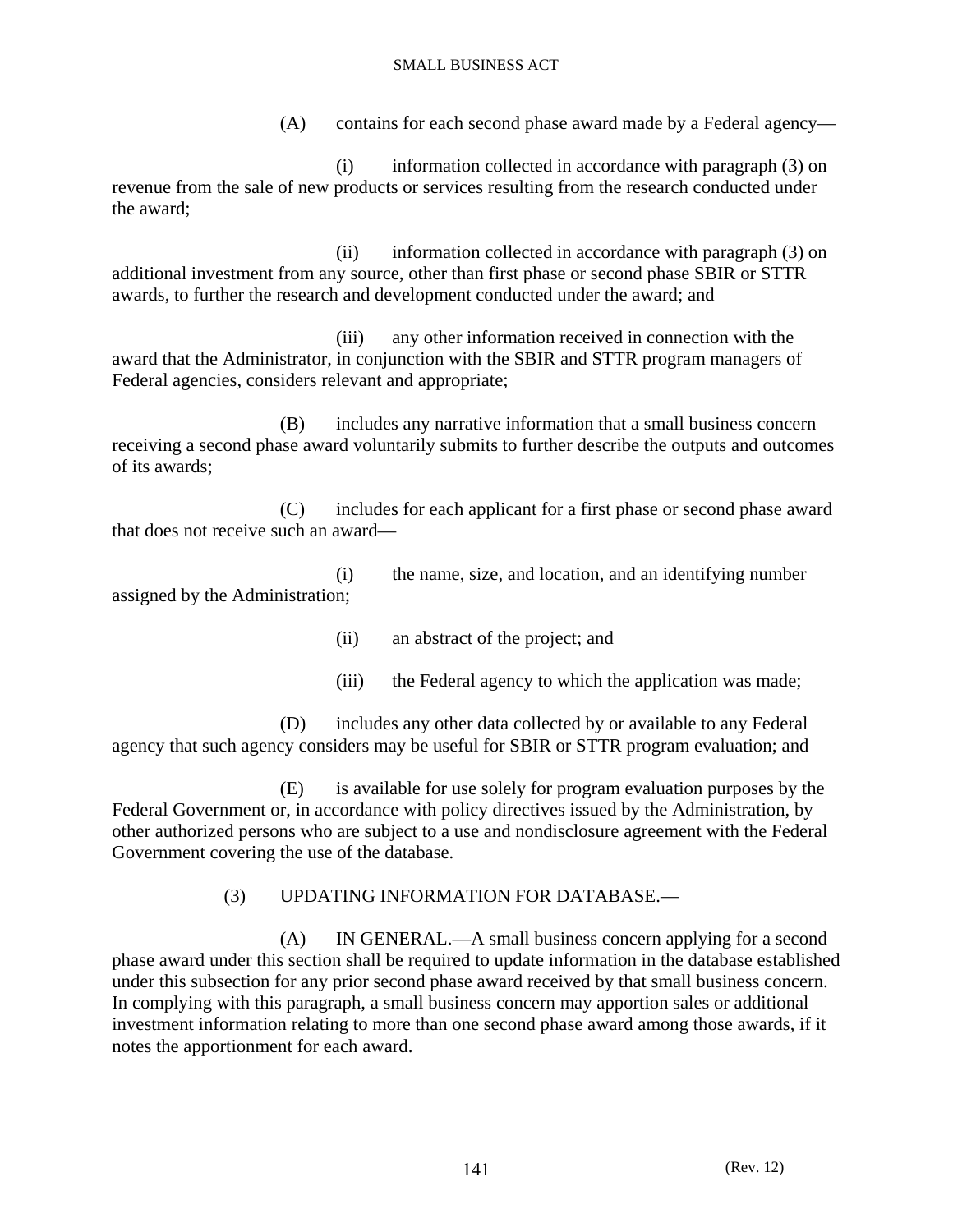(B) ANNUAL UPDATES UPON TERMINATION.—A small business concern receiving a second phase award under this section shall—

 (i) update information in the database concerning that award at the termination of the award period; and

 (ii) be requested to voluntarily update such information annually thereafter for a period of 5 years.

 (4) PROTECTION OF INFORMATION.—Information provided under paragraph (2) shall be considered privileged and confidential and not subject to disclosure pursuant to section 552 of title 5, Untied States Code.

 (5) RULE OF CONSTRUCTION.—Inclusion of information in the database under this subsection shall not be considered to be publication for purposes of subsection (a) or (b) of section 102 of title 35, United States Code.

# (l) REPORTING OF AWARDS MADE FROM SINGLE PROPOSAL, TO MULTIPLE AWARD WINNERS, OR TO CRITICAL TECHNOLOGY TOPICS—

 (1) SINGLE PROPOSAL.—If a Federal agency required to establish an SBIR program under subsection (f) makes an award with respect to an SBIR solicitation topic or subtopic for which the agency received only 1 proposal, the agency shall provide written justification for making the award in its next quarterly report to the Administration and in the agency's next annual report required under subsection (g)(8).

 (2) MULTIPLE AWARDS.—An agency referred to in paragraph (1) shall include in its next annual report required under subsection  $(g)(8)$  an accounting of the awards the agency has made for the first phase of an SBIR program during the reporting period to entities that have received more than 15 awards for the second phase of an SBIR program during the preceding 5 fiscal years.

 (3) CRITICAL TECHNOLOGY AWARDS.—An agency referred to in paragraph (1) shall include in its next annual report required under subsection (g)(8) an accounting of the number of awards it has made to critical technology topics, as defined in subsection  $(g)(3)$ , including an identification of the specific critical technologies topics, and the percentage by number and dollar amount of the agency's total SBIR awards to such critical technology topics.

 (m) TERMINATION.—The authorization to carry out the Small Business Innovation Research Program under this section shall terminate on September 30, 2008.

- (n) REQUIRED EXPENDITURES FOR STTR BY FEDERAL AGENCIES.—
	- (1) REQUIRED EXPENDITURE AMOUNTS.—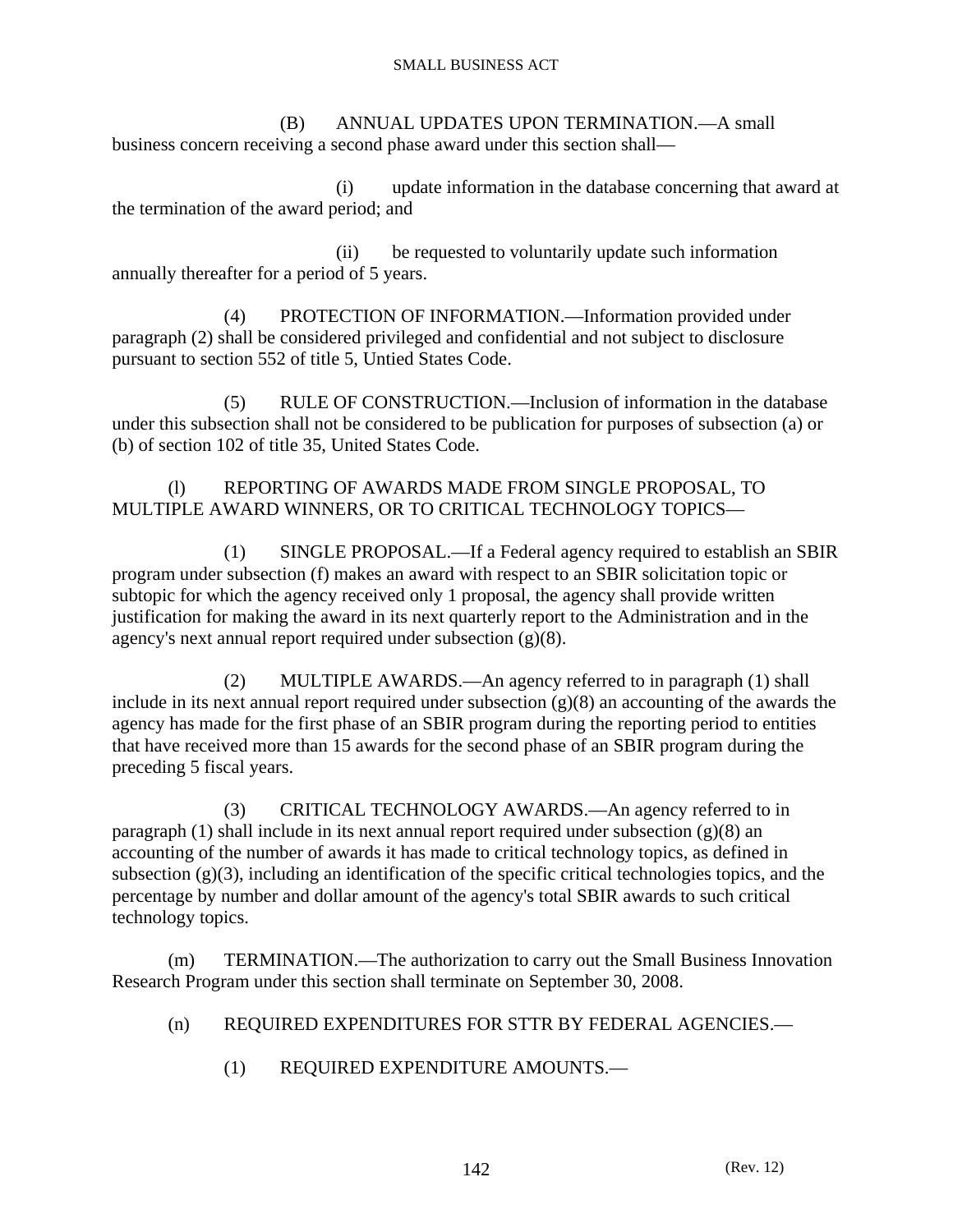(A) IN GENERAL.—With respect to each fiscal year through fiscal year 2009, each Federal agency that has an extramural budget for research, or research and development, in excess of \$1,000,000,000 for that fiscal year, shall expend with small business concerns not less than the percentage of that extramural budget specified in subparagraph (B), specifically in connection with STTR programs that meet the requirements of this section and any policy directives and regulations issued under this section.

 (B) EXPENDITURE AMOUNTS.—The percentage of the extramural budget required to be expended by an agency in accordance with subparagraph (A) shall be—

(i) 0.15 percent for each fiscal year through fiscal year 2003;

and

(ii) 0.3 percent for fiscal year 2004 and each fiscal year

thereafter.

(2) LIMITATIONS.—A Federal agency shall not—

 (A) use any of its STTR budget established pursuant to paragraph (1) for the purpose of funding administrative costs of the program, including costs associated with salaries and expenses, or, in the case of a small business concern or a research institution, costs associated with salaries, expenses, and administrative overhead (other than those direct or indirect costs allowable under guidelines of the Office of Management and Budget and the governmentwide Federal Acquisition Regulation issued in accordance with section  $25(c)(1)$  of the Office of Federal Procurement Policy Act); or

 (B) make available for the purpose of meeting the requirements of paragraph (1) an amount of its extramural budget for basic research which exceeds the percentage specified in paragraph (1).

 (3) EXCLUSION OF CERTAIN FUNDING AGREEMENTS.—Funding agreements with small business concerns for research or research and development which result from competitive or single source selections other than an STTR program shall not be considered to meet any portion of the percentage requirements of paragraph (1).

 (o) FEDERAL AGENCY STTR AUTHORITY.—Each Federal agency required to establish an STTR program in accordance with subsection (n) and regulations issued under this Act, shall—

 (1) unilaterally determine categories of projects to be included in its STTR program;

 (2) issue STTR solicitations in accordance with a schedule determined cooperatively with the Administration;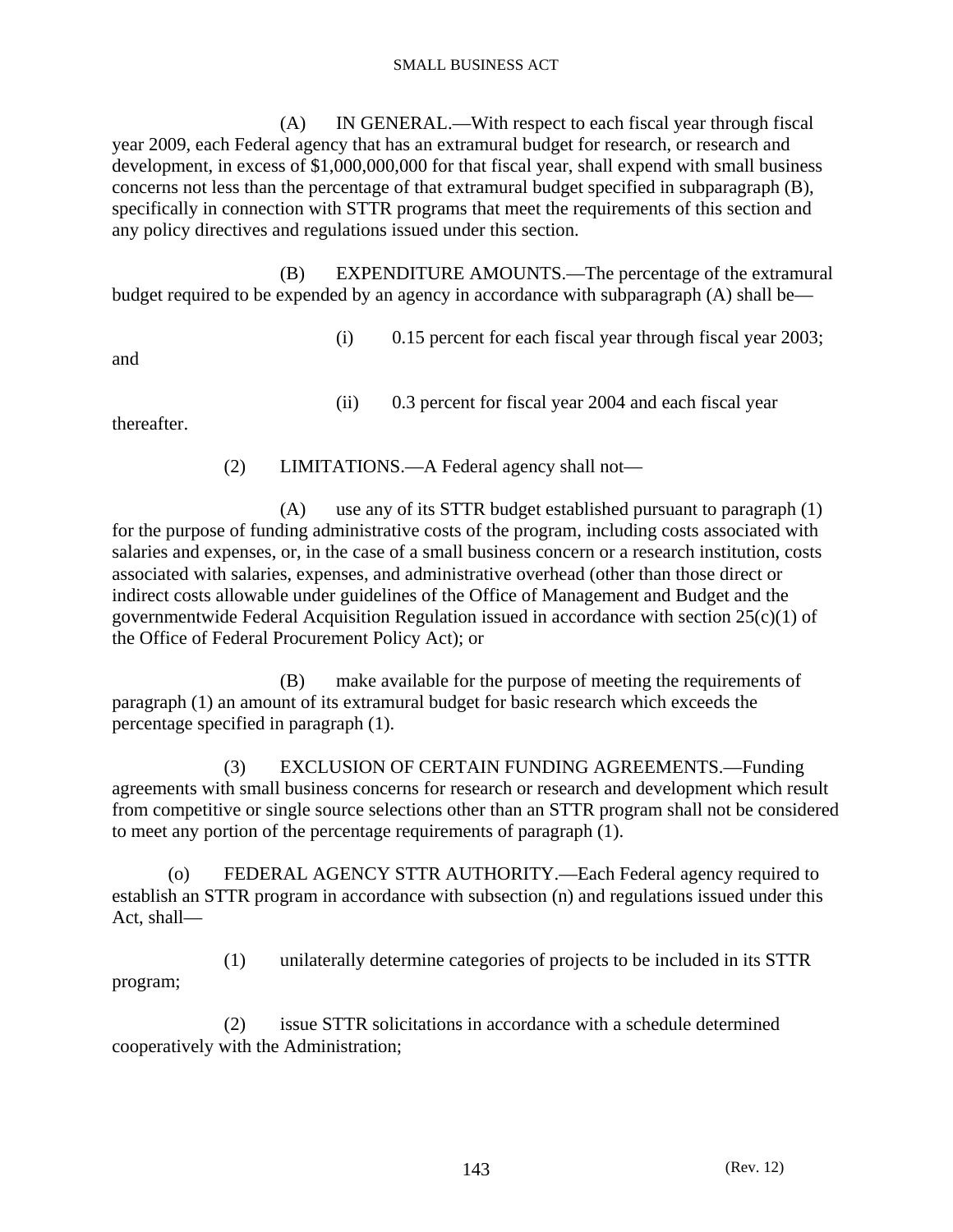(3) unilaterally determine research topics within the agency's STTR solicitations, giving special consideration to broad research topics and to topics that further 1 or more critical technologies, as identified—

 (A) by the National Critical Technologies Panel (or its successor) in reports required under section 603 of the National Science and Technology Policy, Organization, and Priorities Act of 1976; or

 (B) by the Secretary of Defense, in accordance with section 2522 of title 10, United States Code;

 (4) unilaterally receive and evaluate proposals resulting from STTR solicitations;

 (5) unilaterally select awardees for its STTR funding agreements and inform each awardee under such an agreement, to the extent possible, of the expenses of the awardee that will be allowable under the funding agreement;

 (6) administer its own STTR funding agreements (or delegate such administration to another agency);

 (7) make payments to recipients of STTR funding agreements on the basis of progress toward or completion of the funding agreement requirements and, in all cases, make payment to recipients under such agreements in full, subject to audit, on or before the last day of the 12-month period beginning on the date of the completion of such requirements;

 (8) include, as part of its annual performance plan as required by subsections (a) and (b) of section 1115 of title 31, United States Code, a section on its STTR program, and shall submit such section to the Committee on Small Business of the Senate, and the Committee on Science and the Committee on Small Business of the House of Representatives;

 (9) collect such data from awardees as is necessary to assess STTR program outputs and outcomes;

 (10) submit an annual report on the STTR program to the Administration and the Office of Science and Technology Policy;

 (11) adopt the agreement developed by the Administrator under subsection (w) as the agency's model agreement for allocating between small business concerns and research institutions intellectual property rights and rights, if any, to carry out follow-on research, development, or commercialization;

 (12) develop, in consultation with the Office of Federal Procurement Policy and the Office of Government Ethics, procedures to ensure that federally funded research and development centers (as defined in subsection (e)(8)) that participate in STTR agreements—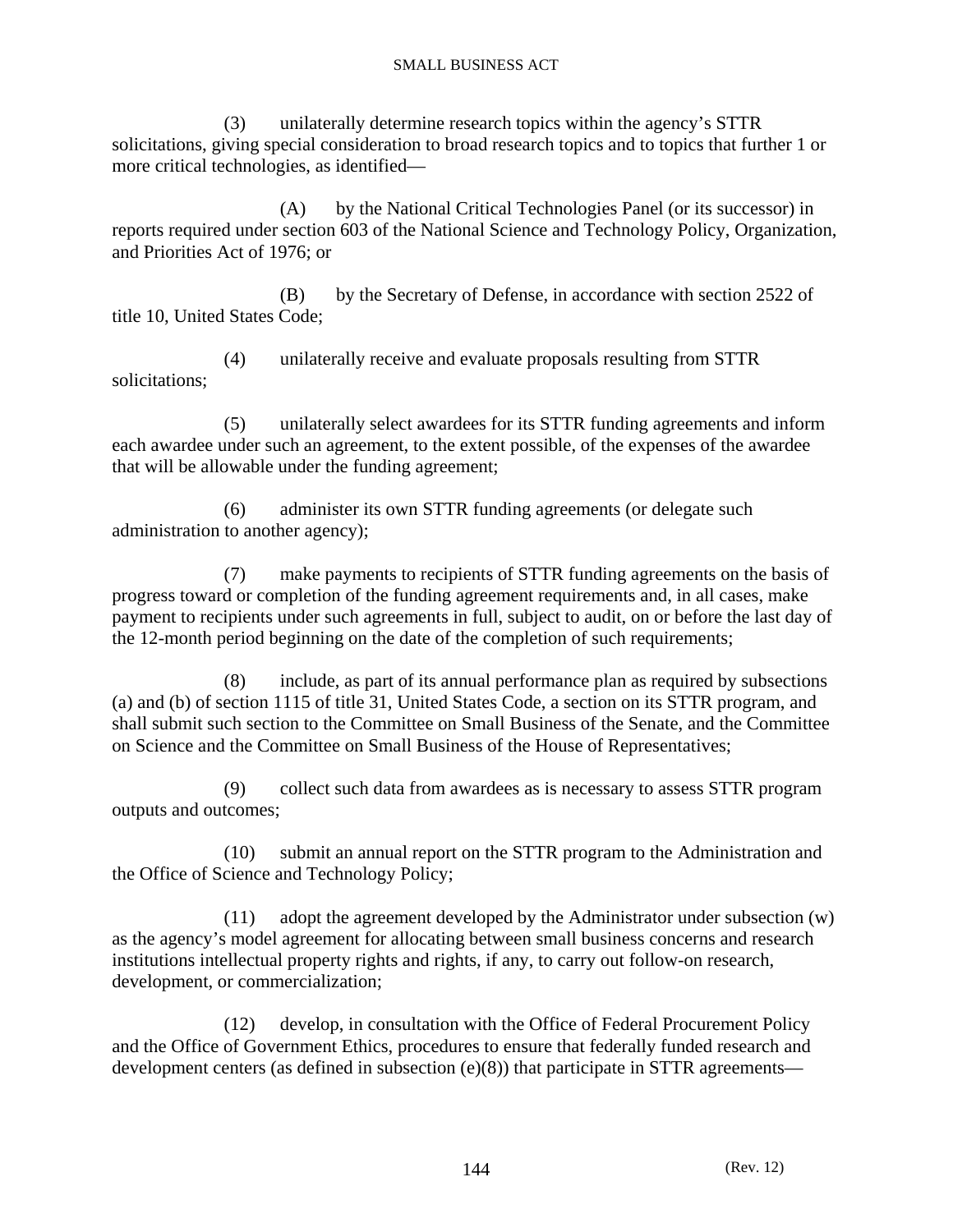(A) are free from organizational conflicts of interests relative to the STTR program;

 (B) do not use privileged information gained through work performed for an STTR agency or private access to STTR agency personnel in the development of an STTR proposal; and

(C) use outside peer review, as appropriate; and

 (13) not later than July 31, 1993, develop procedures for assessing the commercial merit and feasibility of STTR proposals, as evidenced by—

 (A) the small business concern's record of successfully commercializing STTR or other research;

 (B) the existence of second phase funding commitments from private sector or non-STTR funding sources;

 (C) the existence of third phase follow-on commitments for the subject of the research; and

(D) the presence of other indicators of the commercial potential of the

idea.

 (14) implement an outreach program to research institutions and small business concerns for the purpose of enhancing its STTR program, in conjunction with any such outreach done for purposes of the SBIR program;

 (15) collect, and maintain in a common format in accordance with subsection (v), such information from awardees as is necessary to assess the STTR program, including information necessary to maintain the database described in subsection (k); and

 (16) provide for and fully implement the tenets of Executive Order No. 13329 (Encouraging Innovation in Manufacturing).

(p) STTR POLICY DIRECTIVE.—

 (1) ISSUANCE.—The Administrator shall issue a policy directive for the general conduct of the STTR programs within the Federal Government. Such policy directive shall be issued after consultation with—

 (A) the heads of each of the Federal agencies required by subsection (n) to establish an STTR program;

 (B) the Under Secretary of Commerce for Intellectual Property and Director of the United States Patent and Trademark Office; and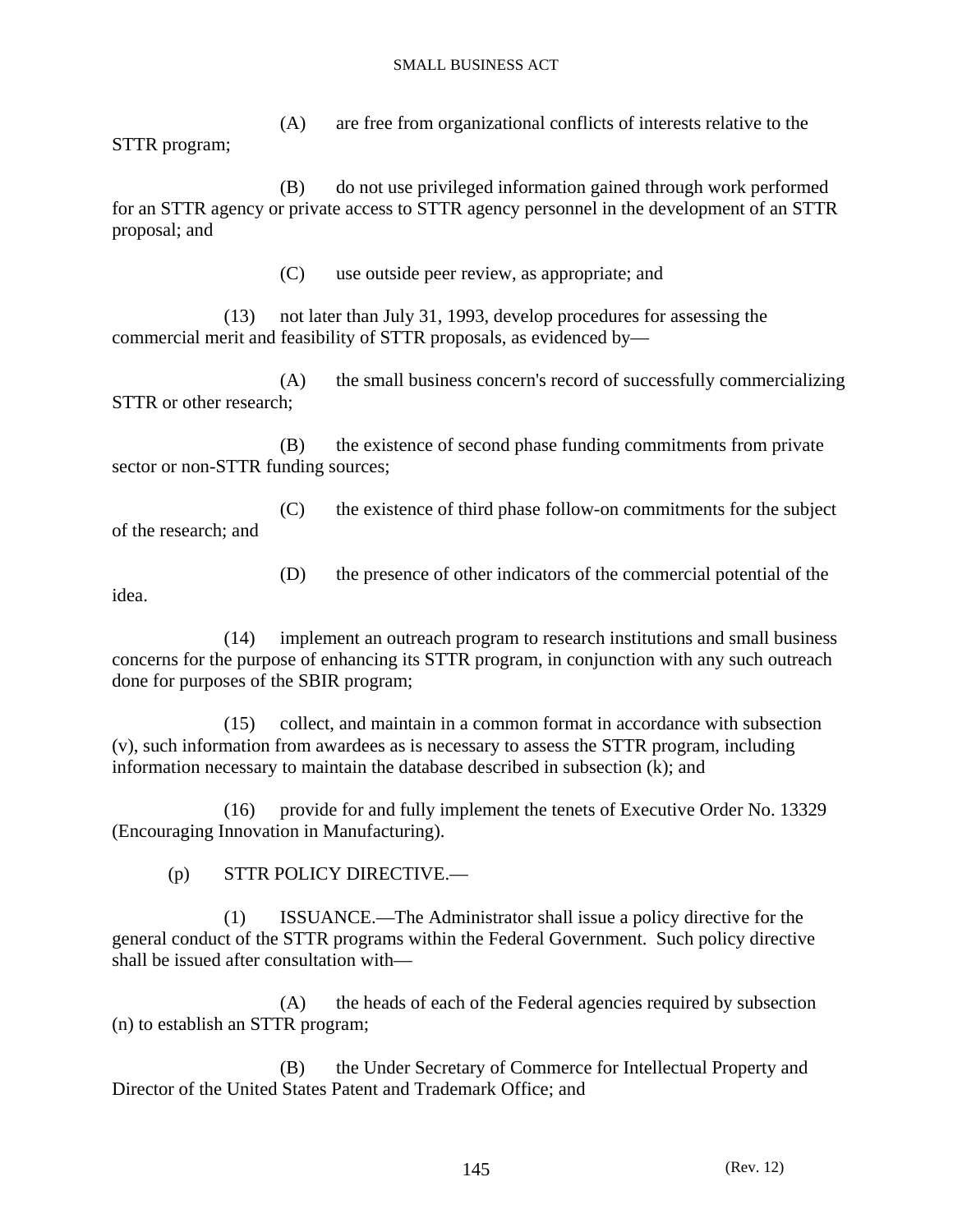(C) the Director of the Office of Federal Procurement Policy.

 (2) CONTENTS.—The policy directive required by paragraph (1) shall provide for—

- (A) simplified, standardized, and timely STTR solicitations;
- (B) a simplified, standardized funding process that provides for—
	- (i) the timely receipt and review of proposals;
	- (ii) outside peer review, if appropriate;
	- (iii) protection of proprietary information provided in proposals;
	- (iv) selection of awardees;

 (v) retention by a small business concern of the rights to data generated by the concern in the performance of an STTR award for a period of not less than 4 years;

 (vi) continued use by a small business concern, as a directed bailment, of any property transferred by a Federal agency to the small business concern in the second phase of the STTR program for a period of not less than 2 years, beginning on the initial date of the concern's participation in the third phase of such program;

- (vii) cost sharing;
- (viii) cost principles and payment schedules; and

 (ix) 1-year awards for the first phase of an STTR program, generally not to exceed \$100,000 and 2-year awards for the second phase of an STTR program, generally not to exceed \$750,000, greater or lesser amounts to be awarded at the discretion of the awarding agency, and shorter or longer periods of time to be approved at the discretion of the awarding agency where appropriate for a particular project;

 (C) minimizing regulatory burdens associated with participation in STTR programs;

 (D) guidelines for a model agreement, to be used by all agencies, for allocating between small business concerns and research institutions intellectual property rights and rights, if any, to carry out follow-on research, development, or commercialization;

(E) procedures to ensure that—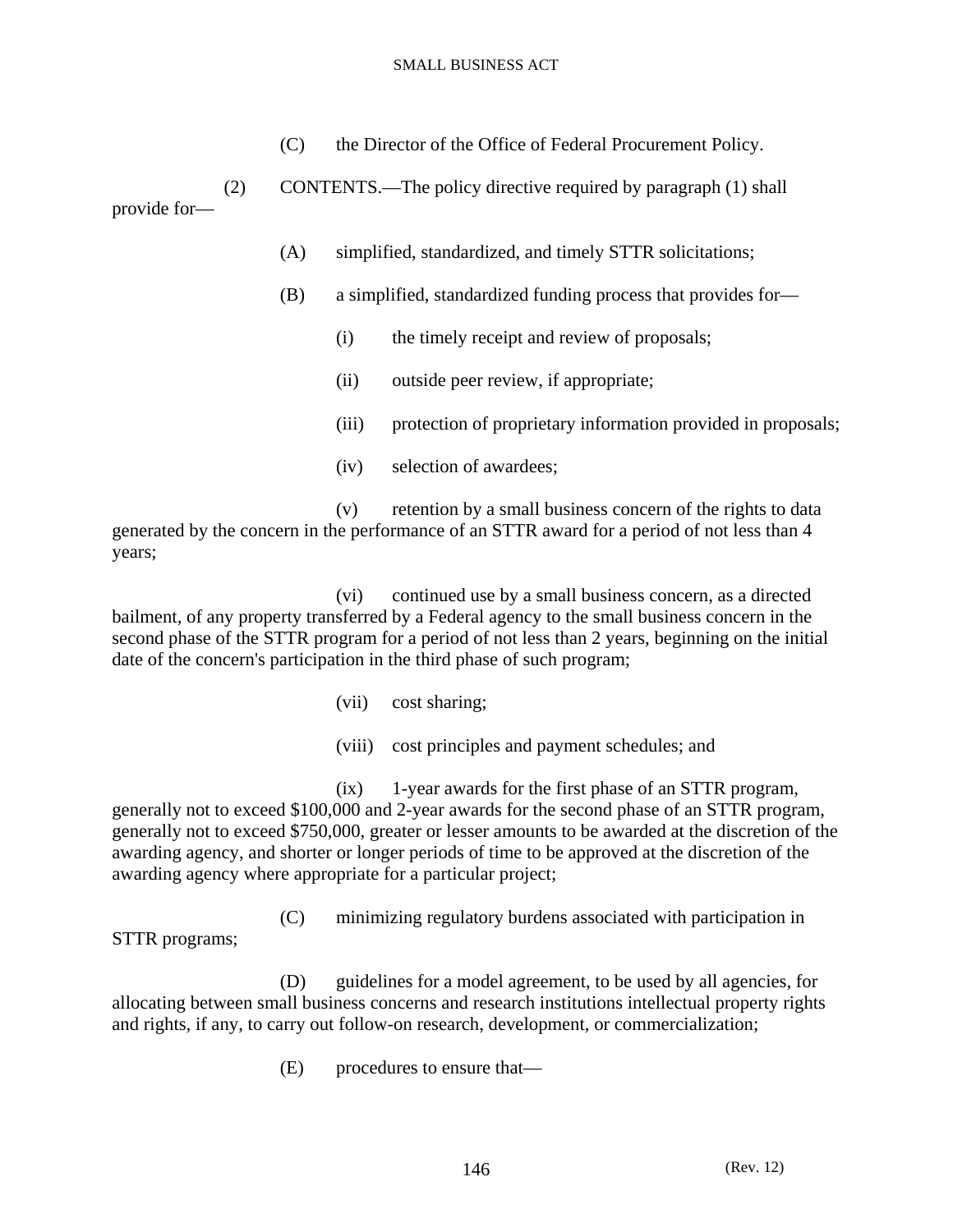(i) a recipient of an STTR award is a small business concern, as defined in section 3 and the regulations promulgated thereunder; and

 (ii) such small business concern exercises management and control of the performance of the STTR funding agreement pursuant to a business plan providing for the commercialization of the technology that is the subject matter of the award; and

 (F) procedures to ensure, to the extent practicable, that an agency which intends to pursue research, development, or production of a technology developed by a small business concern under an STTR program enters into follow-on, non-STTR funding agreements with the small business concern for such research, development, or production.

 (3) MODIFICATIONS.—Not later than 120 days after the date of enactment of this paragraph, the Administrator shall modify the policy directive issued pursuant to this subsection to clarify that the rights provided for under paragraph  $(2)(B)(v)$  apply to all Federal funding awards under this section, including the first phase (as described in subsection  $(e)(6)(A)$ ), the second phase (as described in subsection  $(e)(6)(B)$ ), and the third phase (as described in subsection  $(e)(6)(C)$ ).

## (q) DISCRETIONARY TECHNICAL ASSISTANCE.—

 (1) IN GENERAL.—Each Federal agency required by this section to conduct an SBIR program may enter into an agreement with a vendor selected under paragraph (2) to provide small business concerns engaged in SBIR projects with technical assistance services, such as access to a network of scientists and engineers engaged in a wide range of technologies, or access to technical and business literature available through on-line data bases, for the purpose of assisting such concerns in—

(A) making better technical decisions concerning such projects;

(B) solving technical problems which arise during the conduct of such

projects;

(C) minimizing technical risks associated with such projects; and

 (D) developing and commercializing new commercial products and processes resulting from such projects.

 (2) VENDOR SELECTION.—Each agency may select a vendor to assist small business concerns to meet the goals listed in paragraph (1) for a term not to exceed 3 years. Such selection shall be competitive and shall utilize merit-based criteria.

(3) ADDITIONAL TECHNICAL ASSISTANCE.—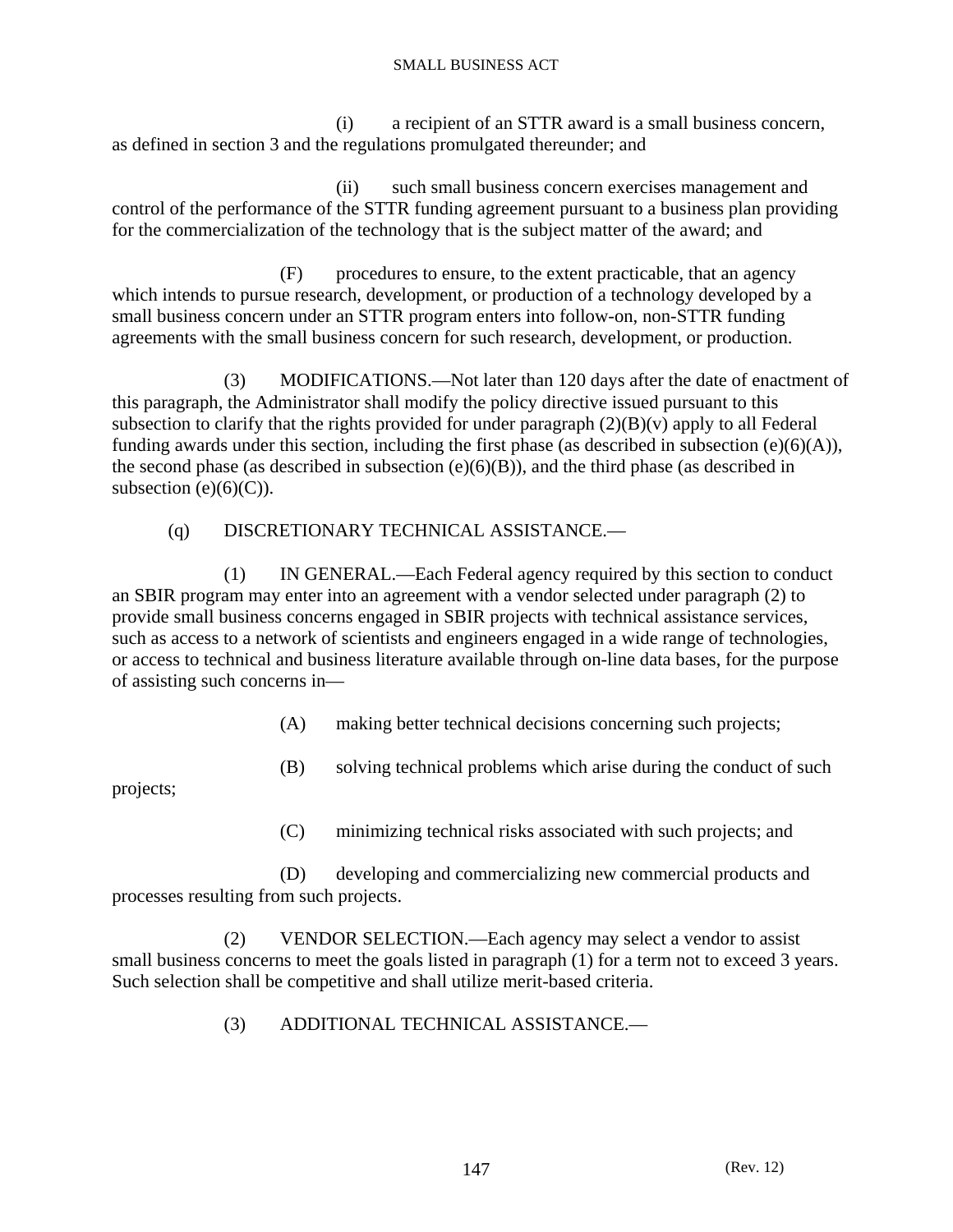(A) FIRST PHASE.—Each agency referred to in paragraph (1) may provide services described in paragraph (1) to first phase SBIR award recipients in an amount equal to not more than \$4,000, which shall be in addition to the amount of the recipient's award.

 (B) SECOND PHASE.—Each agency referred to in paragraph (1) may authorize any second phase SBIR award recipient to purchase, with funds available from their SBIR awards, services described in paragraph (1), in an amount equal to not more than \$4,000 per year.

## (r) THIRD PHASE AGREEMENTS.—

 (1) IN GENERAL.—In the case of a small business concern that is awarded a funding agreement for the second phase of an SBIR or STTR program, a Federal agency may enter into a third phase agreement with that business concern for additional work to be performed during or after the second phase period. The second phase funding agreement with the small business concern may, at the discretion of the agency awarding the agreement, set out the procedures applicable to third phase agreements with that agency or any other agency.

 (2) DEFINITION.—In this subsection, the term "third phase agreement" means a follow-on, non-SBIR or non-STTR funded contract as described in paragraph (4)(C) or paragraph  $(6)(C)$  of subsection (e).

 (3) INTELLECTUAL PROPERTY RIGHTS.—Each funding agreement under an SBIR or STTR program shall include provisions setting forth the respective rights of the United States and the small business concern with respect to intellectual property rights and with respect to any right to carry out follow-on research.

# (s) OUTREACH.

 (1) DEFINITION OF ELIGIBLE STATE.—In this subsection, the term "eligible State" means a State—

 (A) if the total value of contracts awarded to the State during fiscal year 1995 under this section was less than \$5,000,000; and

 (B) that certifies to the Administration described in paragraph (2) that the State will, upon receipt of assistance under this subsection, provide matching funds from non-Federal sources in an amount that is not less than 50 percent of the amount provided under this subsection.

 (2) PROGRAM AUTHORITY.—Of amounts made available to carry out this section for each of the fiscal years 2000 through 2005 the Administrator may expend with eligible States not more than \$2,000,000 in each such fiscal year in order to increase the participation of small business concerns located in those States in the programs under this section.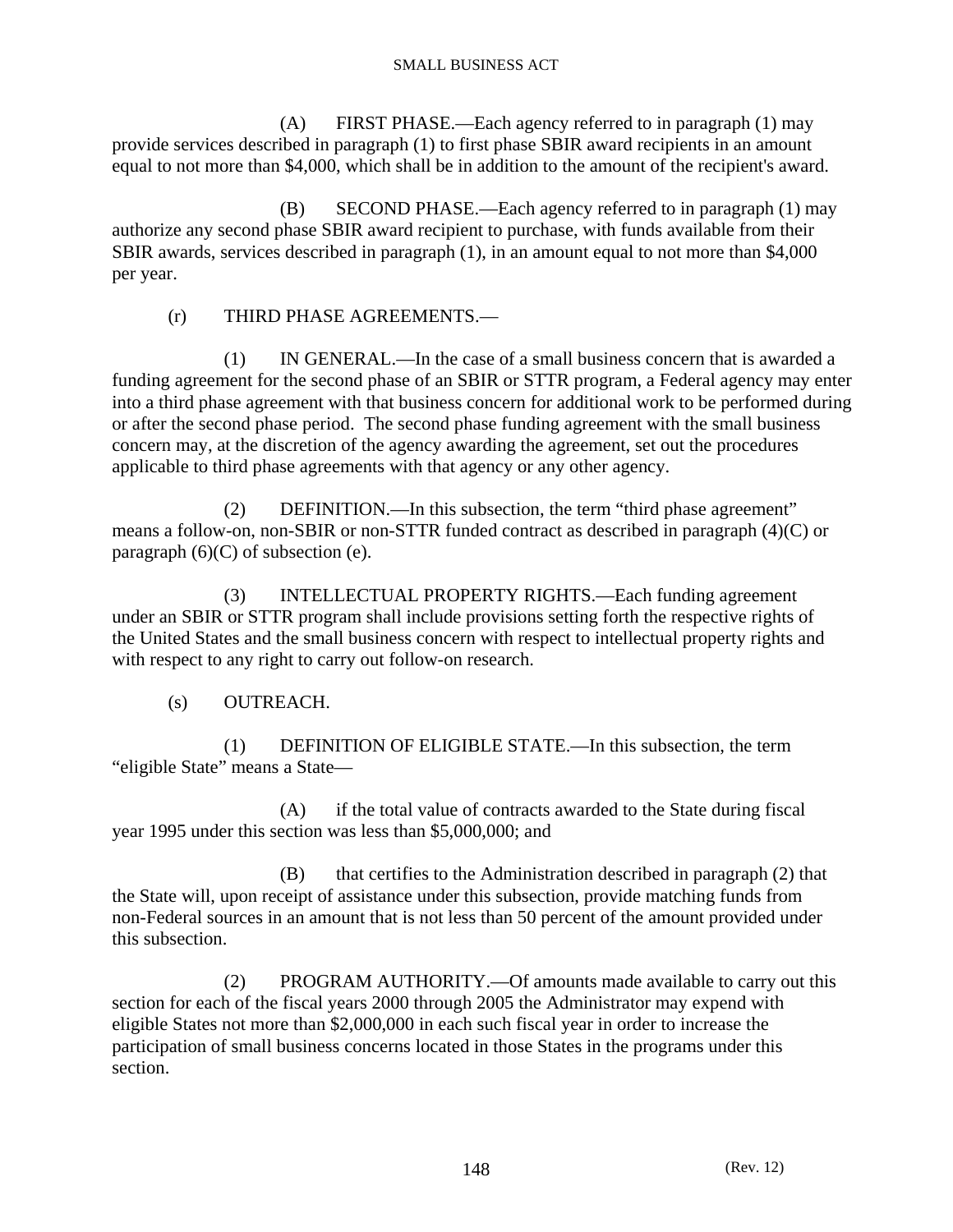(3) AMOUNT OF ASSISTANCE.—The amount of assistance provided to an eligible State under this subsection in any fiscal year—

 (A) shall be equal to twice the total amount of matching funds from non-Federal sources provided by the State; and

(B) shall not exceed \$100,000.

 (4) USE OF ASSISTANCE.—Assistance provided to an eligible State under this subsection shall be used by the State, in consultation with State and local departments and agencies, for programs and activities to increase the participation of small business concerns located in the State in the programs under this section, including—

 (A) the establishment of quantifiable performance goals, including goals relating to—

 (i) the number of program awards under this section made to small business concerns in the State; and

 (ii) the total amount of Federal research and development contracts awarded to small business concerns in the State;

 (B) the provision of competition outreach support to small business concerns in the State that are involved in research and development; and

 (C) the development and dissemination of educational and promotional information relating to the programs under this section to small business concerns in the State.

 (t) INCLUSION IN STRATEGIC PLANS.—Program information relating to the SBIR and STTR programs shall be included by each Federal agency in any update or revision required of the Federal agency under section 306(b) of title 5, United States.

(u) COORDINATION OF TECHNOLOGY DEVELOPMENT PROGRAMS.—

 (1) DEFINITION OF TECHNOLOGY DEVELOPMENT PROGRAM.—In this subsection, the term "technology development program" means—

 (A) the Experimental Program to Stimulate Competitive Research of the National Science Foundation, as established under section 113 of the National Science Foundation Authorization Act of 1988 (42 U.S.C. 1862g);

 (B) the Defense Experimental Program to Stimulate Competitive Research of the Department of Defense;

 (C) the Experimental Program to Stimulate Competitive Research of the Department of Energy;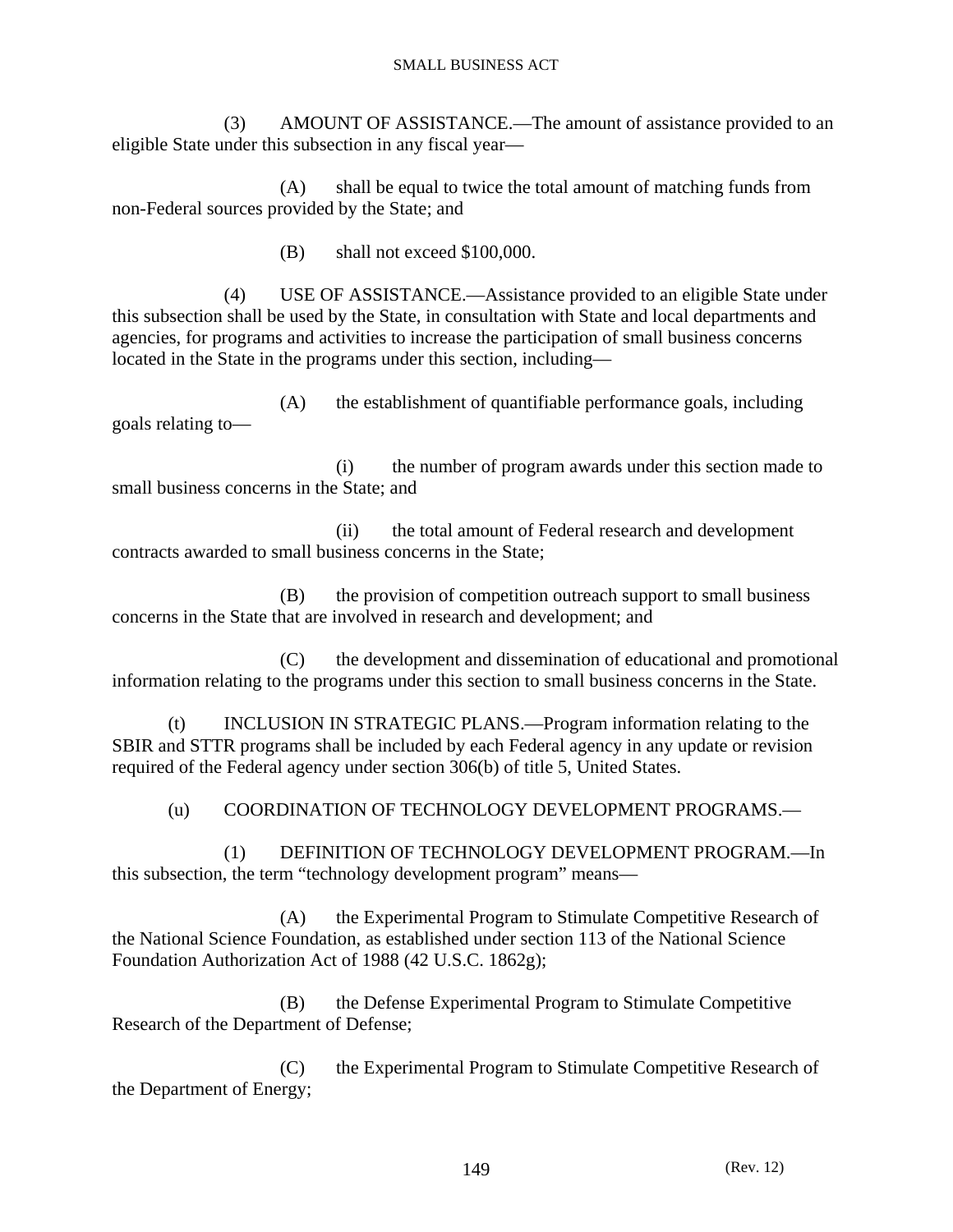(D) the Experimental Program to Stimulate Competitive Research of the Environmental Protection Agency;

 (E) the Experimental Program to Stimulate Competitive Research of the National Aeronautics and Space Administration;

 (F) the Institutional Development Award Program of the National Institutes of Health; and

 (G) the National Research Initiative Competitive Grants Program of the Department of Agriculture.

 (2) COORDINATION REQUIREMENTS.—Each Federal agency that is subject to subsection (f) and that has established a technology development program may, in each fiscal year, review for funding under that technology development program—

 (A) any proposal to provide outreach and assistance to 1 or more small business concerns interested in participating in the SBIR program, including any proposal to make a grant or loan to a company to pay a portion or all of the cost of developing an SBIR proposal, from an entity, organization, or individual located in—

(i) a State that is eligible to participate in that program; or

(ii) a State described in paragraph (3); or

 (B) any proposal for the first phase of the SBIR program, if the proposal, though meritorious, is not funded through the SBIR program for that fiscal year due to funding restraints, from a small business concern located in—

(i) a State that is eligible to participate in a technology

development program; or

(ii) a State described in paragraph (3).

 (3) ADDITIONALLY ELIGIBLE STATE.—A State referred to in subparagraph  $(A)(ii)$  or  $(B)(ii)$  of paragraph  $(2)$  is a State in which the total value of contracts awarded to small business concerns under all SBIR programs is less than the total value of contracts awarded to small business concerns in a majority of other States, as determined by the Administrator in biennial fiscal years, beginning with fiscal year 2000, based on the most recent statistics compiled by the Administrator.

 (v) SIMPLIFIED REPORTING REQUIREMENTS.—The Administrator shall work with the Federal agencies required by this section to have an SBIR or STTR program to standardize reporting requirements for the collection of data from SBIR or STTR applicants and awardees, including data for inclusion in the database under subsection (k), taking into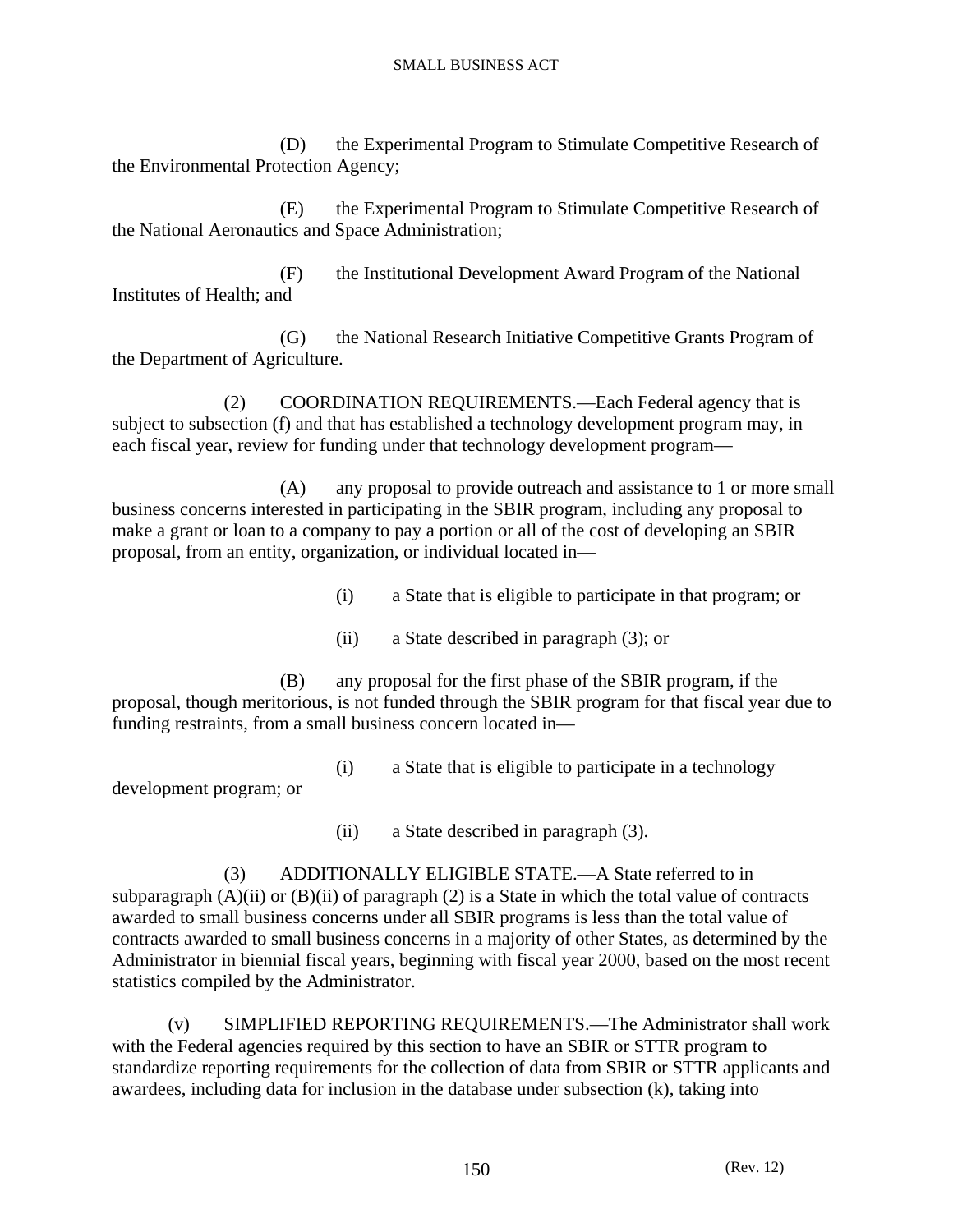consideration the unique needs of each agency, and to the extent possible, permitting the updating of previously reported information by electronic means. Such requirements shall be designed to minimize the burden on small businesses.

## (w) STTR MODEL AGREEMENT FOR INTELLECTUAL PROPERTY RIGHTS.—

 (1) IN GENERAL.—The Administrator shall promulgate regulations establishing a single model agreement for use in the STTR program that allocates between small business concerns and research institutions intellectual property rights and rights, if any, to carry out follow-on research, development, or commercialization.

 (2) OPPORTUNITY FOR COMMENT.—In promulgating regulations under paragraph (1), the Administrator shall provide to affected agencies, small business concerns, research institutions, and other interested parties the opportunity to submit written comments.

(x) RESEARCH AND DEVELOPMENT FOCUS.—

 (1) REVISION AND UPDATE OF CRITERIA AND PROCEDURES OF IDENTIFICATION.—In carrying out subsection (g), the Secretary of Defense shall, not less often than once every 4 years, revise and update the criteria and procedures utilized to identify areas of the research and development efforts of the Department of Defense which are suitable for the provision of funds under the Small Business Innovation Research Program and the Small Business Technology Transfer Program.

 (2) UTILIZATION OF PLANS.—The criteria and procedures described in paragraph (1) shall be developed through the use of the most current versions of the following plans:

 (A) The Joint Warfighting Science and Technology Plan required under section 270 of the National Defense Authorization Act for Fiscal Year 1997 (Public Law 104-201; 10 U.S.C. 2501 note).

- (B) The Defense Technology Area Plan of the Department of Defense.
- (C) The Basic Research Plan of the Department of Defense.

 (3) INPUT IN IDENTIFICATION OF AREAS OF EFFORT.—The criteria and procedures described in paragraph (1) shall include input in the identification of areas of research and development efforts described in that paragraph from Department of Defense program managers (PMs) and program executive officers (PEOs).

## (y) COMMERCIALIZATION PILOT PROGRAM.—

 (1) IN GENERAL.—The Secretary of Defense and the Secretary of each military department is authorized to create and administer a "Commercialization Pilot Program"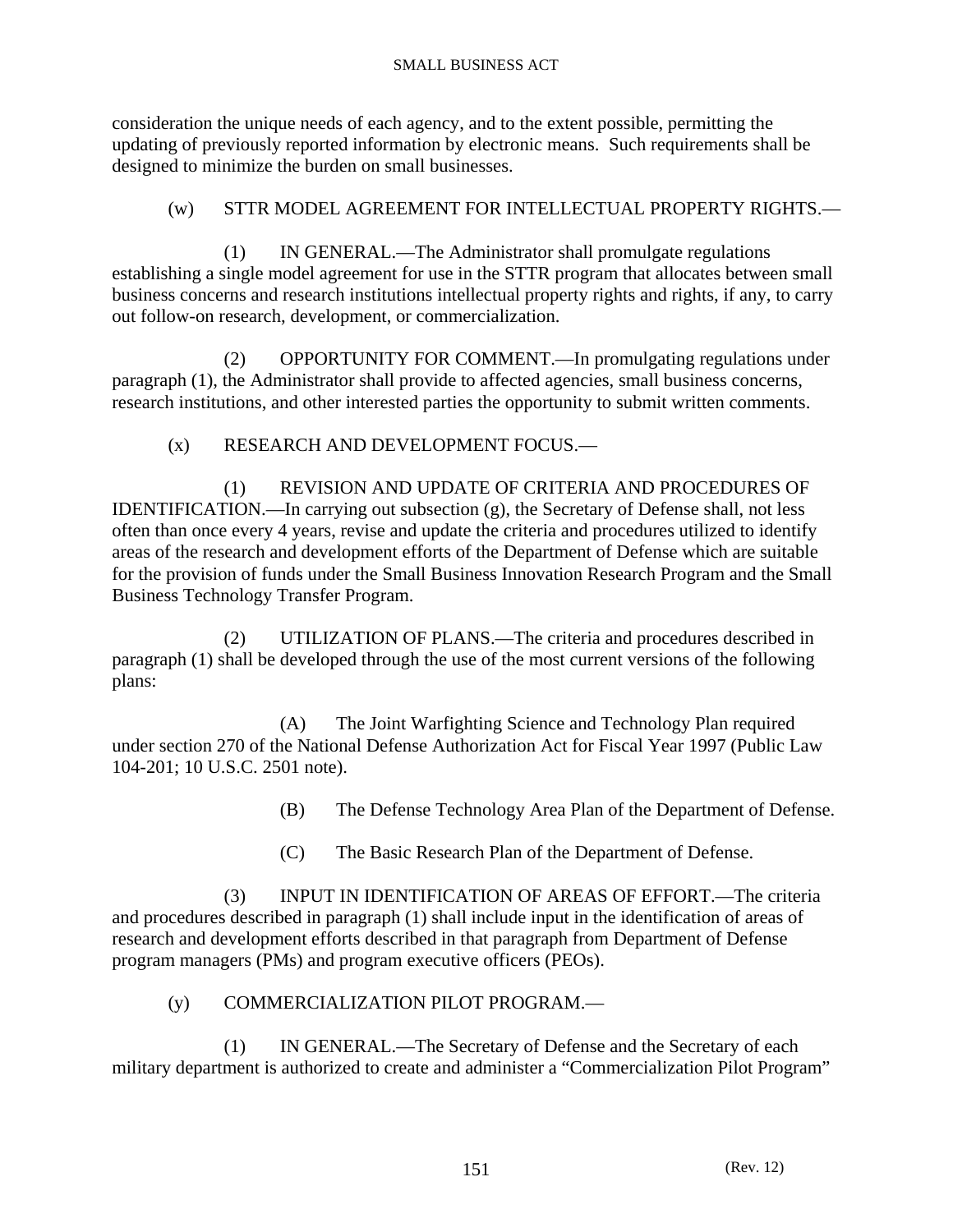to accelerate the transition of technologies, products, and services developed under the Small Business Innovation Research Program to Phase III, including the acquisition process.

 (2) IDENTIFICATION OF RESEARCH PROGRAMS FOR ACCELERATED TRANSITION TO ACQUISITION PROCESS.—In carrying out the Commercialization Pilot Program, the Secretary of Defense and the Secretary of each military department shall identify research programs of the Small Business Innovation Research Program that have the potential for rapid transitioning to Phase III and into the acquisition process.

 (3) LIMITATION.—No research program may be identified under paragraph (2) unless the Secretary of the military department concerned certifies in writing that the successful transition of the program to Phase III and into the acquisition process is expected to meet high priority military requirements of such military department.

 (4) FUNDING.—For payment of expenses incurred to administer the Commercialization Pilot Program under this subsection, the Secretary of Defense and each Secretary of a military department is authorized to use not more than an amount equal to 1 percent of the funds available to the Department of Defense or the military department pursuant to the Small Business Innovation Research Program. Such funds—

 (A) shall not be subject to the limitations on the use of funds in subsection  $(f)(2)$ ; and

(B) shall not be used to make Phase III awards.

 (5) EVALUATIVE REPORT.—At the end of each fiscal year, the Secretary of Defense shall submit to the Committee on Armed Services and the Committee on Small Business and Entrepreneurship of the Senate and the Committee on Armed Services and the Committee on Small Business of the House of Representatives an evaluative report regarding activities under the Commercialization Pilot Program. The report shall include—

(A) an accounting of the funds used in the Commercialization Pilot

Program;

 (B) a detailed description of the Commercialization Pilot Program, including incentives and activities undertaken by acquisition program managers, program executive officers, and prime contractors; and

 (C) a detailed compilation of results achieved by the Commercialization Pilot Program, including the number of small business concerns assisted and the number of projects commercialized.

 (6) SUNSET.—The pilot program under this subsection shall terminate at the end of fiscal year 2009.

(z) ENCOURAGING INNOVATION IN ENERGY EFFICIENCY.—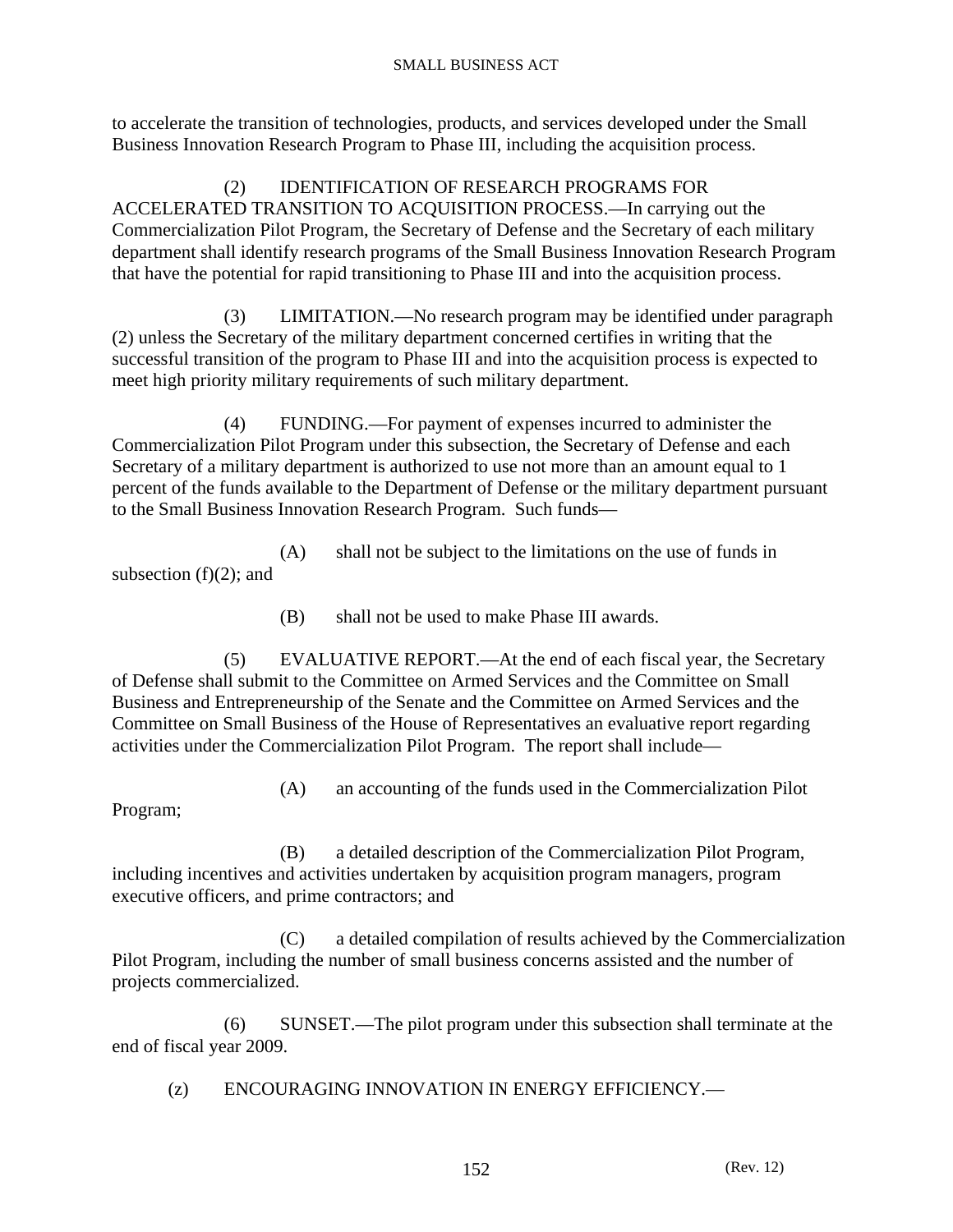(1) FEDERAL AGENCY ENERGY-RELATED PRIORITY.—In carrying out its duties under this section relating to SBIR and STTR solicitations by Federal departments and agencies, the Administrator shall—

 (A) ensure that such departments and agencies give high priority to small business concerns that participate in or conduct energy efficiency or renewable energy system research and development projects; and

 $(B)$  include in the annual report to Congress under subsection  $(b)(7)$  a determination of whether the priority described in subparagraph (A) is being carried out.

 (2) CONSULTATION REQUIRED.—The Administrator shall consult with the heads of other Federal departments and agencies in determining whether priority has been given to small business concerns that participate in or conduct energy efficiency or renewable energy system research and development projects, as required by this subsection.

 (3) GUIDELINES.—The Administrator shall, as soon as is practicable after the date of enactment of this subsection, issue guidelines and directives to assist Federal agencies in meeting the requirements of this subsection.

(4) DEFINITIONS.—In this subsection—

(A) the term "biomass"—

 (i) means any organic material that is available on a renewable or recurring basis, including—

- (I) agricultural crops;
- (II) trees grown for energy production;
- (III) wood waste and wood residues;
- (IV) plants (including aquatic plants and grasses);
- (V) residues;
- (VI) fibers;
- (VII) animal wastes and other waste materials; and

(VIII) fats, oils, and greases (including recycled fats, oils,

and grasses); and

(ii) does not include—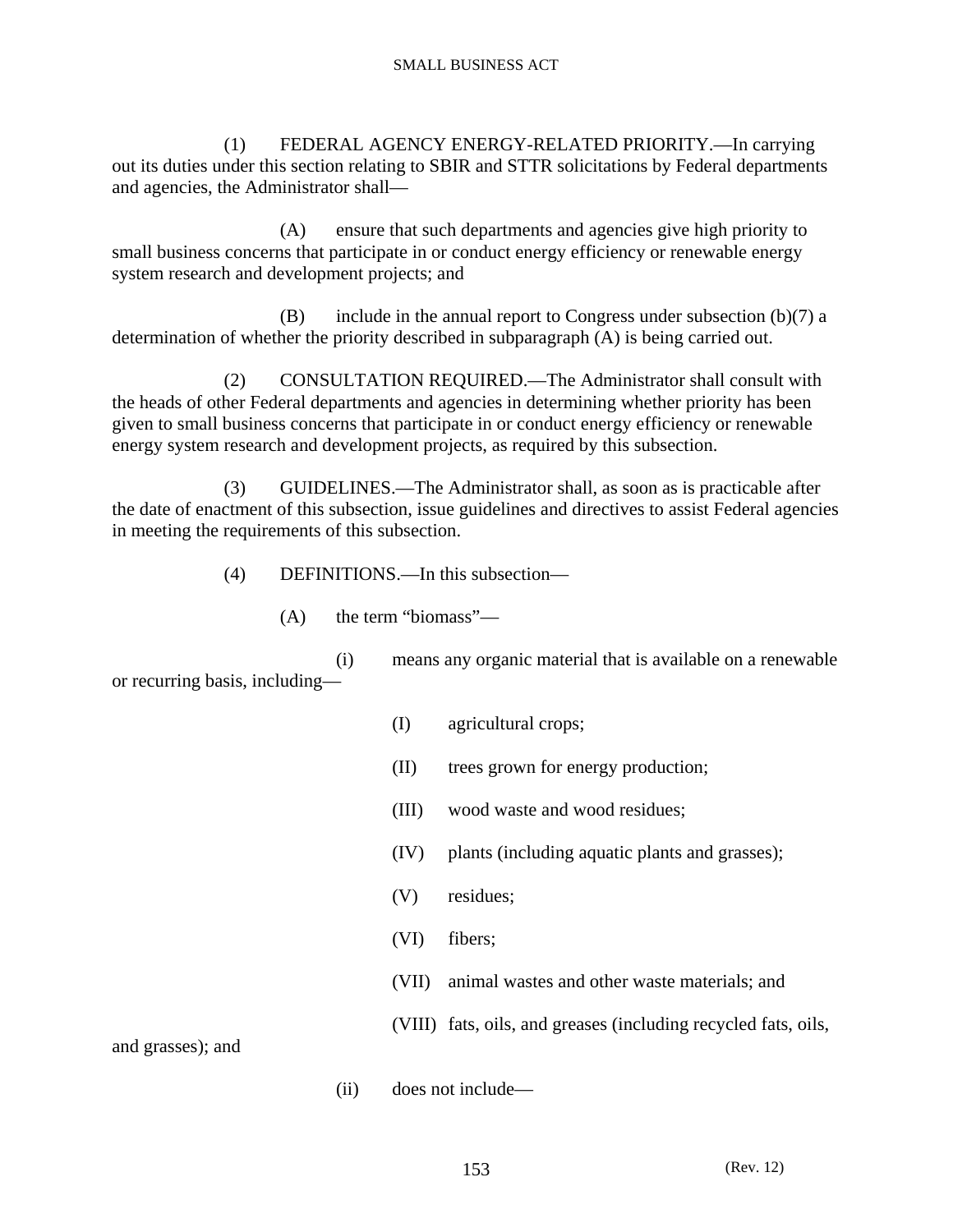- (I) paper that is commonly recycled; or
- (II) unsegregated solid waste;

 (B) the term "energy efficiency project" means the installation or upgrading of equipment that results in a significant reduction energy usage; and

derived from—

(C) the term "renewable energy system" means a system of energy

(i) a wind, solar, biomass (including biodiesel), or geothermal

source; or

(ii) hydrogen derived from biomass or water using an energy

source described in clause (i).

§ l0. (a) The Administration shall, as soon as practicable each fiscal year make a comprehensive annual report to the President, the President of the Senate, the Senate Select Committee on Small Business, and the Speaker of the House of Representatives. Such report shall include a description of the state of small business in the Nation and the several States, and a description of the operations of the Administration under this chapter, including, but not limited to, the general lending, disaster relief, Government regulation relief, procurement and property disposal, research and development, technical assistance, dissemination of data and information, and other functions under the jurisdiction of the Administration during the previous fiscal year. Such report shall contain recommendations for strengthening or improving such programs, or, when necessary or desirable to implement more effectively congressional policies and proposals, for establishing new or alternative programs. In addition, such report shall include the names of the business concerns to whom contracts are let and for whom financing is arranged by the Administration, together with the amounts involved. With respect to minority small business concerns, the report shall include the proportion of loans and other assistance under this Act provided to such concerns, the goals of the Administration for the next fiscal year with respect to such concerns, and recommendations for improving assistance to minority small business concerns under this Act.

 (b) The Administration shall make a report to the President, the President of the Senate, and the Speaker of the House of Representatives, to the Senate Select Committee on Small Business, and to the Committee on Small Business of the House of Representatives, as soon as practicable each fiscal year, showing as accurately as possible for each such period the amount of funds appropriated to it that it has expended in the conduct of each of its principal activities such as lending, procurement, contracting, and providing technical and managerial aids. Such report shall contain the number and amount of loans, the number of applications, the total amount applied for, and the number and amount of defaults for each type of equipment or service for which loans are authorized by this Act. Such report shall provide such information separately on each type of loan made under paragraphs (10) through (15) of section 7(a) and separately for all other loan programs. In addition, the information on loans shall be supplied on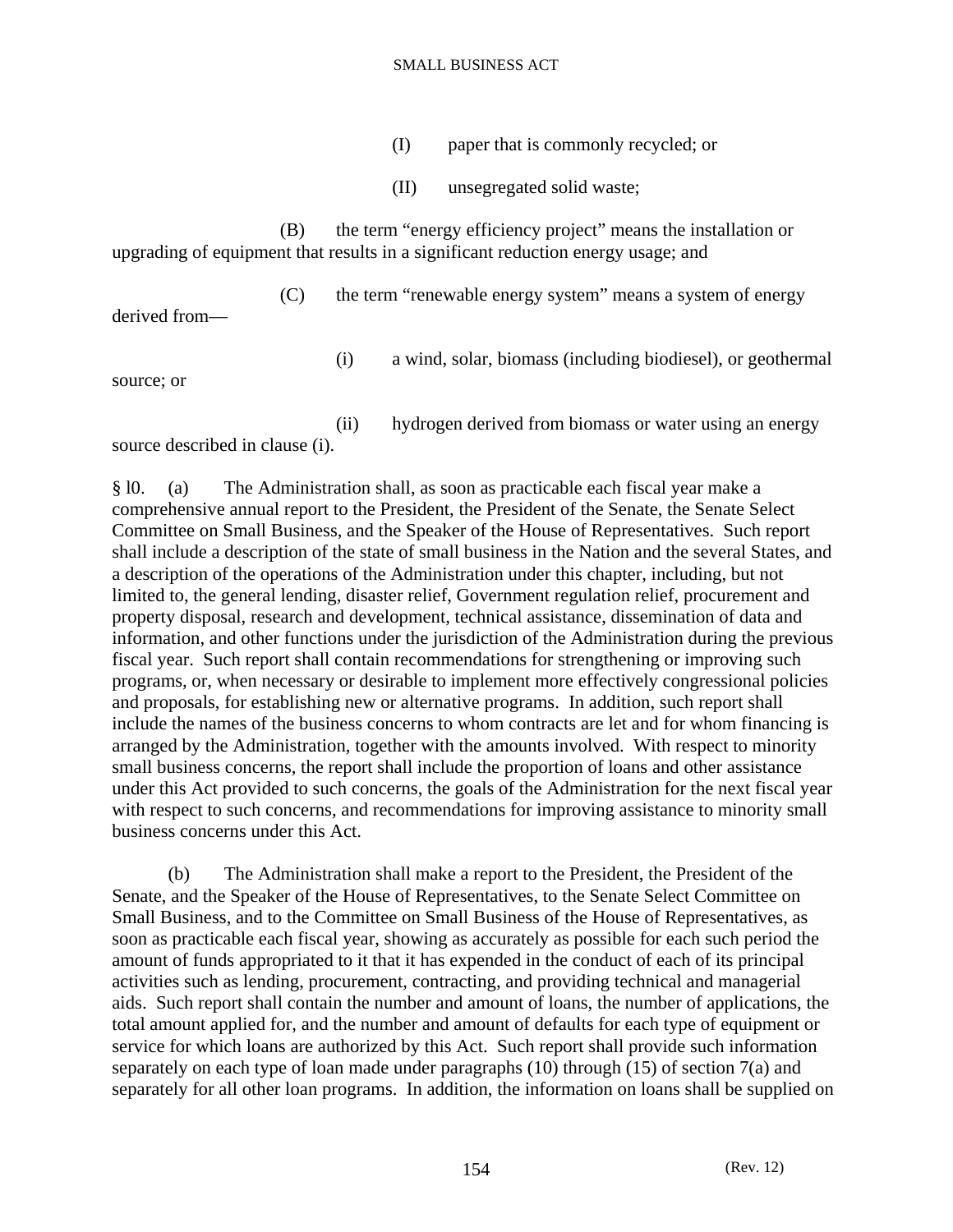a monthly basis to the Committee on Small Business of the Senate and the Committee on Small Business of the House of Representatives.

(c) [Repealed].

 (d) For the purpose of aiding in carrying out the national policy to insure that a fair proportion of the total purchases and contracts for property and services for the Government be placed with small-business enterprises, and to maintain and strengthen the overall economy of the Nation, the Department of Defense shall make an annual report to the Committees on Small Business of the Senate and the House of Representatives showing the amount of funds appropriated to the Department of Defense which have been expended, obligated, or contracted to be spent with small business concerns and the amount of such funds expended, obligated, or contracted to be spent with firms other than small business in the same fields of operation; and such reports shall show separately the funds expended, obligated, or contracted to be spent for basic and applied scientific research and development.

 (e) The Administration and the Inspector General of the Administration shall retain all correspondence, records of inquiries, memoranda, reports, books, and records, including memoranda as to all investigations conducted by or for the Administration, for a period of at least one year from the date of each thereof, and shall at all times keep the same available for inspection and examination by the Senate Select Committee on Small Business and the Committee on Small Business of the House of Representatives, or their duly authorized representatives.

 (2) The Committee on Small Business of either the Senate or the House of Representatives may request that the Office of the Inspector General of the Administration conduct an investigation of any program or activity conducted under the authority of section 7(j) or 8(a). Not later than thirty days after the receipt of such a request, the Inspector General shall inform the committee, in writing, of the disposition of the request by such office.

 (f) To the extent deemed necessary by the Administrator to protect and preserve small-business interests, the Administration shall consult and cooperate with other departments and agencies of the Federal Government in the formulation by the Administration of policies affecting small-business concerns. When requested by the Administrator, each department and agency of the Federal Government shall consult and cooperate with the Administration in the formulation by the Administration of policies affecting small-business concerns. When requested by the Administrator, each department and agency of the Federal Government shall consult and cooperate with the Administration in the formulation by such department or agency of policies affecting small-business concerns, in order to insure that small-business interests will be recognized, protected, and preserved. This subsection shall not require any department or agency to consult or cooperate with the Administration in any case where the head of such department or agency determines that such consultation or cooperation would unduly delay action which must be taken by such department or agency to protect the national interest in an emergency.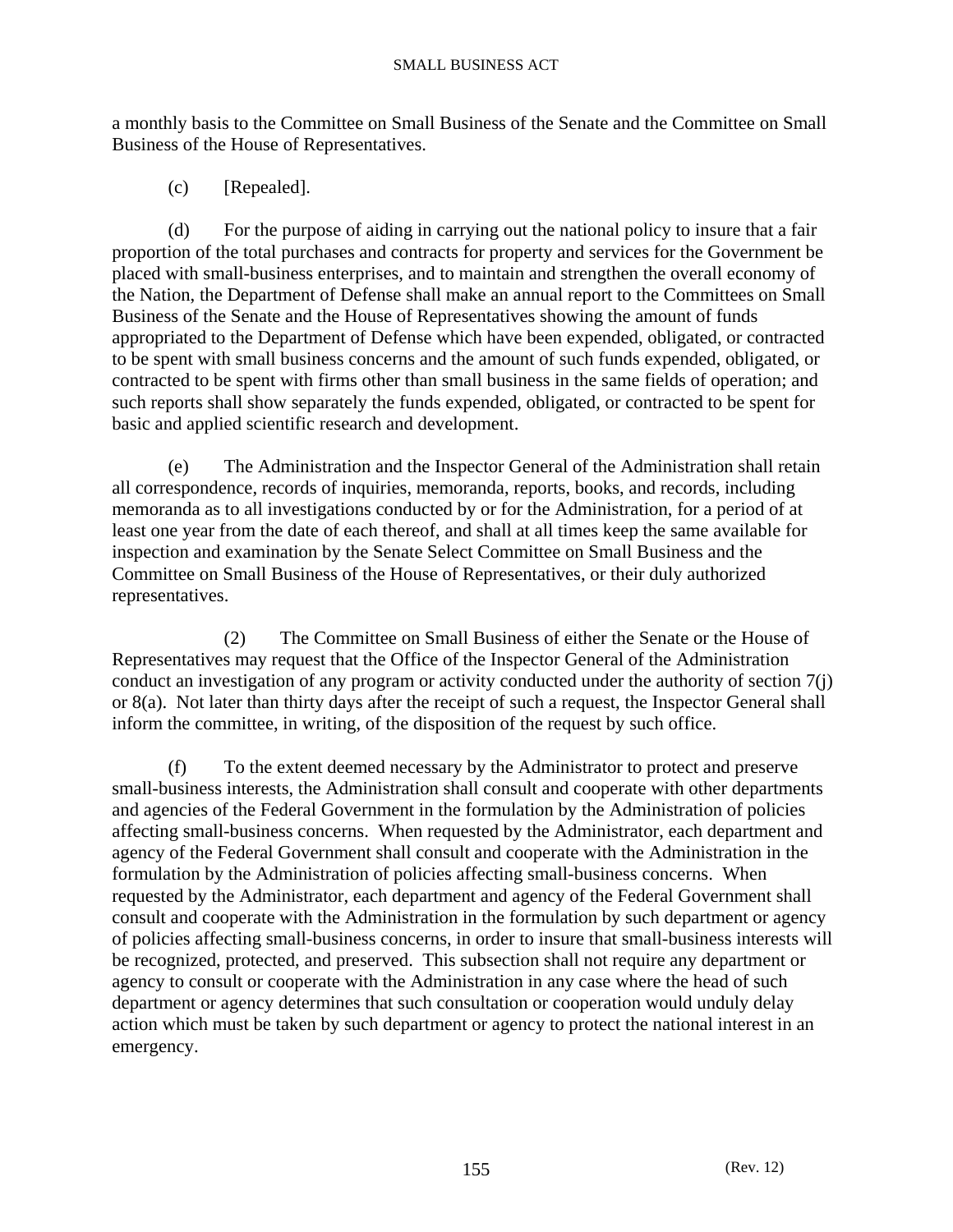(g) The Administration shall transmit, not later than December 3l of each year, to the Senate Select Committee on Small Business and Committee on Small Business of the House of Representatives a sealed report with respect to—

 (l) complaints alleging illegal conduct by employees of the Administration which were received or acted upon by the Administration during the preceding fiscal year; and

 (2) investigations undertaken by the Administration, including external and internal audits and security and investigation reports.

 (h) The Administration shall transmit, not later than March 31 of each year, to the Committees on Small Business of the Senate and House of Representatives a report on the secondary market operations during the preceding calendar year. This report shall include, but not be limited to, (1) the number and the total dollar amount of loans sold into the secondary market and the distribution of such loans by size of loan, size of lender, geographic location of lender, interest rate, maturity, lender servicing fees, whether the rate is fixed or variable, and premium paid; (2) the number and dollar amount of loans resold in the secondary market with a distribution by size of loan, interest rate, and premiums; (3) the number and total dollar amount of pools formed; (4) the number and total dollar amount of loans in each pool; (5) the dollar amount, interest rate, and terms on each loan in each pool and whether the rate is fixed or variable; (6) the number, face value, interest rate, and terms of the trust certificates issued for each pool; (7) to the maximum extent possible, the use by the lender of the proceeds of sales of loans in the secondary market for additional lending to small business concerns; and (8) an analysis of the information reported in (1) through (7) to assess small businesses' access to capital at reasonable rates and terms as a result of secondary market operations.

§ 11. (a) The President is authorized to consult with representatives of small-business concerns with a view to encouraging the making by such persons with the approval of the President of voluntary agreements and programs to further the objectives of this Act.

 (b) No act or omission to act pursuant to this Act which occurs while this Act is in effect, if requested by the President pursuant to a voluntary agreement or program approved under subsection (a) of this section and found by the President to be in the public interest as contributing to the national defense, shall be construed to be within the prohibitions of the antitrust laws or the Federal Trade Commission Act of the United States. A copy of each such request intended to be within the coverage of this section, and any modification or withdrawal thereof, shall be furnished to the Attorney General and the Chairman of the Federal Trade Commission when made, and it shall be published in the Federal Register unless publication thereof would, in the opinion of the President, endanger the national security.

 (c) The authority granted in subsection (b) of this section shall be delegated only (1) to an official who shall for the purpose of such delegation be required to be appointed by the President by and with the advice and consent of the Senate, (2) upon the condition that such official consult with the Attorney General and the Chairman of the Federal Trade Commission not less than ten days before making any request or finding thereunder, and (3) upon the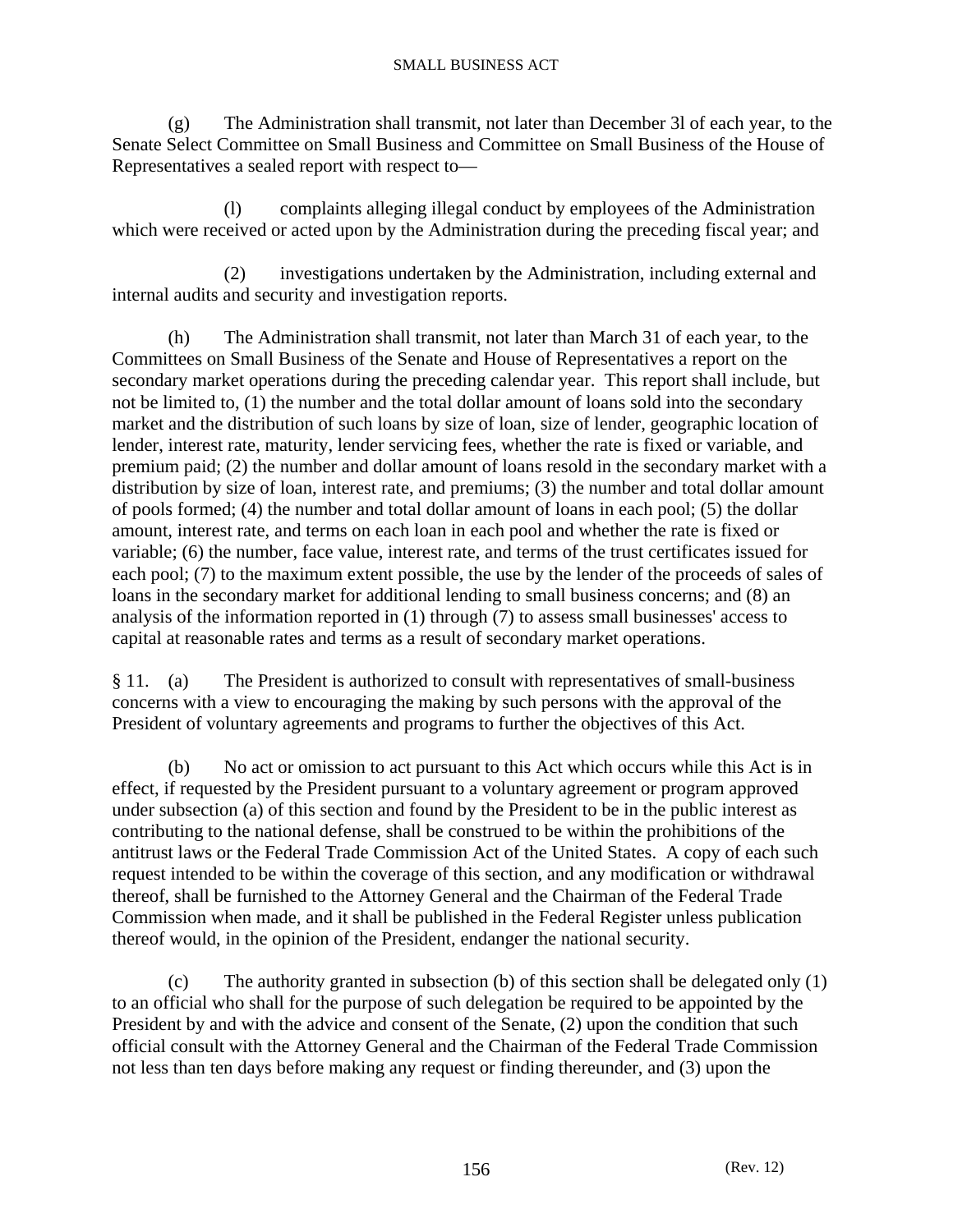condition that such official obtain the approval of the Attorney General to any request thereunder before making the request.

 (d) Upon withdrawal of any request or finding hereunder, or upon withdrawal by the Attorney General of his approval of the voluntary agreement or program on which the request or finding is based, the provisions of this section shall not apply to any subsequent act, or omission to act, by reason of such finding or request.

§ 12. The President may transfer to the Administration any functions, powers, and duties of any department or agency which relate primarily to small-business problems. In connection with any such transfer, the President may provide for appropriate transfers of records, property, necessary personnel, and unexpended balances of appropriations and other funds available to the department or agency from which the transfer is made.

§ 13. No loan shall be made or equipment, facilities, or services furnished by the Administration under this Act to any business enterprise unless the owners, partners, or officers of such business enterprise (1) certify to the Administration the names of any attorneys, agents, or other persons engaged by or on behalf of such business enterprise for the purpose of expediting applications made to the Administration for assistance of any sort, and the fees paid or to be paid to any such persons; (2) execute an agreement binding any such business enterprise for a period of two years after any assistance is rendered by the Administration to such business enterprise, to refrain from employing, tendering any office or employment to, or retaining for professional service, any person, who, on the date such assistance or any part thereof was rendered, or within one year prior thereto, shall have served as an officer, attorney, agent, or employee of the Administration occupying a position or engaging in activities which the Administration shall have determined involve discretion with respect to the granting of assistance under this Act; and (3) furnish the names of lending institutions to which such business enterprise has applied for loans together with dates, amounts, terms, and proof of refusal.

§ 14. To the fullest extent the Administration deems practicable, it shall make a fair charge for the use of Government-owned property and make and let contracts on a basis that will result in a recovery of the direct cost incurred by the Administration.

§ 15. (a) To effectuate the purposes of this Act, small business concerns within the meaning of this Act shall receive any award or contract or any part thereof, and be awarded any contract for the sale of Government property, as to which it is determined by the Administration and the contracting procurement or disposal agency (1) to be in the interest of maintaining or mobilizing the Nation's full productive capacity, (2) to be in the interest of war or national defense programs, (3) to be in the interest of assuring that a fair proportion of the total purchases and contracts for property and services for the Government in each industry category are placed with small-business concerns, or (4) to be in the interest of assuring that a fair proportion of the total sales of Government property be made to small-business concerns; but nothing contained in this Act shall be construed to change any preferences or priorities established by law with respect to the sale of electrical power or other property by the Government or any agency thereof. These determinations may be made for individual awards or contracts or for classes of awards or contracts. If a proposed procurement includes in its statement of work goods or services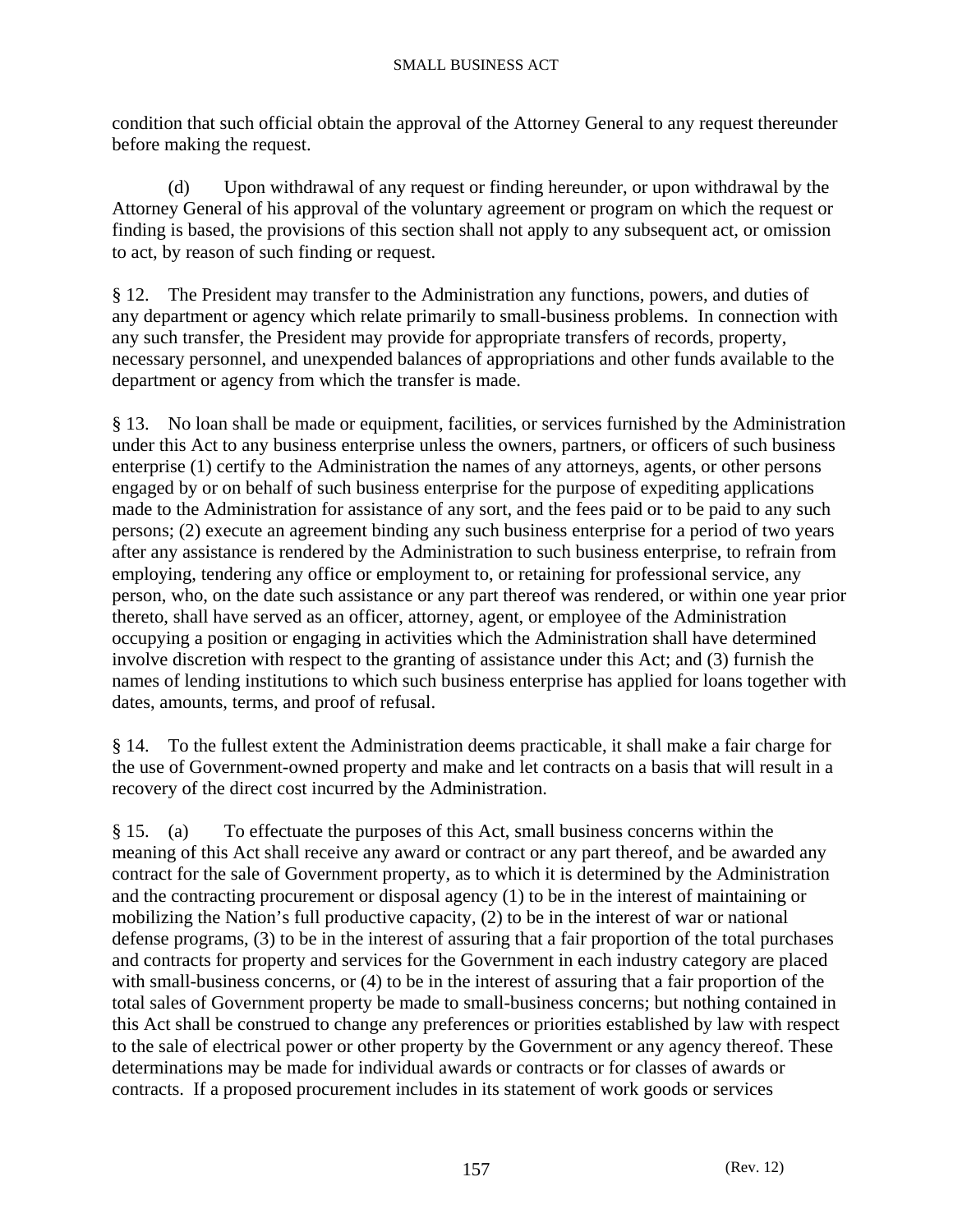currently being performed by a small business, and if the proposed procurement is in a quantity or estimated dollar value the magnitude of which renders small business prime contract participation unlikely, or if a proposed procurement for construction seeks to package or consolidate discrete construction projects, or the solicitation involves an unnecessary or unjustified bundling of contract requirements, as determined by the Administration, the Procurement Activity shall provide a copy of the proposed procurement to the Procurement Activity's Small Business Procurement Center Representative at least 30 days prior to the solicitation's issuance along with a statement explaining (1) why the proposed acquisition cannot be divided into reasonably small lots (not less than economic production runs) to permit offers on quantities less than the total requirement, (2) why delivery schedules cannot be established on a realistic basis that will encourage small business participation to the extent consistent with the actual requirements of the Government, (3) why the proposed acquisition cannot be offered so as to make small business participation likely, (4) why construction cannot be procured as separate discrete projects, or (5) why the agency has determined that the bundled contract (as defined in section 3(o)) is necessary and justified. The thirty-day notification process shall occur concurrently with other processing steps required prior to issuance of the solicitation. Within 15 days after receipt of the proposed procurement and accompanying statement, if the Procurement Center Representative believes that the procurement as proposed will render small business prime contract participation unlikely, the Representative shall recommend to the Procurement Activity alternative procurement methods which would increase small business prime contracting opportunities. Whenever the Administration and the contracting procurement agency fail to agree, the matter shall be submitted for determination to the Secretary or the head of the appropriate department or agency by the Administrator. For purposes of clause (3) of the first sentence of this subsection, an industry category is a discrete group of similar goods and services. Such groups shall be determined by the Administration in accordance with the definition of a "United States industry" under the North American Industry Classification System, as established by the Office of Management and Budget, except that the Administration shall limit such an industry category to a greater extent than provided under such classification codes if the Administration receives evidence indicating that further segmentation for purposes of this paragraph is warranted due to special capital equipment needs or special labor or geographic requirements or to recognize a new industry. A market for goods or services may not be segmented under the preceding sentence due to geographic requirements unless the Government typically designates the area where work for contracts for such goods or services is to be performed and Government purchases comprise the major portion of the entire domestic market for such goods or services and, due to the fixed location of facilities, high mobilization costs, or similar economic factors, it is unreasonable to expect competition from business concerns located outside of the general areas where such concerns are located. A contract may not be awarded under this subsection if the award of the contract would result in a cost to the awarding agency which exceeds a fair market price.

 (b) With respect to any work to be performed the amount of which would exceed the maximum amount of any contract for which a surety may be guaranteed against loss under section 411 of the Small Business Investment Act of 1958 (15 U.S.C. 694 (b)), the contracting procurement agency shall, to the extent practicable, place contracts so as to allow more than one small business concern to perform such work.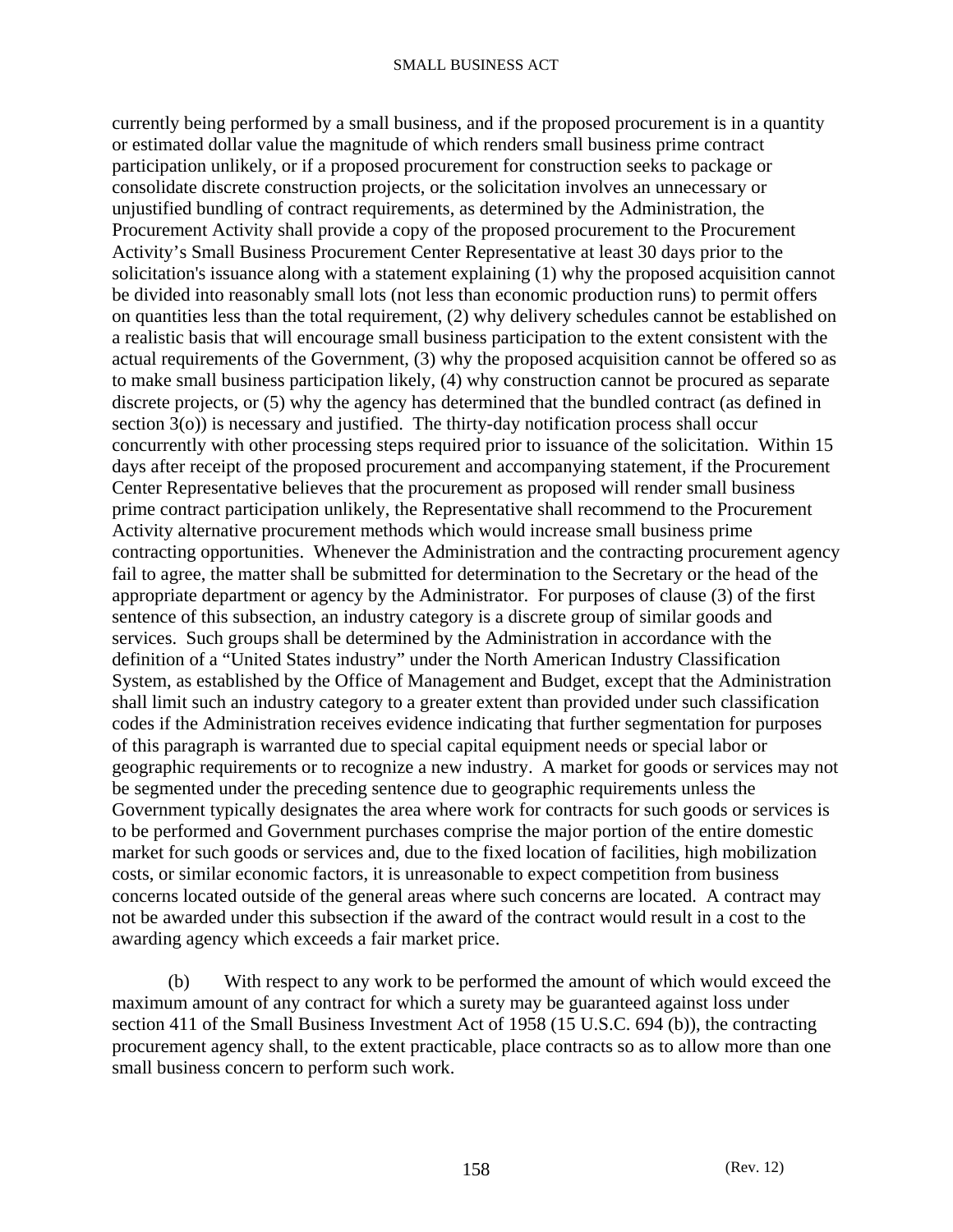$(c)$  (1) As used in this subsection:

 (A) The term "Committee" means the Committee for Purchase from the Blind and Other Severely Handicapped established under the first section of the Act entitled "An Act to create a Committee on Purchases of Blind-made Products, and for other purposes," approved June 25, 1938 (41 U.S.C. 46).

 (B) The term "public or private organization for the handicapped" has the same meaning given such term in section 3(e).

 (C) The term "handicapped individual" has the same meaning given such term in section 3(f).

 (2) (A) During fiscal year 1995, public or private organizations for the handicapped shall be eligible to participate in programs authorized under this section in an aggregate amount not to exceed \$40,000,000.

 (B) None of the amounts authorized for participation by subparagraph (A) may be placed on the procurement list maintained by the Committee pursuant to section 2 of the Act entitled "An Act to create a Committee on Purchases of Blind-made Products, and for other purposes," approved June 25, 1938 (41 U.S.C. 47).

(3) The Administrator shall monitor and evaluate such participation.

 (4) (A) Not later than ten days after the announcement of a proposed award of a contract by an agency or department to a public or private organization for the handicapped, a for-profit small business concern that has experienced or is likely to experience severe economic injury as the result of the proposed award may file an appeal of the proposed award with the Administrator.

 (B) If such a concern files an appeal of a proposed award under subparagraph (A) and the Administrator, after consultation with the Executive Director of the Committee, finds that the concern has experienced or is likely to experience severe economic injury as the result of the proposed award, not later than thirty days after the filing of the appeal, the Administration shall require each agency and department having procurement powers to take such action as may be appropriate to alleviate economic injury sustained or likely to be sustained by the concern.

 (5) Each agency and department having procurement powers shall report to the Office of Federal Procurement Policy each time a contract subject to paragraph (2)(A) is entered into, and shall include in its report the amount of the next higher bid submitted by a for-profit small business concern. The Office of Federal Procurement Policy shall collect data reported under the preceding sentence through the Federal procurement data system and shall report to the Administration which shall notify all such agencies and departments when the maximum amount of awards authorized under paragraph (2)(A) has been made during any fiscal year.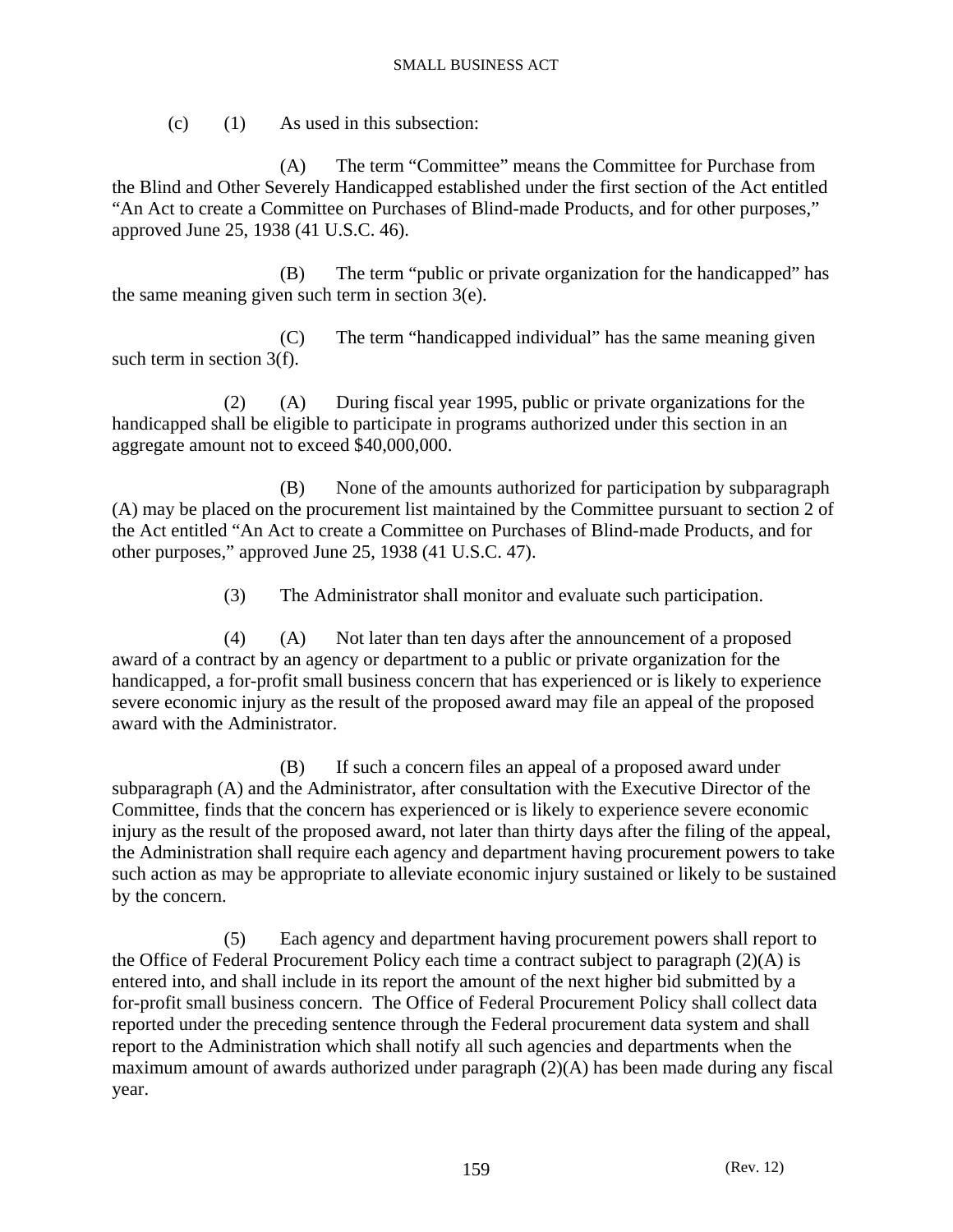(6) For the purpose of this subsection, a contract may be awarded only if at least 75 per centum of the direct labor performed on each item being produced under the contract in the sheltered workshop or performed in providing each type of service under the contract by the sheltered workshop is performed by handicapped individuals.

 (7) Agencies awarding one or more contracts to such an organization pursuant to the provisions of this subsection may use multiyear contracts, if appropriate.

 (d) For purposes of this section priority shall be given to the awarding of contracts and the placement of subcontracts to small business concerns which shall perform a substantial proportion of the production on those contracts and subcontracts within areas of concentrated unemployment or underemployment or within labor surplus areas. Notwithstanding any other provision of law, total labor surplus area set-asides pursuant to [44 C.F.R. Part 331] or any successor policy shall be authorized if the Secretary or his designee specifically determines that there is a reasonable expectation that offers will be obtained from a sufficient number of eligible concerns so that awards will be made at reasonable prices. As soon as practicable and to the extent possible, in determining labor surplus areas, consideration shall be given to those persons who would be available for employment were suitable employment available. Until such definition reflects such number, the present criteria of such policy shall govern.

## (e) PROCUREMENT STRATEGIES; CONTRACT BUNDLING—

 (1) IN GENERAL.—To the maximum extent practicable, procurement strategies used by the various agencies having contracting authority shall facilitate the maximum participation of small business concerns as prime contractors, subcontractors, and suppliers.

(2) MARKET RESEARCH—

 (A) IN GENERAL.—Before proceeding with an acquisition strategy that could lead to a contract containing consolidated procurement requirements, the head of an agency shall conduct market research to determine whether consolidation of the requirements is necessary and justified.

 (B) FACTORS.—For purposes of subparagraph (A), consolidation of the requirements may be determined as being necessary and justified if, as compared to the benefits that would be derived from contracting to meet those requirements if not consolidated, the Federal Government would derive from the consolidation measurably substantial benefits, including any combination of benefits that, in combination, are measurably substantial. Benefits described in the preceding sentence may include the following:

- (i) Cost savings.
- (ii) Quality improvements.
- (iii) Reduction in acquisition cycle times.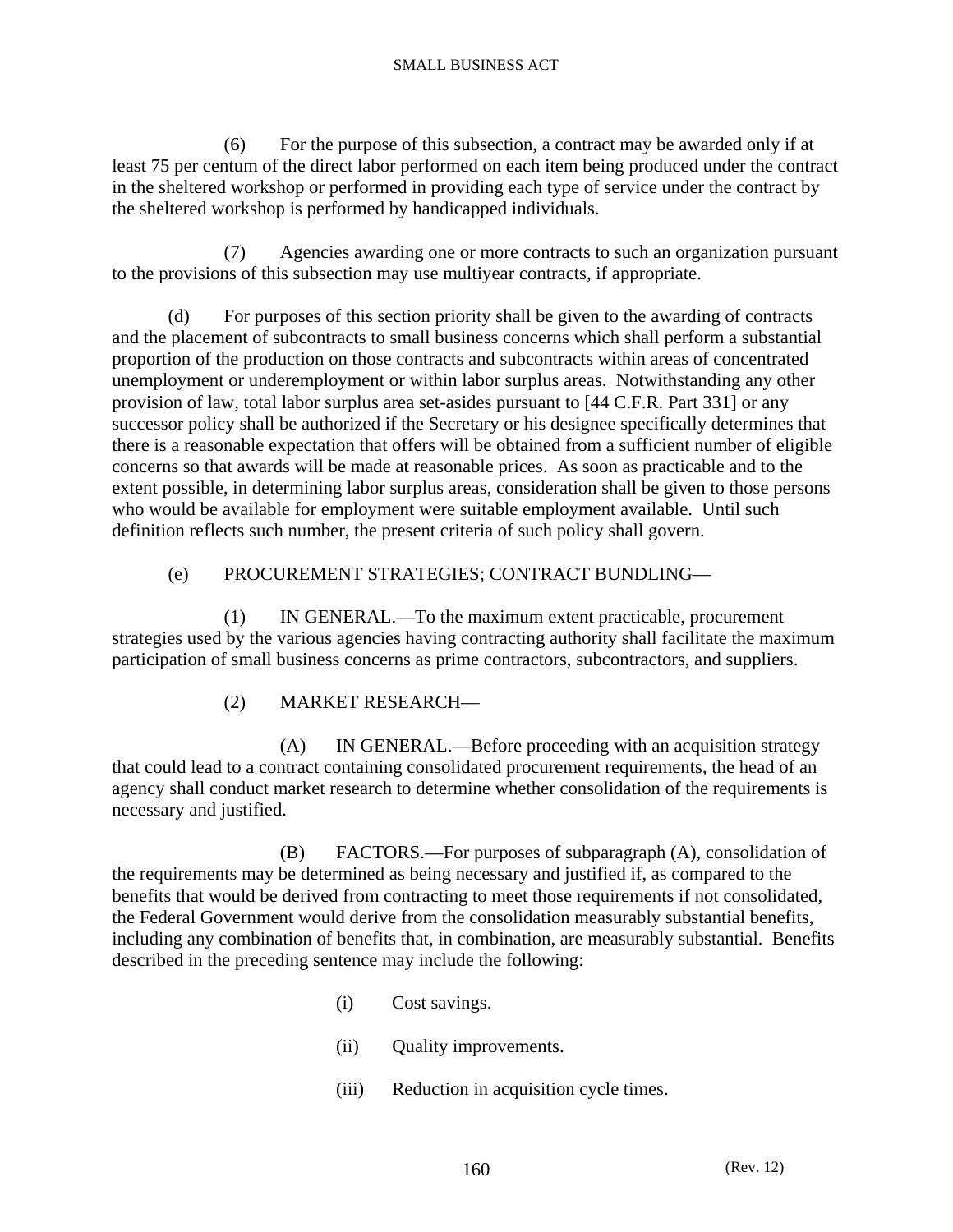- (iv) Better terms and conditions.
- (v) Any other benefits.

 (C) REDUCTION OF COSTS NOT DETERMINATIVE.—The reduction of administrative or personnel costs alone shall not be a justification for bundling of contract requirements unless the cost savings are expected to be substantial in relation to the dollar value of the procurement requirements to be consolidated.

 (3) STRATEGY SPECIFICATIONS.—If the head of a contracting agency determines that a proposed procurement strategy for a procurement involves a substantial bundling of contract requirements, the proposed procurement strategy shall—

 (A) identify specifically the benefits anticipated to be derived from the bundling of contract requirements;

 (B) set forth an assessment of the specific impediments to participation by small business concerns as prime contractors that result from the bundling of contract requirements and specify actions designed to maximize small business participation as subcontractors (including suppliers) at various tiers under the contract or contracts that are awarded to meet the requirements; and

 (C) include a specific determination that the anticipated benefits of the proposed bundled contract justify its use.

 (4) CONTRACT TEAMING.—In the case of a solicitation of offers for a bundled contract that is issued by the head of an agency, a small business concern may submit an offer that provides for use of a particular team of subcontractors for the performance of the contract. The head of the agency shall evaluate the offer in the same manner as other offers, with due consideration to the capabilities of all of the proposed subcontractors. If a small business concern teams under this paragraph, it shall not affect its status as a small business concern for any other purpose.

(f) [deleted].

 (g) (1) The President shall annually establish Government-wide goals for procurement contracts awarded to small business concerns, small business concerns owned and controlled by service disabled veterans, qualified HUBZone small business concerns, small business concerns owned and controlled by socially and economically disadvantaged individuals, and small business concerns owned and controlled by women. The Government-wide goal for participation by small business concerns shall be established at not less than 23 percent of the total value of all prime contract awards for each fiscal year. The Government-wide goal for participation by small business concerns owned and controlled by service-disabled veterans shall be established at not less than 3 percent of the total value of all prime contract and subcontract awards for each fiscal year. The Government-wide goal for participation by qualified HUBZone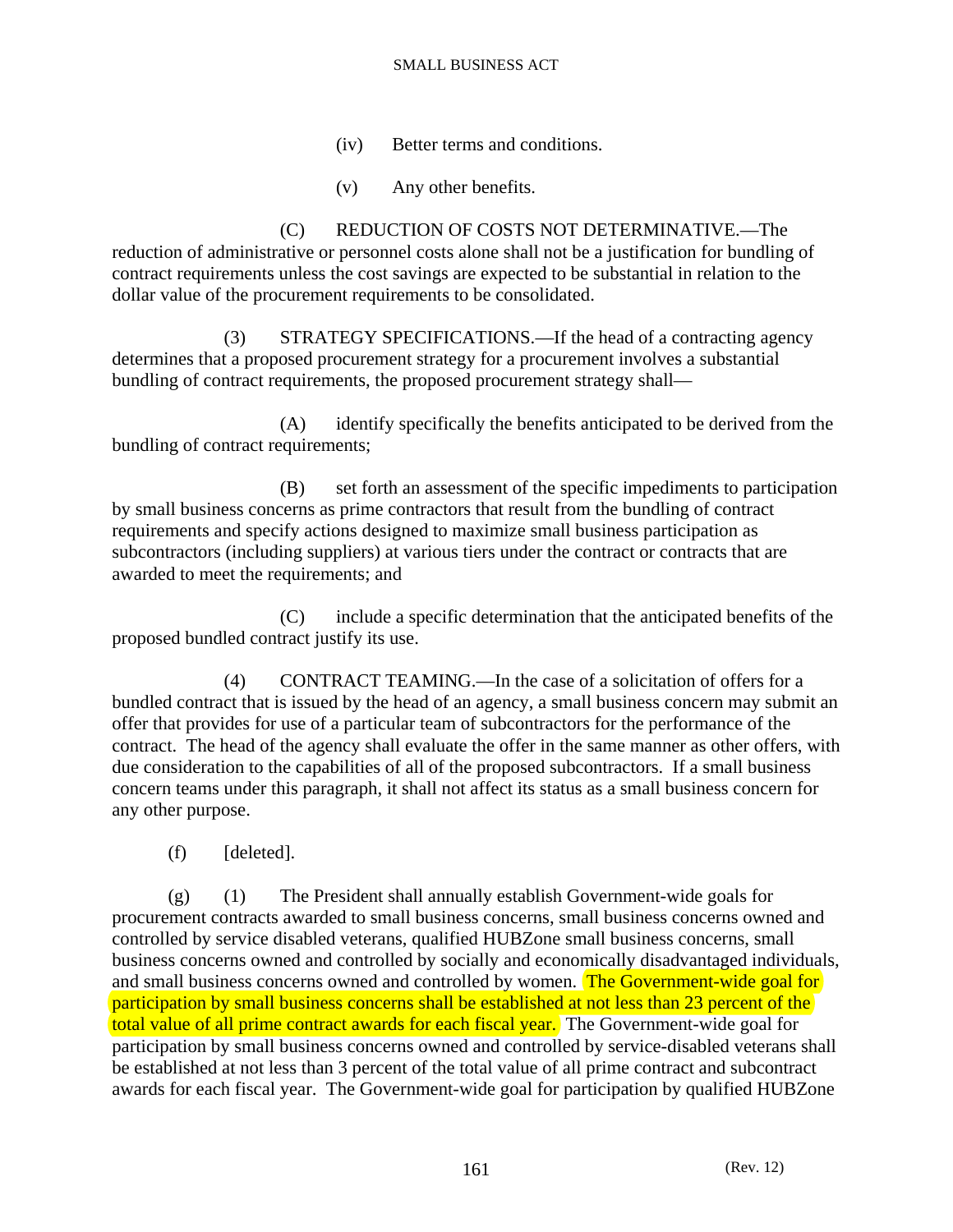small business concerns shall be established at not less than 1 percent of the total value of all prime contract awards for fiscal year 1999, not less than 1.5 percent of the total value of all prime contract awards for fiscal year 2000, not less than 2 percent of the total value of all prime contract awards for fiscal year 2001, not less than 2.5 percent of the total value of all prime contract awards for fiscal year 2002, and not less than 3 percent of the total value of all prime contract awards for fiscal year 2003 and each fiscal year thereafter. The Government-wide goal for participation by small business concerns owned and controlled by socially and economically disadvantaged individuals shall be established at not less than 5 percent of the total value of all prime contract and subcontract awards for each fiscal year. The Government-wide goal for participation by small business concerns owned and controlled by women shall be established at not less than 5 percent of the total value of all prime contract and subcontract awards for each fiscal year. Notwithstanding the Government-wide goal, each agency shall have an annual goal that presents, for that agency, the maximum practicable opportunity for small business concerns, small business concerns owned and controlled by service-disabled veterans, qualified HUBZone small business concerns, small business concerns owned and controlled by socially and economically disadvantaged individuals, and small business concerns owned and controlled by women to participate in the performance of contracts let by such agency. The Administration and the Administrator of the Office of Federal Procurement Policy shall, when exercising their authority pursuant to paragraph (2), insure that the cumulative annual prime contract goals for all agencies meet or exceed the annual Government-wide prime contract goal established by the President pursuant to this paragraph.

 (2) The head of each Federal agency shall, after consultation with the Administration, establish goals for the participation by small business concerns, by small business concerns owned and controlled by service-disabled veterans, by qualified HUBZone small business concerns, by small business concerns owned and controlled by socially and economically disadvantaged individuals, and by small business concerns owned and controlled by women in procurement contracts of such agency having a value of \$25,000 or more. Goals established under this subsection shall be jointly established by the Administration and the head of each Federal agency and shall realistically reflect the potential of small business concerns, small business concerns owned and controlled by service-disabled veterans, qualified HUBZone small business concerns, and small business concerns owned and controlled by socially and economically disadvantaged individuals to perform such contracts and to perform subcontracts under such contracts. Whenever the Administration and the head of any Federal agency fail to agree on established goals, the disagreement shall be submitted to the Administrator of the Office of Federal Procurement Policy for final determination. For the purpose of establishing goals under this subsection, the head of each Federal agency shall make consistent efforts to annually expand participation by small business concerns from each industry category in procurement contracts of the agency, including participation by small business concerns owned and controlled by service-disabled veterans, by qualified HUBZone small business concerns, by small business concerns owned and controlled by socially and economically disadvantaged individuals and by small business concerns owned and controlled by women. The head of each Federal agency, in attempting to attain such participation, shall consider—

(A) contracts awarded as the result of unrestricted competition; and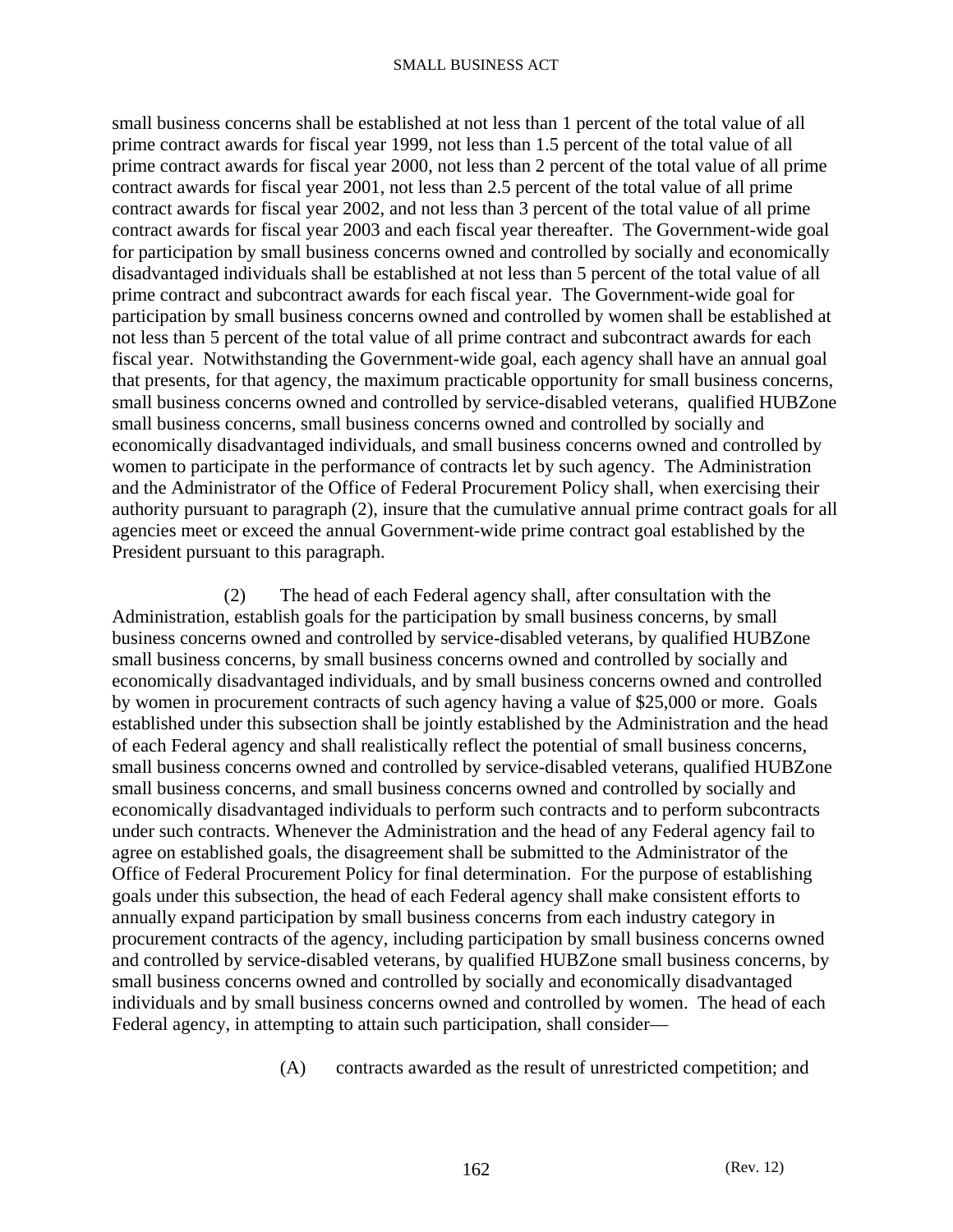(B) contracts awarded after competition restricted to eligible small business concerns under this section and under the program established under section 8(a).

 (h) (1) At the conclusion of each fiscal year, the head of each Federal agency shall report to the Administration on the extent of participation by small business concerns, small business concerns owned and controlled by veterans (including service-disabled veterans), qualified HUBZone small business concerns, small business concerns owned and controlled by socially and economically disadvantaged individuals, and small business concerns owned and controlled by women in procurement contracts of such agency. Such reports shall contain appropriate justifications for failure to meet the goals established under subsection (g) of this section.

 (2) The Administration shall annually compile and analyze the reports submitted by the individual agencies pursuant to paragraph (1) and shall submit them to the President and the Congress. The Administration's submission to the President shall include the following:

 (A) The Government-wide goals for participation by small business concerns, small business concerns owned and controlled by service-disabled veterans, qualified HUBZone small business concerns, small business concerns owned and controlled by socially and economically disadvantaged individuals, and small business concerns owned and controlled by women and the performance in attaining such goals.

 (B) The goals in effect for each agency and the agency's performance in attaining such goals.

 (C) An analysis of any failure to achieve the Government-wide goals or any individual agency goals and the actions planned by such agency (and approved by the Administration) to achieve the goals in the succeeding fiscal year.

 (D) The number and dollar value of contracts awarded to small business concerns, small business concerns owned and controlled by service-disabled veterans, qualified HUBZone small business concerns, small business concerns owned and controlled by socially and economically disadvantaged individuals and small business concerns owned and controlled by women through—

(i) noncompetitive negotiation,

 (ii) competition restricted to small business concerns owned and controlled by socially and economically disadvantaged individuals,

(iii) competition restricted to small business concerns, and

(iv) unrestricted competitions,

for each agency and on a Government-wide basis.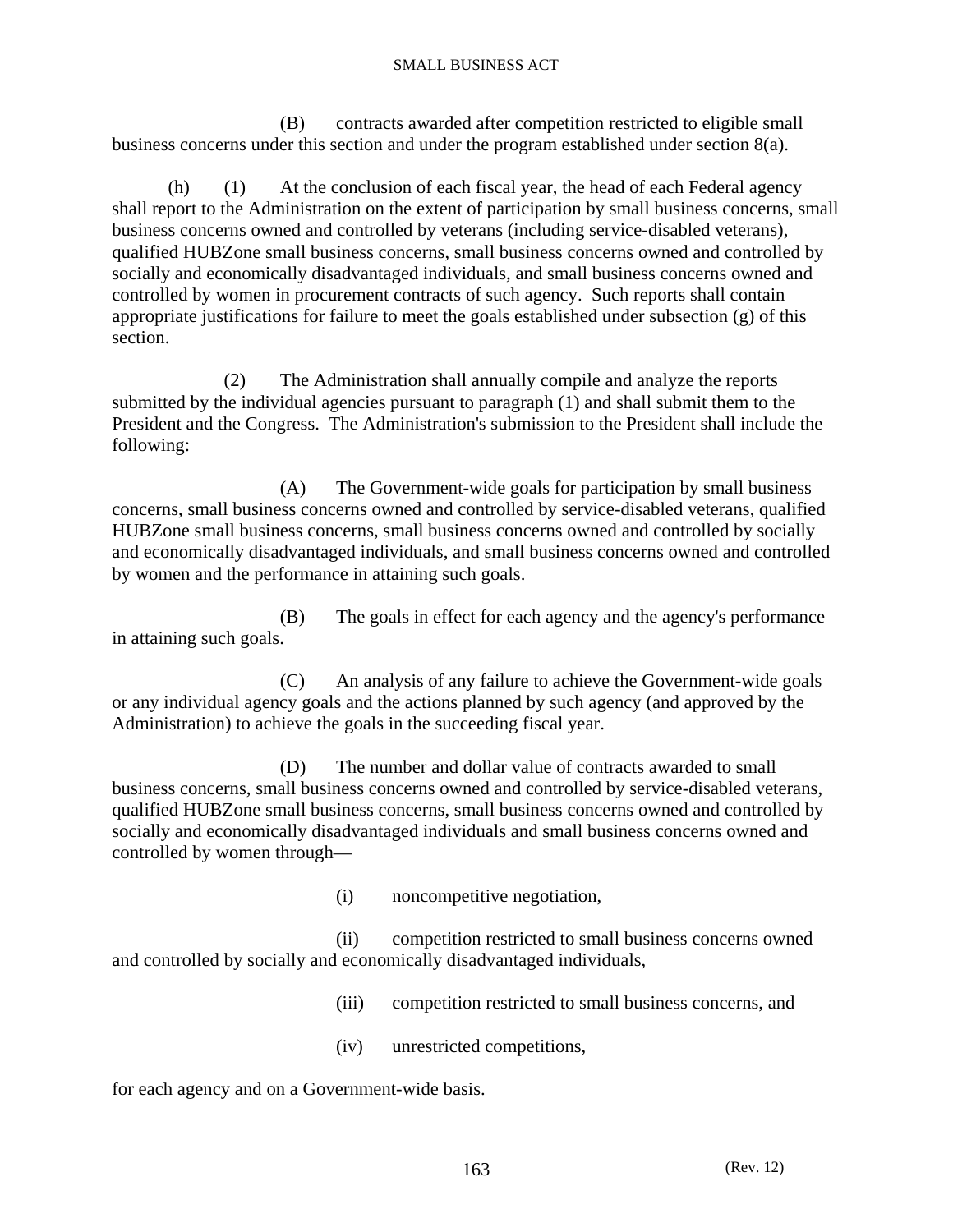(E) The number and dollar value of subcontracts awarded to small business concerns, small business concerns owned and controlled by service-disabled veterans, qualified HUBZone small business concerns, small business concerns owned and controlled by socially and economically disadvantaged individuals and small business concerns owned and controlled by women.

 (F) The number and dollar value of prime contracts and subcontracts awarded to small business concerns owned and controlled by women.

 (3) The President shall include the information required by paragraph (2) in each annual report to the Congress on the state of small business prepared pursuant to section 303(a) of the Small Business Economic Policy Act of 1980 (15 U.S.C. 631b(a)).

 (i) Nothing in this Act or any other provision of law precludes exclusive small business set-asides for procurements of architectural and engineering services, research, development, test and evaluation, and each Federal agency is authorized to develop such setasides to further the interests of small business in those areas.

 (j) (1) Each contract for the purchase of goods and services that has an anticipated value greater than \$2,500 but not greater than \$100,000 shall be reserved exclusively for small business concerns unless the contracting officer is unable to obtain offers from two or more small business concerns that are competitive with market prices and are competitive with regard to the quality and delivery of the goods or services being purchased.

 (2) in carrying out paragraph (1), a contracting officer shall consider a responsive offer timely received from an eligible small business offeror.

 (3) Nothing in paragraph (1) shall be construed as precluding an award of a contract with a value not greater than \$100,000 under the authority of subsection (a) of section 8 of this Act, section 2323 of title 10, United States Code, section 712 of the Business Opportunity Development Reform Act of 1988 (Public Law 100-656; 15 U.S.C. 644 note), or section 7102 of the Federal Acquisition Streamlining Act of 1994.

 (k) There is hereby established in each Federal agency having procurement powers an office to be known as the "Office of Small and Disadvantaged Business Utilization." The management of each such office shall be vested in an officer or employee of such agency who shall—

 (1) be known as the "Director of Small and Disadvantaged Business Utilization" for such agency,

(2) be appointed by the head of such agency,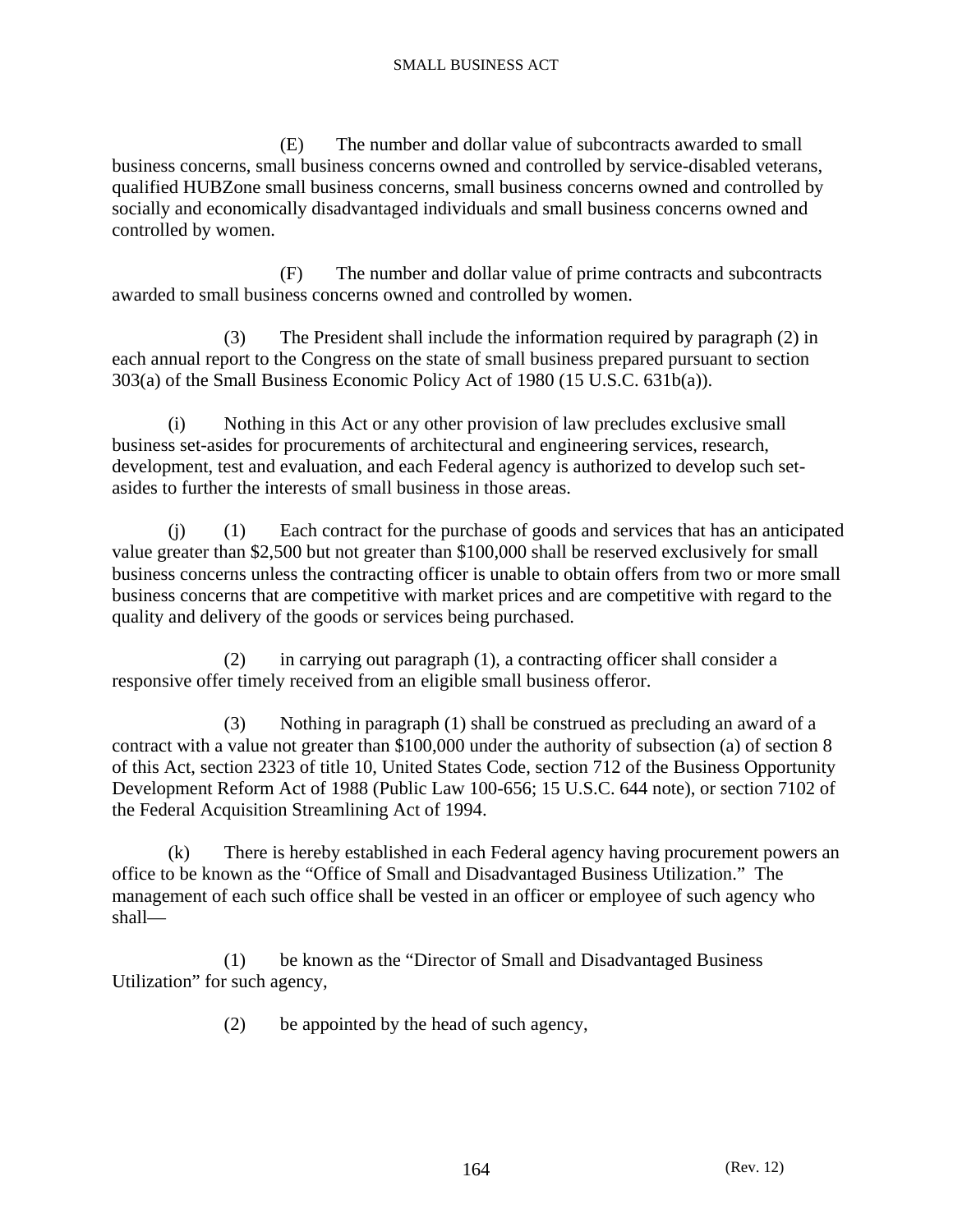(3) be responsible only to, and report directly to, the head of such agency or to the deputy of such head, except that the director for the Office of the Secretary of Defense shall be responsible only to, and report to, such Secretary or the Secretary's designee,

 (4) be responsible for the implementation and execution of the functions and duties under sections 8 and 15 of this Act which relate to such agency,

 (5) identify proposed solicitations that involve significant bundling of contract requirements, and work with the agency acquisition officials and the Administration to revise the procurement strategies for such proposed solicitations where appropriate to increase the probability of participation by small businesses as prime contractors, or to facilitate small business participation as subcontractors and suppliers, if a solicitation for a bundled contract is to be issued;

 (6) assist small business concerns to obtain payments, late payment interest penalties, or information due to such concerns from an executive agency or a contractor, in conformity with chapter 39 of title 31, United States Code, or any other protection for contractors or subcontractors (including suppliers) that is included in the Federal Acquisition Regulation or any individual agency supplement to such Government-wide regulation;

 (7) have supervisory authority over personnel of such agency to the extent that the functions and duties of such personnel relate to functions and duties under sections 8 and 15 of this Act,

 (8) assign a small business technical adviser to each office to which the Administration has assigned a procurement center representative—

 (A) who shall be a full-time employee of the procuring activity and shall be well qualified, technically trained and familiar with the supplies or services purchased at the activity, and

 (B) whose principal duty shall be to assist the Administration procurement center representative in his duties and functions relating to sections 8 and 15 of this Act,

 (9) cooperate, and consult on a regular basis, with the Administration with respect to carrying out the functions and duties described in paragraph (4) of this subsection, and

 (10) make recommendations to contracting officers as to whether a particular contract requirement should be awarded pursuant to subsection (a), or section 8(a) of this Act or section 2323 of title 10, United States Code. Such recommendations shall be made with due regard to the requirements of subsection (m), and the failure of the contracting officer to accept any such recommendations shall be documented and included within the appropriate contract file.

This subsection shall not apply to the Administration.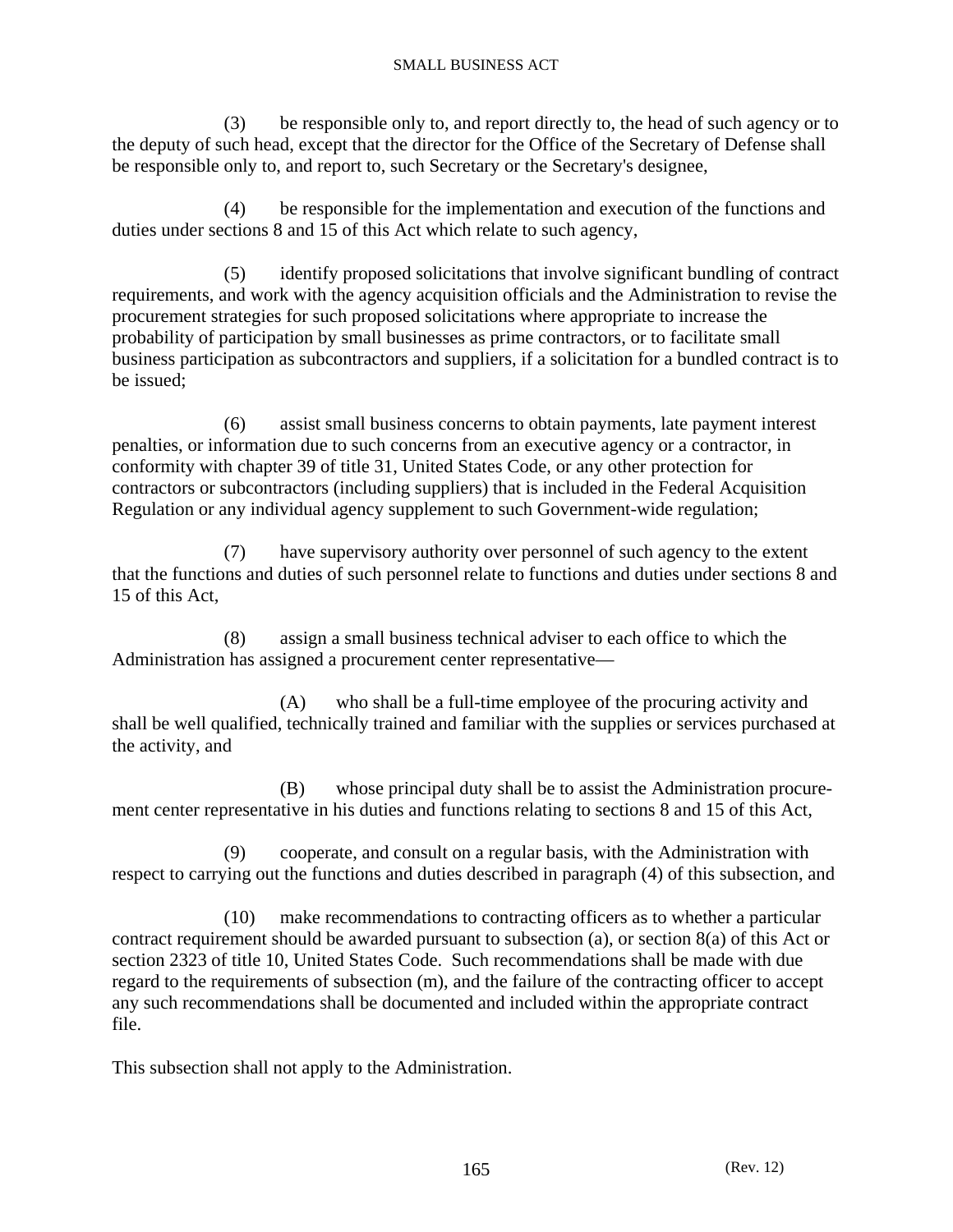(l) (1) The Administration shall assign to each major procurement center a breakout procurement center representative with such assistance as may be appropriate. The breakout procurement center representative shall carry out the activities described in paragraph (2), and shall be an advocate for the breakout of items for procurement through full and open competition, whenever appropriate, while maintaining the integrity of the system in which such items are used, and an advocate for the use of full and open competition, whenever appropriate, for the procurement of supplies and services by such center. Any breakout procurement center representative assigned under this subsection shall be in addition to the representative referred to in subsection  $(k)(6)$ .

 (2) In addition to carrying out the responsibilities assigned by the Administration, a breakout procurement center representative is authorized to—

 (A) attend any provisioning conference or similar evaluation session during which determinations are made as to whether requirements are to be procured through other than full and open competition and make recommendations with respect to such requirements to the members of such conference or session;

 (B) review, at any time, restrictions on competition previously imposed on items through acquisition method coding or similar procedures, and recommend to personnel of the appropriate activity the prompt reevaluation of such limitations;

 (C) review restrictions on competition arising out of restrictions on the rights of the United States in technical data, and, when appropriate, recommend that personnel of the appropriate activity initiate a review of the validity of such an asserted restriction;

 (D) obtain from any governmental source, and make available to personnel of the appropriate activity, technical data necessary for the preparation of a competitive solicitation package for any item of supply or service previously procured noncompetitively due to the unavailability of such technical data;

 (E) have access to procurement records and other data of the procurement center commensurate with the level of such representative's approved security clearance classification;

 (F) receive unsolicited engineering proposals and, when appropriate (i) conduct a value analysis of such proposal to determine whether such proposal, if adopted, will result in lower costs to the United States without substantially impeding legitimate acquisition objectives and forward to personnel of the appropriate activity recommendations with respect to such proposal, or (ii) forward such proposals without analysis to personnel of the activity responsible for reviewing such proposals and who shall furnish the breakout procurement center representative with information regarding the disposition of any such proposal; and

 (G) review the systems that account for the acquisition and management of technical data within the procurement center to assure that such systems provide the maximum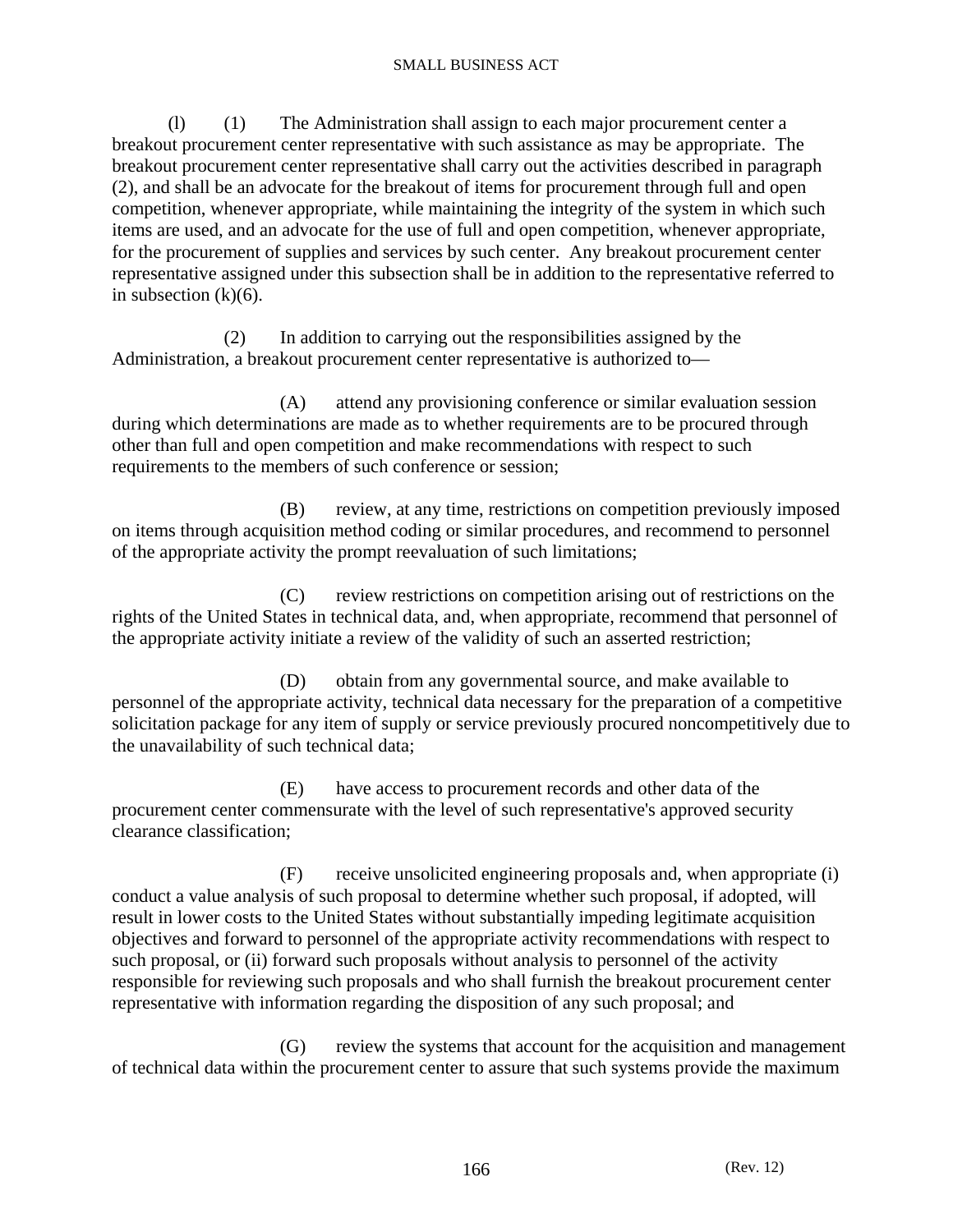availability and access to data needed for the preparation of offers to sell to the United States those supplies to which such data pertain which potential offerors are entitled to receive.

 (3) A breakout procurement center representative is authorized to appeal the failure to act favorably on any recommendation made pursuant to paragraph (2). Such appeal shall be filed and processed in the same manner and subject to the same conditions and limitations as an appeal filed by the Administrator pursuant to subsection (a).

 (4) The Administration shall assign and co-locate at least two small business technical advisers to each major procurement center in addition to such other advisers as may be authorized from time to time. The sole duties of such advisers shall be to assist the breakout procurement center representative for the center to which such advisers are assigned in carrying out the functions described in paragraph (2) and the representatives referred to in subsection  $(k)(6)$ .

 (5) (A) The breakout procurement center representatives and technical advisers assigned pursuant to this subsection shall be—

(i) full-time employees of the Administration; and

 (ii) fully qualified, technically trained, and familiar with the supplies and services procured by the major procurement center to which they are assigned.

 (B) In addition to the requirements of subparagraph (A), each breakout procurement center representative, and at least one technical adviser assigned to such representative, shall be an accredited engineer.

 (C) The Administration shall establish personnel positions for breakout procurement representatives and advisers assigned pursuant to this subsection which are classified at a grade level of the General Schedule sufficient to attract and retain highly qualified personnel.

 (6) For purposes of this subsection, the term "major procurement center" means a procurement center that, in the opinion of the Administrator, purchases substantial dollar amounts of other than commercial items and which has the potential to incur significant savings as the result of the placement of a breakout procurement center representative.

 (7) (A) At such times as the Administrator deems appropriate, the breakout procurement center representative shall conduct familiarization sessions for contracting officers and other appropriate personnel of the procurement center to which such representative is assigned. Such sessions shall acquaint the participants with the provisions of this subsection and shall instruct them in methods designed to further the purposes of such subsection.

 (B) The breakout procurement center representative shall prepare and personally deliver an annual briefing and report to the head of the procurement center to which such representative is assigned. Such briefing and report shall detail the past and planned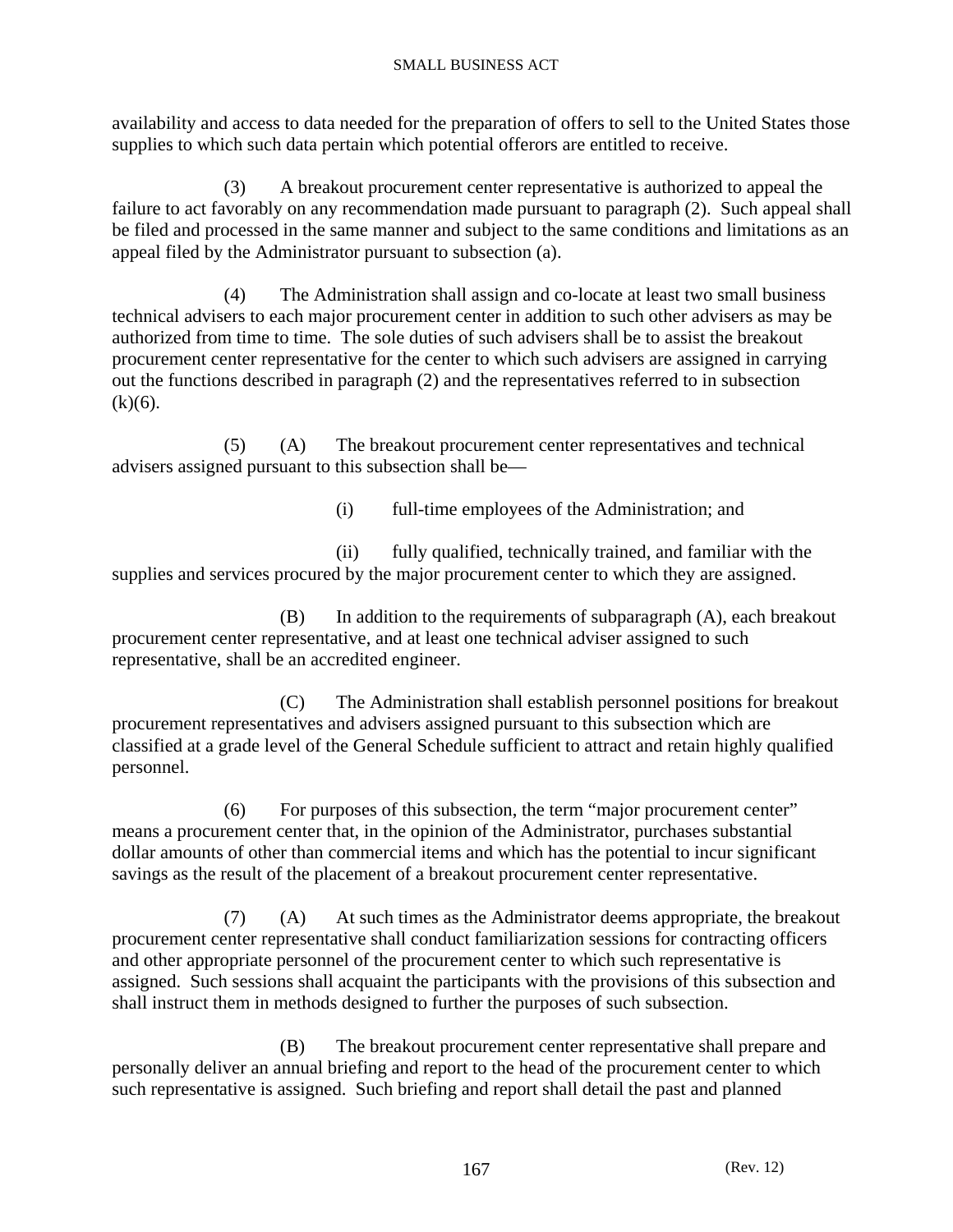activities of the representative and shall contain such recommendations for improvement in the operation of the center as may be appropriate. The head of such center shall personally receive such briefing and report and shall, within sixty calendar days after receipt, respond, in writing, to each recommendation made by such representative.

 (m) (1) Each agency subject to the requirements of section 2323 of title 10, United States Code, shall, when implementing such requirements—

 (A) establish policies and procedures that insure that there will be no reduction in the number of dollar value of contracts awarded pursuant to this section and section 8(a) in order to achieve any goal or other program objective; and

 (B) assure that such requirements will not alter or change the procurement process used to implement this section or section 8(a).

 (2) All procurement center representatives (including those referred to in subsection  $(k)(6)$ , in addition to such other duties as may be assigned by the Administrator, shall—

 (A) monitor the performance of the procurement activities to which they are assigned to ascertain the degree of compliance with the requirements of paragraph (l);

 (B) report to their immediate supervisors all instances of noncompliance with such requirements; and

 (C) increase, insofar as possible, the number and dollar value of procurements that may be used for the programs established under this section, section  $8(a)$ , and section 2323 of title 10, United States Code.

 (n) For purposes of this section, the determination of labor surplus areas shall be made on the basis of the criteria in effect at the time of the determination, except that any minimum population criteria shall not exceed twenty-five thousand. Such determination, as modified by the preceding sentence, shall be made by the Secretary of Labor.

 (o) (1) A concern may not be awarded a contract under subsection (a) as a small business concern unless the concern agrees that—

 (A) in the case of a contract for services (except construction), at least 50 percent of the cost of contract performance incurred for personnel shall be expended for employees of the concern; and

 (B) in the case of a contract for procurement of supplies (other than procurement from a regular dealer in such supplies), the concern will perform work for at least 50 percent of the cost of manufacturing the supplies (not including the cost of materials).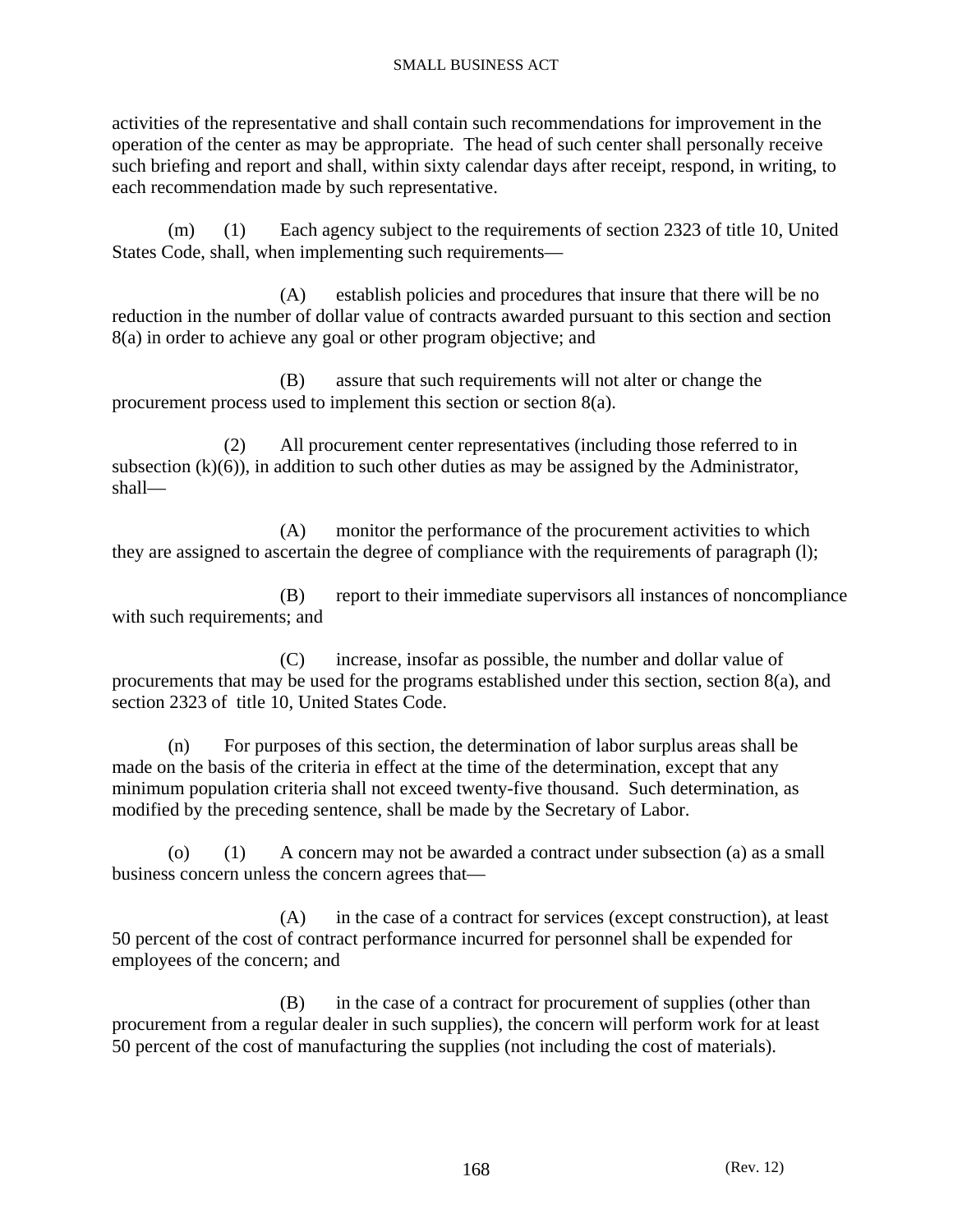(2) The Administrator may change the percentage under subparagraph (A) or (B) of paragraph (1) if the Administrator determines that such change is necessary to reflect conventional industry practices among business concerns that are below the numerical size standard for businesses in that industry category.

 (3) The Administration shall establish, through public rulemaking, requirements similar to those specified in paragraph (1) to be applicable to contracts for general and specialty construction and to contracts for any other industry category not otherwise subject to the requirements of such paragraph. The percentage applicable to any such requirement shall be determined in accordance with paragraph (2).

 (p) DATABASE, ANALYSIS, AND ANNUAL REPORT WITH RESPECT TO BUNDLED CONTRACTS.—

 (1) BUNDLED CONTRACT DEFINED.—In this subsection, the term "bundled contract" has the meaning given such term in section  $3(0)(1)$ .

(2) DATABASE.—

 (A) IN GENERAL.—Not later than 180 days after the date of the enactment of this subsection, the Administrator of the Small Business Administration shall develop and shall thereafter maintain a database containing data and information regarding—

(i) each bundled contract awarded by a Federal agency; and

 (ii) each small business concern that has been displaced as a prime contractor as a result of the award of such a contract.

 (3) ANALYSIS.—For each bundled contract that is to be recompeted as a bundled contract, the Administrator shall determine—

 (A) the amount of savings and benefits (in accordance with subsection (e)) achieved under the bundling of contract requirements; and

 (B) whether such savings and benefits will continue to be realized if the contract remains bundled, and whether such savings and benefits would be greater if the procurement requirements were divided into separate solicitations suitable for award to small business concerns.

## (4) ANNUAL REPORT ON CONTRACT BUNDLING.—

 (A) IN GENERAL.—Not later than 1 year after the date of the enactment of this paragraph, and annually in March thereafter, the Administration shall transmit a report on contract bundling to the Committees on Small Business of the House of Representatives and the Senate.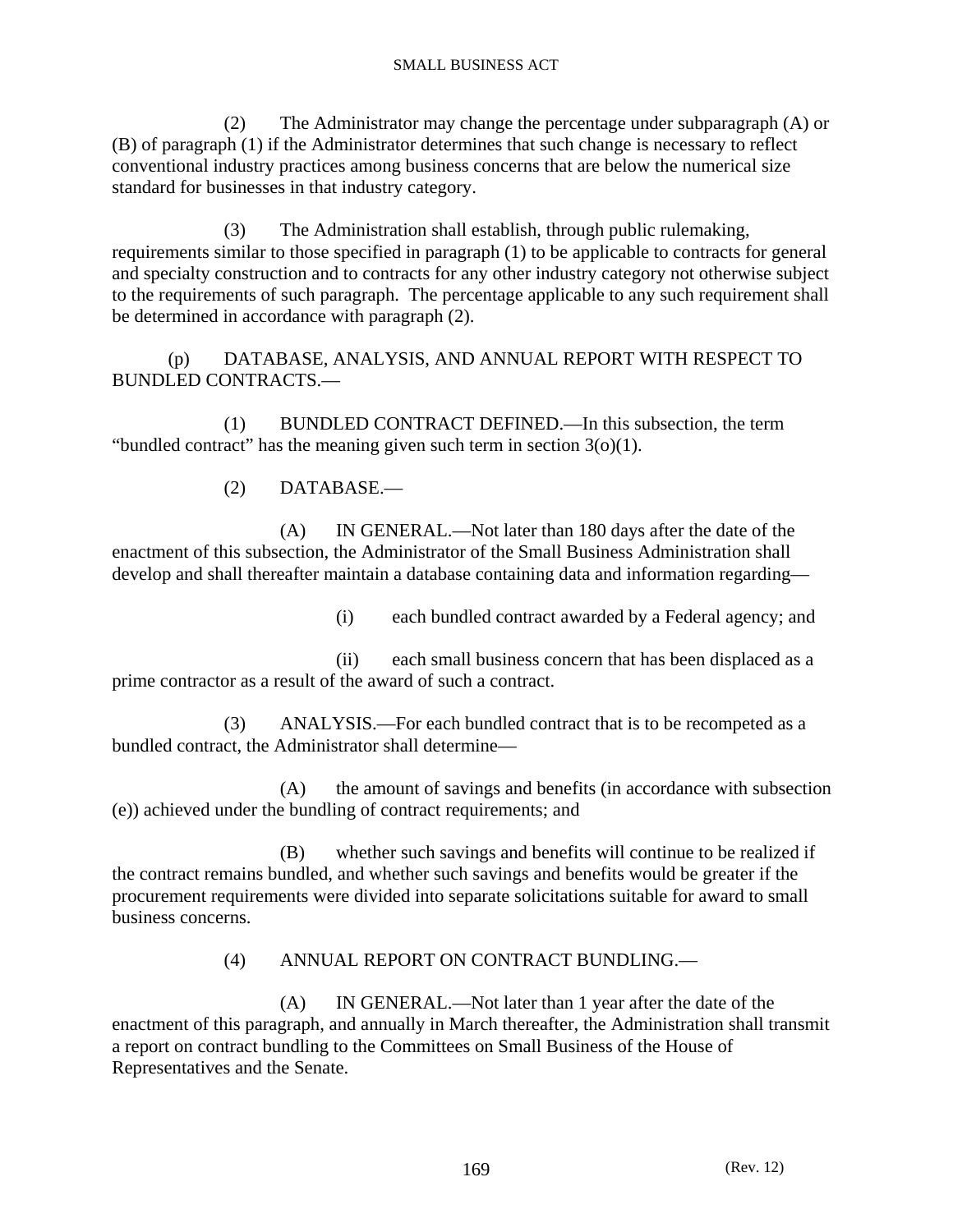(B) CONTENTS.—Each report transmitted under subparagraph (A) shall include— (i) data on the number, arranged by industrial classification, of small business concerns displaced as prime contractors as a result of the award of bundled contracts by Federal agencies; and (ii) a description of the activities with respect to previously bundled contracts of each Federal agency during the preceding year, including— (I) data on the number and total dollar amount of all contract requirements that were bundled; and (II) with respect to each bundled contract, data or information on— (aa) the justification for the bundling of contract requirements; (bb) the cost savings realized by bundling the contract requirements over the life of the contract;

 (cc) the extent to which maintaining the bundled status of contract requirements is projected to result in continued cost savings;

 (dd) the extent to which the bundling of contract requirements complied with the contracting agency's small business subcontracting plan, including the total dollar value awarded to small business concerns as subcontractors and the total dollar value previously awarded to small business concerns as prime contractors; and

 (ee) the impact of the bundling of contract requirements on small business concerns unable to compete as prime contractors for the consolidated requirements and on the industries of such small business concerns, including a description of any changes to the proportion of any such industry that is composed of small business concerns.

(5) ACCESS TO DATA.—

 (A) FEDERAL PROCUREMENT DATA SYSTEM.—To assist in the implementation of this section, the Administration shall have access to information collected through the Federal Procurement Data System.

 (B) AGENCY PROCUREMENT DATA SOURCES.—To assist in the implementation of this section, the head of each contracting agency shall provide, upon request of the Administration, procurement information collected through existing agency data collection sources.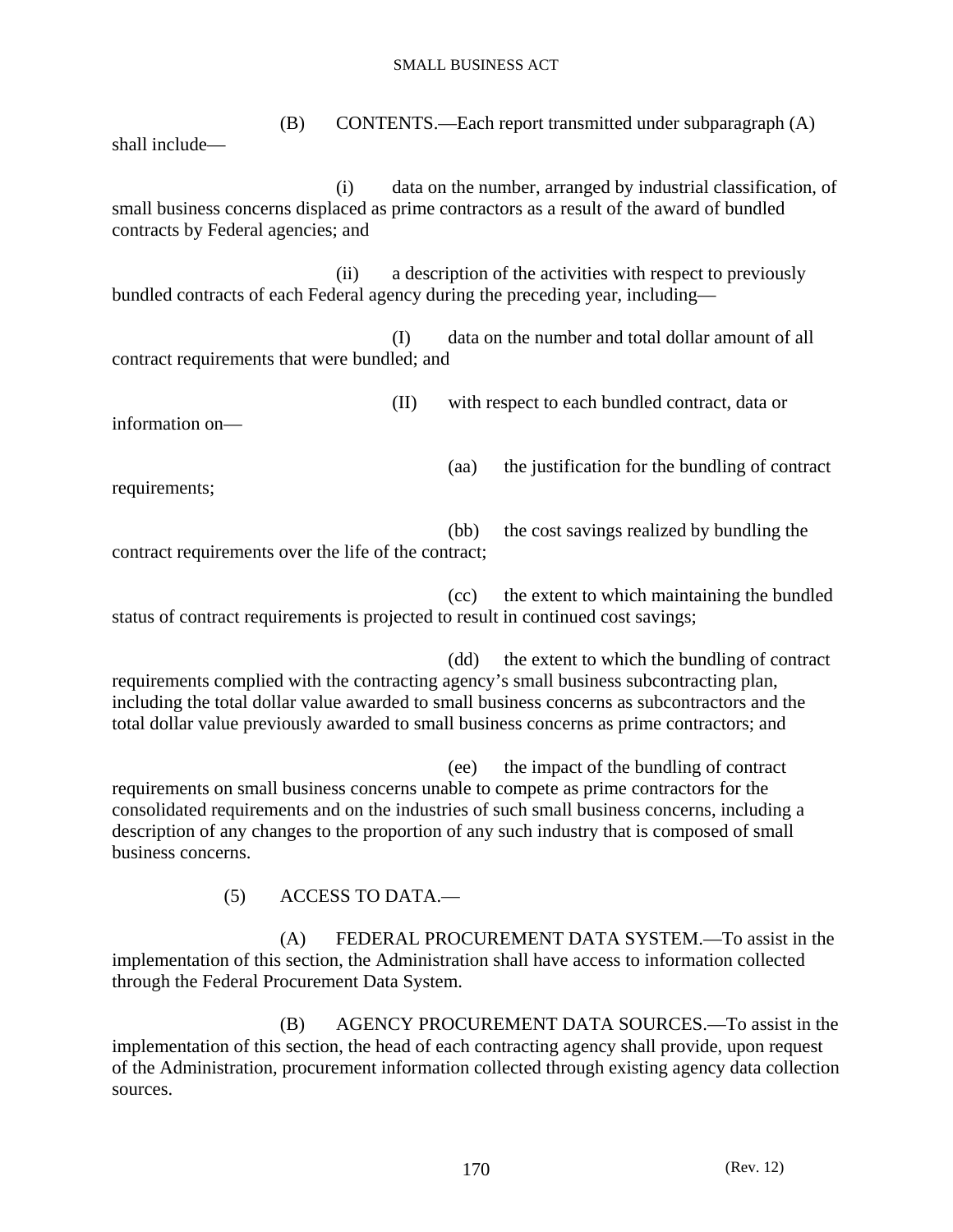§ 16. (a) Whoever makes any statement knowing it to be false, or whoever willfully overvalues any security, for the purpose of obtaining for himself or for any applicant any loan, or extension thereof by renewal, deferment of action, or otherwise, or the acceptance, release, or substitution of security therefor, or for the purpose of influencing in any way the action of the Administration, or for the purpose of obtaining money, property, or anything of value, under this Act, shall be punished by a fine of not more than \$5,000 or by imprisonment for not more than two years, or both.

 (b) Whoever, being connected in any capacity with the Administration, (1) embezzles, abstracts, purloins, or willfully misapplies any moneys, funds, securities, or other things of value, whether belonging to it or Pledged or otherwise entrusted to it, or (2) with intent to defraud the Administration or any other body politic or corporate, or any individual, or to deceive any officer, auditor, or examiner of the Administration makes any false entry in any book, report, or statement of or to the Administration, or without being duly authorized, draws any order or issues, puts forth, or assigns any note, debenture, bond, or other obligation, or draft, bill of exchange, mortgage, judgment, or decree thereof, or (3) with intent to defraud participates or shares in or receives directly or indirectly any money, profit, property, or benefit through any transaction, loan, commission, contract, or any other act of the Administration, or (4) gives any unauthorized information concerning any future action or Plan of the Administration which might affect the value of securities, or, having such knowledge, invests or speculates, directly or indirectly, in the securities or property of any company or corporation receiving loans or other assistance from the Administration, shall be punished by a fine of not more than \$10,000 or by imprisonment for not more than five years, or both.

 (c) Whoever, with intent to defraud, knowingly conceals, removes, disposes of, or converts to his own use or to that of another, any property mortgaged or Pledged to, or held by, the Administration, shall be fined not more than \$5,000 or imprisoned not more than five years, or both; but if the value of such property does not exceed \$100, he shall be fined not more than \$1,000 or imprisoned not more than one year, or both.

(d)  $(1)$  Whoever misrepresents the status of any concern or person as a "small business concern," a "qualified HUBZone small business concern," a "small business concern owned and controlled by socially and economically disadvantaged individuals" or a "small business concern<sup>[s]</sup> owned and controlled by women", in order to obtain for oneself or another any—

(A) prime contract to be awarded pursuant to section 9, 15, or 31;

(B) subcontract to be awarded pursuant to section  $8(a)$ ;

 (C) subcontract that is to be included as part or all of a goal contained in a subcontracting Plan required pursuant to section 8(d); or

 (D) prime or subcontract to be awarded as a result, or in furtherance, of any other provision of Federal law that specifically references section 8(d) for a definition of program eligibility, shall be subject to the penalties and remedies described in paragraph (2).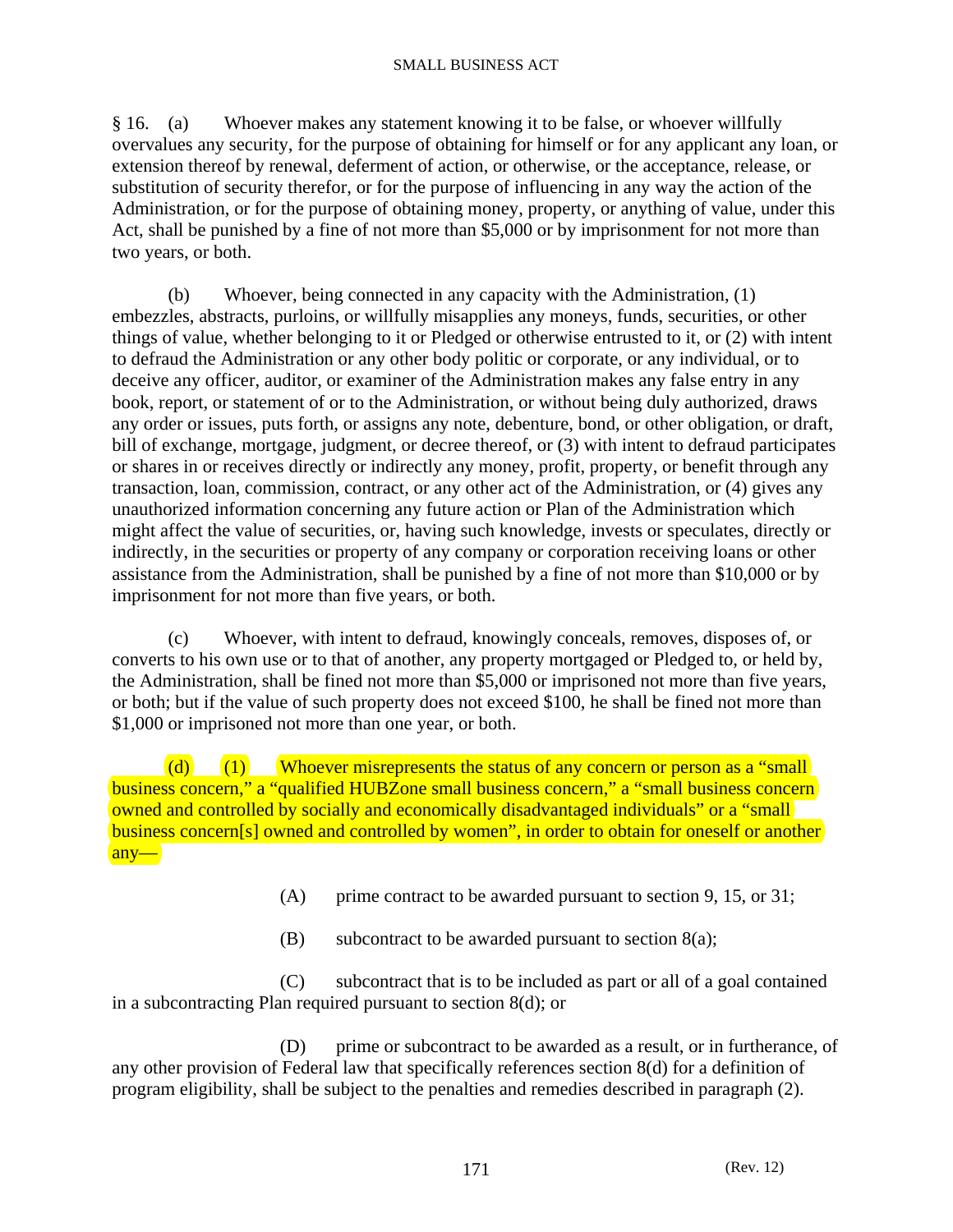(2) Any person who violates paragraph (1) shall—

(A) be punished by a fine of not more than  $$500,000$  or by imprisonment for not more than 10 years, or both;

 (B) be subject to the administrative remedies prescribed by the Program Fraud Civil Remedies Act of 1986 (31 U.S.C. 3801-3812);

 (C) be subject to suspension and debarment as specified in subpart 9.4 of title 48, Code of Federal Regulations (or any successor regulation) on the basis that such misrepresentation indicates a lack of business integrity that seriously and directly affects the present responsibility to perform any contract awarded by the Federal Government or a subcontract under such a contract; and

 (D) be ineligible for participation in any program or activity conducted under the authority of this Act or the Small Business Investment Act of 1958 (15 U.S.C. 661 et seq.) for a period not to exceed 3 years.

 (e) Any representation of the status of any concern or person as a "small business concern," a "HUBZone small business concern," a "small business concern owned and controlled by socially and economically disadvantaged individuals," or a "small business concern[s] owned and controlled by women" in order to obtain any prime contract or subcontract enumerated in subsection (d) of this section shall be in writing.

 (f) Whoever falsely certifies past compliance with the requirements of section  $7(j)(10)(I)$  of this Act shall be subject to the penalties prescribed in subsection (d).

§ 17. Any interest held by the Administration in property, as security for a loan, shall be subordinate to any lien on such property for taxes due on the property to a State, or political subdivision thereof, in any case where such lien would, under applicable State law, be superior to such interest if such interest were held by any party other than the United States.

§ 18. (a) The Administration shall not duplicate the work or activity of any other department or agency of the Federal Government and nothing contained in this Act shall be construed to authorize any such duplication unless such work or activity is expressly provided for in this Act. If loan applications are being refused or loans denied by such other department or agency responsible for such work or activity due to administrative withholding from obligation or withholding from apportionment, or due to administratively declared moratorium, then, for purposes of this section, no duplication shall be deemed to have occurred.

(b) As used in this Act—

 (1) "agricultural enterprises" means those businesses engaged in the production of food and fiber, ranching, and raising of livestock, aquaculture, and all other farming and agricultural related industries; and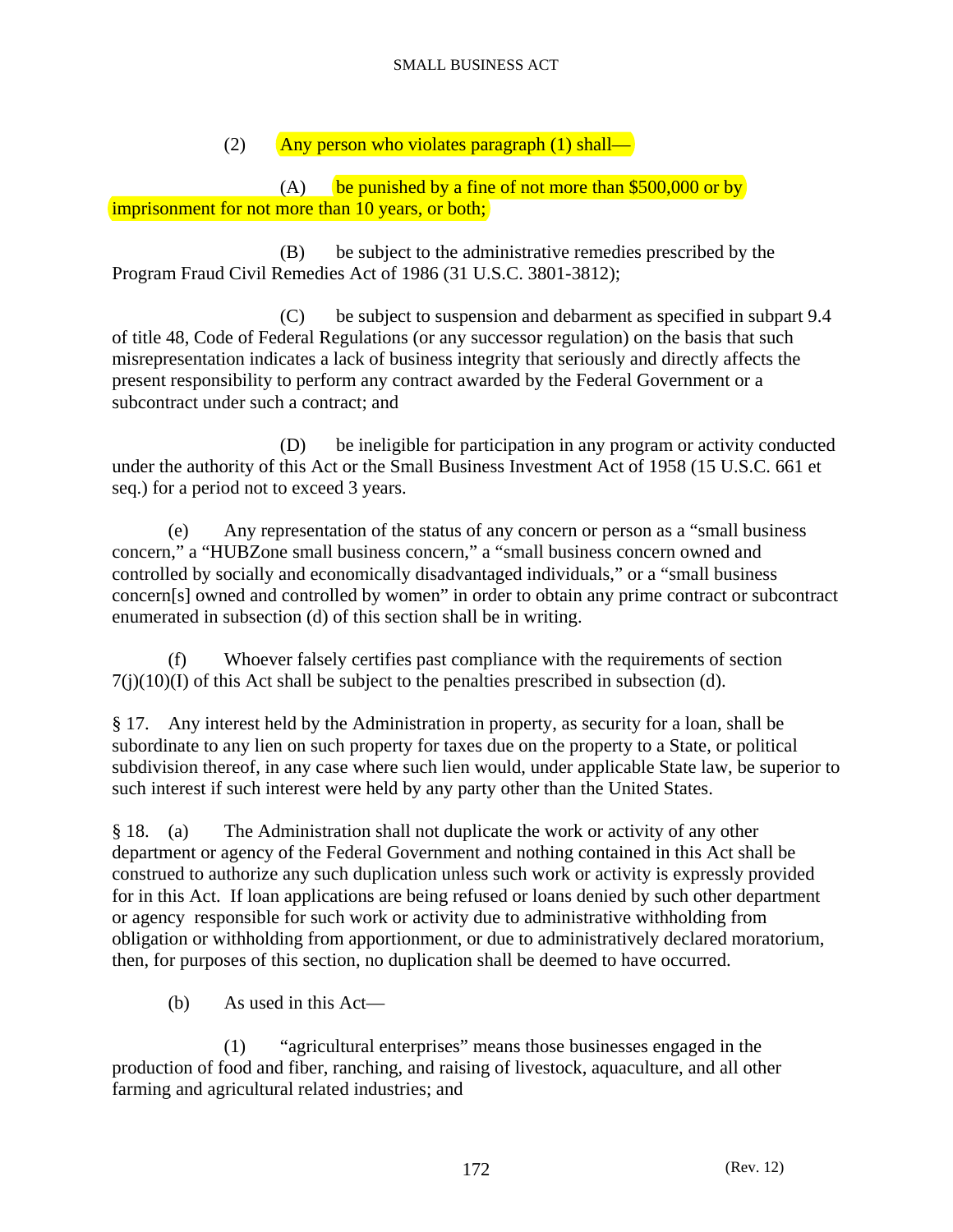(2) "credit elsewhere" means the availability of sufficient credit from non-Federal sources at reasonable rates and terms, taking into consideration prevailing private rates and terms in the community in or near where the concern transacts business for similar purposes and periods of time.

§ 19. If any provision of this Act, or the application thereof to any person or circumstances, is held invalid, the remainder of this Act, and the application of such provision to other persons or circumstances, shall not be affected thereby.

§ 20. (a) (1) For fiscal year 2000 and each fiscal year thereafter, there are authorized to be appropriated such sums as may be necessary and appropriate, to remain available until expended, and to be available solely—

 (A) to carry out the Small Business Development Center Program under section 21, but not to exceed the annual funding level, as specified in section 21(a);

 (B) to pay the expenses of the National Small Business Development Center Advisory Board, as provided in section 21(i);

 (C) to pay the expenses of the information sharing system, as provided in section  $21(c)(8)$ ;

 (D) to pay the expenses of the association referred to in section  $21(a)(3)(A)$  for conducting the accreditation program, as provided in section  $21(k)(2)$ ; and

 (E) to pay the expenses of the Administration, including salaries of examiners, for conducting examinations as part of the accreditation program conducted by the association referred to in section  $21(a)(3)(A)$ .

 (F) to pay for small business development center grants as mandated or directed by Congress.

 (2) Notwithstanding any other provision of law, the Administration shall enter into commitments for direct loans and to guarantee loans, debentures, payment of rentals, or other amounts due under qualified contracts and other types of financial assistance and enter into commitments to purchase debentures and preferred securities and to guarantee sureties against loss pursuant to programs under this Act and the Small Business Investment Act of 1958, in the full amounts provided by law subject only to (A) the availability of qualified applications, and (B) limitations contained in appropriations Acts. Nothing in this paragraph authorizes the Administration to reduce or limit its authority to enter into such commitments. Subject to approval in appropriations Acts, amounts authorized for preferred securities, debentures or participating securities under title III of the Small Business Investment Act of 1958 may be obligated in one fiscal year and disbursed or guaranteed in any 1 or more of the 4 subsequent fiscal years.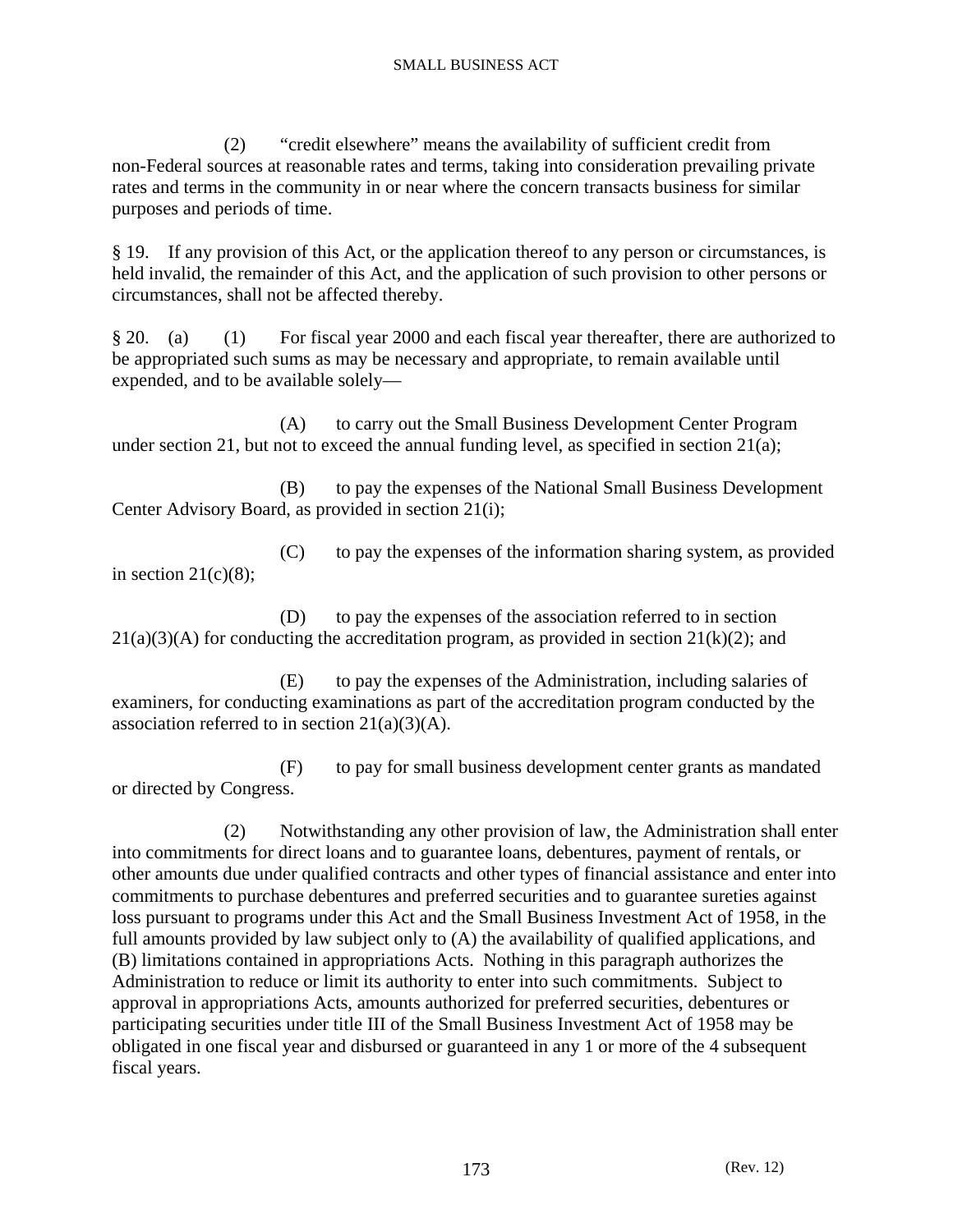(3) There are authorized to be transferred from the disaster loan revolving fund such sums as may be necessary and appropriate for administrative expenses of the Administration.

 (4) Except as may be otherwise specifically provided by law, the amount of deferred participation loans authorized in this section—

 (A) shall mean the net amount of the loan principal guaranteed by the Small Business Administration (and does not include any amount which is not guaranteed); and

 (B) shall be available for a national program, except that the Administration may use not more than an amount equal to 10 percent of the amount authorized each year for any special or pilot program directed to identified sectors of the small business community or to specific geographic regions of the United States.

 (b) There are authorized to be appropriated to the Administration for fiscal year 1991 such sums as may be necessary to carry out the provisions of this Act and the Small Business Investment Act of 1958. There also are hereby authorized to be appropriated such sums as may be necessary and appropriate for the carrying out of the provisions and purposes, including administrative, of sections  $7(b)(1)$  and  $7(b)(2)$  of this Act; and there are authorized to be transferred from the disaster loan revolving fund such sums as may be necessary and appropriate for such administrative expenses.

 (c) DISASTER MITIGATION PILOT PROGRAM.—The following program levels are authorized for loans under section  $7(b)(1)(C)$ :

- (1) \$15,000,000 for fiscal year 2005.
- (2) \$15,000,000 for fiscal year 2006.

(d) FISCAL YEAR 2005.—

 (1) PROGRAM LEVELS.—The following program levels are authorized for fiscal year 2005:

 (A) For the programs authorized by this Act, the Administration is authorized to make—

(i) \$75,000,000 in technical assistance grants, as provided in

section 7(m); and

(ii)  $$105,000,000$  in direct loans, as provided in 7(m).

 (B) For the programs authorized by this Act, the Administration is authorized to make \$23,050,000,000 in deferred participation loans and other financings. Of such sum, the Administration is authorized to make—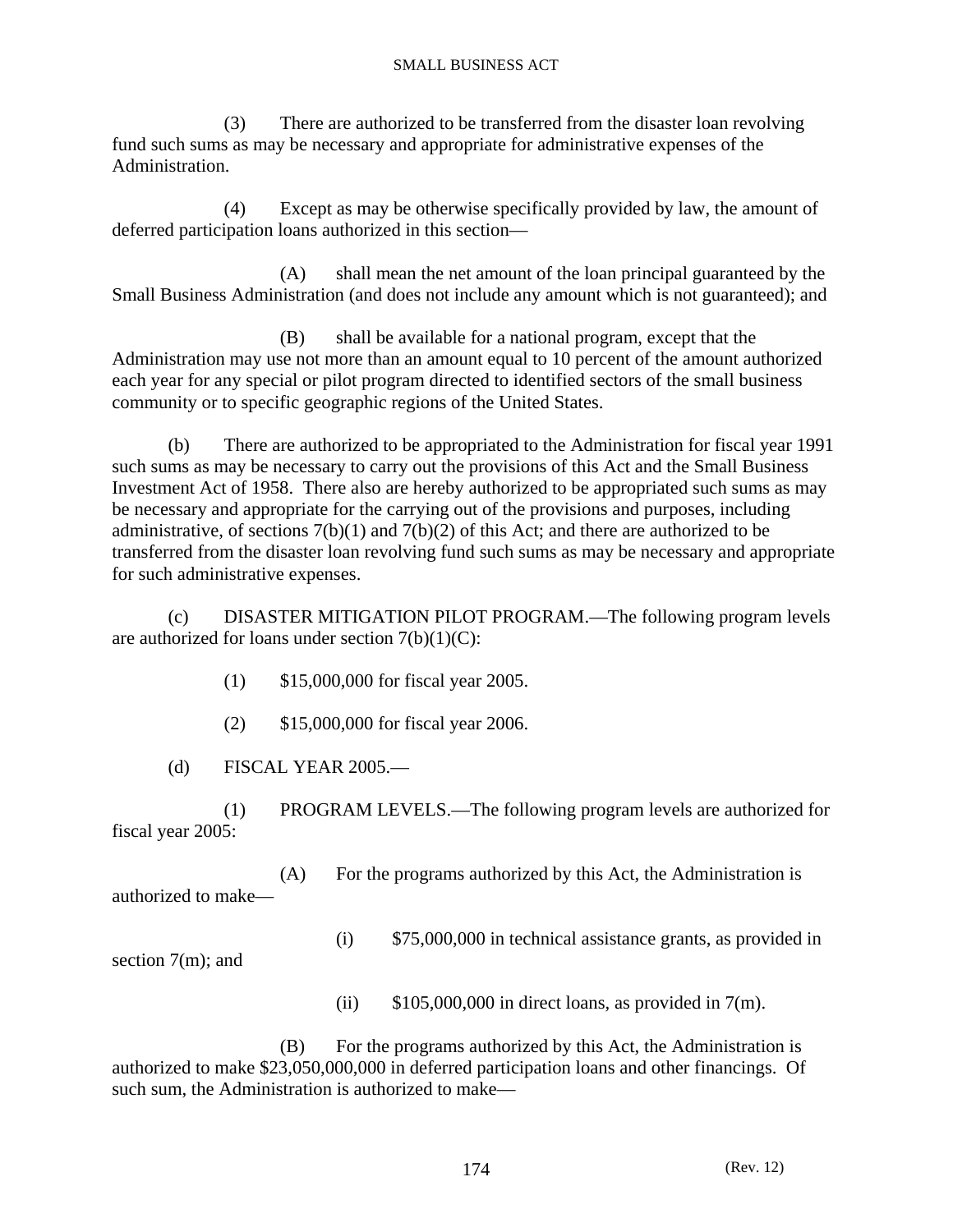(i) \$16,500,000,000 in general business loans, as provided in

section 7(a);

 (ii) \$6,000,000,000 in certified development company financings, as provided in section  $7(a)(13)$  and as provided in section 504 of the Small Business Investment Act of 1958;

- (iii)  $$500,000,000$  in loans, as provided in section  $7(a)(21)$ ; and
- (iv)  $$50,000,000$  in loans, as provided in section 7(m).

 (C) For the programs authorized by title III of the Small Business Investment Act of 1958, the Administration is authorized to make—

(i) \$4,250,000,000 in purchases of participating securities; and

 $(ii)$  \$3,250,000,000 in guarantees of debentures.

 (D) For the programs authorized by part B of title IV of the Small Business Investment Act of 1958, the Administration is authorized to enter into guarantees not to exceed \$6,000,000,000, of which not more than 50 percent may be in bonds approved pursuant to section  $411(a)(3)$  of that Act.

 (E) The Administration is authorized to make grants or enter into cooperative agreements for a total amount of \$7,000,000 for the Service Corps of Retired Executives program authorized by section 8(b)(1).

(2) ADDITIONAL AUTHORIZATIONS.—

 (A) There are authorized to be appropriated to the Administration for fiscal year 2005 such sums as may be necessary to carry out the provisions of this Act not elsewhere provided for, including administrative expenses and necessary loan capital for disaster loans pursuant to section 7(b), and to carry out the Small Business Investment Act of 1958, including salaries and expenses of the Administration.

year 2005—

(B) Notwithstanding any other provision of this paragraph, for fiscal

 (i) no funds are authorized to be used as loan capital for the loan program authorized by section  $7(a)(21)$  except by transfer from another Federal department or agency to the Administration, unless the program level authorized for general business loans under paragraph  $(1)(B)(i)$  is fully funded; and

 (ii) the Administration may not approve loans on its own behalf or on behalf of any other Federal department or agency, by contract or otherwise, under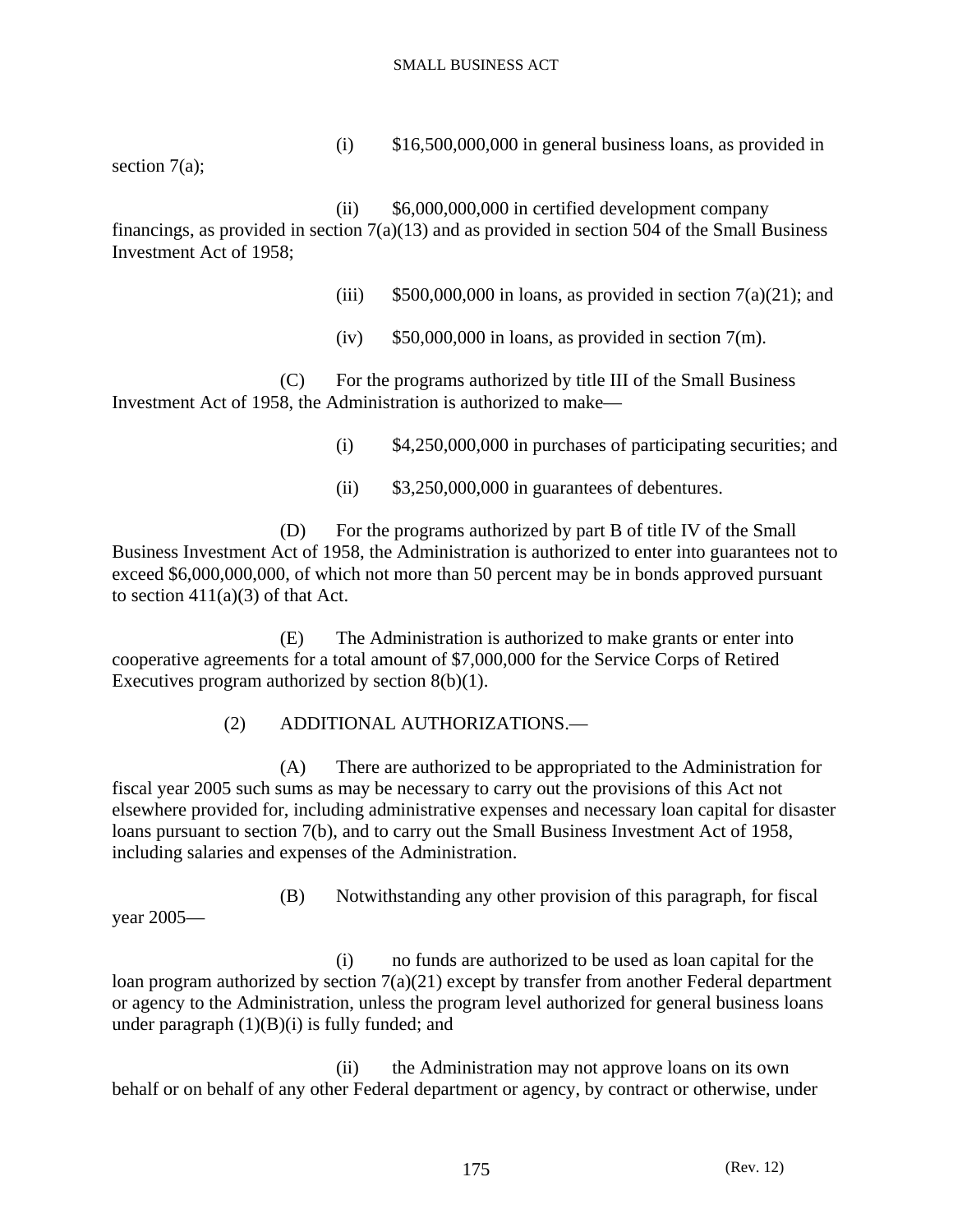terms and conditions other than those specifically authorized under this Act or the Small Business Investment Act of 1958, except that it may approve loans under section  $7(a)(21)$  of this Act in gross amounts of not more than \$2,000,000.

(e) FISCAL YEAR 2006.—

 (1) PROGRAM LEVELS.—The following program levels are authorized for fiscal year 2006:

 (A) For the programs authorized by this Act, the Administration is authorized to make—

section 7(m); and

(i) \$80,000,000 in technical assistance grants, as provided in

(ii)  $$110,000,000$  in direct loans, as provided in 7(m).

 (B) For the programs authorized by this Act, the Administration is authorized to make \$25,050,000,000 in deferred participation loans and other financings. Of such sum, the Administration is authorized to make—

section 7(a);

 $(i)$  \$17,000,000,000 in general business loans, as provided in

 (ii) \$7,500,000,000 in certified development company financings, as provided in section  $7(a)(13)$  and as provided in section 504 of the Small Business Investment Act of 1958;

(iii)  $$500,000,000$  in loans, as provided in section  $7(a)(21)$ ; and

(iv)  $$50,000,000$  in loans, as provided in section 7(m).

 (C) For the programs authorized by title III of the Small Business Investment Act of 1958, the Administration is authorized to make—

(i) \$4,500,000,000 in purchases of participating securities; and

 $(iii)$  \$3,500,000,000 in guarantees of debentures.

 (D) For the programs authorized by part B of title IV of the Small Business Investment Act of 1958, the Administration is authorized to enter into guarantees not to exceed \$6,000,000,000, of which not more than 50 percent may be in bonds approved pursuant to section  $411(a)(3)$  of that Act.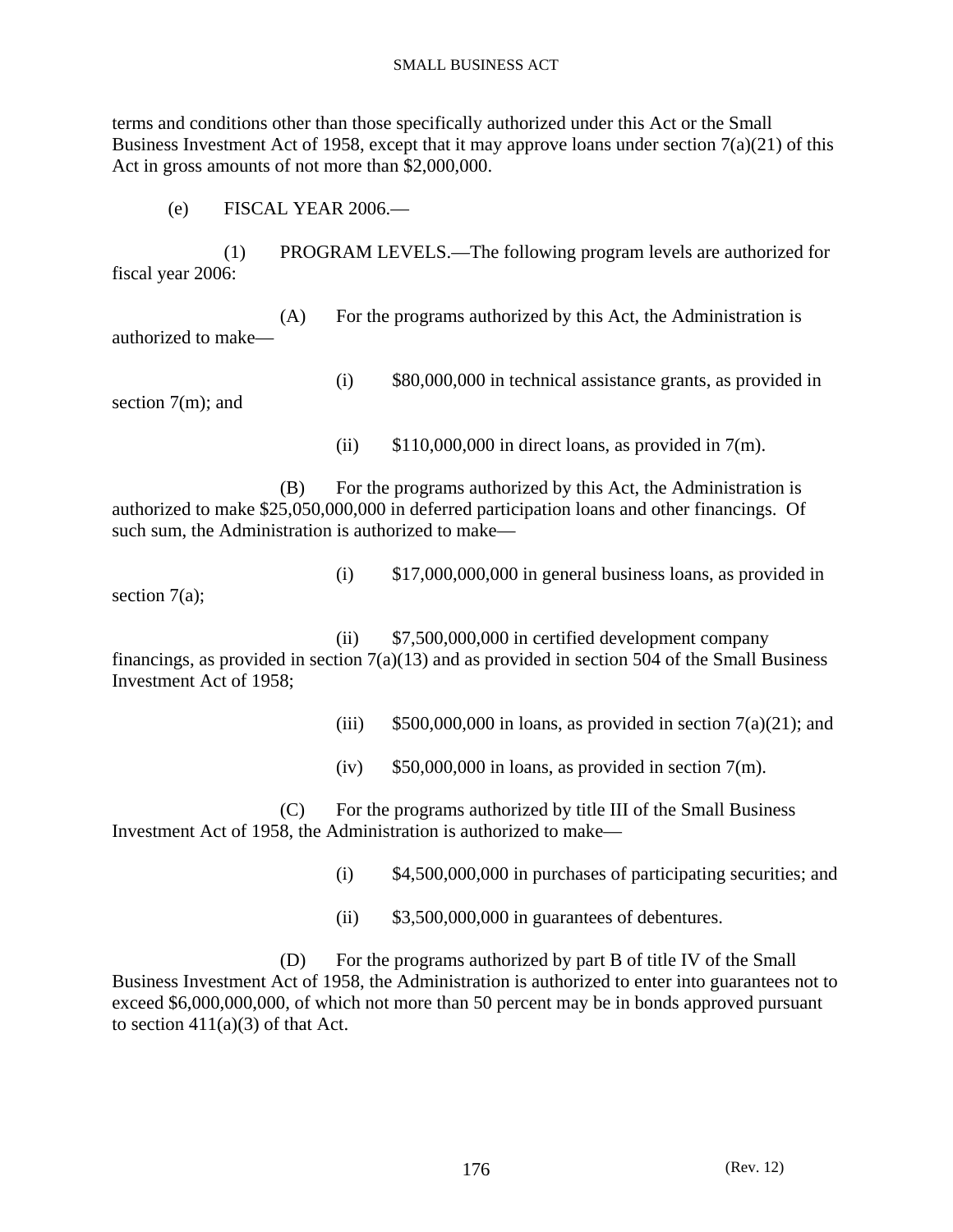(E) The Administration is authorized to make grants or enter into cooperative agreements for a total amount of \$7,000,000 for the Service Corps of Retired Executives program authorized by section 8(b)(1).

### (2) ADDITIONAL AUTHORIZATIONS.—

 (A) There are authorized to be appropriated to the Administration for fiscal year 2006 such sums as may be necessary to carry out the provisions of this Act not elsewhere provided for, including administrative expenses and necessary loan capital for disaster loans pursuant to section 7(b), and to carry out the Small Business Investment Act of 1958, including salaries and expenses of the Administration.

year 2006—

(B) Notwithstanding any other provision of this paragraph, for fiscal

 (i) no funds are authorized to be used as loan capital for the loan program authorized by section  $7(a)(21)$  except by transfer from another Federal department or agency to the Administration, unless the program level authorized for general business loans under paragraph  $(1)(B)(i)$  is fully funded; and

 (ii) the Administration may not approve loans on its own behalf or on behalf of any other Federal department or agency, by contract or otherwise, under terms and conditions other than those specifically authorized under this Act or the Small Business Investment Act of 1958, except that it may approve loans under section  $7(a)(21)$  of this Act in gross amounts of not more than \$2,000,000.

 $[(f)$ —(i) deleted].

 (j) FISCAL YEAR 2004 PURCHASE AND GUARANTEE AUTHORITY UNDER TITLE III OF SMALL BUSINESS INVESTMENT ACT OF 1958.—For fiscal year 2004, for the programs authorized by title III of the Small Business Investment Act of 1958 (15 U.S.C. 681 et seq.), the Administration is authorized to make—

(1) \$4,000,000,000 in purchases of participating securities; and

 $(2)$  \$3,000,000,000 in guarantees of debentures.

§ 21. (a) (1) The Administration is authorized to make grants (including contracts and cooperative agreements) to any State government or any agency thereof, any regional entity, any State-chartered development, credit or finance corporation, any women's business center operating pursuant to section 29, any public or private institution of higher education, including but not limited to any land-grant college or university, any college or school of business, engineering, commerce, or agriculture, community college or junior college, or to any entity formed by two or more of the above entities (herein referred to as "applicants") to assist in establishing small business development centers and to any such body for: small business oriented employment or natural resources development programs; studies, research, and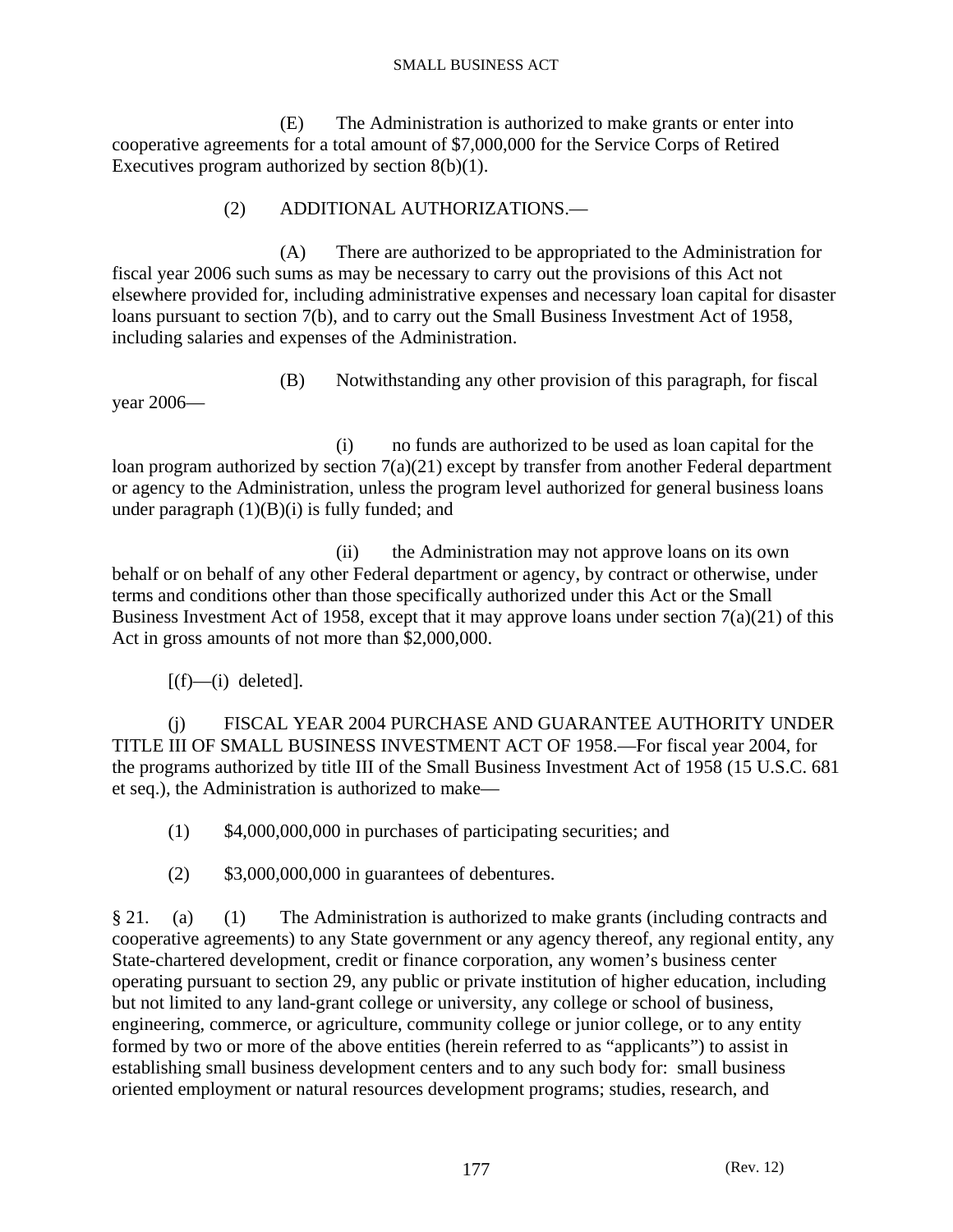counseling concerning the managing, financing, and operation of small business enterprises; management and technical assistance regarding small business participation in international markets, export promotion and technology transfer, delivery or distribution of such services and information; and providing access to business analysts who can refer small business concerns to available experts: Provided, That after December 31, 1990, the Administration shall not make a grant to any applicant other than an institution of higher education or a women's business center operating pursuant to section 29 as a Small Business Development Center unless the applicant was receiving a grant (including a contract or cooperative agreement) on such date. The Administration shall require any applicant for a small business development center grant with performance commencing on or after January 1, 1992 to have its own budget and to primarily utilize institutions of higher education and women's business centers operating pursuant to section 29 to provide services to the small business community. The term of such grants shall be made on a calendar year basis or to coincide with the Federal fiscal year.

 (2) The Small Business Development Centers shall work in close cooperation with the Administration's regional and local offices, the Department of Commerce, appropriate Federal, State and local agencies and the small business community to serve as an active information dissemination and service delivery mechanism for existing trade promotion, trade finance, trade adjustment, trade remedy and trade data collection programs of particular utility for small businesses.

 (3) The Small Business Development Center Program shall be under the general management and oversight of the Administration, for the delivery of programs and services to the small business community. Such programs and services shall be jointly developed, negotiated, and agreed upon, with full participation of both parties, pursuant to an executed cooperative agreement between the Small Business Development Center applicant and the Administration.

 (A) Small business development centers are authorized to form an association to pursue matters of common concern. If more than a majority of the small business development centers which are operating pursuant to agreements with the Administration are members of such an association, the Administration is authorized and directed to recognize the existence and activities of such an association and to consult with it and develop documents (i) announcing the annual scope of activities pursuant to this section, (ii) requesting proposals to deliver assistance as provided in this section and (iii) governing the general operations and administration of the Small Business Development Center Program, specifically including the development of regulations and a uniform negotiated cooperative agreement for use on an annual basis when entering into individual negotiated agreements with small business development centers.

 (B) Provisions governing audits, cost principles and administrative requirements for Federal grants, contracts and cooperative agreements which are included in uniform requirements of Office of Management and Budget (OMB) Circulars shall be incorporated by reference and shall not be set forth in summary or other form in regulations.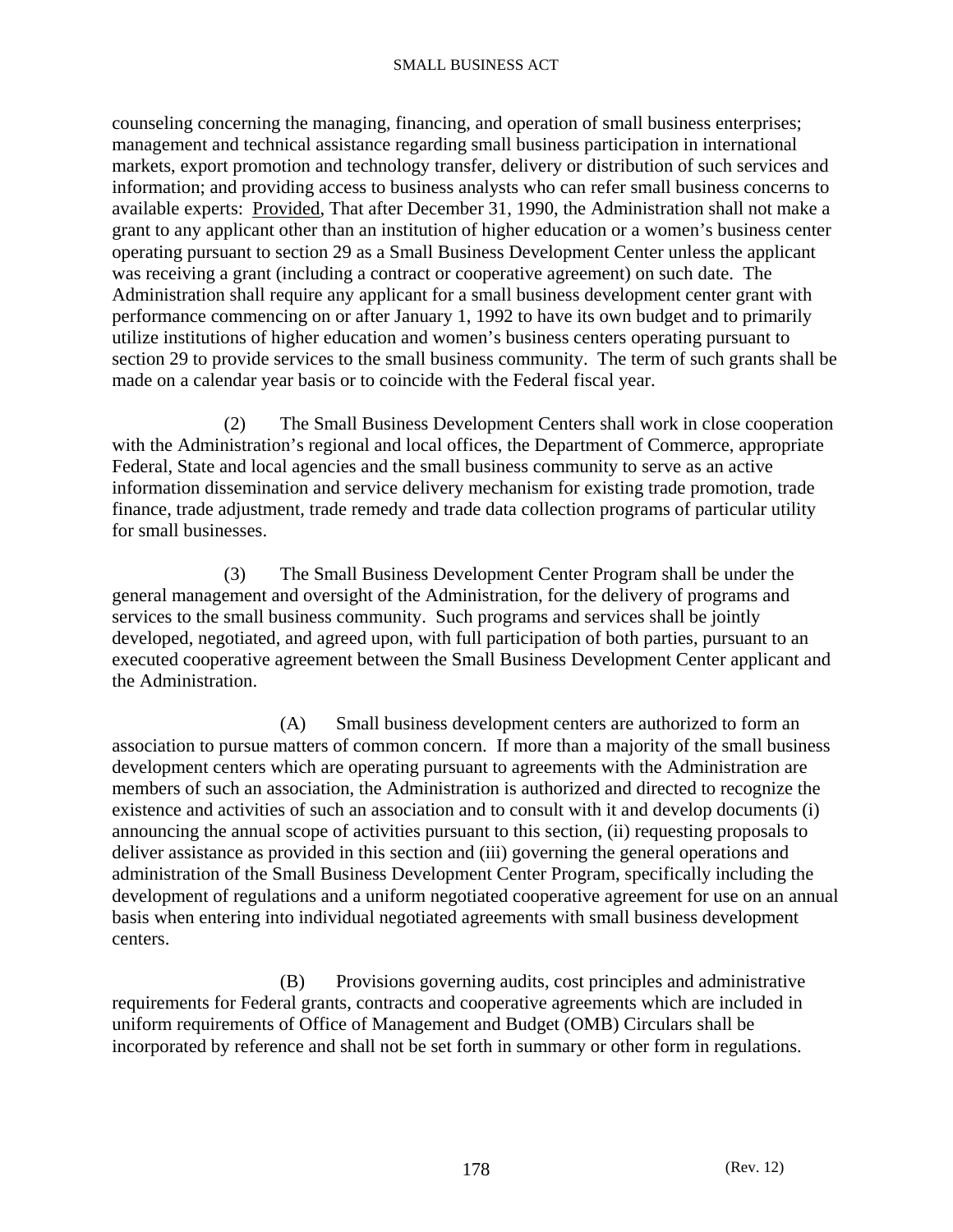(C) On an annual basis, the Small Business Development Center shall review and coordinate public and private partnerships and cosponsorships with the Administration for the purpose of more efficiently leveraging available resources on a National and a State basis.

### (4) SMALL BUSINESS DEVELOPMENT CENTER PROGRAM LEVEL.—

 (A) IN GENERAL.—The Administration shall require as a condition of any grant (or amendment or modification thereof) made to an applicant under this section, that a matching amount (excluding any fees collected from recipients of such assistance) equal to the amount of such grant be provided from sources other than the Federal Government, to be comprised of not less than 50 percent cash and not more than 50 percent of indirect costs and inkind contributions.

 (B) RESTRICTION.—The matching amount described in subparagraph (A) shall not include any indirect costs or in-kind contributions derived from any Federal program.

(C) FUNDING FORMULA.—

 (i) IN GENERAL.—Subject to clause (iii), the amount of a formula grant received by a State under this subparagraph shall be equal to an amount determined in accordance with the following formula:

 (I) The annual amount made available under section 20(a) for the Small Business Development Center Program, less any reductions made for expenses authorized by clause (v) of this subparagraph, shall be divided on a pro rata basis, based on the percentage of the population of each State, as compared to the population of the United States.

 (II) If the pro rata amount calculated under subclause (I) for any State is less than the minimum funding level under clause (iii), the Administration shall determine the aggregate amount necessary to achieve that minimum funding level for each such State.

 (III) The aggregate amount calculated under subclause (II) shall be deducted from the amount calculated under subclause (I) for States eligible to receive more than the minimum funding level. The deductions shall be made on a pro rata basis, based on the population of each such State, as compared to the total population of all such States.

 (IV) The aggregate amount deducted under subclause (III) shall be added to the grants of those States that are not eligible to receive more than the minimum funding level in order to achieve the minimum funding level for each such State, except that the eligible amount of a grant to any State shall not be reduced to an amount below the minimum funding level.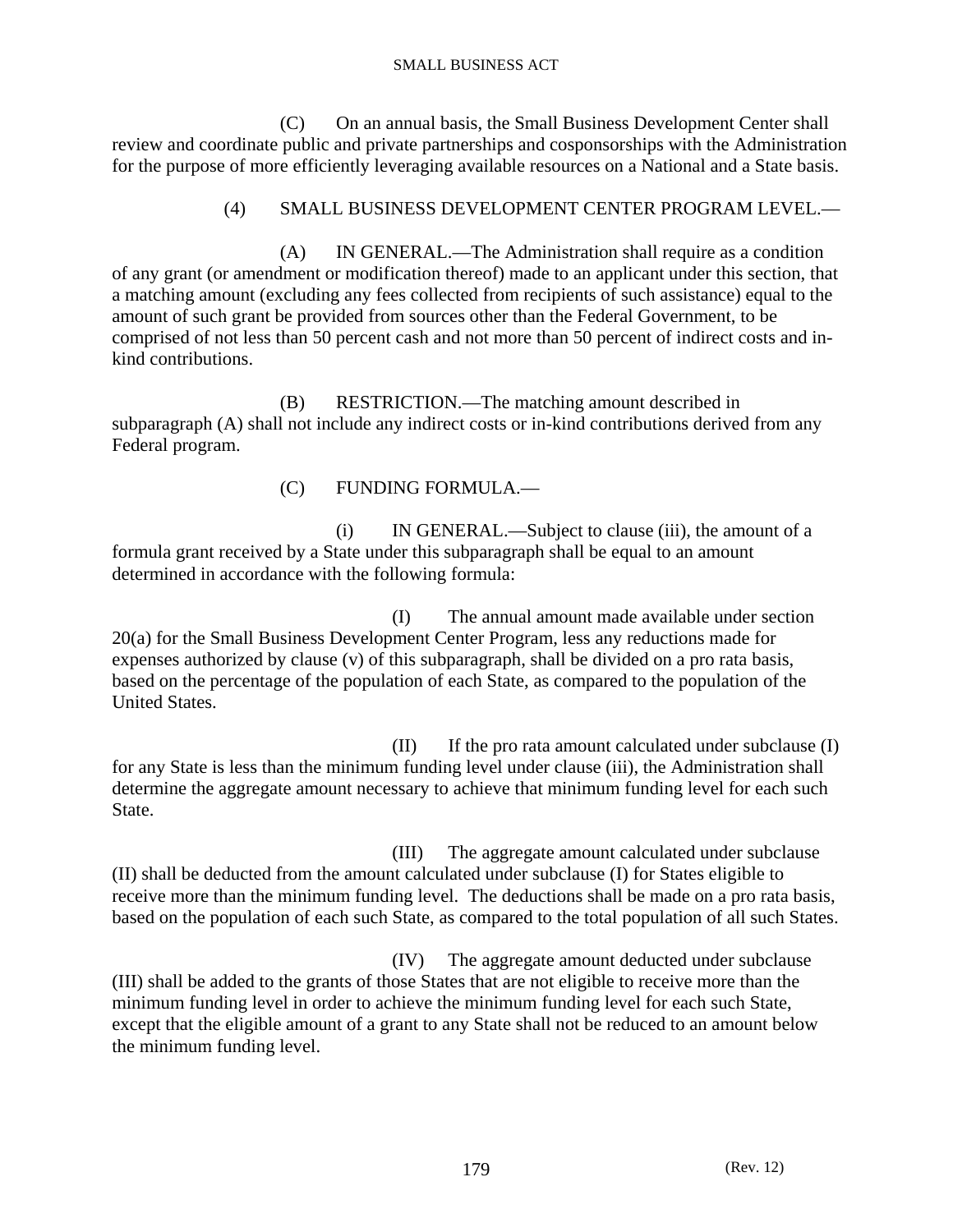(ii) GRANT DETERMINATION.—The amount of a grant that a State is eligible to apply for under this subparagraph shall be the amount determined under clause (i), subject to any modifications required under clause (iii), and shall be based on the amount available for the fiscal year in which performance of the grant commences, but not including amounts distributed in accordance with clause (iv). The amount of a grant received by a State under any provision of this subparagraph shall not exceed the amount of matching funds from sources other than the Federal Government, as required under subparagraph (A).

 (iii) MINIMUM FUNDING LEVEL.—The amount of the minimum funding level for each State shall be determined for each fiscal year based on the amount made available for that fiscal year to carry out this section, as follows:

 (I) If the amount made available is not less than \$81,500,000 and not more than \$90,000,000, the minimum funding level shall be \$500,000.

 (II) If the amount made available is less than \$81,500,000, the minimum funding level shall be the remainder of \$500,000 minus a percentage of \$500,000 equal to the percentage amount by which the amount made available is less than \$81,500,000.

 (III) If the amount available is more than \$90,000,000, the minimum funding level shall be the sum of \$500,000 Plus a percentage of \$500,000 equal to the percentage amount by which the amount made available exceeds \$90,000,000.

 (iv) DISTRIBUTIONS.—Subject to clause (iii), if any State does not apply for, or use, its full funding eligibility for a fiscal year, the Administration shall distribute the remaining funds as follows:

 (I) If the grant to any State is less than the amount received by that State in Fiscal year 2000, the Administration shall distribute such remaining funds, on a pro rata bases, based on the percentage of shortage of each such State, as compared to the total amount of such remaining funds available, to the extent necessary in order to increase the amount of the grant to the amount received by that State in fiscal year 2000, or until such funds are exhausted, whichever first occurs.

 (II) If any funds remain after the application of subclause (I), the remaining amount may be distributed as supplemental grants to any State, as the Administration determines, in its discretion, to be appropriate, after consultation with the association referred to in subsection  $(a)(3)(A)$ .

(v) USE OF AMOUNTS.

 (I) IN GENERAL.—Of the amounts made available in any fiscal year to carry out this section—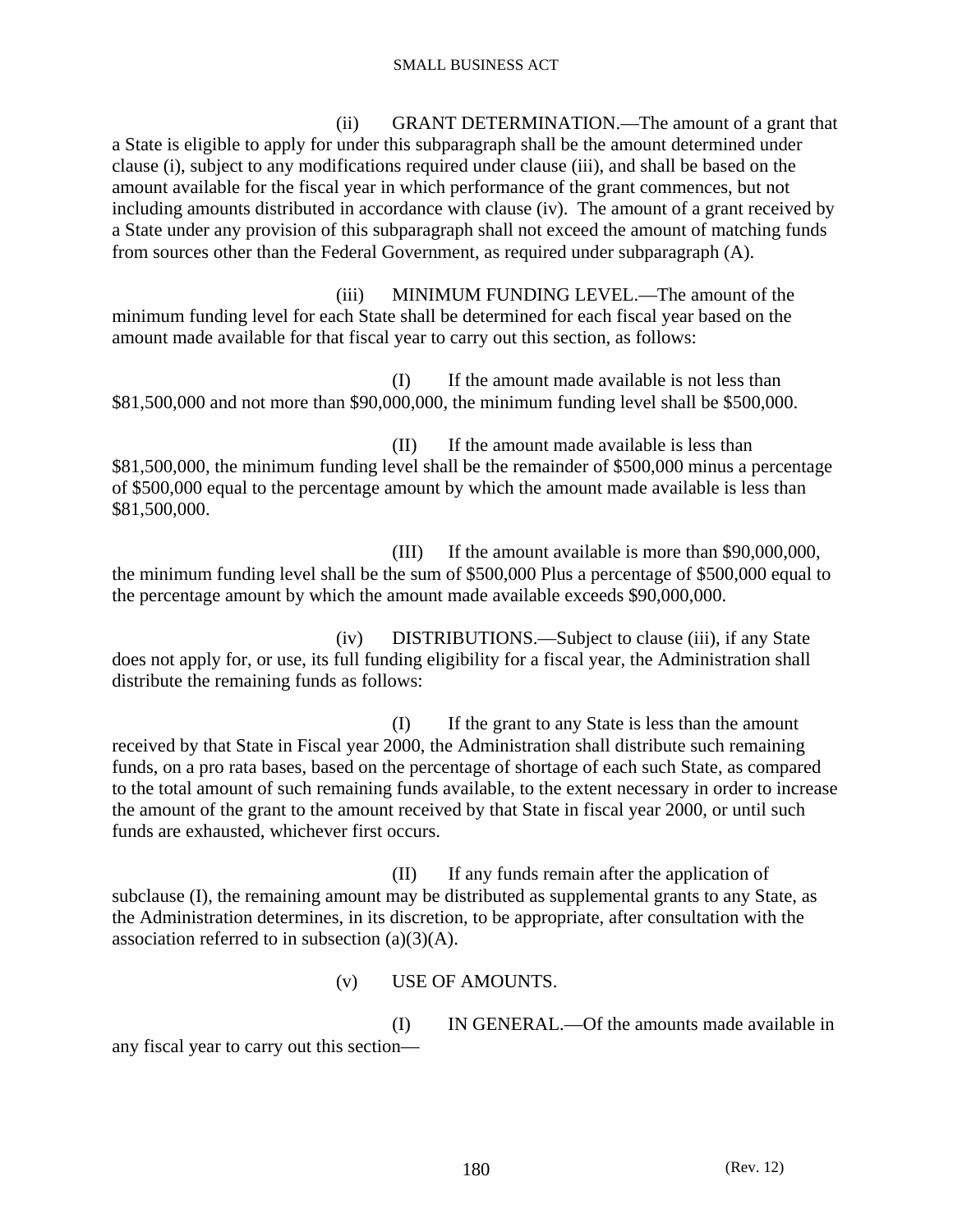(aa) not more than \$500,000 may be used by the Administration to pay expenses enumerated in subparagraphs (B) through (D) of section  $20(a)(1)$ ; and

 (bb) not more than \$500,000 may be used by the Administration to pay the examination expenses enumerated in section  $20(a)(1)(E)$ .

 (II) LIMITATION.—No funds described in subclause (I) may be used for examination expenses under section  $20(a)(1)(E)$  if the usage would reduce the amount of grants made available under clause (i)(I) of this subparagraph to less than \$85,000,000 (after excluding any amounts provided in appropriations Acts, or accompanying report language, for specific institutions or for purposes other than the general small business development center program) or would further reduce the amount of such grants below such amount.

 (vi) EXCLUSIONS.—Grants provided to a State by the Administration or another Federal agency to carry out subsection (a)(6) or (c)(3)(G), or for supplemental grants set forth in clause (iv)(II) of this subparagraph, shall not be included in the calculation of maximum funding for a State under clause (ii) of this subparagraph.

 (vii) AUTHORIZATION OF APPROPRIATIONS.—There are authorized to be appropriated to carry out this subparagraph—

- (I) \$130,000,000 for fiscal year 2005; and
- (II) \$135,000,000 for fiscal year 2006.

 (viii) LIMITATION.—From the funds appropriated pursuant to clause (vii), the Administration shall reserve not less than \$1,000,000 in each fiscal year to develop portable assistance for startup and sustainability non-matching grant programs to be conducted by eligible small business development centers in communities that are economically challenged as a result of a business or government facility down sizing or closing, which has resulted in the loss of jobs or small business instability. A non-matching grant under this clause shall not exceed \$100,000, and shall be used for small business development center personnel expenses and related small business programs and services.

 (ix) STATE DEFINED.—In this subparagraph, the term "State" means each of the several States, the District of Columbia, the Commonwealth of Puerto Rico, the Virgin Islands, Guam, and American Samoa.

 (5) FEDERAL CONTRACTS WITH SMALL BUSINESS DEVELOPMENT CENTERS.—

 (A) IN GENERAL.—Subject to the conditions set forth in subparagraph (B), a small business development center may enter into a contract with a Federal department or agency to provide specific assistance to small business concerns.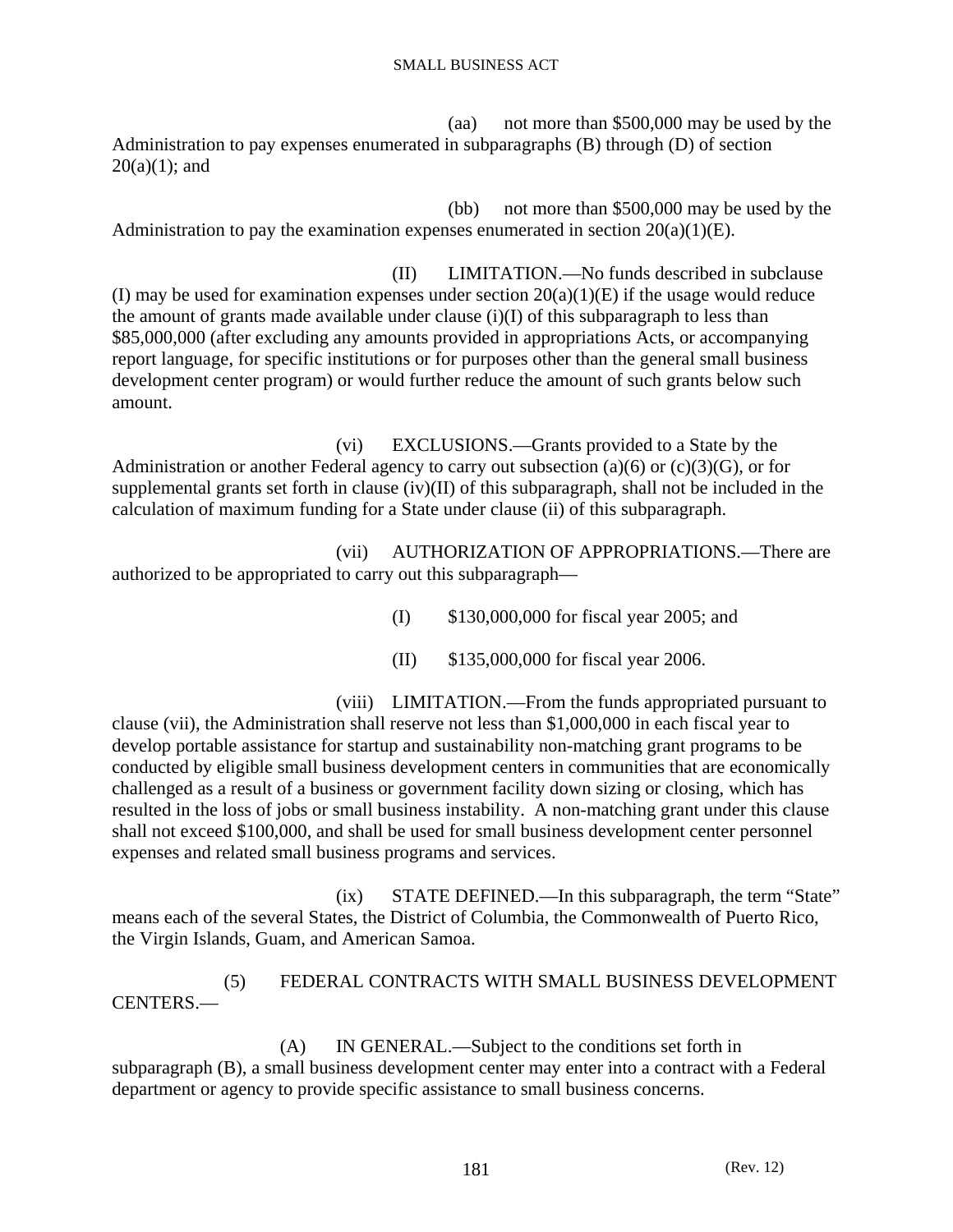(B) CONTRACT PREREQUISITES.—Before bidding on a contract described in subparagraph (A), a small business development center shall receive approval from the Associate Administrator of the small business development center program of the subject and general scope of the contract. Each approval under subparagraph (A) shall be based upon a determination that the contract will provide assistance to small business concerns and that performance of the contract will not hinder the small business development center in carrying out the terms of the grant received by the small business development center from the Administration.

 (C) EXEMPTION FROM MATCHING REQUIREMENT.—A contract under this paragraph shall not be subject to the matching funds or eligibility requirements of paragraph (4).

 (D) ADDITIONAL PROVISION.—Notwithstanding any other provision of law, a contract for assistance under this paragraph shall not be applied to any Federal department or agency's small business, woman-owned business, or socially and economically disadvantaged business contracting goal under section 15(g).

 (6) Any applicant which is funded by the Administration as a Small Business Development Center may apply for an additional grant to be used solely to assist—

(A) with the development and enhancement of exports by small

business concerns;

(B) in technology transfer; and

 (C) with outreach, development, and enhancement of minority-owned small business startups or expansions, HUBZone small business concerns, veteran-owned small business startups or expansions, and women-owned small business startups or expansions, in communities impacted by base closings or military or corporate downsizing, or in rural or underserved communities;

as provided under subparagraphs  $(B)$  through  $(G)$  of subsection  $(c)(3)$ . Applicants for such additional grants shall comply with all of the provisions of this section, including providing matching funds, except that funding under this paragraph shall be effective for any fiscal year to the extent provided in advance in appropriations Acts and shall be in addition to the dollar program limitations specified in paragraphs (4) and (5). No recipient of funds under this paragraph shall receive a grant which would exceed its pro rata share of a \$15,000,000 program based upon the populations to be served by the Small Business Development Center as compared to the total population of the United States. The minimum amount of eligibility for any State shall be \$100,000.

### (7) PRIVACY REQUIREMENTS.—

 (A) IN GENERAL.—A small business development center, consortium of small business development centers, or contractor or agent of a small business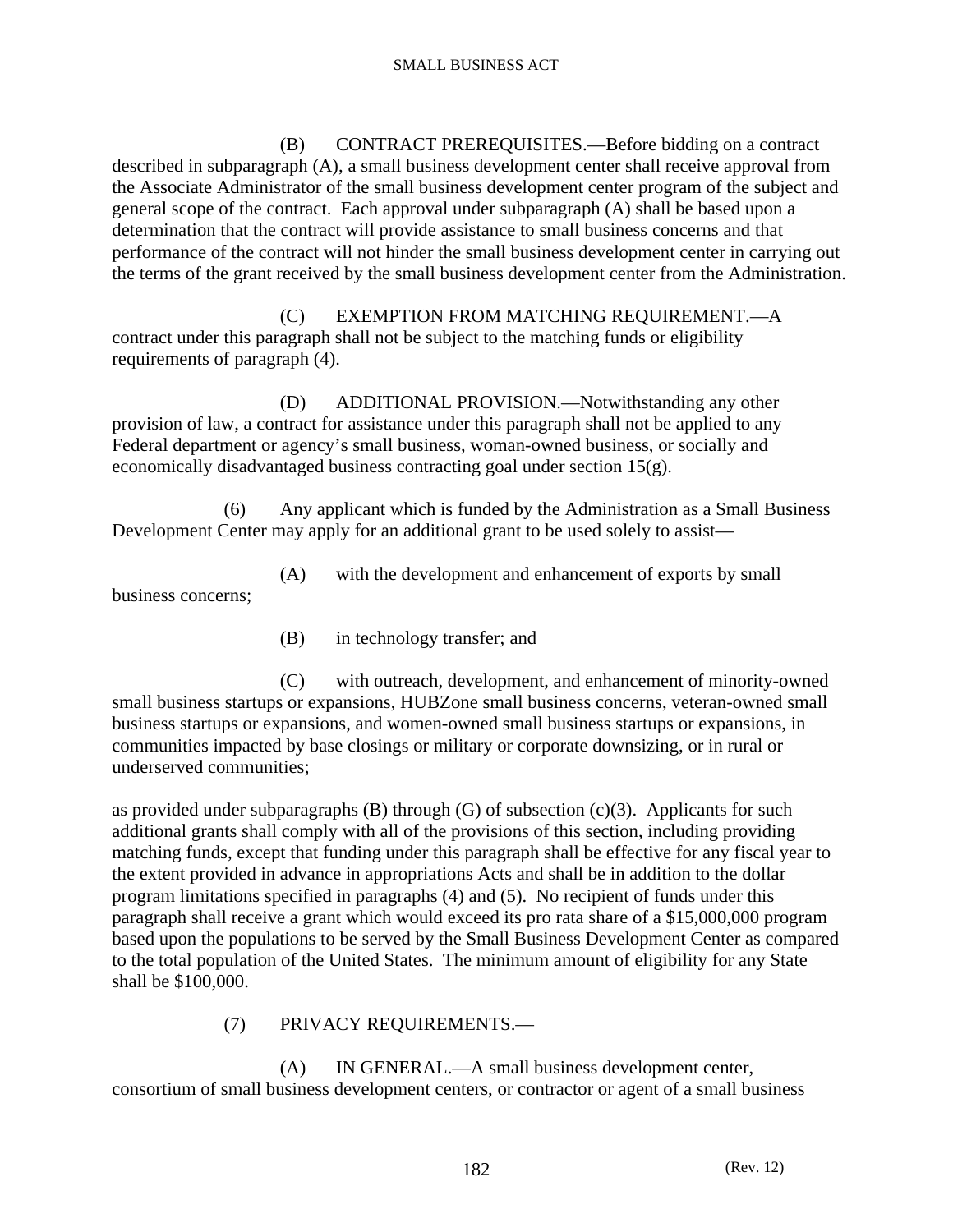development center may not disclose the name, address, or telephone number of any individual or small business concern receiving assistance under this section without the consent of such individual or small business concern, unless—

 (i) the Administrator is ordered to make such a disclosure by a court in any civil or criminal enforcement action initiated by a Federal or State agency; or

 (ii) the Administrator considers such a disclosure to be necessary for the purpose of conducting a financial audit of a small business development center, but a disclosure under this clause shall be limited to the information necessary for such audit.

| shall not—              | (B) | ADMINISTRATOR USE OF INFORMATION.—This section                                                                                         |
|-------------------------|-----|----------------------------------------------------------------------------------------------------------------------------------------|
|                         |     | restrict Administrator access to program activity data; or<br>(i)<br>prevent the Administrator from using client information to<br>(i) |
| conduct client surveys. |     |                                                                                                                                        |
|                         | (C) | REGULATIONS.—                                                                                                                          |
| to establish standards— |     | IN GENERAL.—The Administrator shall issue regulations<br>(i)                                                                           |

(I) for disclosures with respect to financial audits under

subparagraph  $(A)(ii)$ ; and

 $(II)$  for client surveys under subparagraph  $(B)(ii)$ , including standards for oversight of such surveys and for dissemination and use of client information.

 (ii) MAXIMUM PRIVACY PROTECTION.—Regulations under this subparagraph, [sic] shall, to the extent practicable, provide for the maximum amount of privacy protection.

 (iii) INSPECTOR GENERAL.—Until the effective date of regulations under this subparagraph, any client survey and the use of such information shall be approved by the Inspector General who shall include such approval in his semi-annual report.

 (b) (1) Financial assistance shall not be made available to any applicant if approving such assistance would be inconsistent with a Plan for the area involved which has been adopted by an agency recognized by the State government as authorized to do so and approved by the Administration in accordance with the standards and requirements established pursuant to this section.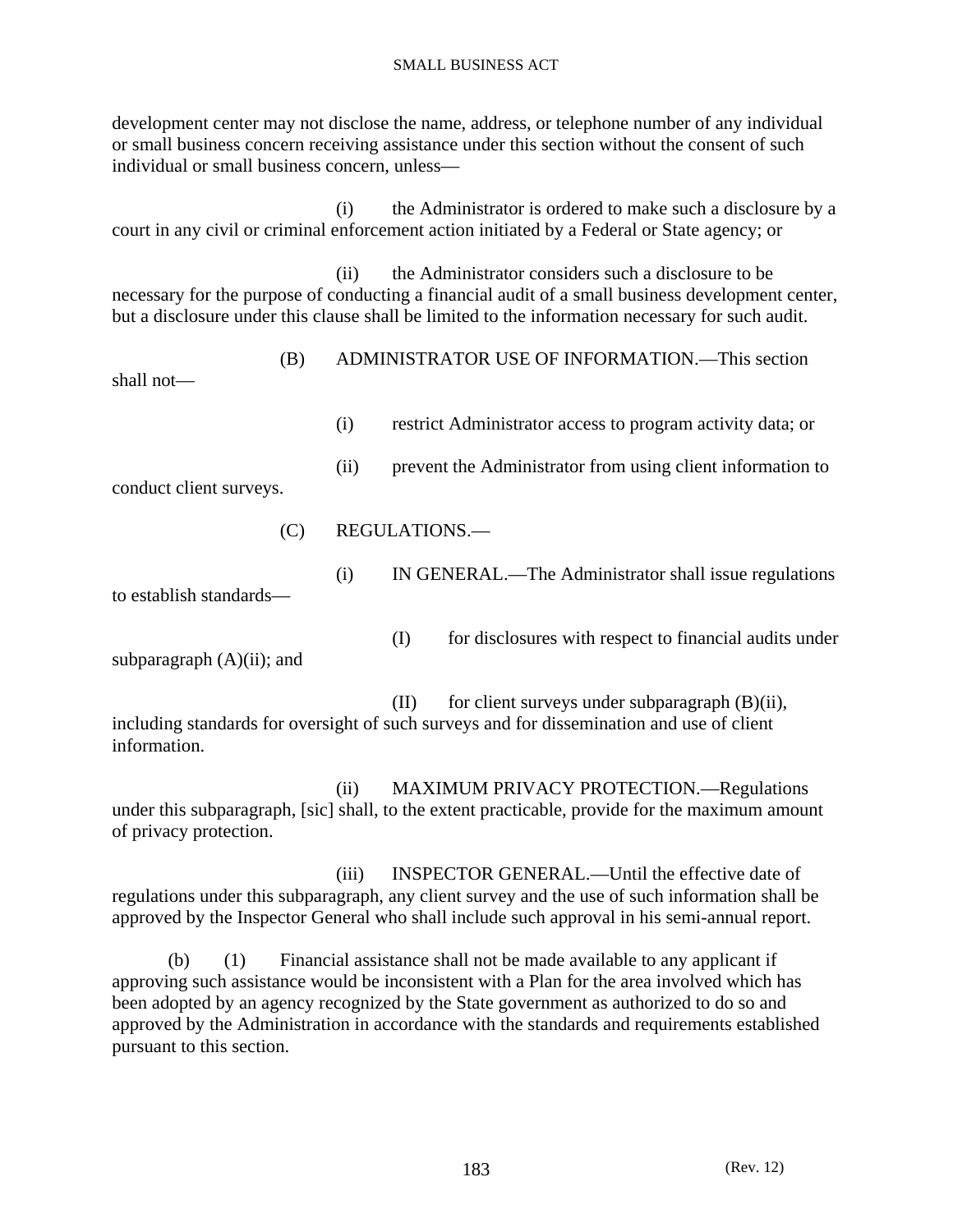(2) An applicant may apply to participate in the program by submitting to the Administration for approval a Plan naming those authorized in subsection (a) to participate in the program, the geographic area to be served, the services that it would provide, the method for delivering services, a budget, and any other information and assurances the Administration may require to insure that the applicant will carry out the activities eligible for assistance. The Administration is authorized to approve, conditionally approve or reject a Plan or combination of Plans submitted. In all cases, the Administration shall review Plans for conformity with the Plan submitted pursuant to paragraph (1) of this subsection, and with a view toward providing small business with the most comprehensive and coordinated assistance in the State or part thereof to be served.

 (3) At the discretion of the Administration, the Administration is authorized to permit a small business development center to provide advice, information and assistance, as described in subsection (c), to small businesses located outside the State, but only to the extent such businesses are located within close geographical proximity to the small business development center, as determined by the Administration.

 (c) (1) Applicants receiving grants under this section shall assist small businesses in solving problems concerning operations, manufacturing, engineering, technology exchange and development, personnel administration, marketing, sales, merchandising, finance, accounting, business strategy development, and other disciplines required for small business growth and expansion, innovation, increased productivity, and management improvement, and for decreasing industry economic concentrations.

 (2) A small business development center shall provide services as close as possible to small businesses by providing extension services and utilizing satellite locations when necessary. The facilities and staff of each Small Business Development Center shall be located in such places as to provide maximum accessibility and benefits to the small business which the center is intended to serve. To the extent possible, it also shall make full use of other Federal and State government programs that are concerned with aiding small business. A small business development center shall have—

 (A) a full-time staff, including a full-time director who shall have the authority to make expenditures under the center's budget and who shall manage the program activities;

 (B) access to business analysts to counsel, assist, and inform small business clients;

 (C) access to technology transfer agents to provide state of art technology to small businesses through coupling with national and regional technology data sources;

 (D) access to information specialists to assist in providing information searches and referrals to small business;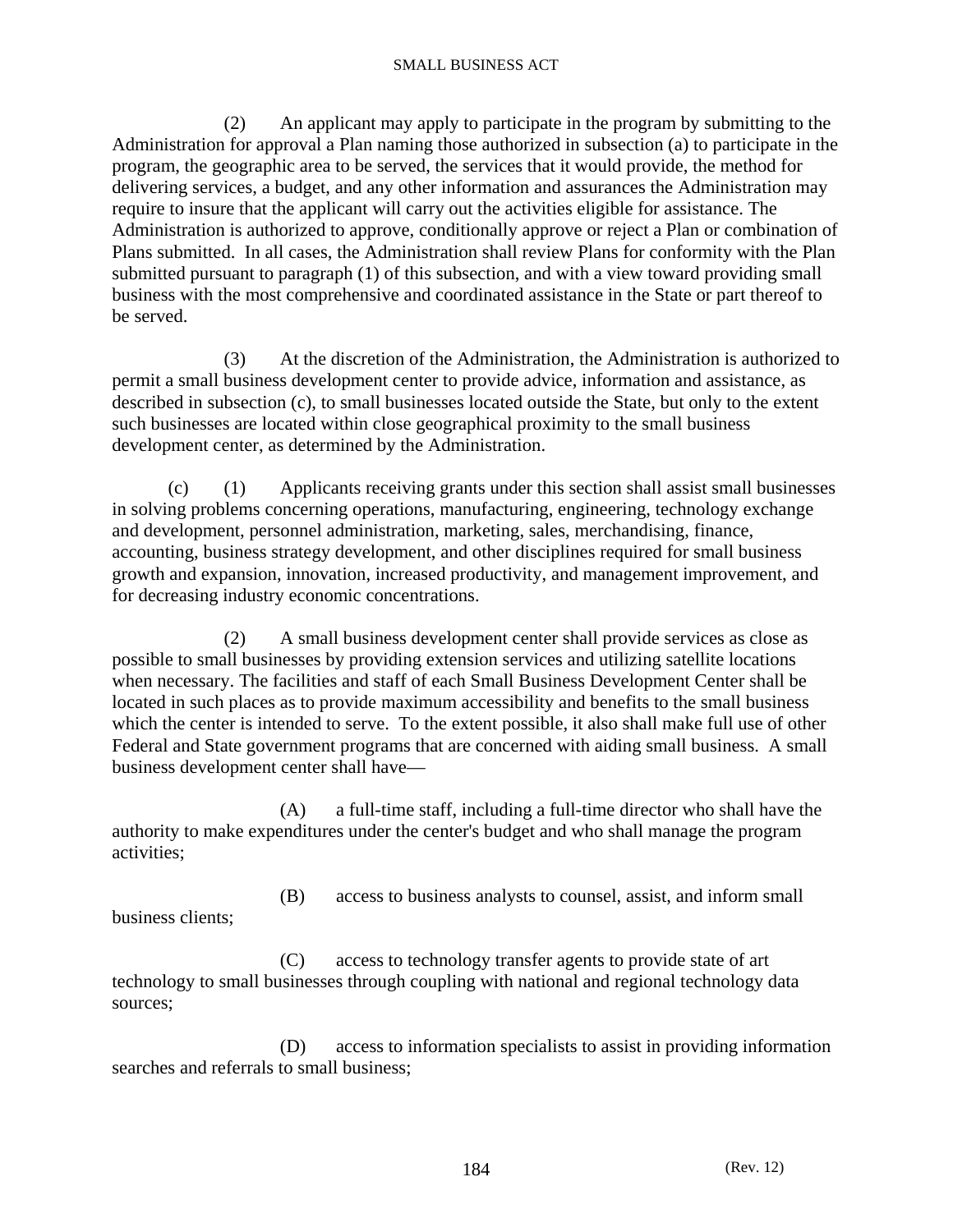(E) access to part-time professional specialists to conduct research or to provide counseling assistance whenever the need arises; and

(F) access to laboratory and adaptive engineering facilities.

 (3) Services provided by a small business development center shall include, but shall not be limited to—

 (A) furnishing one-to-one individual counseling to small businesses, including—

 (i) working with individuals to increase awareness of basic credit practices and credit requirements;

 (ii) working with individuals to develop business Plans, financial packages, credit applications, and contract proposals;

 (iii) working with the Administration to develop and provide informational tools for use in working with individuals on pre-business startup Planning, existing business expansion, and export Planning; and

 (iv) working with individuals referred by the local offices of the Administration and Administration participating lenders;

 (B) assisting in technology transfer, research and development, including applied research, and coupling from existing sources to small businesses, including—

 (i) working to increase the access of small businesses to the capabilities of automated flexible manufacturing systems;

 (ii) working through existing networks and developing new networks for technology transfer that encourage partnership between the small business and academic communities to help commercialize university-based research and development and introduce university-based engineers and scientists to their counterparts in small technologybased firms; and

 (iii) exploring the viability of developing shared production facilities, under appropriate circumstances;

 (C) in cooperation with the Department of Commerce and other relevant Federal agencies, actively assisting small businesses in exporting by identifying and developing potential export markets, facilitating export transactions, developing linkages between United States small business firms and prescreened foreign buyers, assisting small businesses to participate in international trade shows, assisting small businesses in obtaining export financing, and facilitating the development or reorientation of marketing and production strategies; where appropriate, the Small Business Development Center and the Administration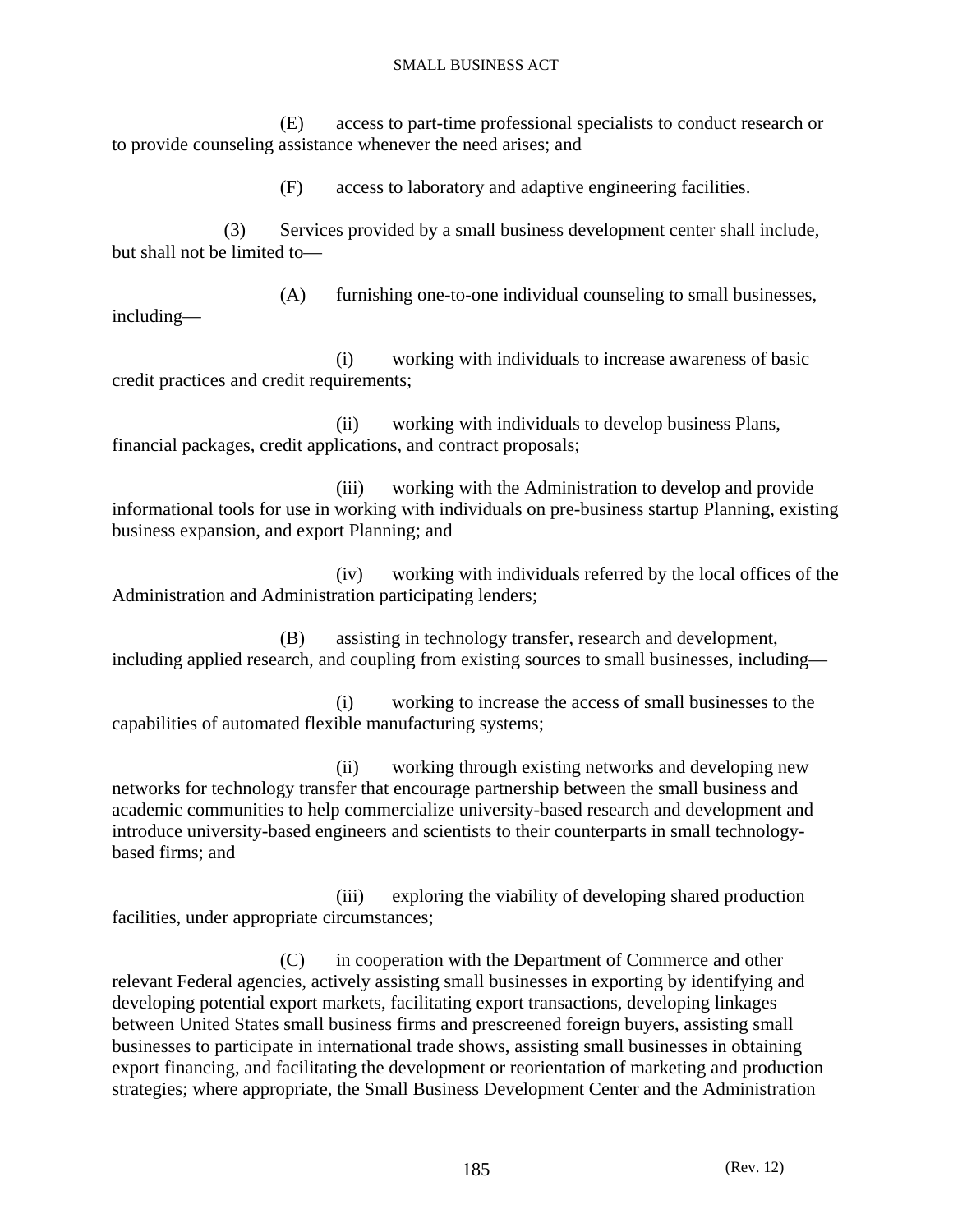may work in cooperation with the State to establish a State international trade center for these purposes;

 (D) developing a program in conjunction with the Export-Import Bank and local and regional Administration offices that will enable Small Business Development Centers to serve as an information network and to assist small business applicants for Export-Import Bank financing programs, and otherwise identify and help to make available export financing programs to small businesses;

 (E) working closely with the small business community, small business consultants, State agencies, universities and other appropriate groups to make translation services more readily available to small business firms doing business, or attempting to develop business, in foreign markets;

 (F) in providing assistance under this subsection, applicants shall cooperate with the Department of Commerce and other relevant Federal agencies to increase access to available export market information systems, including the CIMS system;

 (G) assisting small businesses to develop and implement strategic business Plans to timely and effectively respond to the planned closure (or reduction) of a Department of Defense facility within the community, or actual or projected reductions in such firms' business base due to the actual or projected termination (or reduction) of a Department of Defense program or a contract in support of such program—

(i) by developing broad economic assessments of the adverse

impacts of—

 (I) the closure (or reduction) of the Department of Defense facility on the small business concerns providing goods or services to such facility or to the military and civilian personnel currently stationed or working at such facility; and

 (II) the termination (or reduction) of a Department of Defense program (or contracts under such program) on the small business concerns participating in such program as a prime contractor, subcontractor or supplier at any tier;

 (ii) by developing, in conjunction with appropriate Federal, State, and local governmental entities and other private sector organizations, the parameters of a transition adjustment program adaptable to the needs of individual small business concerns;

 (iii) by conducting appropriate programs to inform the affected small business community regarding the anticipated adverse impacts identified under clause (i) and the economic adjustment assistance available to such firms; and

 (iv) by assisting small business concerns to develop and implement an individualized transition business Plan.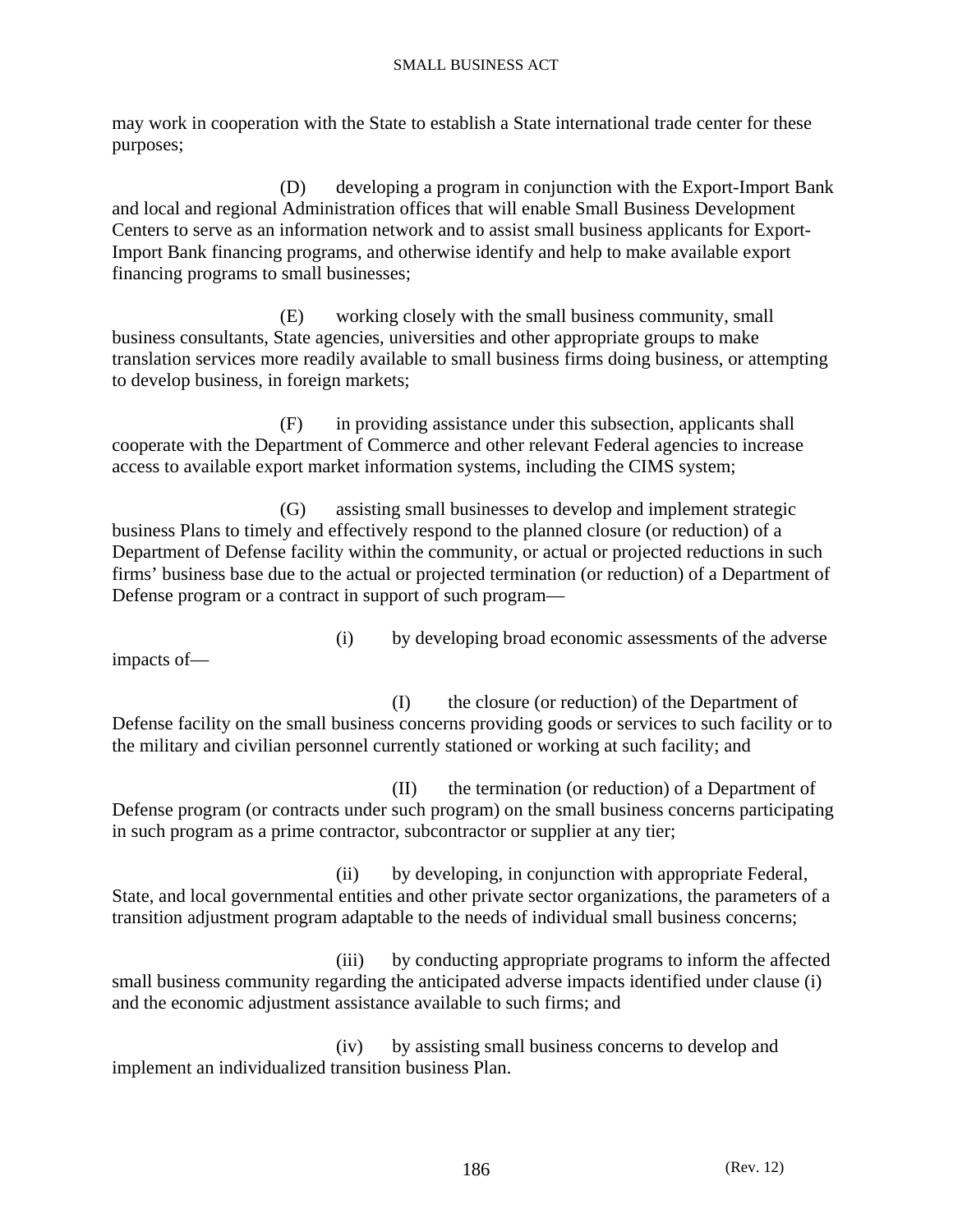(H) maintaining current information concerning Federal, State, and local regulations that affect small businesses and counsel small businesses on methods of compliance. Counseling and technology development shall be provided when necessary to help small businesses find solutions for complying with environmental, energy, health, safety, and other Federal, State, and local regulations;

 (I) coordinating and conducting research into technical and general small business problems for which there are no ready solutions;

 (J) providing and maintaining a comprehensive library that contains current information and statistical data needed by small businesses;

 (K) maintaining a working relationship and open communications with the financial and investment communities, legal associations, local and regional private consultants, and local and regional small business groups and associations in order to help address the various needs of the small business community;

 (L) conducting in-depth surveys for local small business groups in order to develop general information regarding the local economy and general small business strengths and weaknesses in the locality;

 (M) in cooperation with the Department of Commerce, the Administration and other relevant Federal agencies, actively assisting rural small businesses in exporting by identifying and developing potential export markets for rural small businesses, facilitating export transactions for rural small businesses, developing linkages between United States' rural small businesses and prescreened foreign buyers, assisting rural small businesses to participate in international trade shows, assisting rural small businesses in obtaining export financing and developing marketing and production strategies;

(N) assisting rural small businesses—

 (i) in developing marketing and production strategies that will enable them to better compete in the domestic market—

(ii) by providing technical assistance needed by rural small

businesses;

(iii) by making available managerial assistance to rural small

business concerns; and

 (iv) by providing information and assistance in obtaining financing for business startups and expansion;

 (O) in conjunction with the United States Travel and Tourism Administration, assist rural small business in developing the tourism potential of rural communities by—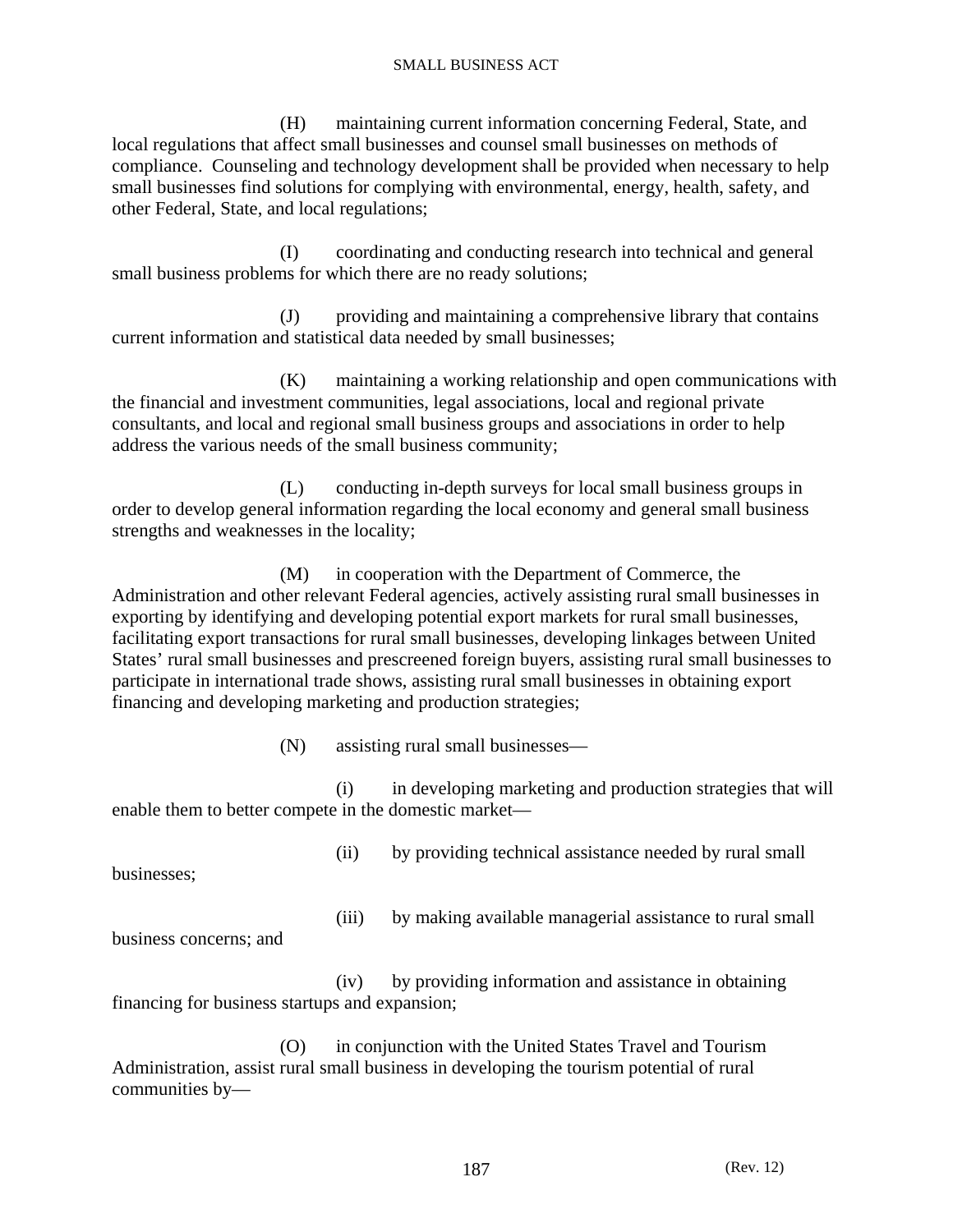(i) identifying the cultural, historic, recreational, and scenic resources of such communities;

 (ii) providing assistance to small businesses in developing tourism marketing and promotion Plans relating to tourism in rural areas; and

 (iii) assisting small business concerns to obtain capital for starting or expanding businesses primarily serving tourists;

 (P) maintaining lists of local and regional private consultants to whom small businesses can be referred;

 (Q) providing information to small business concerns regarding compliance with regulatory requirements;

 (R) developing informational publications, establishing resource centers of reference materials, and distributing compliance guides published under section 312(a) of the Small Business Regulatory Enforcement Fairness Act of 1996;

 (S) providing small business owners with access to a wide variety of export-related information by establishing on-line computer linkages between small business development centers and an international trade data information network with ties to the Export Assistance Center program; and

 (T) providing information and assistance to small business concerns with respect to establishing drug-free workplace programs on or before October 1, 2006.

 (4) A small business development center shall continue to upgrade and modify its services, as needed, in order to meet the changing and evolving needs of the small business community.

(5) In addition to the methods prescribed in section  $21(c)(2)$ , a small business development center shall utilize and compensate as one of its resources qualified small business vendors, including but not limited to, private management consultants, private consulting engineers and private testing laboratories, to provide services as described in this subsection to small businesses on behalf of such small business development center.

 (6) In any State (A) in which the Administration has not made a grant pursuant to paragraph  $(1)$  of subsection  $(a)$ , or  $(B)$  in which no application for a grant has been made by a Small Business Development Center pursuant to paragraph (6) of such subsection within 60 days after the effective date of any grant under subsection (a)(1) to such center or the date the Administration notifies the grantee funded under subsection (a)(1) that funds are available for grant applications pursuant to subsection (a)(6), whichever date occurs last, the Administration may make grants to a non-profit entity in that State to carry out the activities specified in paragraph (6) of subsection (a). Any such applicants shall comply with the matching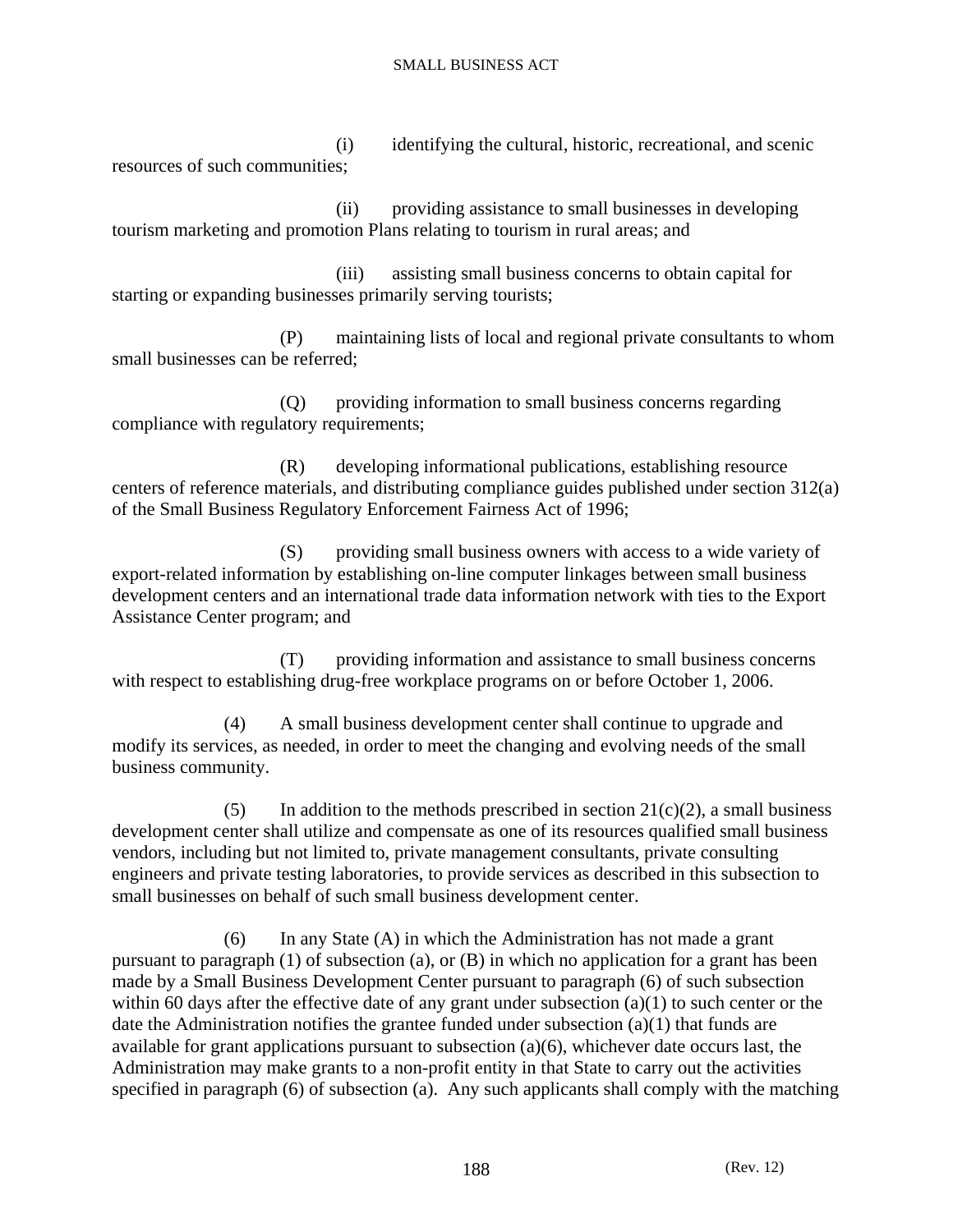funds requirement of paragraph (4) of subsection (a). Such grants shall be effective for any fiscal year only to the extent provided in advance in appropriations Acts, and each State shall be limited to the pro rata share provisions of paragraph (6) of subsection (a).

 (7) In performing the services identified in paragraph (3), the Small Business Development Centers shall work in close cooperation with the Administration's regional and local offices, the local small business community, and appropriate State and local agencies.

 (8) The Associate Administrator for Small Business Development Centers, in consultation with the Small Business Development Centers, shall develop and implement an information sharing system. Subject to amounts approved in advance in appropriations Acts, the Administration may make grants or enter cooperative agreements with one or more centers to carry out the provisions of this paragraph. Said grants or cooperative agreements shall be awarded for periods of no more than five years duration. The matching funds provisions of subsection (a) shall not be applicable to grants or cooperative agreements under this paragraph. The system shall

 (A) allow Small Business Development Centers participating in the program to exchange information about their programs; and

(B) provide information central to technology transfer.

 (d) Where appropriate, the Small Business Development Centers shall work in conjunction with the relevant State agency and the Department of Commerce to develop a comprehensive Plan for enhancing the export potential of small businesses located within the State. This Plan may involve the cofunding and staffing of a State Office of International Trade within the State Small Business Development Center, using joint State and Federal funding, and any other appropriate measures directed at improving the export performances of small businesses within the State.

 (e) Laboratories operated and funded by the Federal Government are authorized and directed to cooperate with the Administration in developing and establishing programs to support small business development centers by making facilities and equipment available; providing experiment station capabilities in adaptive engineering; providing library and technical information processing capabilities; and providing professional staff for consulting. The Administration is authorized to reimburse the laboratories for such services.

 (f) The National Science Foundation is authorized and directed to cooperate with the Administration and with the Small Business Development Centers in developing and establishing programs to support the centers.

 (g) NATIONAL AERONAUTICS AND SPACE ADMINISTRATION AND REGIONAL TECHNOLOGY TRANSFER CENTERS.—The National Aeronautics and Space Administration and regional technology transfer centers supported by the National Aeronautics and Space Administration are authorized and directed to cooperate with small business development centers participating in the program.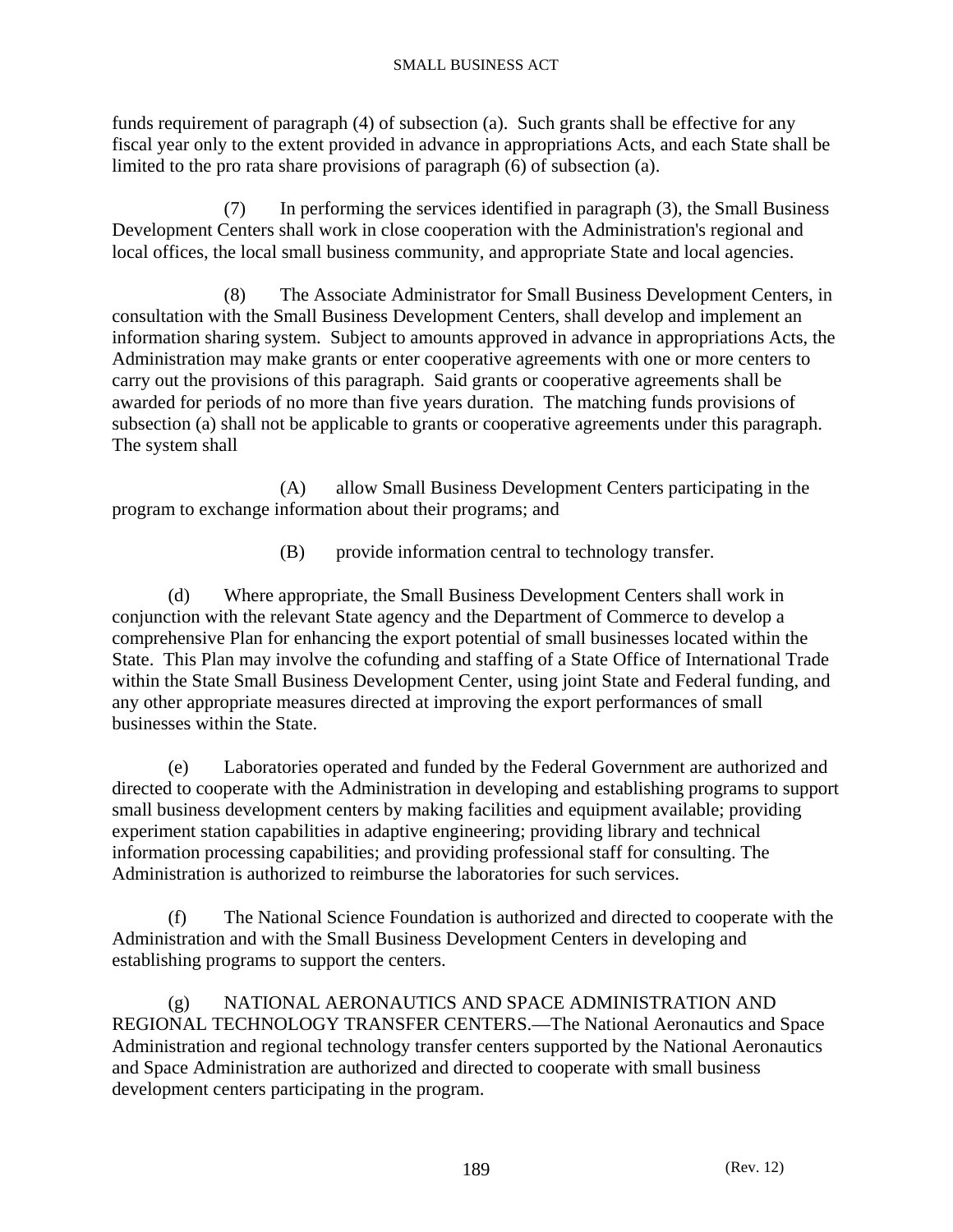## (h) ASSOCIATE ADMINISTRATOR FOR SMALL BUSINESS DEVELOPMENT CENTERS.—

 (1) APPOINTMENT AND COMPENSATION.—The Administrator shall appoint an Associate Administrator for Small Business Development Centers who shall report to an official who is not more than one level below the Office of the Administrator and who shall serve without regard to the provisions of title 5 governing appointments in the competitive service, and without regard to chapter 51, and subchapter III of chapter 53 of such title relating to classification and General Schedule pay rates, but at a rate not less than the rate of GS-17 of the General Schedule.

(2) DUTIES.—

 (A) IN GENERAL.—The sole responsibility of the Associate Administrator for Small Business Development Centers shall be to administer the small business development center program. Duties of the position shall include recommending the annual program budget, reviewing the annual budgets submitted by each applicant, establishing appropriate funding levels therefore, selecting applicants to participate in this program, implementing the provisions of this section, maintaining a clearinghouse to provide for the dissemination and exchange of information between small business development centers and conducting audits of recipients of grants under this section.

 (B) CONSULTATION REQUIREMENTS.—In carrying out the duties described in this subsection, the Associate Administrator shall confer with and seek the advice of the Board established by subsection (i) and Administration officials in areas served by the small business development centers; however, the Associate Administrator shall be responsible for the management and administration of the program and shall not be subject to the approval or concurrence of such Administration officials.

 (i) (1) There is established a National Small Business Development Center Advisory Board (herein referred to as "Board") which shall consist of nine members appointed from civilian life by the Administrator and who shall be persons of outstanding qualifications known to be familiar and sympathetic with small business needs and problems. No more than three members shall be from universities or their affiliates and six shall be from small businesses or associations representing small businesses. At the time of the appointment of the Board, the Administrator shall designate one-third of the members and at least one from each category whose term shall end in two years from the date of appointment, a second third whose terms shall end in three years from the date of appointment, and the final third whose term shall end in four years from the date of appointment. Succeeding Boards shall have three-year terms, with one-third of the Board changing each year.

 (2) The Board shall elect a Chairman and advise, counsel, and confer with the Associate Administrator for Small Business Development Centers in carrying out the duties described in this section. The Board shall meet at least semiannually and at the call of the Chairman of the Board. Each member of the Board shall be entitled to be compensated at the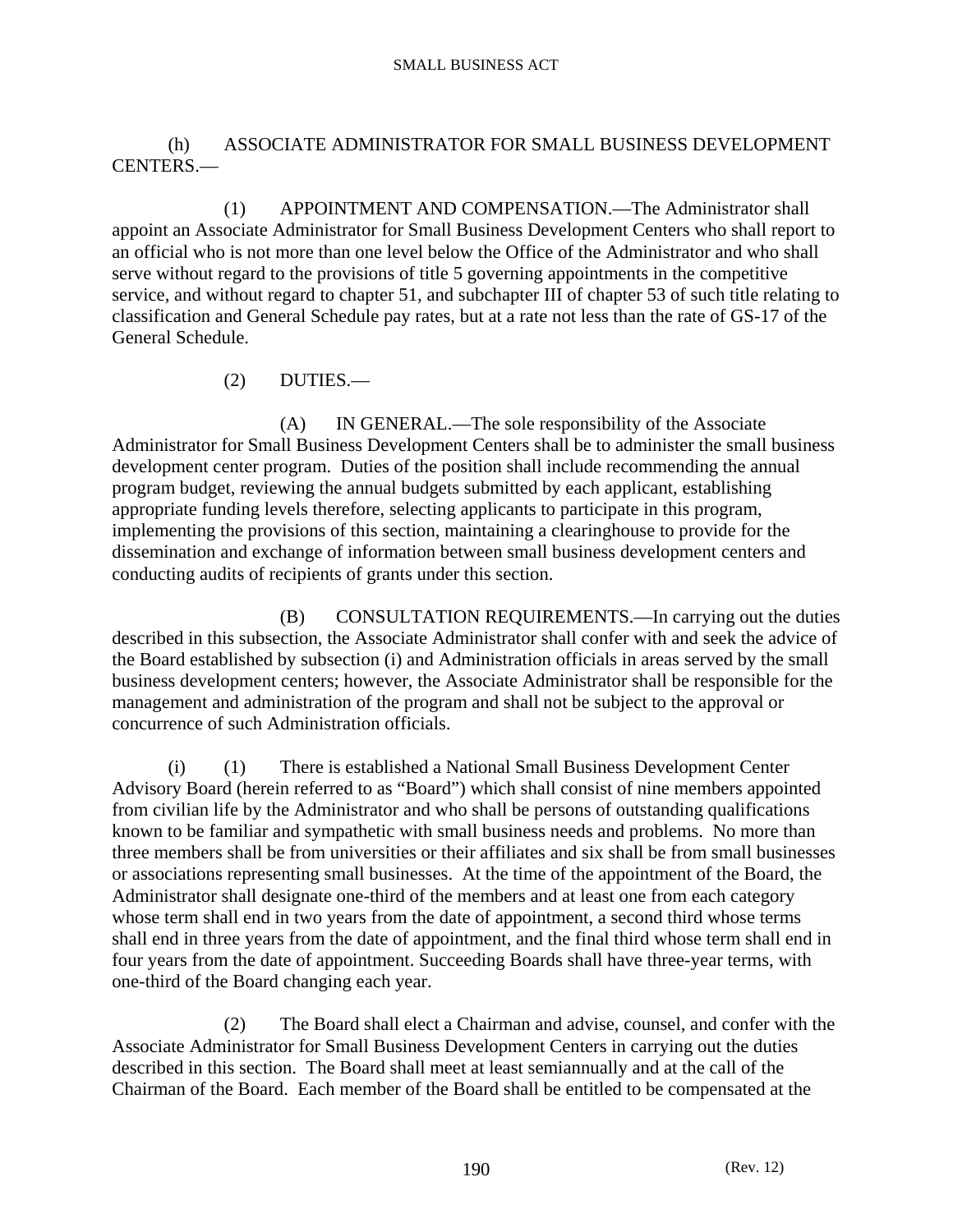rate not in excess of their per diem equivalent of the highest rate of pay for individuals occupying the position under GS-18 of the General Schedule for each day engaged in activities of the Board and shall be entitled to be reimbursed for expenses as a member of the Board.

(j) (1) Each small business development center shall establish an advisory board.

 (2) Each small business development center advisory board shall elect a chairman and advise, counsel, and confer with the director of the small business development center on all policy matters pertaining to the operation of the small business development center, including who may be eligible to receive assistance from, and how local and regional private consultants may participate with the small business development center.

## (k) PROGRAM EXAMINATION AND ACCREDITATION.—

 (1) EXAMINATION.—Not later than 180 days after the date of enactment of this subsection, the Administration shall develop and implement a biennial programmatic and financial examination of each small business development center established pursuant to this section.

 (2) ACCREDITATION.—The Administration may provide financial support, by contract or otherwise, to the association authorized by subsection (a)(3)(A) for the purpose of developing a small business development center accreditation program.

# (3) EXTENSION OR RENEWAL OF COOPERATIVE AGREEMENTS.—

 (A) IN GENERAL.-In extending or renewing a cooperative agreement of a small business development center, the Administration shall consider the results of the examination and accreditation program conducted pursuant to paragraphs (1) and (2).

 (B) ACCREDITATION REQUIREMENT.—After September 30, 2000, the Administration may not renew or extend any cooperative agreement with a small business development center unless the center has been approved under the accreditation program conducted pursuant to this subsection, except that the Associate Administrator for Small Business Development Centers may waive such accreditation requirement, in the discretion of the Associate Administrator, upon a showing that the center is making a good faith effort to obtain certification.

 (l) CONTRACT AUTHORITY.—The authority to enter into contracts shall be in effect for each fiscal year only to the extent and in the amounts as are provided in advance in appropriations Acts. After the administration [sic] has entered a contract, either as a grant or a cooperative agreement, with any applicant under this section, it shall not suspend, terminate, or fail to renew or extend any such contract unless the Administration provides the applicant with written notification setting forth the reasons therefore and affording the applicant an opportunity for a hearing, appeal, or other administrative proceeding under the provisions of chapter 5 of title 5, United States Code. If any contract or cooperative agreement under this section with an entity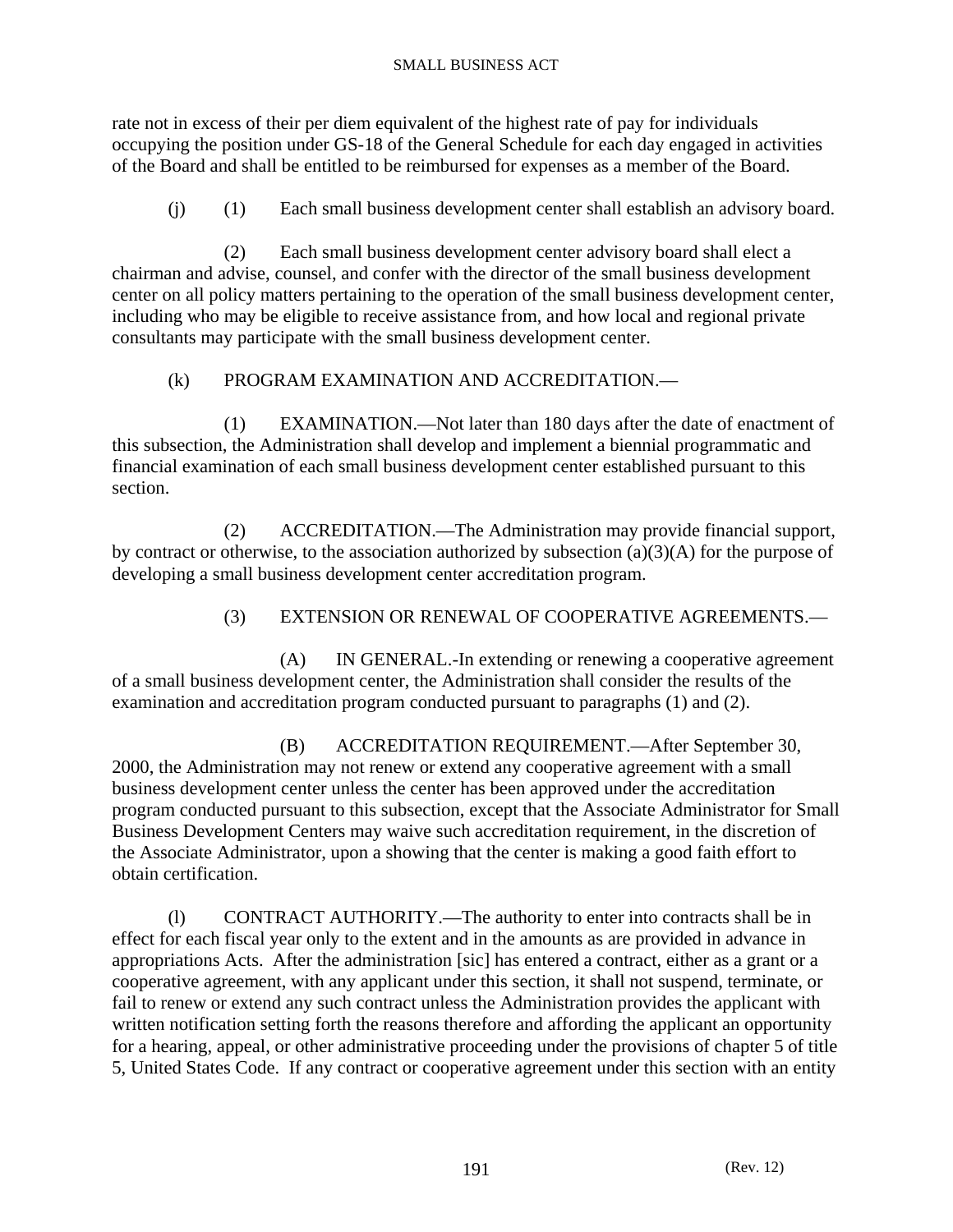that is covered by this section is not renewed or extended, any award of a successor contract or cooperative agreement under this section to another entity shall be made on a competitive basis.

 (m) PROHIBITION ON CERTAIN FEES.—A small business development center shall not impose or otherwise collect a fee or other compensation in connection with the provision of counseling services under this section.

(n) VETERANS ASSISTANCE AND SERVICES PROGRAM.—

 (1) IN GENERAL.—A small business development center may apply for a grant under this subsection to carry out a veterans assistance and services program.

 (2) ELEMENTS OF PROGRAM.—Under a program carried out with a grant under this subsection, a small business development center shall—

 (A) create a marketing campaign to promote awareness and education of the services of the center that are available to veterans, and to target the campaign toward veterans, service-disabled veterans, military units, Federal agencies, and veterans organizations;

 (B) use technology-assisted online counseling and distance learning technology to overcome the impediments to entrepreneurship faced by veterans and members of the Armed Forces; and

 (C) increase coordination among organizations that assist veterans, including by establishing virtual integration of service providers and offerings for a one-stop point of contact for veterans who are entrepreneurs or owners of small business concerns.

 (3) AMOUNT OF GRANTS.—A grant under this subsection shall be for not less than \$75,000 and note more than \$250,000.

 (4) FUNDING.—Subject to amounts approved in advance in appropriations Acts, the Administration may make grants or enter into cooperative agreements to carry out the provisions of this subsection.

§ 21A. [Repealed].

§ 22. (a) There is established within the Administration an Office of International Trade which shall implement the programs pursuant to this section.

 (b) The Office, working in close cooperation with the Department of Commerce and other relevant Federal agencies, Small Business Development Centers engaged in export promotion efforts, regional and local Administration offices, the small business community, and relevant State and local export promotion programs, shall—

 (1) assist in developing a distribution network for existing trade promotion, trade finance, trade adjustment, trade remedy assistance and trade data collection programs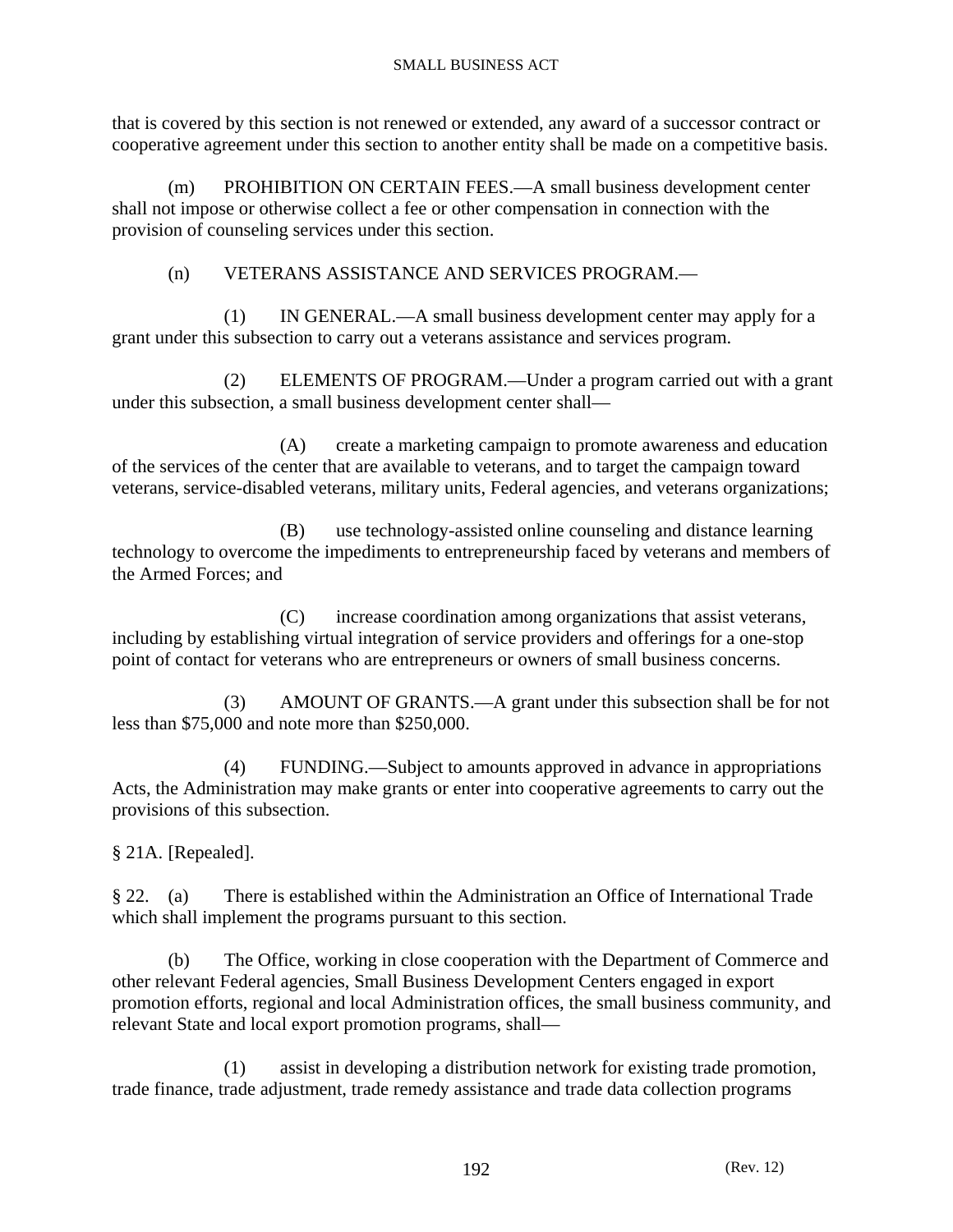through use of the Administration's regional and local offices and the Small Business Development Center network;

 (2) assist in the aggressive marketing of these programs and the dissemination of marketing information, including computerized marketing data, to the small business community; and

 (3) give preference in hiring or approving the transfer of any employee into the Office or to a position described in paragraph (8) below to otherwise qualified applicants who are fluent in a language in addition to English. Such employees shall accompany foreign trade missions if designated by the director of the Office and shall be available as needed to translate documents, interpret conversations and facilitate multilingual transactions including providing referral lists for translation services if required.

 (c) The Office shall promote sales opportunities for small business goods and services abroad. To accomplish this objective the office shall—

 (1) in cooperation with the Department of Commerce, other relevant agencies, regional and local Administration offices, the Small Business Development Center network, and State programs, develop a mechanism for (A) identifying sub-sectors of the small business community with strong export potential; (B) identifying areas of demand in foreign markets; (C) prescreening foreign buyers for commercial and credit purposes; and (D) assisting in increasing international marketing by disseminating relevant information regarding market leads, linking potential sellers and buyers, and catalyzing the formation of joint ventures, where appropriate;

 (2) in cooperation with the Department of Commerce, actively assist small businesses in the formation and utilization of export trading companies, export management companies and research and development pools authorized under section 9 of this Act;

 (3) work in conjunction with other Federal agencies, regional and local offices of the Administration, the Small Business Development Center network, and the private sector to identify and publicize existing translation services, including those available through colleges and universities participating in the Small Business Development Center Program;

 (4) work closely with the Department of Commerce and other relevant Federal agencies to—

 (A) collect, analyze and periodically update relevant data regarding the small business share of United States exports and the nature of State exports (including the production of Gross State Produce figures) and disseminate that data to the public and to Congress;

 (B) make recommendations to the Secretary of Commerce and to Congress regarding revision of the SIC codes to encompass industries currently overlooked and to create SIC codes for export trading companies and export management companies;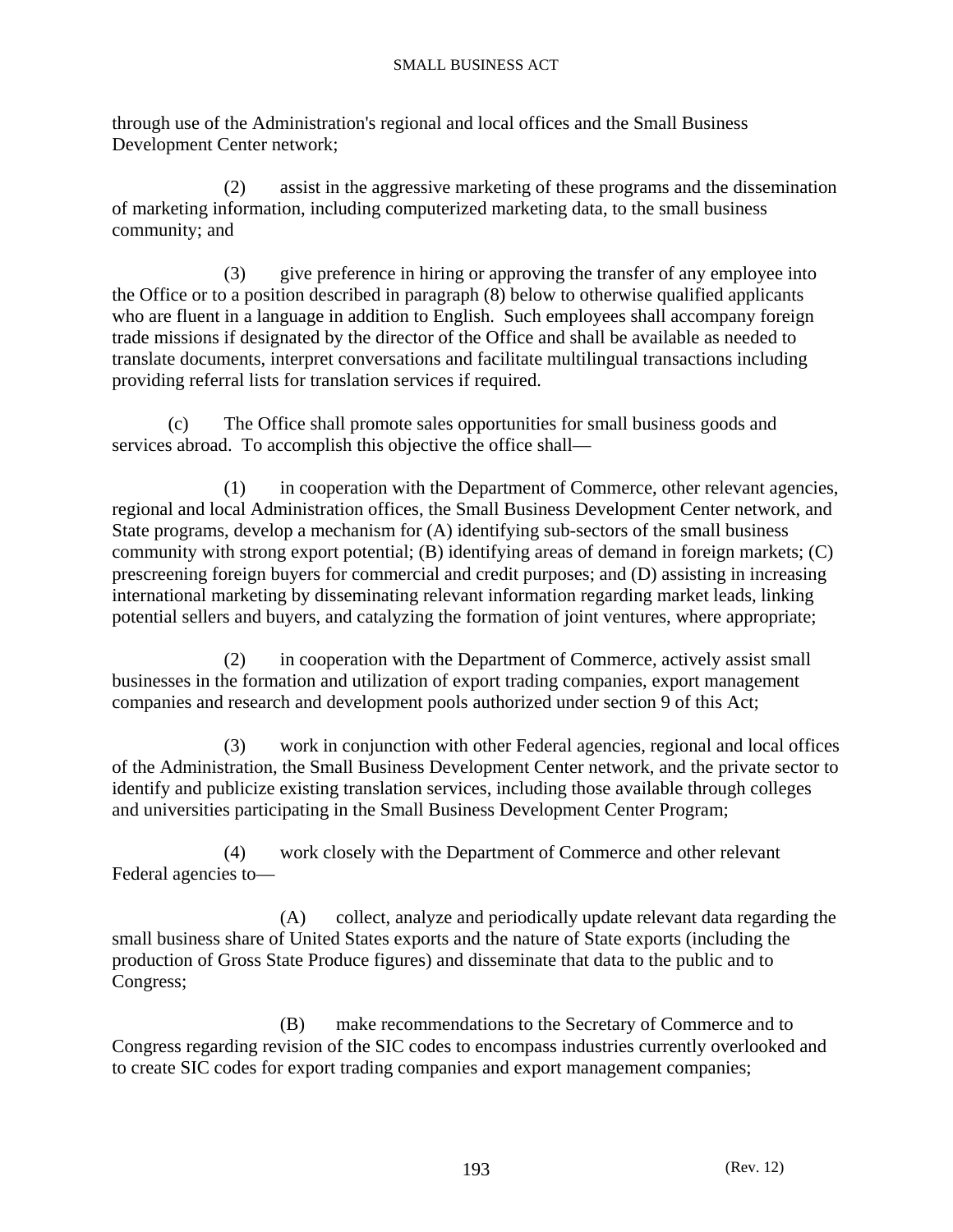(C) improve the utility and accessibility of existing export promotion programs for small businesses; and

 (D) increase the accessibility of the Export Trading Company contact facilitation service;

 (5) make available to the small business community information regarding conferences on exporting and international trade sponsored by the public and private sector;

 (6) provide small businesses with access to current and complete export information by—

 (A) making available, at the Administration's regional offices through cooperation with the Department of Commerce, export information, including, but not limited to, the worldwide information and trade system and world trade data reports;

export operations;

(B) maintaining a current list of financial institutions that finance

 (C) maintaining a current directory of all Federal, regional, State and private sector programs that provide export information and assistance to small businesses; and

 (D) preparing and publishing such reports as it determines to be necessary concerning market conditions, sources of financing, export promotion programs, and other information pertaining to the needs of small business exporting firms so as to insure that the maximum information is made available to small businesses in a readily usable form;

 (7) encourage through cooperation with the Department of Commerce, greater small business participation in trade fairs, shows, missions, and other domestic and overseas export development activities of the Department of Commerce; and

 (8) facilitate decentralized delivery of export information and assistance to small businesses by assigning full-time export development specialists to each Administration regional office and assigning primary responsibility for export development to one person in each district office. Such specialists shall—

 (A) assist small businesses in obtaining export information and assistance from other Federal departments and agencies;

 (B) maintain a current directory of all programs which provide export information and assistance to small businesses within the region;

 (C) encourage financial institutions to develop and expand programs for export financing;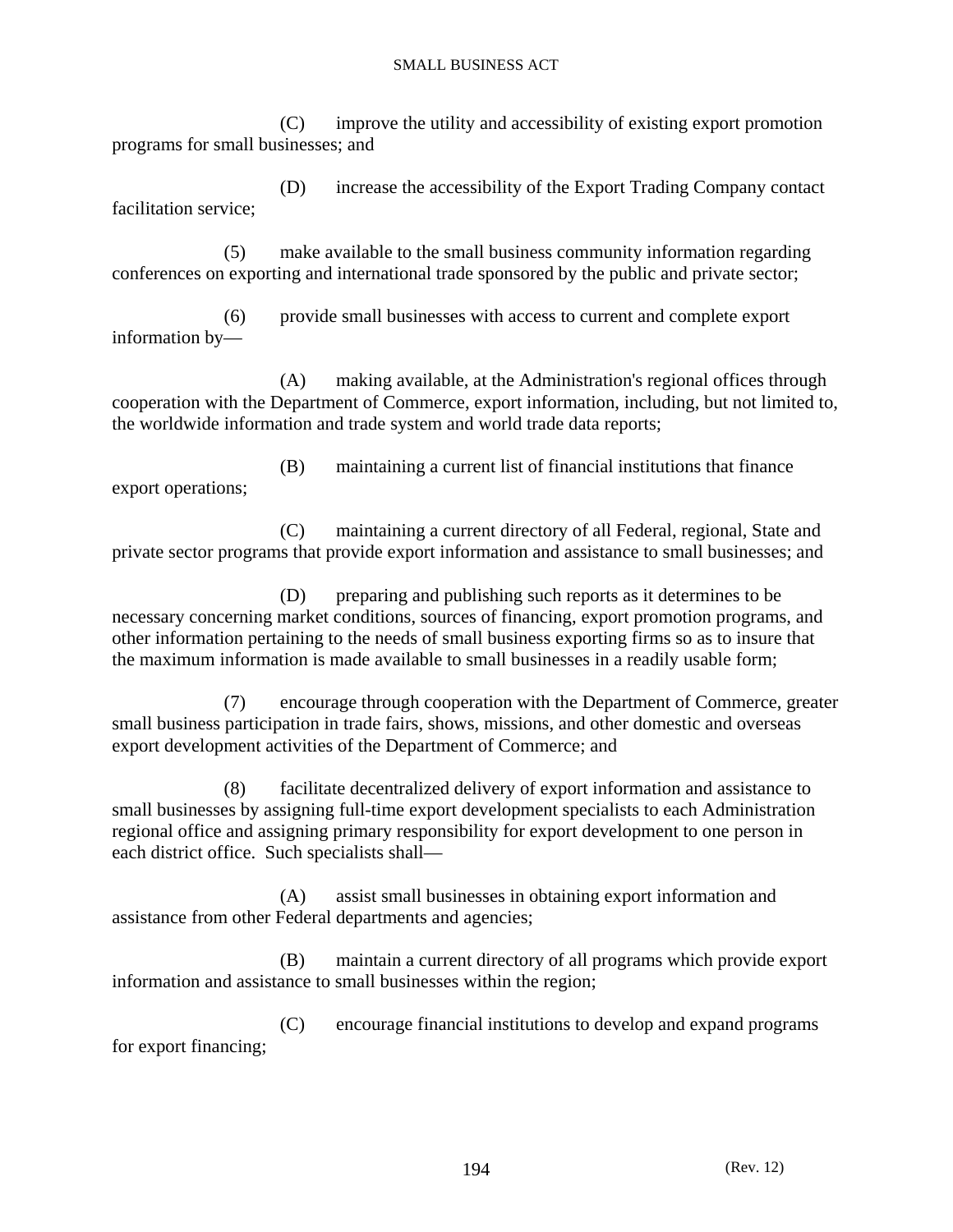(D) provide advice to Administration personnel involved in granting loans, loan guarantees, and extensions and revolving lines of credit, and providing other forms of assistance to small businesses engaged in exports; and

 (E) within one hundred and eighty days of their appointment, participate in training programs designed by the Administrator, in conjunction with the Department of Commerce and other Federal departments and agencies, to study export programs and to examine small businesses' needs for export information and assistance.

 (d) The Office shall work in cooperation with the Export-Import Bank of the United States, the Department of Commerce, other relevant Federal agencies, and the States to develop a program through which export specialists in the regional offices of the Administration, regional and local loan officers, and Small Business Development Center personnel can facilitate the access of small businesses to relevant export financing programs of the Export-Import Bank of the United States and to export and pre-export financing programs available from the Administration and the private sector. To accomplish this goal, the Office shall work in cooperation with the Export-Import Bank and the small business community, including small business trade associations, to—

 (1) aggressively market existing Administration export financing and pre-export financing programs;

 (2) identify financing available under various Export-Import Bank programs, and aggressively market those programs to small businesses;

 (3) assist in the development of financial intermediaries and facilitate the access of those intermediaries to existing financing programs;

 (4) promote greater participation by private financial institutions, particularly those institutions already participating in loan programs under this Act, in export finance; and

 (5) provide for the participation of appropriate Administration personnel in training programs conducted by the Export-Import Bank.

(e) The Office shall—

 (1) work in cooperation with other Federal agencies and the private sector to counsel small businesses with respect to initiating and participating in any proceedings relating to the administration of the United States trade laws; and

 (2) work with the Department of Commerce, the Office of the United States Trade Representative, and the International Trade Commission to increase access to trade remedy proceedings for small businesses.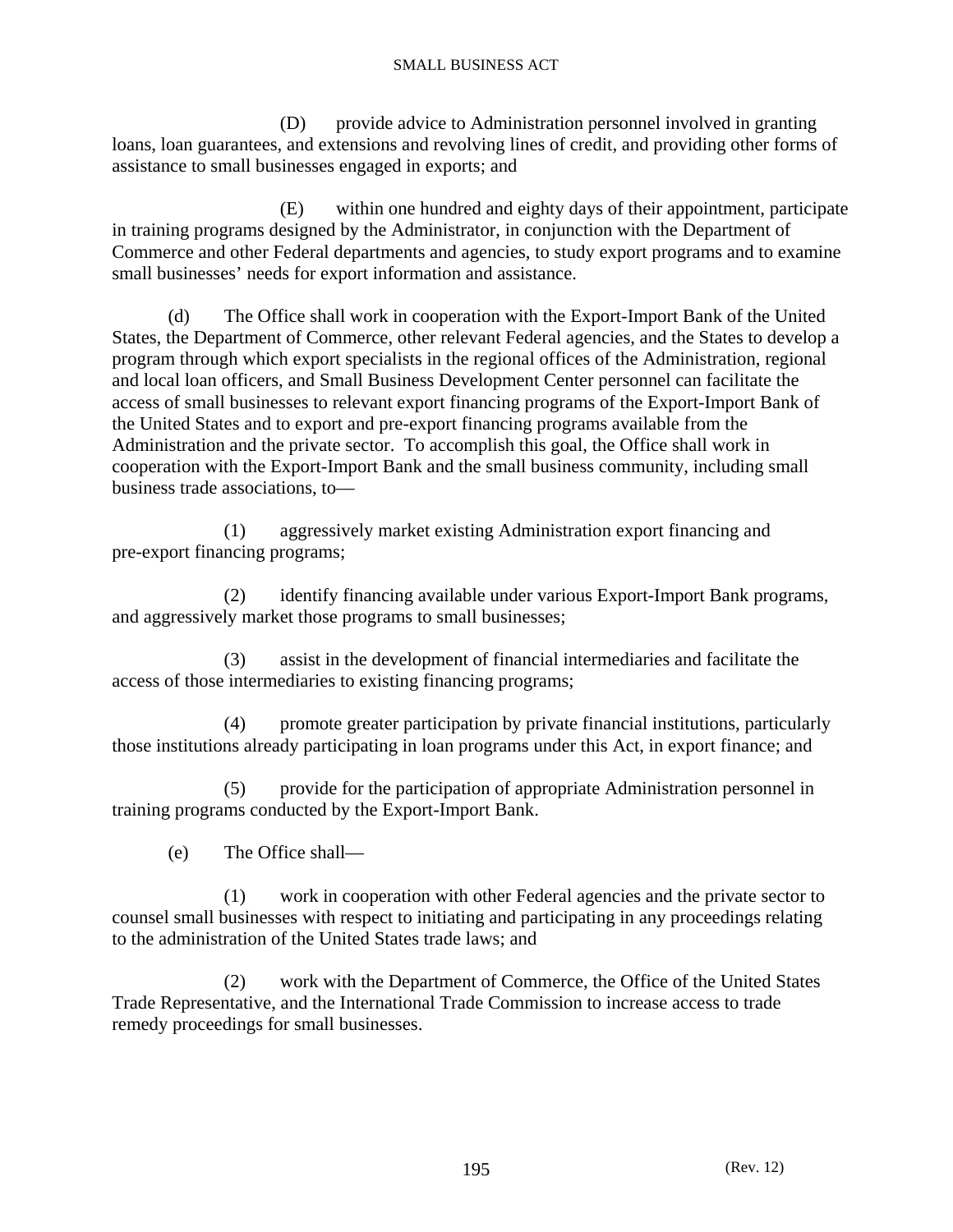(f) The Office shall report to the Committees on Small Business of the House of Representatives and the Senate on an annual basis as to its progress in implementing the requirements under this section.

 (g) The Office, in cooperation, where appropriate, with the Division of Economic Research of the Office of Advocacy, and with other Federal agencies, shall undertake studies regarding the following issues and shall report to the Committees on Small Business of the House of Representatives and the Senate, and to other relevant Committees of the House and Senate within 6 months after the date of enactment of the Small Business International Trade and Competitiveness Act with specific recommendations on—

 (1) the viability and cost of establishing an annual, competitive small business export incentive program similar to the Small Business Innovation Research program and alternative methods of structuring such a program;

 (2) methods of streamlining trade remedy proceedings to increase access for, and reduce expenses incurred by, smaller firms;

 (3) methods of improving the current small business foreign sales corporation tax incentives and providing small businesses with greater benefits from this initiative;

 (4) methods of identifying potential export markets for United States small businesses; maintaining and disseminating current foreign market data; and devising a comprehensive export marketing strategy for United States small business goods and services, and shall include data on the volume and dollar amount of goods and services, identified by type, imported by United States trading partners over the past 10 years; and

 (5) the results of a survey of major United States trading partners to identify the domestic policies, programs and incentives, and the private sector initiatives, which exist to encourage the formation and growth of small business.

## § 23. SUPERVISORY AND ENFORCEMENT AUTHORITY FOR SMALL BUSINESS LENDING COMPANIES.

(a) IN GENERAL.—The Administrator is authorized—

 (1) to supervise the safety and soundness of small business lending companies and non-Federally regulated lenders;

 (2) with respect to small business lending companies to set capital standards to regulate, to examine, and to enforce laws governing such companies, in accordance with the purposes of this Act; and

with respect to non-Federally regulated lenders to regulate, to examine, and to enforce laws governing the lending activities of such lenders under section 7(a) in accordance with the purposes of this Act.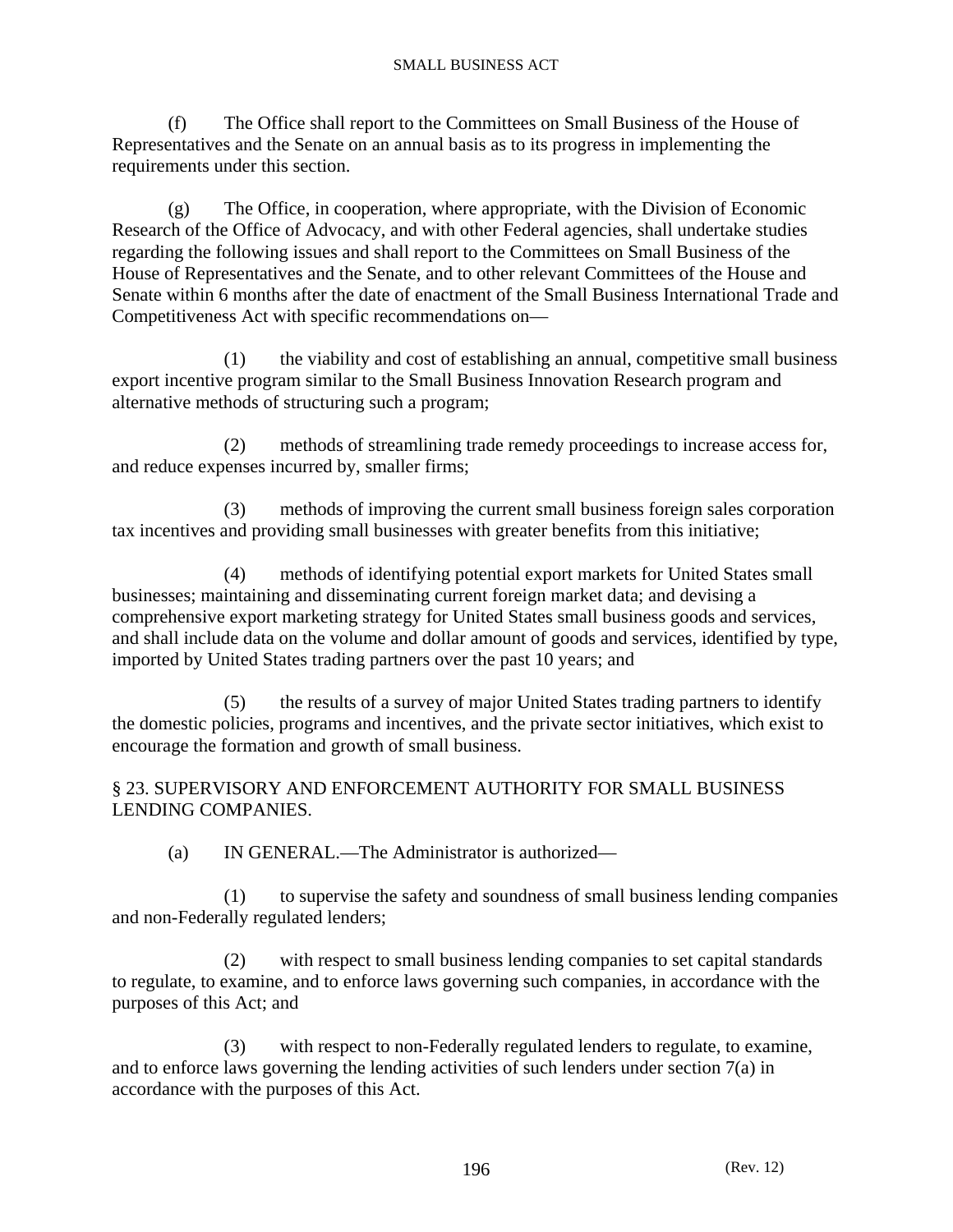## (b) CAPITAL DIRECTIVE.—

 (1) IN GENERAL.—If the Administrator determines that a small business lending company is being operated in an imprudent manner, the Administrator may, in addition to any other action authorized by law, issue a directive to such company to increase capital to such level as the Administrator determines will result in the safe and sound operation of such company.

 (2) DELEGATION.—The Administrator may not delegate the authority granted under paragraph (1) except to an Associate Deputy Administrator.

 (3) REGULATIONS.—The Administrator shall issue regulations outlining the conditions under which the Administrator may determine the level of capital pursuant to paragraph (1).

 (c) CIVIL ACTION.—If a small business lending company violates this Act, the Administrator may institute a civil action in an appropriate district court to terminate the rights, privileges, and franchises of the company under this Act.

## (d) REVOCATION OR SUSPENSION OF LOAN AUTHORITY.—

 (1) The Administrator may revoke or suspend the authority of a small business lending company or a non-Federally regulated lender to make, service or liquidate business loans authorized by section 7(a) of this Act—

(A) for false statements knowingly made in any written submission required under this Act;

(B) for omission of a material fact from any written submission required under this Act;

(C) for willful or repeated violation of this Act;

 (D) for willful or repeated violation of any condition imposed by the Administrator with respect to any application, request, or agreement under this Act; or

 (E) for violation of any cease and desist order of the Administrator under this section.

 (2) The Administrator may revoke or suspend authority under paragraph (1) only after a hearing under subsection (f). The Administrator may delegate power to revoke or suspend authority under paragraph (1) only to the Deputy Administrator and only if the Administrator is unavailable to take such action.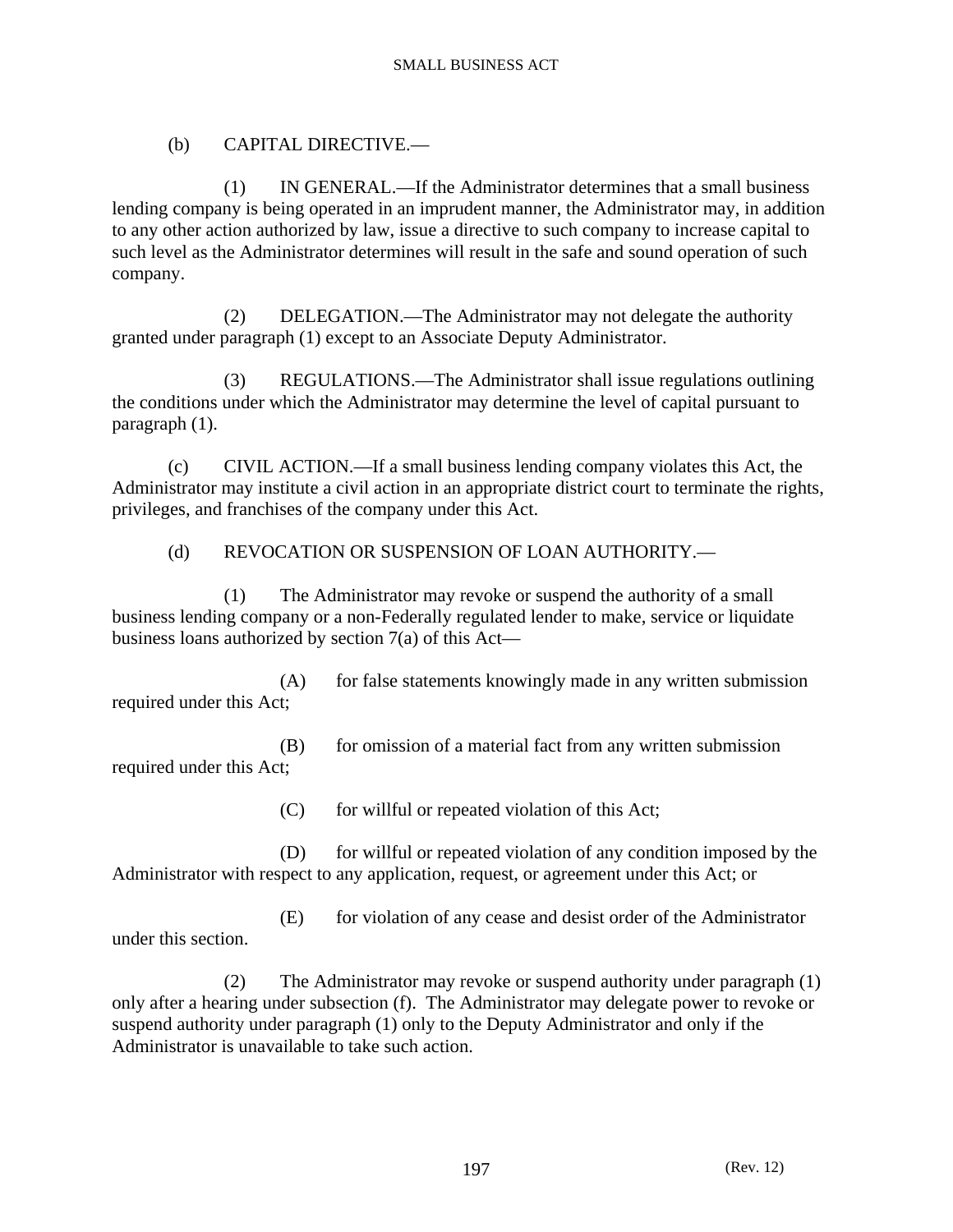(A) The Administrator, after finding extraordinary circumstances and in order to protect the financial or legal position of the United States, may issue a suspension order without conducting a hearing pursuant to subsection (f). If the Administrator issues a suspension under the preceding sentence, the Administrator shall within two business days follow the procedures set forth in subsection (f).

 (B) Any suspension under paragraph (1) shall remain in effect until the Administrator makes a decision pursuant to subparagraph (4) to permanently revoke the authority of the small business lending company or non-Federally regulated lender, suspend the authority for a time certain, or terminate the suspension.

 (3) The small business lending company or non-Federally regulated lender must notify borrowers of a revocation and that a new entity has been appointed to service their loans. The Administrator or an employee of the Administration designated by the Administrator may provide such notice to the borrower.

 (4) Any revocation or suspension under paragraph (1) shall be made by the Administrator except that the Administrator shall delegate to an administrative law judge as that term is used in section 3105 of title 5, United States Code, the authority to conduct any hearing required under subsection (f). The Administrator shall base the decision to revoke on the record of the hearing.

### (e) CEASE AND DESIST ORDER.—

 (1) Where a small business lending company, a non-Federally regulated lender, or other person violates this Act or is engaging or is about to engage in any acts or practices which constitute or will constitute a violation of this Act, the Administrator may order, after the opportunity for hearing pursuant to subsection (f), the company, lender, or other person to cease and desist from such action or failure to act. The Administrator may delegate the authority under the preceding sentence only to the Deputy Administrator and only if the Administrator is unavailable to take such action.

 (2) The Administrator, after finding extraordinary circumstances and in order to protect the financial or legal position of the United States, may issue a cease and desist order without conducting a hearing pursuant to subsection (f). If the Administrator issues a cease and desist order under the preceding sentence, the Administrator shall within two business days follow the procedures set forth in subsection (f).

 (3) The Administrator may further order such small business lending company or non-Federally regulated lender or other person to take such action or to refrain from such action as the Administrator deems necessary to insure compliance with this Act.

 (4) A cease and desist order under this subsection may also provide for the suspension of authority to lend in subsection (d).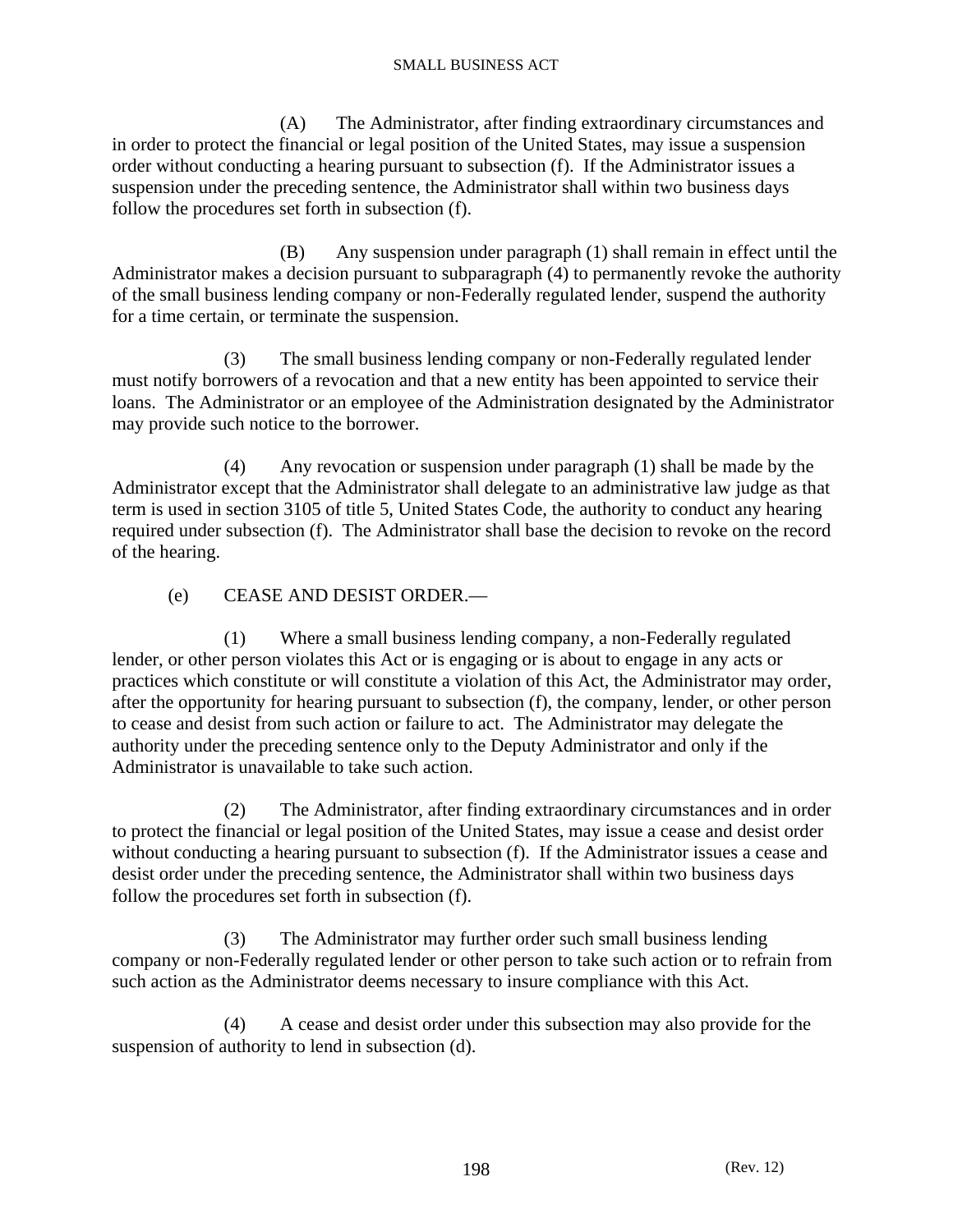### (f) PROCEDURE FOR REVOCATION OR SUSPENSION OF LOAN AUTHORITY AND FOR CEASE AND DESIST ORDER.—

 (1) Before revoking or suspending authority under subsection (d) or issuing a cease and desist order under subsection (e), the Administrator shall serve an order to show cause upon the small business lending company, non-Federally regulated lender, or other person why an order revoking or suspending the authority or a cease and desist order should not be issued. The order to show cause shall contain a statement of the matters of fact and law asserted by the Administrator and the legal authority and jurisdiction under which a hearing is to be held, and shall set forth that a hearing will be held before an administrative law judge at a time and place stated in the order. Such hearing shall be conducted pursuant to the provisions of sections 554, 556, and 557 of title 5, United States Code. If after hearing, or a waiver thereof, the Administrator determines that an order revoking or suspending the authority or a cease and desist order should be issued, the Administrator shall promptly issue such order, which shall include a statement of the findings of the Administrator and the grounds and reasons therefore and specify the effective date of the order, and shall cause the order to be served on the small business lending company, non-Federally regulated lender, or other person involved.

 (2) Witnesses summoned before the Administrator shall be paid by the party at whose instance they were called the same fees and mileage that are paid witnesses in the courts of the United States.

 (3) A cease and desist order, suspension or revocation issued by the Administrator, after the hearing under this subsection is final agency action for purposes of chapter 7 of title 5, United States Code. An adversely aggrieved party shall have 20 days from the date of issuance of the cease and desist order, suspension or revocation, to seek judicial review in an appropriate district court.

### (g) REMOVAL OR SUSPENSION OF MANAGEMENT OFFICIAL.—

 (1) DEFINITION.—In this section, the term "management official" means, with respect to a small business lending company or a non-Federally regulated lender, an officer, director, general partner, manager, employee, agent, or other participant in the management of the affairs of the company's or lender's activities under section 7(a) of this Act.

### (2) REMOVAL OF MANAGEMENT OFFICIAL.—

 (A) NOTICE.—The Administrator may serve upon any management official a written notice of its intention to remove that management official if, in the opinion of the Administrator, the management official—

(i) willfully and knowingly commits a substantial violation

 $of$ —

(I) this Act;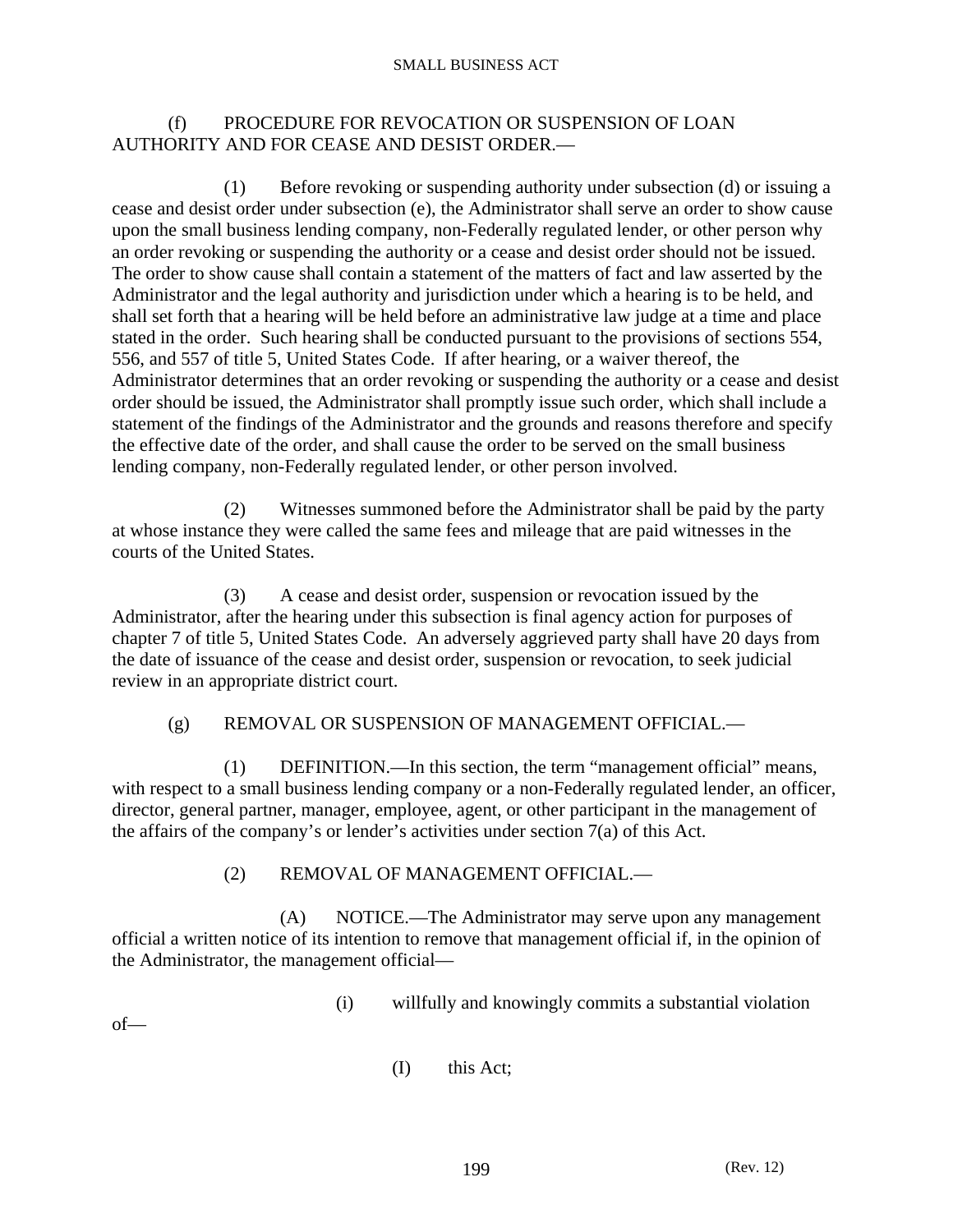- (II) any regulation issued under this Act;
- (III) a final cease-and-desist order under this Act; or

 (IV) any agreement by the management official, the small business lending company or non-Federally regulated lender under this Act; or

 (ii) willfully and knowingly commits a substantial breach of a fiduciary duty of that person as a management official and the violation or breach of fiduciary duty is one involving personal dishonesty on the part of such management official.

 (B) CONTENTS OF NOTICE.—A notice under subparagraph (A) shall contain a statement of the facts constituting grounds therefore and shall fix a time and place at which a hearing, conducted pursuant to sections 554, 556, and 557 of title 5, United States Code, will be held thereon.

(C) HEARING.—

 (i) TIMING.—A hearing under subparagraph (B) shall be held not earlier than 30 days and later than 60 days after the date of service of notice of the hearing, unless an earlier or a later date is set by the Administrator at the request of—

(I) the management official, and for good cause shown; or

(II) the Attorney General.

 (ii) CONSENT.—Unless the management official appears at a hearing under this paragraph in person or by a duly authorized representative, the management official shall be deemed to have consented to the issuance of an order of removal under subparagraph (A).

(D) ORDER OF REMOVAL.—

 (i) IN GENERAL.—In the event of consent under subparagraph  $(C)(ii)$ , or if upon the record made at a hearing under this subsection, the Administrator finds that any of the grounds specified in the notice of removal has been established, the Administrator may issue such orders of removal from office as the Administrator deems appropriate.

(ii) EFFECTIVENESS.—An order under clause (i) shall—

 (I) take effect 30 days after the date of service upon the subject small business lending company or non-Federally regulated lender and the management official concerned (except in the case of an order issued upon consent as described in subparagraph  $(C)(ii)$ , which shall become effective at the time specified in such order); and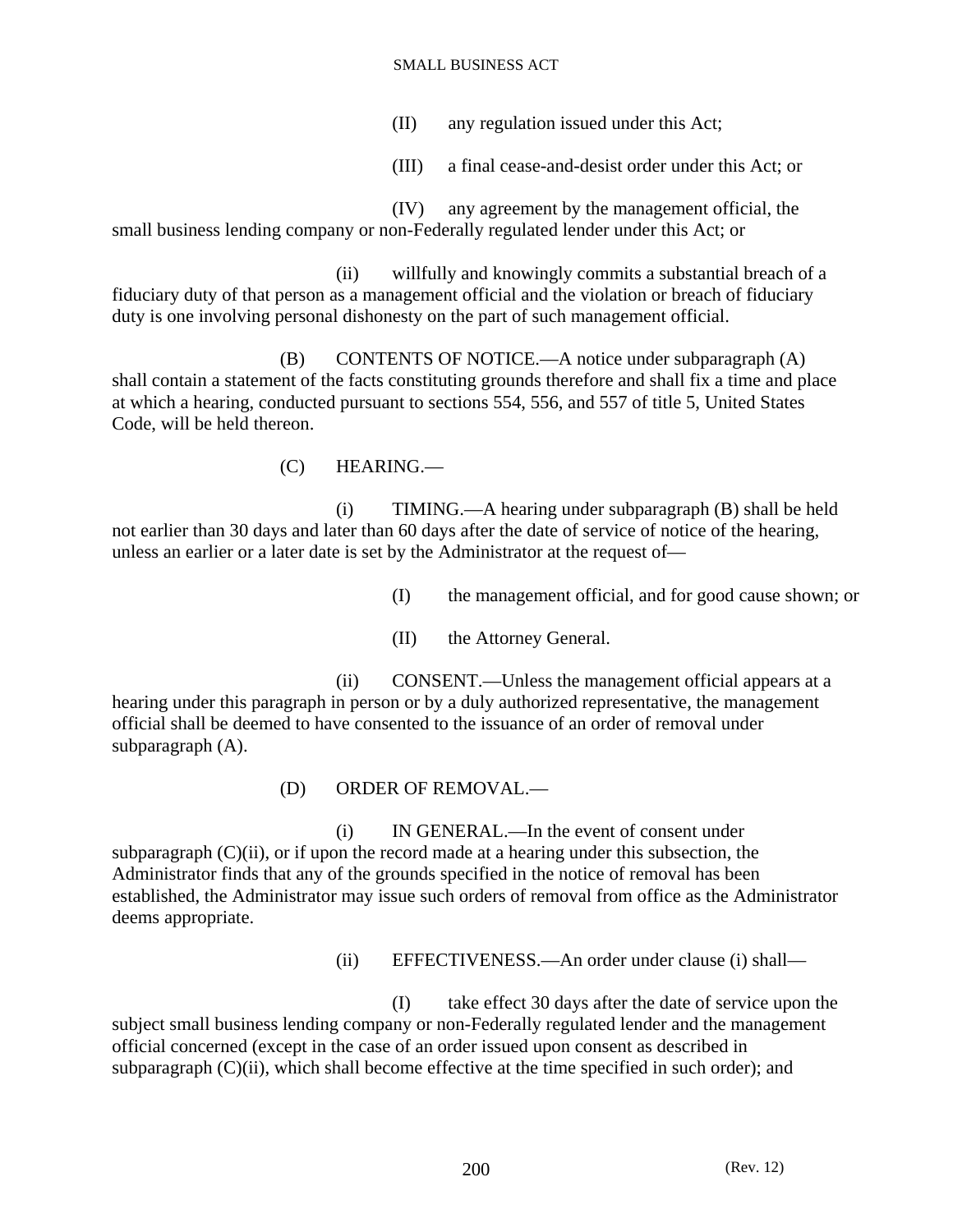(II) remain effective and enforceable, except to such extent as it is stayed, modified, terminated, or set aside by action of the Administrator or a reviewing court in accordance with this section.

## (3) AUTHORITY TO SUSPEND OR PROHIBIT PARTICIPATION.—

 (A) IN GENERAL.—In order to protect a small business lending company, a non-Federally regulated lender or the interests of the Administration or the United States, the Administrator may suspend from office or prohibit from further participation in any manner in the management or conduct of the affairs of a small business lending company or a non-Federally regulated lender a management official by written notice to such effect served upon the management official. Such suspension or prohibition may prohibit the management official from making, servicing, reviewing, approving, or liquidating any loan under section 7(a) of this Act.

 (B) EFFECTIVENESS.—A suspension or prohibition under subparagraph (A)—

(i) shall take effect upon service of notice under paragraph (2);

and

 (ii) unless stayed by a court in proceedings authorized by subparagraph (C), shall remain in effect—

 (I) pending the completion of the administrative proceedings pursuant to a notice of intention to remove served under paragraph (2); and

 (II) until such time as the Administrator dismisses the charges specified in the notice, or, if an order of removal or prohibition is issued against the management official, until the effective date of any such order.

## (C) JUDICIAL REVIEW OF SUSPENSION PRIOR TO

HEARING.—Not later than 10 days after a management official is suspended or prohibited from participation under subparagraph (A), the management official may apply to an appropriate district court for a stay of the suspension or prohibition pending the completion of the administrative proceedings pursuant to a notice of intent to remove served upon the management official under paragraph (2).

# (4) AUTHORITY TO SUSPEND ON CRIMINAL CHARGES.—

 (A) IN GENERAL.—If a management official is charged in any information, indictment, or complaint authorized by a United States attorney, with a felony involving dishonesty or breach of trust, the Administrator may, by written notice served upon the management official, suspend the management official from office or prohibit the management official from further participation in any manner in the management or conduct of the affairs of the small business lending company or non-Federally regulated lender.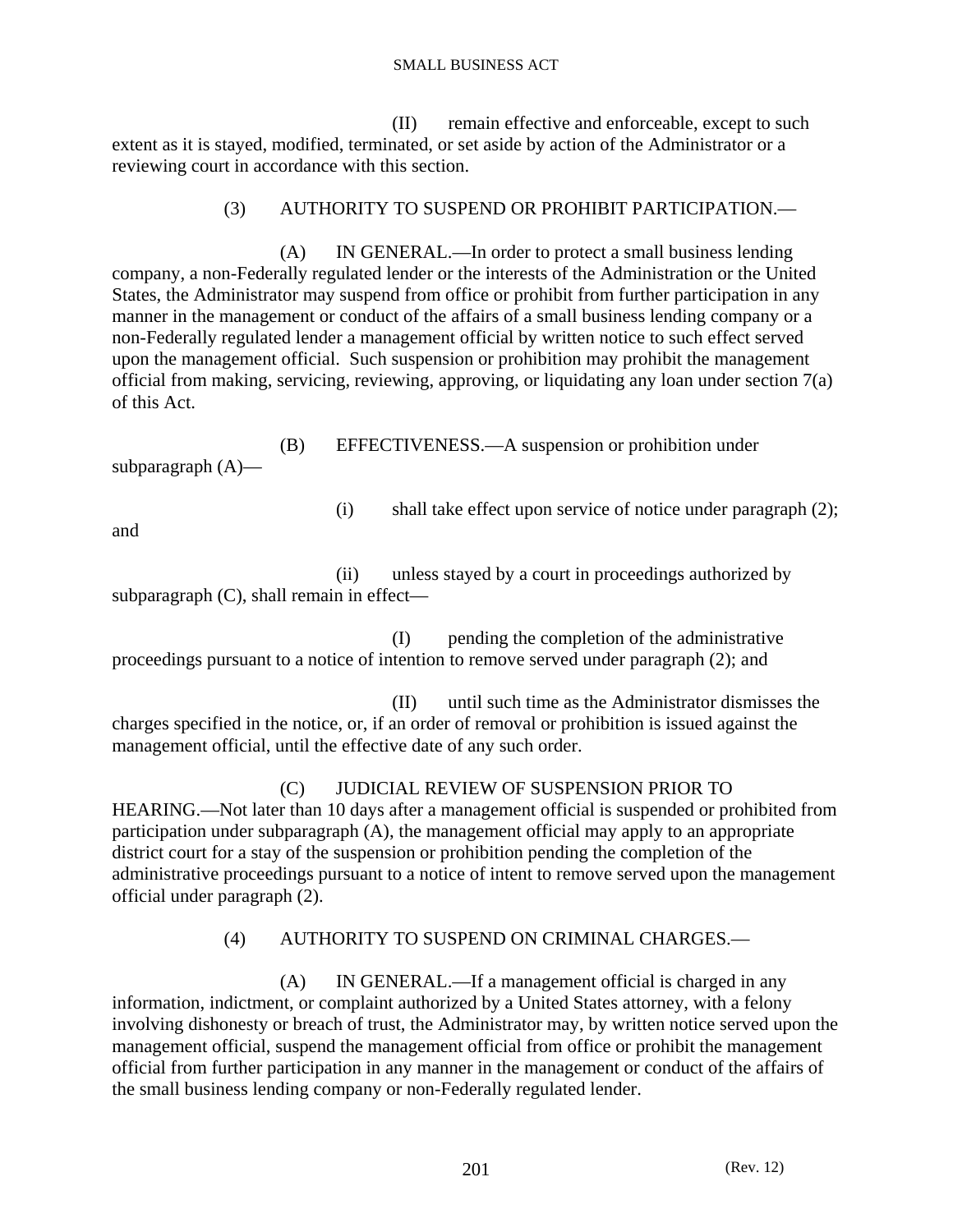(B) EFFECTIVENESS.—A suspension or prohibition under subparagraph (A) shall remain in effect until the information, indictment, or complaint is finally disposed of, or until terminated by the Administrator or upon an order of a district court.

 (C) AUTHORITY UPON CONVICTION.—If a judgment of conviction with respect to an offense described in subparagraph (A) is entered against a management official, then at such time as the judgment is not subject to further judicial review (and for purposes of this subparagraph shall not include any petition for a writ of habeas corpus), the Administrator may issue and serve upon the management official an order removing the management official, effective upon service of a copy of the order upon the small business lending company or non-Federally regulated lender.

## (D) AUTHORITY UPON DISMISSAL OR OTHER

DISPOSITION.—A finding of not guilty or other disposition of charges described in subparagraph (A) shall not preclude the Administrator from instituting proceedings under subsection (e) or (f).

 (5) NOTIFICATION TO SMALL BUSINESS LENDING COMPANY OR A NON-FEDERALLY REGULATED LENDER.—Copies of each notice required to be served on a management official under this section shall also be served upon the small business lending company or non-Federally regulated lender involved.

(6) FINAL AGENCY ACTION AND JUDICIAL REVIEW.—

 (A) ISSUANCE OF ORDERS.—After a hearing under this subsection, and not later than 30 days after the Administrator notifies the parties that the case has been submitted for final decision, the Administrator shall render a decision in the matter (which shall include findings of fact upon which its decision is predicated), and shall issue and cause to be served upon each party to the proceeding an order or orders consistent with this section. The decision of the Administrator shall constitute final agency action for purposes of chapter 7 of title 5, United States Code.

 (B) JUDICIAL REVIEW.—An adversely aggrieved party shall have 20 days from the date of issuance of the order to seek judicial review in an appropriate district court.

(h) APPOINTMENT OF RECEIVER.—

(1) In any proceeding under subsection (f)(4) or subsection (g)(6)(C) [sic], the court may take exclusive jurisdiction of a small business lending company or a non-Federally regulated lender and appoint a receiver to hold and administer the assets of the company or lender.

 (2) Upon request of the Administrator, the court may appoint the Administrator as a receiver under paragraph (1).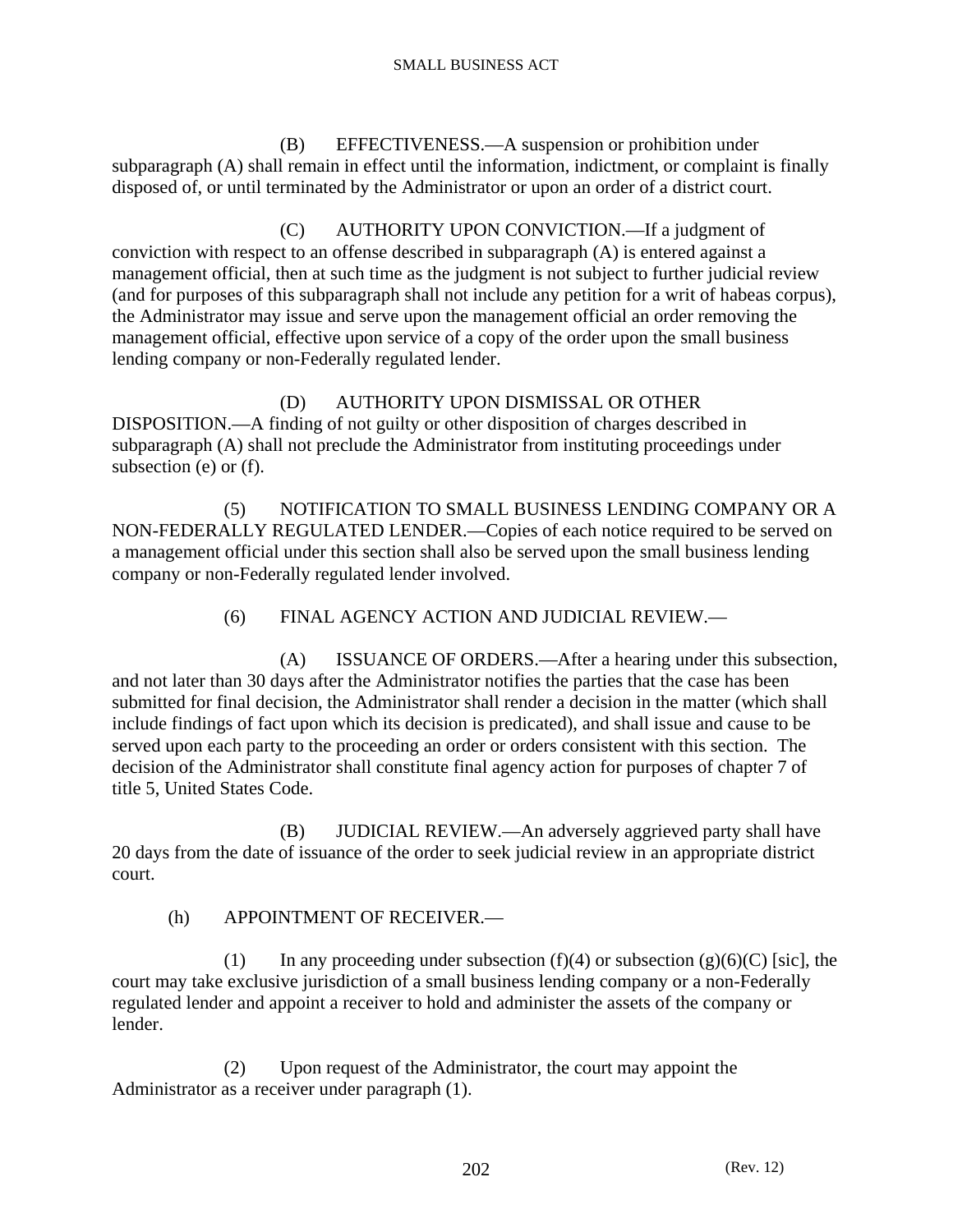## (i) POSSESSION OF ASSETS.—

 (1) If a small business lending company or a non-Federally regulated lender is not in compliance with capital requirements or is insolvent, the Administrator may take possession of the portfolio of loans guaranteed by the Administrator and sell such loans to a third party by means of a receiver appointed under subsection (h).

 (2) If a small business lending company or a non-Federally regulated lender is not in compliance with capital requirements or is insolvent or otherwise operating in an unsafe and unsound condition, the Administrator may take possession of servicing activities of loans that are guaranteed by the Administrator and sell such servicing rights to a third party by means of a receiver appointed under subsection (h).

# (j) PENALTIES AND FORFEITURES.—

 (1) Except as provided in paragraph (2), a small business lending company or a non-Federally regulated lender which violates any regulation or written directive issued by the Administrator regarding the filing of any regular or special report shall pay to the United States a civil penalty of not more than \$5,000 for each day of the continuance of the failure to file such report, unless it is shown that such failure is due to reasonable cause and not due to willful neglect. The civil penalties under this subsection may be enforced in a civil action brought by the Administrator. The penalties under this subsection shall not apply to any affiliate of a small business lending company that procures at least 10 percent of its annual purchasing requirements from small manufacturers.

 (2) The Administrator may by rules and regulations that shall be codified in the Code of Federal Regulations, after an opportunity for notice and comment, or upon application of an interested party, at any time previous to such failure, by order, after notice and opportunity for hearing which shall be conducted pursuant to sections 554, 556, and 557 of title 5, United States Code, exempt in whole or in part, any small business lending company or non-Federally regulated lender from paragraph (1), upon such terms and conditions and for such period of time as it deems necessary and appropriate, if the Administrator finds that such action is not inconsistent with the public interest or the protection of the Administration. The Administrator may for the purposes of this section make any alternative requirements appropriate to the situation.

§ 24. (a) The Administrator is authorized to make grants to or to enter into contracts with any State for the purpose of contracting with small businesses to plant trees on land owned or controlled by such State or local government. The Administrator shall require as a condition of any grant (or amendment or modification thereof) under this section that the applicant also contribute to the project a sum equal to at least 25 per centum of a particular project cost from sources other than the Federal Government. Such non-Federal money may include inkind contributions, including the cost or value of providing care and maintenance for a period of three years after the planting of the trees, but shall not include any value attributable to the land on which the trees are to be planted, nor may any part of any grant be used to pay for land or land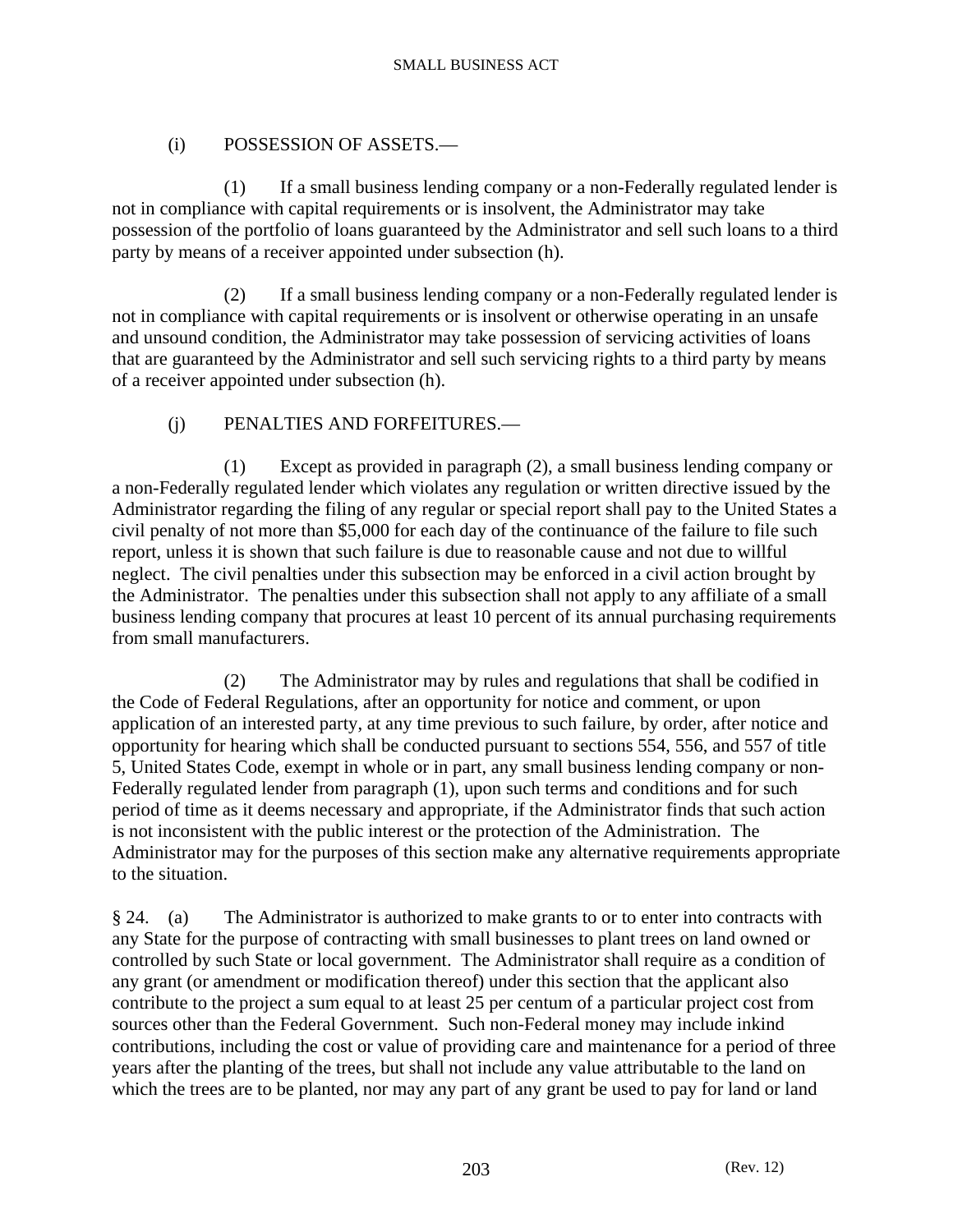charges: Provided, That not less than one-half of the amounts appropriated under this section shall be allocated to each State, the District of Columbia, and the Commonwealth of Puerto Rico on the basis of the population in each area as compared to the total population in all areas as provided by the Census Bureau of the Department of Commerce in the annual population estimate or the decennial census, whichever is most current. The Administrator may give a priority in awarding the remaining one-half of appropriated amounts to applicants who agree to contribute more than the requisite 25 per centum, and shall give priority to a proposal to restore an area determined to be a major disaster by the President on a date not more than three years prior to the fiscal year for which the application is made.

 (b) In order to accomplish the objectives of this section, the Administrator, in consultation with appropriate Federal agencies, shall be responsible for formulating a national small business tree planting program. Based on this program, a State may submit a detailed proposal for tree planting by contract.

 (c) To encourage and develop the capacity of small business concerns, to utilize this important segment of our economy, and to permit rapid increases in employment opportunities in local communities, grantees are directed to utilize small business contractors or concerns in connection with the program established by this section, and shall, to the extent practicable, divide the project to allow more than one small business concern to perform the work under the project.

 (d) For purposes of this section, agencies of the Federal Government are hereby authorized to cooperate with all grantees and with State foresters or other appropriate officials by providing without charge, in furtherance of this program, technical services with respect to the planting and growing of such trees.

 (e) There are authorized to be appropriated to carry out the objectives of this section, \$15,000,000 for fiscal year 1991 and \$30,000,000 for each of the fiscal years 1992 through 1994, and all of such sums may remain available until expended.

 (f) Notwithstanding any other law, rule, or regulation, the administration shall publish in the Federal Register proposed rules and regulations implementing this section within sixty days after the date of enactment of this section and shall publish final rules and regulations within one hundred and twenty days of the date of enactment of this section.

(g) As used in this section:

 (1) the term "local government" includes political subdivisions of a State such as counties, parishes, cities, towns and municipalities;

 (2) the term "planting" includes watering, application of fertilizer and herbicides, pruning and shaping, and other subsequent care and maintenance for a period of three years after the trees are planted; and

(3) the term "State" includes any agency thereof.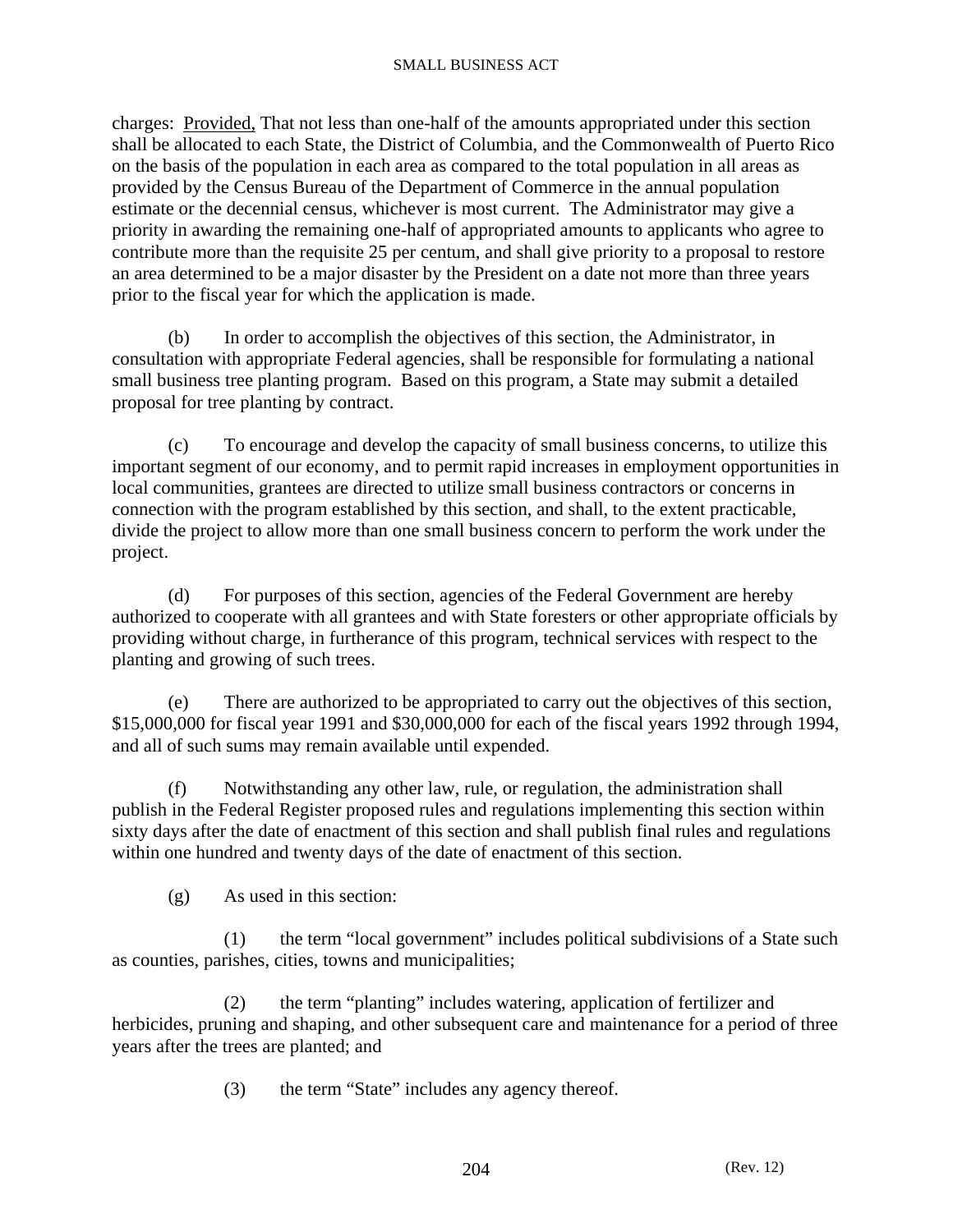(h) The Administrator shall submit annually to the President and the Congress a report on activities within the scope of this section.

§ 25. (a) There is hereby established a Central European Small Business Enterprise Development Commission (hereinafter in this section referred to as the "Commission"). The Commission shall be comprised of a representative of each of the following: the Small Business Administration, the Association of American Universities, and the Association of Small Business Development Centers.

 (b) The Commission shall develop in Czechoslovakia, Poland and Hungary (hereinafter referred to as "designated Central European countries") a self-sustaining system to provide management and technical assistance to small business owners.

 (1) Not later than 90 days after the effective date of this section, the Commission, in consultation with the Agency for International Development, shall enter a contract with one or more entities to—

 (A) determine the needs of small businesses in the designated Central European countries for management and technical assistance;

 (B) evaluate appropriate Small Business Development Centerprograms [sic] which might be replicated in order to meet the needs of each of such countries; and

 (C) identify and assess the capability of educational institutions in each such country to develop a Small Business Development Center type program.

 (2) Not later than 18 months after the effective date of this section, the Commission shall review the recommendations submitted to it and shall formulate and contract for the establishment of a three-year management and technical assistance demonstration program.

 (c) In order to be eligible to participate, the educational institution in each designated Central European country shall—

(1) obtain the prior approval of the government to conduct the program;

 (2) agree to provide partial financial support for the program, either directly or indirectly, during the second and third years of the demonstration program; and

 (3) agree to obtain private sector involvement in the delivery of assistance under the program.

 (d) The Commission shall meet and organize not later than 30 days after the date of enactment of this section.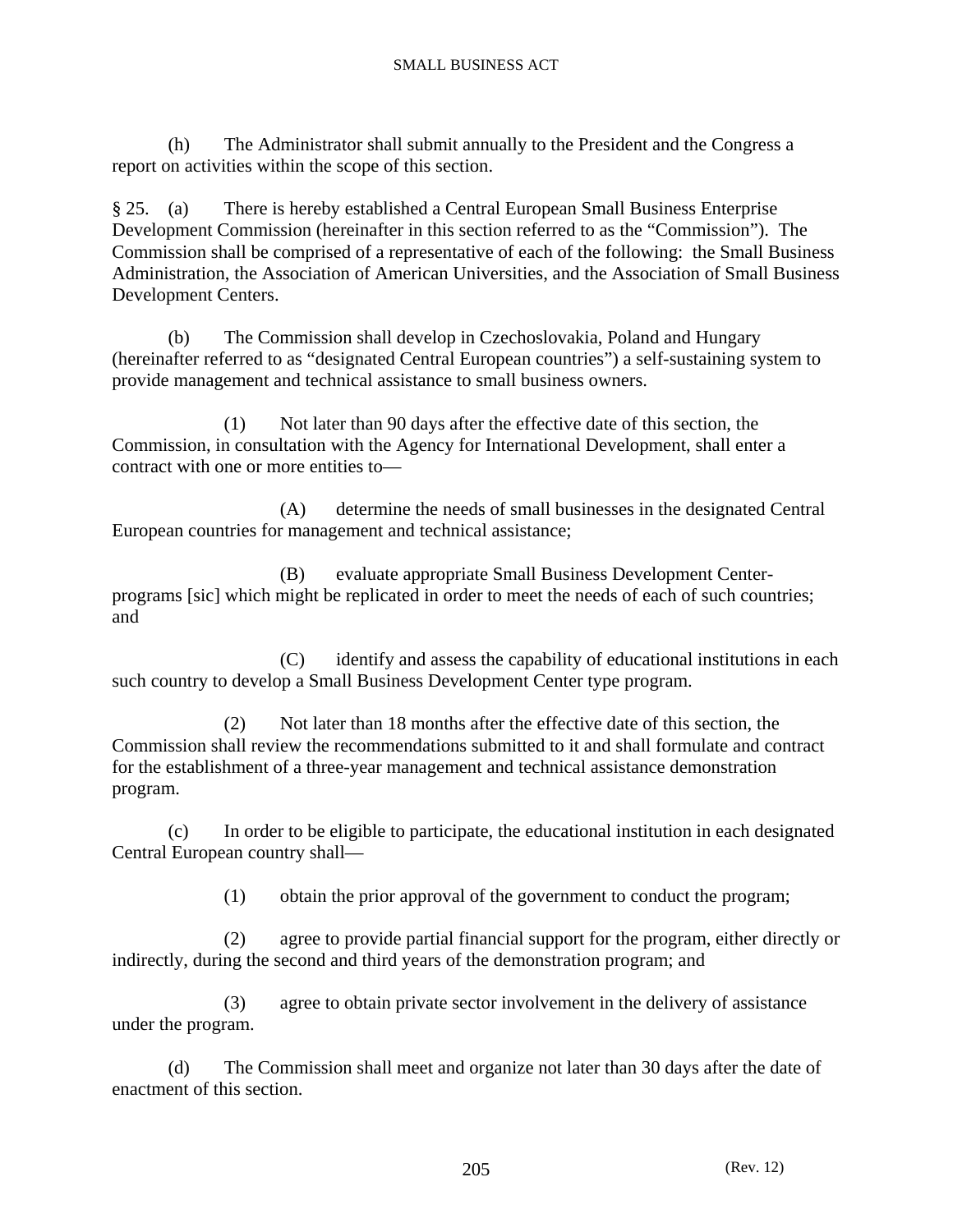(e) Members of the Commission shall serve without pay, except they shall be entitled to reimbursement for travel, subsistence, and other necessary expenses incurred by them in carrying out their functions in the same manner as persons employed intermittently in the Federal Government are allowed expenses under section 5703 of title 5, United States Code.

 (f) Two Commissioners shall constitute a quorum for the transaction of business. Meetings shall be at the call of the Chairperson who shall be elected by the Members of the Commission.

 (g) The Commission shall not have any authority to appoint staff, but upon request of the Chairperson, the head of any Federal department or agency may detail, on a reimbursable basis, any of the personnel of such department or agency to the Commission to assist in carrying out the Commission's functions under this section without regard to section 3341 of title 5 of the United States Code. The Administrator of the General Services Administration shall provide, on a reimbursable basis, such administrative support services as the Commission may request.

 (h) The Commission shall report to Congress not later than December 1, 1991, and annually thereafter, on the progress in carrying out the provisions of this section.

 (i) There are hereby authorized to be appropriated to the Small Business Administration the sum of \$3,000,000 for fiscal year 1991, \$5,000,000 for fiscal year 1992, \$2,000,000 for each of fiscal years 1993 and 1994, and \$1,000,000 for fiscal year 1995 to carry out the provisions of this section. Such sums shall be disbursed by the Small Business Administration as requested by the Commission and may remain available until expended. Any authority to enter contracts or other spending authority provided for in this section is subject to amounts provided for in advance in appropriations Acts.

§ 26. (a) There is hereby established in the Small Business Administration an Office of Rural Affairs (hereafter in this section referred to as the "Office").

 (b) The Office shall be headed by a director who shall be appointed by the Administrator not later than 90 days after the date of the enactment of this section.

(c) The Office shall—

 (1) strive to achieve an equitable distribution of the financial assistance available from the Administration for small business concerns located in rural areas;

 (2) to the extent practicable, compile annual statistics on rural areas, including statistics concerning the population, poverty, job creation and retention, unemployment, business failures, and business startups;

 (3) provide information to industries, organizations, and State and local governments concerning the assistance available to rural small business concerns through the Administration and through other Federal departments and agencies;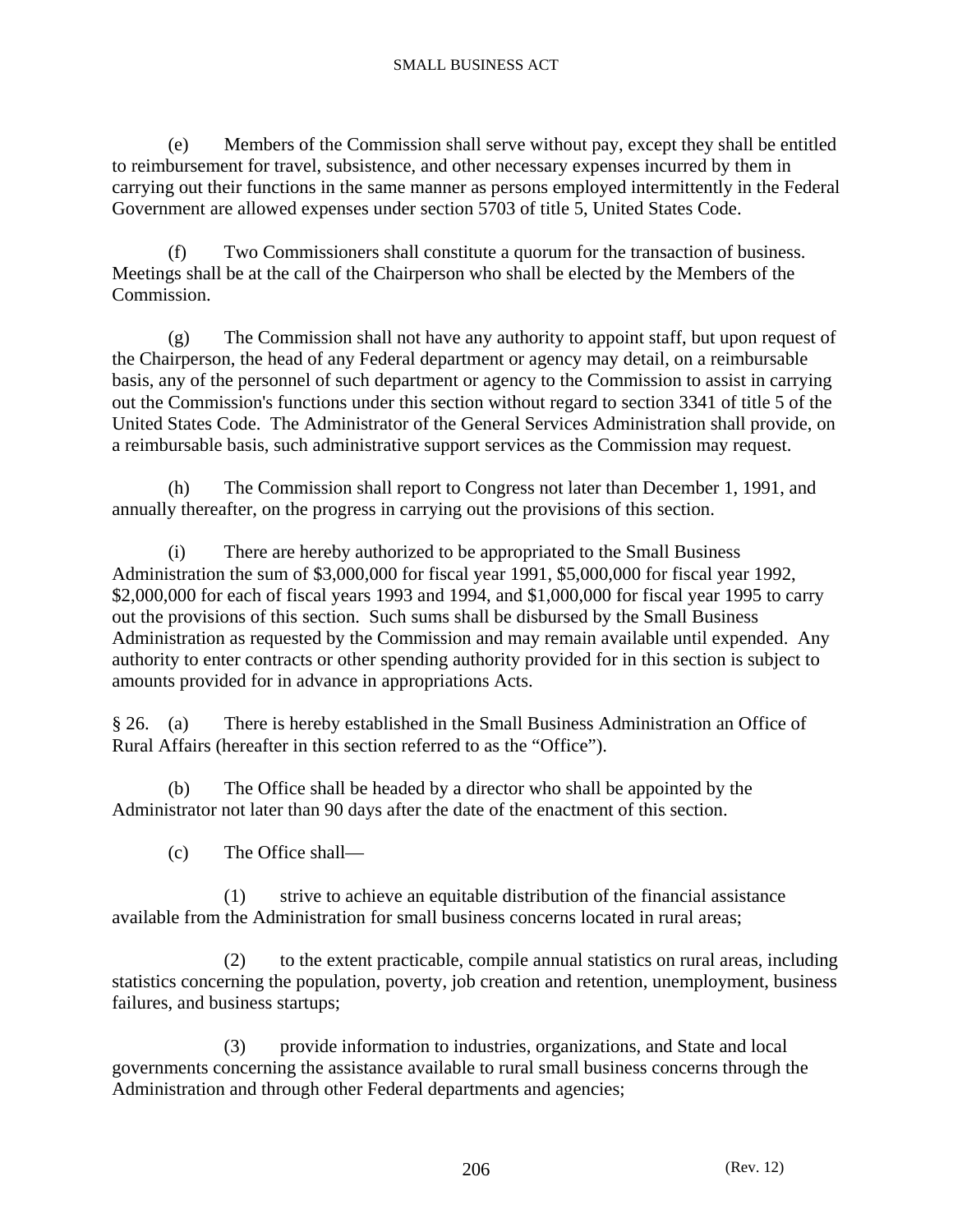(4) provide information to industries, organizations, educational institutions, and State and local governments concerning programs administered by private organizations, educational institutions, and Federal, State, and local governments which improve the economic opportunities of rural citizens; and

 (5) work with the United States Tourism and Travel Administration to assist small businesses in rural areas with tourism promotion and development.

## § 27. PAUL D. COVERDELL DRUG-FREE WORKPLACE PROGRAM.

(a) DEFINITIONS.—In this section:

 (1) DRUG-FREE WORKPLACE PROGRAM.—The term "drug-free workplace program" means a program that includes—

 (A) a written policy, including a clear statement of expectations for workplace behavior, prohibitions against reporting to work or working under the influence of illegal drugs or alcohol, prohibitions against the use or possession of illegal drugs in the workplace, and the consequences of violating those expectations and prohibitions;

 (B) drug and alcohol abuse prevention training for a total of not less than 2 hours for each employee, and additional voluntary drug and alcohol abuse prevention training for employees who are parents;

 (C) employee illegal drug testing, with analysis conducted by a drug testing laboratory certified by the Substance Abuse and Mental Health Services Administration, or approved by the College of American Pathologists for forensic drug testing, and a review of each positive test result by a medical review officer;

 (D) employee access to an employee assistance program, including confidential assessment, referral, and short-term problem resolution; and

(E) continuing alcohol and drug abuse prevention education.

 (2) ELIGIBLE INTERMEDIARY.—The term "eligible intermediary" means an organization—

 (A) that has not less than 2 years of experience in carrying out drugfree workplace programs;

(B) that has a drug-free workplace policy in effect;

 (C) that is located in a State, the District of Columbia, or a territory of the United States; and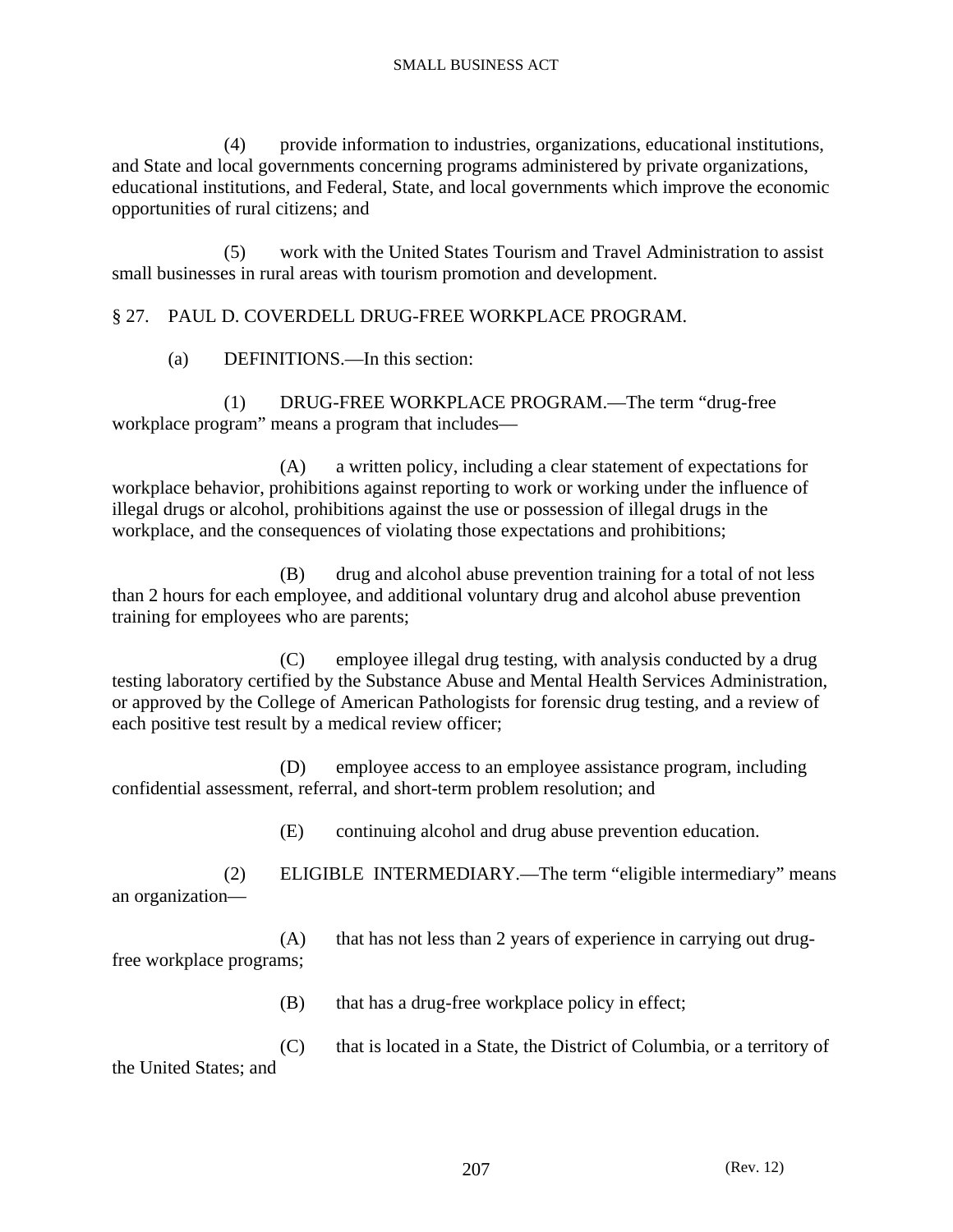(D) (i) the purpose of which is—

 (I) to develop comprehensive drug-free workplace programs or to supply drug-free workplace services; or

 (II) to provide other forms of assistance and services to small business concerns; or

 (ii) that is eligible to receive a grant under chapter 2 of the National Narcotics Leadership Act of 1988 (21 U.S.C. 1521 et seq.).

- (3) EMPLOYEE.—The term "employee" includes any—
	- (A) applicant for employment;
	- (B) employee;
	- (C) supervisor;
	- (D) manager;
	- (E) officer of a small business concern who is active in management of

the concern; and

(F) owner of a small business concern who is active in management of

(4) MEDICAL REVIEW OFFICER.—The term "medical review officer"—

(A) means a licensed physician with knowledge of substance abuse

disorders; and

the concern.

- (B) does not include any—
	- (i) employee of the small business concern; or

 (ii) employee or agent of, or any person having a financial interest in, the laboratory for which the illegal drug test results are being reviewed.

(b) ESTABLISHMENT.—

 (1) IN GENERAL.—There is established a drug-free workplace demonstration program, under which the Administrator may make grants to, or enter into cooperative agreements or contracts with, eligible intermediaries for the purpose of providing financial and technical assistance to small business concerns seeking to establish a drug-free workplace program.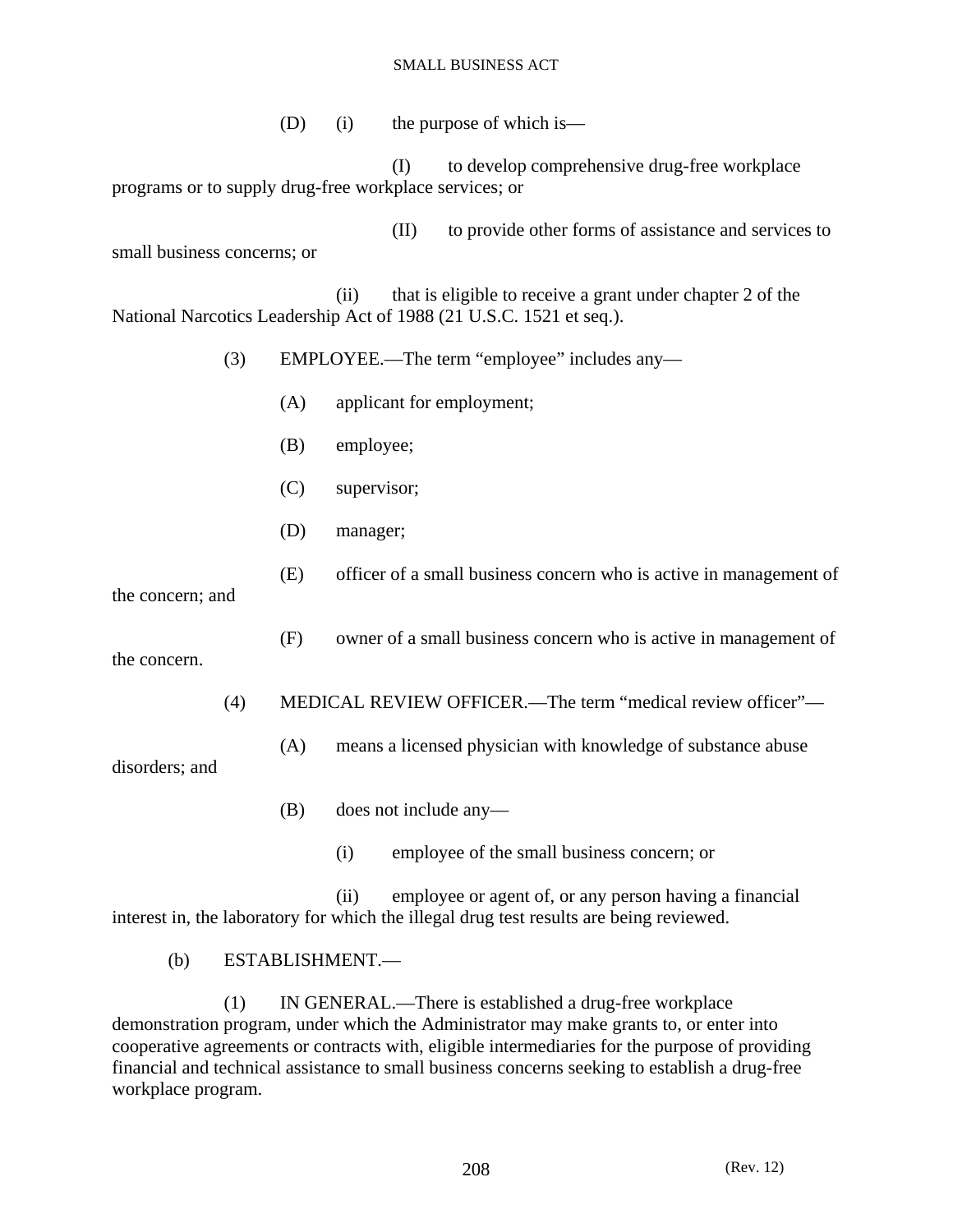(2) ADDITIONAL GRANTS FOR TECHNICAL ASSISTANCE.—In addition to grants under paragraph (1), the Administrator may make grants to, or enter into cooperative agreements or contracts with, any grantee for the purpose of providing, in cooperation with one or more small business development centers, technical assistance to small business concerns seeking to establish a drug-free workplace program.

 (3) 2-YEAR GRANTS.—Each grant made under this subsection shall be for a period of 2 years, subject to an annual performance review by the Administrator.

 (c) PROMOTION OF EFFECTIVE PRACTICES OF ELIGIBLE INTERMEDIARIES.—

 (1) TECHNICAL ASSISTANCE AND INFORMATION.—The Administrator, after consultation with the Director of the Center for Substance Abuse and Prevention, shall provide technical assistance and information to each eligible intermediary under subsection (b) regarding the most effective practices in establishing and carrying out drugfree workplace programs.

(2) EVALUATION OF PROGRAM.—

 (A) DATA COLLECTION AND ANALYSIS.—Each eligible intermediary receiving a grant under this section shall establish a system to collect and analyze information regarding the effectiveness of drug-free workplace programs established with assistance provided under this section through the intermediary, including information regarding any increase or decrease among employees in drug use, awareness of the adverse consequences of drug use, and absenteeism, injury, and disciplinary problems related to drug use. Such system shall conform to such requirements as the Administrator, after consultation with the Director of the Center for Substance Abuse and Prevention, may prescribe. Not more than 5 percent of the amount of each grant made under subsection (b) shall be used by the eligible intermediary to carry out this paragraph.

 (B) METHOD OF EVALUATION.—The Administrator, after consultation with the Director of the Center for Substance Abuse and Prevention, shall provide technical assistance and guidance to each eligible intermediary receiving a grant under subsection (b) regarding the collection and analysis of information to evaluate the effectiveness of drug-free workplace programs established with assistance provided under this section, including the information referred to in paragraph (1). Such assistance shall include the identification of additional information suitable for measuring the benefits of drug-free workplace programs to the small business concern and to the concern's employees and the identification of methods suitable for analyzing such information.

 (d) EVALUATION AND COORDINATION. Not later than 18 months after the date of enactment of the Drug-Free Workplace Act of 1998, the Administrator, in coordination with the Secretary of Labor, the Secretary of Health and Human Services, and the Director of National Drug Control Policy, shall—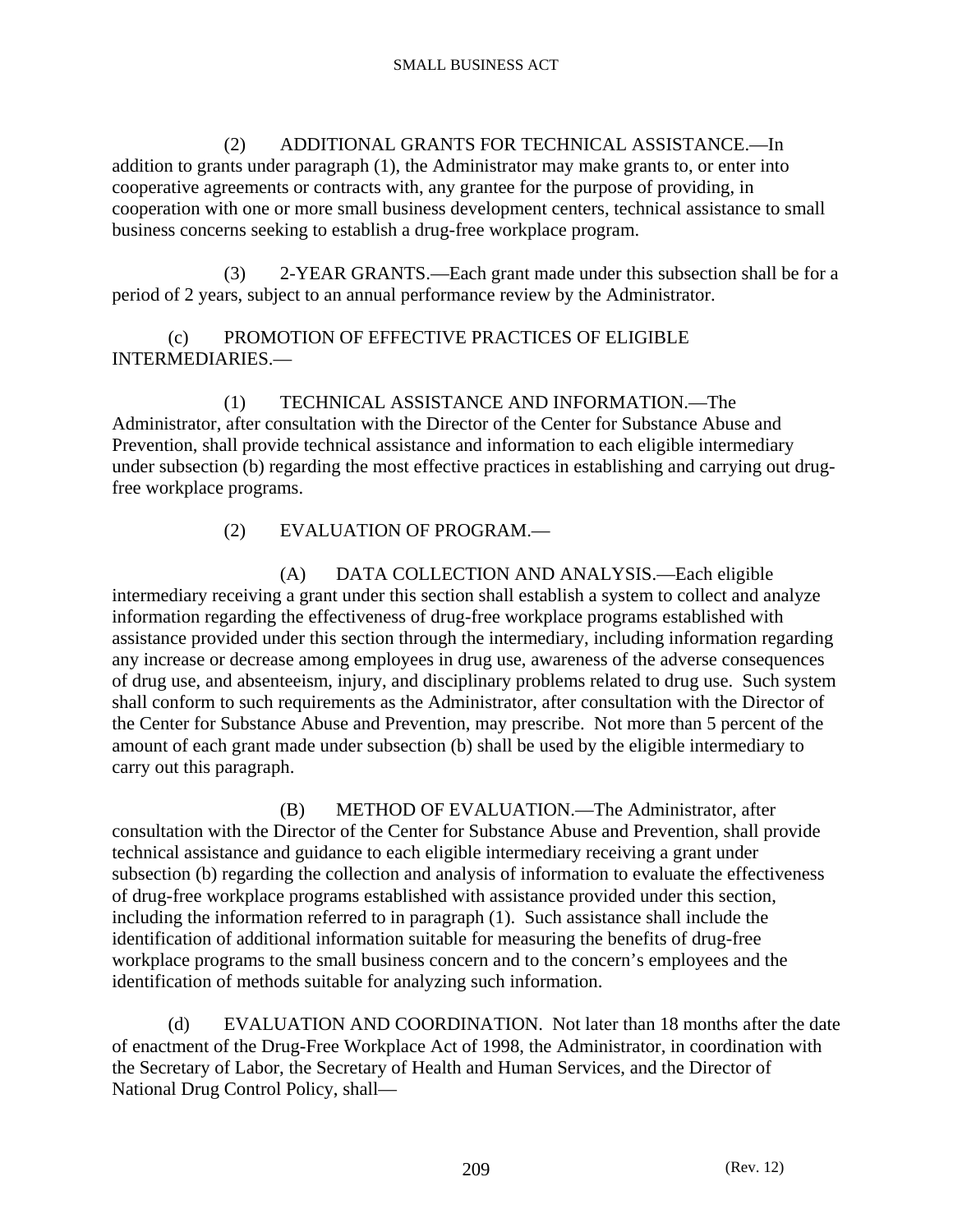(1) evaluate the drug-free workplace programs established with assistance made available under this section; and

 (2) submit to Congress a report describing the results of the evaluation under paragraph (1).

 (e) CONTRACT AUTHORITY.—In carrying out this section, the Administrator may—

 (1) contract with public and private entities to provide assistance related to carrying out the program under this section; and

(2) compensate those entities for provision of that assistance.

 (f) CONSTRUCTION.—Nothing in this section may be construed to require an employer who attends a program offered by an intermediary to contract for any service offered by the intermediary.

(g) AUTHORIZATION.—

 (1) IN GENERAL.—There is authorized to be appropriated to carry out this section, (other than subsection (b)(2)), \$5,000,000 for each of fiscal years 2005 and 2006. Amounts made available under this paragraph shall remain available until expended.

 (2) SMALL BUSINESS DEVELOPMENT CENTERS.—Of the total amount made available under paragraph (1) for each of fiscal years 2005 and 2006, not more than the greater of 10 percent or \$500,000 may be used to carry out section  $21(c)(3)(T)$ .

 (3) ADDITIONAL AUTHORIZATION FOR TECHNICAL ASSISTANCE GRANTS.—There are authorized to be appropriated to carry out subsection  $(b)(2)$ , \$1,500,000 for each of fiscal years 2005 and 2006. Amounts made available under this paragraph shall remain available until expended.

 (4) LIMITATION ON ADMINISTRATIVE COSTS.—Not more than 5 percent of the total amount made available under this subsection for any fiscal year shall be used for administrative costs (determined without regard to the administrative costs of eligible intermediaries).

### § 28. PILOT TECHNOLOGY ACCESS PROGRAM.

 (a) The Administration, in consultation with the National Institute of Standards and Technology and the National Technical Information Service, shall establish a Pilot Technology Access Program, for making awards under this section to Small Business Development Centers (hereinafter in this section referred to as "Centers").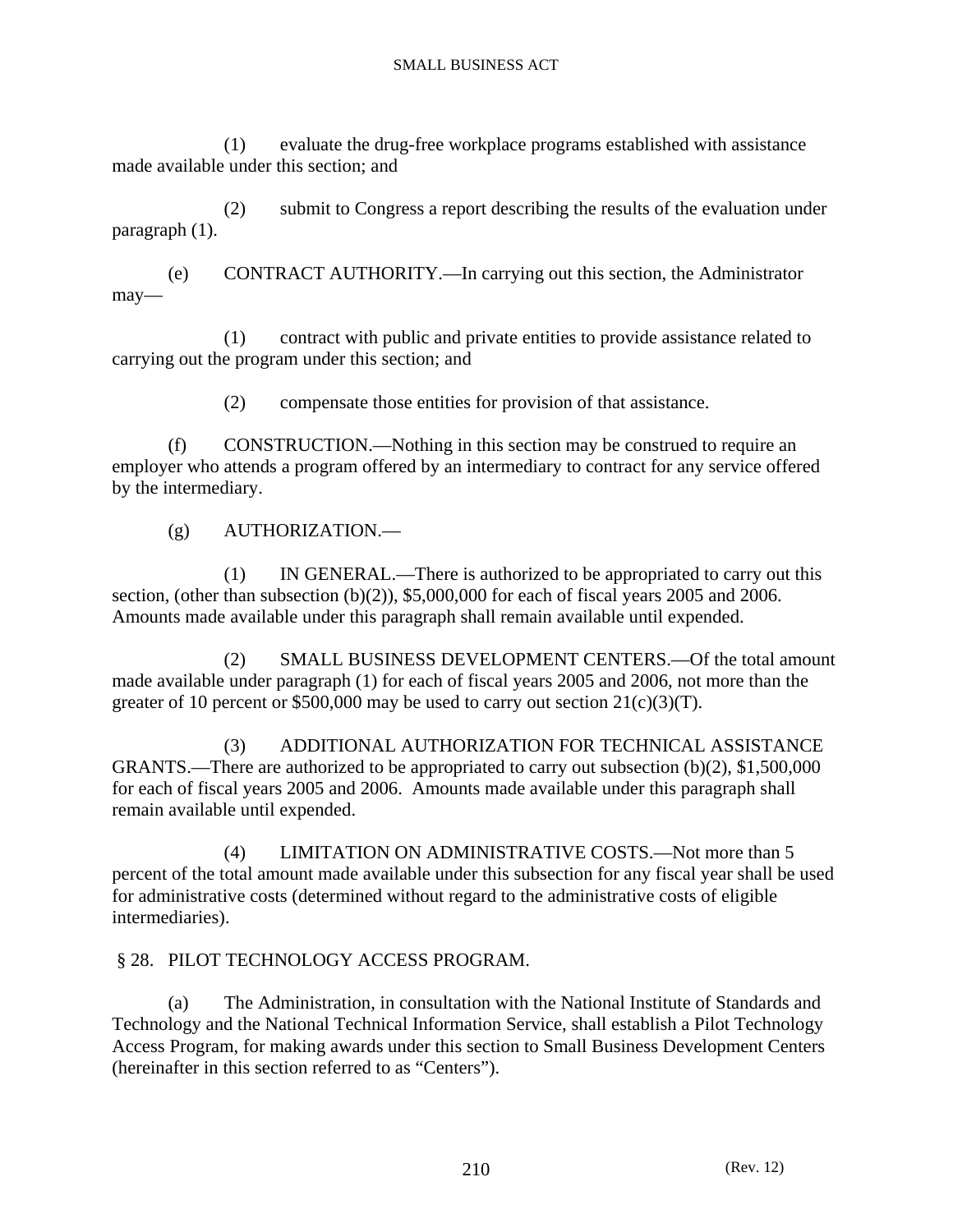(b) The Administrator of the Small Business Administration shall establish competitive, merit-based criteria for the selection of Centers to receive awards on the basis of—

 (1) the ability of the applicant to carry out the purposes described in subsection (d) in a manner relevant to the needs of industries in the area served by the Center;

 (2) the ability of the applicant to integrate the implementation of this program with existing Federal and State technical and business assistance resources; and

 (3) the ability of the applicant to continue providing technology access after the termination of this pilot program.

 (c) To be eligible to receive an award under this section, an applicant shall provide a matching contribution at least equal to that received under such award, not more than 50 percent of which may be waived overhead or in-kind contributions.

 (d) Awards made under this section shall be for the purpose of increasing access by small businesses to on-line data base services that provide technical and business information, and access to technical experts, in a wide range of technologies, through such activities as—

- (1) defraying the cost of access by small businesses to the data base services;
- (2) training small businesses in the use of the data base services; and
- (3) establishing a public point of access to the data base services.

Activities described in paragraphs (1) through (3) may be carried out through contract with a private entity.

 (e) Awards previously made under section 21A of this Act may be renewed under this section.

 (f) Two years after the date on which the first award was issued under section 21A of this Act, the Government Accountability Office shall submit to the Committee on Small Business and the Committee on Science, Space, and Technology of the House of Representatives and to the Committee on Small Business and the Committee on Commerce, Science, and Transportation of the Senate, an interim report on the implementation of the program under such section and this section, including the judgments of the participating Centers as to its effect on small business productivity and innovation.

 (g) Three years after such date, the Government Accountability Office shall submit to the Committee on Small Business and the Committee on Science, Space, and Technology of the House of Representatives and to the Committee on Small Business and the Committee on Commerce, Science and Transportation of the Senate, a final report evaluating the effectiveness of the Program under section 21A and this section in improving small business productivity and innovation.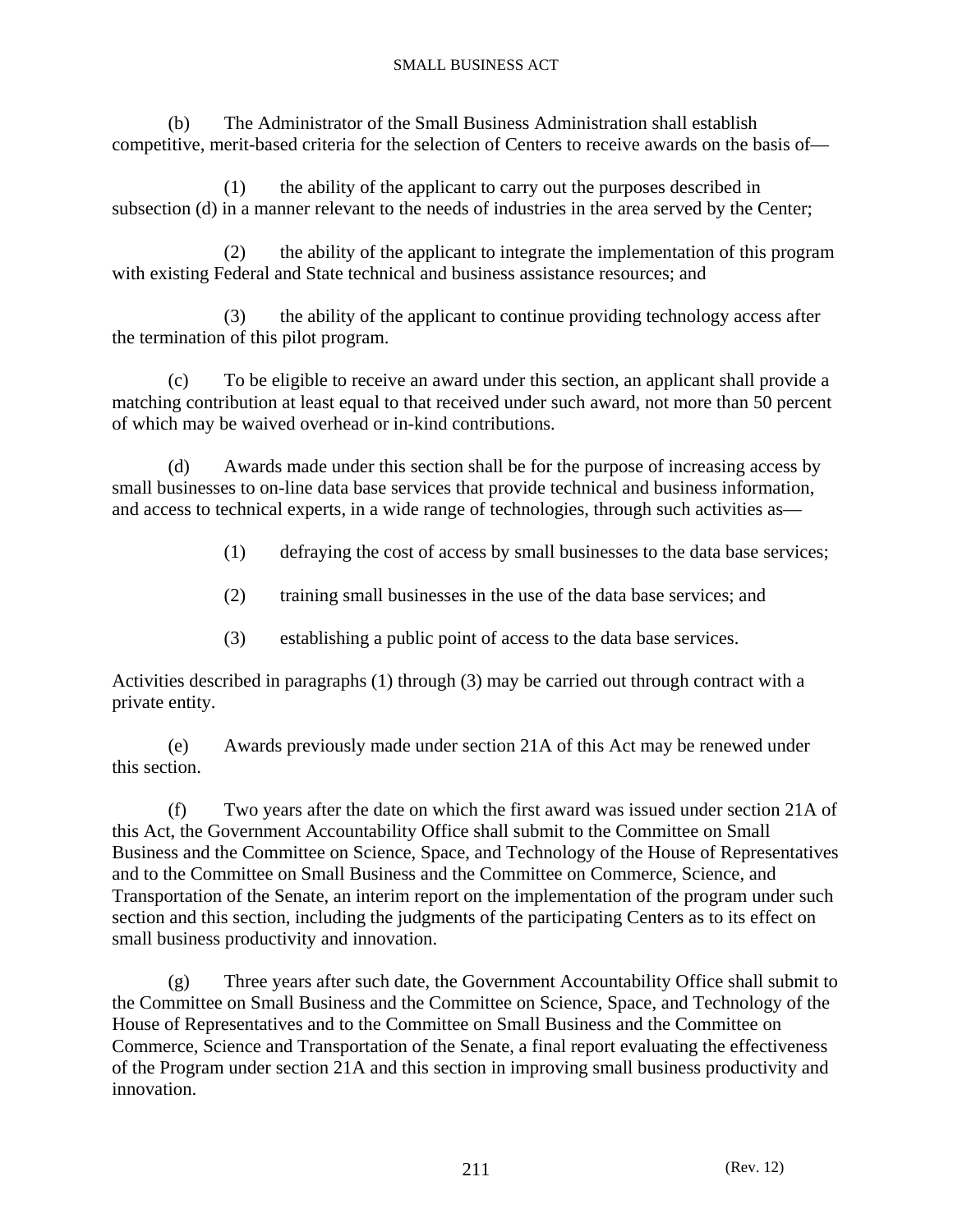(h) There are authorized to be appropriated to the Small Business Administration \$5 million for each of fiscal years 1992 through 1995 to carry out this section, and such amounts may remain available until expended.

 (i) Centers are encouraged to seek funding from Federal and non-Federal sources other than those provided for in this section to assist small businesses in the identification of appropriate technologies to fill their needs, the transfer of technologies from Federal laboratories, public and private universities, and other public and private institutions, the analysis of commercial opportunities represented by such technologies, and such other functions as the development business Planning, market research, and financial packaging required for commercialization. Insofar as such Centers pursue these activities, Federal agencies are encouraged to employ these Centers to interface with small businesses for such purposes as facilitating small business participation in Federal procurement and fostering commercialization of Federally-funded research and development.

### § 29. WOMEN'S BUSINESS CENTER PROGRAM.

(a) DEFINITIONS.—In this section—

 (1) the term "Assistant Administrator" means the Assistant Administrator of the Office of Women's Business Ownership established under subsection (g);

 (2) the term "private nonprofit organization" means an entity that is described in section 501(c) of the Internal Revenue Code of 1986 and exempt from taxation under section 501(a) of such Code;

 (3) the term "small business concern owned and controlled by women", either startup or existing, includes any small business concern—

(A) that is not less than 51 percent owned by 1 or more women; and

 (B) the management and daily business operations of which are controlled by 1 or more women; and

(4) the term "women's business center site" means the location of—

(A) a women's business center; or

 (B) 1 or more women's business centers, established in conjunction with another women's business center in another location within a State or region—

(i) that reach a distinct population that would otherwise not be

served;

(ii) whose services are targeted to women; and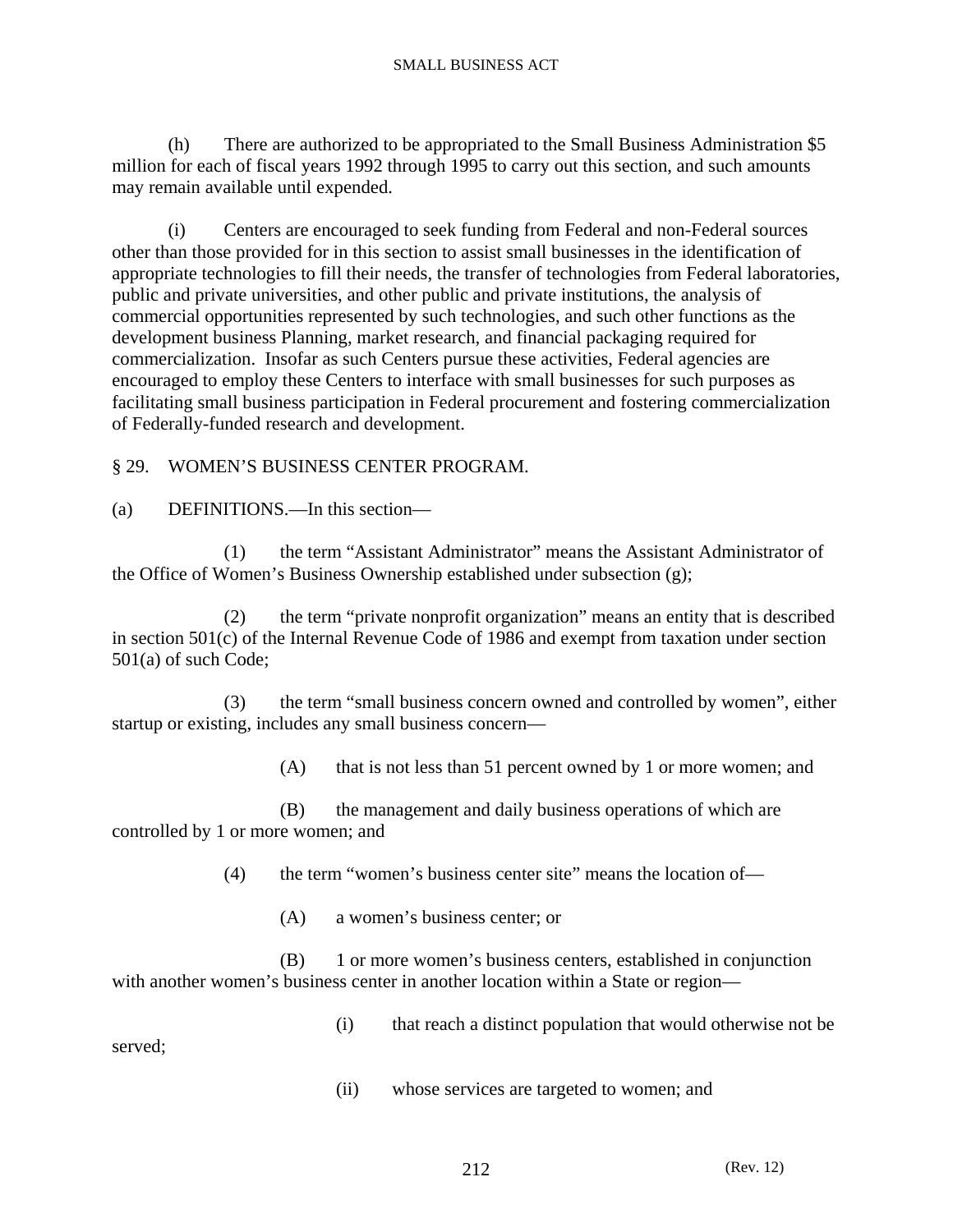(iii) whose scope, function, and activities are similar to those of the primary women's business center or centers in conjunction with which it was established.

 (b) AUTHORITY.—The Administration may provide financial assistance to private nonprofit organizations to conduct 5-year projects for the benefit of small business concerns owned and controlled by women. The projects shall provide—

 (1) financial assistance, including training and counseling in how to apply for and secure business credit and investment capital, preparing and presenting financial statements, and managing cash flow and other financial operations of a business concern;

 (2) management assistance, including training and counseling in how to plan, organize, staff, direct, and control each major activity and function of a small business concern; and

 (3) marketing assistance, including training and counseling in identifying and segmenting domestic and international market opportunities, preparing and executing marketing Plans, developing pricing strategies, locating contract opportunities, negotiating contracts, and utilizing varying public relations and advertising techniques.

(c) CONDITIONS OF PARTICIPATION—

 (1) NON-FEDERAL CONTRIBUTIONS.—As a condition of receiving financial assistance authorized by this section, the recipient organization shall agree to obtain, after its application has been approved and notice of award has been issue, cash contributions from non-Federal sources as follows:

 (A) in the first and second years, 1 non-Federal dollar for each 2 Federal dollars; and

(B) in the third, fourth, and fifth years, 1 non-Federal dollar for each

Federal dollar.

 (2) FORM OF NON-FEDERAL CONTRIBUTIONS.—Not more than onehalf of the non-Federal sector matching assistance may be in the form of in-kind contributions that are budget line items only, including office equipment and office space.

 (3) FORM OF FEDERAL CONTRIBUTIONS.—The financial assistance authorized pursuant to this section may be made by grant, contract, or cooperative agreement and may contain such provision, as necessary, to provide for payments in lump sum or installments, and in advance or by way of reimbursement. The Administration may disburse up to 25 percent of each year's Federal share awarded to a recipient organization after notice of the award has been issued and before the non-Federal sector matching funds are obtained.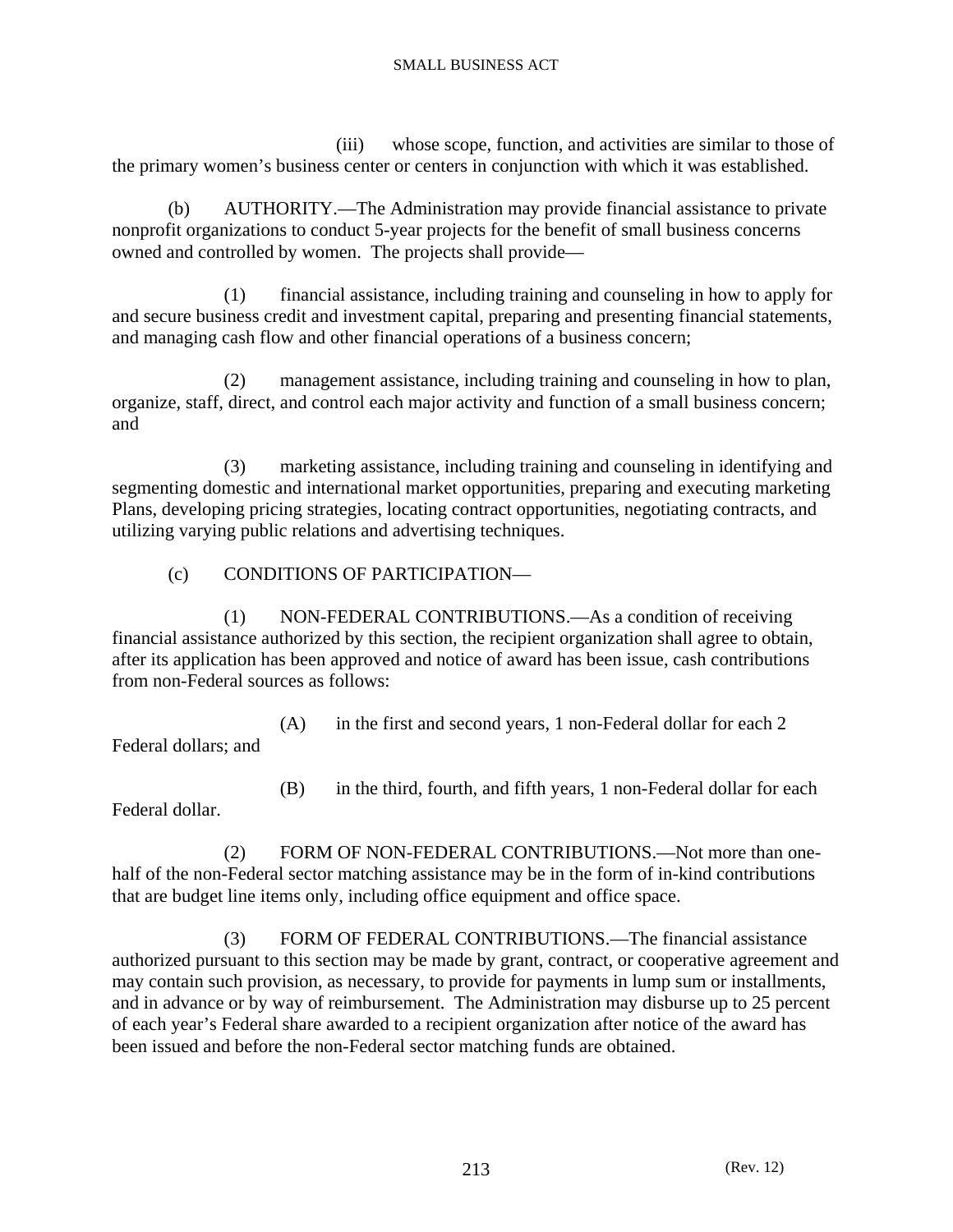(4) FAILURE TO OBTAIN NON-FEDERAL FUNDING.—If any recipient of assistance fails to obtain the required non-Federal contribution during any project, it shall not be eligible thereafter for advance disbursements pursuant to paragraph (3) during the remainder of that project, or for any other project for which it is or may be funded by the Administration, and prior to approving assistance to such organization for any other projects, the Administration shall specifically determine whether the Administration believes that the recipient will be able to obtain the requisite non-Federal funding and enter a written finding setting forth the reasons for making such determination.

 (d) CONTRACT AUTHORITY.—A women's business center may enter into a contract with a Federal department or agency to provide specific assistance to women and other underserved small business concerns. Performance of such contract should not hinder the women's business centers in carrying out the terms of the grant received by the women's business centers from the Administration.

 (e) SUBMISSION OF 5-YEAR PLAN.—Each applicant organization initially shall submit a 5-year Plan to the Administration on proposed fundraising and training activities, and a recipient organization may receive financial assistance under this program for a maximum of 5 years per women's business center site.

 (f) CRITERIA.—The Administration shall evaluate and rank applicants in accordance with predetermined selection criteria that shall be stated in terms of relative importance. Such criteria and their relative importance shall be made publicly available and stated in each solicitation for applications made by the Administration. The criteria shall include—

 (1) the experience of the applicant in conducting programs or ongoing efforts designed to impart or upgrade the business skills of women business owners or potential owners;

 (2) the present ability of the applicant to commence a project within a minimum amount of time;

 (3) the ability of the applicant to provide training and services to a representative number of women who are both socially and economically disadvantaged; and

 (4) the location for the women's business center site proposed by the applicant.

## (g) OFFICE OF WOMEN'S BUSINESS OWNERSHIP—

 (1) ESTABLISHMENT.—There is established within the Administration an Office of Women's Business Ownership, which shall be responsible for the administration of the Administration's programs for the development of women's business enterprises (as defined in section 408 of the Women's Business Ownership Act of 1988 (15 U.S.C. 631 note)). The Office of Women's Business Ownership shall be administered by an Assistant Administrator, who shall be appointed by the Administrator.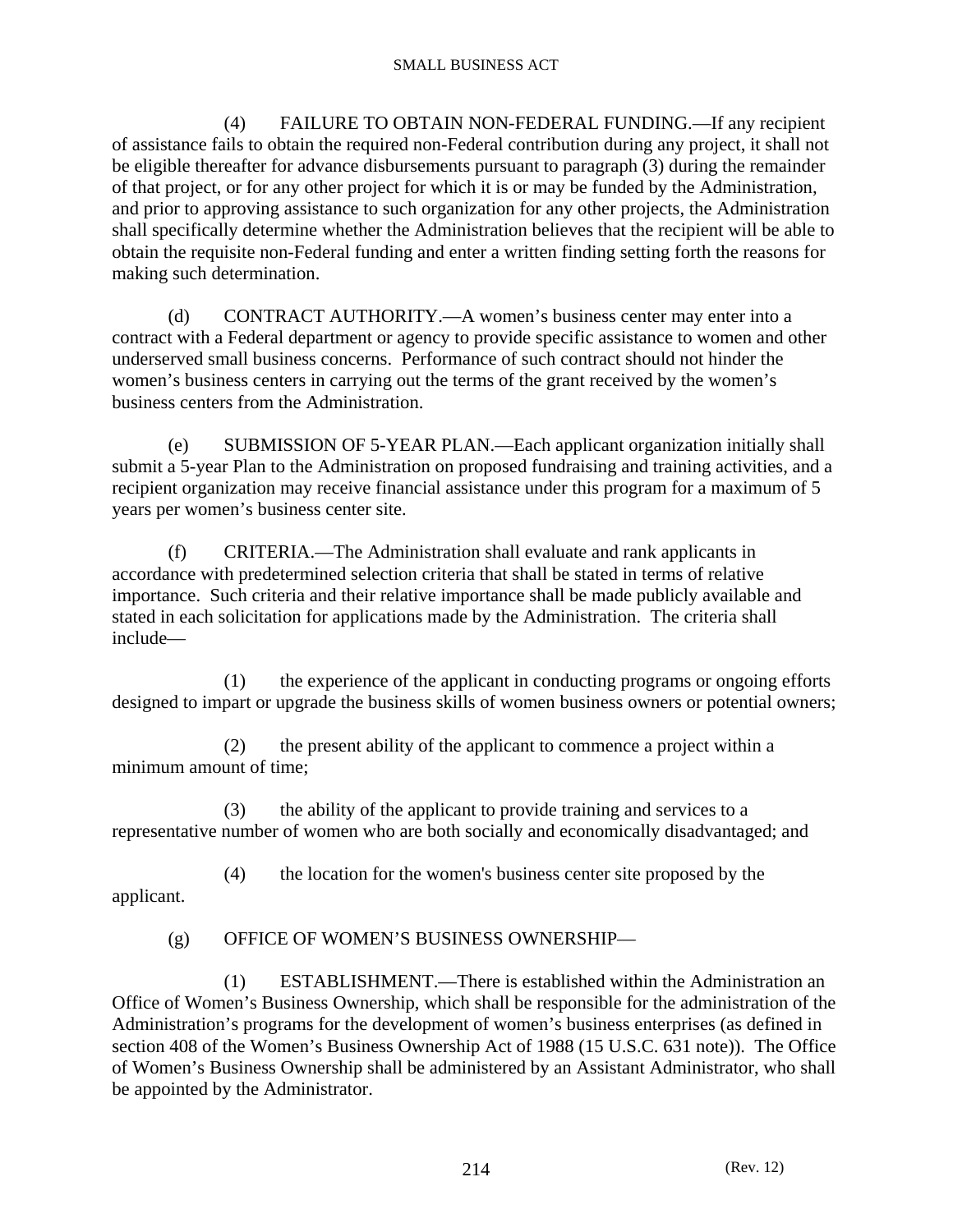### (2) ASSISTANT ADMINISTRATOR OF THE OFFICE OF WOMEN'S BUSINESS OWNERSHIP—

 (A) QUALIFICATIONS.—The position of Assistant Administrator shall be a Senior Executive Service position under section 3132(a)(2) of title 5, United States Code. The Assistant Administrator shall serve as a noncareer appointee (as defined in section  $3132(a)(7)$  of that title).

### (B) RESPONSIBILITIES AND DUTIES—

 (i) RESPONSIBILITIES.—The responsibilities of the Assistant Administrator shall be to administer the programs and services of the Office of Women's Business Ownership established to assist women entrepreneurs in the areas of—

- (I) starting and operating a small business;
- (II) development of management and technical skills;
- (III) seeking Federal procurement opportunities; and
- (IV) increasing the opportunity for access to capital.
- (ii) DUTIES.—The Assistant Administrator shall—
	- (I) administer and manage the Women's Business

Center program;

this section

 (II) recommend the annual administrative and program budgets for the Office of Women's Business Ownership (including the budget for the Women's Business Center program);

(III) establish appropriate funding levels therefore;

 (IV) review the annual budgets submitted by each applicant for the Women's Business Center program;

(V) select applicants to participate in the program under

(VI) implement this section;

 (VII) maintain a clearinghouse to provide for the dissemination and exchange of information between women's business centers;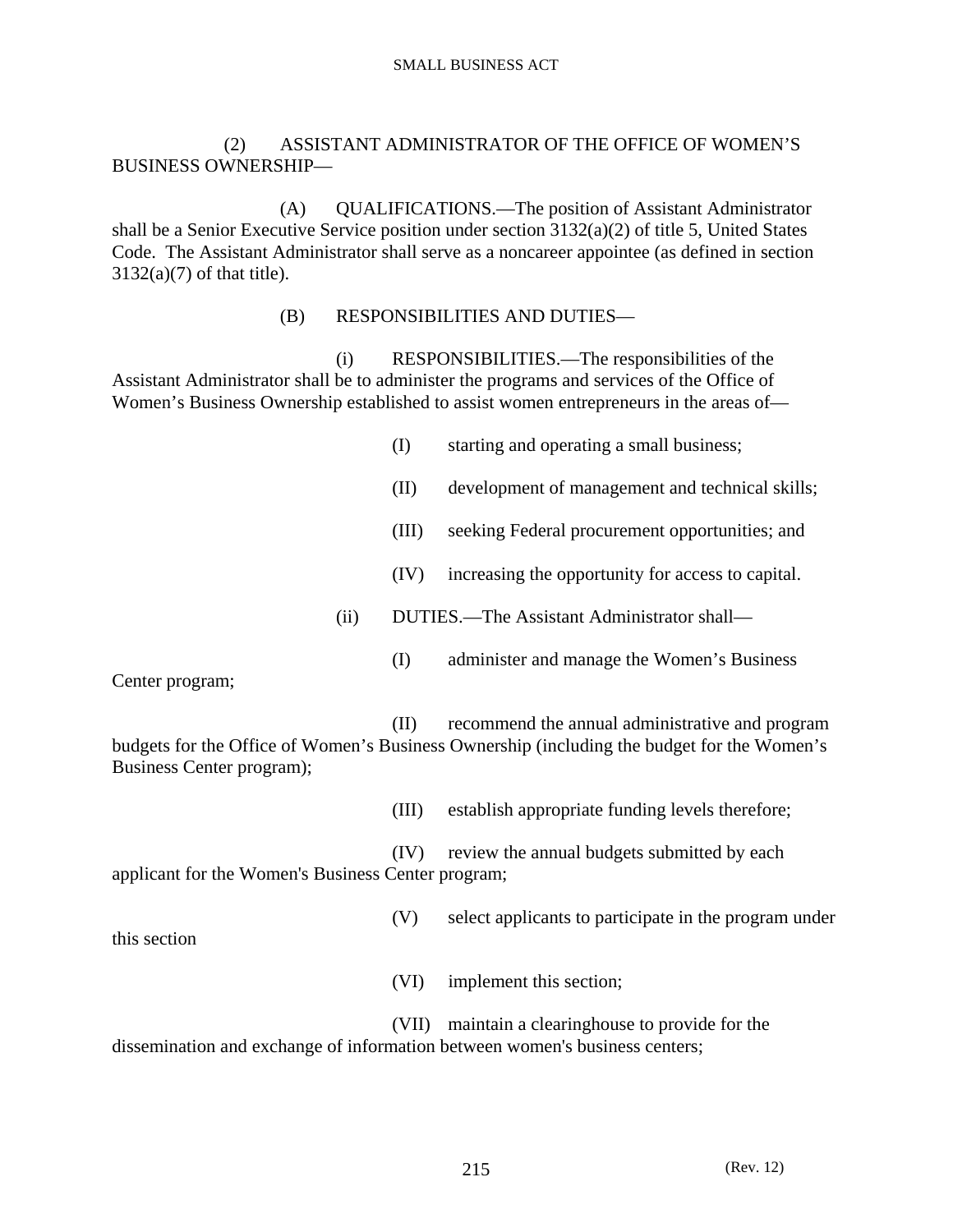(VIII) serve as the vice chairperson of the Interagency Committee on Women's Business Enterprise;

(IX) serve as liaison for the National Women's Business

Council; and

(X) advise the Administrator on appointments to the

Women's Business Council.

 (C) CONSULTATION REQUIREMENTS - In carrying out the responsibilities and duties described in this paragraph, the Assistant Administrator shall confer with and seek the advice of the Administration officials in areas served by the women's business centers.

(h) PROGRAM EXAMINATION —

(1) IN GENERAL.—The Administration shall—

 (A) develop and implement an annual programmatic and financial examination of each women's business center established pursuant to this section, pursuant to which each such center shall provide to the Administration—

 (i) an itemized cost breakdown of actual expenditures for costs incurred during the preceding year; and

 (ii) documentation regarding the amount of matching assistance from non-Federal sources obtained and expended by the center during the preceding year in order to meet the requirements of subsection (c) and, with respect to any in-kind contributions described in subsection  $(c)(2)$  that were used to satisfy the requirements of subsection (c), verification of the existence and valuation of those contributions; and

 (B) analyze the results of each such examination and, based on that analysis, make a determination regarding the programmatic and financial viability of each women's business center.

 (2) CONDITIONS FOR CONTINUED FUNDING.—In determining whether to award a contract (as a sustainability grant) under subsection (l) or to renew a contract (either as a grant or cooperative agreement) under this section with a women's business center, the Administration—

 (A) shall consider the results of the most recent examination of the center under paragraph (1); and

 (B) may withhold such award or renewal, if the Administration determines that—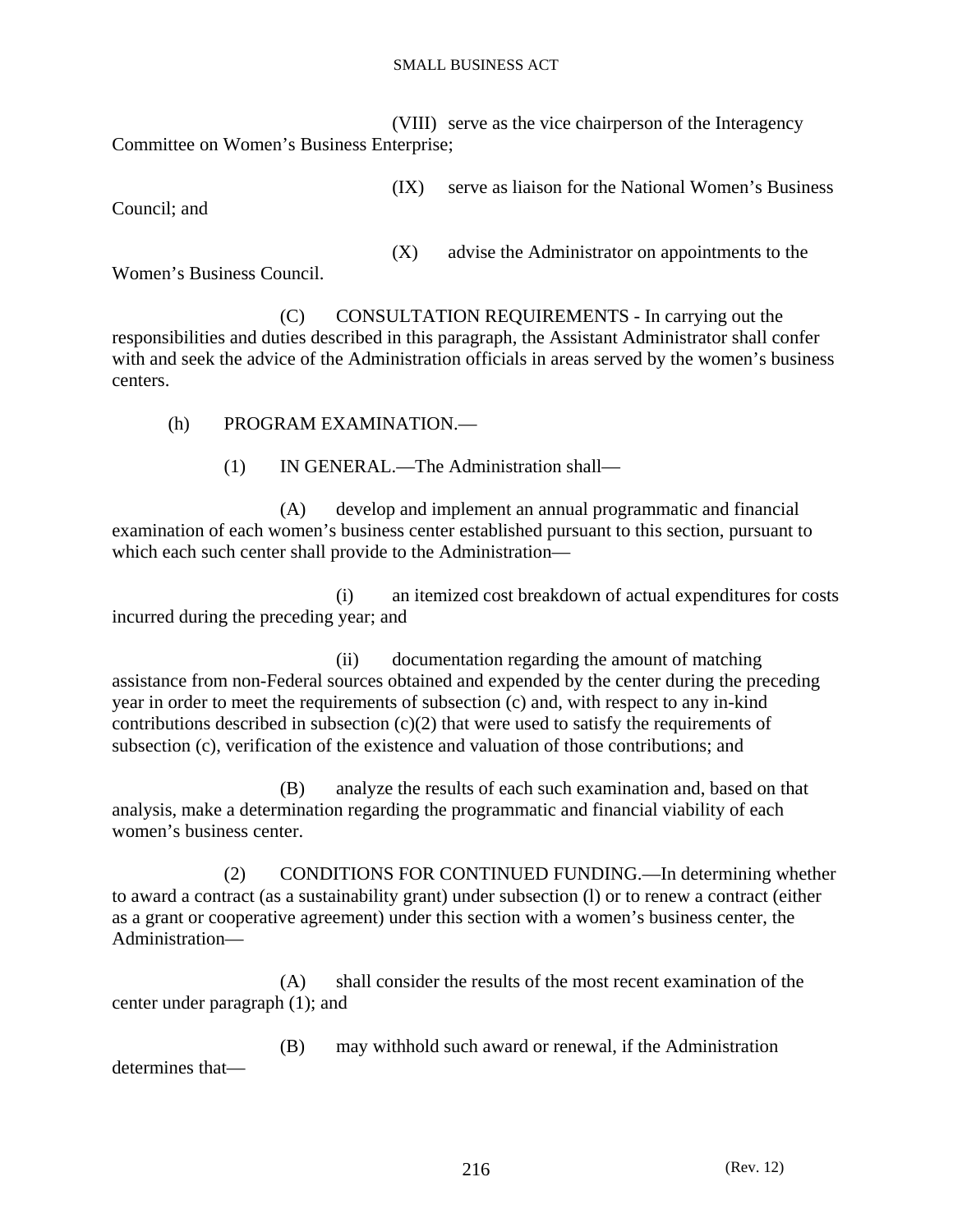(i) the center has failed to provide any information required to be provided under clause (i) or (ii) of paragraph  $(1)(A)$ , or the information provided by the center is inadequate; or

 (ii) the center has failed to provide any information required to be provided by the center for purposes of the report of the Administration under subsection (j), or the information provided by the center is inadequate.

 (i) CONTRACT AUTHORITY.—The authority of the Administrator to enter into contracts shall be in effect for each fiscal year only to the extent and in the amounts as are provided in advance in appropriations Acts. After the Administrator has entered into a contract, either as a grant or a cooperative agreement, with any applicant under this section, it shall not suspend, terminate, or fail to renew or extend any such contract unless the Administrator provides the applicant with written notification setting forth the reasons therefore and affords the applicant an opportunity for a hearing, appeal, or other administrative proceeding under chapter 5 of title 5, United States Code.

## (j) MANAGEMENT REPORT.—

 (1) IN GENERAL.—The Administration shall prepare and submit to the Committees on Small Business of the House of Representatives and the Senate a report on the effectiveness of all projects conducted under this section.

 (2) CONTENTS.—Each report submitted under paragraph (1) shall include information concerning, with respect to each women's business center established pursuant to this section—

- (A) the number of individuals receiving assistance;
- (B) the number of startup business concerns formed;
- (C) the gross receipts of assisted concerns;
- (D) the employment increases or decreases of assisted concerns;

 (E) to the maximum extent practicable, increases or decreases in profits of assisted concerns; and

(F) the most recent analysis, as required under subsection  $(h)(1)(B)$ , and the subsequent determination made by the Administration under that subsection.

### (k) AUTHORIZATION OF APPROPRIATIONS—

 (1) IN GENERAL.—There is authorized to be appropriated, to remain available until the expiration of the pilot program under subsection (l)—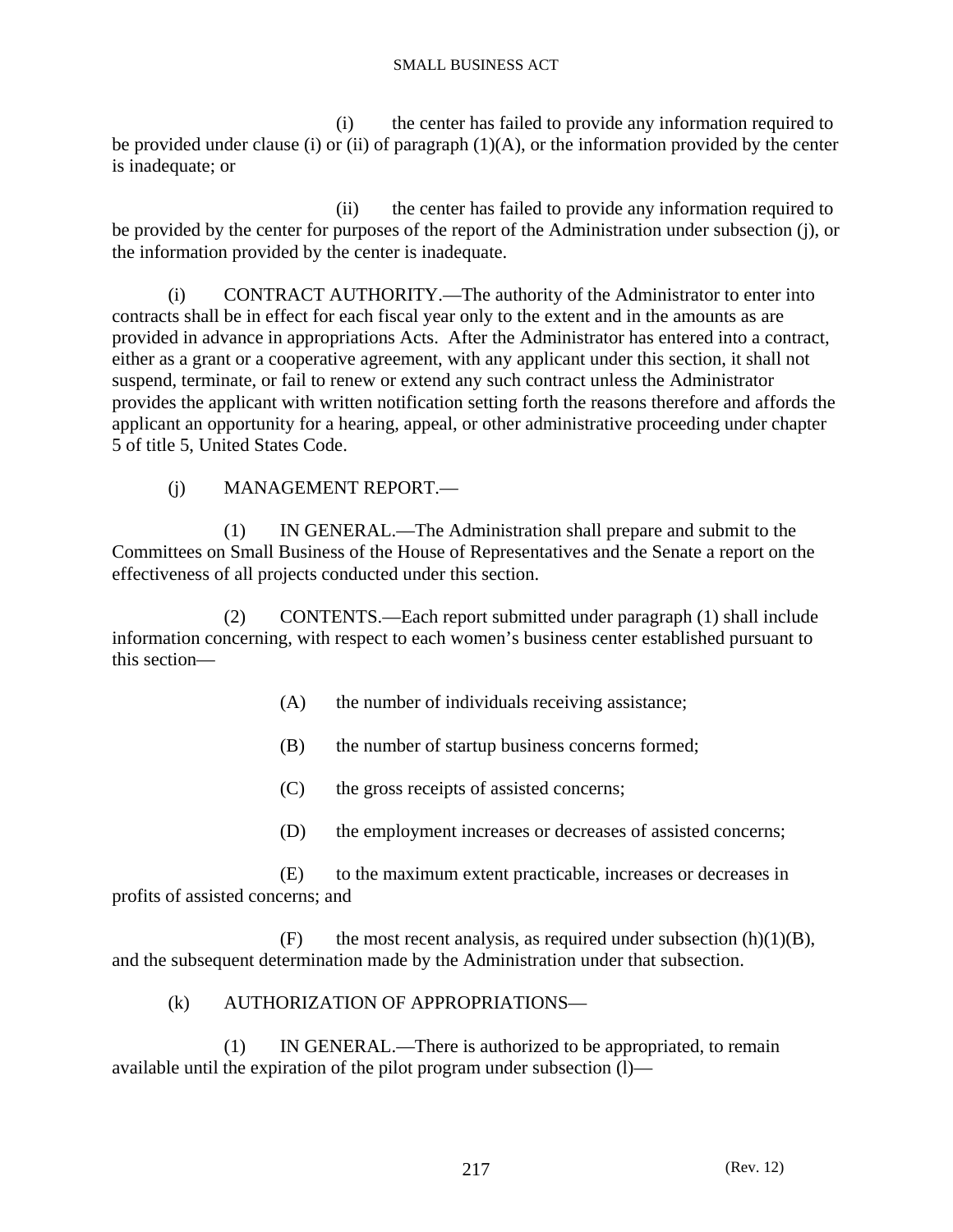- (A) \$12,000,000 for fiscal year 2000;
- (B) \$12,800,000 for fiscal year 2001;
- (C) \$13,700,000 for fiscal year 2002; and
- (D) \$14,500,000 for fiscal year 2003.
- (2) USE OF AMOUNTS.—

 (A) IN GENERAL.—Except as provided in subparagraph (B), amounts made available under this subsection for fiscal year 1999, and each fiscal year thereafter, may only be used for grant awards and may not be used for costs incurred by the Administration in connection with the management and administration of the program under this section.

 (B) EXCEPTIONS.—Of the amount made available under this subsection for a fiscal year, the following amounts shall be available for selection panel costs, post-award conference costs, and costs related to monitoring and oversight:

- (i) For fiscal year 2000, 2 percent.
- (ii) For fiscal year 2001, 1.9 percent.
- (iii) For fiscal year 2002, 1.9 percent.
- (iv) For fiscal year 2003, 1.6 percent.

 (3) EXPEDITED ACQUISITION.—Notwithstanding any other provision of law, the Administrator, acting through the Assistant Administrator, may use such expedited acquisition methods as the Administrator determines to be appropriate to carry out this section, except that the Administrator shall ensure that all small business sources are provided a reasonable opportunity to submit proposals.

 (4) RESERVATION OF FUNDS FOR SUSTAINABILITY PILOT PROGRAM.—

 (A) IN GENERAL.—Subject to subparagraph (B), of the total amount made available under this subsection for a fiscal year, the following amounts shall be reserved for sustainability grants under subsection (l):

- (i) For fiscal year 2000, 17 percent.
- (ii) For fiscal year 2001, 18.8 percent.
- (iii) For fiscal year 2002, 30.2 percent.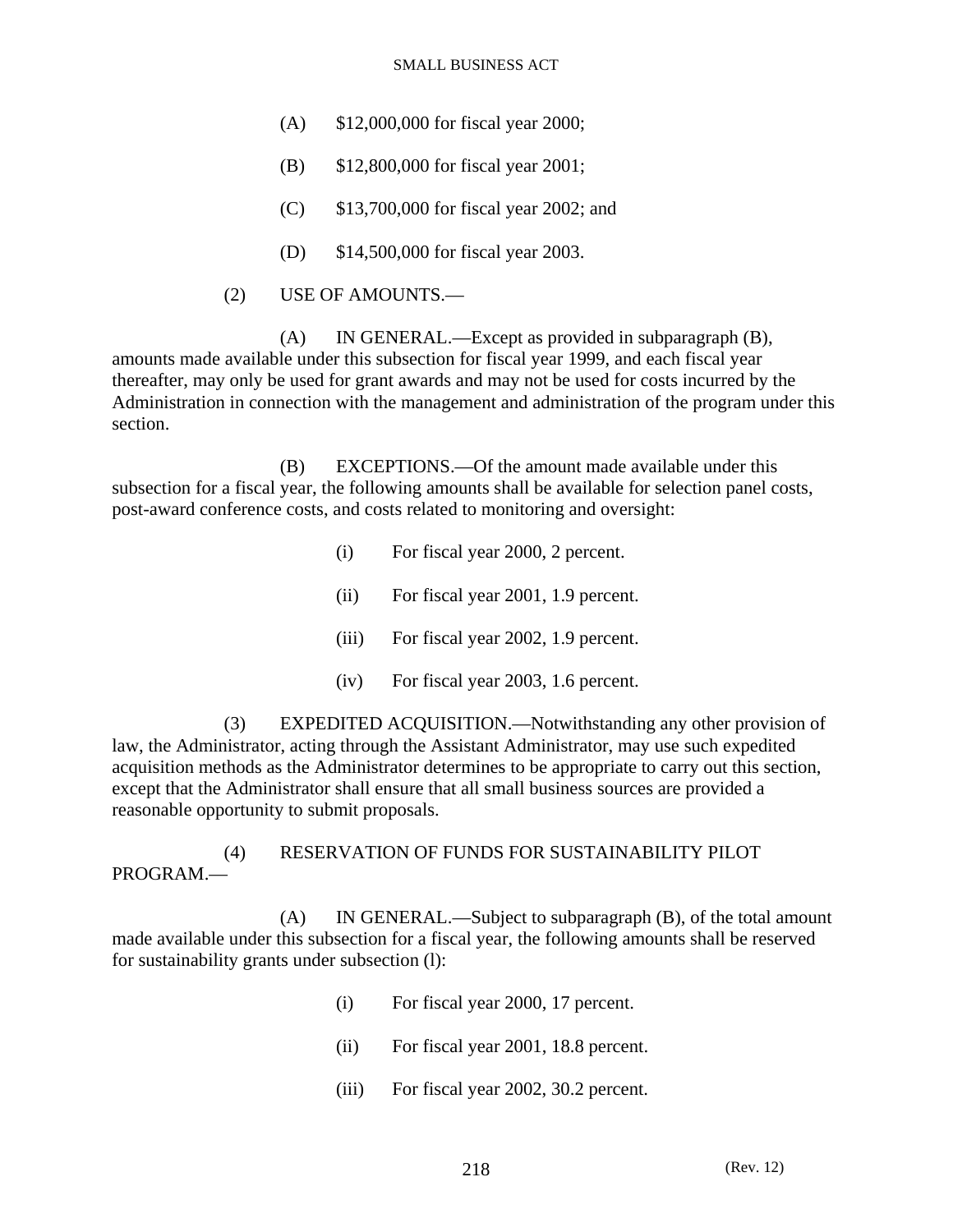(iv) For fiscal year 2003, 30.2 percent.

 (B) USE OF UNAWARDED FUNDS FOR SUSTAINABILITY PILOT PROGRAM GRANTS.—If the amount reserved under subparagraph (A) for any fiscal year is not fully awarded to private nonprofit organizations described in subsection  $(l)(1)(B)$ , the Administration is authorized to use the unawarded amount to fund additional women's business center sites or to increase funding of existing women's business center sites under subsection (b).

# (l) SUSTAINABILITY PILOT PROGRAM.—

 (1) IN GENERAL.—There is established a 4-year pilot program under which the Administration is authorized to award grants (referred to in this section as "sustainability grants") on a competitive basis for an additional 5-year project under this section to any private nonprofit organization (or a division thereof)—

 (A) that has received financial assistance under this section pursuant to a grant, contract, or cooperative agreement; and

 $(B)$  that—

(i) is in the final year of a 5-year project; or

 (ii) has completed a project financed under this section (or any predecessor to this section) and continues to provide assistance to women entrepreneurs.

 (2) CONDITIONS FOR PARTICIPATION.—In order to receive a sustainability grant, an organization described in paragraph (1) shall submit to the Administration an application, which shall include—

- (A) a certification that the applicant—
	- (i) is a private nonprofit organization;
	- (ii) employs a full-time executive director or program manager

to manage the center; and

(iii) as a condition of receiving a sustainability grant, agrees—

 (I) to a site visit as part of the final selection process and to an annual programmatic and financial examination; and

 (II) to the maximum extent practicable, to remedy any problems identified pursuant to that site visit or examination;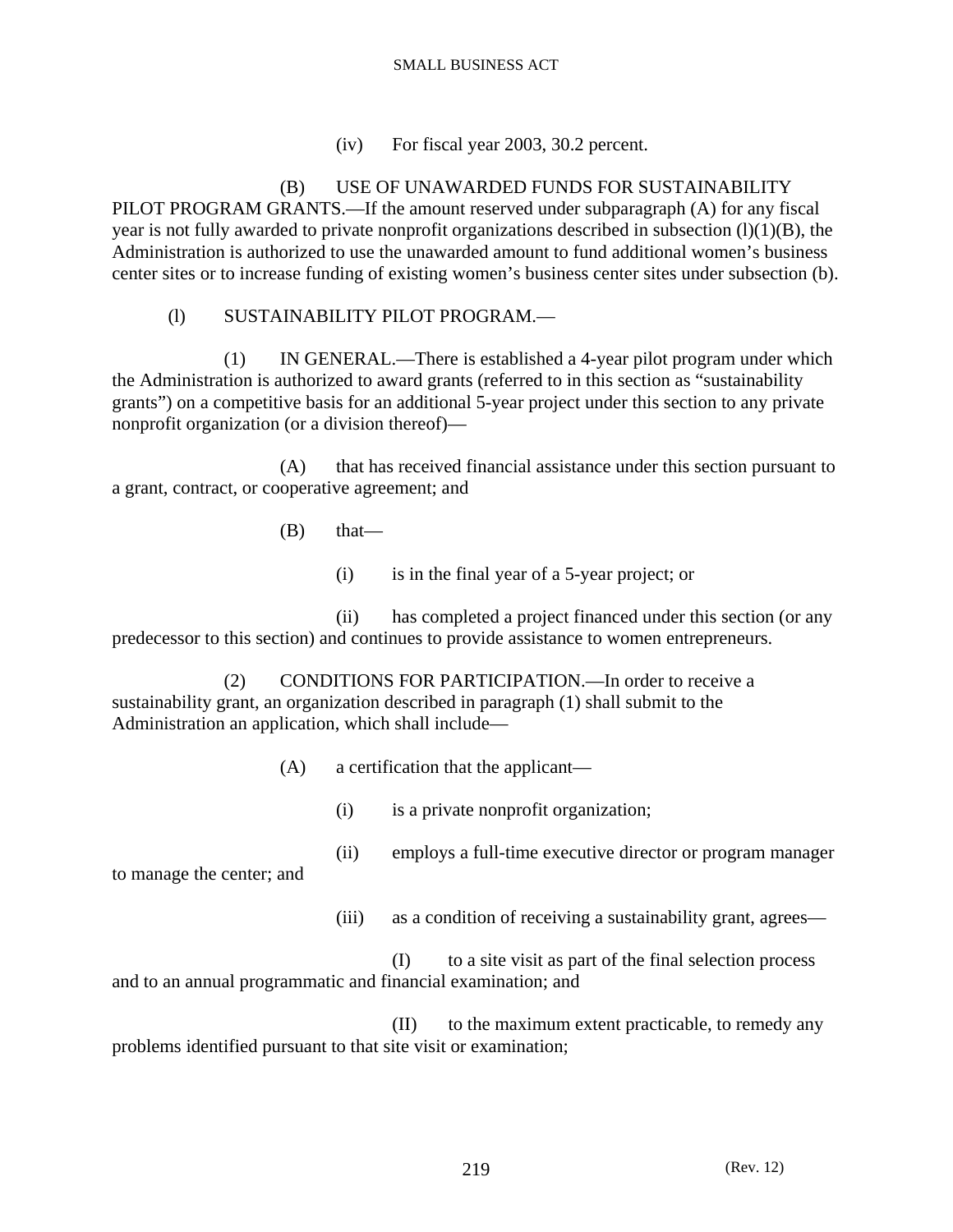(B) information demonstrating that the applicant has the ability and resources to meet the needs of the market to be served by the women's business center site for which a sustainability grant is sought, including the ability to fundraise;

 (C) information relating to assistance provided by the women's business center site for which a sustainability grant is sought in the area in which the site is located, including—

|                                                                                                                                                                                                                                                              | (i)   | the number of individuals assisted;                                                                                                                                                                                                                    |
|--------------------------------------------------------------------------------------------------------------------------------------------------------------------------------------------------------------------------------------------------------------|-------|--------------------------------------------------------------------------------------------------------------------------------------------------------------------------------------------------------------------------------------------------------|
| provided; and                                                                                                                                                                                                                                                | (ii)  | the number of hours of counseling, training, and workshops                                                                                                                                                                                             |
|                                                                                                                                                                                                                                                              | (iii) | the number of startup business concerns formed;                                                                                                                                                                                                        |
| $in$ —                                                                                                                                                                                                                                                       | (D)   | information demonstrating the effective experience of the applicant                                                                                                                                                                                    |
| conducting financial, management, and marketing<br>(i)<br>assistance programs, as described in paragraphs $(1)$ , $(2)$ , and $(3)$ of subsection $(b)$ , designed to<br>impart or upgrade the business skills of women business owners or potential owners; |       |                                                                                                                                                                                                                                                        |
| providing training and services to a representative number<br>(ii)<br>of women who are both socially and economically disadvantaged;                                                                                                                         |       |                                                                                                                                                                                                                                                        |
| entities, such as universities;                                                                                                                                                                                                                              | (iii) | using resource partners of the Administration and other                                                                                                                                                                                                |
| and                                                                                                                                                                                                                                                          | (iv)  | complying with the cooperative agreement of the applicant;                                                                                                                                                                                             |
| applicant; and                                                                                                                                                                                                                                               | (v)   | the prudent management of finances and staffing, including<br>the manner in which the performance of the applicant compared to the business Plan of the<br>applicant and the manner in which grant funds awarded under subsection (b) were used by the |

 (E) a 5-year Plan that projects the ability of the women's business center site for which a sustainability grant is sought—

 (i) to serve women business owners or potential owners in the future by improving fundraising and training activities; and

 (ii) to provide training and services to a representative number of women who are both socially and economically disadvantaged.

(3) REVIEW OF APPLICATIONS.—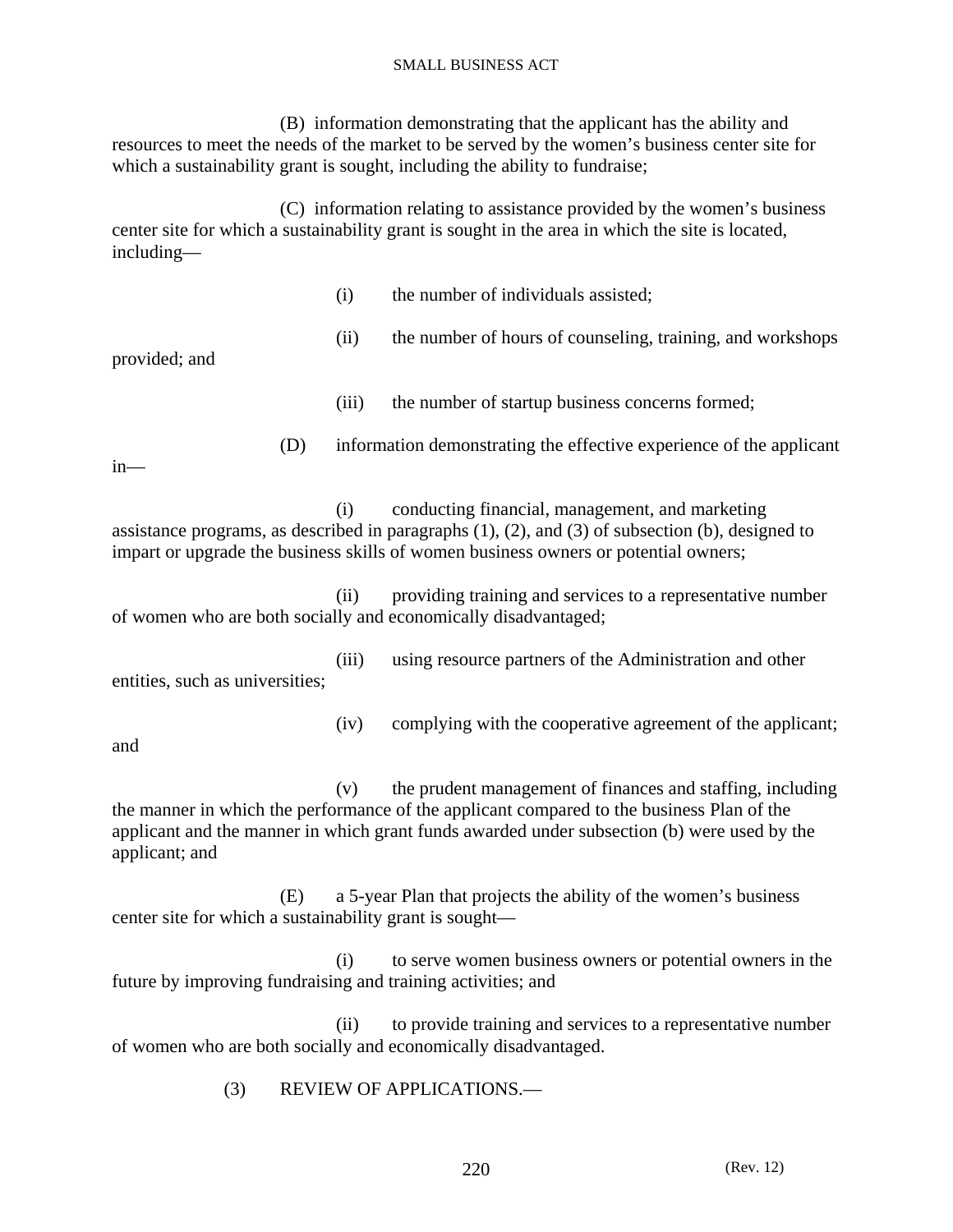(A) IN GENERAL.—The Administration shall—

 (i) review each application submitted under paragraph (2) based on the information provided in subparagraphs (D) and (E) of that paragraph, and the criteria set forth in subsection (f);

 (ii) as part of the final selection process, conduct a site visit at each women's business center for which a sustainability grant is sought; and

 (iii) approve or disapprove applications for sustainability grants simultaneously with applications for grants under subsection (b).

 (B) DATA COLLECTION.—Consistent with the annual report to Congress under subsection (j), each women's business center site that is awarded a sustainability grant shall, to the maximum extent practicable, collect information relating to—

- (i) the number of individuals assisted;
- (ii) the number of hours of counseling and training provided

and workshops conducted;

- (iii) the number of startup business concerns formed;
- (iv) any available gross receipts of assisted concerns; and
- (v) the number of jobs created, maintained, or lost at assisted

concerns.

 (C) RECORD RETENTION.—The Administration shall maintain a copy of each application submitted under this subsection for not less than 10 years.

(4) NON-FEDERAL CONTRIBUTION.—

 (A) IN GENERAL.—Notwithstanding any other provision of this section, as a condition of receiving a sustainability grant, an organization described in paragraph (1) shall agree to obtain, after its application has been approved under paragraph (3) and notice of award has been issued, cash and in-kind contributions from non-Federal sources for each year of additional program participation in an amount equal to 1 non-Federal dollar for each Federal dollar.

 (B) FORM OF NON-FEDERAL CONTRIBUTIONS.—Not more than 50 percent of the non-Federal assistance obtained for purposes of subparagraph (A) may be in the form of in-kind contributions that are budget line items only, including office equipment and office space.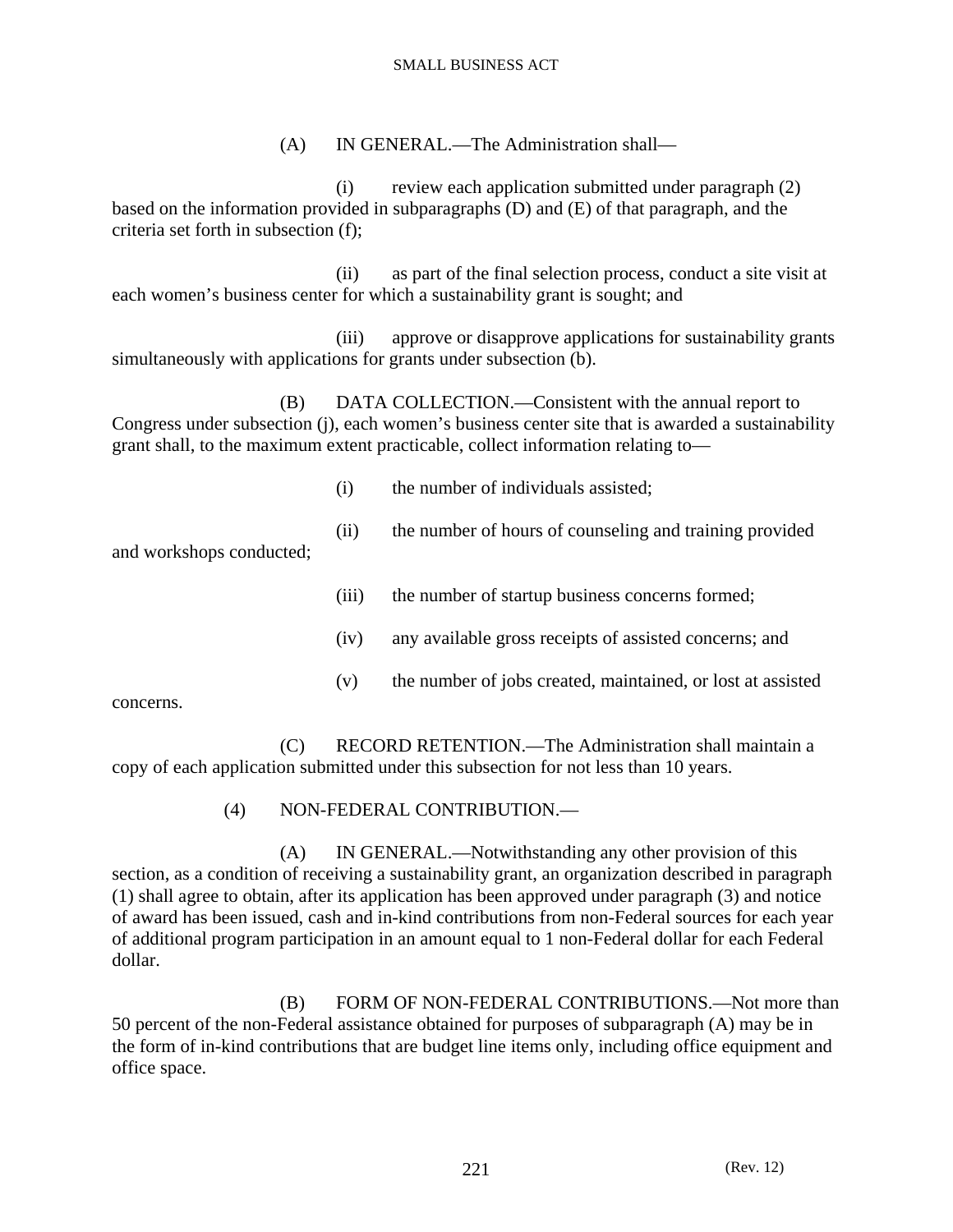(5) TIMING OF REQUESTS FOR PROPOSALS..—In carrying out this subsection, the Administration shall issue requests for proposals for women's business centers applying for the pilot program under this subsection simultaneously with requests for proposals for grants under subsection (b).

# (m) CONTINUED FUNDING FOR CENTERS.—

 (1) IN GENERAL.—A nonprofit organization described in paragraph (2) shall be eligible to receive, subject to paragraph (3), a 3-year grant under this subsection.

 (2) APPLICABILITY.—A nonprofit organization described in this paragraph is a non profit organization that has received funding under subsection (b) or (l).

(3) APPLICATION AND APPROVAL CRITERIA.—

 (A) CRITERIA.—Subject to subparagraph (B), the Administrator shall develop and publish criteria for the consideration and approval of applications by nonprofit organizations under this subsection.

 (B) CONTENTS.—Except as otherwise provided in this subsection, the conditions for participation in the grant program under this subsection shall be the same as the conditions for participation in the program under subsection (l), as in effect on the date of enactment of this Act.

 (C) NOTIFICATION.—Not later than 60 days after the date of the deadline to submit applications for each fiscal year, the Administrator shall approve or deny any application under this subsection and notify the applicant for each application.

(4) AWARD OF GRANTS.—

 (A) IN GENERAL.—Subject to the availability of appropriations, the Administrator shall make a grant for the Federal share of the cost of activities described in the application to each applicant approved under this subsection.

 (B) AMOUNT.—A grant under this subsection shall be for not more than \$150,000, for each year of that grant.

 (C) FEDERAL SHARE.—The Federal share under this subsection shall not be more than 50 percent.

 (D) PRIORITY.—In allocating funds made available for grants under this section, the Administrator shall give applications under this subsection or subsection (l) priority over first-time applications under subsection (b).

(5) RENEWAL.—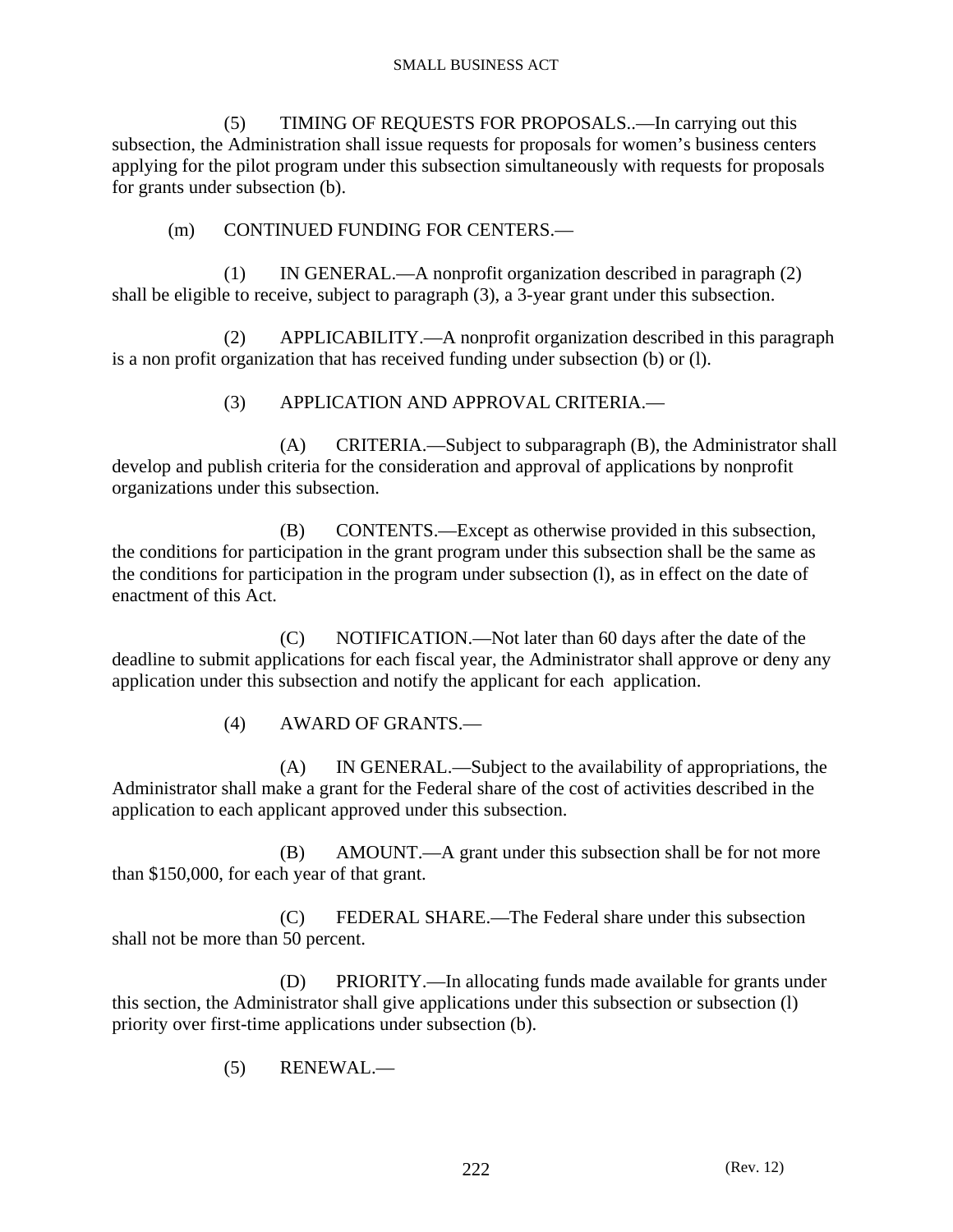(A) IN GENERAL.—The Administrator may renew a grant under this subsection for additional 3-year periods, if the nonprofit organization submits an application for such renewal at such time, in such manner, and accompanied by such information as the Administrator may establish.

 (B) UNLIMITED RENEWALS.—There shall be no limitation on the number of times a grant may be renewed under subparagraph (A).

(n) PRIVACY REQUIREMENTS.—

 (1) IN GENERAL.—A women's business center may not disclose the name, address, or telephone number of any individual or small business concern receiving assistance under this section without the consent of such individual or small business concern, unless—

 (A) the Administrator is ordered to make such a disclosure by a court in any civil or criminal enforcement action initiated by a Federal or State agency; or

 (B) the Administrator considers such a disclosure to be necessary for the purpose of conducting a financial audit of a women's business center, but a disclosure under this subparagraph shall be limited to the information necessary for such audit.

 (2) ADMINISTRATION USE OF INFORMATION.—This subsection shall not—

(A) restrict Administration access to program activity data; or

 (B) prevent the Administration from using client information (other than the information described in subparagraph (A)) to conduct client surveys.

 (3) REGULATIONS.—The Administrator shall issue regulations to establish standards for requiring disclosures during a financial audit under paragraph (1)(B).

§ 30. OVERSIGHT OF REGULATORY ENFORCEMENT.

(a) DEFINITIONS.—For purposes of this section, the term—

 (1) "Board" means a Regional Small Business Regulatory Fairness Board established under subsection (c); and

 (2) "Ombudsman" means the Small Business and Agriculture Regulatory Enforcement Ombudsman designated under subsection (b).

(b) SBA ENFORCEMENT OMBUDSMAN.—

 (1) Not later than 180 days after the date of enactment of this section, the Administrator shall designate a Small Business and Agriculture Regulatory Enforcement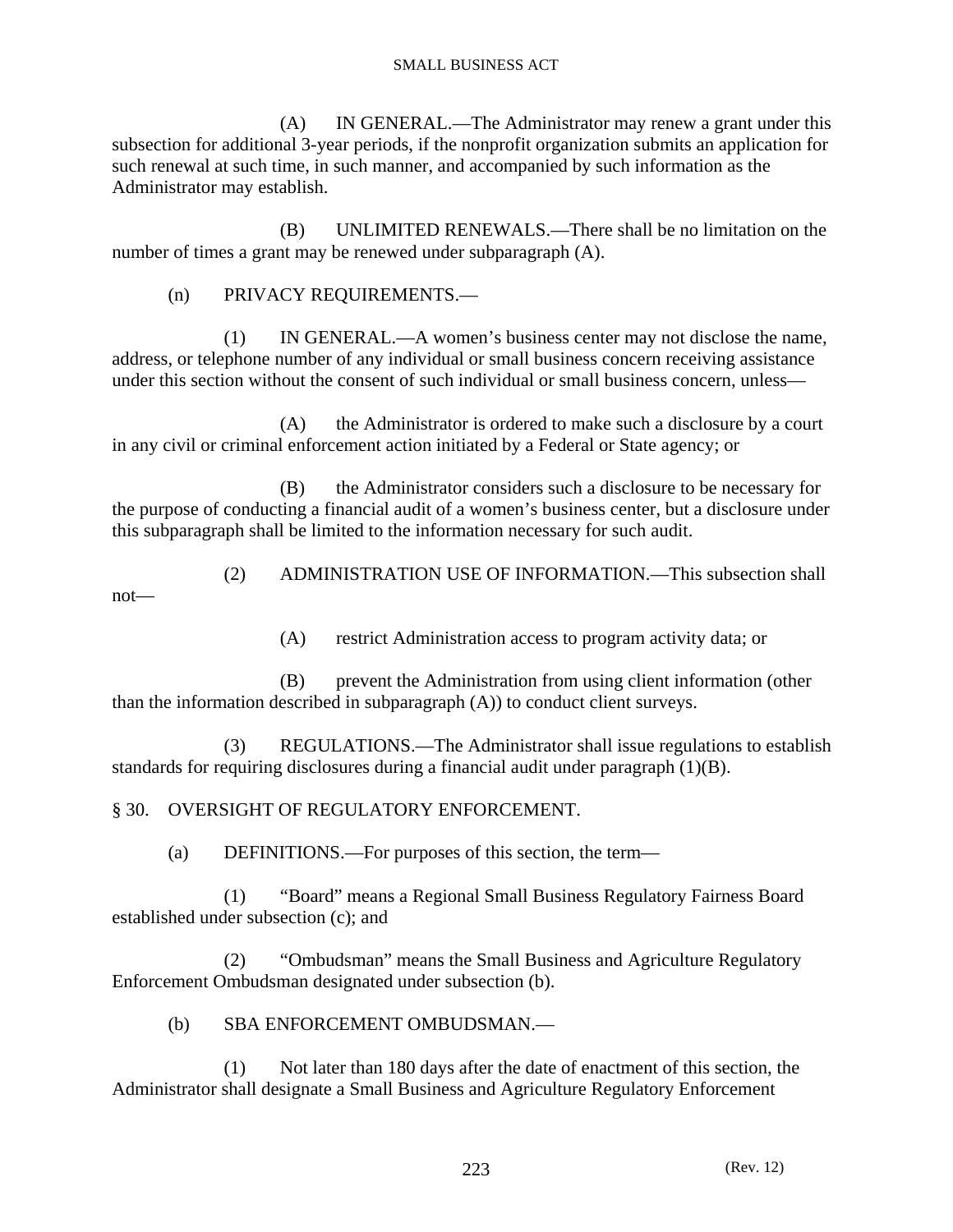Ombudsman, who shall report directly to the Administrator, utilizing personnel of the Small Business Administration to the extent practicable. Other agencies shall assist the Ombudsman and take actions as necessary to ensure compliance with the requirements of this section. Nothing in this section is intended to replace or diminish the activities of any Ombudsman or similar office in any other agency.

(2) The Ombudsman shall—

 (A) work with each agency with regulatory authority over small businesses to ensure that small business concerns that receive or are subject to an audit, on-site inspection, compliance assistance effort, or other enforcement related communication or contact by agency personnel are provided with a means to comment on the enforcement activity conducted by such personnel;

 (B) establish means to receive comments from small business concerns regarding actions by agency employees conducting compliance or enforcement activities with respect to the small business concern, means to refer comments to the Inspector General of the affected agency in the appropriate circumstances, and otherwise seek to maintain the identity of the person and small business concern making such comments on a confidential basis to the same extent as employee identities are protected under section 7 of the Inspector General Act of 1978 (5 U.S.C. App.);

 (C) based on substantiated comments received from small business concerns and the Boards, annually report to Congress and affected agencies evaluating the enforcement activities of agency personnel including a rating of the responsiveness to small business of the various regional and program offices of each agency;

 (D) coordinate and report annually on the activities, findings and recommendations of the Boards to the Administrator and to the heads of affected agencies; and

 (E) provide the affected agency with an opportunity to comment on draft reports prepared under subparagraph (C), and include a section of the final report in which the affected agency may make such comments as are not addressed by the Ombudsman in revisions to the draft.

### (c) REGIONAL SMALL BUSINESS REGULATORY FAIRNESS BOARDS.—

 (1) Not later than 180 days after the date of enactment of this section, the Administrator shall establish a Small Business Regulatory Fairness Board in each regional office of the Small Business Administration.

(2) Each Board established under paragraph (1) shall—

 (A) meet at least annually to advise the Ombudsman on matters of concern to small businesses relating to the enforcement activities of agencies;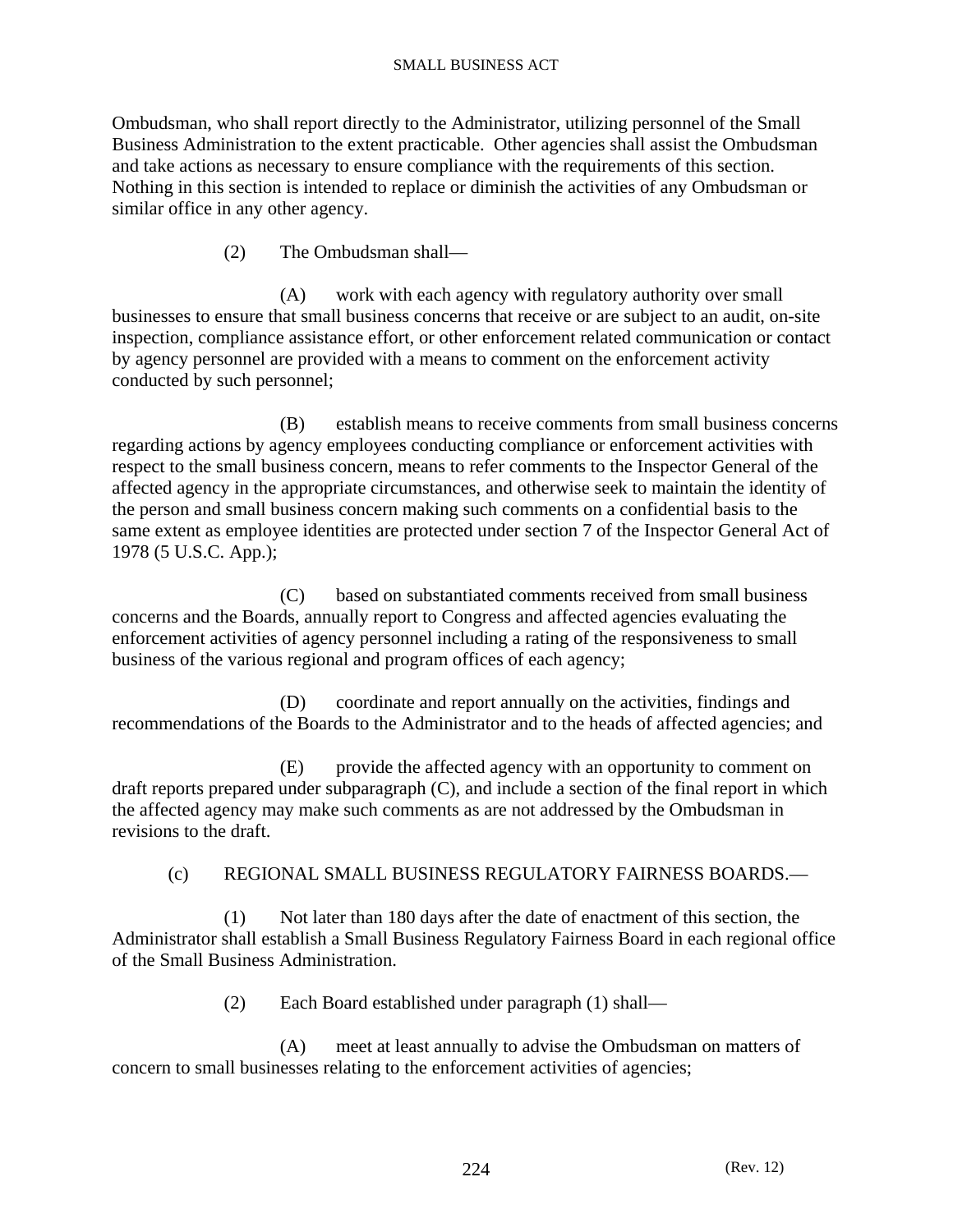(B) report to the Ombudsman on substantiated instances of excessive enforcement actions of agencies against small business concerns including any findings or recommendations of the Board as to agency enforcement policy or practice; and

 (C) prior to publication, provide comment on the annual report of the Ombudsman prepared under subsection (b).

 (3) Each Board shall consist of five members, who are owners, operators, or officers of small business concerns, appointed by the Administrator, after receiving the recommendations of the chair and ranking minority member of the Committees on Small Business of the House of Representatives and the Senate. Not more than three of the Board members shall be of the same political party. No member shall be an officer or employee of the Federal Government, in either the executive branch or the Congress.

 (4) Members of the Board shall serve at the Pleasure of the Administrator for terms of three years or less.

 (5) The Administrator shall select a chair from among the members of the Board who shall serve at the Pleasure of the Administrator for not more than 1 year as chair.

 (6) A majority of the members of the Board shall constitute a quorum for the conduct of business, but a lesser number may hold hearings.

# (d) POWERS OF THE BOARDS.

 (1) The Board may hold such hearings and collect such information as appropriate for carrying out this section.

 (2) The Board may use the United States mails in the same manner and under the same conditions as other departments and agencies of the Federal Government.

 (3) The Board may accept donations of services necessary to conduct its business, provided that the donations and their sources are disclosed by the Board.

 (4) Members of the Board shall serve without compensation, provided that, members of the Board shall be allowed travel expenses, including per diem in lieu of subsistence, at rates authorized for employees of agencies under subchapter I of chapter 57 of title 5, United States Code, while away from their homes or regular Places of business in the performance of services for the Board.

### § 31. HUBZONE PROGRAM

 (a) IN GENERAL.—There is established within the Administration a program to be carried out by the Administrator to provide for Federal contracting assistance to qualified HUBZone small business concerns in accordance with this section.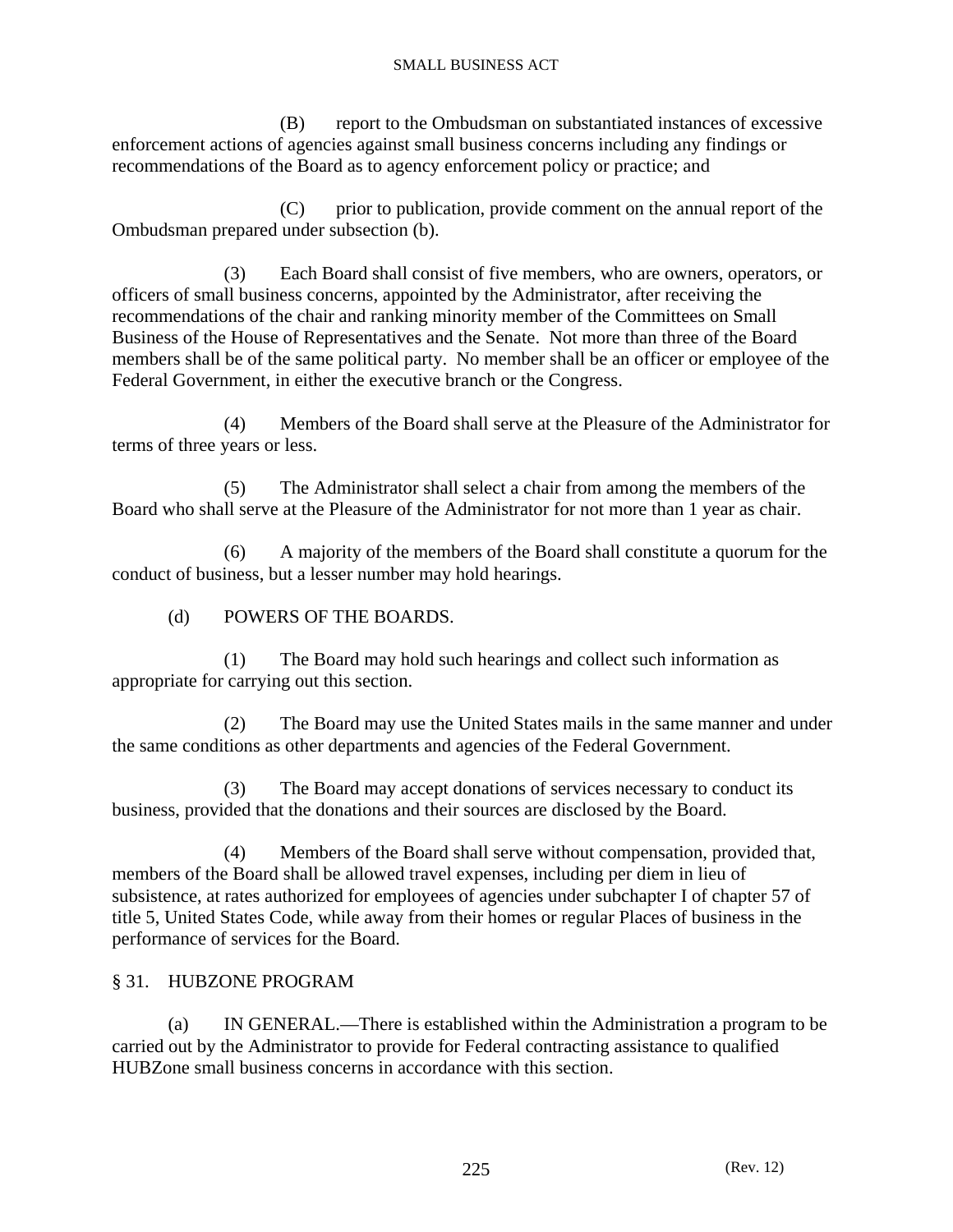### (b) ELIGIBLE CONTRACTS—

(1) DEFINITIONS .—In this subsection—

 (A) the term "contracting officer" has the meaning given that term in section 27(f)(5) of the Office of Federal Procurement Policy Act (41 U.S.C. 423(f)(5); and

 (B) the term "full and open competition" has the meaning given that term in section 4 of the Office of Federal Procurement Policy Act (41 U.S.C. 403).

 (2) AUTHORITY OF CONTRACTING OFFICER.—Notwithstanding any other provision of law—

 (A) a contracting officer may award sole source contracts under this section to any qualified HUBZone small business concern, if—

 (i) the qualified HUBZone small business concern is determined to be a responsible contractor with respect to performance of such contract opportunity, and the contracting officer does not have a reasonable expectation that 2 or more qualified HUBZone small business concerns will submit offers for the contracting opportunity;

 (ii) the anticipated award price of he contract (including options) will not exceed—

 $(I)$  \$5,000,000, in the case of a contract opportunity assigned a standard industrial classification code for manufacturing; or

(II) \$3,000,000, in the case of all other contract

opportunities; and

 (iii) in the estimation of the contracting officer, the contract award can be made at a fair and reasonable price;

 (B) a contract opportunity shall be awarded pursuant to this section on the basis of competition restricted to qualified HUBZone small business concerns if the contracting officer has a reasonable expectation that not less than 2 qualified HUBZone small business concerns will submit offers and that the award can be made at a fair market price; and

 (C) not later than 5 days from the date the Administration is notified of a procurement officer's decision not to award a contract opportunity under this section to a qualified HUBZone small business concern, the Administrator may notify the contracting officer of the intent to appeal the contracting officer's decision, and within 15 days of such date the Administrator may file a written request for reconsideration of the contracting officer's decision with the Secretary of the department or agency head.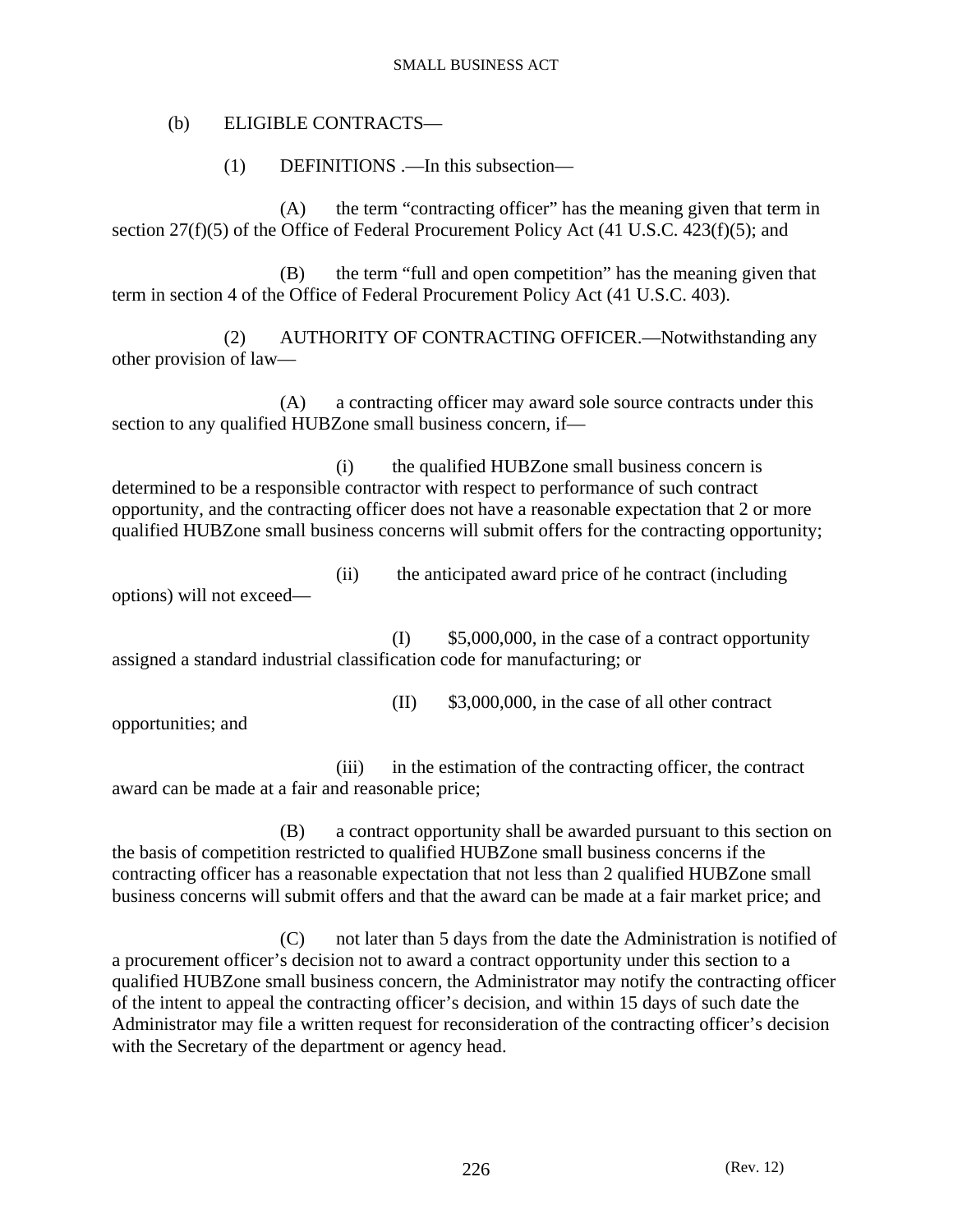(3) PRICE EVALUATION PREFERENCE IN FULL AND OPEN COMPETITIONS.—

 (A) IN GENERAL.—Subject to subparagraph (B), in any case in which a contract is to be awarded on the basis of full and open competition, the price offered by a qualified HUBZone small business concern shall be deemed as being lower than the price offered by another offeror (other than another small business concern), if the price offered by the qualified HUBZone small business concern is not more than 10 percent higher than the price offered by the otherwise lowest, responsive, and responsible offeror.

 (B) PROCUREMENT OF COMMODITIES.—For purchases by the Secretary of Agriculture of agricultural commodities, the price evaluation preferences shall be—

 (i) 10 percent, for the portion of a contract to be awarded that is not greater than 25 percent of the total volume being procured for each commodity in a single invitation;

 (ii) 5 percent, for the portion of a contract to be awarded that is greater than 25 percent, but not greater than 40 percent, of the total volume being procured for each commodity in a single invitation; and

 (iii) zero, for the portion of a contract to be awarded that is greater than 40 percent of the total volume being procured for each commodity in a single invitation.

 (C) PROCUREMENT OF COMMODITIES FOR INTERNATIONAL FOOD AID EXPORT OPERATIONS.—The price evaluation preference for purchases of agricultural commodities by the Secretary of Agriculture for export operations through international food aid programs administered by the Farm Service Agency shall be 5 percent on the first portion of a contract to be awarded that is not greater than 20 percent of the total volume of each commodity being procured in a single invitation.

 (D) TREATMENT OF PREFERENCE.—A contract awarded to a HUBZone small business concern under a preference described in subparagraph (B) shall not be counted toward the fulfillment of any requirement partially set aside for competition restricted to small business concerns.

 (4) RELATIONSHIP TO OTHER CONTRACTING PREFERENCES.—A procurement may not be made from a source on the basis of a preference provided in paragraph (2) or (3), if the procurement would otherwise be made from a different source under section 4124 or 4125 of title 18, United States Code, or the Javits-Wagner-O'Day Act (41 U.S.C. 46 et seq.).

(c) ENFORCEMENT; PENALTIES—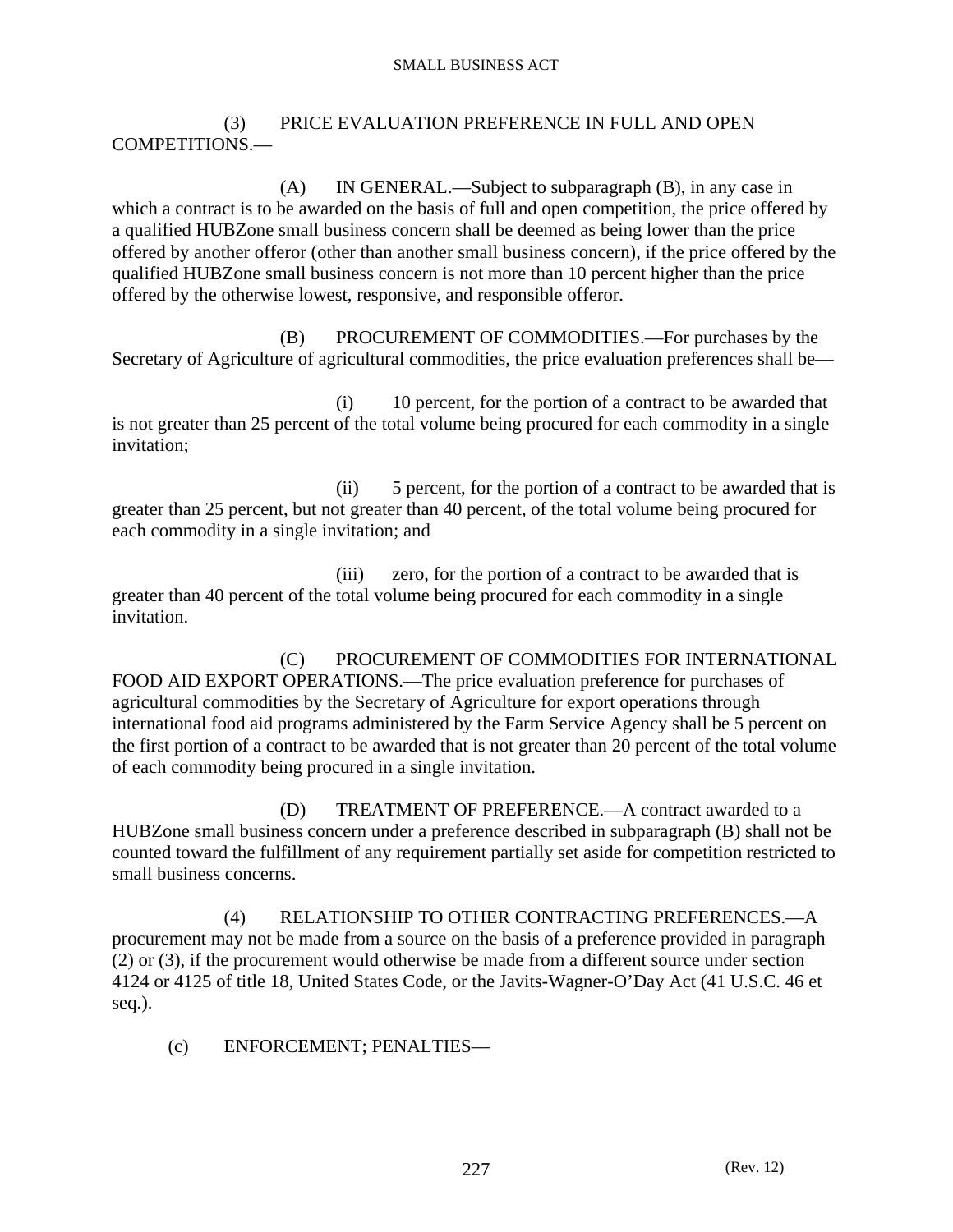(1) VERIFICATION OF ELIGIBILITY.—In carrying out this section, the Administrator shall establish procedures relating to—

 (A) the filing, investigation, and disposition by the Administration of any challenge to the eligibility of a small business concern to receive assistance under this section (including a challenge, filed by an interested party, relating to the veracity of a certification made or information provided to the Administration by a small business concern under section  $3(p)(5)$ ; and

 (B) verification by the Administrator of the accuracy of any certification made or information provided to the Administration by a small business concern under section  $3(p)(5)$ .

 (2) EXAMINATIONS.—The procedures established under paragraph (1) may provide for program examinations (including random program examinations) by the Administrator of any small business concern making a certification or providing information to the Administrator under section  $3(p)(5)$ .

 (3) PROVISION OF DATA.—Upon the request of the Administrator, the Secretary of Labor, the Secretary of Housing and Urban Development, and the Secretary of the Interior (or the Assistant Secretary for Indian Affairs), shall promptly provide to the Administrator such information as the Administrator determines to be necessary to carry out this subsection.

 (4) PENALTIES.—In addition to the penalties described in section 16(d), any small business concern that is determined by the Administrator to have misrepresented the status of that concern as a "HUBZone small business concern" for purposes of this section, shall be subject to—

(A) section 1001 of title 18, United States Code; and

(B) sections 3729 through 3733 of title 31, United States Code.

 (d) AUTHORIZATION OF APPROPRIATIONS.—There is authorized to be appropriated to carry out the program established by this section \$10,000,000 for each of fiscal years 2004 through 2006.

### § 32. VETERANS PROGRAMS.

 (a) OFFICE OF VETERANS BUSINESS DEVELOPMENT.—There is established in the Administration an Office of Veterans Business Development, which shall be administered by the Associate Administrator for Veterans Business Development (in this section referred to as the "Associate Administrator") appointed under section 4(b)(1).

 (b) ASSOCIATE ADMINISTRATOR FOR VETERANS BUSINESS DEVELOPMENT.—The Associate Administrator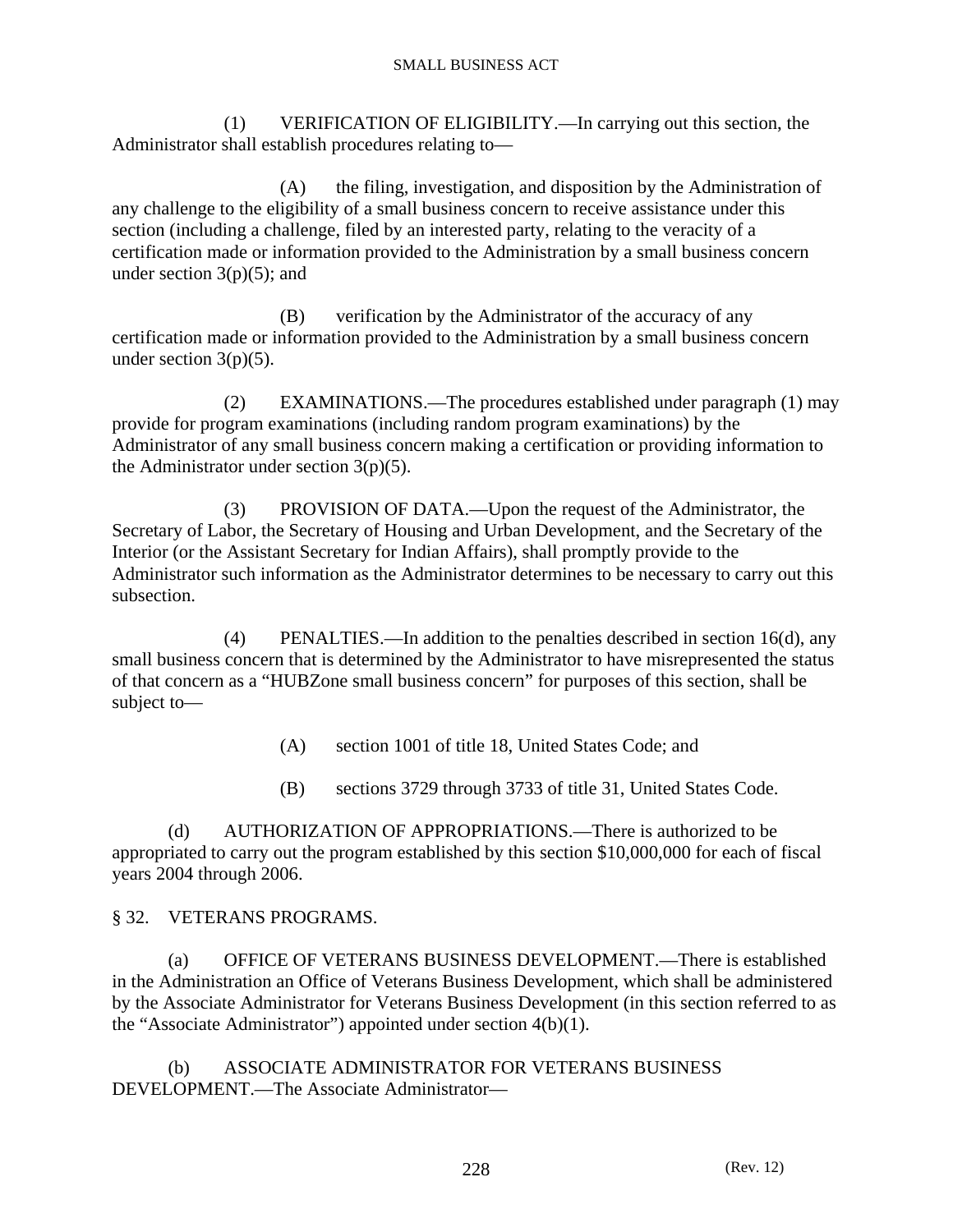(1) shall be an appointee in the Senior Executive Service;

 (2) shall be responsible for the formulation, execution, and promotion of policies and programs of the Administration that provide assistance to small business concerns owned and controlled by veterans and small business concerns owned and controlled by servicedisabled veterans. The Associate Administrator shall act as an ombudsman for full consideration of veterans in all programs of the Administration; and

- (3) shall report to and be responsible directly to the Administrator.
- (c) INTERAGENCY TASK FORCE—

 (1) ESTABLISHMENT.—Not later than 90 days after the date of enactment of this subsection, the President shall establish an interagency task force to coordinate the efforts of Federal agencies necessary to improve capital and business development opportunities for, and ensure achievement of the pre-established Federal contracting goals for, small business concerns owned and controlled by service-disabled veterans and small business concerns owned and controlled by veterans (in this section referred to as the "task force").

- (2) MEMBERSHIP.—the members of the task force shall include—
	- (A) the Administrator, who shall serve as chairperson of the task force;

and

- (B) a senior level representative from—
	- (i) the Department of Veterans Affairs;
	- (ii) the Department of Defense;
	- (iii) the Administration (in addition to the Administrator);
	- (iv) the Department of Labor;
	- (v) the Department of the Treasury;
	- (vi) the General Services Administration;
	- (vii) the Office of Management and Budget; and

 (viii) 4 representatives from a veterans service organization or military organization or association, selected by the President.

(3) DUTIES.—The task force shall—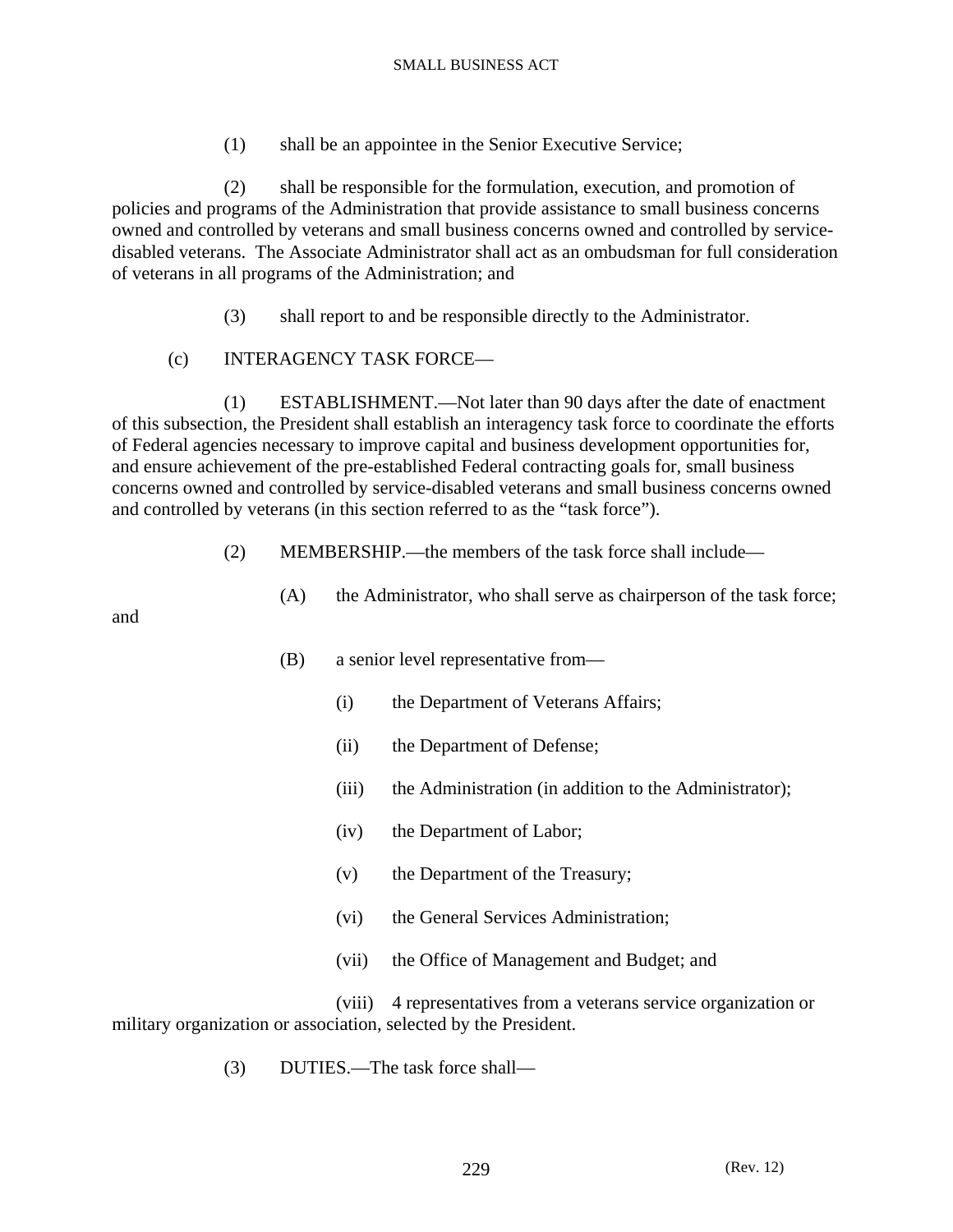(A) consult regularly with veterans service organizations and military organizations in performing the duties of the task force; and

 (B) coordinate administrative and regulatory activities and develop proposals relating to—

 (i) improving capital access and capacity of small business concerns owned and controlled by service-disabled veterans and small business concerns owned and controlled by veterans through loans, surety bonding, and franchising;

 (ii) ensuring achievement of the pre-established Federal contracting goals for small business concerns owned and controlled by service-disabled veterans and small business concerns owned and controlled by veterans through expanded mentor-protégé assistance and matching such small business concerns with contracting opportunities;

 (iii) increasing the integrity of certifications of status as a small business concern owned and controlled by service-disabled veterans or a small business concern owned and controlled by veterans;

 (iv) reducing paperwork and administrative burdens on veterans in accessing business development and entrepreneurship opportunities;

 (v) increasing and improving training and counseling services provided to small business concerns owned and controlled by veterans; and

 (vi) making other improvements relating to the support for veterans business development by the Federal Government.

(d) PARTICIPATION IN TAP WORKSHOPS.—

 (1) IN GENERAL.—The Associate Administrator shall increase veteran outreach by ensuring that Veteran Business Outreach Centers regularly participate, on a nationwide basis, in the workshops of the Transition Assistance Program of the Department of Labor.

 (2) PRESENTATIONS.—In carrying out paragraph (1), a Veteran Business Outreach Center may provide grants to entities located in Transition Assistance Program locations to make presentations on the opportunities available from the Administration for recently separating or separated veterans. Each presentation under this paragraph shall include, at a minimum, a description of the entrepreneurial and business training resources available from the Administration.

(3) WRITTEN MATERIALS.—The Associate Administrator shall—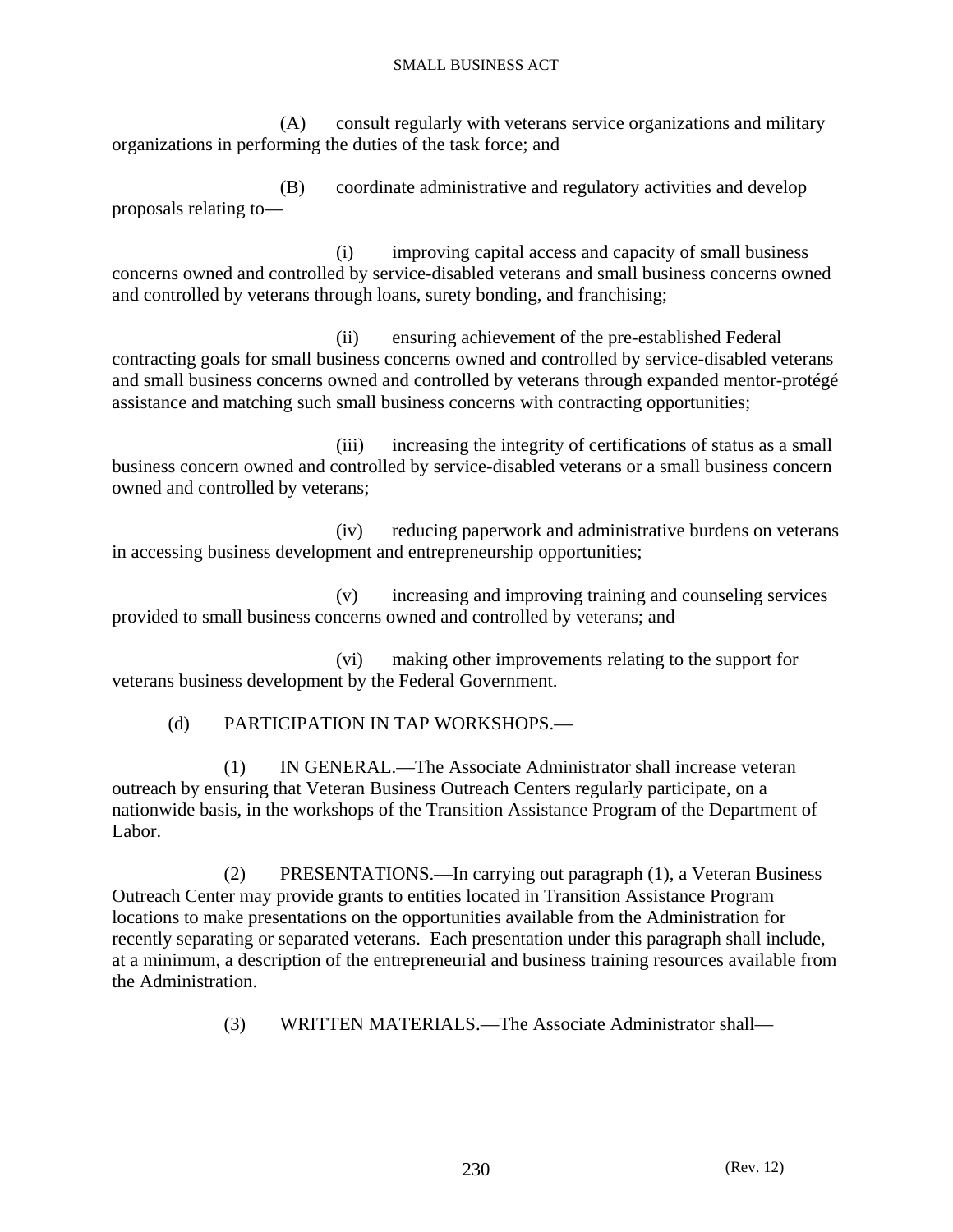(A) create written materials that provide comprehensive information on self-employment and veterans entrepreneurship, including information on resources available from the Administration on such topics; and

 (B) make the materials created under subparagraph (A) available to the Secretary of Labor for inclusion in the Transition Assistance Program manual.

 (4) REPORTS.—The Associate Administrator shall submit to Congress progress reports on the implementation of this subsection.

 (e) WOMEN VETERANS BUSINESS TRAINING.—The Associate Administrator shall—

 (1) compile information on existing resources available to women veterans for business training, including resources for—

- (A) vocational and technical education;
- (B) general business skills, such as marketing and accounting; and
- (C) business assistance programs targeted to women veterans; and

 (2) disseminate the information compiled under paragraph (1) through Veteran Business Outreach Centers and women's business centers.

 (f) AUTHORIZATION OF APPROPRIATIONS.—There are authorized to be appropriated to carry out this section—

- (1) \$1,500,000 for fiscal year 2005; and
- (2) \$2,000,000 for fiscal year 2006.

# § 33. NATIONAL VETERANS BUSINESS DEVELOPMENT CORPORATION.

 (a) ESTABLISHMENT.—There is established a federally chartered corporation to be known as the National Veterans Business Development Corporation (in this section referred to as the "Corporation") which shall be incorporated under the laws of the District of Columbia and which shall have the powers granted in this section. Notwithstanding any other provision of law, the Corporation is a private entity and is not an agency, instrumentality, authority, entity, or establishment of the United States Government.

 (b) PURPOSES OF THE CORPORATION.—The purposes of the Corporation shall be—

 (1) to expand the provision of and improve access to technical assistance regarding entrepreneurship for the Nation's veterans; and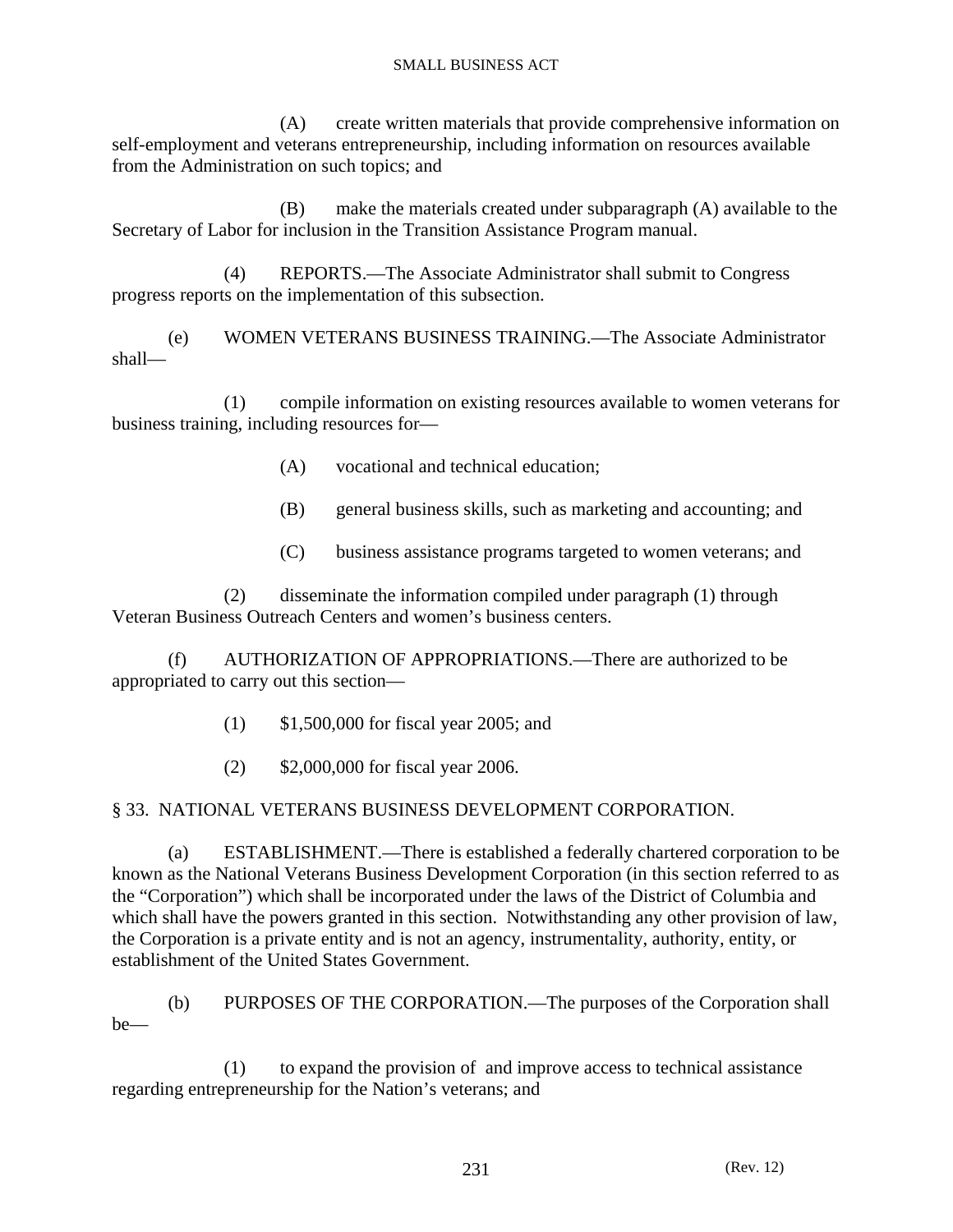(2) to assist veterans, including service-disabled veterans, with the formation and expansion of small business concerns by working with and organizing public and private resources, including those of the Small Business Administration, the Department of Veterans Affairs, the Department of Labor, the Department of Commerce, the Department of Defense, the Service Corps of Retired Executives (described in section 8(b)(1)(B) of this Act), the Small Business Development Centers (described in section 21 of this Act), and the business development staffs of each department and agency of the United States.

(c) BOARD OF DIRECTORS.—

 (1) IN GENERAL.—The management of the Corporation shall be vested in a Board of Directors composed of nine voting members and three nonvoting ex officio members.

 (2) APPOINTMENT OF VOTING MEMBERS.—The President shall, after considering recommendations which shall be proposed by the Chairmen and Ranking Members of the Committees on Small Business and the Committees on Veterans Affairs of the House of Representatives and the Senate, appoint United States citizens to be voting members of the Board, not more than five of whom shall be members of the same political party.

 (3) EX OFFICIO MEMBERS.—The Administrator of the Small Business Administration, the Secretary of Defense, and the Secretary of Veterans Affairs shall serve as the nonvoting ex officio members of the Board of Directors.

 (4) INITIAL APPOINTMENTS.—The initial members of the Board of Directors shall be appointed non later than 60 days after the date of enactment of this Act.

 (5) CHAIRPERSON.—The members of the Board of Directors appointed under paragraph (2) shall elect one such member to serve as chairperson of the Board of Directors for a term of 2 years.

(6) TERMS OF APPOINTED MEMBERS.—

 (A) IN GENERAL.—Each member of the Board of Directors appointed under paragraph (2) shall serve a term of 6 years, except as provided in subparagraph (B).

 (B) TERMS OF INITIAL APPOINTEES.—As designated by the President at the time of appointment, of the members first appointed—

- (i) three shall be for a term of 2 years; and
- (ii) three shall be for a term of 4 years.

 (C) UNEXPIRED TERMS.—Any member of the board of Directors appointed to fill a vacancy occurring before the expiration of the term for which the member's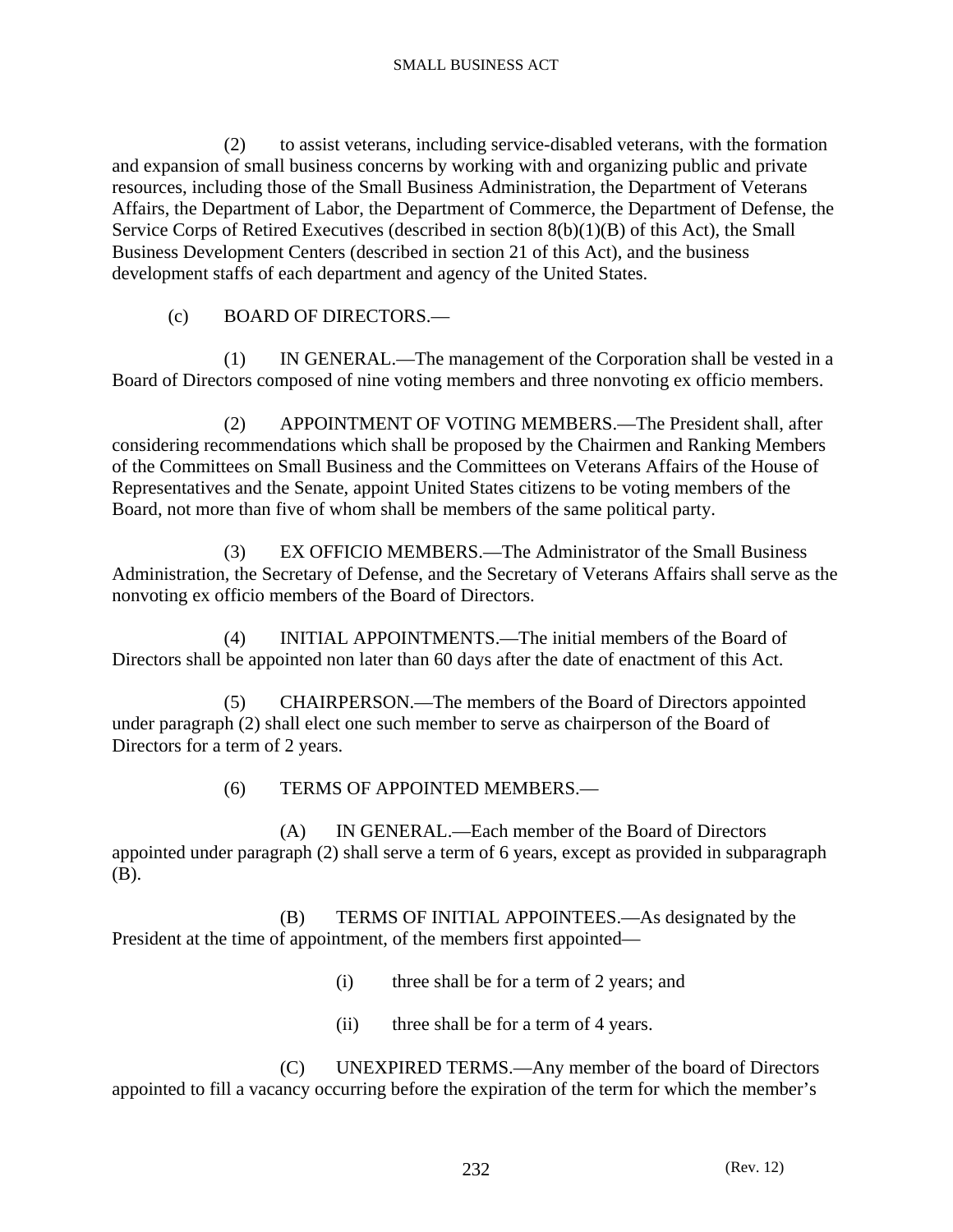predecessor was appointed shall be appointed only for the remainder of the term. A member may serve after the expiration of that member's term until a successor has taken office.

 (7) VACANCIES.—Any vacancy on the Board of Directors shall be filled in the manner in which the original appointment was made. In the case of a vacancy in the office of the Administrator of the Small Business Administration or the Secretary of Veterans Affairs, and pending the appointment of a successor, an acting appointee for such vacancy may serve as an ex officio member.

 (8) INELIGIBILITY FOR OTHER OFFICES.—No voting member of the Board of directors may be an officer or employee of the United States while serving as a member of the Board of Directors or during the 2-year period preceding such service.

 (9) IMPARTIALITY AND NONDISCRIMINATION.—The Board of Directors shall administer the affairs of the Corporation fairly and impartially and without discrimination.

 (10) OBLIGATIONS AND EXPENSES.—The Board of Directors shall prescribe the manner in which the obligations of the Corporation may be incurred and in which its expenses shall be allowed and paid.

 (11) QUORUM.—Five voting members of the Board of Directors shall constitute a quorum, but a lesser number may hold hearings.

 (d) CORPORATE POWERS.—On October 1, 1999, the Corporation shall become a body corporate and as such shall have the authority to do the following:

- (1) To adopt and use a corporate seal.
- (2) To have succession until dissolved by an Act of Congress.
- (3) To make contracts or grants.

 (4) To sue and be sued, and to file and defend against lawsuits in State or Federal court.

 (5) To appoint, through the actions of its Board of Directors, officers and employees of the Corporation, to define their duties and responsibilities, fix their compensations, and to dismiss at will such officers or employees.

 (6) To prescribe, through the actions of its Board of Directors, bylaws not inconsistent with Federal law and the law of the State of incorporation, regulating the manner in which its general business may be conducted and the manner in which the privileges granted to it by law may be exercised.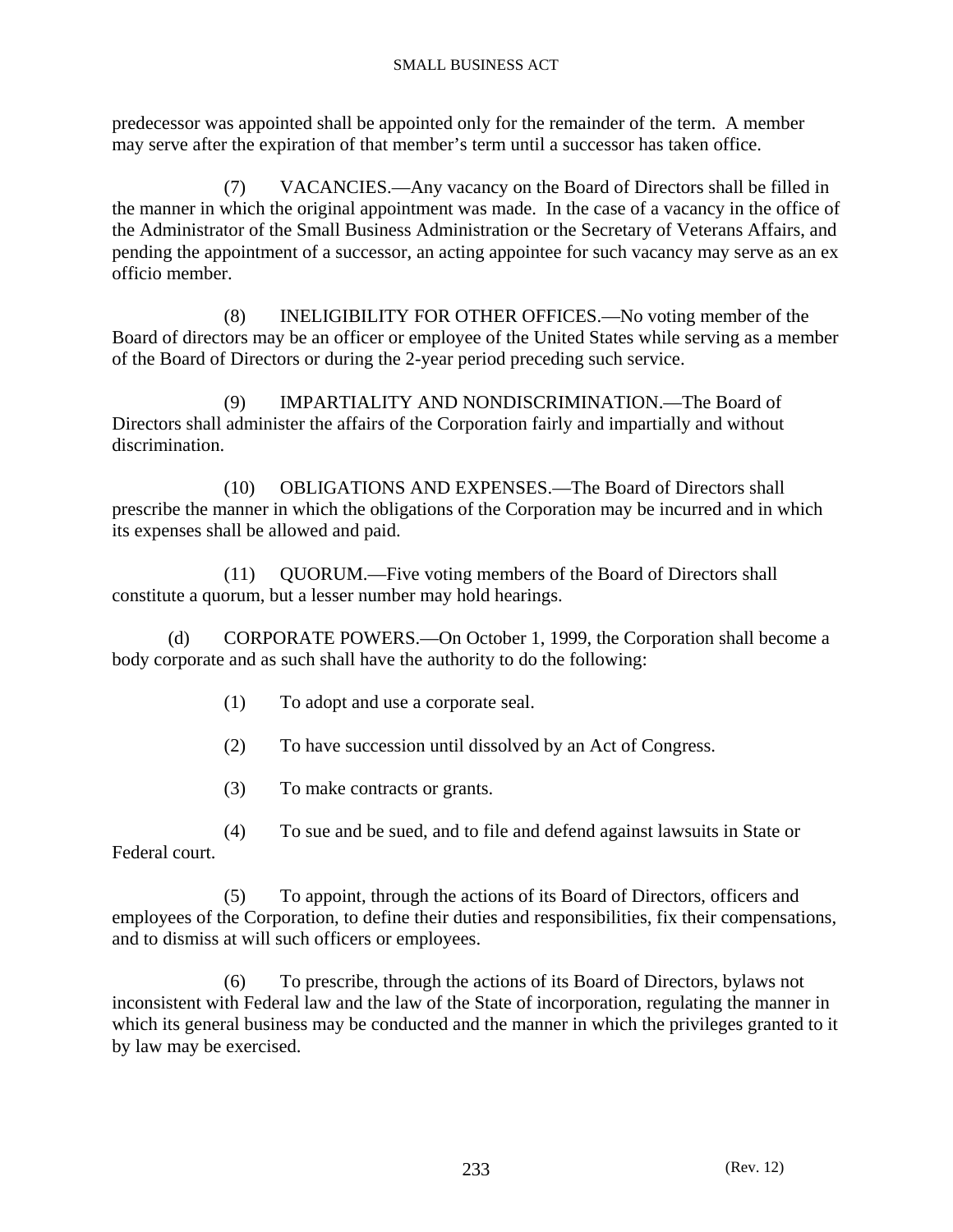(7) To exercise, through the actions of its Board of Directors or duly authorized officers, all powers specifically granted by the provisions of this section, and such incidental powers as shall be necessary.

 (8) To solicit, receive, and disburse funds from private, Federal, State and local organizations.

 (9) To accept and employ or dispose of in furtherance of the purposes of this section any money or property, real, personal, or mixed, tangible or intangible, received by gift, devise, bequest, or otherwise.

(10) To accept voluntary and uncompensated services.

(e) CORPORATE FUNDS.—

 (1) DEPOSIT OF FUNDS.—The board of Directors shall deposit all funds of the Corporation in federally chartered and insured depository institutions until such funds are disbursed under paragraph (2).

 (2) DISBURSEMENT OF FUNDS.—Funds of the Corporation may be disbursed only for purposes that are—

 (A) approved by the Board of Directors by a recorded vote with a quorum present; and

 (B) in accordance with the purposes of the Corporation as specified in subsection (b).

 (f) NETWORK OF INFORMATION AND ASSISTANCE CENTERS.—In carrying out the purpose described in subsection (b), the Corporation shall establish and maintain a network of information and assistance centers for use by veterans and the public.

 (g) ANNUAL REPORT.—On or before October 1 of each year, the Board of Directors shall transmit a report to the President and the Congress describing the activities and accomplishments of the Corporation for the preceding year and the Corporation's findings regarding the efforts of Federal, State and private organizations to assist veterans in the formation and expansion of small business concerns.

 (h) USE OF MAILS.—The Corporation may use the United States mails in the same manner and under the same conditions as the departments and agencies of the United States.

### (i) PROFESSIONAL CERTIFICATION ADVISORY BOARD.—

 (1) IN GENERAL.—Acting through the Board of Directors, the Corporation shall establish a Professional Certification Advisory Board to create uniform guidelines and standards for the professional certification of members of the Armed Services to aid in their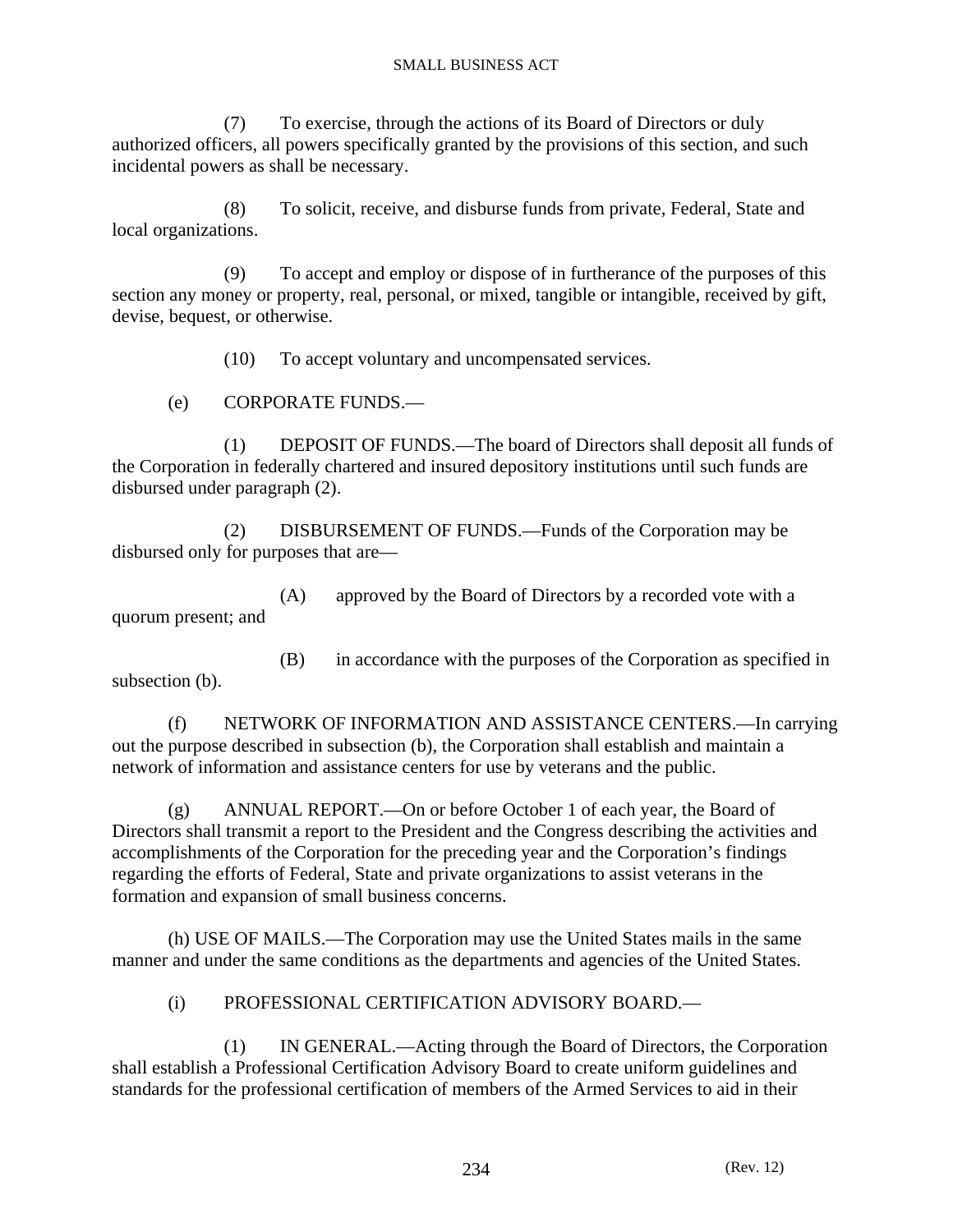efficient and orderly transition to civilian occupations and professions and to remove potential barriers in the areas of licensure and certification.

 (2) MEMBERSHIP.—The members of the Advisory Board shall serve without compensation, shall meet in the District of Columbia no less than quarterly, and shall be appointed by the Board of Directors as follows:

 (A) PRIVATE SECTOR MEMBERS.—The Corporation shall appoint not less than seven members for terms of 2 years to represent private sector organizations and associations, including the American Association of Community Colleges, the Society for Human Resource Managers, the Coalition for Professional Certification, the Council on Licensure and Enforcement, and the American Legion.

 (B) PUBLIC SECTOR MEMBERS.—The Corporation shall invite public sector members to serve at the discretion of their departments or agencies and shall—

 (i) encourage the participation of the Under Secretary of Defense for Personnel and Readiness;

 (ii) encourage the participation of two officers from each branch of the Armed Forces to represent the Training Commands of their branch; and

 (iii) seek the participation and guidance of the Assistant Secretary of Labor for Veterans' Employment.

(j) AUTHORIZATION OF APPROPRIATIONS.—

 (1) IN GENERAL.—Subject to paragraph (2), there are authorized to be appropriated to the Corporation to carry out this section—

- (A) \$4,000,000 for fiscal year 2001;
- (B) \$4,000,000 for fiscal year 2002;
- (C) \$2,000,000 for fiscal year 2003; and
- (D) \$2,000,000 for fiscal year 2004.
- (2) MATCHING REQUIREMENT.—

 (A) FISCAL YEAR 2002.—The amount made available to the Corporation for fiscal year 2002 may not exceed twice the amount that the Corporation certifies that it will provide for that fiscal year from sources other than the Federal Government.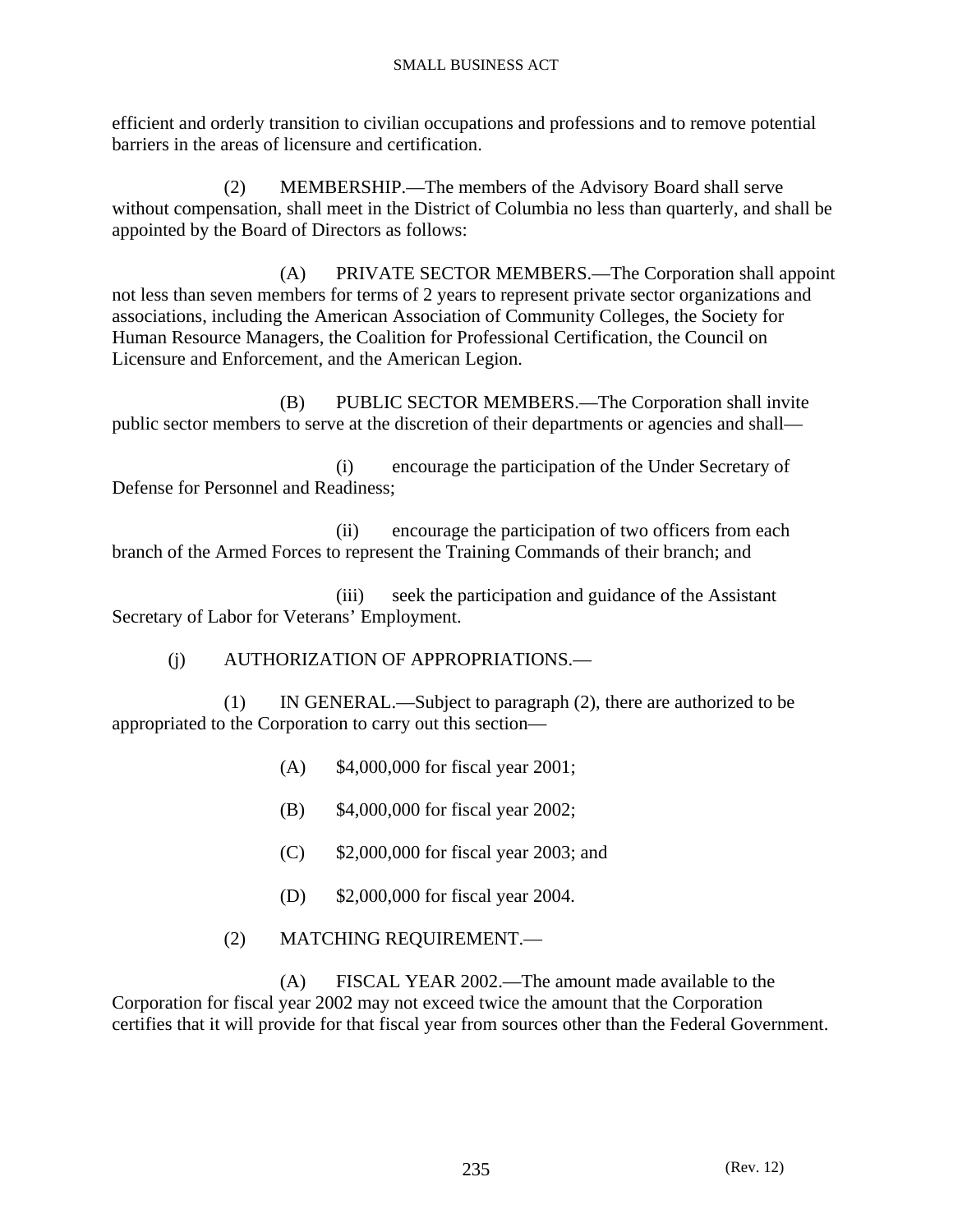(B) SUBSEQUENT FISCAL YEARS.—The amount made available to the Corporation for fiscal year 2003 or 2004 may not exceed the amount that the Corporation certifies that it will provide for that fiscal year from sources other than the Federal Government.

 (3) PRIVATIZATION.—The Corporation shall institute and implement a Plan to raise private funds and become a self-sustaining corporation.

# § 34. FEDERAL AND STATE TECHNOLOGY PARTNERSHIP PROGRAM.

(a) DEFINITIONS.—In this section and section 35, the following definitions apply:

 (1) APPLICANT.—The term "applicant" means an entity, organization, or individual that submits a proposal for an award or a cooperative agreement under this section.

 (2) BUSINESS ADVICE AND COUNSELING.—The term "business advice and counseling" means provide advice and assistance on matters described in section  $35(c)(2)(B)$ to small business concerns to guide them through the SBIR and STTR program process, from application to award and successful completion of each phase of the program.

 (3) FAST PROGRAM.—The term "FAST program" means the Federal and State Technology Partnership Program established under this section.

 (4) MENTOR.—The term "mentor" means an individual described in section  $35(c)(2)$ .

 (5) MENTORING NETWORK.—The term "Mentoring Network" means an association, organization, coalition, or other entity (including an individual) that meets the requirements of section 35(c).

 (6) RECIPIENT.—The term "recipient" means a person that receives an award or becomes party to a cooperative agreement under this section.

 (7) SBIR PROGRAM.—The term "SBIR program" has the same meaning as in section  $9(e)(4)$ .

 (8) STATE.—The term "State" means each of the several States, the District of Columbia, the Commonwealth of Puerto Rico, the Virgin Islands, Guam, and American Samoa.

 (9) STTR PROGRAM.—The term STTR program" has the same meaning as in section  $9(e)(6)$ .

 (b) ESTABLISHMENT OF PROGRAM.—The Administrator shall establish a program to be known as the Federal and State Technology Partnership Program, the purpose of which shall be to strengthen the technological competitiveness of small business concerns in the States.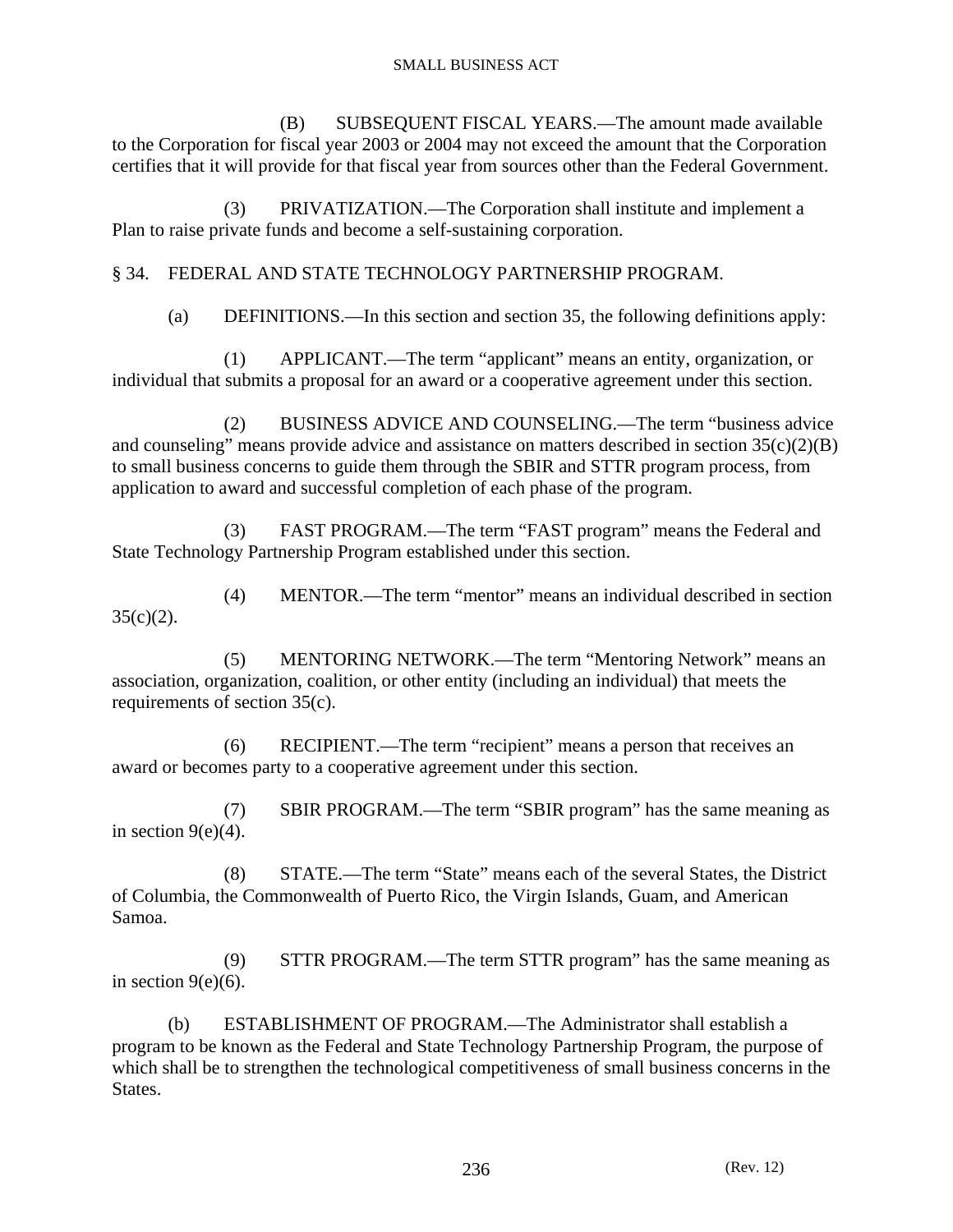### (c) GRANTS AND COOPERATIVE AGREEMENTS.—

 (1) JOINT REVIEW.—In carrying out the FAST program under this section, the Administrator and the SBIR program managers at the National Science Foundation and the Department of Defense shall jointly review proposals submitted by applicants and may make awards or enter into cooperative agreements under this section based on the factors for consideration set forth in paragraph (2), in order to enhance or develop in a State—

(A) technology research and development by small business concerns;

 (B) technology transfer from university research to technology-based small business concerns;

(C) technology deployment and diffusion benefiting small business

 (D) the technological capabilities of small business concerns through the establishment or operation of consortia comprised of entities, organizations, or individuals, including—

- (i) State and local development agencies and entities;
- (ii) representatives of technology-based small business

concerns;

concerns;

- (iii) industries and emerging companies;
- (iv) universities; and
- (v) small business development centers; and

 (E) outreach, financial support, and technical assistance to technologybased small business concerns participating in or interested in participating in an SBIR program, including initiatives—

 (i) to make grants or loans to companies to pay a portion or all of the cost of developing SBIR proposals;

 (ii) to establish or operate a Mentoring Network within the FAST program to provide business advice and counseling that will assist small business concerns that have been identified by FAST program participants, program managers of participating SBIR agencies, the Administration, or other entities that are knowledgeable about the SBIR and STTR programs as good candidates for the SBIR and STTR programs, and that would benefit from mentoring, in accordance with section 35;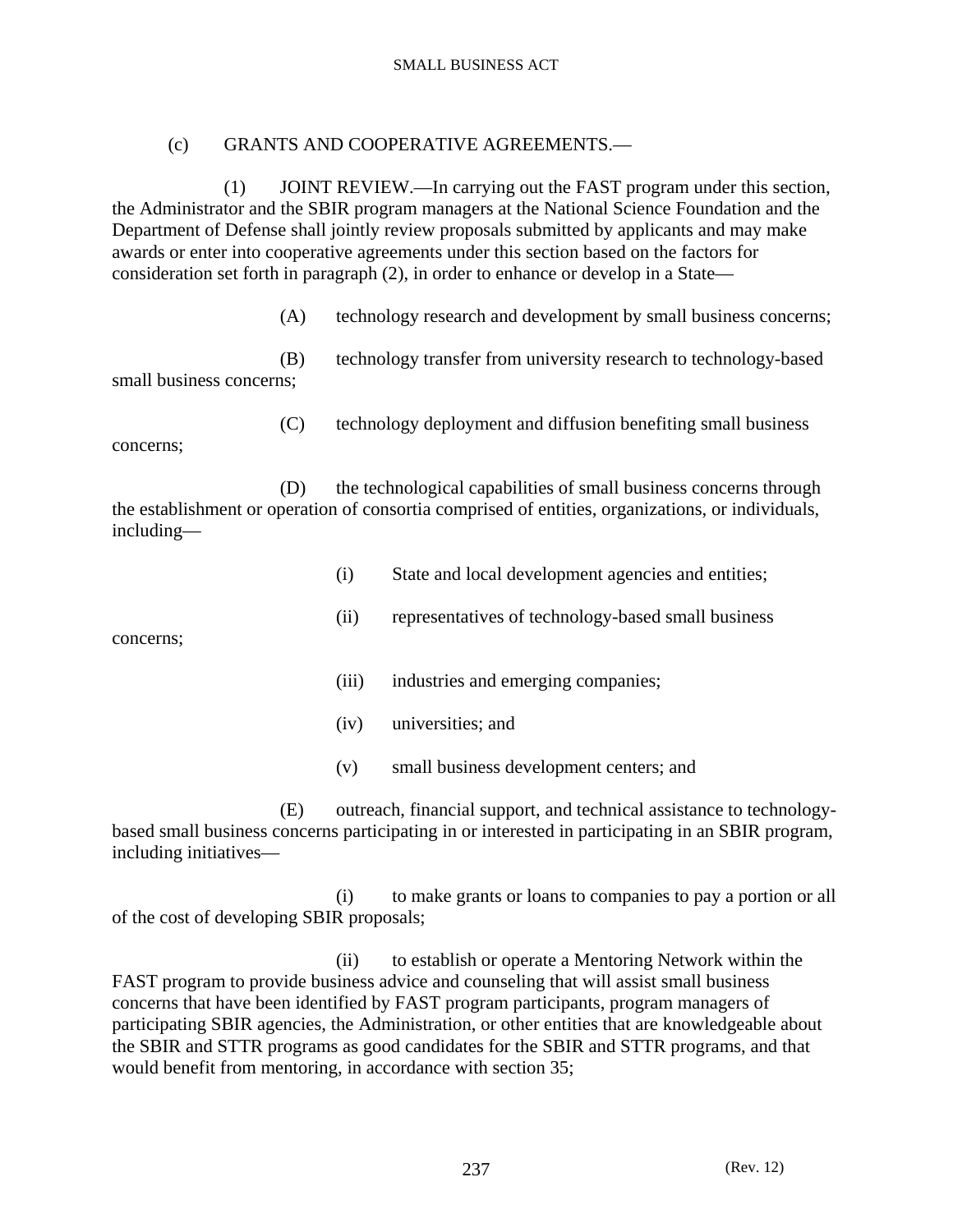(iii) to create or participate in a training program for individuals providing SBIR outreach and assistance at the State and local levels; and

 (iv) to encourage the commercialization of technology developed through SBIR program funding.

 (2) SELECTION CONSIDERATIONS.—In making awards or entering into cooperative agreements under this section, the Administrator and the SBIR program managers referred to in paragraph (1)—

 (A) may only consider proposals by applicants that intend to use a portion of the Federal assistance provided under this section to provide outreach, financial support, or technical assistance to technology-based small business concerns participating in or interested in participating in the SBIR program; and

(B) shall consider, at a minimum—

 (i) whether the applicant has demonstrated that the assistance to be provided would address unmet needs of small business concerns in the community, and whether it is important to use Federal funding for the proposed activities;

 (ii) whether the applicant has demonstrated that a need exists to increase the number or success of small high-technology businesses in the State, as measured by the number of first phase and second phase SBIR awards that have historically been received by small business concerns in the State;

reasonable;

(iii) whether the projected costs of the proposed activities are

 (iv) whether the proposal integrates and coordinates the proposed activities with other State and local programs assisting small high-technology firms in the State; and

 (v) the manner in which the applicant will measure the results of the activities to be conducted.

(vi) whether the proposal addresses the needs of small business

concerns—

- (I) owned and controlled by women;
- (II) owned and controlled by minorities; and

 (III) located in areas that have historically not participated in the SBIR and STTR programs.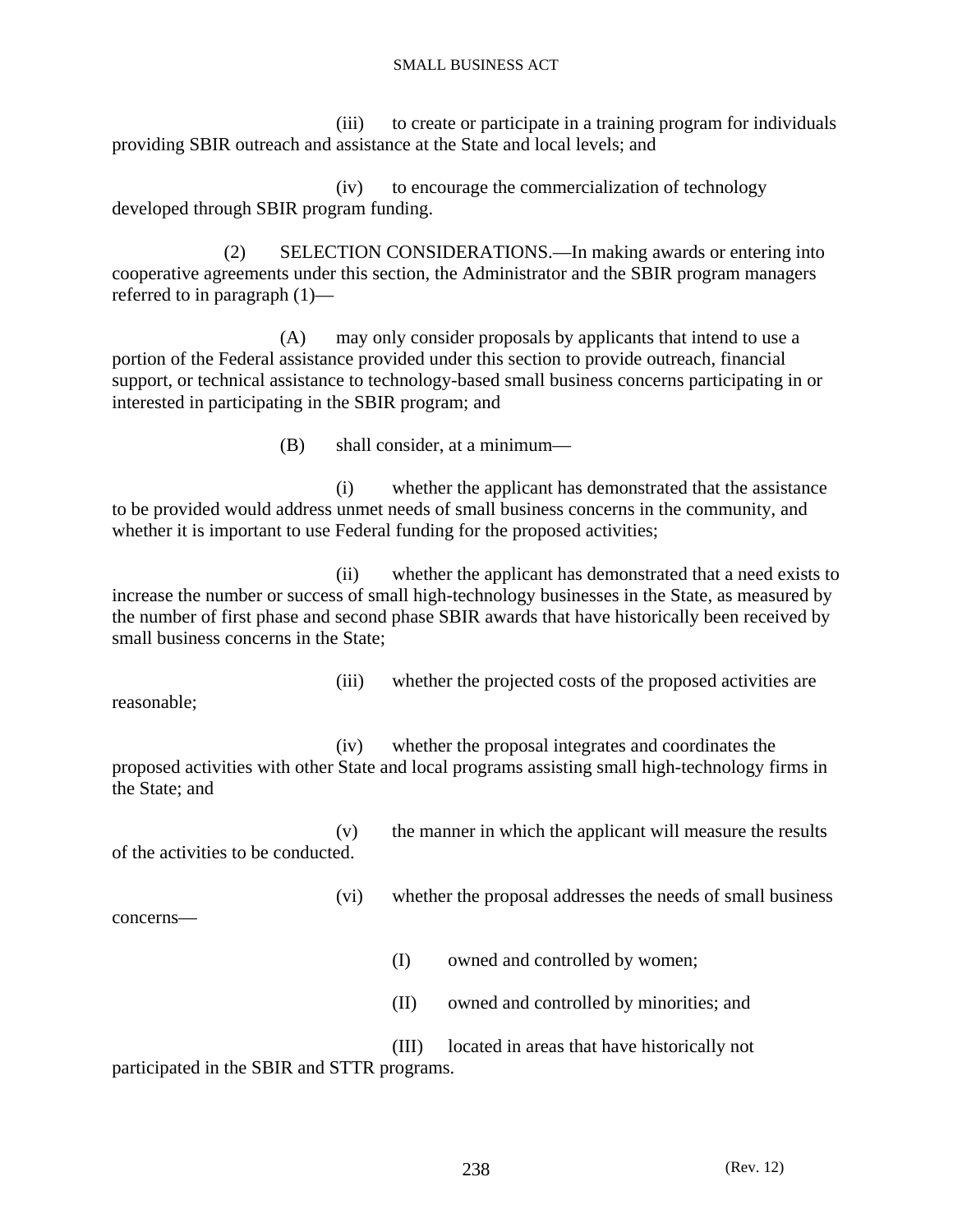(3) PROPOSAL LIMIT.—Not more than 1 proposal may be submitted for inclusion in the FAST program under this section to provide services in any one State in any 1 fiscal year.

 (4) PROCESS.—Proposals and applications for assistance under this section shall be in such form and subject to such procedures as the Administrator shall establish. The Administrator shall promulgate regulations establishing standards for the consideration of proposals under paragraph (2), including standards regarding each of the considerations identified in paragraph (2)(B).

 (d) COOPERATION AND COORDINATION.—In carrying out the FAST program under this section, the Administrator shall cooperate and coordinate with—

(1) Federal agencies required by section 9 to have an SBIR program; and

 (2) entities, organizations, and individuals actively engaged in enhancing or developing the technological capabilities of small business concerns, including—

(A) State and local development agencies and entities;

 (B) State committees established under the Experimental Program to Stimulate Competitive Research of the National Science Foundation (as established under section 113 of the National Science Foundation Authorization Act of 1988 (42 U.S.C. 1862g));

- (C) State science an technology councils; and
- (D) representatives of technology-based small business concerns.

# (e) ADMINISTRATIVE REQUIREMENTS.—

 (1) COMPETITIVE BASIS.—Awards and cooperative agreements under this section shall be made or entered into, as applicable, on a competitive basis.

# (2) MATCHING REQUIREMENTS.—

 (A) IN GENERAL.—The non-Federal share of the cost of an activity (other than a Planning activity) carried out using an award or under a cooperative agreement under this section shall be—

 (i) 50 cents for each Federal dollar, in the case of a recipient that will serve small business concerns located in one of the 18 States receiving the fewest SBIR first phase awards (as described in section  $9(e)(4)(A)$ );

 (ii) except as provided in subparagraph (B), 1 dollar for each Federal dollar, in the case of a recipient that will serve small business concerns located in one of the 16 States receiving the greatest number of such SBIR first phase awards; and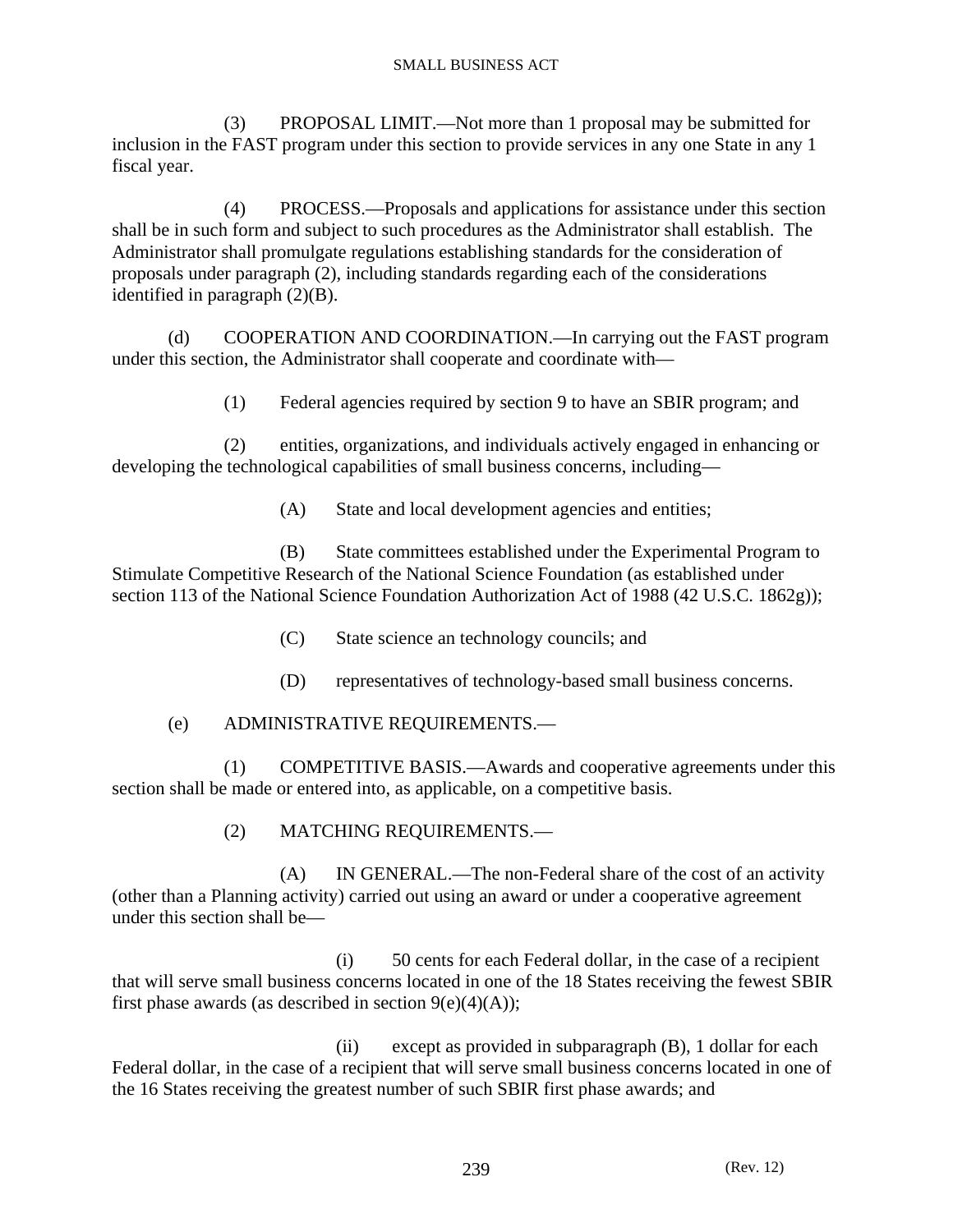(iii) except as provided in subparagraph (B), 75 cents for each Federal dollar, in the case of a recipient that will serve small business concerns located in a State that is not described in clause (i) or (ii) that is receiving such SBIR first phase awards.

 (B) LOW-INCOME AREAS.—The non-Federal share of the cost of the activity carried out using an award or under a cooperative agreement under this section shall be 50 cents for each Federal dollar that will be directly allocated by a recipient described in subparagraph (A) to serve small business concerns located in a qualified census tract, as that term is defined in section 42(d)(5)(C)(ii) of the Internal Revenue Code of 1986. Federal dollars not so allocated by that recipient shall be subject to the matching requirements of subparagraph (A).

 (C) TYPES OF FUNDING.—The non-Federal share of the cost of an activity carried out by a recipient shall be comprised of not less than 50 percent cash and not more than 50 percent of indirect costs and in-kind contributions, except that no such costs or contributions may be derived from funds from any other Federal program.

 (D) RANKINGS.—For purposes of subparagraph (A), the Administrator shall reevaluate the ranking of a State once every 2 fiscal years, beginning with fiscal year 2001, based on the most recent statistics compiled by the Administrator.

 (3) DURATION.—Awards may be made or cooperative agreements entered into under this section for multiple years, not to exceed 5 years in total.

(f) REPORTS.—

 (1) INITIAL REPORT.—Not later than 120 days after the date of enactment of the Small Business Innovation Research Program Reauthorization Act of 2000, the Administrator shall prepare and submit to the Committee on Small Business of the Senate and the Committee on Science and the Committee on Small Business of the House of Representatives a report, which shall include, with respect to the FAST program, including Mentoring Networks—

- (A) a description of the structure and procedures of the program;
- (B) a management Plan for the program; and
- (C) a description of the merit-based review process to be used in the

program.

 (2) ANNUAL REPORTS.—The Administrator shall submit an annual report to the Committee on Small Business of the Senate and the Committee on Science and the Committee on Small Business of the House of Representatives regarding—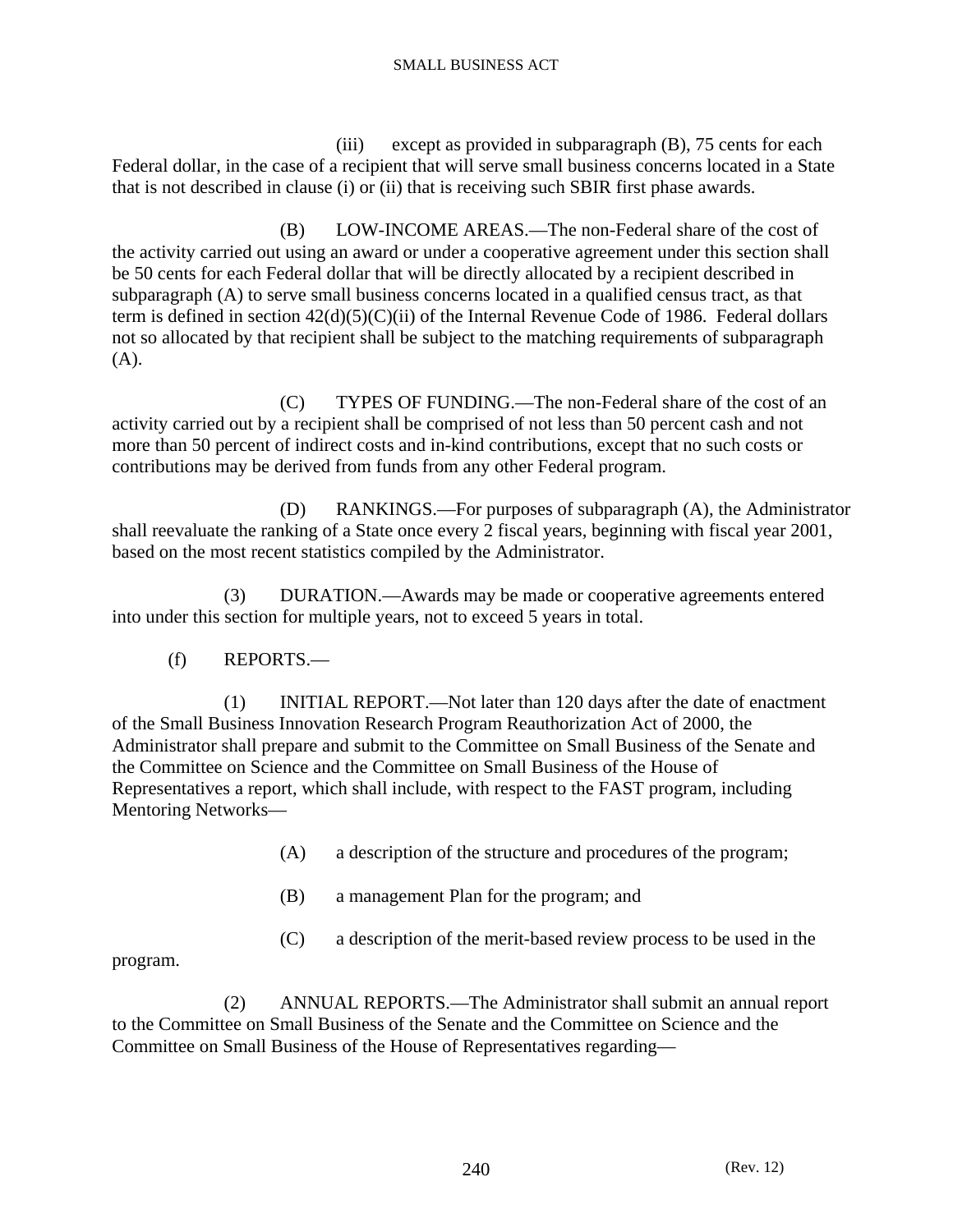(A) the number and amount of awards provided and cooperative agreements entered into under the FAST program during the preceding year;

 (B) a list of recipients under this section, including their location and the activities being performed with the awards made or under the cooperative agreements entered into; and

 (C) the Mentoring Networks and the mentoring database, as provided for under section 35, including—

 (i) the status of the inclusion of mentoring information in the database required by section 9(k); and

 (ii) the status of the implementation and description of the usage of the Mentoring Networks.

(g) REVIEWS BY INSPECTOR GENERAL.—

 (1) IN GENERAL.—The Inspector General of the Administration shall conduct a review of—

 (A) the extent to which recipients under the FAST program are measuring the performance of the activities being conducted and the results of such measurements; and

(B) the overall management and effectiveness of the FAST program.

 (2) REPORT.—During the first quarter of fiscal year 2004, the Inspector General of the Administration shall submit a report to the Committee on Small Business of the Senate and the Committee on Science and the Committee on Small Business of the House of Representatives on the review conducted under paragraph (1).

(h) PROGRAM LEVELS.—

 (1) IN GENERAL.—There is authorized to be appropriated to carry out the FAST program, including Mentoring Networks, under this section and section 35, \$10,000,000 for each of fiscal years 2001 through 2005.

 (2) MENTORING DATABASE.—Of the total amount made available under paragraph (1) for fiscal years 2001 through 2005, a reasonable amount, not to exceed a total of \$500,000, may be used by the Administration to carry out section 35(d).

 (i) TERMINATION.—The authority to carry out the FAST program under this section shall terminate on September 30, 2005.

§ 35. MENTORING NETWORKS.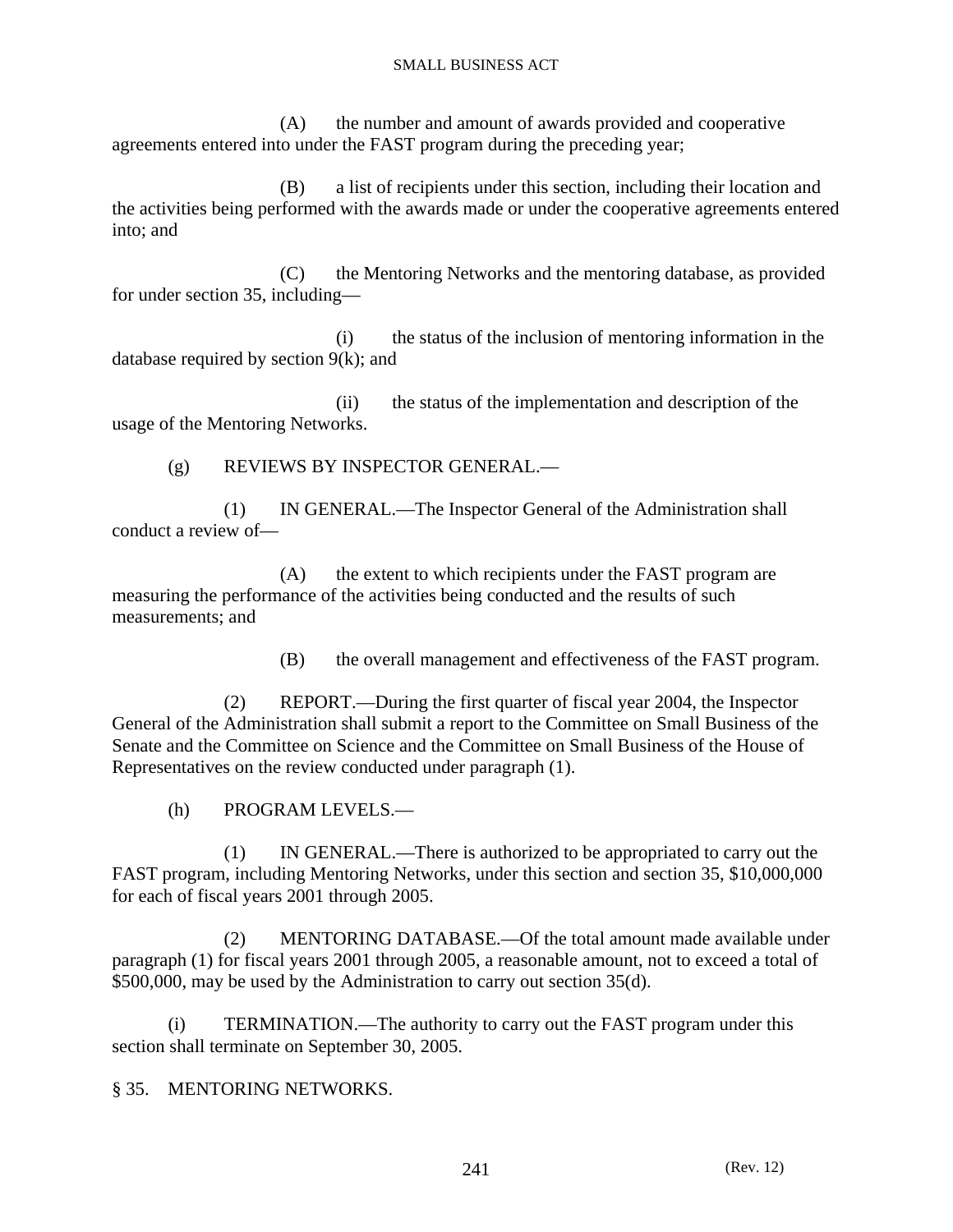(a) FINDINGS.—Congress finds that—

 (1) the SBIR and STTR programs create jobs, increase capacity for technological innovation, and boost international competitiveness;

 (2) increasing the quantity of applications from all States to the SBIR and STTR programs would enhance competition for such awards and the quality of the completed projects; and

 (3) mentoring is a natural complement to the FAST program of reaching out to new companies regarding the SBIR and STTR programs as an effective and low-cost way to improve the likelihood that such companies will succeed in such programs in developing and commercializing their research.

 (b) AUTHORIZATION FOR MENTORING NETWORKS.—The recipient of an award or participant in a cooperative agreement under section 34 may use a reasonable amount of such assistance for the establishment of a Mentoring Network under this section.

 (c) CRITERIA FOR MENTORING NETWORKS.—A Mentoring Network established using assistance under section 34 shall—

 (1) provide business advice and counseling to high technology small business concerns located in the State or region served by the Mentoring Network and identified under section  $34(c)(1)(E)(ii)$  as potential candidates for the SBIR or STTR programs;

(2) identify volunteer mentors who—

 (A) are persons associated with a small business concern that has successfully completed one or more SBIR or STTR funding agreements; and

 (B) have agreed to guide small business concerns through all stages of the SBIR or STTR program process, including providing assistance relating to—

- (i) proposal writing;
- (ii) marketing;
- (iii) Government accounting;
- (iv) Government audits;
- (v) project facilities and equipment;
- (vi) human resources;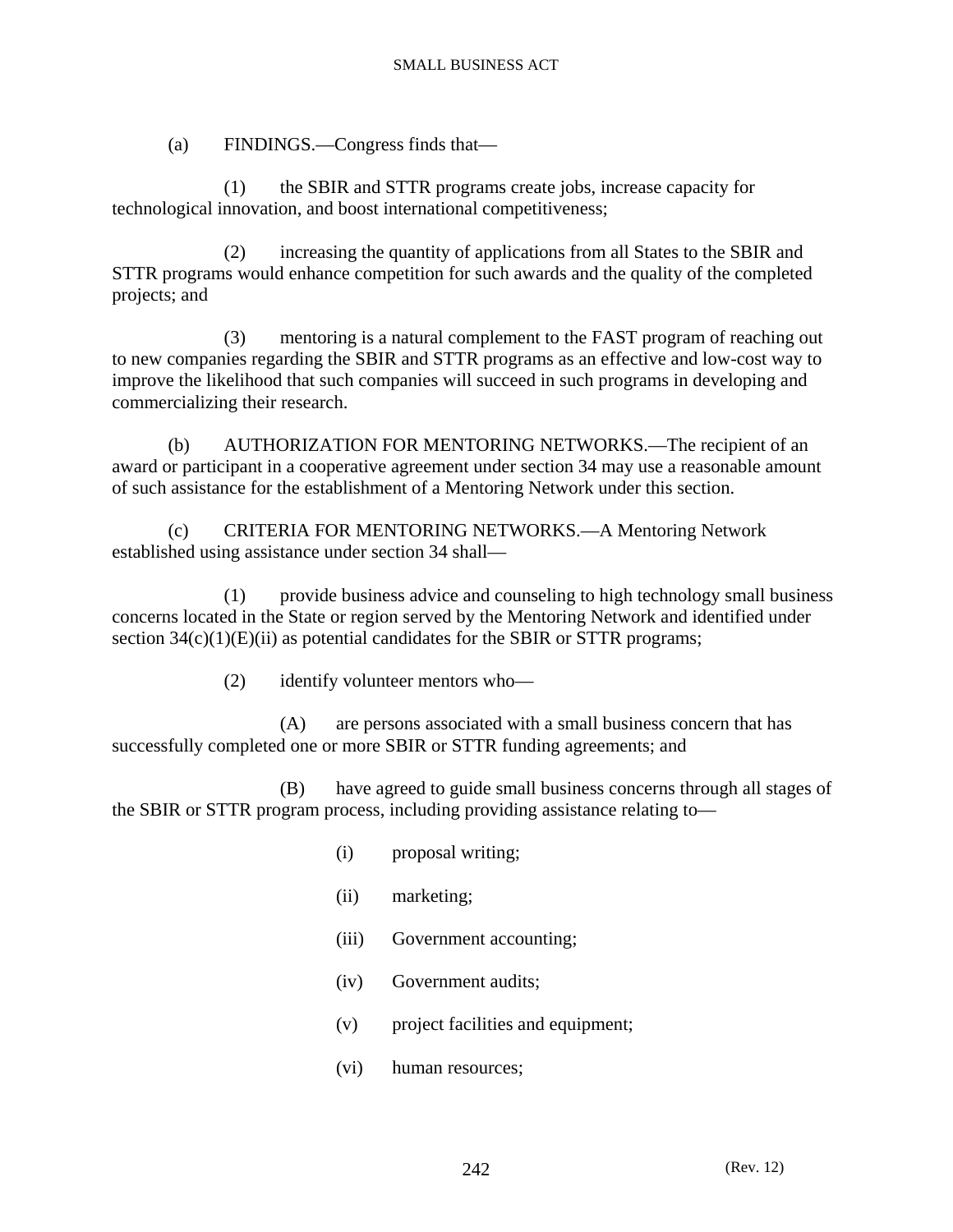(vii) third phase partners;

(viii) commercialization;

(ix) venture capital networking; and

(x) other matters relevant to the SBIR and STTR programs;

 (3) have experience working with small business concerns participating in the SBIR and STTR programs;

 (4) contribute information to the national database referred to in subsection (d); and

 (5) agree to reimburse volunteer mentors for out-of-pocket expenses related to service as a mentor under this section.

(d) MENTORING DATABASE.—The Administrator shall—

(1) include in the database required by section  $9(k)(1)$ , in cooperation with the SBIR, STTR, and FAST programs, information on Mentoring Networks and mentors participating under this section, including a description of their areas of expertise;

 (2) work cooperatively with Mentoring Networks to maintain and update the database;

 (3) take such action as may be necessary to aggressively promote Mentoring Networks under this section; and

(4) fulfill the requirements of this subsection either directly or by contract.

## § 36. PROCUREMENT PROGRAM FOR SMALL BUSINESS CONCERNS OWNED AND CONTROLLED BY SERVICE-DISABLED VETERANS.

 (a) SOLE SOURCE CONTRACTS.—In accordance with this section, a contracting officer may award a sole source contract to any small business concern owned and controlled by service-disabled veterans if—

 (1) such concern is determined to be a responsible contractor with respect to performance of such contract opportunity and the contracting officer does not have a reasonable expectation that 2 or more small business concerns owned and controlled by service-disabled veterans will submit offers for the contracting opportunity;

 (2) the anticipated award price of the contract (including options) will not exceed—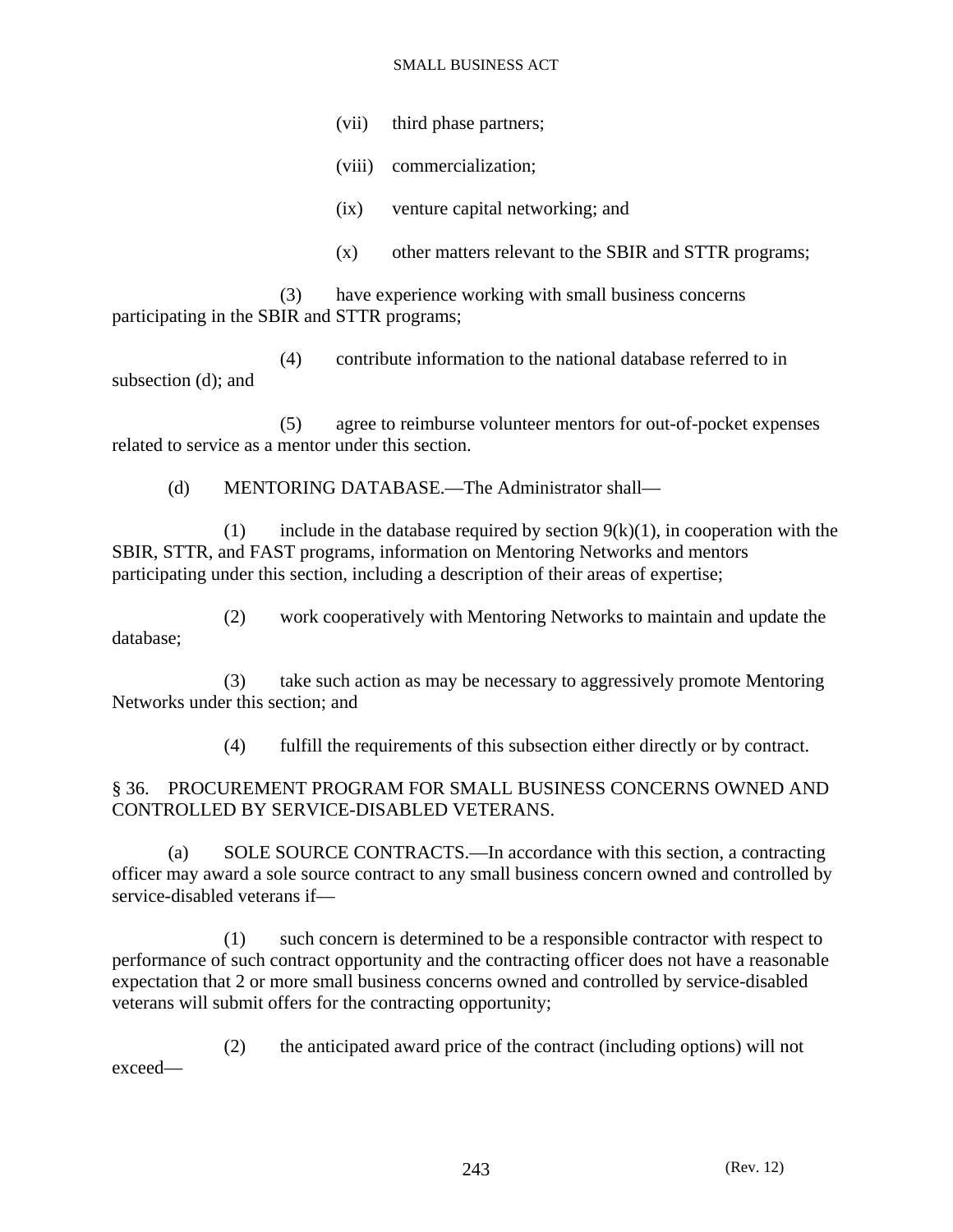(A) \$5,000,000, in the case of a contract opportunity assigned a standard industrial classification code for manufacturing; or

(B) \$3,000,000, in the case of any other contract opportunity; and

 (3) in the estimation of the contracting officer, the contract award can be made at a fair and reasonable price.

 (b) RESTRICTED COMPETITION.—In accordance with this section, a contracting officer may award contracts on the basis of competition restricted to small business concerns owned and controlled by service-disabled veterans if the contracting officer has a reasonable expectation that not less than 2 small business concerns owned and controlled by servicedisabled veterans will submit offers and that the award can be made at a fair market price.

 (c) RELATIONSHIP TO OTHER CONTRACTING PREFERENCES.—A procurement may not be made from a source on the basis of a preference provided under subsection (a) or (b) if the procurement would otherwise be made from a different source under section 4124 or 4125 of title 18, United States Code, or the Javits-Wagner-O'Day Act (41 U.S.C. 46 *et seq*.).

 (d) ENFORCEMENT; PENALTIES.—Rules similar to the rules of paragraphs (5) and (6) of section 8(m) shall apply for purposes of this section.

 (e) CONTRACTING OFFICER.—For purposes of this section, the term "contracting officer" has the meaning given such term in section  $27(f)(5)$  of the Office of Federal Procurement Policy Act (41 U.S.C. 423(f)(5)).

§ 37. COORDINATION OF DISASTER ASSISTANCE PROGRAMS WITH FEMA.

 (a) COORDINATION REQUIRED.—The Administrator shall ensure that the disaster assistance programs of the Administration are coordinated, to the maximum extent practicable, with the disaster assistance programs of the Federal Emergency Management Agency.

 (b) REGULATIONS REQUIRED.—The Administrator, in consultation with the Administrator of the Federal Emergency Management Agency, shall establish regulations to ensure that each application for disaster assistance is submitted as quickly as practicable to the Administration or directed to the appropriate agency under the circumstances.

 (c) COMPLETION; REVISION.—The initial regulations shall be completed not later than 270 days after the date of the enactment of the Small Business Disaster Response and Loan Improvements Act of 2008. Thereafter, the regulations shall be revised on an annual basis.

 (d) REPORT.—The Administrator shall include a report on the regulations whenever the Administration submits the report required by section 43.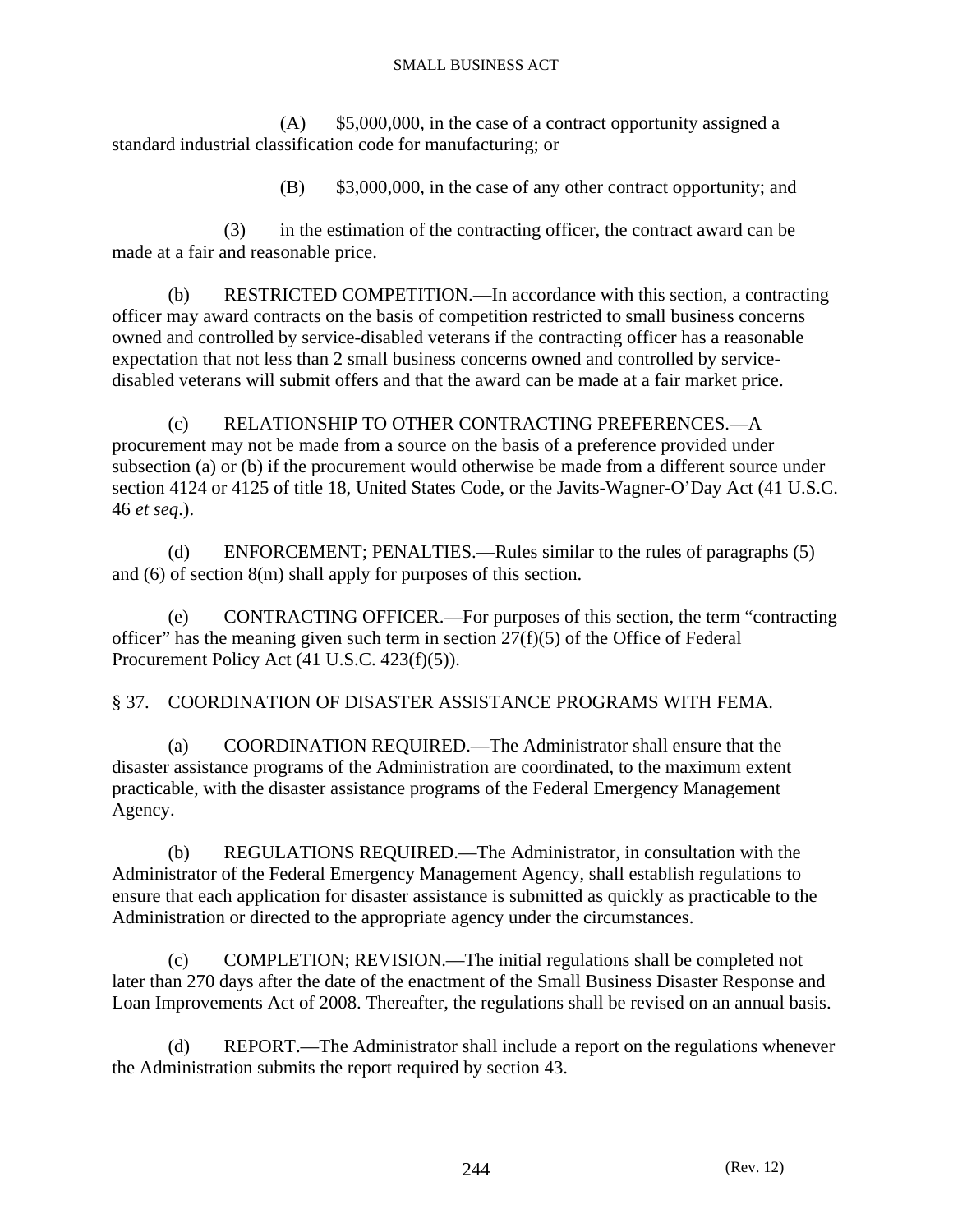### § 38. INFORMATION TRACKING AND FOLLOW-UP SYSTEM FOR DISASTER ASSISTANCE.

 (a) SYSTEM REQUIRED.—The Administrator shall develop, implement, or maintain a centralized information system to track communications between personnel of the Administration and applicants for disaster assistance. The system shall ensure that whenever an applicant for disaster assistance communicates with such personnel on a matter relating to the application, the following information is recorded:

- (1) The method of communication.
- (2) The date of communication.
- (3) The identity of the personnel.
- (4) A summary of the subject matter of the communication.

 (b) FOLLOW-UP REQUIRED.—The Administrator shall ensure that an applicant for disaster assistance receives, by telephone, mail, or electronic mail, follow-up communications from the Administration at all critical stages of the application process, including the following:

 (1) When the Administration determines that additional information or documentation is required to process the application.

(2) When the Administration determines whether to approve or deny the loan.

 (3) When the primary contact person managing the loan application has changed.

### § 39. DISASTER PROCESSING REDUNDANCY.

 (a) IN GENERAL.—The Administrator shall ensure that the Administration has in place a facility for disaster loan processing that, whenever the Administration's primary facility for disaster loan processing becomes unavailable, is able to take over all disaster loan processing from that primary facility within 2 days.

 (b) AUTHORIZATION OF APPROPRIATIONS.—There are authorized to be appropriated such sums as may be necessary to carry out this section.

### § 40. COMPREHENSIVE DISASTER RESPONSE PLAN.

 (a) PLAN REQUIRED.—The Administrator shall develop, implement, or maintain a comprehensive written disaster response plan. The plan shall include the following:

 (1) For each region of the Administration, a description of the disasters most likely to occur in that region.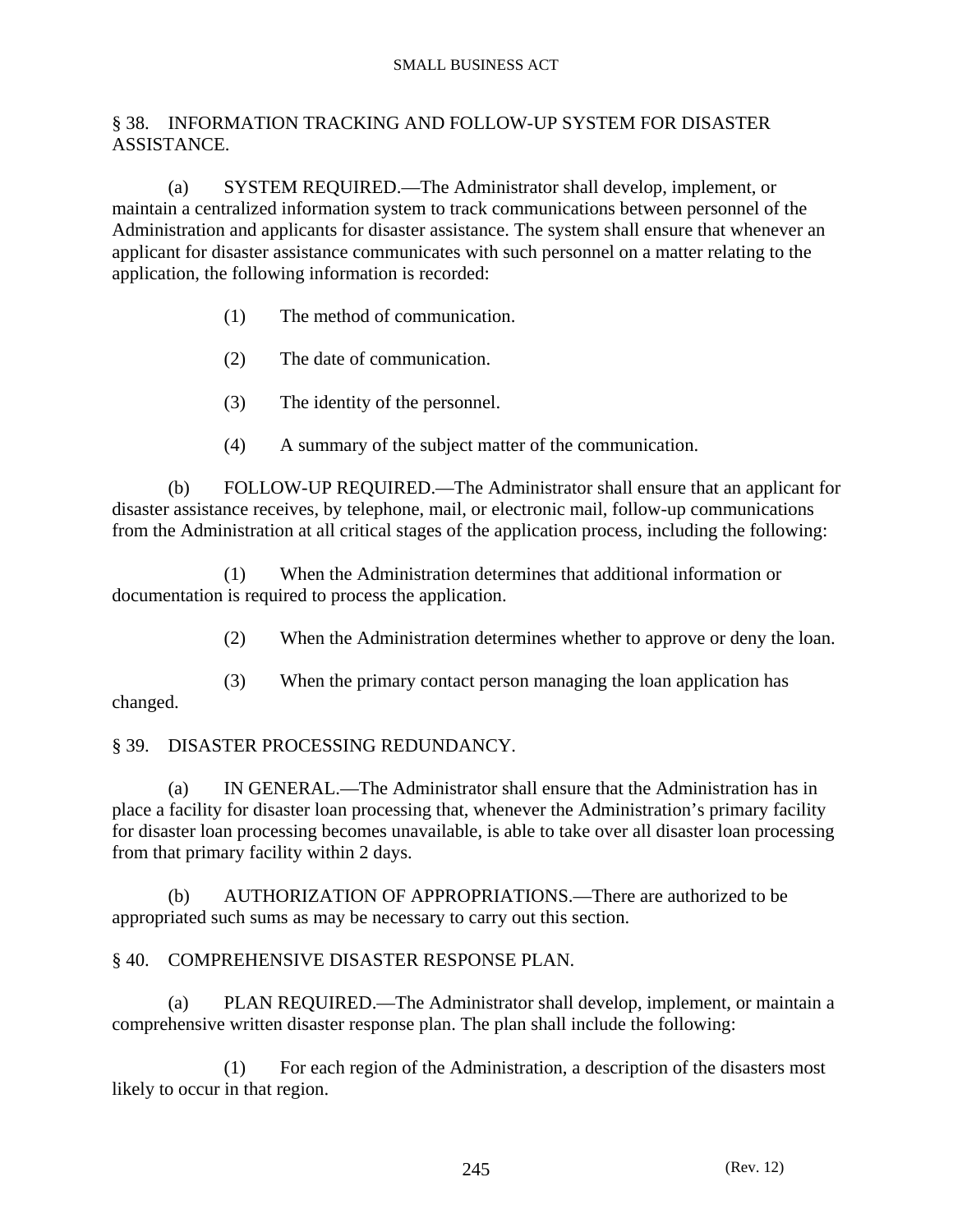- (2) For each disaster described under paragraph (1)—
	- (A) an assessment of the disaster;

 (B) an assessment of the demand for Administration assistance most likely to occur in response to the disaster;

 (C) an assessment of the needs of the Administration, with respect to such resources as information technology, telecommunications, human resources, and office space, to meet the demand referred to in subparagraph (B); and

 (D) guidelines pursuant to which the Administration will coordinate with other Federal agencies and with State and local authorities to best respond to the demand referred to in subparagraph (B) and to best use the resources referred to in that subparagraph.

 (b) COMPLETION; REVISION.—The first plan required by subsection (a) shall be completed not later than 180 days after the date of the enactment of this section. Thereafter, the Administrator shall update the plan on an annual basis and following any major disaster relating to which the Administrator declares eligibility for additional disaster assistance under section 7(b)(9).

 (c) KNOWLEDGE REQUIRED.—The Administrator shall carry out subsections (a) and (b) through an individual with substantial knowledge in the field of disaster readiness and emergency response.

 (d) REPORT.—The Administrator shall include a report on the plan whenever the Administration submits the report required by section 43.

### § 41. PLANS TO SECURE SUFFICIENT OFFICE SPACE.

 (a) PLANS REQUIRED.—The Administrator shall develop longterm plans to secure sufficient office space to accommodate an expanded workforce in times of disaster.

 (b) REPORT.—The Administrator shall include a report on the plans developed under subsection (a) each time the Administration submits a report required under section 43.

### § 42. IMMEDIATE DISASTER ASSISTANCE PROGRAM.

 (a) PROGRAM REQUIRED.—The Administrator shall carry out a program, to be known as the Immediate Disaster Assistance program, under which the Administration participates on a deferred (guaranteed) basis in 85 percent of the balance of the financing outstanding at the time of disbursement of the loan if such balance is less than or equal to \$25,000 for businesses affected by a disaster.